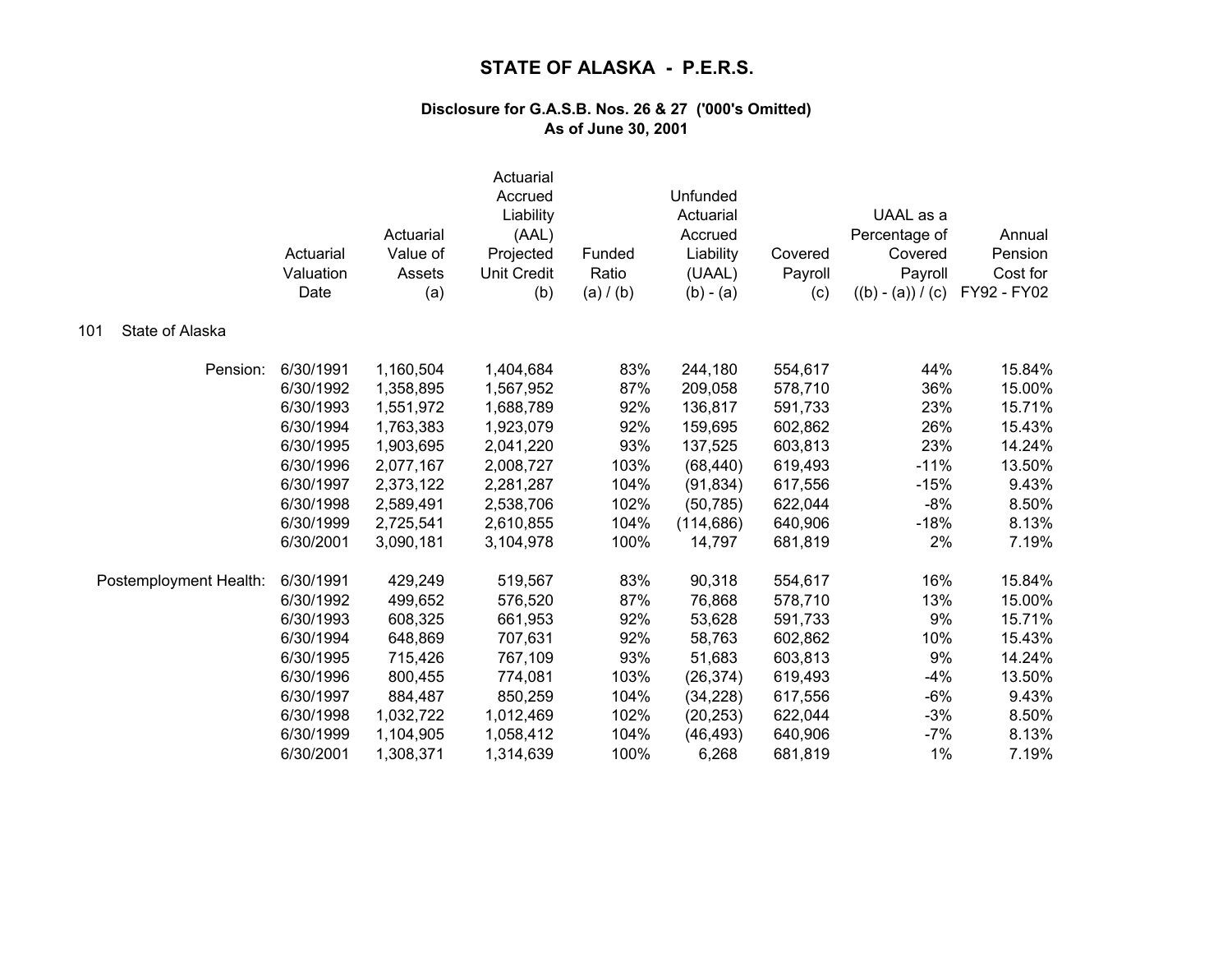|                                           | Actuarial<br>Valuation<br>Date | Actuarial<br>Value of<br>Assets<br>(a) | Actuarial<br>Accrued<br>Liability<br>(AAL)<br>Projected<br><b>Unit Credit</b><br>(b) | Funded<br>Ratio<br>(a) / (b) | Unfunded<br>Actuarial<br>Accrued<br>Liability<br>(UAAL)<br>$(b) - (a)$ | Covered<br>Payroll<br>(c) | UAAL as a<br>Percentage of<br>Covered<br>Payroll<br>$((b) - (a)) / (c)$ | Annual<br>Pension<br>Cost for<br>FY92 - FY02 |
|-------------------------------------------|--------------------------------|----------------------------------------|--------------------------------------------------------------------------------------|------------------------------|------------------------------------------------------------------------|---------------------------|-------------------------------------------------------------------------|----------------------------------------------|
| Southwest Regional School District<br>102 |                                |                                        |                                                                                      |                              |                                                                        |                           |                                                                         |                                              |
| Pension:                                  | 6/30/1991                      | 2,970                                  | 2,488                                                                                | 119%                         | (482)                                                                  | 1,749                     | $-28%$                                                                  | 7.92%                                        |
|                                           | 6/30/1992                      | 3,456                                  | 2,879                                                                                | 120%                         | (578)                                                                  | 1,870                     | $-31%$                                                                  | 4.56%                                        |
|                                           | 6/30/1993                      | 3,827                                  | 3,106                                                                                | 123%                         | (721)                                                                  | 1,803                     | $-40%$                                                                  | 1.32%                                        |
|                                           | 6/30/1994                      | 4,311                                  | 3,518                                                                                | 123%                         | (792)                                                                  | 2,047                     | $-39%$                                                                  | 0.98%                                        |
|                                           | 6/30/1995                      | 4,538                                  | 3,742                                                                                | 121%                         | (796)                                                                  | 1,994                     | $-40%$                                                                  | 0.00%                                        |
|                                           | 6/30/1996                      | 4,517                                  | 3,795                                                                                | 119%                         | (721)                                                                  | 1,864                     | $-39%$                                                                  | 0.00%                                        |
|                                           | 6/30/1997                      | 4,933                                  | 4,192                                                                                | 118%                         | (740)                                                                  | 1,878                     | $-39%$                                                                  | 0.00%                                        |
|                                           | 6/30/1998                      | 4,956                                  | 4,871                                                                                | 102%                         | (85)                                                                   | 2,390                     | $-4%$                                                                   | 5.00%                                        |
|                                           | 6/30/1999                      | 5,410                                  | 5,366                                                                                | 101%                         | (44)                                                                   | 2,804                     | $-2%$                                                                   | 5.22%                                        |
|                                           | 6/30/2001                      | 6,107                                  | 5,913                                                                                | 103%                         | (194)                                                                  | 3,244                     | $-6%$                                                                   | 8.55%                                        |
| Postemployment Health:                    | 6/30/1991                      | 1,098                                  | 920                                                                                  | 119%                         | (178)                                                                  | 1,749                     | $-10%$                                                                  | 7.92%                                        |
|                                           | 6/30/1992                      | 1,271                                  | 1,058                                                                                | 120%                         | (212)                                                                  | 1,870                     | $-11%$                                                                  | 4.56%                                        |
|                                           | 6/30/1993                      | 1,500                                  | 1,218                                                                                | 123%                         | (282)                                                                  | 1,803                     | $-16%$                                                                  | 1.32%                                        |
|                                           | 6/30/1994                      | 1,586                                  | 1,295                                                                                | 123%                         | (292)                                                                  | 2,047                     | $-14%$                                                                  | 0.98%                                        |
|                                           | 6/30/1995                      | 1,705                                  | 1,406                                                                                | 121%                         | (299)                                                                  | 1,994                     | $-15%$                                                                  | 0.00%                                        |
|                                           | 6/30/1996                      | 1,740                                  | 1,463                                                                                | 119%                         | (278)                                                                  | 1,864                     | $-15%$                                                                  | 0.00%                                        |
|                                           | 6/30/1997                      | 1,838                                  | 1,563                                                                                | 118%                         | (276)                                                                  | 1,878                     | $-15%$                                                                  | 0.00%                                        |
|                                           | 6/30/1998                      | 1,977                                  | 1,943                                                                                | 102%                         | (34)                                                                   | 2,390                     | $-1%$                                                                   | 5.00%                                        |
|                                           | 6/30/1999                      | 2,194                                  | 2,176                                                                                | 101%                         | (18)                                                                   | 2,804                     | $-1%$                                                                   | 5.22%                                        |
|                                           | 6/30/2001                      | 2,586                                  | 2,505                                                                                | 103%                         | (81)                                                                   | 3,244                     | $-2%$                                                                   | 8.55%                                        |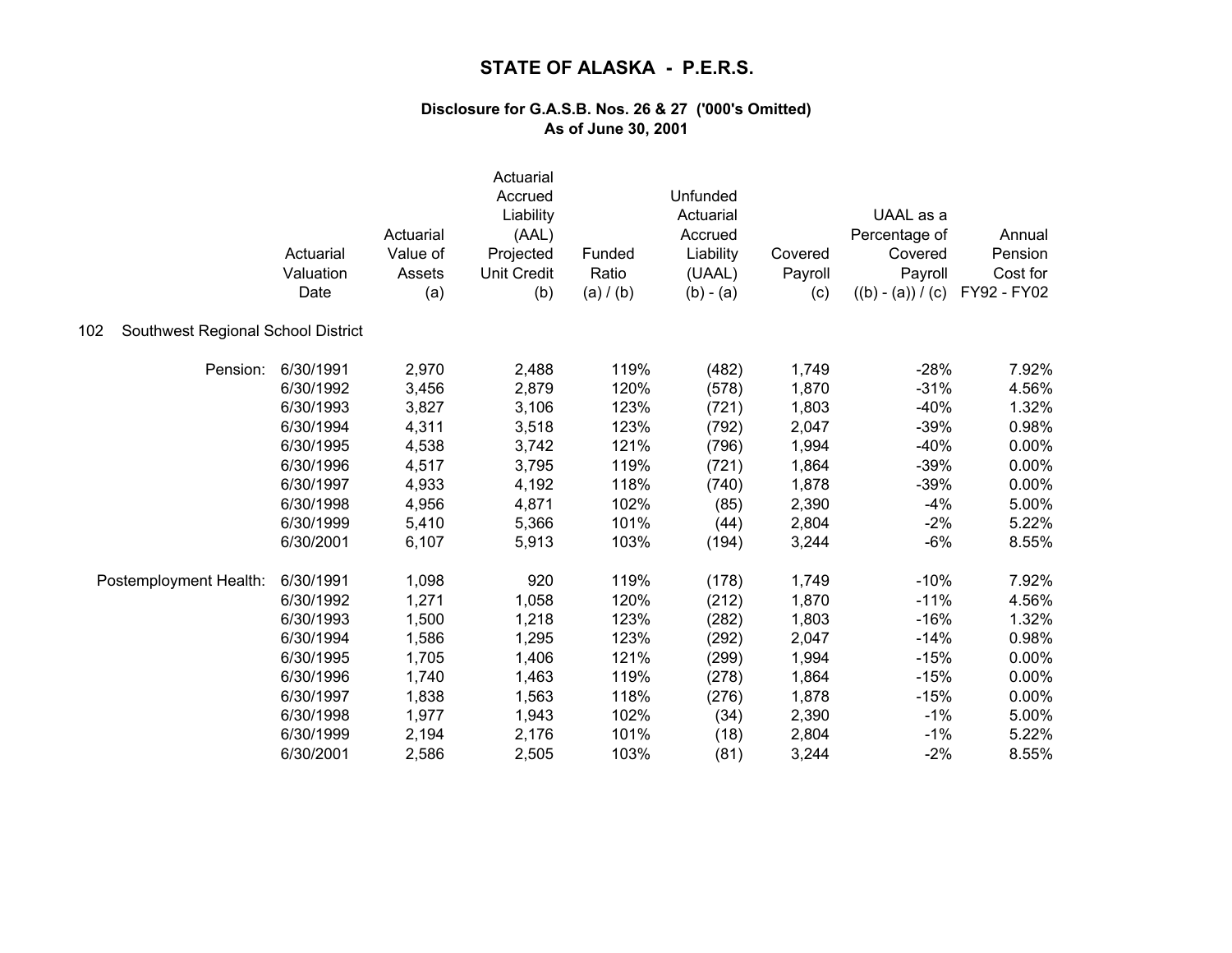| Annette Island School District<br>103 | Actuarial<br>Valuation<br>Date | Actuarial<br>Value of<br>Assets<br>(a) | Actuarial<br>Accrued<br>Liability<br>(AAL)<br>Projected<br><b>Unit Credit</b><br>(b) | Funded<br>Ratio<br>(a) / (b) | Unfunded<br>Actuarial<br>Accrued<br>Liability<br>(UAAL)<br>$(b) - (a)$ | Covered<br>Payroll<br>(c) | UAAL as a<br>Percentage of<br>Covered<br>Payroll<br>$((b) - (a)) / (c)$ | Annual<br>Pension<br>Cost for<br>FY92 - FY02 |
|---------------------------------------|--------------------------------|----------------------------------------|--------------------------------------------------------------------------------------|------------------------------|------------------------------------------------------------------------|---------------------------|-------------------------------------------------------------------------|----------------------------------------------|
|                                       |                                |                                        |                                                                                      |                              |                                                                        |                           |                                                                         |                                              |
| Pension:                              | 6/30/1991                      | 1,142                                  | 1,013                                                                                | 113%                         | (129)                                                                  | 617                       | $-21%$                                                                  | 13.30%                                       |
|                                       | 6/30/1992                      | 1,369                                  | 1,545                                                                                | 89%                          | 176                                                                    | 1,289                     | 14%                                                                     | 9.89%                                        |
|                                       | 6/30/1993                      | 1,536                                  | 1,290                                                                                | 119%                         | (246)                                                                  | 599                       | $-41%$                                                                  | 3.45%                                        |
|                                       | 6/30/1994                      | 1,629                                  | 1,391                                                                                | 117%                         | (238)                                                                  | 700                       | $-34%$                                                                  | 12.61%                                       |
|                                       | 6/30/1995                      | 1,933                                  | 1,592                                                                                | 121%                         | (341)                                                                  | 772                       | $-44%$                                                                  | 0.00%                                        |
|                                       | 6/30/1996                      | 2,010                                  | 1,521                                                                                | 132%                         | (489)                                                                  | 1,014                     | $-48%$                                                                  | 0.00%                                        |
|                                       | 6/30/1997                      | 2,429                                  | 1,806                                                                                | 134%                         | (623)                                                                  | 950                       | $-66%$                                                                  | 0.00%                                        |
|                                       | 6/30/1998                      | 2,639                                  | 2,048                                                                                | 129%                         | (591)                                                                  | 983                       | $-60%$                                                                  | 3.95%                                        |
|                                       | 6/30/1999                      | 2,752                                  | 2,151                                                                                | 128%                         | (601)                                                                  | 794                       | $-76%$                                                                  | 2.12%                                        |
|                                       | 6/30/2001                      | 2,940                                  | 2,448                                                                                | 120%                         | (492)                                                                  | 658                       | $-75%$                                                                  | 0.00%                                        |
| Postemployment Health:                | 6/30/1991                      | 423                                    | 375                                                                                  | 113%                         | (48)                                                                   | 617                       | $-8%$                                                                   | 13.30%                                       |
|                                       | 6/30/1992                      | 503                                    | 568                                                                                  | 89%                          | 65                                                                     | 1,289                     | 5%                                                                      | 9.89%                                        |
|                                       | 6/30/1993                      | 602                                    | 506                                                                                  | 119%                         | (96)                                                                   | 599                       | $-16%$                                                                  | 3.45%                                        |
|                                       | 6/30/1994                      | 599                                    | 512                                                                                  | 117%                         | (87)                                                                   | 700                       | $-12%$                                                                  | 12.61%                                       |
|                                       | 6/30/1995                      | 726                                    | 598                                                                                  | 121%                         | (128)                                                                  | 772                       | $-17%$                                                                  | 0.00%                                        |
|                                       | 6/30/1996                      | 774                                    | 586                                                                                  | 132%                         | (188)                                                                  | 1,014                     | $-19%$                                                                  | 0.00%                                        |
|                                       | 6/30/1997                      | 905                                    | 673                                                                                  | 134%                         | (232)                                                                  | 950                       | $-24%$                                                                  | 0.00%                                        |
|                                       | 6/30/1998                      | 1,053                                  | 818                                                                                  | 129%                         | (235)                                                                  | 983                       | $-24%$                                                                  | 3.95%                                        |
|                                       | 6/30/1999                      | 1,116                                  | 872                                                                                  | 128%                         | (244)                                                                  | 794                       | $-31%$                                                                  | 2.12%                                        |
|                                       | 6/30/2001                      | 1,245                                  | 1,038                                                                                | 120%                         | (207)                                                                  | 658                       | $-31%$                                                                  | 0.00%                                        |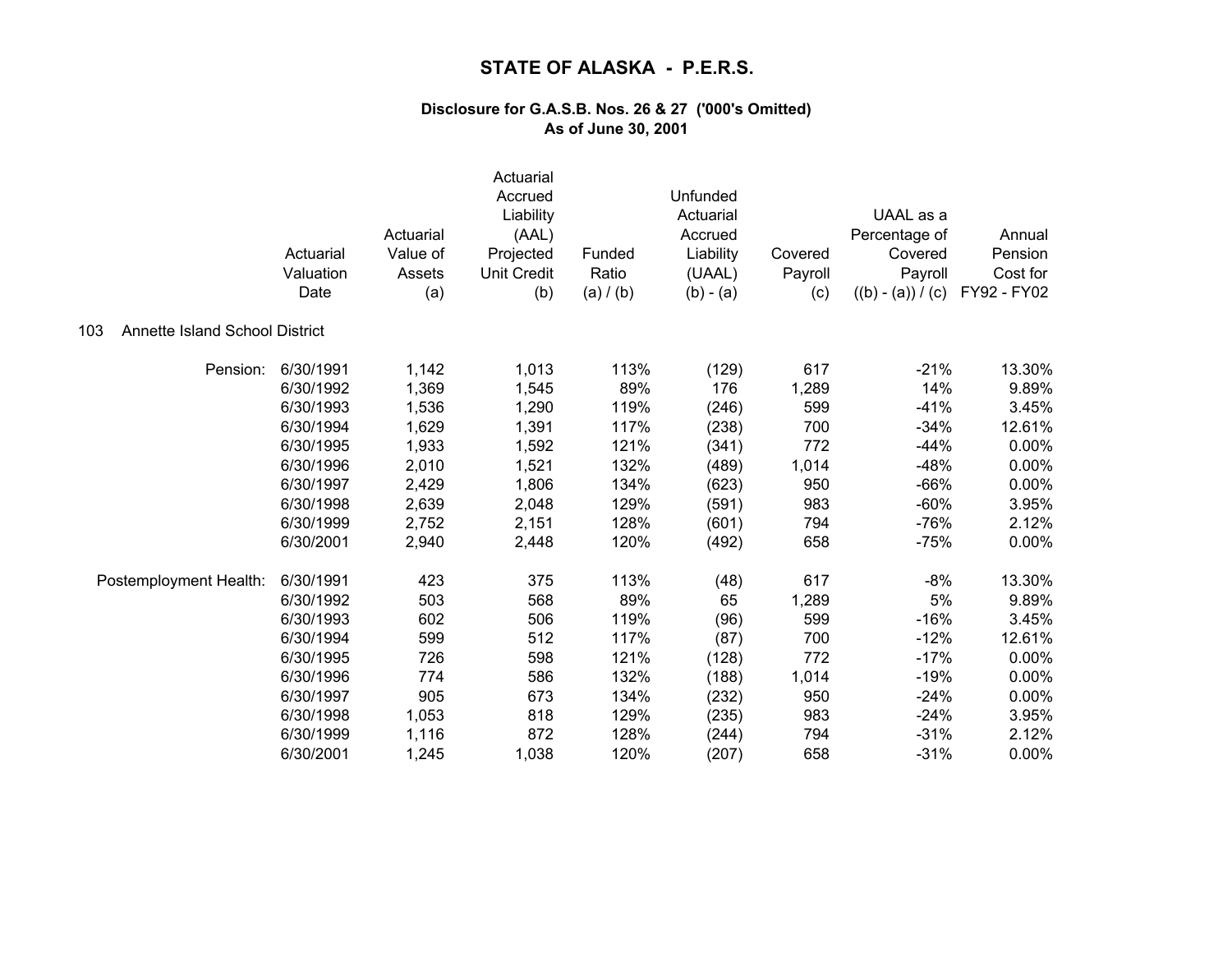|                                             | Actuarial<br>Valuation<br>Date | Actuarial<br>Value of<br>Assets<br>(a) | Actuarial<br>Accrued<br>Liability<br>(AAL)<br>Projected<br><b>Unit Credit</b><br>(b) | Funded<br>Ratio<br>(a) / (b) | Unfunded<br>Actuarial<br>Accrued<br>Liability<br>(UAAL)<br>$(b) - (a)$ | Covered<br>Payroll<br>(c) | UAAL as a<br>Percentage of<br>Covered<br>Payroll<br>$((b) - (a)) / (c)$ | Annual<br>Pension<br>Cost for<br>FY92 - FY02 |
|---------------------------------------------|--------------------------------|----------------------------------------|--------------------------------------------------------------------------------------|------------------------------|------------------------------------------------------------------------|---------------------------|-------------------------------------------------------------------------|----------------------------------------------|
| <b>Bering Strait School District</b><br>104 |                                |                                        |                                                                                      |                              |                                                                        |                           |                                                                         |                                              |
| Pension:                                    | 6/30/1991                      | 6,819                                  | 6,082                                                                                | 112%                         | (737)                                                                  | 4,931                     | $-15%$                                                                  | 11.50%                                       |
|                                             | 6/30/1992                      | 8,087                                  | 6,946                                                                                | 116%                         | (1, 141)                                                               | 4,578                     | $-25%$                                                                  | 7.97%                                        |
|                                             | 6/30/1993                      | 8,987                                  | 7,784                                                                                | 115%                         | (1,203)                                                                | 4,923                     | $-24%$                                                                  | 5.37%                                        |
|                                             | 6/30/1994                      | 10,100                                 | 8,638                                                                                | 117%                         | (1,462)                                                                | 5,101                     | $-29%$                                                                  | 2.89%                                        |
|                                             | 6/30/1995                      | 11,510                                 | 9,310                                                                                | 124%                         | (2, 199)                                                               | 5,035                     | $-44%$                                                                  | 3.31%                                        |
|                                             | 6/30/1996                      | 12,831                                 | 9,705                                                                                | 132%                         | (3, 126)                                                               | 4,964                     | $-63%$                                                                  | 1.27%                                        |
|                                             | 6/30/1997                      | 14,005                                 | 10,727                                                                               | 131%                         | (3,278)                                                                | 5,257                     | $-62%$                                                                  | 0.00%                                        |
|                                             | 6/30/1998                      | 14,472                                 | 11,927                                                                               | 121%                         | (2, 545)                                                               | 5,573                     | $-46%$                                                                  | 2.14%                                        |
|                                             | 6/30/1999                      | 15,765                                 | 13,056                                                                               | 121%                         | (2,709)                                                                | 5,718                     | $-47%$                                                                  | 2.50%                                        |
|                                             | 6/30/2001                      | 17,531                                 | 16,248                                                                               | 108%                         | (1, 283)                                                               | 6,406                     | $-20%$                                                                  | 2.97%                                        |
| Postemployment Health:                      | 6/30/1991                      | 2,522                                  | 2,250                                                                                | 112%                         | (272)                                                                  | 4,931                     | $-6%$                                                                   | 11.50%                                       |
|                                             | 6/30/1992                      | 2,974                                  | 2,554                                                                                | 116%                         | (420)                                                                  | 4,578                     | $-9%$                                                                   | 7.97%                                        |
|                                             | 6/30/1993                      | 3,522                                  | 3,051                                                                                | 115%                         | (471)                                                                  | 4,923                     | $-10%$                                                                  | 5.37%                                        |
|                                             | 6/30/1994                      | 3,716                                  | 3,178                                                                                | 117%                         | (538)                                                                  | 5,101                     | $-11%$                                                                  | 2.89%                                        |
|                                             | 6/30/1995                      | 4,325                                  | 3,499                                                                                | 124%                         | (827)                                                                  | 5,035                     | $-16%$                                                                  | 3.31%                                        |
|                                             | 6/30/1996                      | 4,945                                  | 3,740                                                                                | 132%                         | (1,205)                                                                | 4,964                     | $-24%$                                                                  | 1.27%                                        |
|                                             | 6/30/1997                      | 5,220                                  | 3,998                                                                                | 131%                         | (1,222)                                                                | 5,257                     | $-23%$                                                                  | 0.00%                                        |
|                                             | 6/30/1998                      | 5,772                                  | 4,758                                                                                | 121%                         | (1,014)                                                                | 5,573                     | $-18%$                                                                  | 2.14%                                        |
|                                             | 6/30/1999                      | 6,391                                  | 5,293                                                                                | 121%                         | (1,098)                                                                | 5,718                     | $-19%$                                                                  | 2.50%                                        |
|                                             | 6/30/2001                      | 7,423                                  | 6,881                                                                                | 108%                         | (542)                                                                  | 6,406                     | $-8%$                                                                   | 2.97%                                        |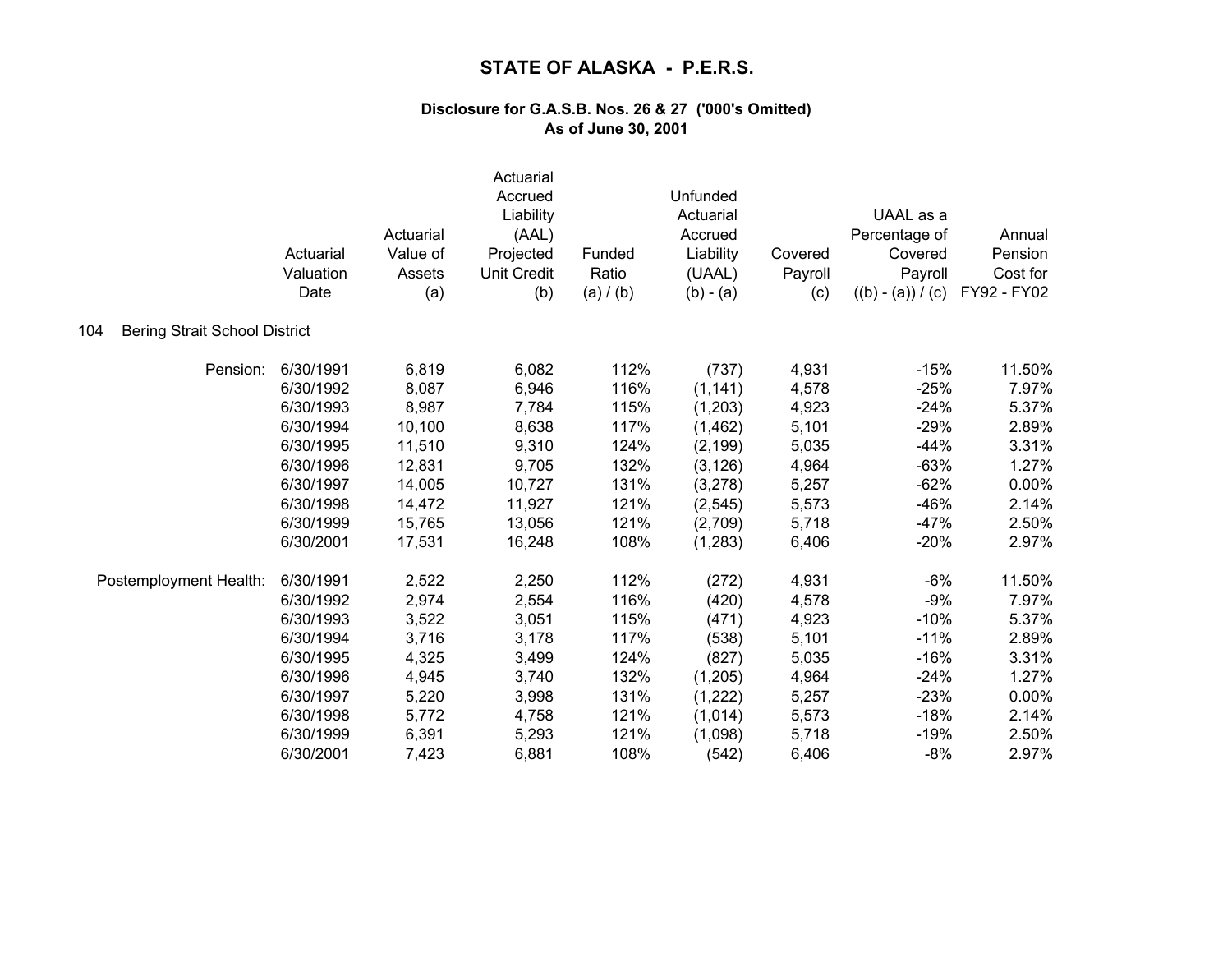|                                       | Actuarial<br>Valuation<br>Date | Actuarial<br>Value of<br>Assets<br>(a) | Actuarial<br>Accrued<br>Liability<br>(AAL)<br>Projected<br><b>Unit Credit</b><br>(b) | Funded<br>Ratio<br>(a) / (b) | Unfunded<br>Actuarial<br>Accrued<br>Liability<br>(UAAL)<br>$(b) - (a)$ | Covered<br>Payroll<br>(c) | UAAL as a<br>Percentage of<br>Covered<br>Payroll<br>$((b) - (a)) / (c)$ | Annual<br>Pension<br>Cost for<br>FY92 - FY02 |
|---------------------------------------|--------------------------------|----------------------------------------|--------------------------------------------------------------------------------------|------------------------------|------------------------------------------------------------------------|---------------------------|-------------------------------------------------------------------------|----------------------------------------------|
| <b>Chatham School District</b><br>105 |                                |                                        |                                                                                      |                              |                                                                        |                           |                                                                         |                                              |
| Pension:                              | 6/30/1991                      | 809                                    | 768                                                                                  | 105%                         | (41)                                                                   | 586                       | $-7%$                                                                   | 11.50%                                       |
|                                       | 6/30/1992                      | 1,029                                  | 1,051                                                                                | 98%                          | 21                                                                     | 809                       | 3%                                                                      | 11.96%                                       |
|                                       | 6/30/1993                      | 1,116                                  | 1,151                                                                                | 97%                          | 35                                                                     | 737                       | 5%                                                                      | 7.91%                                        |
|                                       | 6/30/1994                      | 1,254                                  | 1,222                                                                                | 103%                         | (32)                                                                   | 729                       | $-4%$                                                                   | 11.23%                                       |
|                                       | 6/30/1995                      | 1,606                                  | 1,412                                                                                | 114%                         | (195)                                                                  | 602                       | $-32%$                                                                  | 11.90%                                       |
|                                       | 6/30/1996                      | 1,700                                  | 1,453                                                                                | 117%                         | (247)                                                                  | 605                       | $-41%$                                                                  | 8.97%                                        |
|                                       | 6/30/1997                      | 1,900                                  | 1,667                                                                                | 114%                         | (233)                                                                  | 648                       | $-36%$                                                                  | 0.00%                                        |
|                                       | 6/30/1998                      | 1,970                                  | 1,979                                                                                | 100%                         | 9                                                                      | 682                       | 1%                                                                      | 4.86%                                        |
|                                       | 6/30/1999                      | 2,239                                  | 2,348                                                                                | 95%                          | 109                                                                    | 752                       | 14%                                                                     | 5.63%                                        |
|                                       | 6/30/2001                      | 2,851                                  | 2,473                                                                                | 115%                         | (378)                                                                  | 524                       | $-72%$                                                                  | 10.93%                                       |
| Postemployment Health:                | 6/30/1991                      | 299                                    | 284                                                                                  | 105%                         | (15)                                                                   | 586                       | $-3%$                                                                   | 11.50%                                       |
|                                       | 6/30/1992                      | 379                                    | 386                                                                                  | 98%                          | 8                                                                      | 809                       | 1%                                                                      | 11.96%                                       |
|                                       | 6/30/1993                      | 437                                    | 451                                                                                  | 97%                          | 14                                                                     | 737                       | 2%                                                                      | 7.91%                                        |
|                                       | 6/30/1994                      | 462                                    | 450                                                                                  | 103%                         | (12)                                                                   | 729                       | $-2%$                                                                   | 11.23%                                       |
|                                       | 6/30/1995                      | 604                                    | 530                                                                                  | 114%                         | (73)                                                                   | 602                       | $-12%$                                                                  | 11.90%                                       |
|                                       | 6/30/1996                      | 655                                    | 560                                                                                  | 117%                         | (95)                                                                   | 605                       | $-16%$                                                                  | 8.97%                                        |
|                                       | 6/30/1997                      | 708                                    | 621                                                                                  | 114%                         | (87)                                                                   | 648                       | $-13%$                                                                  | 0.00%                                        |
|                                       | 6/30/1998                      | 786                                    | 790                                                                                  | 99%                          | 4                                                                      | 682                       | 1%                                                                      | 4.86%                                        |
|                                       | 6/30/1999                      | 908                                    | 952                                                                                  | 95%                          | 44                                                                     | 752                       | 6%                                                                      | 5.63%                                        |
|                                       | 6/30/2001                      | 1,208                                  | 1,048                                                                                | 115%                         | (160)                                                                  | 524                       | $-31%$                                                                  | 10.93%                                       |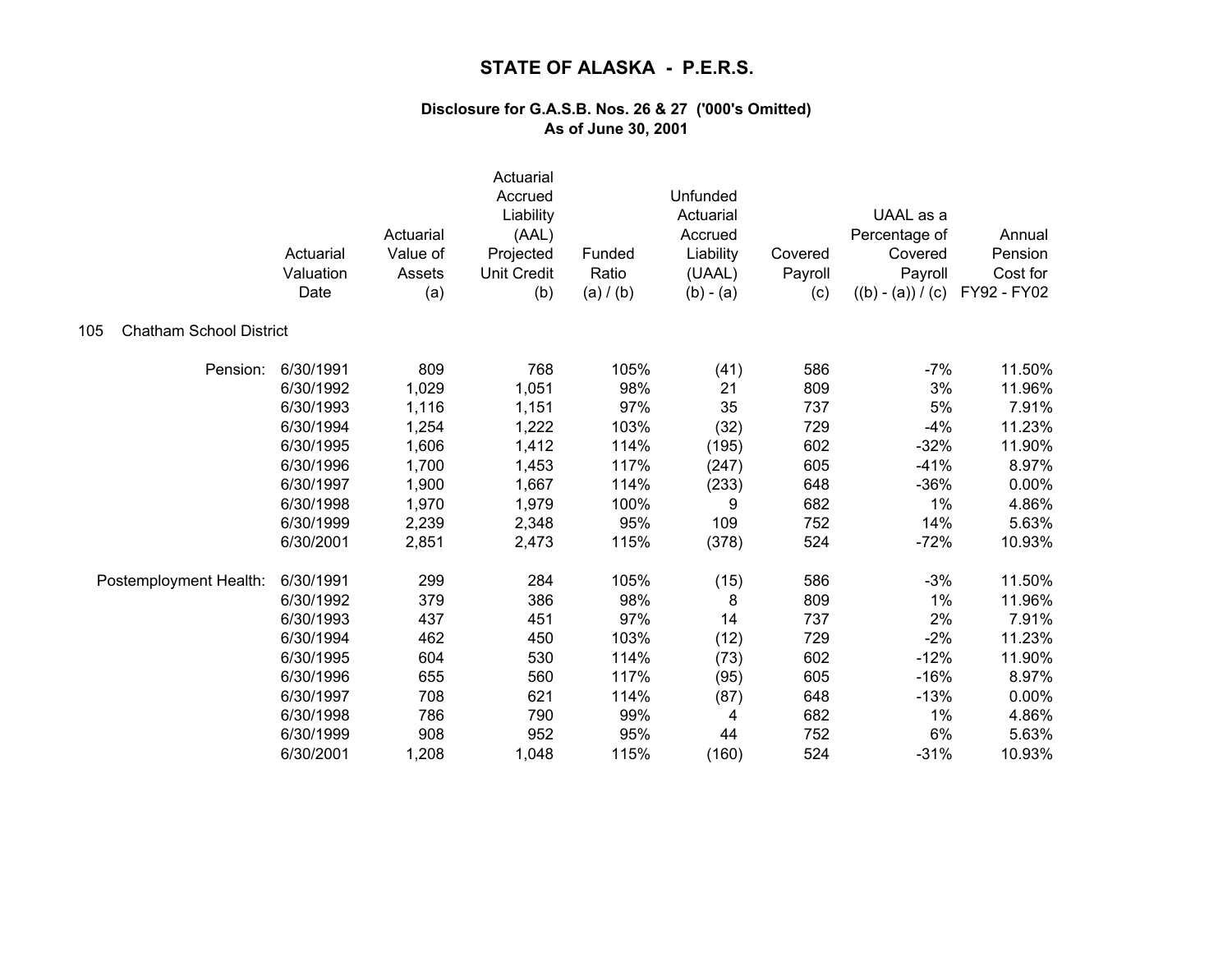|                                | Actuarial<br>Valuation<br>Date | Actuarial<br>Value of<br>Assets<br>(a) | Actuarial<br>Accrued<br>Liability<br>(AAL)<br>Projected<br><b>Unit Credit</b><br>(b) | Funded<br>Ratio<br>(a) / (b) | Unfunded<br>Actuarial<br>Accrued<br>Liability<br>(UAAL)<br>$(b) - (a)$ | Covered<br>Payroll<br>(c) | UAAL as a<br>Percentage of<br>Covered<br>Payroll<br>$((b) - (a)) / (c)$ | Annual<br>Pension<br>Cost for<br>FY92 - FY02 |
|--------------------------------|--------------------------------|----------------------------------------|--------------------------------------------------------------------------------------|------------------------------|------------------------------------------------------------------------|---------------------------|-------------------------------------------------------------------------|----------------------------------------------|
| Alaska Municipal League<br>106 |                                |                                        |                                                                                      |                              |                                                                        |                           |                                                                         |                                              |
| Pension:                       | 6/30/1991                      | 150                                    | 534                                                                                  | 28%                          | 384                                                                    | 228                       | 169%                                                                    | 28.45%                                       |
|                                | 6/30/1992                      | 156                                    | 608                                                                                  | 26%                          | 451                                                                    | 240                       | 188%                                                                    | 25.69%                                       |
|                                | 6/30/1993                      | 108                                    | 682                                                                                  | 16%                          | 574                                                                    | 332                       | 173%                                                                    | 31.35%                                       |
|                                | 6/30/1994                      | 76                                     | 714                                                                                  | 11%                          | 638                                                                    | 409                       | 156%                                                                    | 34.49%                                       |
|                                | 6/30/1995                      | 177                                    | 874                                                                                  | 20%                          | 698                                                                    | 488                       | 143%                                                                    | 33.36%                                       |
|                                | 6/30/1996                      | 77                                     | 731                                                                                  | 11%                          | 654                                                                    | 190                       | 345%                                                                    | 28.90%                                       |
|                                | 6/30/1997                      | 196                                    | 844                                                                                  | 23%                          | 648                                                                    | 242                       | 267%                                                                    | 23.77%                                       |
|                                | 6/30/1998                      | 297                                    | 877                                                                                  | 34%                          | 580                                                                    | 233                       | 249%                                                                    | 28.90%                                       |
|                                | 6/30/1999                      | 303                                    | 836                                                                                  | 36%                          | 533                                                                    | 250                       | 213%                                                                    | 33.90%                                       |
|                                | 6/30/2001                      | 510                                    | 964                                                                                  | 53%                          | 454                                                                    | 252                       | 180%                                                                    | 35.35%                                       |
| Postemployment Health:         | 6/30/1991                      | 56                                     | 198                                                                                  | 28%                          | 142                                                                    | 228                       | 62%                                                                     | 28.45%                                       |
|                                | 6/30/1992                      | 58                                     | 223                                                                                  | 26%                          | 166                                                                    | 240                       | 69%                                                                     | 25.69%                                       |
|                                | 6/30/1993                      | 42                                     | 267                                                                                  | 16%                          | 225                                                                    | 332                       | 68%                                                                     | 31.35%                                       |
|                                | 6/30/1994                      | 28                                     | 263                                                                                  | 11%                          | 235                                                                    | 409                       | 57%                                                                     | 34.49%                                       |
|                                | 6/30/1995                      | 66                                     | 329                                                                                  | 20%                          | 262                                                                    | 488                       | 54%                                                                     | 33.36%                                       |
|                                | 6/30/1996                      | 30                                     | 282                                                                                  | 11%                          | 252                                                                    | 190                       | 133%                                                                    | 28.90%                                       |
|                                | 6/30/1997                      | 73                                     | 314                                                                                  | 23%                          | 241                                                                    | 242                       | 100%                                                                    | 23.77%                                       |
|                                | 6/30/1998                      | 119                                    | 350                                                                                  | 34%                          | 231                                                                    | 233                       | 99%                                                                     | 28.90%                                       |
|                                | 6/30/1999                      | 123                                    | 340                                                                                  | 36%                          | 217                                                                    | 250                       | 87%                                                                     | 33.90%                                       |
|                                | 6/30/2001                      | 217                                    | 410                                                                                  | 53%                          | 193                                                                    | 252                       | 77%                                                                     | 35.35%                                       |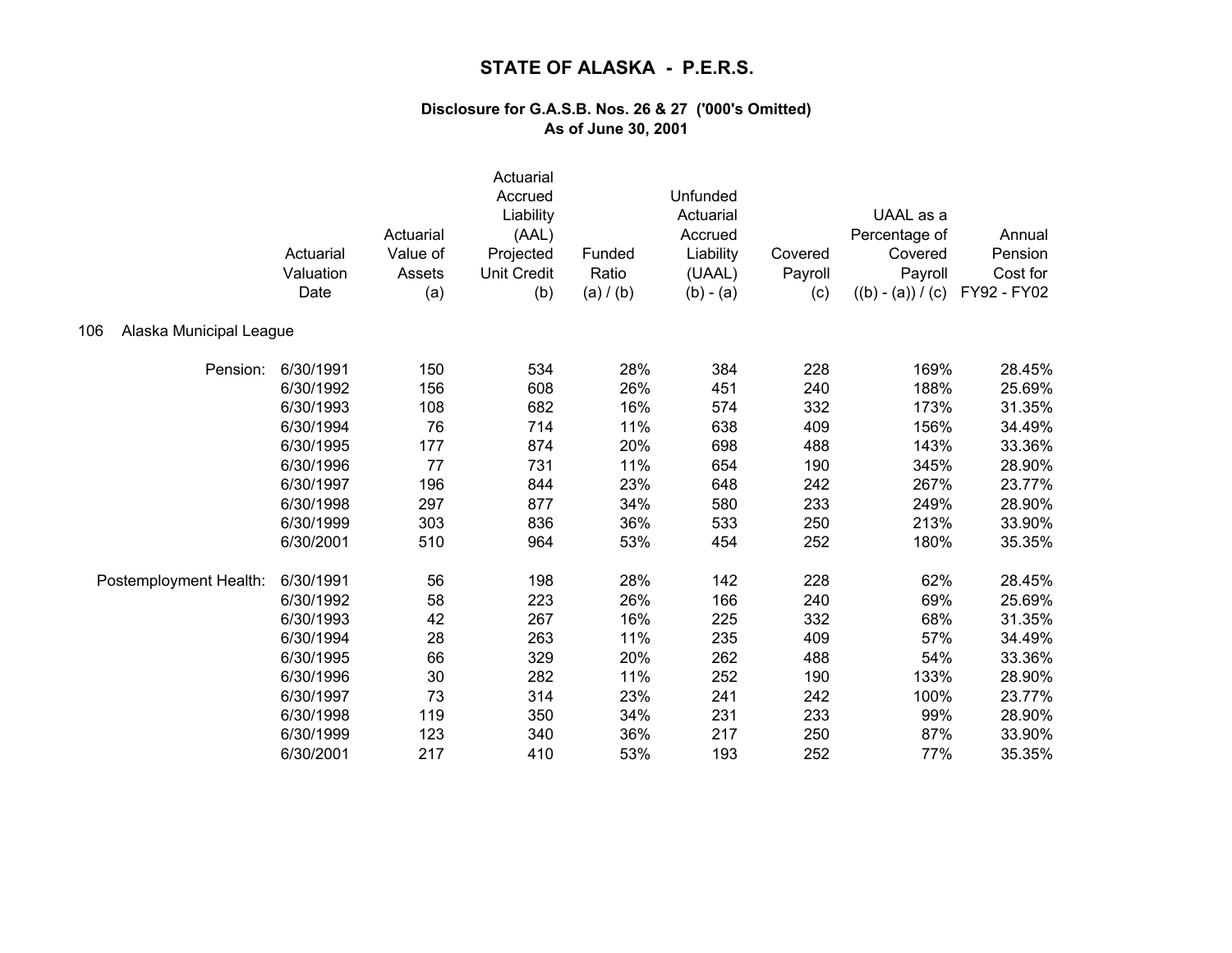|                        | Actuarial<br>Valuation<br>Date | Actuarial<br>Value of<br>Assets<br>(a) | Actuarial<br>Accrued<br>Liability<br>(AAL)<br>Projected<br><b>Unit Credit</b><br>(b) | Funded<br>Ratio<br>(a) / (b) | Unfunded<br>Actuarial<br>Accrued<br>Liability<br>(UAAL)<br>$(b) - (a)$ | Covered<br>Payroll<br>(c) | UAAL as a<br>Percentage of<br>Covered<br>Payroll<br>$((b) - (a)) / (c)$ | Annual<br>Pension<br>Cost for<br>FY92 - FY02 |
|------------------------|--------------------------------|----------------------------------------|--------------------------------------------------------------------------------------|------------------------------|------------------------------------------------------------------------|---------------------------|-------------------------------------------------------------------------|----------------------------------------------|
| Valdez, City of<br>107 |                                |                                        |                                                                                      |                              |                                                                        |                           |                                                                         |                                              |
| Pension:               | 6/30/1991                      | 8,862                                  | 8,412                                                                                | 105%                         | (450)                                                                  | 4,632                     | $-10%$                                                                  | 11.94%                                       |
|                        | 6/30/1992                      | 10,157                                 | 9,956                                                                                | 102%                         | (201)                                                                  | 4,911                     | $-4%$                                                                   | 9.44%                                        |
|                        | 6/30/1993                      | 11,479                                 | 11,006                                                                               | 104%                         | (473)                                                                  | 4,989                     | $-9%$                                                                   | 7.06%                                        |
|                        | 6/30/1994                      | 12,899                                 | 12,500                                                                               | 103%                         | (399)                                                                  | 4,764                     | $-8%$                                                                   | 9.59%                                        |
|                        | 6/30/1995                      | 14,408                                 | 13,995                                                                               | 103%                         | (412)                                                                  | 4,869                     | $-8%$                                                                   | 8.19%                                        |
|                        | 6/30/1996                      | 15,340                                 | 13,402                                                                               | 114%                         | (1,937)                                                                | 4,539                     | $-43%$                                                                  | 7.71%                                        |
|                        | 6/30/1997                      | 19,338                                 | 15,623                                                                               | 124%                         | (3,715)                                                                | 4,201                     | $-88%$                                                                  | 4.01%                                        |
|                        | 6/30/1998                      | 20,189                                 | 17,011                                                                               | 119%                         | (3, 178)                                                               | 4,323                     | $-74%$                                                                  | 4.62%                                        |
|                        | 6/30/1999                      | 21,236                                 | 18,071                                                                               | 118%                         | (3, 165)                                                               | 4,359                     | $-73%$                                                                  | 0.00%                                        |
|                        | 6/30/2001                      | 23,928                                 | 22,592                                                                               | 106%                         | (1, 336)                                                               | 4,758                     | $-28%$                                                                  | 0.61%                                        |
| Postemployment Health: | 6/30/1991                      | 3,278                                  | 3,112                                                                                | 105%                         | (166)                                                                  | 4,632                     | $-4%$                                                                   | 11.94%                                       |
|                        | 6/30/1992                      | 3,735                                  | 3,661                                                                                | 102%                         | (74)                                                                   | 4,911                     | $-2%$                                                                   | 9.44%                                        |
|                        | 6/30/1993                      | 4,499                                  | 4,314                                                                                | 104%                         | (185)                                                                  | 4,989                     | $-4%$                                                                   | 7.06%                                        |
|                        | 6/30/1994                      | 4,747                                  | 4,600                                                                                | 103%                         | (147)                                                                  | 4,764                     | $-3%$                                                                   | 9.59%                                        |
|                        | 6/30/1995                      | 5,414                                  | 5,260                                                                                | 103%                         | (155)                                                                  | 4,869                     | $-3%$                                                                   | 8.19%                                        |
|                        | 6/30/1996                      | 5,911                                  | 5,165                                                                                | 114%                         | (747)                                                                  | 4,539                     | $-16%$                                                                  | 7.71%                                        |
|                        | 6/30/1997                      | 7,208                                  | 5,823                                                                                | 124%                         | (1,385)                                                                | 4,201                     | $-33%$                                                                  | 4.01%                                        |
|                        | 6/30/1998                      | 8,053                                  | 6,785                                                                                | 119%                         | (1,268)                                                                | 4,323                     | $-29%$                                                                  | 4.62%                                        |
|                        | 6/30/1999                      | 8,609                                  | 7,327                                                                                | 117%                         | (1, 282)                                                               | 4,359                     | $-29%$                                                                  | 0.00%                                        |
|                        | 6/30/2001                      | 10,132                                 | 9,565                                                                                | 106%                         | (567)                                                                  | 4,758                     | $-12%$                                                                  | 0.61%                                        |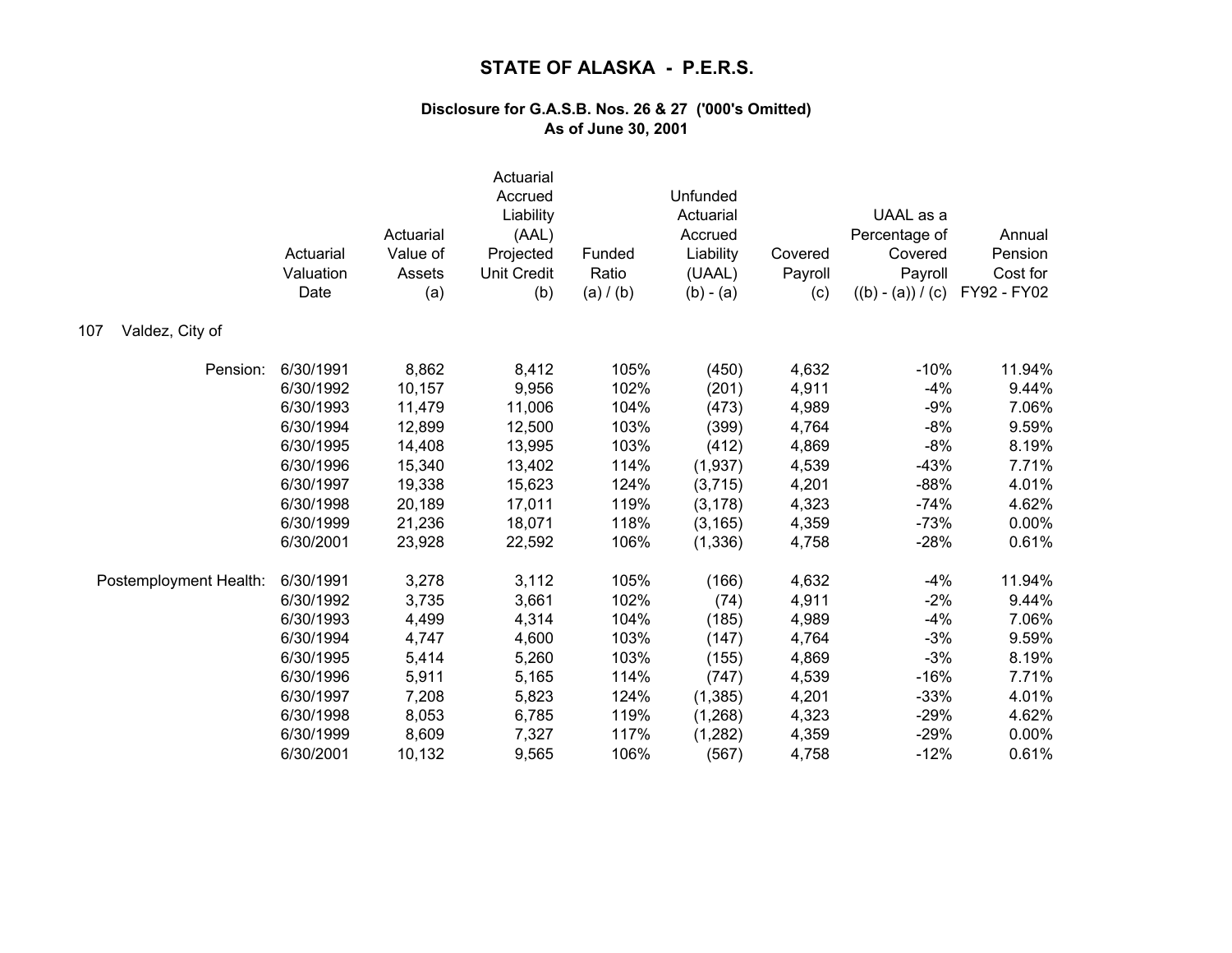|                                       | Actuarial<br>Valuation<br>Date | Actuarial<br>Value of<br>Assets<br>(a) | Actuarial<br>Accrued<br>Liability<br>(AAL)<br>Projected<br><b>Unit Credit</b><br>(b) | Funded<br>Ratio<br>(a) / (b) | Unfunded<br>Actuarial<br>Accrued<br>Liability<br>(UAAL)<br>$(b) - (a)$ | Covered<br>Payroll<br>(c) | UAAL as a<br>Percentage of<br>Covered<br>Payroll<br>$((b) - (a)) / (c)$ | Annual<br>Pension<br>Cost for<br>FY92 - FY02 |
|---------------------------------------|--------------------------------|----------------------------------------|--------------------------------------------------------------------------------------|------------------------------|------------------------------------------------------------------------|---------------------------|-------------------------------------------------------------------------|----------------------------------------------|
| Juneau Borough School District<br>108 |                                |                                        |                                                                                      |                              |                                                                        |                           |                                                                         |                                              |
| Pension:                              | 6/30/1991                      | 9,188                                  | 10,240                                                                               | 90%                          | 1,052                                                                  | 5,192                     | 20%                                                                     | 13.93%                                       |
|                                       | 6/30/1992                      | 11,220                                 | 11,813                                                                               | 95%                          | 593                                                                    | 5,545                     | 11%                                                                     | 13.60%                                       |
|                                       | 6/30/1993                      | 11,987                                 | 12,676                                                                               | 95%                          | 688                                                                    | 6,192                     | 11%                                                                     | 12.73%                                       |
|                                       | 6/30/1994                      | 13,829                                 | 14,500                                                                               | 95%                          | 671                                                                    | 6,702                     | 10%                                                                     | 12.24%                                       |
|                                       | 6/30/1995                      | 15,477                                 | 15,888                                                                               | 97%                          | 411                                                                    | 7,064                     | 6%                                                                      | 12.71%                                       |
|                                       | 6/30/1996                      | 17,379                                 | 16,355                                                                               | 106%                         | (1,024)                                                                | 7,582                     | $-14%$                                                                  | 11.55%                                       |
|                                       | 6/30/1997                      | 20,264                                 | 19,060                                                                               | 106%                         | (1,203)                                                                | 7,741                     | $-16%$                                                                  | 7.40%                                        |
|                                       | 6/30/1998                      | 22,164                                 | 21,567                                                                               | 103%                         | (597)                                                                  | 7,813                     | $-8%$                                                                   | 8.19%                                        |
|                                       | 6/30/1999                      | 23,044                                 | 22,753                                                                               | 101%                         | (291)                                                                  | 8,784                     | $-3%$                                                                   | 8.05%                                        |
|                                       | 6/30/2001                      | 26,742                                 | 27,356                                                                               | 98%                          | 614                                                                    | 7,775                     | 8%                                                                      | 8.76%                                        |
| Postemployment Health:                | 6/30/1991                      | 3,398                                  | 3,787                                                                                | 90%                          | 389                                                                    | 5,192                     | 7%                                                                      | 13.93%                                       |
|                                       | 6/30/1992                      | 4,125                                  | 4,343                                                                                | 95%                          | 218                                                                    | 5,545                     | 4%                                                                      | 13.60%                                       |
|                                       | 6/30/1993                      | 4,699                                  | 4,968                                                                                | 95%                          | 270                                                                    | 6,192                     | 4%                                                                      | 12.73%                                       |
|                                       | 6/30/1994                      | 5,089                                  | 5,336                                                                                | 95%                          | 247                                                                    | 6,702                     | 4%                                                                      | 12.24%                                       |
|                                       | 6/30/1995                      | 5,816                                  | 5,971                                                                                | 97%                          | 155                                                                    | 7,064                     | 2%                                                                      | 12.71%                                       |
|                                       | 6/30/1996                      | 6,697                                  | 6,302                                                                                | 106%                         | (395)                                                                  | 7,582                     | $-5%$                                                                   | 11.55%                                       |
|                                       | 6/30/1997                      | 7,552                                  | 7,104                                                                                | 106%                         | (449)                                                                  | 7,741                     | $-6%$                                                                   | 7.40%                                        |
|                                       | 6/30/1998                      | 8,840                                  | 8,602                                                                                | 103%                         | (238)                                                                  | 7,813                     | $-3%$                                                                   | 8.19%                                        |
|                                       | 6/30/1999                      | 9,342                                  | 9,224                                                                                | 101%                         | (118)                                                                  | 8,784                     | $-1%$                                                                   | 8.05%                                        |
|                                       | 6/30/2001                      | 11,323                                 | 11,583                                                                               | 98%                          | 260                                                                    | 7,775                     | 3%                                                                      | 8.76%                                        |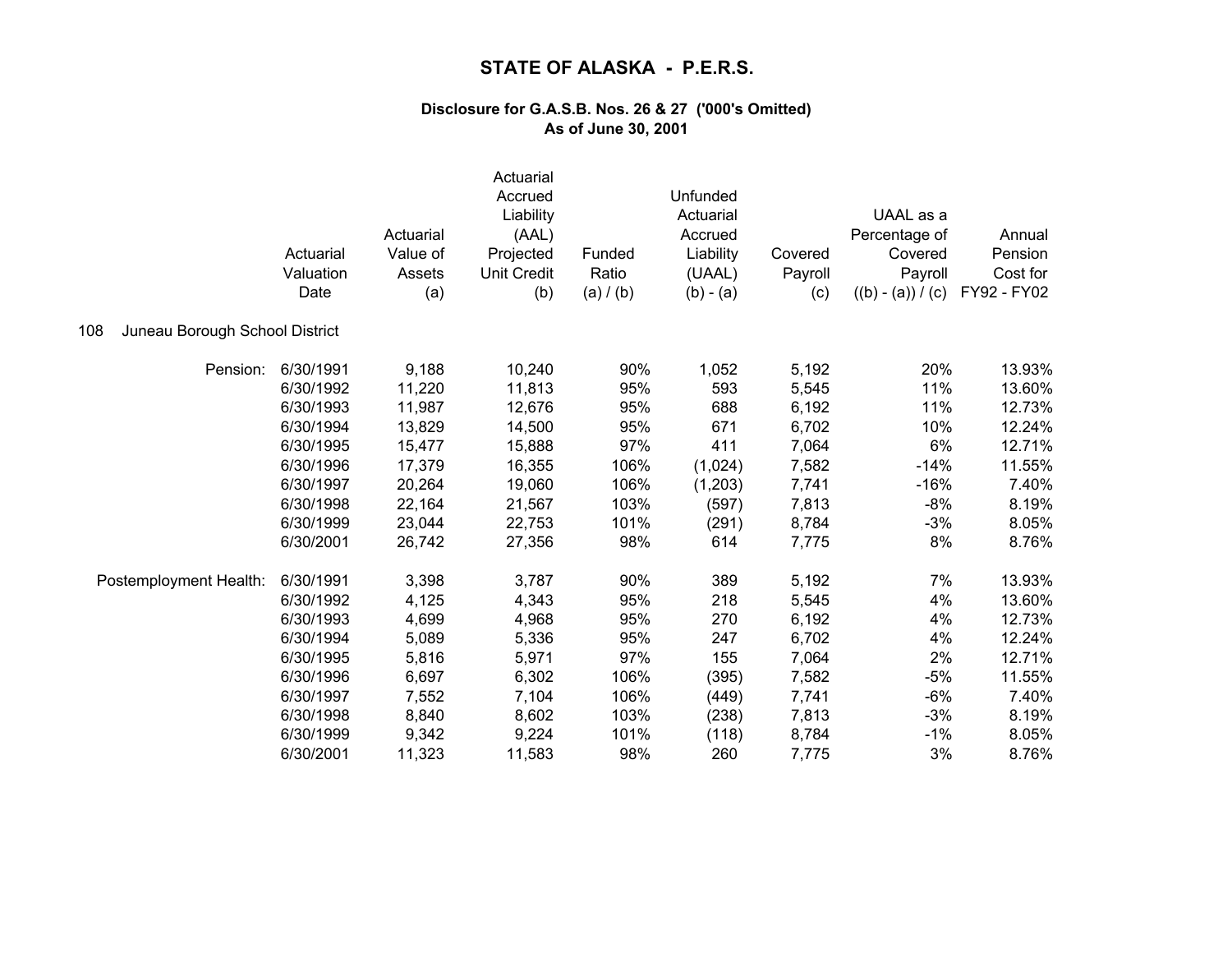|                                  | Actuarial<br>Valuation<br>Date | Actuarial<br>Value of<br>Assets<br>(a) | Actuarial<br>Accrued<br>Liability<br>(AAL)<br>Projected<br><b>Unit Credit</b><br>(b) | Funded<br>Ratio<br>(a) / (b) | Unfunded<br>Actuarial<br>Accrued<br>Liability<br>(UAAL)<br>$(b) - (a)$ | Covered<br>Payroll<br>(c) | UAAL as a<br>Percentage of<br>Covered<br>Payroll<br>$((b) - (a)) / (c)$ | Annual<br>Pension<br>Cost for<br>FY92 - FY02 |
|----------------------------------|--------------------------------|----------------------------------------|--------------------------------------------------------------------------------------|------------------------------|------------------------------------------------------------------------|---------------------------|-------------------------------------------------------------------------|----------------------------------------------|
| Matanuska-Susitna Borough<br>109 |                                |                                        |                                                                                      |                              |                                                                        |                           |                                                                         |                                              |
| Pension:                         | 6/30/1991                      | 12,138                                 | 9,301                                                                                | 130%                         | (2,837)                                                                | 4,434                     | $-64%$                                                                  | 9.59%                                        |
|                                  | 6/30/1992                      | 13,827                                 | 10,816                                                                               | 128%                         | (3,011)                                                                | 5,220                     | $-58%$                                                                  | 8.40%                                        |
|                                  | 6/30/1993                      | 15,625                                 | 12,089                                                                               | 129%                         | (3,537)                                                                | 5,521                     | $-64%$                                                                  | 10.69%                                       |
|                                  | 6/30/1994                      | 17,749                                 | 14,229                                                                               | 125%                         | (3,520)                                                                | 5,450                     | $-65%$                                                                  | 11.20%                                       |
|                                  | 6/30/1995                      | 19,501                                 | 15,211                                                                               | 128%                         | (4,290)                                                                | 5,927                     | $-72%$                                                                  | 11.58%                                       |
|                                  | 6/30/1996                      | 21,236                                 | 15,156                                                                               | 140%                         | (6,080)                                                                | 6,075                     | $-100%$                                                                 | 11.09%                                       |
|                                  | 6/30/1997                      | 24,229                                 | 17,845                                                                               | 136%                         | (6, 384)                                                               | 6,594                     | $-97%$                                                                  | 6.59%                                        |
|                                  | 6/30/1998                      | 25,367                                 | 19,967                                                                               | 127%                         | (5,400)                                                                | 6,827                     | $-79%$                                                                  | 7.65%                                        |
|                                  | 6/30/1999                      | 27,011                                 | 21,223                                                                               | 127%                         | (5,788)                                                                | 7,306                     | $-79%$                                                                  | 6.40%                                        |
|                                  | 6/30/2001                      | 31,142                                 | 26,153                                                                               | 119%                         | (4,989)                                                                | 8,063                     | $-62%$                                                                  | 7.85%                                        |
| Postemployment Health:           | 6/30/1991                      | 4,489                                  | 3,440                                                                                | 130%                         | (1,049)                                                                | 4,434                     | $-24%$                                                                  | 9.59%                                        |
|                                  | 6/30/1992                      | 5,084                                  | 3,977                                                                                | 128%                         | (1, 107)                                                               | 5,220                     | $-21%$                                                                  | 8.40%                                        |
|                                  | 6/30/1993                      | 6,125                                  | 4,738                                                                                | 129%                         | (1,386)                                                                | 5,521                     | $-25%$                                                                  | 10.69%                                       |
|                                  | 6/30/1994                      | 6,531                                  | 5,236                                                                                | 125%                         | (1,295)                                                                | 5,450                     | $-24%$                                                                  | 11.20%                                       |
|                                  | 6/30/1995                      | 7,329                                  | 5,717                                                                                | 128%                         | (1,612)                                                                | 5,927                     | $-27%$                                                                  | 11.58%                                       |
|                                  | 6/30/1996                      | 8,183                                  | 5,840                                                                                | 140%                         | (2, 343)                                                               | 6,075                     | $-39%$                                                                  | 11.09%                                       |
|                                  | 6/30/1997                      | 9,030                                  | 6,651                                                                                | 136%                         | (2,379)                                                                | 6,594                     | $-36%$                                                                  | 6.59%                                        |
|                                  | 6/30/1998                      | 10,118                                 | 7,964                                                                                | 127%                         | (2, 154)                                                               | 6,827                     | $-32%$                                                                  | 7.65%                                        |
|                                  | 6/30/1999                      | 10,951                                 | 8,604                                                                                | 127%                         | (2, 347)                                                               | 7,306                     | $-32%$                                                                  | 6.40%                                        |
|                                  | 6/30/2001                      | 13,186                                 | 11,074                                                                               | 119%                         | (2, 112)                                                               | 8,063                     | $-26%$                                                                  | 7.85%                                        |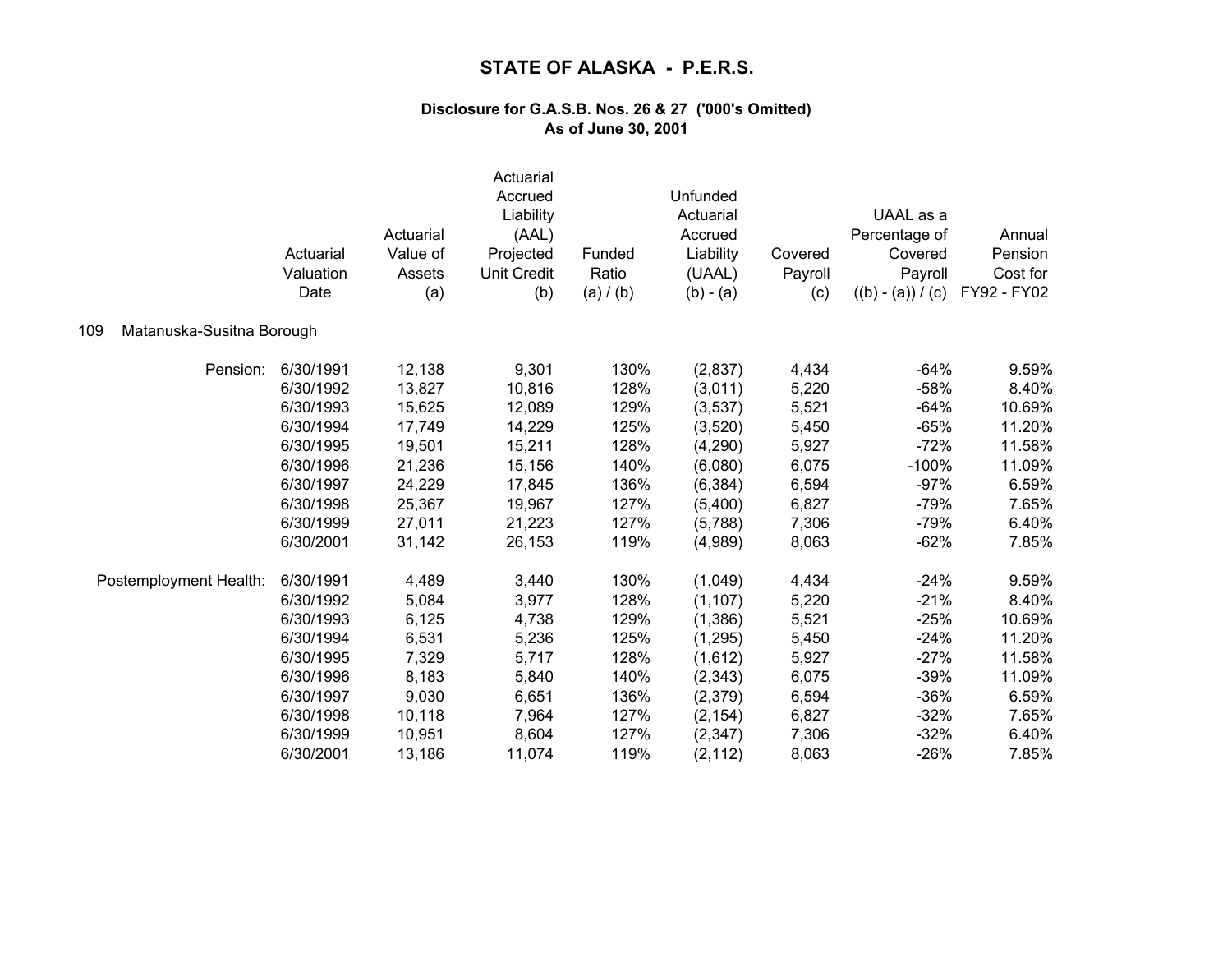|                                                  | Actuarial<br>Valuation<br>Date | Actuarial<br>Value of<br>Assets<br>(a) | Actuarial<br>Accrued<br>Liability<br>(AAL)<br>Projected<br><b>Unit Credit</b><br>(b) | Funded<br>Ratio<br>(a) / (b) | Unfunded<br>Actuarial<br>Accrued<br>Liability<br>(UAAL)<br>$(b) - (a)$ | Covered<br>Payroll<br>(c) | UAAL as a<br>Percentage of<br>Covered<br>Payroll<br>$((b) - (a)) / (c)$ | Annual<br>Pension<br>Cost for<br>FY92 - FY02 |
|--------------------------------------------------|--------------------------------|----------------------------------------|--------------------------------------------------------------------------------------|------------------------------|------------------------------------------------------------------------|---------------------------|-------------------------------------------------------------------------|----------------------------------------------|
| Matanuska-Susitna Borough School District<br>110 |                                |                                        |                                                                                      |                              |                                                                        |                           |                                                                         |                                              |
| Pension:                                         | 6/30/1991                      | 15,089                                 | 18,610                                                                               | 81%                          | 3,521                                                                  | 12,302                    | 29%                                                                     | 9.59%                                        |
|                                                  | 6/30/1992                      | 17,743                                 | 21,147                                                                               | 84%                          | 3,404                                                                  | 11,377                    | 30%                                                                     | 8.40%                                        |
|                                                  | 6/30/1993                      | 19,976                                 | 23,919                                                                               | 84%                          | 3,943                                                                  | 12,358                    | 32%                                                                     | 10.69%                                       |
|                                                  | 6/30/1994                      | 22,820                                 | 27,498                                                                               | 83%                          | 4,678                                                                  | 13,466                    | 35%                                                                     | 11.20%                                       |
|                                                  | 6/30/1995                      | 26,509                                 | 30,724                                                                               | 86%                          | 4,215                                                                  | 14,018                    | 30%                                                                     | 11.58%                                       |
|                                                  | 6/30/1996                      | 29,392                                 | 31,670                                                                               | 93%                          | 2,278                                                                  | 15,076                    | 15%                                                                     | 11.09%                                       |
|                                                  | 6/30/1997                      | 35,232                                 | 35,529                                                                               | 99%                          | 296                                                                    | 14,070                    | 2%                                                                      | 6.59%                                        |
|                                                  | 6/30/1998                      | 39,080                                 | 42,168                                                                               | 93%                          | 3,088                                                                  | 15,643                    | 20%                                                                     | 7.65%                                        |
|                                                  | 6/30/1999                      | 41,128                                 | 44,411                                                                               | 93%                          | 3,283                                                                  | 16,783                    | 20%                                                                     | 6.40%                                        |
|                                                  | 6/30/2001                      | 49,792                                 | 53,236                                                                               | 94%                          | 3,444                                                                  | 16,586                    | 21%                                                                     | 7.85%                                        |
| Postemployment Health:                           | 6/30/1991                      | 5,581                                  | 6,883                                                                                | 81%                          | 1,302                                                                  | 12,302                    | 11%                                                                     | 9.59%                                        |
|                                                  | 6/30/1992                      | 6,524                                  | 7,775                                                                                | 84%                          | 1,251                                                                  | 11,377                    | 11%                                                                     | 8.40%                                        |
|                                                  | 6/30/1993                      | 7,830                                  | 9,376                                                                                | 84%                          | 1,546                                                                  | 12,358                    | 13%                                                                     | 10.69%                                       |
|                                                  | 6/30/1994                      | 8,397                                  | 10,119                                                                               | 83%                          | 1,722                                                                  | 13,466                    | 13%                                                                     | 11.20%                                       |
|                                                  | 6/30/1995                      | 9,962                                  | 11,546                                                                               | 86%                          | 1,584                                                                  | 14,018                    | 11%                                                                     | 11.58%                                       |
|                                                  | 6/30/1996                      | 11,326                                 | 12,204                                                                               | 93%                          | 878                                                                    | 15,076                    | 6%                                                                      | 11.09%                                       |
|                                                  | 6/30/1997                      | 13,132                                 | 13,242                                                                               | 99%                          | 111                                                                    | 14,070                    | 1%                                                                      | 6.59%                                        |
|                                                  | 6/30/1998                      | 15,586                                 | 16,818                                                                               | 93%                          | 1,232                                                                  | 15,643                    | 8%                                                                      | 7.65%                                        |
|                                                  | 6/30/1999                      | 16,673                                 | 18,005                                                                               | 93%                          | 1,332                                                                  | 16,783                    | 8%                                                                      | 6.40%                                        |
|                                                  | 6/30/2001                      | 21,083                                 | 22,540                                                                               | 94%                          | 1,457                                                                  | 16,586                    | 9%                                                                      | 7.85%                                        |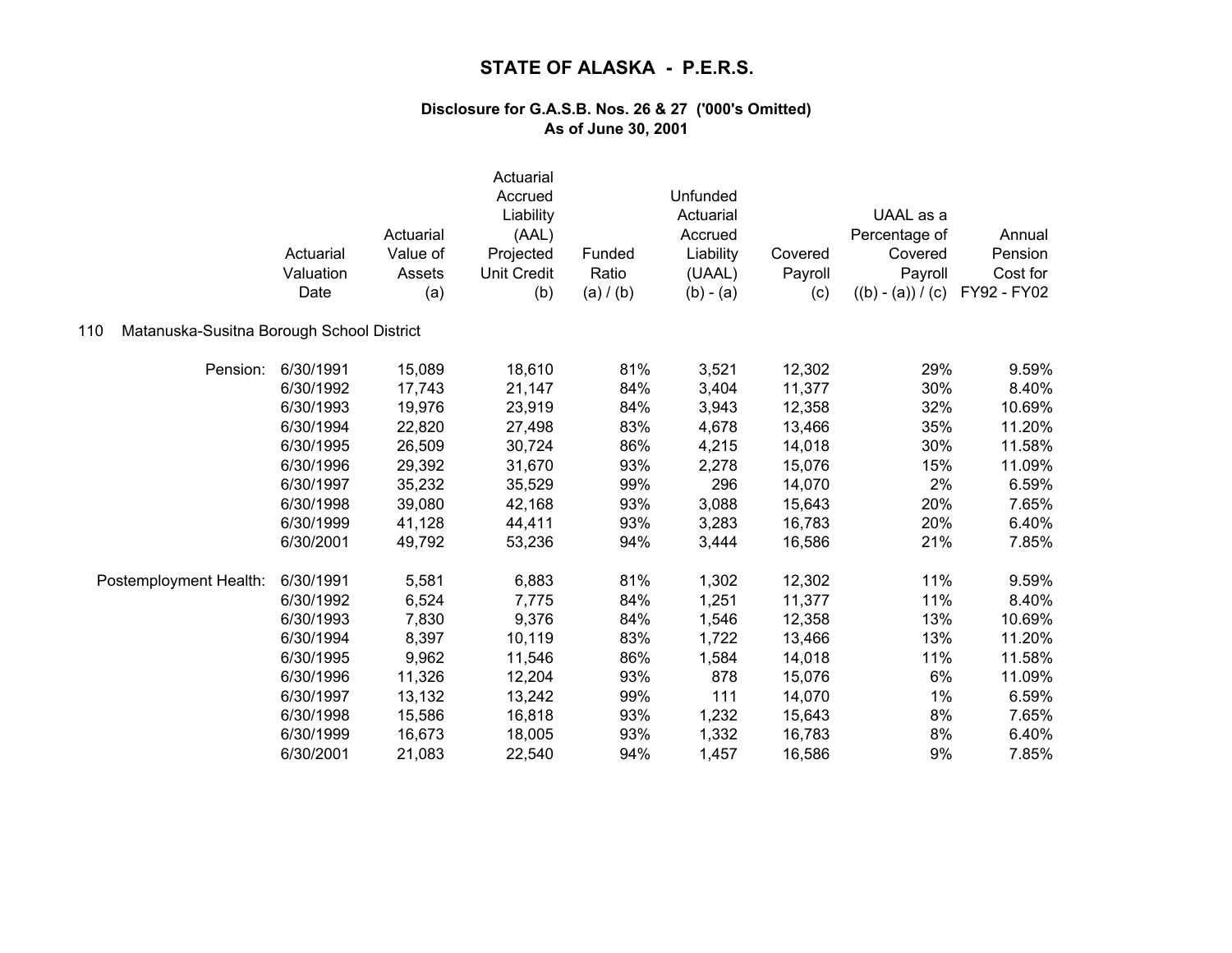| Anchorage School District<br>111 | Actuarial<br>Valuation<br>Date | Actuarial<br>Value of<br>Assets<br>(a) | Actuarial<br>Accrued<br>Liability<br>(AAL)<br>Projected<br><b>Unit Credit</b><br>(b) | Funded<br>Ratio<br>(a) / (b) | Unfunded<br>Actuarial<br>Accrued<br>Liability<br>(UAAL)<br>$(b) - (a)$ | Covered<br>Payroll<br>(c) | UAAL as a<br>Percentage of<br>Covered<br>Payroll<br>$((b) - (a)) / (c)$ | Annual<br>Pension<br>Cost for<br>FY92 - FY02 |
|----------------------------------|--------------------------------|----------------------------------------|--------------------------------------------------------------------------------------|------------------------------|------------------------------------------------------------------------|---------------------------|-------------------------------------------------------------------------|----------------------------------------------|
|                                  |                                |                                        |                                                                                      |                              |                                                                        |                           |                                                                         |                                              |
| Pension:                         | 6/30/1991                      | 106,262                                | 121,223                                                                              | 88%                          | 14,960                                                                 | 42,109                    | 36%                                                                     | 15.52%                                       |
|                                  | 6/30/1992                      | 121,612                                | 135,428                                                                              | 90%                          | 13,816                                                                 | 45,812                    | 30%                                                                     | 14.89%                                       |
|                                  | 6/30/1993                      | 138,875                                | 143,630                                                                              | 97%                          | 4,755                                                                  | 49,816                    | 10%                                                                     | 14.64%                                       |
|                                  | 6/30/1994                      | 154,079                                | 159,545                                                                              | 97%                          | 5,467                                                                  | 51,800                    | 11%                                                                     | 14.68%                                       |
|                                  | 6/30/1995                      | 161,832                                | 169,408                                                                              | 96%                          | 7,576                                                                  | 52,706                    | 14%                                                                     | 12.51%                                       |
|                                  | 6/30/1996                      | 177,247                                | 172,510                                                                              | 103%                         | (4,737)                                                                | 53,523                    | $-9%$                                                                   | 11.61%                                       |
|                                  | 6/30/1997                      | 191,676                                | 187,638                                                                              | 102%                         | (4,038)                                                                | 53,957                    | $-7%$                                                                   | 8.43%                                        |
|                                  | 6/30/1998                      | 210,519                                | 209,487                                                                              | 100%                         | (1,032)                                                                | 57,001                    | $-2%$                                                                   | 8.77%                                        |
|                                  | 6/30/1999                      | 215,047                                | 215,888                                                                              | 100%                         | 841                                                                    | 64,342                    | 1%                                                                      | 9.00%                                        |
|                                  | 6/30/2001                      | 245,817                                | 258,427                                                                              | 95%                          | 12,610                                                                 | 72,422                    | 17%                                                                     | 9.35%                                        |
| Postemployment Health:           | 6/30/1991                      | 39,305                                 | 44,838                                                                               | 88%                          | 5,534                                                                  | 42,109                    | 13%                                                                     | 15.52%                                       |
|                                  | 6/30/1992                      | 44,715                                 | 49,795                                                                               | 90%                          | 5,080                                                                  | 45,812                    | 11%                                                                     | 14.89%                                       |
|                                  | 6/30/1993                      | 54,434                                 | 56,298                                                                               | 97%                          | 1,864                                                                  | 49,816                    | 4%                                                                      | 14.64%                                       |
|                                  | 6/30/1994                      | 56,696                                 | 58,708                                                                               | 97%                          | 2,011                                                                  | 51,800                    | 4%                                                                      | 14.68%                                       |
|                                  | 6/30/1995                      | 60,818                                 | 63,665                                                                               | 96%                          | 2,847                                                                  | 52,706                    | 5%                                                                      | 12.51%                                       |
|                                  | 6/30/1996                      | 68,304                                 | 66,478                                                                               | 103%                         | (1,826)                                                                | 53,523                    | $-3%$                                                                   | 11.61%                                       |
|                                  | 6/30/1997                      | 71,439                                 | 69,934                                                                               | 102%                         | (1,505)                                                                | 53,957                    | $-3%$                                                                   | 8.43%                                        |
|                                  | 6/30/1998                      | 83,958                                 | 83,547                                                                               | 100%                         | (411)                                                                  | 57,001                    | $-1%$                                                                   | 8.77%                                        |
|                                  | 6/30/1999                      | 87,178                                 | 87,520                                                                               | 100%                         | 342                                                                    | 64,342                    | 1%                                                                      | 9.00%                                        |
|                                  | 6/30/2001                      | 104,079                                | 109,418                                                                              | 95%                          | 5,339                                                                  | 72,422                    | 7%                                                                      | 9.35%                                        |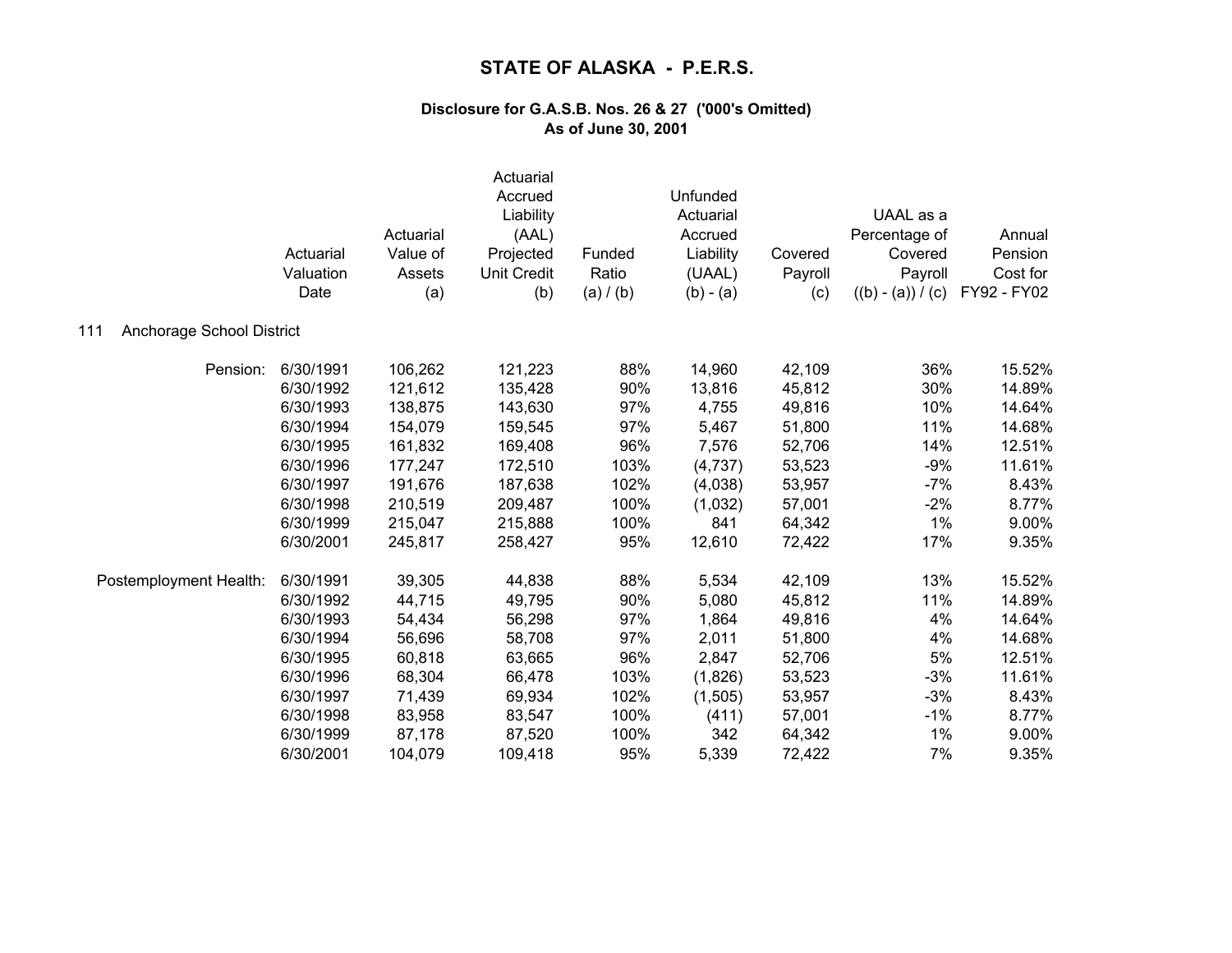|                                            | Actuarial<br>Valuation<br>Date | Actuarial<br>Value of<br>Assets<br>(a) | Actuarial<br>Accrued<br>Liability<br>(AAL)<br>Projected<br><b>Unit Credit</b><br>(b) | Funded<br>Ratio<br>(a) / (b) | Unfunded<br>Actuarial<br>Accrued<br>Liability<br>(UAAL)<br>$(b) - (a)$ | Covered<br>Payroll<br>(c) | UAAL as a<br>Percentage of<br>Covered<br>Payroll<br>$((b) - (a)) / (c)$ | Annual<br>Pension<br>Cost for<br>FY92 - FY02 |
|--------------------------------------------|--------------------------------|----------------------------------------|--------------------------------------------------------------------------------------|------------------------------|------------------------------------------------------------------------|---------------------------|-------------------------------------------------------------------------|----------------------------------------------|
| <b>Copper River School District</b><br>112 |                                |                                        |                                                                                      |                              |                                                                        |                           |                                                                         |                                              |
| Pension:                                   | 6/30/1991                      | 1,441                                  | 1,478                                                                                | 97%                          | 37                                                                     | 916                       | 4%                                                                      | 8.57%                                        |
|                                            | 6/30/1992                      | 1,753                                  | 1,621                                                                                | 108%                         | (132)                                                                  | 908                       | $-14%$                                                                  | 9.14%                                        |
|                                            | 6/30/1993                      | 2,006                                  | 1,813                                                                                | 111%                         | (193)                                                                  | 802                       | $-24%$                                                                  | 10.68%                                       |
|                                            | 6/30/1994                      | 2,194                                  | 2,072                                                                                | 106%                         | (121)                                                                  | 912                       | $-13%$                                                                  | 6.24%                                        |
|                                            | 6/30/1995                      | 2,479                                  | 2,334                                                                                | 106%                         | (145)                                                                  | 876                       | $-17%$                                                                  | 3.45%                                        |
|                                            | 6/30/1996                      | 2,656                                  | 2,297                                                                                | 116%                         | (359)                                                                  | 962                       | $-37%$                                                                  | 6.14%                                        |
|                                            | 6/30/1997                      | 2,924                                  | 2,676                                                                                | 109%                         | (248)                                                                  | 961                       | $-26%$                                                                  | 1.43%                                        |
|                                            | 6/30/1998                      | 3,033                                  | 2,936                                                                                | 103%                         | (97)                                                                   | 984                       | $-10%$                                                                  | 5.28%                                        |
|                                            | 6/30/1999                      | 3,124                                  | 3,051                                                                                | 102%                         | (73)                                                                   | 988                       | $-7%$                                                                   | 6.84%                                        |
|                                            | 6/30/2001                      | 3,623                                  | 3,765                                                                                | 96%                          | 142                                                                    | 1,217                     | 12%                                                                     | 8.14%                                        |
| Postemployment Health:                     | 6/30/1991                      | 533                                    | 547                                                                                  | 97%                          | 14                                                                     | 916                       | 2%                                                                      | 8.57%                                        |
|                                            | 6/30/1992                      | 644                                    | 596                                                                                  | 108%                         | (48)                                                                   | 908                       | $-5%$                                                                   | 9.14%                                        |
|                                            | 6/30/1993                      | 786                                    | 711                                                                                  | 111%                         | (75)                                                                   | 802                       | $-9%$                                                                   | 10.68%                                       |
|                                            | 6/30/1994                      | 807                                    | 763                                                                                  | 106%                         | (45)                                                                   | 912                       | $-5%$                                                                   | 6.24%                                        |
|                                            | 6/30/1995                      | 932                                    | 877                                                                                  | 106%                         | (55)                                                                   | 876                       | $-6%$                                                                   | 3.45%                                        |
|                                            | 6/30/1996                      | 1,023                                  | 885                                                                                  | 116%                         | (138)                                                                  | 962                       | $-14%$                                                                  | 6.14%                                        |
|                                            | 6/30/1997                      | 1,090                                  | 998                                                                                  | 109%                         | (92)                                                                   | 961                       | $-10%$                                                                  | 1.43%                                        |
|                                            | 6/30/1998                      | 1,210                                  | 1,171                                                                                | 103%                         | (39)                                                                   | 984                       | $-4%$                                                                   | 5.28%                                        |
|                                            | 6/30/1999                      | 1,267                                  | 1,237                                                                                | 102%                         | (30)                                                                   | 988                       | $-3%$                                                                   | 6.84%                                        |
|                                            | 6/30/2001                      | 1,534                                  | 1,595                                                                                | 96%                          | 61                                                                     | 1,217                     | 5%                                                                      | 8.14%                                        |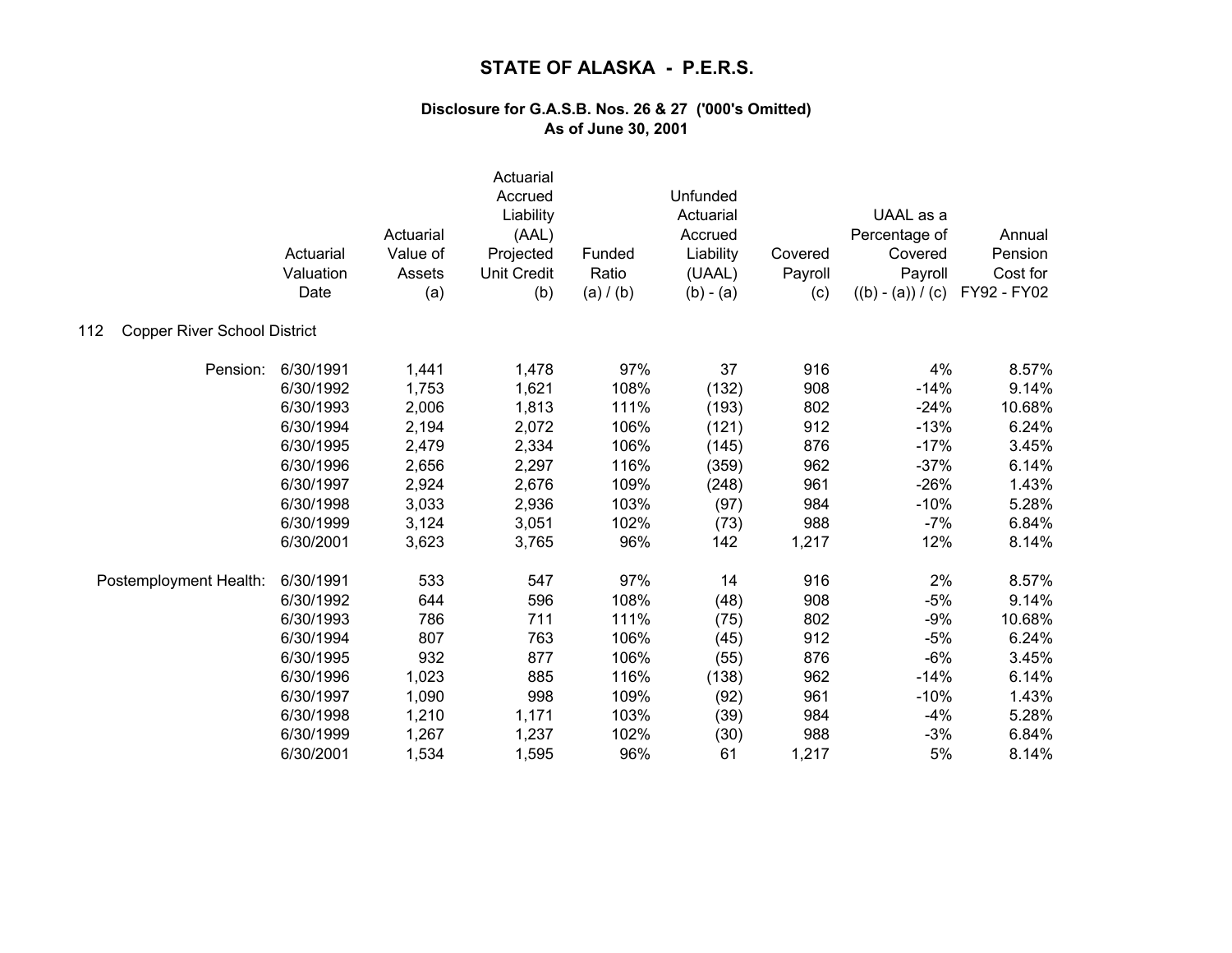|                             | Actuarial<br>Valuation<br>Date | Actuarial<br>Value of<br>Assets<br>(a) | Actuarial<br>Accrued<br>Liability<br>(AAL)<br>Projected<br><b>Unit Credit</b><br>(b) | Funded<br>Ratio<br>(a) / (b) | Unfunded<br>Actuarial<br>Accrued<br>Liability<br>(UAAL)<br>$(b) - (a)$ | Covered<br>Payroll<br>(c) | UAAL as a<br>Percentage of<br>Covered<br>Payroll<br>$((b) - (a)) / (c)$ | Annual<br>Pension<br>Cost for<br>FY92 - FY02 |
|-----------------------------|--------------------------------|----------------------------------------|--------------------------------------------------------------------------------------|------------------------------|------------------------------------------------------------------------|---------------------------|-------------------------------------------------------------------------|----------------------------------------------|
| University of Alaska<br>113 |                                |                                        |                                                                                      |                              |                                                                        |                           |                                                                         |                                              |
| Pension:                    | 6/30/1991                      | 135,196                                | 135,558                                                                              | 100%                         | 363                                                                    | 64,762                    | 1%                                                                      | 9.03%                                        |
|                             | 6/30/1992                      | 157,986                                | 154,908                                                                              | 102%                         | (3,078)                                                                | 67,409                    | $-5%$                                                                   | 6.75%                                        |
|                             | 6/30/1993                      | 173,544                                | 169,441                                                                              | 102%                         | (4, 103)                                                               | 69,911                    | $-6%$                                                                   | 10.80%                                       |
|                             | 6/30/1994                      | 195,695                                | 191,942                                                                              | 102%                         | (3,752)                                                                | 70,819                    | $-5%$                                                                   | 10.90%                                       |
|                             | 6/30/1995                      | 215,100                                | 208,639                                                                              | 103%                         | (6, 461)                                                               | 70,393                    | $-9%$                                                                   | 10.82%                                       |
|                             | 6/30/1996                      | 232,714                                | 209,658                                                                              | 111%                         | (23,056)                                                               | 71,914                    | $-32%$                                                                  | 10.33%                                       |
|                             | 6/30/1997                      | 267,580                                | 237,836                                                                              | 113%                         | (29, 744)                                                              | 69,914                    | $-43%$                                                                  | 5.63%                                        |
|                             | 6/30/1998                      | 289,704                                | 265,642                                                                              | 109%                         | (24,062)                                                               | 66,938                    | $-36%$                                                                  | 6.66%                                        |
|                             | 6/30/1999                      | 308,959                                | 272,389                                                                              | 113%                         | (36, 570)                                                              | 74,258                    | $-49%$                                                                  | 5.64%                                        |
|                             | 6/30/2001                      | 360,222                                | 331,693                                                                              | 109%                         | (28, 529)                                                              | 94,230                    | $-30%$                                                                  | 4.08%                                        |
| Postemployment Health:      | 6/30/1991                      | 50,006                                 | 50,141                                                                               | 100%                         | 134                                                                    | 64,762                    | 0%                                                                      | 9.03%                                        |
|                             | 6/30/1992                      | 58,090                                 | 56,958                                                                               | 102%                         | (1, 132)                                                               | 67,409                    | $-2%$                                                                   | 6.75%                                        |
|                             | 6/30/1993                      | 68,024                                 | 66,416                                                                               | 102%                         | (1,608)                                                                | 69,911                    | $-2%$                                                                   | 10.80%                                       |
|                             | 6/30/1994                      | 72,009                                 | 70,629                                                                               | 102%                         | (1, 381)                                                               | 70,819                    | $-2%$                                                                   | 10.90%                                       |
|                             | 6/30/1995                      | 80,837                                 | 78,409                                                                               | 103%                         | (2, 428)                                                               | 70,393                    | $-3%$                                                                   | 10.82%                                       |
|                             | 6/30/1996                      | 89,678                                 | 80,793                                                                               | 111%                         | (8,885)                                                                | 71,914                    | $-12%$                                                                  | 10.33%                                       |
|                             | 6/30/1997                      | 99,730                                 | 88,644                                                                               | 113%                         | (11,086)                                                               | 69,914                    | $-16%$                                                                  | 5.63%                                        |
|                             | 6/30/1998                      | 115,538                                | 105,942                                                                              | 109%                         | (9,596)                                                                | 66,938                    | $-14%$                                                                  | 6.66%                                        |
|                             | 6/30/1999                      | 125,249                                | 110,424                                                                              | 113%                         | (14, 825)                                                              | 74,258                    | $-20%$                                                                  | 5.64%                                        |
|                             | 6/30/2001                      | 152,517                                | 140,438                                                                              | 109%                         | (12,079)                                                               | 94,230                    | $-13%$                                                                  | 4.08%                                        |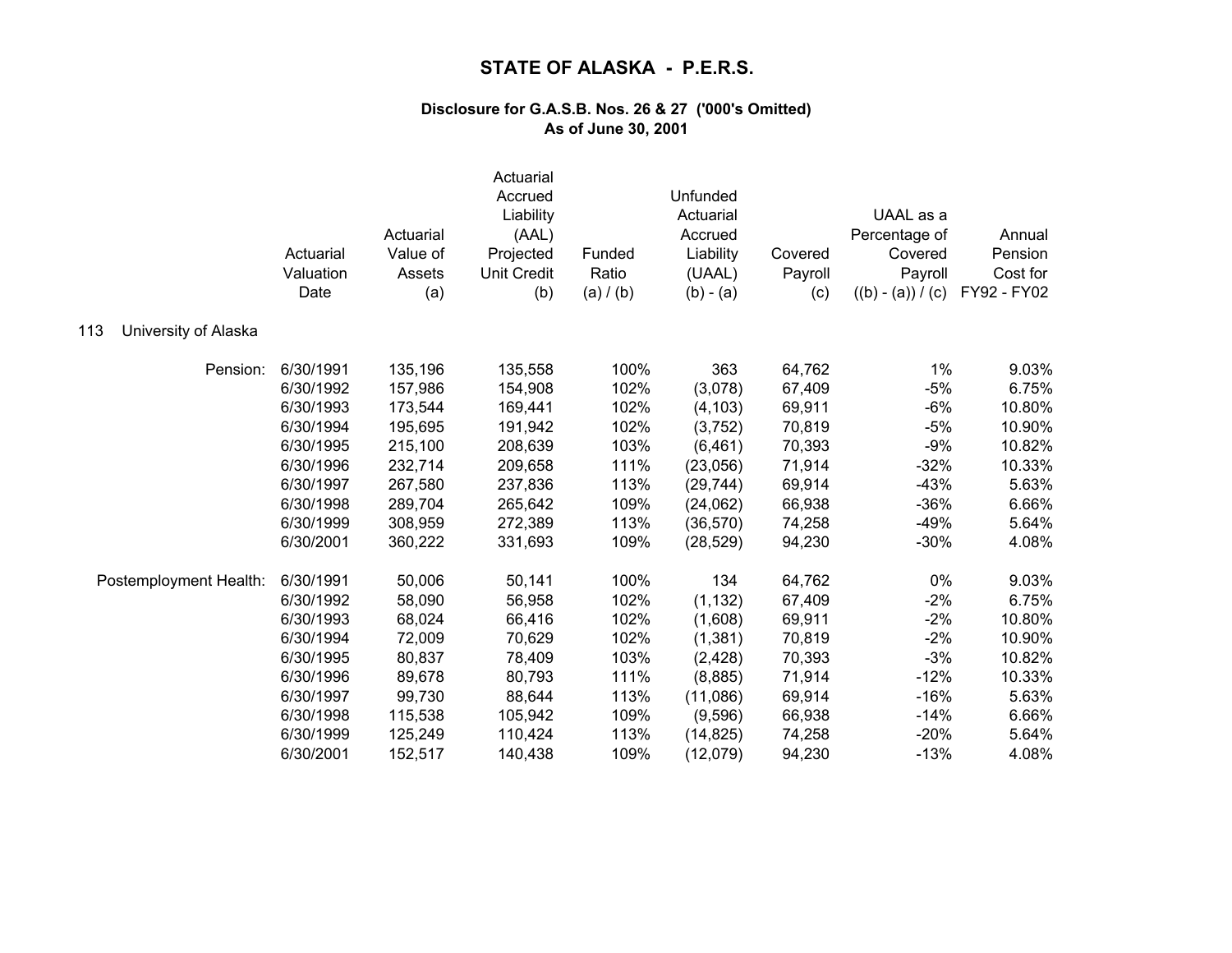|                        | Actuarial<br>Valuation<br>Date | Actuarial<br>Value of<br>Assets<br>(a) | Actuarial<br>Accrued<br>Liability<br>(AAL)<br>Projected<br><b>Unit Credit</b><br>(b) | Funded<br>Ratio<br>(a) / (b) | Unfunded<br>Actuarial<br>Accrued<br>Liability<br>(UAAL)<br>$(b) - (a)$ | Covered<br>Payroll<br>(c) | UAAL as a<br>Percentage of<br>Covered<br>Payroll<br>$((b) - (a)) / (c)$ | Annual<br>Pension<br>Cost for<br>FY92 - FY02 |
|------------------------|--------------------------------|----------------------------------------|--------------------------------------------------------------------------------------|------------------------------|------------------------------------------------------------------------|---------------------------|-------------------------------------------------------------------------|----------------------------------------------|
| Haines, City of<br>114 |                                |                                        |                                                                                      |                              |                                                                        |                           |                                                                         |                                              |
| Pension:               | 6/30/1991                      | 2,053                                  | 1,953                                                                                | 105%                         | (99)                                                                   | 719                       | $-14%$                                                                  | $0.00\%$                                     |
|                        | 6/30/1992                      | 1,726                                  | 1,658                                                                                | 104%                         | (68)                                                                   | 839                       | $-8%$                                                                   | 0.00%                                        |
|                        | 6/30/1993                      | 1,639                                  | 1,709                                                                                | 96%                          | 70                                                                     | 924                       | 8%                                                                      | 5.73%                                        |
|                        | 6/30/1994                      | 1,829                                  | 1,901                                                                                | 96%                          | 72                                                                     | 854                       | 8%                                                                      | 8.29%                                        |
|                        | 6/30/1995                      | 1,973                                  | 2,060                                                                                | 96%                          | 86                                                                     | 875                       | 10%                                                                     | 12.26%                                       |
|                        | 6/30/1996                      | 2,269                                  | 2,241                                                                                | 101%                         | (28)                                                                   | 930                       | $-3%$                                                                   | 11.36%                                       |
|                        | 6/30/1997                      | 2,733                                  | 2,667                                                                                | 102%                         | (66)                                                                   | 926                       | $-7%$                                                                   | 7.88%                                        |
|                        | 6/30/1998                      | 2,908                                  | 3,128                                                                                | 93%                          | 220                                                                    | 1,085                     | 20%                                                                     | 9.47%                                        |
|                        | 6/30/1999                      | 3,025                                  | 3,204                                                                                | 94%                          | 179                                                                    | 954                       | 19%                                                                     | 9.05%                                        |
|                        | 6/30/2001                      | 3,830                                  | 4,145                                                                                | 92%                          | 315                                                                    | 1,049                     | 30%                                                                     | 11.59%                                       |
| Postemployment Health: | 6/30/1991                      | 759                                    | 723                                                                                  | 105%                         | (37)                                                                   | 719                       | $-5%$                                                                   | 0.00%                                        |
|                        | 6/30/1992                      | 635                                    | 610                                                                                  | 104%                         | (25)                                                                   | 839                       | $-3%$                                                                   | 0.00%                                        |
|                        | 6/30/1993                      | 643                                    | 670                                                                                  | 96%                          | 27                                                                     | 924                       | 3%                                                                      | 5.73%                                        |
|                        | 6/30/1994                      | 673                                    | 699                                                                                  | 96%                          | 26                                                                     | 854                       | 3%                                                                      | 8.29%                                        |
|                        | 6/30/1995                      | 742                                    | 774                                                                                  | 96%                          | 33                                                                     | 875                       | 4%                                                                      | 12.26%                                       |
|                        | 6/30/1996                      | 875                                    | 864                                                                                  | 101%                         | (11)                                                                   | 930                       | $-1%$                                                                   | 11.36%                                       |
|                        | 6/30/1997                      | 1,018                                  | 994                                                                                  | 102%                         | (24)                                                                   | 926                       | $-3%$                                                                   | 7.88%                                        |
|                        | 6/30/1998                      | 1,160                                  | 1,248                                                                                | 93%                          | 88                                                                     | 1,085                     | 8%                                                                      | 9.47%                                        |
|                        | 6/30/1999                      | 1,227                                  | 1,299                                                                                | 94%                          | 72                                                                     | 954                       | 8%                                                                      | 9.05%                                        |
|                        | 6/30/2001                      | 1,623                                  | 1,756                                                                                | 92%                          | 133                                                                    | 1,049                     | 13%                                                                     | 11.59%                                       |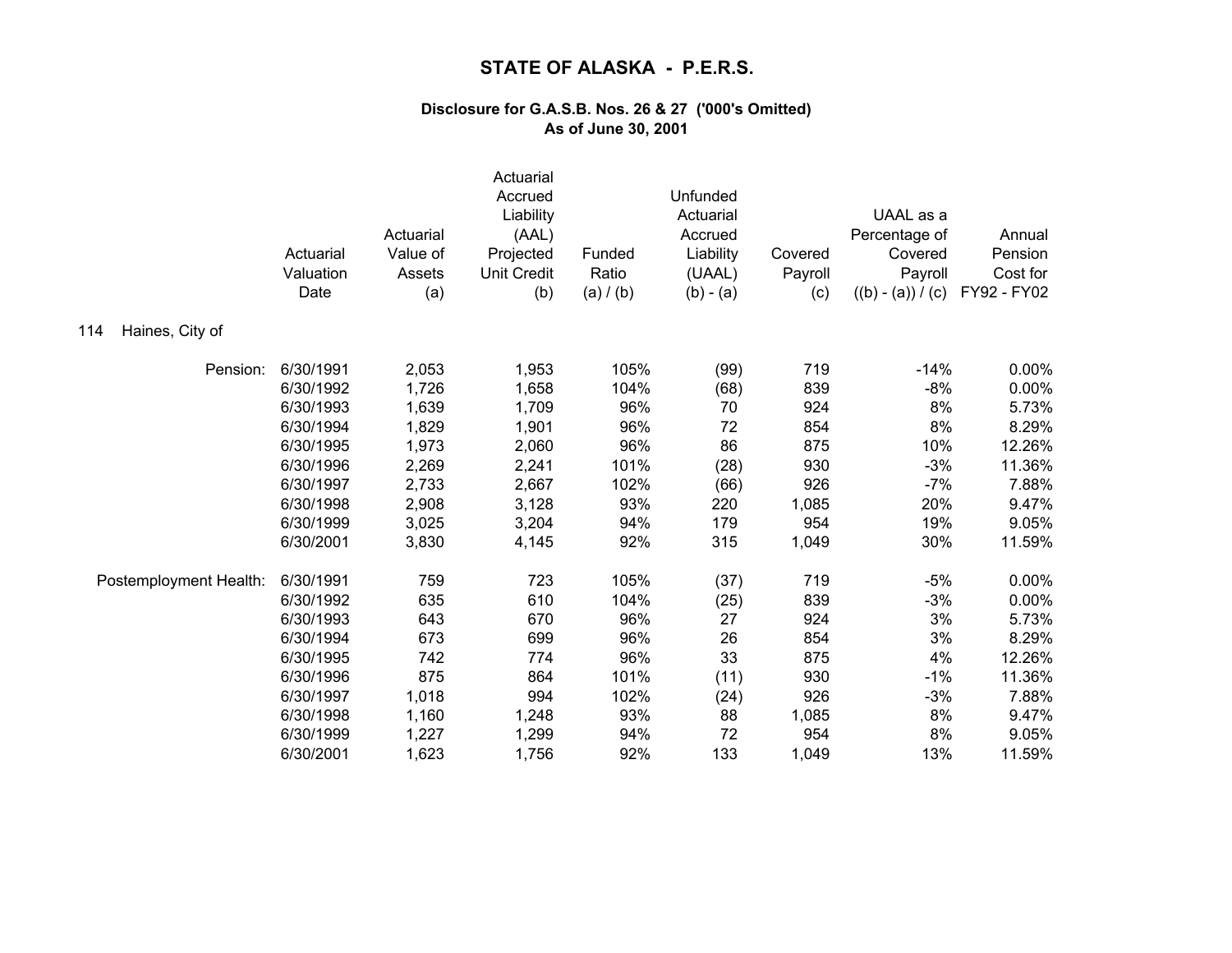|                        | Actuarial<br>Valuation<br>Date | Actuarial<br>Value of<br>Assets<br>(a) | Actuarial<br>Accrued<br>Liability<br>(AAL)<br>Projected<br><b>Unit Credit</b><br>(b) | Funded<br>Ratio<br>(a) / (b) | Unfunded<br>Actuarial<br>Accrued<br>Liability<br>(UAAL)<br>$(b) - (a)$ | Covered<br>Payroll<br>(c) | UAAL as a<br>Percentage of<br>Covered<br>Payroll<br>$((b) - (a)) / (c)$ | Annual<br>Pension<br>Cost for<br>FY92 - FY02 |
|------------------------|--------------------------------|----------------------------------------|--------------------------------------------------------------------------------------|------------------------------|------------------------------------------------------------------------|---------------------------|-------------------------------------------------------------------------|----------------------------------------------|
| Kenai, City of<br>115  |                                |                                        |                                                                                      |                              |                                                                        |                           |                                                                         |                                              |
| Pension:               | 6/30/1991                      | 8,656                                  | 7,999                                                                                | 108%                         | (658)                                                                  | 3,377                     | $-19%$                                                                  | 3.73%                                        |
|                        | 6/30/1992                      | 10,208                                 | 9,509                                                                                | 107%                         | (698)                                                                  | 3,662                     | $-19%$                                                                  | 0.00%                                        |
|                        | 6/30/1993                      | 11,443                                 | 10,329                                                                               | 111%                         | (1, 114)                                                               | 3,552                     | $-31%$                                                                  | 3.91%                                        |
|                        | 6/30/1994                      | 12,231                                 | 11,943                                                                               | 102%                         | (287)                                                                  | 3,770                     | $-8%$                                                                   | 4.77%                                        |
|                        | 6/30/1995                      | 13,420                                 | 12,950                                                                               | 104%                         | (470)                                                                  | 4,018                     | $-12%$                                                                  | 1.03%                                        |
|                        | 6/30/1996                      | 14,642                                 | 12,859                                                                               | 114%                         | (1,782)                                                                | 4,002                     | $-45%$                                                                  | 7.94%                                        |
|                        | 6/30/1997                      | 16,132                                 | 14,526                                                                               | 111%                         | (1,606)                                                                | 4,271                     | $-38%$                                                                  | 2.98%                                        |
|                        | 6/30/1998                      | 18,492                                 | 16,185                                                                               | 114%                         | (2,307)                                                                | 4,073                     | $-57%$                                                                  | 4.40%                                        |
|                        | 6/30/1999                      | 19,354                                 | 17,065                                                                               | 113%                         | (2, 289)                                                               | 4,351                     | $-53%$                                                                  | 5.43%                                        |
|                        | 6/30/2001                      | 22,213                                 | 20,868                                                                               | 106%                         | (1, 345)                                                               | 4,440                     | $-30%$                                                                  | 2.63%                                        |
| Postemployment Health: | 6/30/1991                      | 3,202                                  | 2,958                                                                                | 108%                         | (243)                                                                  | 3,377                     | $-7%$                                                                   | 3.73%                                        |
|                        | 6/30/1992                      | 3,753                                  | 3,497                                                                                | 107%                         | (257)                                                                  | 3,662                     | $-7%$                                                                   | 0.00%                                        |
|                        | 6/30/1993                      | 4,485                                  | 4,048                                                                                | 111%                         | (437)                                                                  | 3,552                     | $-12%$                                                                  | 3.91%                                        |
|                        | 6/30/1994                      | 4,500                                  | 4,395                                                                                | 102%                         | (106)                                                                  | 3,770                     | $-3%$                                                                   | 4.77%                                        |
|                        | 6/30/1995                      | 5,043                                  | 4,867                                                                                | 104%                         | (176)                                                                  | 4,018                     | $-4%$                                                                   | 1.03%                                        |
|                        | 6/30/1996                      | 5,642                                  | 4,956                                                                                | 114%                         | (687)                                                                  | 4,002                     | $-17%$                                                                  | 7.94%                                        |
|                        | 6/30/1997                      | 6,013                                  | 5,414                                                                                | 111%                         | (599)                                                                  | 4,271                     | $-14%$                                                                  | 2.98%                                        |
|                        | 6/30/1998                      | 7,375                                  | 6,456                                                                                | 114%                         | (919)                                                                  | 4,073                     | $-23%$                                                                  | 4.40%                                        |
|                        | 6/30/1999                      | 7,846                                  | 6,919                                                                                | 113%                         | (927)                                                                  | 4,351                     | $-21%$                                                                  | 5.43%                                        |
|                        | 6/30/2001                      | 9,405                                  | 8,835                                                                                | 106%                         | (570)                                                                  | 4,440                     | $-13%$                                                                  | 2.63%                                        |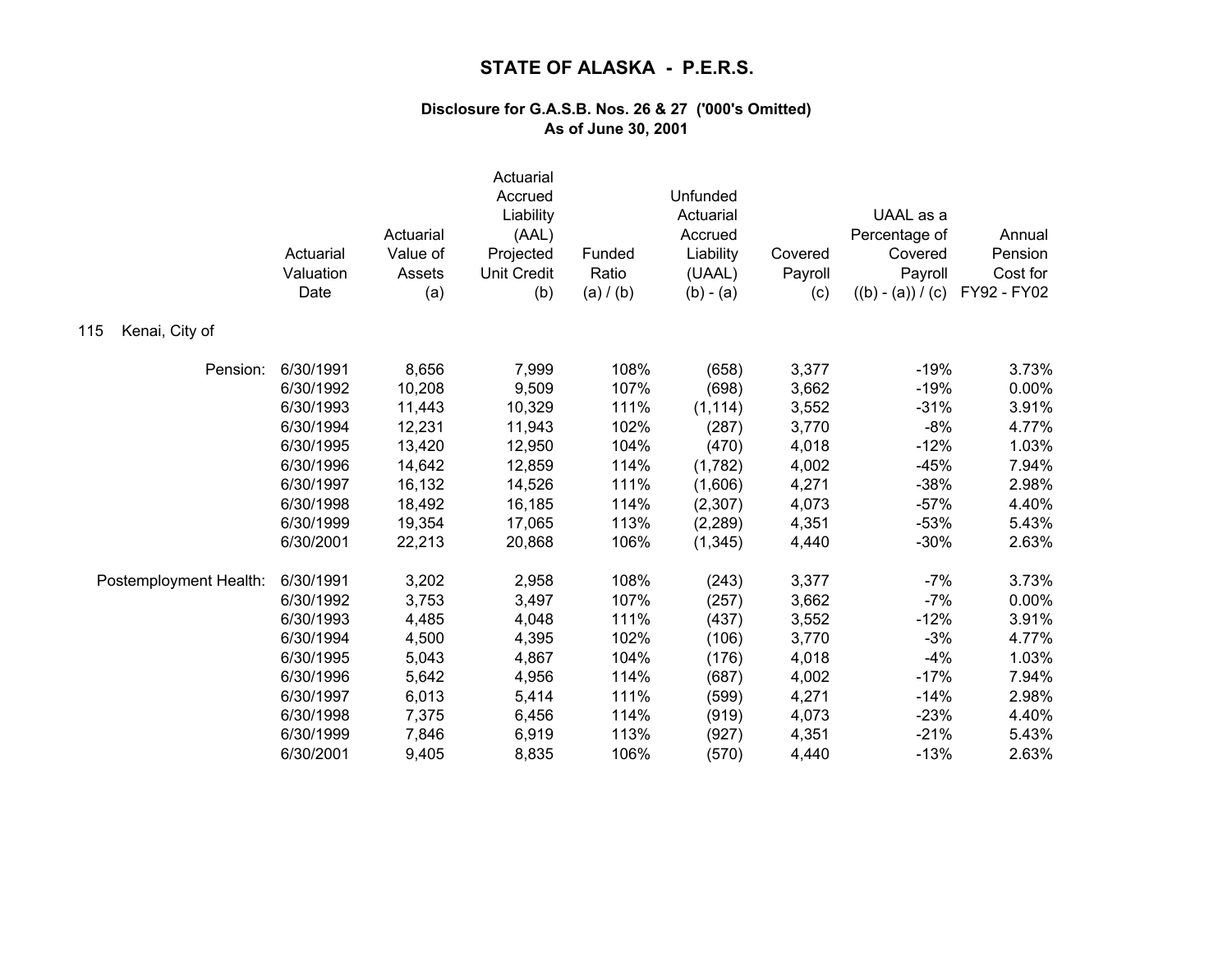|                                     | Actuarial<br>Valuation<br>Date | Actuarial<br>Value of<br>Assets<br>(a) | Actuarial<br>Accrued<br>Liability<br>(AAL)<br>Projected<br><b>Unit Credit</b><br>(b) | Funded<br>Ratio<br>(a) / (b) | Unfunded<br>Actuarial<br>Accrued<br>Liability<br>(UAAL)<br>$(b) - (a)$ | Covered<br>Payroll<br>(c) | UAAL as a<br>Percentage of<br>Covered<br>Payroll<br>$((b) - (a)) / (c)$ | Annual<br>Pension<br>Cost for<br>FY92 - FY02 |
|-------------------------------------|--------------------------------|----------------------------------------|--------------------------------------------------------------------------------------|------------------------------|------------------------------------------------------------------------|---------------------------|-------------------------------------------------------------------------|----------------------------------------------|
| Fairbanks North Star Borough<br>116 |                                |                                        |                                                                                      |                              |                                                                        |                           |                                                                         |                                              |
| Pension:                            | 6/30/1991                      | 21,362                                 | 16,850                                                                               | 127%                         | (4, 512)                                                               | 9,504                     | $-47%$                                                                  | 3.81%                                        |
|                                     | 6/30/1992                      | 24,718                                 | 20,243                                                                               | 122%                         | (4, 475)                                                               | 10,374                    | $-43%$                                                                  | 1.86%                                        |
|                                     | 6/30/1993                      | 26,022                                 | 22,201                                                                               | 117%                         | (3,821)                                                                | 10,954                    | $-35%$                                                                  | 5.76%                                        |
|                                     | 6/30/1994                      | 28,868                                 | 25,329                                                                               | 114%                         | (3,539)                                                                | 11,454                    | $-31%$                                                                  | 7.80%                                        |
|                                     | 6/30/1995                      | 32,121                                 | 27,781                                                                               | 116%                         | (4, 339)                                                               | 11,508                    | $-38%$                                                                  | 0.00%                                        |
|                                     | 6/30/1996                      | 33,531                                 | 28,375                                                                               | 118%                         | (5, 155)                                                               | 12,462                    | $-41%$                                                                  | 0.56%                                        |
|                                     | 6/30/1997                      | 38,304                                 | 32,634                                                                               | 117%                         | (5,670)                                                                | 12,587                    | $-45%$                                                                  | 0.00%                                        |
|                                     | 6/30/1998                      | 40,672                                 | 37,428                                                                               | 109%                         | (3, 244)                                                               | 13,119                    | $-25%$                                                                  | 4.78%                                        |
|                                     | 6/30/1999                      | 43,984                                 | 39,625                                                                               | 111%                         | (4,359)                                                                | 14,025                    | $-31%$                                                                  | 4.55%                                        |
|                                     | 6/30/2001                      | 49,906                                 | 49,068                                                                               | 102%                         | (838)                                                                  | 15,063                    | $-6%$                                                                   | 5.04%                                        |
| Postemployment Health:              | 6/30/1991                      | 7,901                                  | 6,232                                                                                | 127%                         | (1,669)                                                                | 9,504                     | $-18%$                                                                  | 3.81%                                        |
|                                     | 6/30/1992                      | 9,089                                  | 7,443                                                                                | 122%                         | (1,646)                                                                | 10,374                    | $-16%$                                                                  | 1.86%                                        |
|                                     | 6/30/1993                      | 10,200                                 | 8,702                                                                                | 117%                         | (1,498)                                                                | 10,954                    | $-14%$                                                                  | 5.76%                                        |
|                                     | 6/30/1994                      | 10,622                                 | 9,320                                                                                | 114%                         | (1,302)                                                                | 11,454                    | $-11%$                                                                  | 7.80%                                        |
|                                     | 6/30/1995                      | 12,071                                 | 10,441                                                                               | 116%                         | (1,631)                                                                | 11,508                    | $-14%$                                                                  | $0.00\%$                                     |
|                                     | 6/30/1996                      | 12,921                                 | 10,935                                                                               | 118%                         | (1,987)                                                                | 12,462                    | $-16%$                                                                  | 0.56%                                        |
|                                     | 6/30/1997                      | 14,276                                 | 12,163                                                                               | 117%                         | (2, 113)                                                               | 12,587                    | $-17%$                                                                  | 0.00%                                        |
|                                     | 6/30/1998                      | 16,221                                 | 14,928                                                                               | 109%                         | (1, 293)                                                               | 13,119                    | $-10%$                                                                  | 4.78%                                        |
|                                     | 6/30/1999                      | 17,832                                 | 16,064                                                                               | 111%                         | (1,768)                                                                | 14,025                    | $-13%$                                                                  | 4.55%                                        |
|                                     | 6/30/2001                      | 21,131                                 | 20,776                                                                               | 102%                         | (355)                                                                  | 15,063                    | $-2%$                                                                   | 5.04%                                        |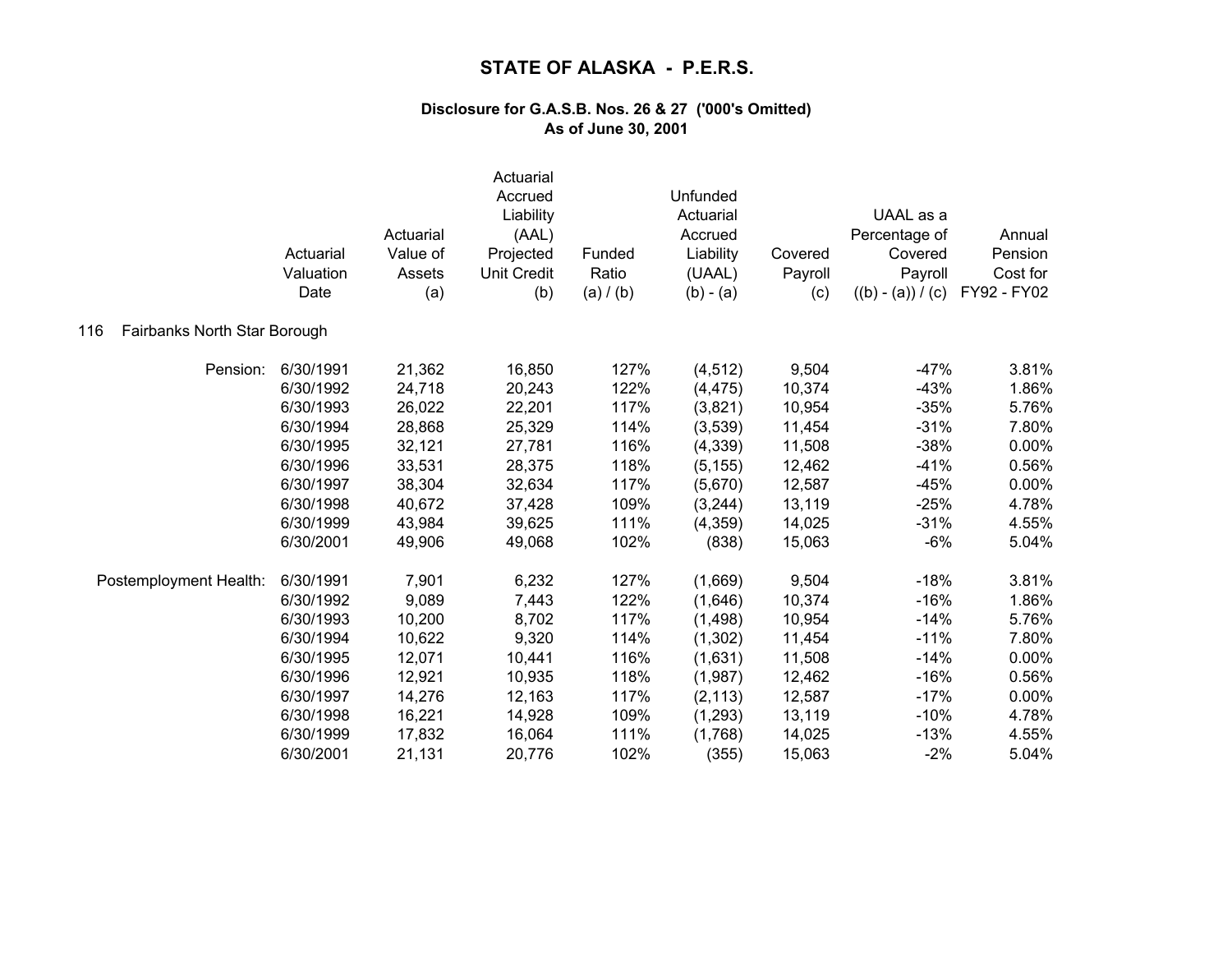|                                                     | Actuarial<br>Valuation<br>Date | Actuarial<br>Value of<br>Assets<br>(a) | Actuarial<br>Accrued<br>Liability<br>(AAL)<br>Projected<br><b>Unit Credit</b><br>(b) | Funded<br>Ratio<br>(a) / (b) | Unfunded<br>Actuarial<br>Accrued<br>Liability<br>(UAAL)<br>$(b) - (a)$ | Covered<br>Payroll<br>(c) | UAAL as a<br>Percentage of<br>Covered<br>Payroll<br>$((b) - (a)) / (c)$ | Annual<br>Pension<br>Cost for<br>FY92 - FY02 |
|-----------------------------------------------------|--------------------------------|----------------------------------------|--------------------------------------------------------------------------------------|------------------------------|------------------------------------------------------------------------|---------------------------|-------------------------------------------------------------------------|----------------------------------------------|
| Fairbanks North Star Borough School District<br>117 |                                |                                        |                                                                                      |                              |                                                                        |                           |                                                                         |                                              |
| Pension:                                            | 6/30/1991                      | 30,954                                 | 32,095                                                                               | 96%                          | 1,140                                                                  | 15,046                    | 8%                                                                      | 3.81%                                        |
|                                                     | 6/30/1992                      | 34,830                                 | 36,625                                                                               | 95%                          | 1,795                                                                  | 17,434                    | 10%                                                                     | 1.86%                                        |
|                                                     | 6/30/1993                      | 37,924                                 | 39,298                                                                               | 97%                          | 1,374                                                                  | 17,729                    | 8%                                                                      | 5.76%                                        |
|                                                     | 6/30/1994                      | 42,302                                 | 43,570                                                                               | 97%                          | 1,268                                                                  | 18,168                    | 7%                                                                      | 7.80%                                        |
|                                                     | 6/30/1995                      | 47,964                                 | 46,804                                                                               | 102%                         | (1, 159)                                                               | 18,386                    | $-6%$                                                                   | 12.28%                                       |
|                                                     | 6/30/1996                      | 52,093                                 | 48,533                                                                               | 107%                         | (3, 559)                                                               | 18,817                    | $-19%$                                                                  | 11.19%                                       |
|                                                     | 6/30/1997                      | 58,081                                 | 53,225                                                                               | 109%                         | (4,856)                                                                | 18,508                    | $-26%$                                                                  | 4.70%                                        |
|                                                     | 6/30/1998                      | 61,519                                 | 60,246                                                                               | 102%                         | (1,273)                                                                | 20,310                    | $-6%$                                                                   | 7.53%                                        |
|                                                     | 6/30/1999                      | 64,939                                 | 62,971                                                                               | 103%                         | (1,968)                                                                | 20,877                    | $-9%$                                                                   | 6.78%                                        |
|                                                     | 6/30/2001                      | 75,357                                 | 73,826                                                                               | 102%                         | (1,531)                                                                | 22,307                    | $-7%$                                                                   | 7.86%                                        |
| Postemployment Health:                              | 6/30/1991                      | 11,450                                 | 11,871                                                                               | 96%                          | 422                                                                    | 15,046                    | 3%                                                                      | 3.81%                                        |
|                                                     | 6/30/1992                      | 12,807                                 | 13,467                                                                               | 95%                          | 660                                                                    | 17,434                    | 4%                                                                      | 1.86%                                        |
|                                                     | 6/30/1993                      | 14,865                                 | 15,403                                                                               | 97%                          | 538                                                                    | 17,729                    | 3%                                                                      | 5.76%                                        |
|                                                     | 6/30/1994                      | 15,566                                 | 16,033                                                                               | 97%                          | 467                                                                    | 18,168                    | 3%                                                                      | 7.80%                                        |
|                                                     | 6/30/1995                      | 18,025                                 | 17,590                                                                               | 102%                         | (436)                                                                  | 18,386                    | $-2%$                                                                   | 12.28%                                       |
|                                                     | 6/30/1996                      | 20,074                                 | 18,703                                                                               | 107%                         | (1, 372)                                                               | 18,817                    | $-7%$                                                                   | 11.19%                                       |
|                                                     | 6/30/1997                      | 21,648                                 | 19,838                                                                               | 109%                         | (1, 810)                                                               | 18,508                    | $-10%$                                                                  | 4.70%                                        |
|                                                     | 6/30/1998                      | 24,535                                 | 24,027                                                                               | 102%                         | (508)                                                                  | 20,310                    | $-3%$                                                                   | 7.53%                                        |
|                                                     | 6/30/1999                      | 26,326                                 | 25,528                                                                               | 103%                         | (798)                                                                  | 20,877                    | $-4%$                                                                   | 6.78%                                        |
|                                                     | 6/30/2001                      | 31,906                                 | 31,258                                                                               | 102%                         | (648)                                                                  | 22,307                    | $-3%$                                                                   | 7.86%                                        |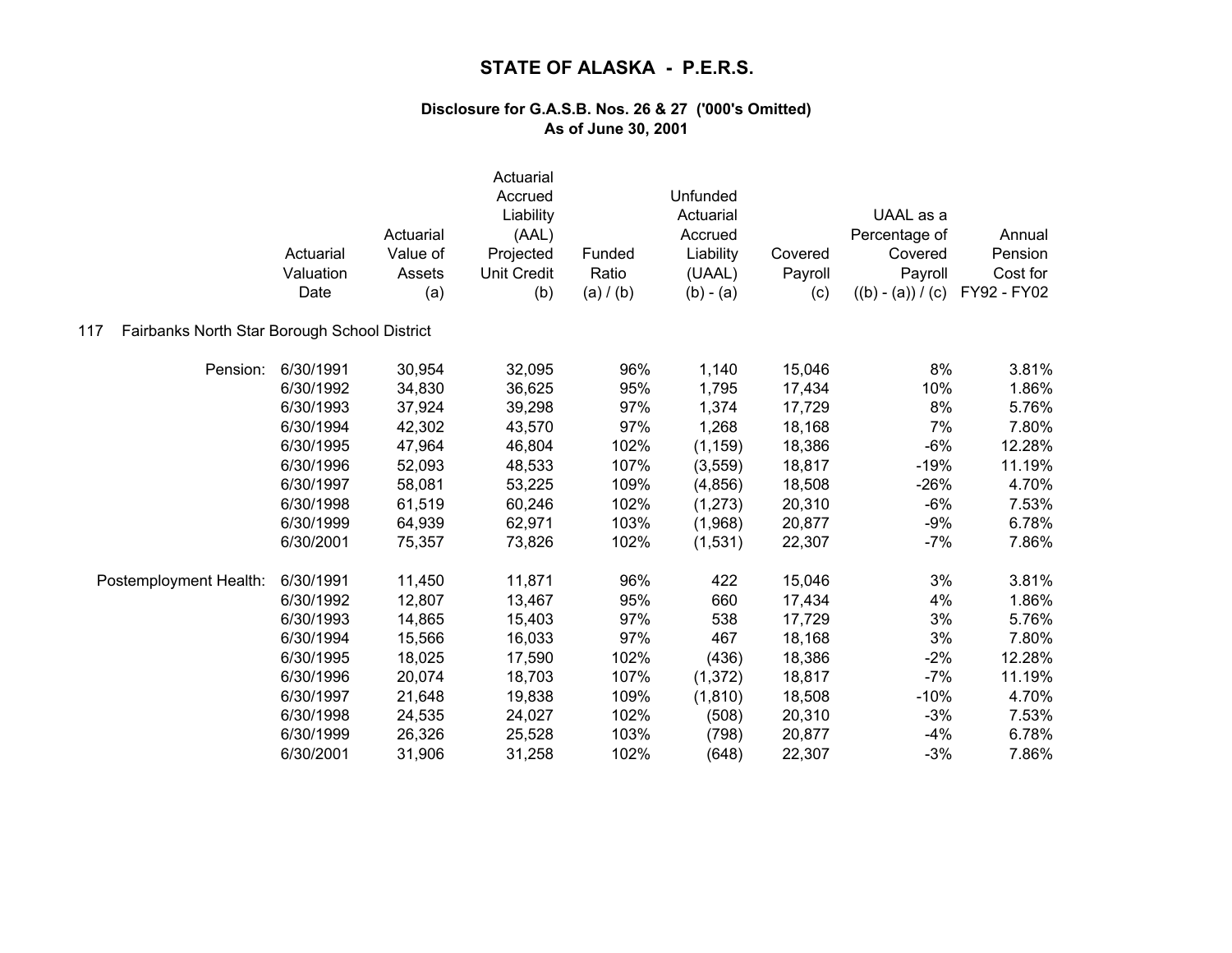|                                       | Actuarial<br>Valuation<br>Date | Actuarial<br>Value of<br>Assets<br>(a) | Actuarial<br>Accrued<br>Liability<br>(AAL)<br>Projected<br><b>Unit Credit</b><br>(b) | Funded<br>Ratio<br>(a) / (b) | Unfunded<br>Actuarial<br>Accrued<br>Liability<br>(UAAL)<br>$(b) - (a)$ | Covered<br>Payroll<br>(c) | UAAL as a<br>Percentage of<br>Covered<br>Payroll<br>$((b) - (a)) / (c)$ | Annual<br>Pension<br>Cost for<br>FY92 - FY02 |
|---------------------------------------|--------------------------------|----------------------------------------|--------------------------------------------------------------------------------------|------------------------------|------------------------------------------------------------------------|---------------------------|-------------------------------------------------------------------------|----------------------------------------------|
| Denali Borough School District<br>118 |                                |                                        |                                                                                      |                              |                                                                        |                           |                                                                         |                                              |
| Pension:                              | 6/30/1991                      | 1,242                                  | 1,144                                                                                | 109%                         | (98)                                                                   | 560                       | $-17%$                                                                  | 0.00%                                        |
|                                       | 6/30/1992                      | 1,401                                  | 1,328                                                                                | 106%                         | (73)                                                                   | 596                       | $-12%$                                                                  | 0.44%                                        |
|                                       | 6/30/1993                      | 1,494                                  | 1,580                                                                                | 95%                          | 86                                                                     | 612                       | 14%                                                                     | 4.56%                                        |
|                                       | 6/30/1994                      | 1,692                                  | 1,706                                                                                | 99%                          | 14                                                                     | 618                       | 2%                                                                      | 6.93%                                        |
|                                       | 6/30/1995                      | 1,889                                  | 1,744                                                                                | 108%                         | (145)                                                                  | 585                       | $-25%$                                                                  | 13.09%                                       |
|                                       | 6/30/1996                      | 2,091                                  | 1,764                                                                                | 119%                         | (327)                                                                  | 510                       | $-64%$                                                                  | 10.63%                                       |
|                                       | 6/30/1997                      | 2,321                                  | 2,115                                                                                | 110%                         | (206)                                                                  | 600                       | $-34%$                                                                  | 0.00%                                        |
|                                       | 6/30/1998                      | 2,499                                  | 2,397                                                                                | 104%                         | (102)                                                                  | 591                       | $-17%$                                                                  | 2.00%                                        |
|                                       | 6/30/1999                      | 2,646                                  | 2,462                                                                                | 107%                         | (184)                                                                  | 633                       | $-29%$                                                                  | 5.82%                                        |
|                                       | 6/30/2001                      | 3,165                                  | 3,252                                                                                | 97%                          | 87                                                                     | 737                       | 12%                                                                     | 5.56%                                        |
| Postemployment Health:                | 6/30/1991                      | 459                                    | 423                                                                                  | 109%                         | (36)                                                                   | 560                       | $-6%$                                                                   | 0.00%                                        |
|                                       | 6/30/1992                      | 515                                    | 488                                                                                  | 106%                         | (27)                                                                   | 596                       | $-5%$                                                                   | 0.44%                                        |
|                                       | 6/30/1993                      | 585                                    | 619                                                                                  | 95%                          | 34                                                                     | 612                       | 6%                                                                      | 4.56%                                        |
|                                       | 6/30/1994                      | 623                                    | 628                                                                                  | 99%                          | 5                                                                      | 618                       | 1%                                                                      | 6.93%                                        |
|                                       | 6/30/1995                      | 710                                    | 656                                                                                  | 108%                         | (54)                                                                   | 585                       | $-9%$                                                                   | 13.09%                                       |
|                                       | 6/30/1996                      | 806                                    | 680                                                                                  | 119%                         | (126)                                                                  | 510                       | $-25%$                                                                  | 10.63%                                       |
|                                       | 6/30/1997                      | 865                                    | 788                                                                                  | 110%                         | (77)                                                                   | 600                       | $-13%$                                                                  | 0.00%                                        |
|                                       | 6/30/1998                      | 998                                    | 956                                                                                  | 104%                         | (42)                                                                   | 591                       | $-7%$                                                                   | 2.00%                                        |
|                                       | 6/30/1999                      | 1,074                                  | 999                                                                                  | 108%                         | (75)                                                                   | 633                       | $-12%$                                                                  | 5.82%                                        |
|                                       | 6/30/2001                      | 1,341                                  | 1,378                                                                                | 97%                          | 37                                                                     | 737                       | 5%                                                                      | 5.56%                                        |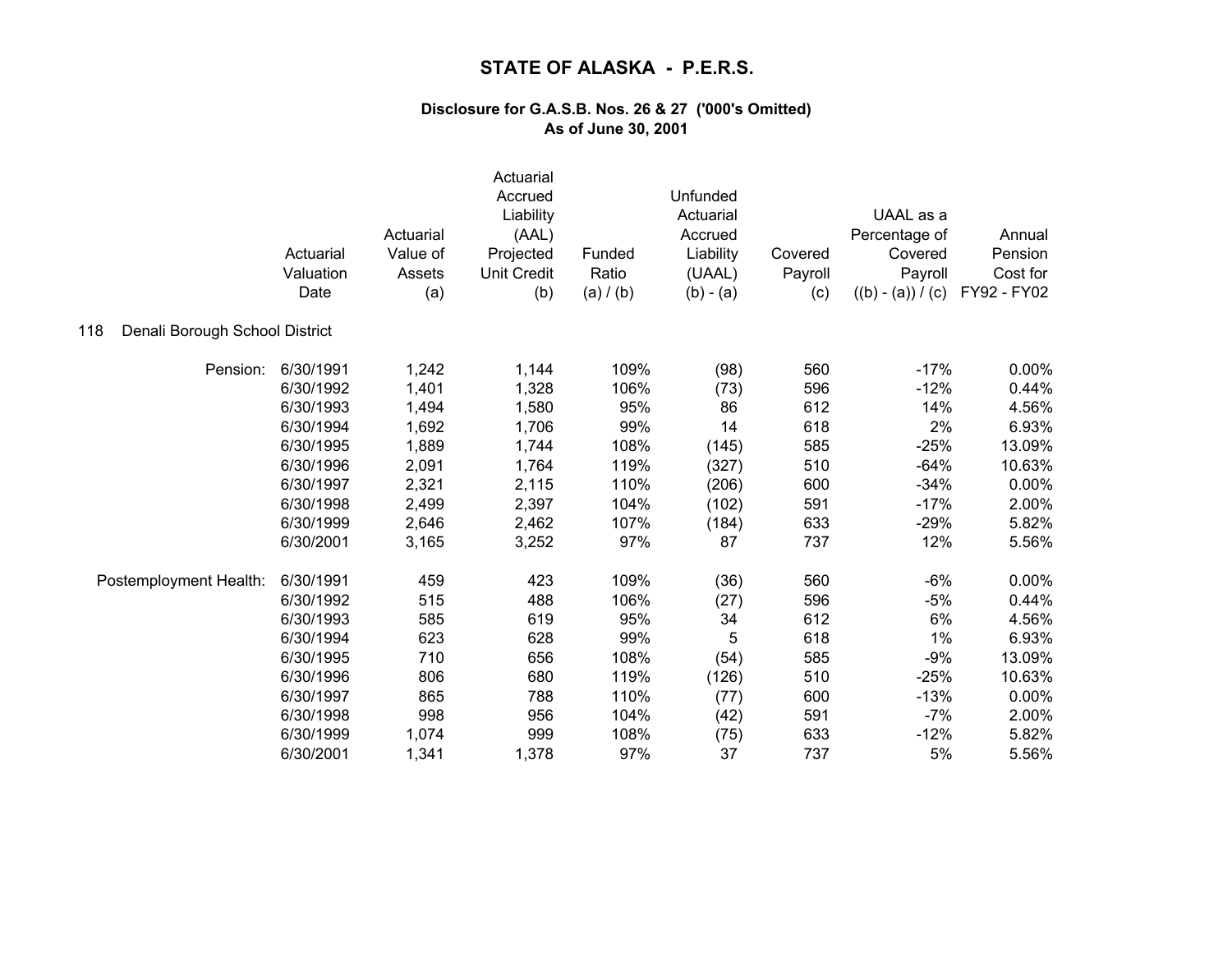|                                   | Actuarial<br>Valuation<br>Date | Actuarial<br>Value of<br>Assets<br>(a) | Actuarial<br>Accrued<br>Liability<br>(AAL)<br>Projected<br><b>Unit Credit</b><br>(b) | Funded<br>Ratio<br>(a) / (b) | Unfunded<br>Actuarial<br>Accrued<br>Liability<br>(UAAL)<br>$(b) - (a)$ | Covered<br>Payroll<br>(c) | UAAL as a<br>Percentage of<br>Covered<br>Payroll<br>$((b) - (a)) / (c)$ | Annual<br>Pension<br>Cost for<br>FY92 - FY02 |
|-----------------------------------|--------------------------------|----------------------------------------|--------------------------------------------------------------------------------------|------------------------------|------------------------------------------------------------------------|---------------------------|-------------------------------------------------------------------------|----------------------------------------------|
| 120<br>Sitka, City and Borough of |                                |                                        |                                                                                      |                              |                                                                        |                           |                                                                         |                                              |
| Pension:                          | 6/30/1991                      | 8,703                                  | 10,964                                                                               | 79%                          | 2,261                                                                  | 4,509                     | 50%                                                                     | 16.83%                                       |
|                                   | 6/30/1992                      | 10,048                                 | 12,243                                                                               | 82%                          | 2,195                                                                  | 4,763                     | 46%                                                                     | 16.15%                                       |
|                                   | 6/30/1993                      | 11,866                                 | 13,308                                                                               | 89%                          | 1,442                                                                  | 4,720                     | 31%                                                                     | 16.48%                                       |
|                                   | 6/30/1994                      | 12,944                                 | 15,134                                                                               | 86%                          | 2,190                                                                  | 5,009                     | 44%                                                                     | 16.68%                                       |
|                                   | 6/30/1995                      | 13,627                                 | 15,411                                                                               | 88%                          | 1,784                                                                  | 4,914                     | 36%                                                                     | 15.19%                                       |
|                                   | 6/30/1996                      | 15,096                                 | 14,889                                                                               | 101%                         | (207)                                                                  | 5,471                     | $-4%$                                                                   | 15.55%                                       |
|                                   | 6/30/1997                      | 17,454                                 | 17,548                                                                               | 99%                          | 94                                                                     | 5,743                     | 2%                                                                      | 11.04%                                       |
|                                   | 6/30/1998                      | 19,847                                 | 19,883                                                                               | 100%                         | 36                                                                     | 5,670                     | 1%                                                                      | 9.39%                                        |
|                                   | 6/30/1999                      | 20,769                                 | 20,596                                                                               | 101%                         | (173)                                                                  | 5,917                     | $-3%$                                                                   | 10.08%                                       |
|                                   | 6/30/2001                      | 24,494                                 | 25,427                                                                               | 96%                          | 933                                                                    | 6,635                     | 14%                                                                     | 9.11%                                        |
| Postemployment Health:            | 6/30/1991                      | 3,219                                  | 4,055                                                                                | 79%                          | 836                                                                    | 4,509                     | 19%                                                                     | 16.83%                                       |
|                                   | 6/30/1992                      | 3,694                                  | 4,501                                                                                | 82%                          | 807                                                                    | 4,763                     | 17%                                                                     | 16.15%                                       |
|                                   | 6/30/1993                      | 4,651                                  | 5,216                                                                                | 89%                          | 565                                                                    | 4,720                     | 12%                                                                     | 16.48%                                       |
|                                   | 6/30/1994                      | 4,763                                  | 5,569                                                                                | 86%                          | 806                                                                    | 5,009                     | 16%                                                                     | 16.68%                                       |
|                                   | 6/30/1995                      | 5,121                                  | 5,791                                                                                | 88%                          | 670                                                                    | 4,914                     | 14%                                                                     | 15.19%                                       |
|                                   | 6/30/1996                      | 5,818                                  | 5,738                                                                                | 101%                         | (80)                                                                   | 5,471                     | $-1%$                                                                   | 15.55%                                       |
|                                   | 6/30/1997                      | 6,505                                  | 6,540                                                                                | 99%                          | 35                                                                     | 5,743                     | 1%                                                                      | 11.04%                                       |
|                                   | 6/30/1998                      | 7,916                                  | 7,930                                                                                | 100%                         | 14                                                                     | 5,670                     | 0%                                                                      | 9.39%                                        |
|                                   | 6/30/1999                      | 8,420                                  | 8,350                                                                                | 101%                         | (70)                                                                   | 5,917                     | $-1%$                                                                   | 10.08%                                       |
|                                   | 6/30/2001                      | 10,371                                 | 10,766                                                                               | 96%                          | 395                                                                    | 6,635                     | 6%                                                                      | 9.11%                                        |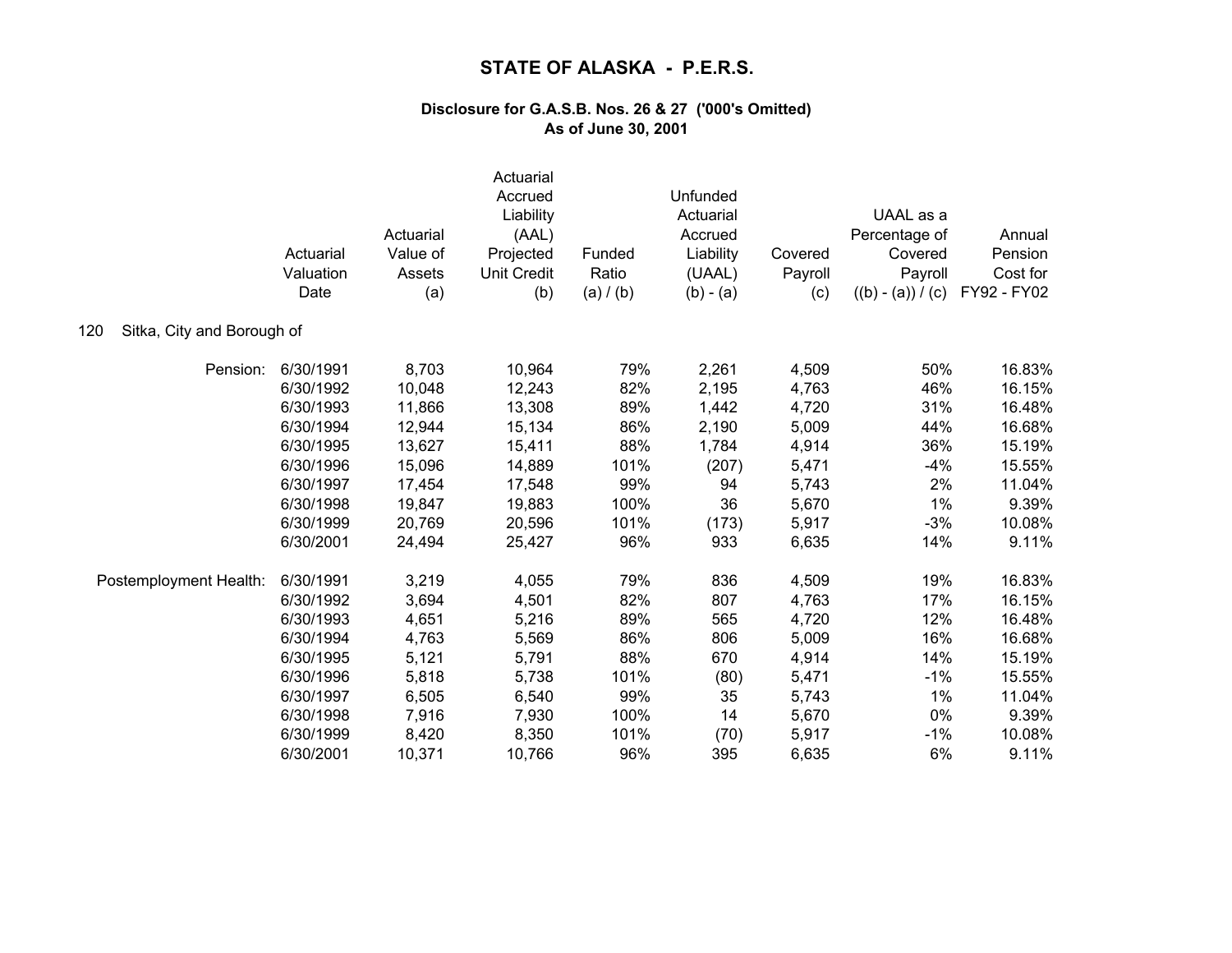|                                         | Actuarial<br>Valuation<br>Date | Actuarial<br>Value of<br>Assets<br>(a) | Actuarial<br>Accrued<br>Liability<br>(AAL)<br>Projected<br><b>Unit Credit</b><br>(b) | Funded<br>Ratio<br>(a) / (b) | Unfunded<br>Actuarial<br>Accrued<br>Liability<br>(UAAL)<br>$(b) - (a)$ | Covered<br>Payroll<br>(c) | UAAL as a<br>Percentage of<br>Covered<br>Payroll<br>$((b) - (a)) / (c)$ | Annual<br>Pension<br>Cost for<br>FY92 - FY02 |
|-----------------------------------------|--------------------------------|----------------------------------------|--------------------------------------------------------------------------------------|------------------------------|------------------------------------------------------------------------|---------------------------|-------------------------------------------------------------------------|----------------------------------------------|
| 121<br>Chugach Regional School District |                                |                                        |                                                                                      |                              |                                                                        |                           |                                                                         |                                              |
| Pension:                                | 6/30/1991                      | 339                                    | 266                                                                                  | 127%                         | (72)                                                                   | 373                       | $-19%$                                                                  | 4.39%                                        |
|                                         | 6/30/1992                      | 389                                    | 317                                                                                  | 123%                         | (72)                                                                   | 379                       | $-19%$                                                                  | 1.69%                                        |
|                                         | 6/30/1993                      | 420                                    | 330                                                                                  | 127%                         | (90)                                                                   | 412                       | $-22%$                                                                  | 3.93%                                        |
|                                         | 6/30/1994                      | 509                                    | 391                                                                                  | 130%                         | (118)                                                                  | 384                       | $-31%$                                                                  | 4.71%                                        |
|                                         | 6/30/1995                      | 552                                    | 443                                                                                  | 124%                         | (108)                                                                  | 342                       | $-32%$                                                                  | 4.17%                                        |
|                                         | 6/30/1996                      | 563                                    | 453                                                                                  | 124%                         | (110)                                                                  | 307                       | $-36%$                                                                  | 0.64%                                        |
|                                         | 6/30/1997                      | 647                                    | 493                                                                                  | 131%                         | (154)                                                                  | 302                       | $-51%$                                                                  | $0.00\%$                                     |
|                                         | 6/30/1998                      | 635                                    | 550                                                                                  | 115%                         | (85)                                                                   | 261                       | $-33%$                                                                  | 5.00%                                        |
|                                         | 6/30/1999                      | 708                                    | 656                                                                                  | 108%                         | (52)                                                                   | 400                       | $-13%$                                                                  | 3.85%                                        |
|                                         | 6/30/2001                      | 851                                    | 822                                                                                  | 104%                         | (29)                                                                   | 387                       | $-7%$                                                                   | 7.01%                                        |
| Postemployment Health:                  | 6/30/1991                      | 125                                    | 99                                                                                   | 127%                         | (27)                                                                   | 373                       | $-7%$                                                                   | 4.39%                                        |
|                                         | 6/30/1992                      | 143                                    | 116                                                                                  | 123%                         | (27)                                                                   | 379                       | $-7%$                                                                   | 1.69%                                        |
|                                         | 6/30/1993                      | 165                                    | 130                                                                                  | 127%                         | (35)                                                                   | 412                       | $-9%$                                                                   | 3.93%                                        |
|                                         | 6/30/1994                      | 187                                    | 144                                                                                  | 130%                         | (43)                                                                   | 384                       | $-11%$                                                                  | 4.71%                                        |
|                                         | 6/30/1995                      | 207                                    | 167                                                                                  | 124%                         | (41)                                                                   | 342                       | $-12%$                                                                  | 4.17%                                        |
|                                         | 6/30/1996                      | 217                                    | 175                                                                                  | 124%                         | (42)                                                                   | 307                       | $-14%$                                                                  | 0.64%                                        |
|                                         | 6/30/1997                      | 241                                    | 184                                                                                  | 131%                         | (57)                                                                   | 302                       | $-19%$                                                                  | 0.00%                                        |
|                                         | 6/30/1998                      | 254                                    | 220                                                                                  | 115%                         | (34)                                                                   | 261                       | $-13%$                                                                  | 5.00%                                        |
|                                         | 6/30/1999                      | 288                                    | 266                                                                                  | 108%                         | (22)                                                                   | 400                       | $-6%$                                                                   | 3.85%                                        |
|                                         | 6/30/2001                      | 361                                    | 348                                                                                  | 104%                         | (13)                                                                   | 387                       | $-3%$                                                                   | 7.01%                                        |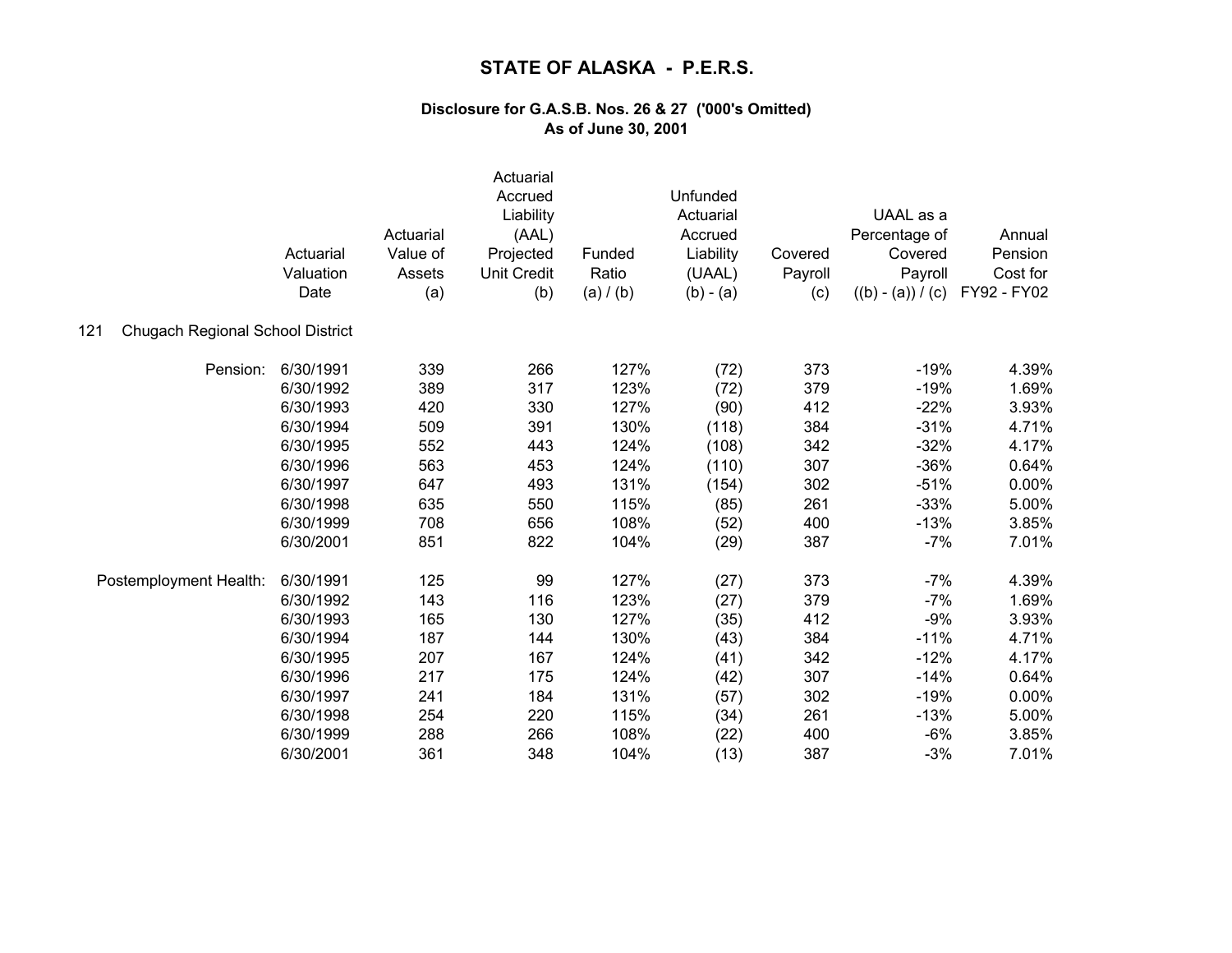|                                  | Actuarial<br>Valuation<br>Date | Actuarial<br>Value of<br>Assets<br>(a) | Actuarial<br>Accrued<br>Liability<br>(AAL)<br>Projected<br><b>Unit Credit</b><br>(b) | Funded<br>Ratio<br>(a) / (b) | Unfunded<br>Actuarial<br>Accrued<br>Liability<br>(UAAL)<br>$(b) - (a)$ | Covered<br>Payroll<br>(c) | UAAL as a<br>Percentage of<br>Covered<br>Payroll<br>$((b) - (a)) / (c)$ | Annual<br>Pension<br>Cost for<br>FY92 - FY02 |
|----------------------------------|--------------------------------|----------------------------------------|--------------------------------------------------------------------------------------|------------------------------|------------------------------------------------------------------------|---------------------------|-------------------------------------------------------------------------|----------------------------------------------|
| 122<br>Ketchikan Gateway Borough |                                |                                        |                                                                                      |                              |                                                                        |                           |                                                                         |                                              |
| Pension:                         | 6/30/1991                      | 3,606                                  | 3,854                                                                                | 94%                          | 248                                                                    | 1,989                     | 12%                                                                     | 12.81%                                       |
|                                  | 6/30/1992                      | 4,368                                  | 4,533                                                                                | 96%                          | 165                                                                    | 2,077                     | 8%                                                                      | 4.65%                                        |
|                                  | 6/30/1993                      | 5,185                                  | 5,240                                                                                | 99%                          | 55                                                                     | 2,100                     | 3%                                                                      | 11.75%                                       |
|                                  | 6/30/1994                      | 5,957                                  | 6,260                                                                                | 95%                          | 303                                                                    | 2,163                     | 14%                                                                     | 11.90%                                       |
|                                  | 6/30/1995                      | 6,490                                  | 6,422                                                                                | 101%                         | (68)                                                                   | 2,020                     | $-3%$                                                                   | 11.62%                                       |
|                                  | 6/30/1996                      | 7,252                                  | 6,211                                                                                | 117%                         | (1,041)                                                                | 2,123                     | $-49%$                                                                  | 12.02%                                       |
|                                  | 6/30/1997                      | 8,000                                  | 7,232                                                                                | 111%                         | (767)                                                                  | 2,358                     | $-33%$                                                                  | 5.62%                                        |
|                                  | 6/30/1998                      | 8,696                                  | 8,185                                                                                | 106%                         | (511)                                                                  | 2,534                     | $-20%$                                                                  | 3.84%                                        |
|                                  | 6/30/1999                      | 9,226                                  | 8,727                                                                                | 106%                         | (499)                                                                  | 2,923                     | $-17%$                                                                  | 6.03%                                        |
|                                  | 6/30/2001                      | 11,033                                 | 10,693                                                                               | 103%                         | (340)                                                                  | 3,128                     | $-11%$                                                                  | 6.88%                                        |
| Postemployment Health:           | 6/30/1991                      | 1,334                                  | 1,426                                                                                | 94%                          | 92                                                                     | 1,989                     | 5%                                                                      | 12.81%                                       |
|                                  | 6/30/1992                      | 1,606                                  | 1,667                                                                                | 96%                          | 61                                                                     | 2,077                     | 3%                                                                      | 4.65%                                        |
|                                  | 6/30/1993                      | 2,033                                  | 2,054                                                                                | 99%                          | 21                                                                     | 2,100                     | 1%                                                                      | 11.75%                                       |
|                                  | 6/30/1994                      | 2,192                                  | 2,304                                                                                | 95%                          | 112                                                                    | 2,163                     | 5%                                                                      | 11.90%                                       |
|                                  | 6/30/1995                      | 2,439                                  | 2,413                                                                                | 101%                         | (26)                                                                   | 2,020                     | $-1%$                                                                   | 11.62%                                       |
|                                  | 6/30/1996                      | 2,795                                  | 2,394                                                                                | 117%                         | (401)                                                                  | 2,123                     | $-19%$                                                                  | 12.02%                                       |
|                                  | 6/30/1997                      | 2,981                                  | 2,696                                                                                | 111%                         | (286)                                                                  | 2,358                     | $-12%$                                                                  | 5.62%                                        |
|                                  | 6/30/1998                      | 3,469                                  | 3,265                                                                                | 106%                         | (204)                                                                  | 2,534                     | $-8%$                                                                   | 3.84%                                        |
|                                  | 6/30/1999                      | 3,741                                  | 3,539                                                                                | 106%                         | (202)                                                                  | 2,923                     | $-7%$                                                                   | 6.03%                                        |
|                                  | 6/30/2001                      | 4,672                                  | 4,528                                                                                | 103%                         | (144)                                                                  | 3,128                     | $-5%$                                                                   | 6.88%                                        |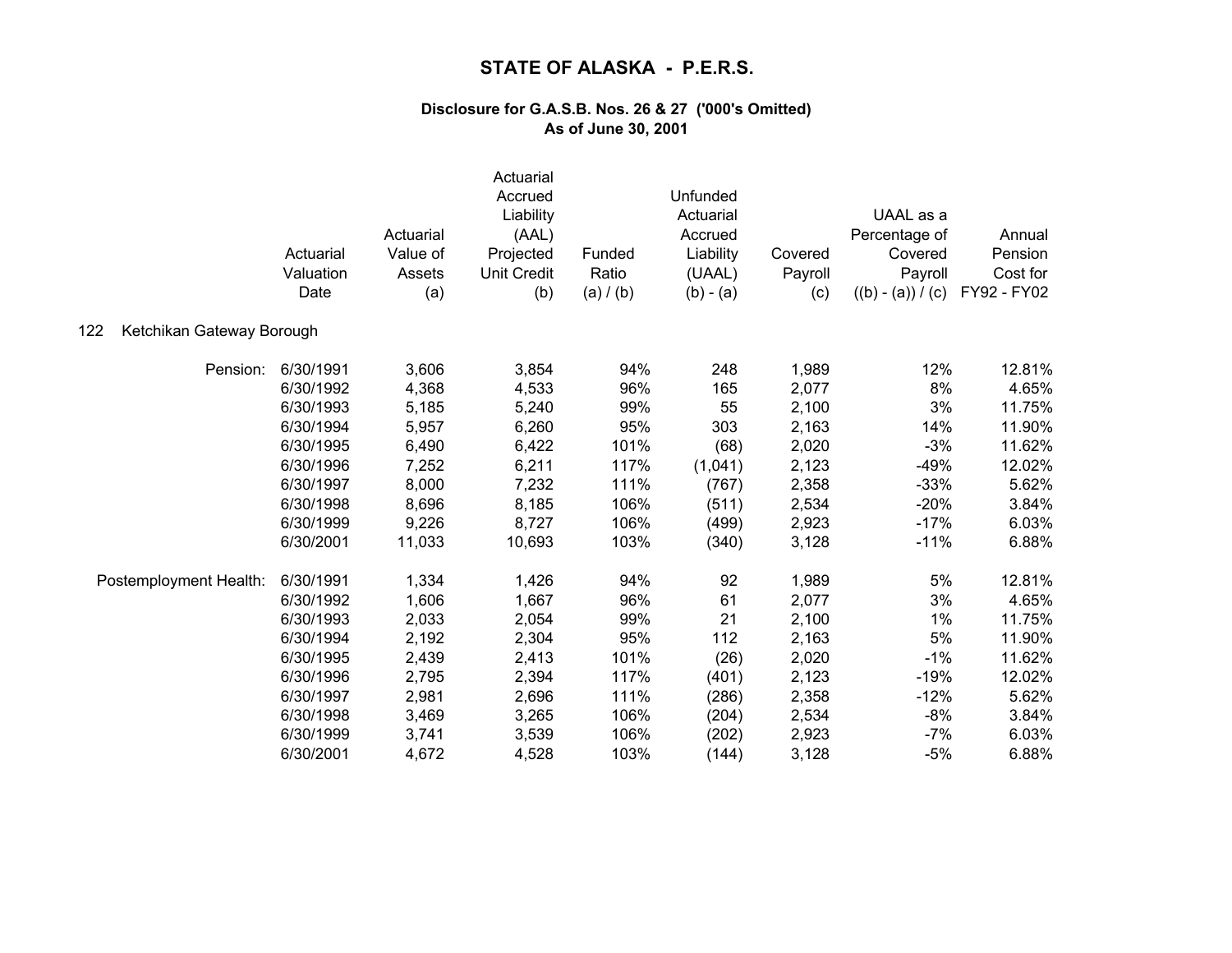|                          | Actuarial<br>Valuation<br>Date | Actuarial<br>Value of<br>Assets<br>(a) | Actuarial<br>Accrued<br>Liability<br>(AAL)<br>Projected<br><b>Unit Credit</b><br>(b) | Funded<br>Ratio<br>(a) / (b) | Unfunded<br>Actuarial<br>Accrued<br>Liability<br>(UAAL)<br>$(b) - (a)$ | Covered<br>Payroll<br>(c) | UAAL as a<br>Percentage of<br>Covered<br>Payroll<br>$((b) - (a)) / (c)$ | Annual<br>Pension<br>Cost for<br>FY92 - FY02 |
|--------------------------|--------------------------------|----------------------------------------|--------------------------------------------------------------------------------------|------------------------------|------------------------------------------------------------------------|---------------------------|-------------------------------------------------------------------------|----------------------------------------------|
| Soldotna, City of<br>123 |                                |                                        |                                                                                      |                              |                                                                        |                           |                                                                         |                                              |
| Pension:                 | 6/30/1991                      | 3,230                                  | 3,819                                                                                | 85%                          | 588                                                                    | 1,560                     | 38%                                                                     | 16.84%                                       |
|                          | 6/30/1992                      | 4,120                                  | 4,604                                                                                | 89%                          | 484                                                                    | 1,676                     | 29%                                                                     | 16.04%                                       |
|                          | 6/30/1993                      | 4,546                                  | 4,750                                                                                | 96%                          | 204                                                                    | 1,717                     | 12%                                                                     | 14.92%                                       |
|                          | 6/30/1994                      | 5,138                                  | 5,460                                                                                | 94%                          | 322                                                                    | 1,751                     | 18%                                                                     | 14.53%                                       |
|                          | 6/30/1995                      | 5,721                                  | 5,819                                                                                | 98%                          | 98                                                                     | 1,880                     | 5%                                                                      | 12.80%                                       |
|                          | 6/30/1996                      | 6,515                                  | 5,739                                                                                | 114%                         | (777)                                                                  | 1,899                     | $-41%$                                                                  | 12.54%                                       |
|                          | 6/30/1997                      | 8,000                                  | 6,990                                                                                | 114%                         | (1,010)                                                                | 2,129                     | $-47%$                                                                  | 7.33%                                        |
|                          | 6/30/1998                      | 9,091                                  | 7,936                                                                                | 115%                         | (1, 155)                                                               | 2,025                     | $-57%$                                                                  | 4.84%                                        |
|                          | 6/30/1999                      | 9,894                                  | 8,639                                                                                | 115%                         | (1,255)                                                                | 2,247                     | $-56%$                                                                  | 4.27%                                        |
|                          | 6/30/2001                      | 10,503                                 | 10,008                                                                               | 105%                         | (495)                                                                  | 2,232                     | $-22%$                                                                  | 2.36%                                        |
| Postemployment Health:   | 6/30/1991                      | 1,195                                  | 1,412                                                                                | 85%                          | 218                                                                    | 1,560                     | 14%                                                                     | 16.84%                                       |
|                          | 6/30/1992                      | 1,515                                  | 1,693                                                                                | 89%                          | 178                                                                    | 1,676                     | 11%                                                                     | 16.04%                                       |
|                          | 6/30/1993                      | 1,782                                  | 1,862                                                                                | 96%                          | 80                                                                     | 1,717                     | 5%                                                                      | 14.92%                                       |
|                          | 6/30/1994                      | 1,891                                  | 2,009                                                                                | 94%                          | 118                                                                    | 1,751                     | 7%                                                                      | 14.53%                                       |
|                          | 6/30/1995                      | 2,150                                  | 2,187                                                                                | 98%                          | 37                                                                     | 1,880                     | 2%                                                                      | 12.80%                                       |
|                          | 6/30/1996                      | 2,511                                  | 2,211                                                                                | 114%                         | (299)                                                                  | 1,899                     | $-16%$                                                                  | 12.54%                                       |
|                          | 6/30/1997                      | 2,981                                  | 2,605                                                                                | 114%                         | (376)                                                                  | 2,129                     | $-18%$                                                                  | 7.33%                                        |
|                          | 6/30/1998                      | 3,627                                  | 3,166                                                                                | 115%                         | (461)                                                                  | 2,025                     | $-23%$                                                                  | 4.84%                                        |
|                          | 6/30/1999                      | 4,012                                  | 3,503                                                                                | 115%                         | (509)                                                                  | 2,247                     | $-23%$                                                                  | 4.27%                                        |
|                          | 6/30/2001                      | 4,448                                  | 4,238                                                                                | 105%                         | (210)                                                                  | 2,232                     | $-9%$                                                                   | 2.36%                                        |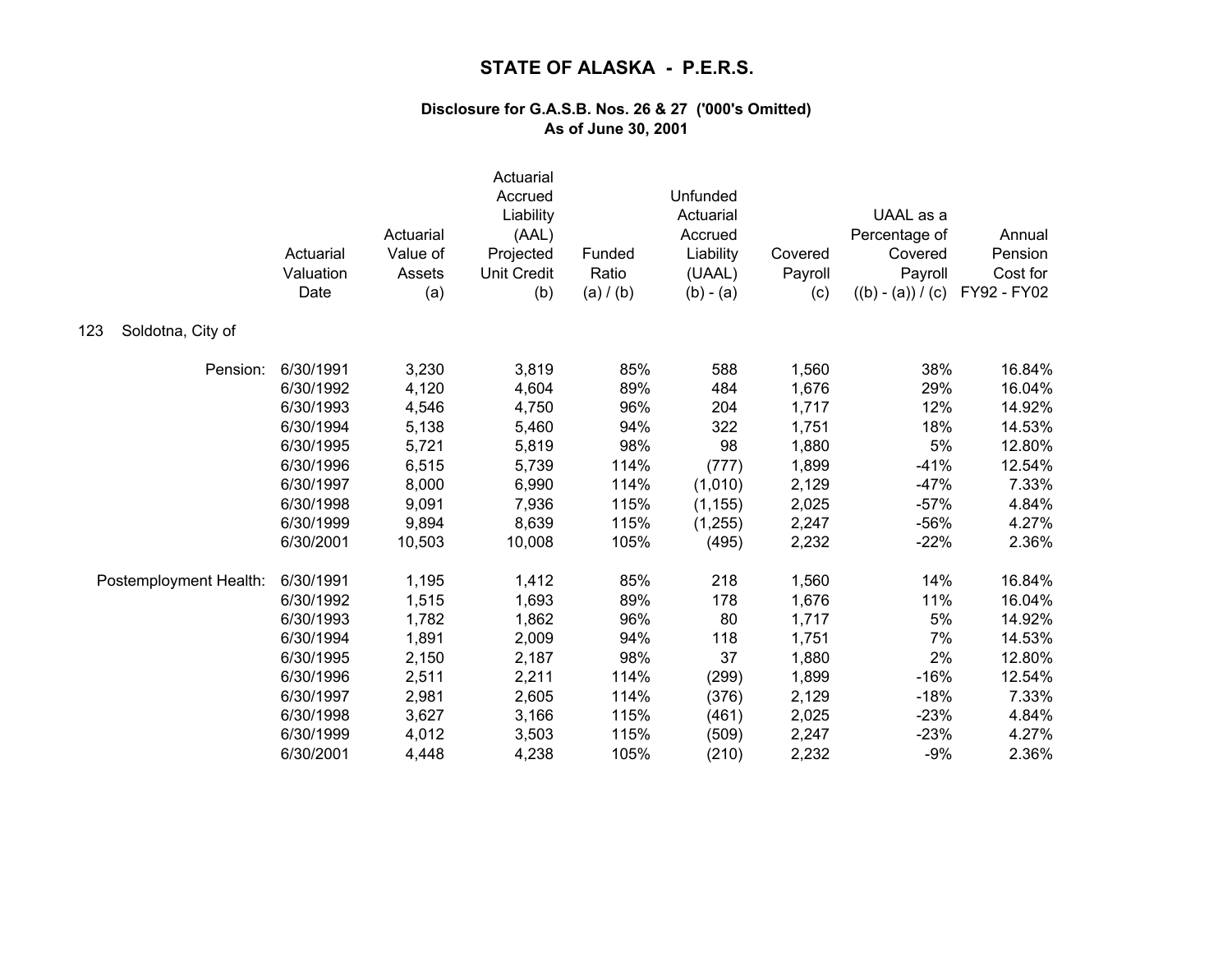|                                             | Actuarial<br>Valuation<br>Date | Actuarial<br>Value of<br>Assets<br>(a) | Actuarial<br>Accrued<br>Liability<br>(AAL)<br>Projected<br><b>Unit Credit</b><br>(b) | Funded<br>Ratio<br>(a) / (b) | Unfunded<br>Actuarial<br>Accrued<br>Liability<br>(UAAL)<br>$(b) - (a)$ | Covered<br>Payroll<br>(c) | UAAL as a<br>Percentage of<br>Covered<br>Payroll<br>$((b) - (a)) / (c)$ | Annual<br>Pension<br>Cost for<br>FY92 - FY02 |
|---------------------------------------------|--------------------------------|----------------------------------------|--------------------------------------------------------------------------------------|------------------------------|------------------------------------------------------------------------|---------------------------|-------------------------------------------------------------------------|----------------------------------------------|
| <b>Iditarod Area School District</b><br>124 |                                |                                        |                                                                                      |                              |                                                                        |                           |                                                                         |                                              |
| Pension:                                    | 6/30/1991                      | 3,078                                  | 2,729                                                                                | 113%                         | (350)                                                                  | 1,509                     | $-23%$                                                                  | 10.08%                                       |
|                                             | 6/30/1992                      | 3,523                                  | 3,062                                                                                | 115%                         | (461)                                                                  | 1,248                     | $-37%$                                                                  | 7.56%                                        |
|                                             | 6/30/1993                      | 3,466                                  | 3,208                                                                                | 108%                         | (257)                                                                  | 1,498                     | $-17%$                                                                  | 2.72%                                        |
|                                             | 6/30/1994                      | 3,890                                  | 4,061                                                                                | 96%                          | 171                                                                    | 1,763                     | 10%                                                                     | $0.00\%$                                     |
|                                             | 6/30/1995                      | 4,137                                  | 3,936                                                                                | 105%                         | (201)                                                                  | 1,591                     | $-13%$                                                                  | 5.67%                                        |
|                                             | 6/30/1996                      | 4,684                                  | 3,925                                                                                | 119%                         | (759)                                                                  | 1,435                     | $-53%$                                                                  | 11.51%                                       |
|                                             | 6/30/1997                      | 5,281                                  | 4,496                                                                                | 117%                         | (785)                                                                  | 1,590                     | $-49%$                                                                  | 2.68%                                        |
|                                             | 6/30/1998                      | 5,338                                  | 4,946                                                                                | 108%                         | (392)                                                                  | 1,386                     | $-28%$                                                                  | 3.37%                                        |
|                                             | 6/30/1999                      | 5,648                                  | 5,370                                                                                | 105%                         | (278)                                                                  | 1,667                     | $-17%$                                                                  | 4.04%                                        |
|                                             | 6/30/2001                      | 6,256                                  | 6,527                                                                                | 96%                          | 271                                                                    | 1,677                     | 16%                                                                     | 6.98%                                        |
| Postemployment Health:                      | 6/30/1991                      | 1,139                                  | 1,009                                                                                | 113%                         | (129)                                                                  | 1,509                     | $-9%$                                                                   | 10.08%                                       |
|                                             | 6/30/1992                      | 1,296                                  | 1,126                                                                                | 115%                         | (170)                                                                  | 1,248                     | $-14%$                                                                  | 7.56%                                        |
|                                             | 6/30/1993                      | 1,358                                  | 1,258                                                                                | 108%                         | (101)                                                                  | 1,498                     | $-7%$                                                                   | 2.72%                                        |
|                                             | 6/30/1994                      | 1,432                                  | 1,495                                                                                | 96%                          | 63                                                                     | 1,763                     | 4%                                                                      | 0.00%                                        |
|                                             | 6/30/1995                      | 1,555                                  | 1,479                                                                                | 105%                         | (76)                                                                   | 1,591                     | $-5%$                                                                   | 5.67%                                        |
|                                             | 6/30/1996                      | 1,805                                  | 1,512                                                                                | 119%                         | (293)                                                                  | 1,435                     | $-20%$                                                                  | 11.51%                                       |
|                                             | 6/30/1997                      | 1,968                                  | 1,676                                                                                | 117%                         | (292)                                                                  | 1,590                     | $-18%$                                                                  | 2.68%                                        |
|                                             | 6/30/1998                      | 2,130                                  | 1,973                                                                                | 108%                         | (157)                                                                  | 1,386                     | $-11%$                                                                  | 3.37%                                        |
|                                             | 6/30/1999                      | 2,290                                  | 2,178                                                                                | 105%                         | (112)                                                                  | 1,667                     | $-7%$                                                                   | 4.04%                                        |
|                                             | 6/30/2001                      | 2,649                                  | 2,764                                                                                | 96%                          | 115                                                                    | 1,677                     | 7%                                                                      | 6.98%                                        |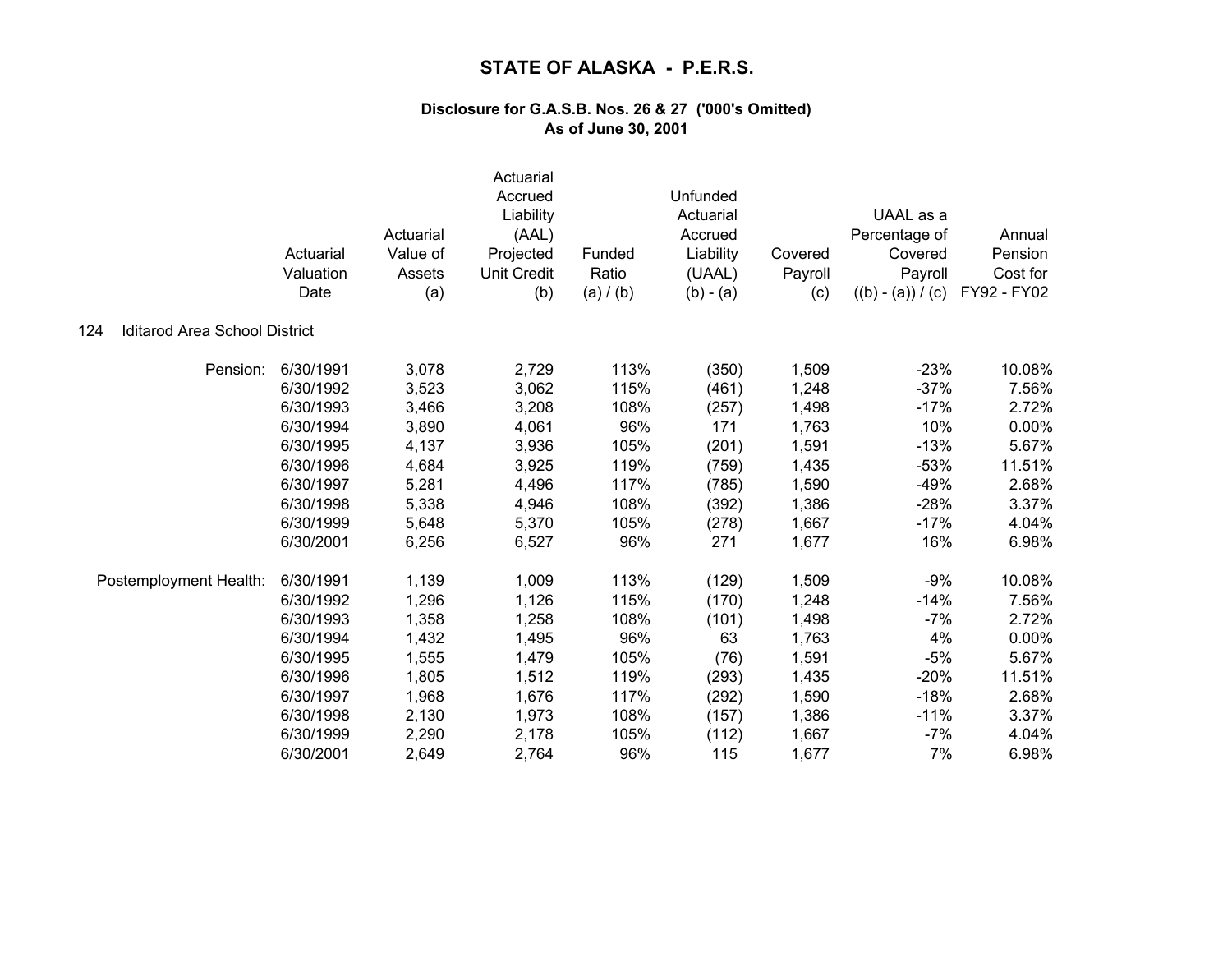|                                      | Actuarial<br>Valuation<br>Date | Actuarial<br>Value of<br>Assets<br>(a) | Actuarial<br>Accrued<br>Liability<br>(AAL)<br>Projected<br><b>Unit Credit</b><br>(b) | Funded<br>Ratio<br>(a) / (b) | Unfunded<br>Actuarial<br>Accrued<br>Liability<br>(UAAL)<br>$(b) - (a)$ | Covered<br>Payroll<br>(c) | UAAL as a<br>Percentage of<br>Covered<br>Payroll<br>$((b) - (a)) / (c)$ | Annual<br>Pension<br>Cost for<br>FY92 - FY02 |
|--------------------------------------|--------------------------------|----------------------------------------|--------------------------------------------------------------------------------------|------------------------------|------------------------------------------------------------------------|---------------------------|-------------------------------------------------------------------------|----------------------------------------------|
| <b>Kuspuk School District</b><br>125 |                                |                                        |                                                                                      |                              |                                                                        |                           |                                                                         |                                              |
| Pension:                             | 6/30/1991                      | 2,410                                  | 2,252                                                                                | 107%                         | (158)                                                                  | 1,325                     | $-12%$                                                                  | 6.69%                                        |
|                                      | 6/30/1992                      | 2,805                                  | 2,683                                                                                | 105%                         | (123)                                                                  | 1,339                     | $-9%$                                                                   | 1.96%                                        |
|                                      | 6/30/1993                      | 2,950                                  | 2,956                                                                                | 100%                         | 6                                                                      | 1,248                     | 1%                                                                      | 6.33%                                        |
|                                      | 6/30/1994                      | 3,176                                  | 3,237                                                                                | 98%                          | 61                                                                     | 1,362                     | 4%                                                                      | 7.95%                                        |
|                                      | 6/30/1995                      | 3,531                                  | 3,391                                                                                | 104%                         | (140)                                                                  | 1,257                     | $-11%$                                                                  | 11.35%                                       |
|                                      | 6/30/1996                      | 3,630                                  | 3,372                                                                                | 108%                         | (258)                                                                  | 1,436                     | $-18%$                                                                  | 10.89%                                       |
|                                      | 6/30/1997                      | 4,278                                  | 3,897                                                                                | 110%                         | (381)                                                                  | 1,657                     | $-23%$                                                                  | 3.16%                                        |
|                                      | 6/30/1998                      | 4,367                                  | 4,259                                                                                | 103%                         | (108)                                                                  | 1,709                     | $-6%$                                                                   | 7.65%                                        |
|                                      | 6/30/1999                      | 4,832                                  | 4,476                                                                                | 108%                         | (356)                                                                  | 1,949                     | $-18%$                                                                  | 7.17%                                        |
|                                      | 6/30/2001                      | 5,240                                  | 5,016                                                                                | 104%                         | (224)                                                                  | 1,997                     | $-11%$                                                                  | 6.62%                                        |
| Postemployment Health:               | 6/30/1991                      | 892                                    | 833                                                                                  | 107%                         | (59)                                                                   | 1,325                     | $-4%$                                                                   | 6.69%                                        |
|                                      | 6/30/1992                      | 1,032                                  | 986                                                                                  | 105%                         | (45)                                                                   | 1,339                     | $-3%$                                                                   | 1.96%                                        |
|                                      | 6/30/1993                      | 1,156                                  | 1,159                                                                                | 100%                         | 3                                                                      | 1,248                     | 0%                                                                      | 6.33%                                        |
|                                      | 6/30/1994                      | 1,169                                  | 1,191                                                                                | 98%                          | 22                                                                     | 1,362                     | 2%                                                                      | 7.95%                                        |
|                                      | 6/30/1995                      | 1,327                                  | 1,275                                                                                | 104%                         | (52)                                                                   | 1,257                     | $-4%$                                                                   | 11.35%                                       |
|                                      | 6/30/1996                      | 1,399                                  | 1,300                                                                                | 108%                         | (99)                                                                   | 1,436                     | $-7%$                                                                   | 10.89%                                       |
|                                      | 6/30/1997                      | 1,594                                  | 1,452                                                                                | 110%                         | (142)                                                                  | 1,657                     | $-9%$                                                                   | 3.16%                                        |
|                                      | 6/30/1998                      | 1,743                                  | 1,699                                                                                | 103%                         | (44)                                                                   | 1,709                     | $-3%$                                                                   | 7.65%                                        |
|                                      | 6/30/1999                      | 1,959                                  | 1,815                                                                                | 108%                         | (144)                                                                  | 1,949                     | $-7%$                                                                   | 7.17%                                        |
|                                      | 6/30/2001                      | 2,219                                  | 2,125                                                                                | 104%                         | (94)                                                                   | 1,997                     | $-5%$                                                                   | 6.62%                                        |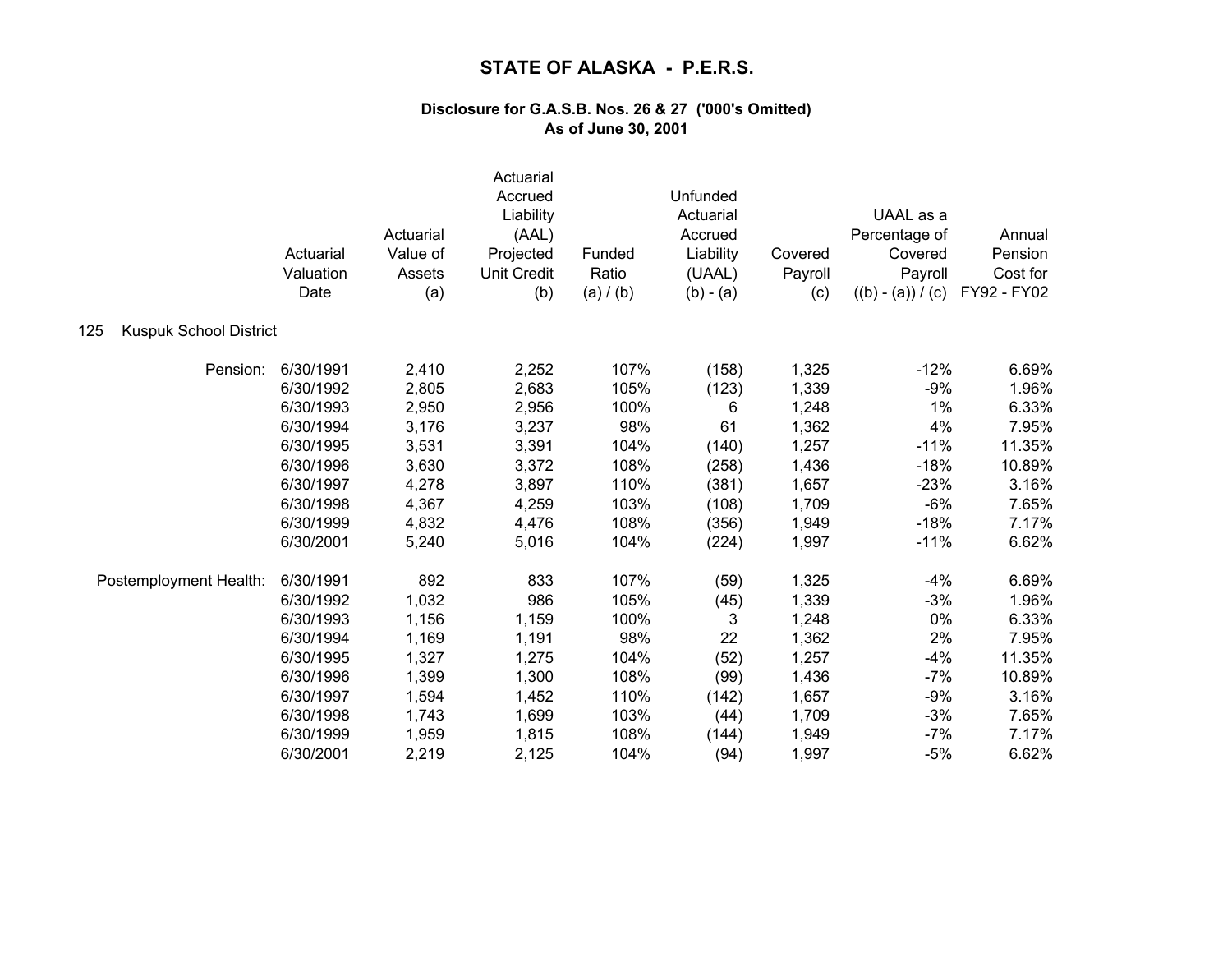|                                  | Actuarial<br>Valuation<br>Date | Actuarial<br>Value of<br>Assets<br>(a) | Actuarial<br>Accrued<br>Liability<br>(AAL)<br>Projected<br><b>Unit Credit</b><br>(b) | Funded<br>Ratio<br>(a) / (b) | Unfunded<br>Actuarial<br>Accrued<br>Liability<br>(UAAL)<br>$(b) - (a)$ | Covered<br>Payroll<br>(c) | UAAL as a<br>Percentage of<br>Covered<br>Payroll<br>$((b) - (a)) / (c)$ | Annual<br>Pension<br>Cost for<br>FY92 - FY02 |
|----------------------------------|--------------------------------|----------------------------------------|--------------------------------------------------------------------------------------|------------------------------|------------------------------------------------------------------------|---------------------------|-------------------------------------------------------------------------|----------------------------------------------|
| 126<br>Juneau, City & Borough of |                                |                                        |                                                                                      |                              |                                                                        |                           |                                                                         |                                              |
| Pension:                         | 6/30/1991                      | 41,510                                 | 44,126                                                                               | 94%                          | 2,616                                                                  | 16,650                    | 16%                                                                     | 12.39%                                       |
|                                  | 6/30/1992                      | 48,602                                 | 50,853                                                                               | 96%                          | 2,251                                                                  | 17,649                    | 13%                                                                     | 11.46%                                       |
|                                  | 6/30/1993                      | 54,477                                 | 54,268                                                                               | 100%                         | (209)                                                                  | 18,599                    | $-1%$                                                                   | 12.15%                                       |
|                                  | 6/30/1994                      | 61,933                                 | 62,207                                                                               | 100%                         | 273                                                                    | 19,253                    | 1%                                                                      | 12.50%                                       |
|                                  | 6/30/1995                      | 67,096                                 | 67,285                                                                               | 100%                         | 189                                                                    | 20,053                    | 1%                                                                      | 10.92%                                       |
|                                  | 6/30/1996                      | 73,887                                 | 66,399                                                                               | 111%                         | (7, 488)                                                               | 20,241                    | $-37%$                                                                  | 10.53%                                       |
|                                  | 6/30/1997                      | 83,289                                 | 76,305                                                                               | 109%                         | (6,984)                                                                | 21,370                    | $-33%$                                                                  | 6.82%                                        |
|                                  | 6/30/1998                      | 90,037                                 | 85,464                                                                               | 105%                         | (4, 573)                                                               | 21,730                    | $-21%$                                                                  | 5.32%                                        |
|                                  | 6/30/1999                      | 94,031                                 | 87,888                                                                               | 107%                         | (6, 143)                                                               | 22,618                    | $-27%$                                                                  | 6.02%                                        |
|                                  | 6/30/2001                      | 107,471                                | 105,200                                                                              | 102%                         | (2, 271)                                                               | 21,586                    | $-11%$                                                                  | 6.04%                                        |
| Postemployment Health:           | 6/30/1991                      | 15,354                                 | 16,321                                                                               | 94%                          | 967                                                                    | 16,650                    | 6%                                                                      | 12.39%                                       |
|                                  | 6/30/1992                      | 17,870                                 | 18,698                                                                               | 96%                          | 828                                                                    | 17,649                    | 5%                                                                      | 11.46%                                       |
|                                  | 6/30/1993                      | 21,353                                 | 21,271                                                                               | 100%                         | (82)                                                                   | 18,599                    | 0%                                                                      | 12.15%                                       |
|                                  | 6/30/1994                      | 22,790                                 | 22,890                                                                               | 100%                         | 101                                                                    | 19,253                    | 1%                                                                      | 12.50%                                       |
|                                  | 6/30/1995                      | 25,215                                 | 25,286                                                                               | 100%                         | 71                                                                     | 20,053                    | 0%                                                                      | 10.92%                                       |
|                                  | 6/30/1996                      | 28,473                                 | 25,587                                                                               | 111%                         | (2,886)                                                                | 20,241                    | $-14%$                                                                  | 10.53%                                       |
|                                  | 6/30/1997                      | 31,042                                 | 28,439                                                                               | 109%                         | (2,603)                                                                | 21,370                    | $-12%$                                                                  | 6.82%                                        |
|                                  | 6/30/1998                      | 35,909                                 | 34,085                                                                               | 105%                         | (1,824)                                                                | 21,730                    | $-8%$                                                                   | 5.32%                                        |
|                                  | 6/30/1999                      | 38,120                                 | 35,629                                                                               | 107%                         | (2, 491)                                                               | 22,618                    | $-11%$                                                                  | 6.02%                                        |
|                                  | 6/30/2001                      | 45,503                                 | 44,542                                                                               | 102%                         | (961)                                                                  | 21,586                    | $-4%$                                                                   | 6.04%                                        |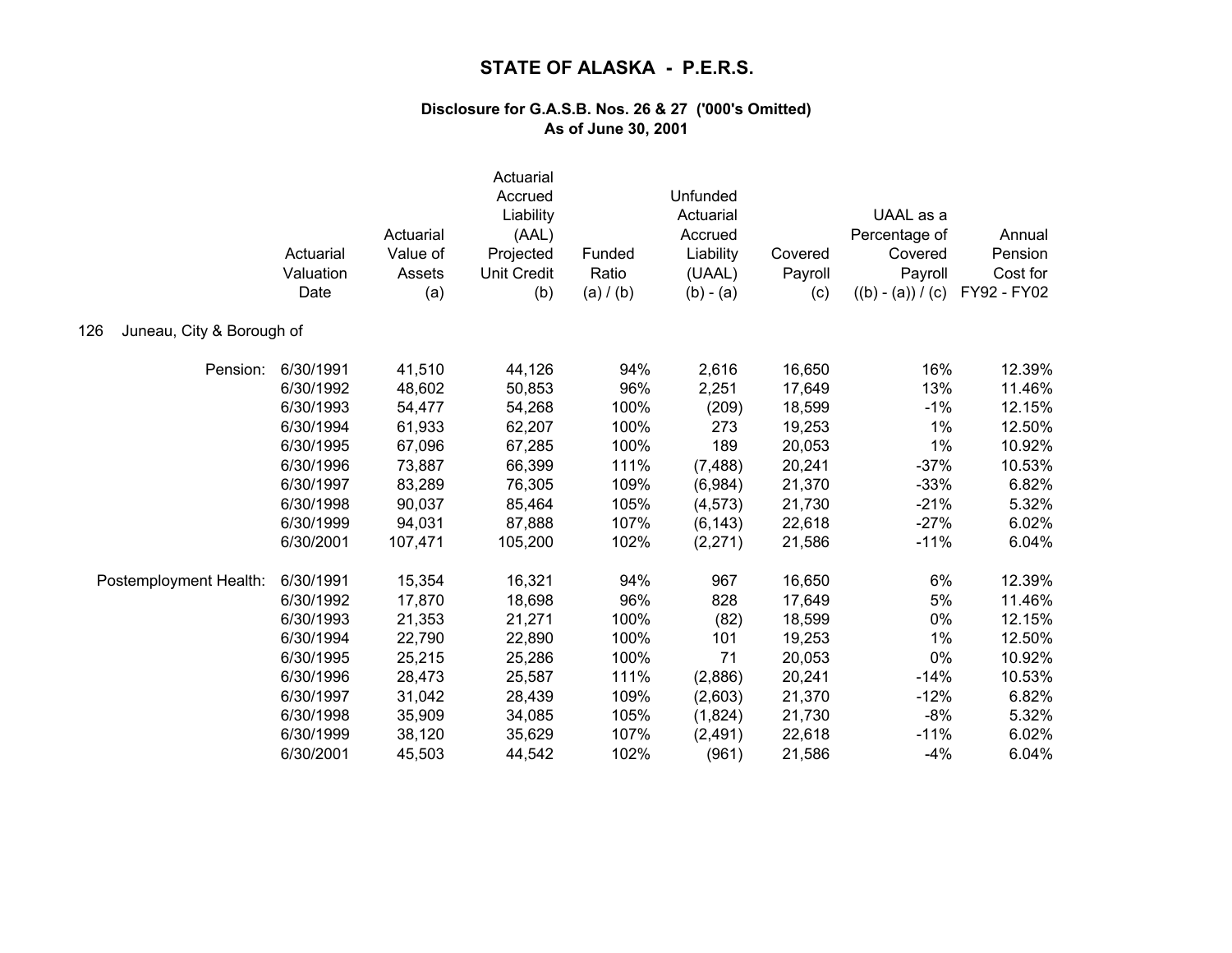|                        | Actuarial<br>Valuation<br>Date | Actuarial<br>Value of<br>Assets<br>(a) | Actuarial<br>Accrued<br>Liability<br>(AAL)<br>Projected<br><b>Unit Credit</b><br>(b) | Funded<br>Ratio<br>(a) / (b) | Unfunded<br>Actuarial<br>Accrued<br>Liability<br>(UAAL)<br>$(b) - (a)$ | Covered<br>Payroll<br>(c) | UAAL as a<br>Percentage of<br>Covered<br>Payroll<br>$((b) - (a)) / (c)$ | Annual<br>Pension<br>Cost for<br>FY92 - FY02 |
|------------------------|--------------------------------|----------------------------------------|--------------------------------------------------------------------------------------|------------------------------|------------------------------------------------------------------------|---------------------------|-------------------------------------------------------------------------|----------------------------------------------|
| Kodiak, City of<br>128 |                                |                                        |                                                                                      |                              |                                                                        |                           |                                                                         |                                              |
| Pension:               | 6/30/1991                      | 10,007                                 | 10,386                                                                               | 96%                          | 379                                                                    | 3,976                     | 10%                                                                     | 14.93%                                       |
|                        | 6/30/1992                      | 11,345                                 | 11,568                                                                               | 98%                          | 222                                                                    | 3,858                     | 6%                                                                      | 12.71%                                       |
|                        | 6/30/1993                      | 12,627                                 | 12,088                                                                               | 104%                         | (540)                                                                  | 4,133                     | $-13%$                                                                  | 11.38%                                       |
|                        | 6/30/1994                      | 14,673                                 | 13,730                                                                               | 107%                         | (943)                                                                  | 4,093                     | $-23%$                                                                  | 11.62%                                       |
|                        | 6/30/1995                      | 15,614                                 | 14,730                                                                               | 106%                         | (884)                                                                  | 4,198                     | $-21%$                                                                  | 7.02%                                        |
|                        | 6/30/1996                      | 16,919                                 | 13,862                                                                               | 122%                         | (3,057)                                                                | 4,269                     | $-72%$                                                                  | 3.05%                                        |
|                        | 6/30/1997                      | 20,518                                 | 17,135                                                                               | 120%                         | (3, 382)                                                               | 4,549                     | $-74%$                                                                  | 0.00%                                        |
|                        | 6/30/1998                      | 22,200                                 | 18,858                                                                               | 118%                         | (3,342)                                                                | 4,441                     | $-75%$                                                                  | 1.08%                                        |
|                        | 6/30/1999                      | 22,208                                 | 19,225                                                                               | 116%                         | (2,983)                                                                | 4,724                     | $-63%$                                                                  | 1.08%                                        |
|                        | 6/30/2001                      | 24,329                                 | 23,789                                                                               | 102%                         | (540)                                                                  | 5,376                     | $-10%$                                                                  | 1.92%                                        |
| Postemployment Health: | 6/30/1991                      | 3,702                                  | 3,842                                                                                | 96%                          | 140                                                                    | 3,976                     | 4%                                                                      | 14.93%                                       |
|                        | 6/30/1992                      | 4,172                                  | 4,253                                                                                | 98%                          | 82                                                                     | 3,858                     | 2%                                                                      | 12.71%                                       |
|                        | 6/30/1993                      | 4,950                                  | 4,738                                                                                | 104%                         | (211)                                                                  | 4,133                     | $-5%$                                                                   | 11.38%                                       |
|                        | 6/30/1994                      | 5,399                                  | 5,052                                                                                | 107%                         | (347)                                                                  | 4,093                     | $-8%$                                                                   | 11.62%                                       |
|                        | 6/30/1995                      | 5,868                                  | 5,536                                                                                | 106%                         | (332)                                                                  | 4,198                     | $-8%$                                                                   | 7.02%                                        |
|                        | 6/30/1996                      | 6,520                                  | 5,342                                                                                | 122%                         | (1, 178)                                                               | 4,269                     | $-28%$                                                                  | 3.05%                                        |
|                        | 6/30/1997                      | 7,647                                  | 6,387                                                                                | 120%                         | (1,261)                                                                | 4,549                     | $-28%$                                                                  | 0.00%                                        |
|                        | 6/30/1998                      | 8,855                                  | 7,522                                                                                | 118%                         | (1, 333)                                                               | 4,441                     | $-30%$                                                                  | 1.08%                                        |
|                        | 6/30/1999                      | 9,004                                  | 7,795                                                                                | 116%                         | (1,209)                                                                | 4,724                     | $-26%$                                                                  | 1.08%                                        |
|                        | 6/30/2001                      | 10,302                                 | 10,073                                                                               | 102%                         | (229)                                                                  | 5,376                     | $-4%$                                                                   | 1.92%                                        |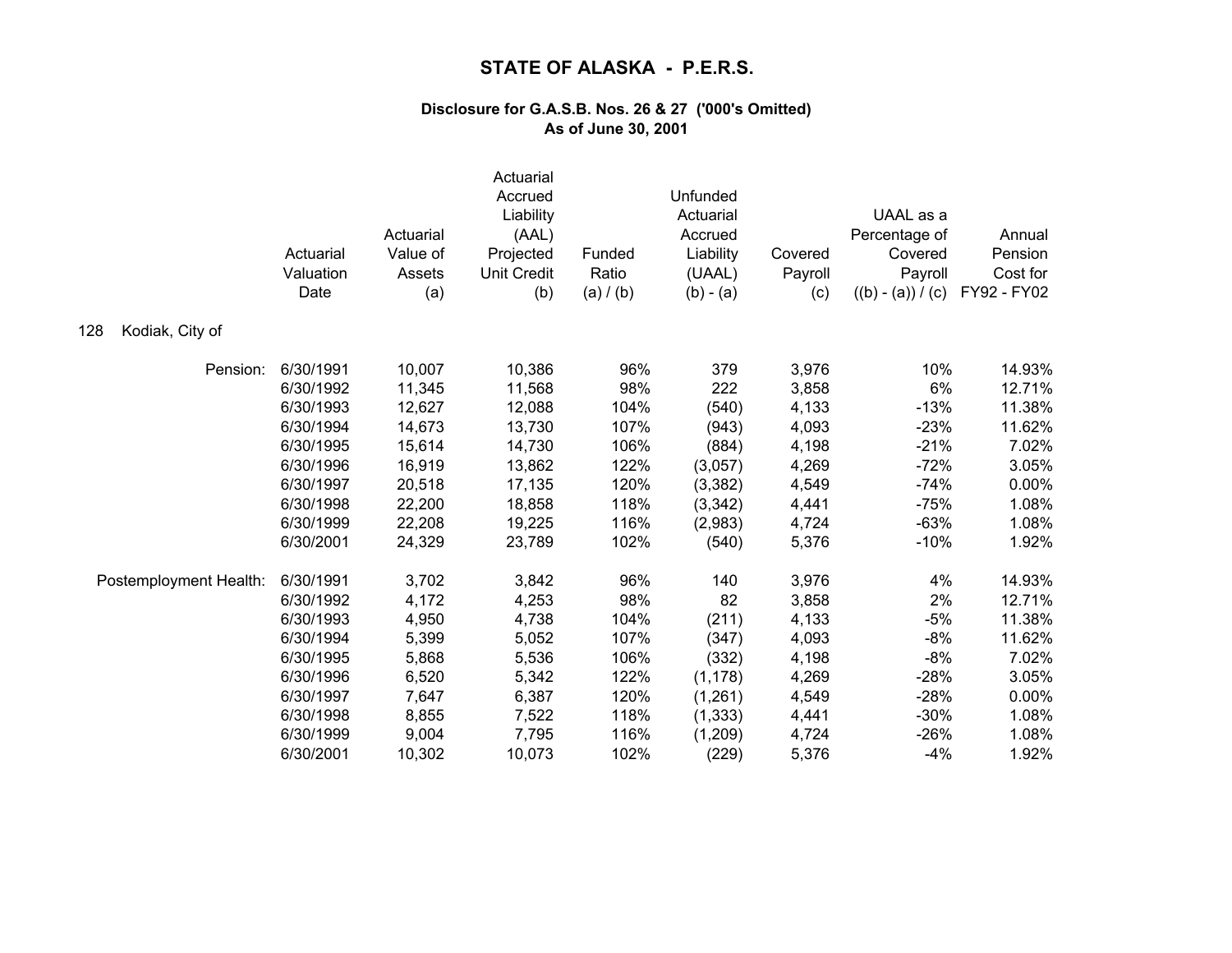|                           | Actuarial<br>Valuation<br>Date | Actuarial<br>Value of<br>Assets<br>(a) | Actuarial<br>Accrued<br>Liability<br>(AAL)<br>Projected<br><b>Unit Credit</b><br>(b) | Funded<br>Ratio<br>(a) / (b) | Unfunded<br>Actuarial<br>Accrued<br>Liability<br>(UAAL)<br>$(b) - (a)$ | Covered<br>Payroll<br>(c) | UAAL as a<br>Percentage of<br>Covered<br>Payroll<br>$((b) - (a)) / (c)$ | Annual<br>Pension<br>Cost for<br>FY92 - FY02 |
|---------------------------|--------------------------------|----------------------------------------|--------------------------------------------------------------------------------------|------------------------------|------------------------------------------------------------------------|---------------------------|-------------------------------------------------------------------------|----------------------------------------------|
| Fairbanks, City of<br>129 |                                |                                        |                                                                                      |                              |                                                                        |                           |                                                                         |                                              |
| Pension:                  | 6/30/1991                      | 23,045                                 | 44,407                                                                               | 52%                          | 21,362                                                                 | 8,207                     | 260%                                                                    | 20.45%                                       |
|                           | 6/30/1992                      | 25,834                                 | 49,072                                                                               | 53%                          | 23,238                                                                 | 8,404                     | 276%                                                                    | 18.37%                                       |
|                           | 6/30/1993                      | 30,421                                 | 49,863                                                                               | 61%                          | 19,442                                                                 | 8,322                     | 234%                                                                    | 22.98%                                       |
|                           | 6/30/1994                      | 34,058                                 | 57,895                                                                               | 59%                          | 23,837                                                                 | 8,687                     | 274%                                                                    | 24.53%                                       |
|                           | 6/30/1995                      | 35,058                                 | 60,692                                                                               | 58%                          | 25,634                                                                 | 8,629                     | 297%                                                                    | 20.16%                                       |
|                           | 6/30/1996                      | 40,160                                 | 58,012                                                                               | 69%                          | 17,852                                                                 | 8,367                     | 213%                                                                    | 20.82%                                       |
|                           | 6/30/1997                      | 43,542                                 | 67,311                                                                               | 65%                          | 23,770                                                                 | 7,325                     | 325%                                                                    | 16.41%                                       |
|                           | 6/30/1998                      | 52,619                                 | 73,745                                                                               | 71%                          | 21,126                                                                 | 7,188                     | 294%                                                                    | 11.41%                                       |
|                           | 6/30/1999                      | 50,232                                 | 73,255                                                                               | 69%                          | 23,023                                                                 | 7,195                     | 320%                                                                    | 15.65%                                       |
|                           | 6/30/2001                      | 76,953                                 | 81,395                                                                               | 95%                          | 4,442                                                                  | 6,497                     | 68%                                                                     | 18.87%                                       |
| Postemployment Health:    | 6/30/1991                      | 8,524                                  | 16,426                                                                               | 52%                          | 7,902                                                                  | 8,207                     | 96%                                                                     | 20.45%                                       |
|                           | 6/30/1992                      | 9,499                                  | 18,043                                                                               | 53%                          | 8,544                                                                  | 8,404                     | 102%                                                                    | 18.37%                                       |
|                           | 6/30/1993                      | 11,924                                 | 19,545                                                                               | 61%                          | 7,621                                                                  | 8,322                     | 92%                                                                     | 22.98%                                       |
|                           | 6/30/1994                      | 12,532                                 | 21,303                                                                               | 59%                          | 8,771                                                                  | 8,687                     | 101%                                                                    | 24.53%                                       |
|                           | 6/30/1995                      | 13,175                                 | 22,809                                                                               | 58%                          | 9,634                                                                  | 8,629                     | 112%                                                                    | 20.16%                                       |
|                           | 6/30/1996                      | 15,476                                 | 22,355                                                                               | 69%                          | 6,879                                                                  | 8,367                     | 82%                                                                     | 20.82%                                       |
|                           | 6/30/1997                      | 16,228                                 | 25,088                                                                               | 65%                          | 8,859                                                                  | 7,325                     | 121%                                                                    | 16.41%                                       |
|                           | 6/30/1998                      | 20,986                                 | 29,411                                                                               | 71%                          | 8,425                                                                  | 7,188                     | 117%                                                                    | 11.41%                                       |
|                           | 6/30/1999                      | 20,364                                 | 29,697                                                                               | 69%                          | 9,333                                                                  | 7,195                     | 130%                                                                    | 15.65%                                       |
|                           | 6/30/2001                      | 32,583                                 | 34,464                                                                               | 95%                          | 1,881                                                                  | 6,497                     | 29%                                                                     | 18.87%                                       |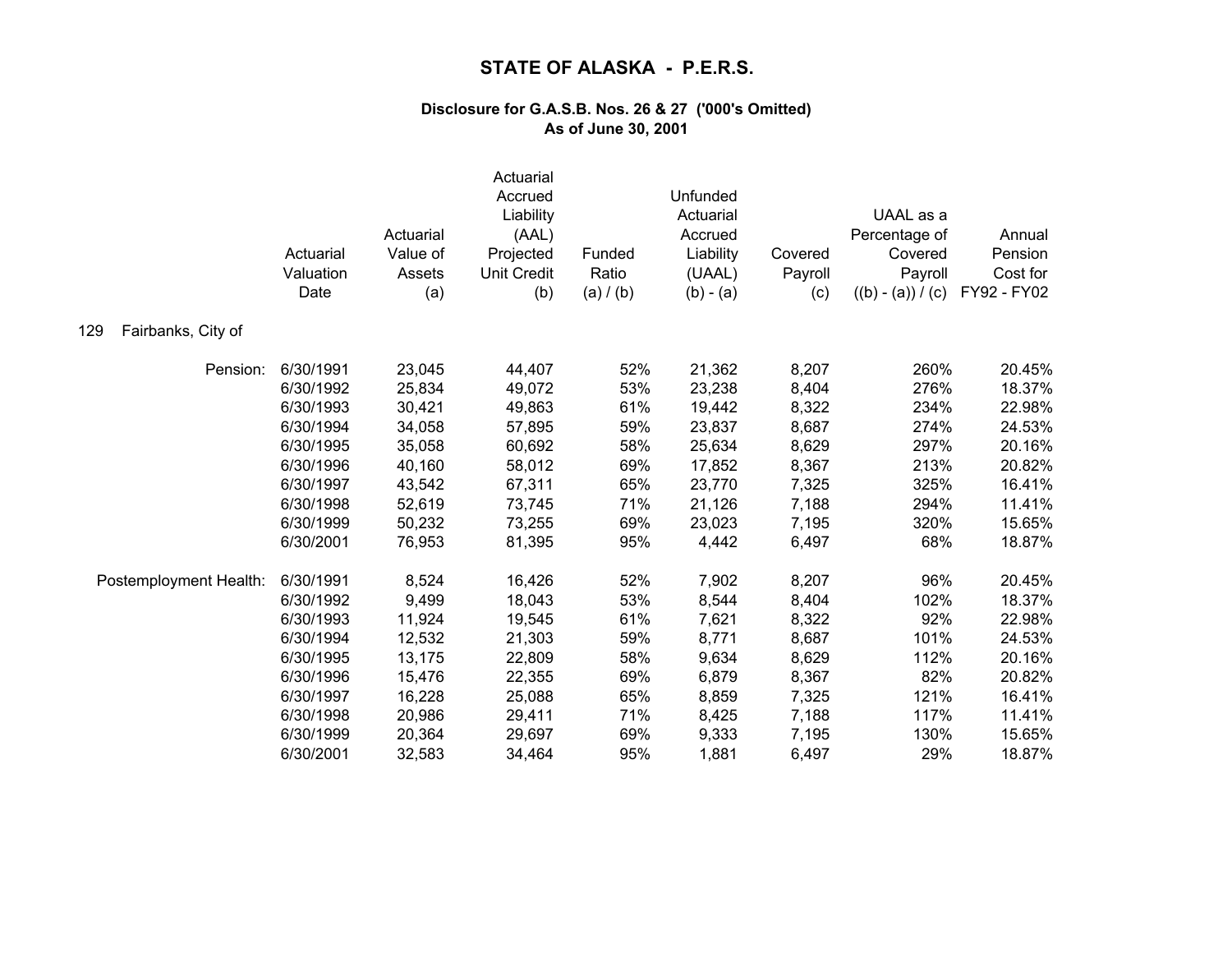|                         | Actuarial<br>Valuation<br>Date | Actuarial<br>Value of<br>Assets<br>(a) | Actuarial<br>Accrued<br>Liability<br>(AAL)<br>Projected<br><b>Unit Credit</b><br>(b) | Funded<br>Ratio<br>(a) / (b) | Unfunded<br>Actuarial<br>Accrued<br>Liability<br>(UAAL)<br>$(b) - (a)$ | Covered<br>Payroll<br>(c) | UAAL as a<br>Percentage of<br>Covered<br>Payroll<br>$((b) - (a)) / (c)$ | Annual<br>Pension<br>Cost for<br>FY92 - FY02 |
|-------------------------|--------------------------------|----------------------------------------|--------------------------------------------------------------------------------------|------------------------------|------------------------------------------------------------------------|---------------------------|-------------------------------------------------------------------------|----------------------------------------------|
| Wasilla, City of<br>131 |                                |                                        |                                                                                      |                              |                                                                        |                           |                                                                         |                                              |
| Pension:                | 6/30/1991                      | 857                                    | 897                                                                                  | 96%                          | 40                                                                     | 601                       | 7%                                                                      | 7.78%                                        |
|                         | 6/30/1992                      | 1,014                                  | 1,053                                                                                | 96%                          | 39                                                                     | 679                       | 6%                                                                      | 10.89%                                       |
|                         | 6/30/1993                      | 1,165                                  | 1,241                                                                                | 94%                          | 76                                                                     | 798                       | 10%                                                                     | 11.03%                                       |
|                         | 6/30/1994                      | 1,490                                  | 1,632                                                                                | 91%                          | 143                                                                    | 1,179                     | 12%                                                                     | 11.63%                                       |
|                         | 6/30/1995                      | 1,965                                  | 2,048                                                                                | 96%                          | 84                                                                     | 1,539                     | 5%                                                                      | 12.51%                                       |
|                         | 6/30/1996                      | 2,281                                  | 2,359                                                                                | 97%                          | 78                                                                     | 1,848                     | 4%                                                                      | 11.79%                                       |
|                         | 6/30/1997                      | 2,949                                  | 2,730                                                                                | 108%                         | (219)                                                                  | 1,946                     | $-11%$                                                                  | 7.36%                                        |
|                         | 6/30/1998                      | 3,256                                  | 3,352                                                                                | 97%                          | 96                                                                     | 2,179                     | 4%                                                                      | 10.37%                                       |
|                         | 6/30/1999                      | 3,740                                  | 3,654                                                                                | 102%                         | (86)                                                                   | 2,225                     | $-4%$                                                                   | 8.56%                                        |
|                         | 6/30/2001                      | 5,190                                  | 5,239                                                                                | 99%                          | 49                                                                     | 2,705                     | 2%                                                                      | 8.19%                                        |
| Postemployment Health:  | 6/30/1991                      | 317                                    | 332                                                                                  | 96%                          | 15                                                                     | 601                       | 2%                                                                      | 7.78%                                        |
|                         | 6/30/1992                      | 373                                    | 387                                                                                  | 96%                          | 14                                                                     | 679                       | 2%                                                                      | 10.89%                                       |
|                         | 6/30/1993                      | 457                                    | 487                                                                                  | 94%                          | 30                                                                     | 798                       | 4%                                                                      | 11.03%                                       |
|                         | 6/30/1994                      | 548                                    | 601                                                                                  | 91%                          | 52                                                                     | 1,179                     | 4%                                                                      | 11.63%                                       |
|                         | 6/30/1995                      | 738                                    | 770                                                                                  | 96%                          | 31                                                                     | 1,539                     | 2%                                                                      | 12.51%                                       |
|                         | 6/30/1996                      | 879                                    | 909                                                                                  | 97%                          | 30                                                                     | 1,848                     | 2%                                                                      | 11.79%                                       |
|                         | 6/30/1997                      | 1,099                                  | 1,018                                                                                | 108%                         | (81)                                                                   | 1,946                     | $-4%$                                                                   | 7.36%                                        |
|                         | 6/30/1998                      | 1,299                                  | 1,337                                                                                | 97%                          | 38                                                                     | 2,179                     | 2%                                                                      | 10.37%                                       |
|                         | 6/30/1999                      | 1,517                                  | 1,482                                                                                | 102%                         | (35)                                                                   | 2,225                     | $-2%$                                                                   | 8.56%                                        |
|                         | 6/30/2001                      | 2,198                                  | 2,219                                                                                | 99%                          | 21                                                                     | 2,705                     | 1%                                                                      | 8.19%                                        |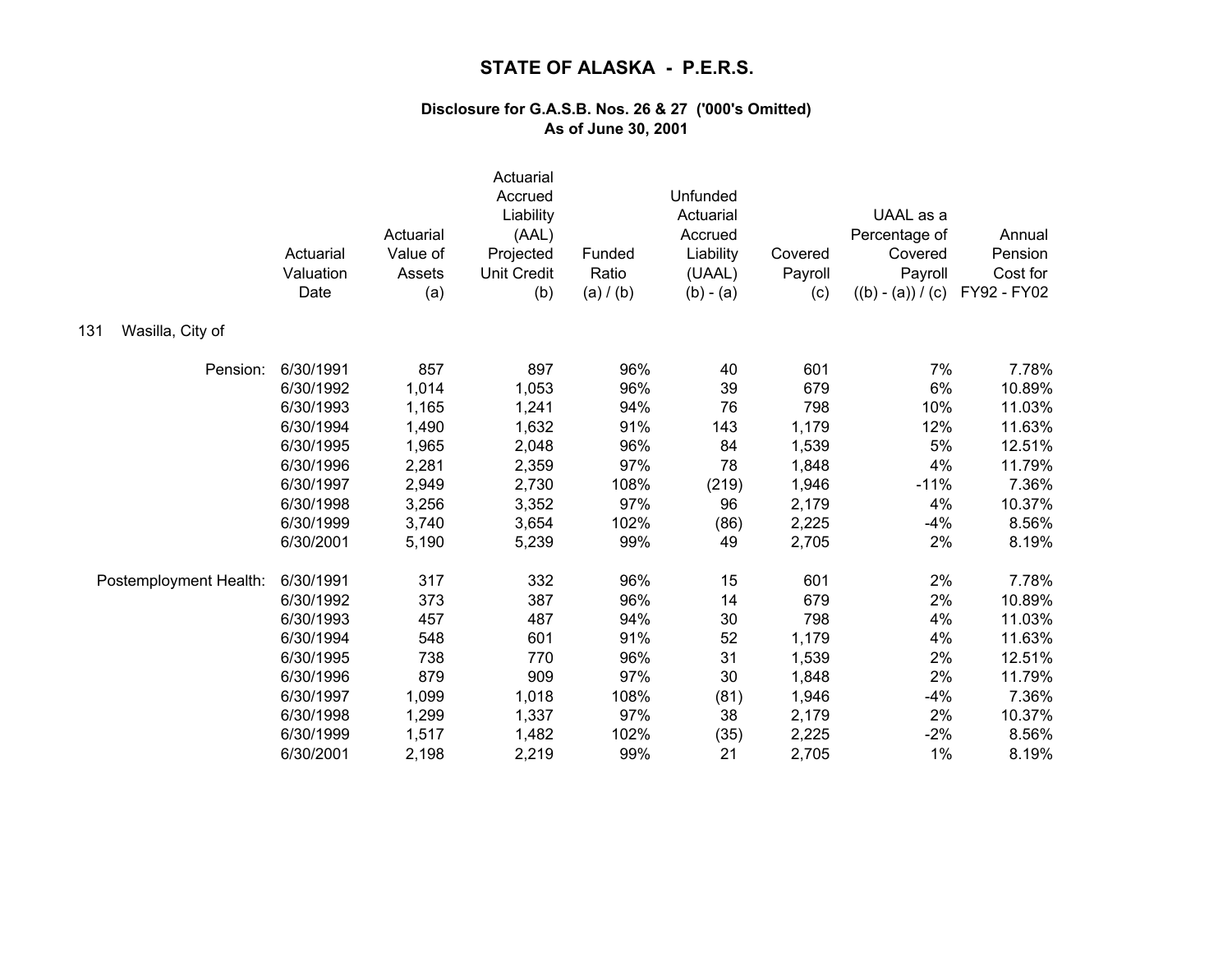|                         | Actuarial<br>Valuation<br>Date | Actuarial<br>Value of<br>Assets<br>(a) | Actuarial<br>Accrued<br>Liability<br>(AAL)<br>Projected<br><b>Unit Credit</b><br>(b) | Funded<br>Ratio<br>(a) / (b) | Unfunded<br>Actuarial<br>Accrued<br>Liability<br>(UAAL)<br>$(b) - (a)$ | Covered<br>Payroll<br>(c) | UAAL as a<br>Percentage of<br>Covered<br>Payroll<br>$((b) - (a)) / (c)$ | Annual<br>Pension<br>Cost for<br>FY92 - FY02 |
|-------------------------|--------------------------------|----------------------------------------|--------------------------------------------------------------------------------------|------------------------------|------------------------------------------------------------------------|---------------------------|-------------------------------------------------------------------------|----------------------------------------------|
| 132<br>Skagway, City of |                                |                                        |                                                                                      |                              |                                                                        |                           |                                                                         |                                              |
| Pension:                | 6/30/1991                      | 829                                    | 717                                                                                  | 116%                         | (112)                                                                  | 538                       | $-21%$                                                                  | 0.00%                                        |
|                         | 6/30/1992                      | 948                                    | 817                                                                                  | 116%                         | (130)                                                                  | 415                       | $-31%$                                                                  | 0.00%                                        |
|                         | 6/30/1993                      | 978                                    | 859                                                                                  | 114%                         | (119)                                                                  | 583                       | $-20%$                                                                  | 3.48%                                        |
|                         | 6/30/1994                      | 1,190                                  | 1,099                                                                                | 108%                         | (91)                                                                   | 602                       | $-15%$                                                                  | 0.81%                                        |
|                         | 6/30/1995                      | 1,318                                  | 1,307                                                                                | 101%                         | (12)                                                                   | 644                       | $-2%$                                                                   | 4.64%                                        |
|                         | 6/30/1996                      | 1,394                                  | 1,327                                                                                | 105%                         | (66)                                                                   | 735                       | $-9%$                                                                   | 5.51%                                        |
|                         | 6/30/1997                      | 1,525                                  | 1,423                                                                                | 107%                         | (102)                                                                  | 708                       | $-14%$                                                                  | 6.12%                                        |
|                         | 6/30/1998                      | 1,818                                  | 1,722                                                                                | 106%                         | (96)                                                                   | 762                       | $-13%$                                                                  | 8.74%                                        |
|                         | 6/30/1999                      | 1,943                                  | 1,900                                                                                | 102%                         | (43)                                                                   | 834                       | $-5%$                                                                   | 8.19%                                        |
|                         | 6/30/2001                      | 2,346                                  | 2,635                                                                                | 89%                          | 289                                                                    | 1,136                     | 25%                                                                     | 8.27%                                        |
| Postemployment Health:  | 6/30/1991                      | 307                                    | 265                                                                                  | 116%                         | (42)                                                                   | 538                       | $-8%$                                                                   | 0.00%                                        |
|                         | 6/30/1992                      | 348                                    | 301                                                                                  | 116%                         | (48)                                                                   | 415                       | $-12%$                                                                  | 0.00%                                        |
|                         | 6/30/1993                      | 383                                    | 337                                                                                  | 114%                         | (46)                                                                   | 583                       | $-8%$                                                                   | 3.48%                                        |
|                         | 6/30/1994                      | 438                                    | 404                                                                                  | 108%                         | (34)                                                                   | 602                       | $-6%$                                                                   | 0.81%                                        |
|                         | 6/30/1995                      | 496                                    | 491                                                                                  | 101%                         | (4)                                                                    | 644                       | $-1%$                                                                   | 4.64%                                        |
|                         | 6/30/1996                      | 537                                    | 512                                                                                  | 105%                         | (26)                                                                   | 735                       | $-3%$                                                                   | 5.51%                                        |
|                         | 6/30/1997                      | 569                                    | 531                                                                                  | 107%                         | (38)                                                                   | 708                       | $-5%$                                                                   | 6.12%                                        |
|                         | 6/30/1998                      | 726                                    | 687                                                                                  | 106%                         | (39)                                                                   | 762                       | $-5%$                                                                   | 8.74%                                        |
|                         | 6/30/1999                      | 789                                    | 771                                                                                  | 102%                         | (18)                                                                   | 834                       | $-2%$                                                                   | 8.19%                                        |
|                         | 6/30/2001                      | 994                                    | 1,117                                                                                | 89%                          | 123                                                                    | 1,136                     | 11%                                                                     | 8.27%                                        |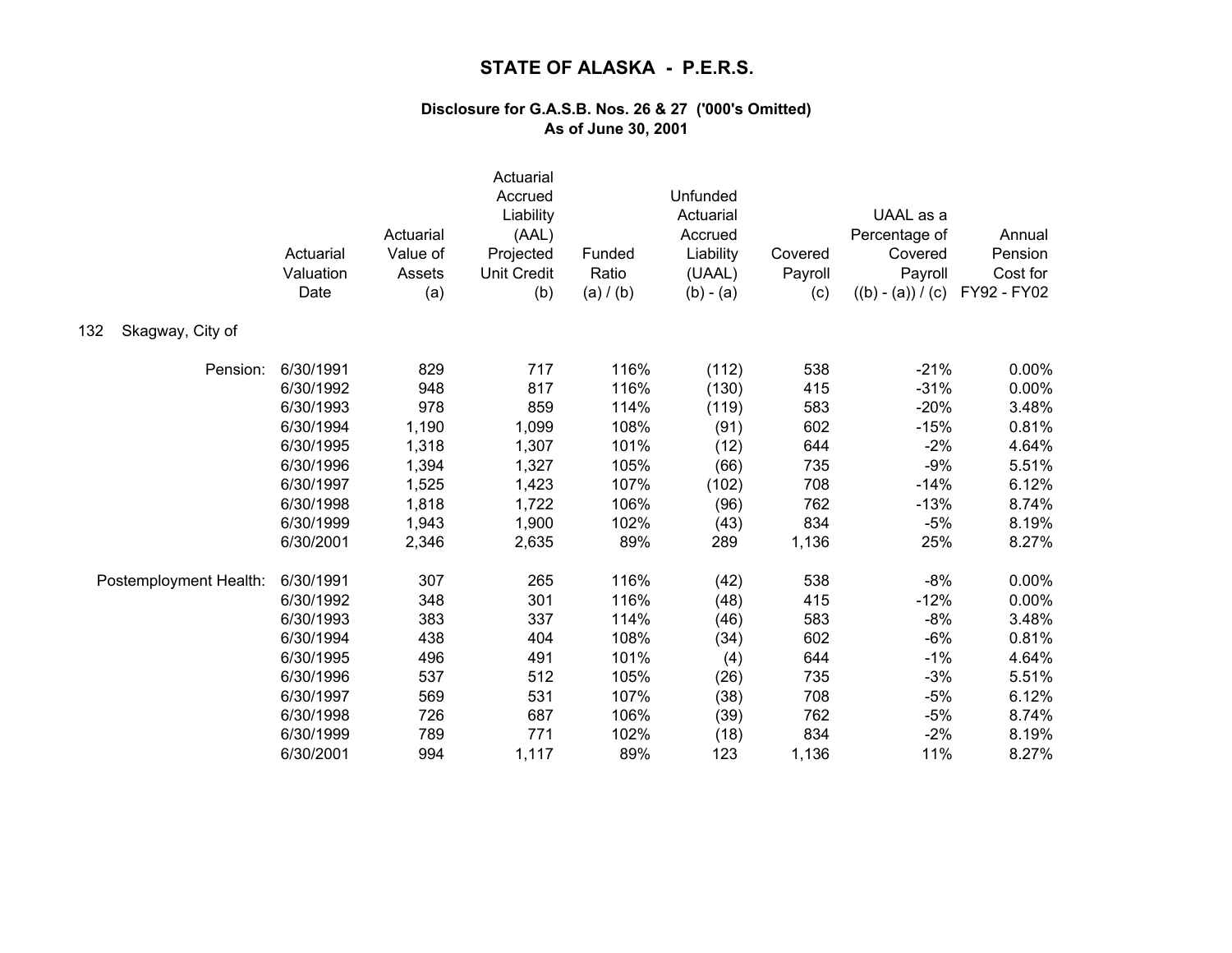|                                      | Actuarial<br>Valuation<br>Date | Actuarial<br>Value of<br>Assets<br>(a) | Actuarial<br>Accrued<br>Liability<br>(AAL)<br>Projected<br><b>Unit Credit</b><br>(b) | Funded<br>Ratio<br>(a) / (b) | Unfunded<br>Actuarial<br>Accrued<br>Liability<br>(UAAL)<br>$(b) - (a)$ | Covered<br>Payroll<br>(c) | UAAL as a<br>Percentage of<br>Covered<br>Payroll<br>$((b) - (a)) / (c)$ | Annual<br>Pension<br>Cost for<br>FY92 - FY02 |
|--------------------------------------|--------------------------------|----------------------------------------|--------------------------------------------------------------------------------------|------------------------------|------------------------------------------------------------------------|---------------------------|-------------------------------------------------------------------------|----------------------------------------------|
| 133<br>Sitka Borough School District |                                |                                        |                                                                                      |                              |                                                                        |                           |                                                                         |                                              |
| Pension:                             | 6/30/1991                      | 3,481                                  | 3,837                                                                                | 91%                          | 356                                                                    | 1,152                     | 31%                                                                     | 14.55%                                       |
|                                      | 6/30/1992                      | 3,851                                  | 4,157                                                                                | 93%                          | 306                                                                    | 1,134                     | 27%                                                                     | 13.54%                                       |
|                                      | 6/30/1993                      | 4,374                                  | 4,279                                                                                | 102%                         | (96)                                                                   | 1,441                     | $-7%$                                                                   | 14.07%                                       |
|                                      | 6/30/1994                      | 4,928                                  | 4,890                                                                                | 101%                         | (39)                                                                   | 1,378                     | $-3%$                                                                   | 14.29%                                       |
|                                      | 6/30/1995                      | 5,097                                  | 5,070                                                                                | 101%                         | (27)                                                                   | 1,314                     | $-2%$                                                                   | 9.12%                                        |
|                                      | 6/30/1996                      | 5,376                                  | 4,999                                                                                | 108%                         | (377)                                                                  | 1,455                     | $-26%$                                                                  | 9.47%                                        |
|                                      | 6/30/1997                      | 5,581                                  | 5,539                                                                                | 101%                         | (42)                                                                   | 1,436                     | $-3%$                                                                   | 6.05%                                        |
|                                      | 6/30/1998                      | 6,054                                  | 5,955                                                                                | 102%                         | (99)                                                                   | 1,440                     | $-7%$                                                                   | 6.68%                                        |
|                                      | 6/30/1999                      | 6,057                                  | 5,906                                                                                | 103%                         | (151)                                                                  | 1,436                     | $-11%$                                                                  | 9.54%                                        |
|                                      | 6/30/2001                      | 6,813                                  | 7,019                                                                                | 97%                          | 206                                                                    | 1,594                     | 13%                                                                     | 8.04%                                        |
| Postemployment Health:               | 6/30/1991                      | 1,287                                  | 1,419                                                                                | 91%                          | 132                                                                    | 1,152                     | 11%                                                                     | 14.55%                                       |
|                                      | 6/30/1992                      | 1,416                                  | 1,528                                                                                | 93%                          | 112                                                                    | 1,134                     | 10%                                                                     | 13.54%                                       |
|                                      | 6/30/1993                      | 1,715                                  | 1,677                                                                                | 102%                         | (37)                                                                   | 1,441                     | $-3%$                                                                   | 14.07%                                       |
|                                      | 6/30/1994                      | 1,814                                  | 1,799                                                                                | 101%                         | (14)                                                                   | 1,378                     | $-1%$                                                                   | 14.29%                                       |
|                                      | 6/30/1995                      | 1,916                                  | 1,906                                                                                | 101%                         | (10)                                                                   | 1,314                     | $-1%$                                                                   | 9.12%                                        |
|                                      | 6/30/1996                      | 2,072                                  | 1,927                                                                                | 108%                         | (145)                                                                  | 1,455                     | $-10%$                                                                  | 9.47%                                        |
|                                      | 6/30/1997                      | 2,080                                  | 2,065                                                                                | 101%                         | (15)                                                                   | 1,436                     | $-1%$                                                                   | 6.05%                                        |
|                                      | 6/30/1998                      | 2,415                                  | 2,376                                                                                | 102%                         | (39)                                                                   | 1,440                     | $-3%$                                                                   | 6.68%                                        |
|                                      | 6/30/1999                      | 2,456                                  | 2,395                                                                                | 103%                         | (61)                                                                   | 1,436                     | $-4%$                                                                   | 9.54%                                        |
|                                      | 6/30/2001                      | 2,885                                  | 2,972                                                                                | 97%                          | 87                                                                     | 1,594                     | 5%                                                                      | 8.04%                                        |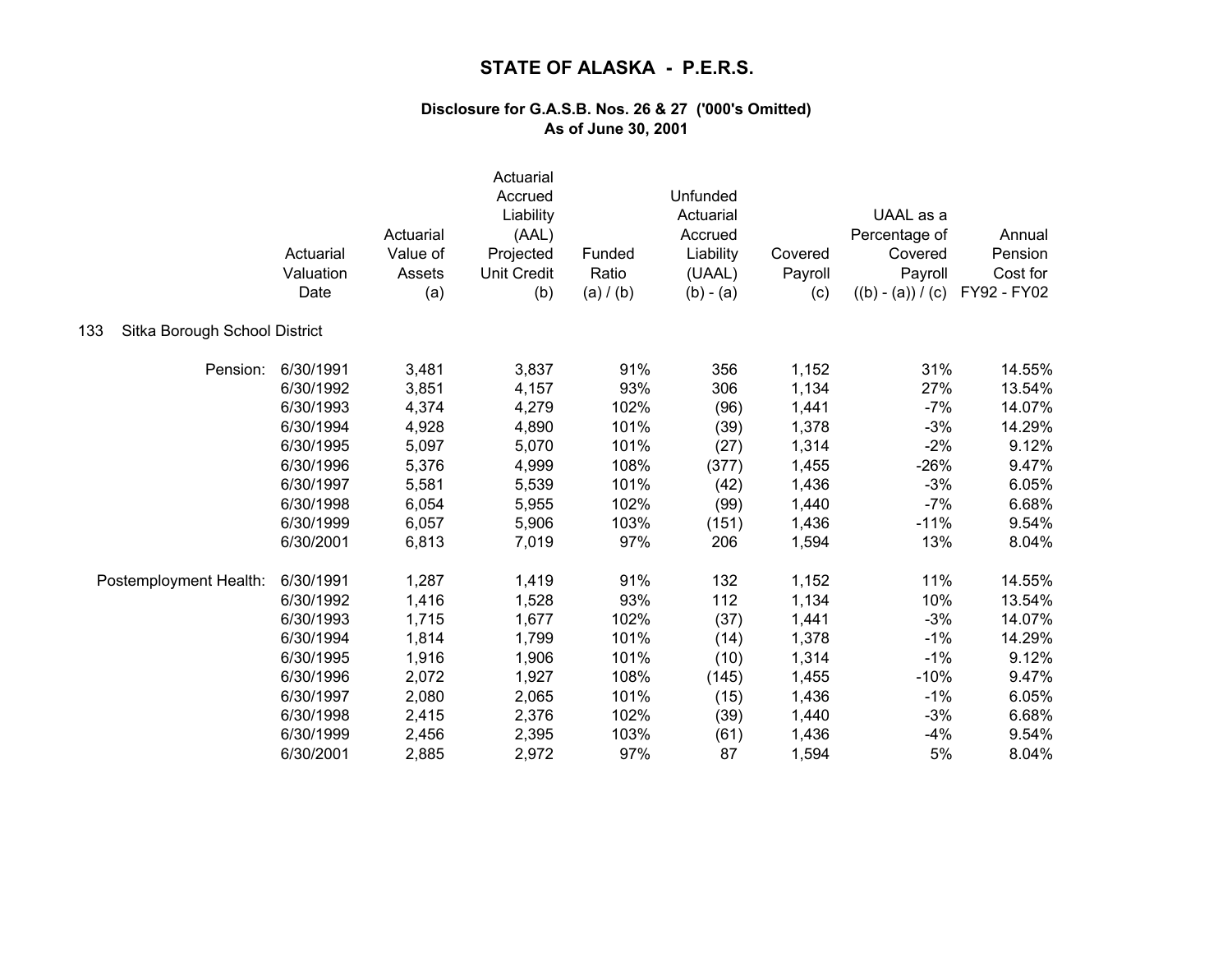|                        | Actuarial<br>Valuation<br>Date | Actuarial<br>Value of<br>Assets<br>(a) | Actuarial<br>Accrued<br>Liability<br>(AAL)<br>Projected<br><b>Unit Credit</b><br>(b) | Funded<br>Ratio<br>(a) / (b) | Unfunded<br>Actuarial<br>Accrued<br>Liability<br>(UAAL)<br>$(b) - (a)$ | Covered<br>Payroll<br>(c) | UAAL as a<br>Percentage of<br>Covered<br>Payroll<br>$((b) - (a)) / (c)$ | Annual<br>Pension<br>Cost for<br>FY92 - FY02 |
|------------------------|--------------------------------|----------------------------------------|--------------------------------------------------------------------------------------|------------------------------|------------------------------------------------------------------------|---------------------------|-------------------------------------------------------------------------|----------------------------------------------|
| Palmer, City of<br>134 |                                |                                        |                                                                                      |                              |                                                                        |                           |                                                                         |                                              |
| Pension:               | 6/30/1991                      | 3,110                                  | 3,429                                                                                | 91%                          | 319                                                                    | 1,668                     | 19%                                                                     | 16.04%                                       |
|                        | 6/30/1992                      | 3,701                                  | 3,899                                                                                | 95%                          | 197                                                                    | 1,752                     | 11%                                                                     | 14.82%                                       |
|                        | 6/30/1993                      | 4,201                                  | 4,224                                                                                | 99%                          | 23                                                                     | 1,859                     | 1%                                                                      | 12.58%                                       |
|                        | 6/30/1994                      | 4,778                                  | 4,869                                                                                | 98%                          | 91                                                                     | 1,904                     | 5%                                                                      | 12.32%                                       |
|                        | 6/30/1995                      | 5,505                                  | 5,384                                                                                | 102%                         | (121)                                                                  | 1,526                     | $-8%$                                                                   | 11.45%                                       |
|                        | 6/30/1996                      | 5,695                                  | 5,210                                                                                | 109%                         | (485)                                                                  | 1,729                     | $-28%$                                                                  | 10.93%                                       |
|                        | 6/30/1997                      | 6,344                                  | 5,872                                                                                | 108%                         | (473)                                                                  | 2,035                     | $-23%$                                                                  | 4.19%                                        |
|                        | 6/30/1998                      | 7,501                                  | 6,692                                                                                | 112%                         | (809)                                                                  | 1,806                     | $-45%$                                                                  | 6.41%                                        |
|                        | 6/30/1999                      | 7,679                                  | 6,821                                                                                | 113%                         | (858)                                                                  | 1,842                     | $-47%$                                                                  | 7.13%                                        |
|                        | 6/30/2001                      | 8,700                                  | 8,966                                                                                | 97%                          | 266                                                                    | 2,078                     | 13%                                                                     | 3.54%                                        |
| Postemployment Health: | 6/30/1991                      | 1,150                                  | 1,268                                                                                | 91%                          | 118                                                                    | 1,668                     | 7%                                                                      | 16.04%                                       |
|                        | 6/30/1992                      | 1,361                                  | 1,433                                                                                | 95%                          | 73                                                                     | 1,752                     | 4%                                                                      | 14.82%                                       |
|                        | 6/30/1993                      | 1,647                                  | 1,656                                                                                | 99%                          | 9                                                                      | 1,859                     | 0%                                                                      | 12.58%                                       |
|                        | 6/30/1994                      | 1,758                                  | 1,792                                                                                | 98%                          | 34                                                                     | 1,904                     | 2%                                                                      | 12.32%                                       |
|                        | 6/30/1995                      | 2,069                                  | 2,024                                                                                | 102%                         | (45)                                                                   | 1,526                     | $-3%$                                                                   | 11.45%                                       |
|                        | 6/30/1996                      | 2,195                                  | 2,008                                                                                | 109%                         | (187)                                                                  | 1,729                     | $-11%$                                                                  | 10.93%                                       |
|                        | 6/30/1997                      | 2,365                                  | 2,188                                                                                | 108%                         | (176)                                                                  | 2,035                     | $-9%$                                                                   | 4.19%                                        |
|                        | 6/30/1998                      | 2,992                                  | 2,669                                                                                | 112%                         | (323)                                                                  | 1,806                     | $-18%$                                                                  | 6.41%                                        |
|                        | 6/30/1999                      | 3,113                                  | 2,766                                                                                | 113%                         | (347)                                                                  | 1,842                     | $-19%$                                                                  | 7.13%                                        |
|                        | 6/30/2001                      | 3,684                                  | 3,797                                                                                | 97%                          | 113                                                                    | 2,078                     | 5%                                                                      | 3.54%                                        |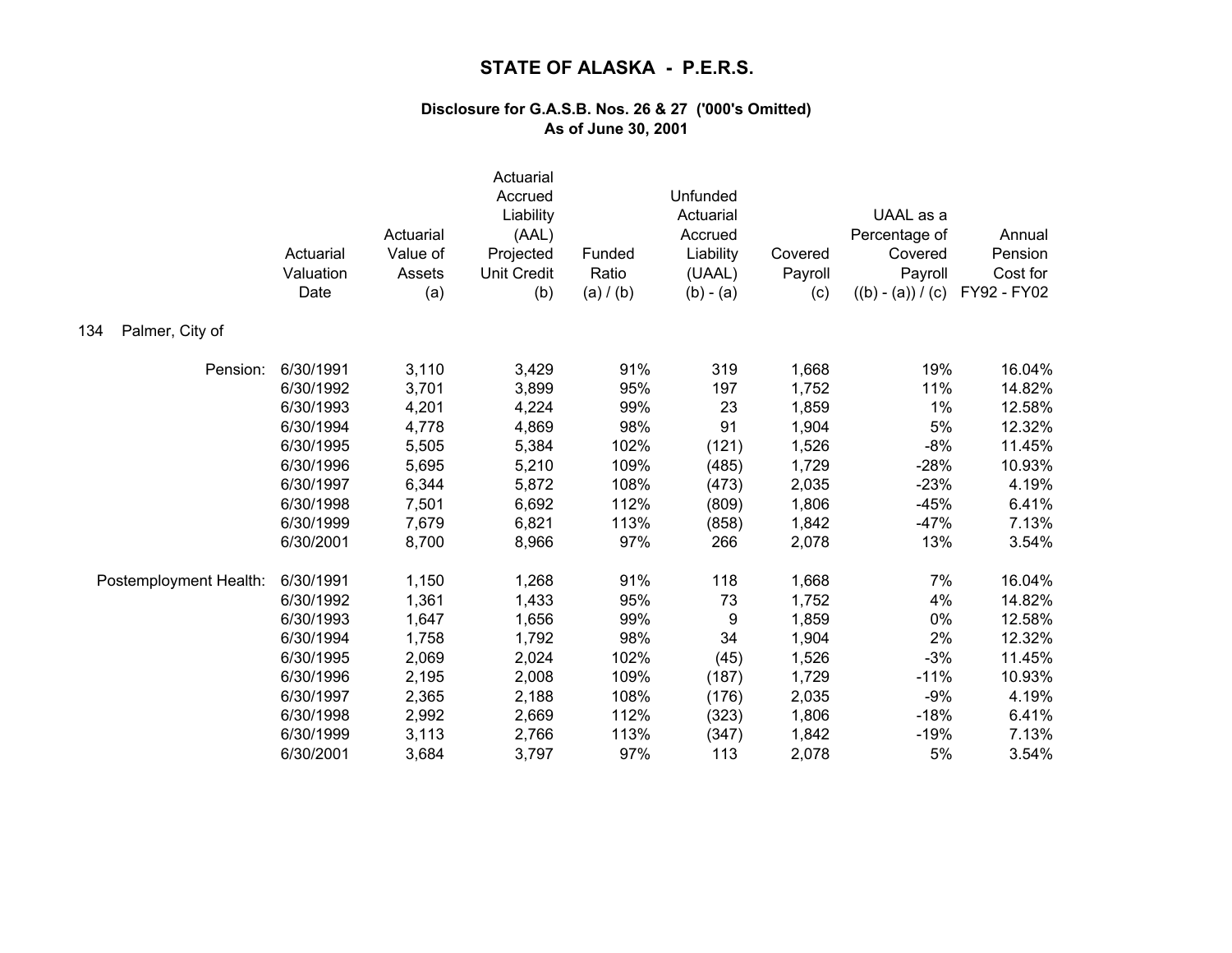|                          | Actuarial<br>Valuation<br>Date | Actuarial<br>Value of<br>Assets<br>(a) | Actuarial<br>Accrued<br>Liability<br>(AAL)<br>Projected<br><b>Unit Credit</b><br>(b) | Funded<br>Ratio<br>(a) / (b) | Unfunded<br>Actuarial<br>Accrued<br>Liability<br>(UAAL)<br>$(b) - (a)$ | Covered<br>Payroll<br>(c) | UAAL as a<br>Percentage of<br>Covered<br>Payroll<br>$((b) - (a)) / (c)$ | Annual<br>Pension<br>Cost for<br>FY92 - FY02 |
|--------------------------|--------------------------------|----------------------------------------|--------------------------------------------------------------------------------------|------------------------------|------------------------------------------------------------------------|---------------------------|-------------------------------------------------------------------------|----------------------------------------------|
| Wrangell, City of<br>135 |                                |                                        |                                                                                      |                              |                                                                        |                           |                                                                         |                                              |
| Pension:                 | 6/30/1991                      | 3,728                                  | 4,042                                                                                | 92%                          | 314                                                                    | 1,600                     | 20%                                                                     | 12.17%                                       |
|                          | 6/30/1992                      | 4,477                                  | 4,524                                                                                | 99%                          | 48                                                                     | 1,685                     | 3%                                                                      | 12.33%                                       |
|                          | 6/30/1993                      | 5,147                                  | 5,030                                                                                | 102%                         | (118)                                                                  | 1,788                     | $-7%$                                                                   | 12.65%                                       |
|                          | 6/30/1994                      | 5,881                                  | 5,784                                                                                | 102%                         | (96)                                                                   | 2,038                     | $-5%$                                                                   | 11.25%                                       |
|                          | 6/30/1995                      | 6,188                                  | 6,400                                                                                | 97%                          | 212                                                                    | 2,015                     | 10%                                                                     | 9.14%                                        |
|                          | 6/30/1996                      | 6,502                                  | 6,282                                                                                | 103%                         | (219)                                                                  | 2,199                     | $-10%$                                                                  | 8.85%                                        |
|                          | 6/30/1997                      | 7,149                                  | 6,870                                                                                | 104%                         | (278)                                                                  | 2,254                     | $-12%$                                                                  | 7.96%                                        |
|                          | 6/30/1998                      | 8,527                                  | 8,109                                                                                | 105%                         | (418)                                                                  | 2,317                     | $-18%$                                                                  | 8.63%                                        |
|                          | 6/30/1999                      | 9,054                                  | 8,044                                                                                | 113%                         | (1,010)                                                                | 2,190                     | $-46%$                                                                  | 8.43%                                        |
|                          | 6/30/2001                      | 9,695                                  | 9,578                                                                                | 101%                         | (117)                                                                  | 2,238                     | $-5%$                                                                   | 3.93%                                        |
| Postemployment Health:   | 6/30/1991                      | 1,379                                  | 1,495                                                                                | 92%                          | 116                                                                    | 1,600                     | 7%                                                                      | 12.17%                                       |
|                          | 6/30/1992                      | 1,646                                  | 1,664                                                                                | 99%                          | 17                                                                     | 1,685                     | 1%                                                                      | 12.33%                                       |
|                          | 6/30/1993                      | 2,018                                  | 1,971                                                                                | 102%                         | (46)                                                                   | 1,788                     | $-3%$                                                                   | 12.65%                                       |
|                          | 6/30/1994                      | 2,164                                  | 2,129                                                                                | 102%                         | (36)                                                                   | 2,038                     | $-2%$                                                                   | 11.25%                                       |
|                          | 6/30/1995                      | 2,326                                  | 2,405                                                                                | 97%                          | 79                                                                     | 2,015                     | 4%                                                                      | 9.14%                                        |
|                          | 6/30/1996                      | 2,505                                  | 2,421                                                                                | 103%                         | (85)                                                                   | 2,199                     | $-4%$                                                                   | 8.85%                                        |
|                          | 6/30/1997                      | 2,664                                  | 2,561                                                                                | 104%                         | (104)                                                                  | 2,254                     | $-5%$                                                                   | 7.96%                                        |
|                          | 6/30/1998                      | 3,401                                  | 3,235                                                                                | 105%                         | (166)                                                                  | 2,317                     | $-7%$                                                                   | 8.63%                                        |
|                          | 6/30/1999                      | 3,671                                  | 3,261                                                                                | 113%                         | (410)                                                                  | 2,190                     | $-19%$                                                                  | 8.43%                                        |
|                          | 6/30/2001                      | 4,105                                  | 4,057                                                                                | 101%                         | (48)                                                                   | 2,238                     | 0%                                                                      | 3.93%                                        |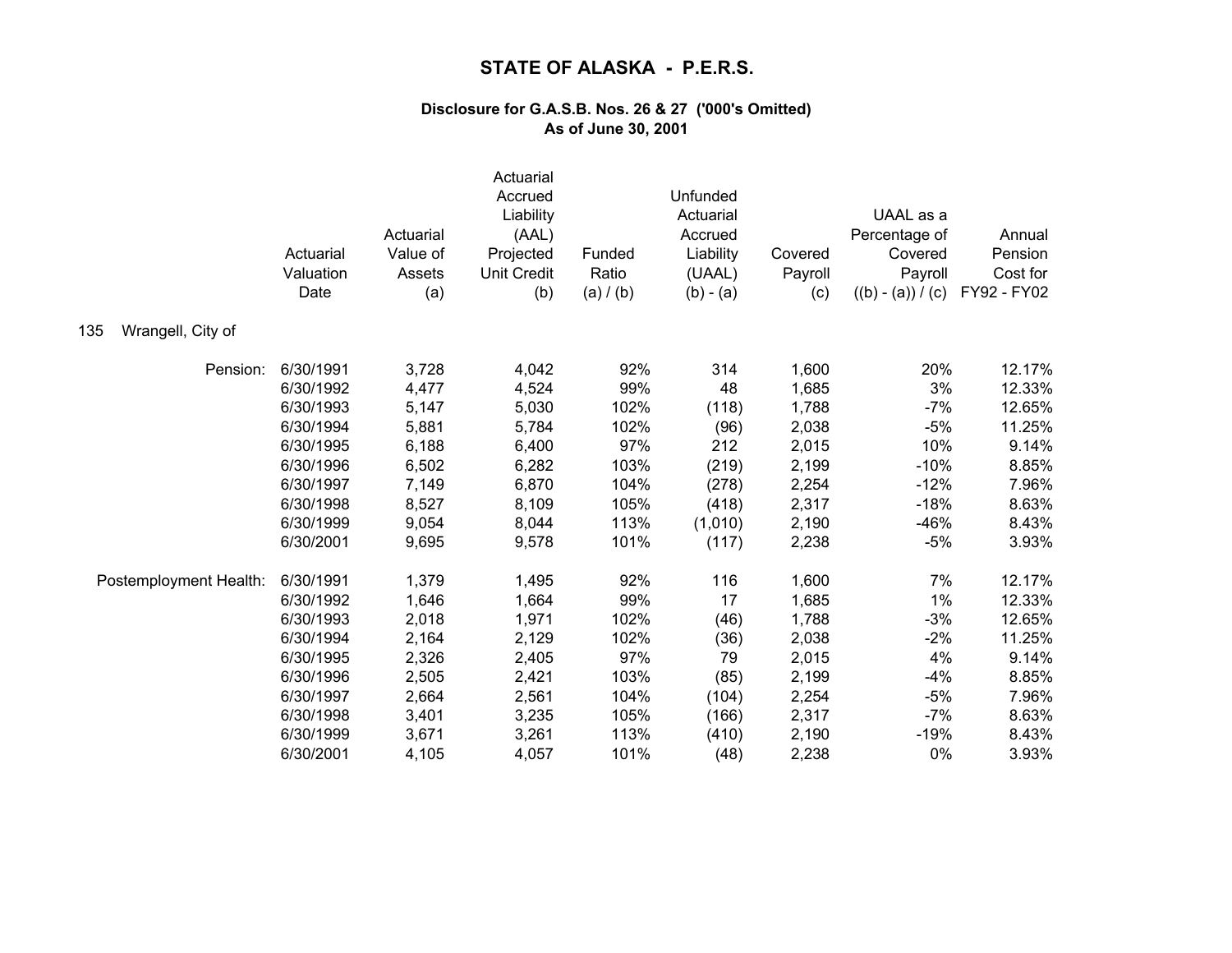|                        | Actuarial<br>Valuation<br>Date | Actuarial<br>Value of<br>Assets<br>(a) | Actuarial<br>Accrued<br>Liability<br>(AAL)<br>Projected<br><b>Unit Credit</b><br>(b) | Funded<br>Ratio<br>(a) / (b) | Unfunded<br>Actuarial<br>Accrued<br>Liability<br>(UAAL)<br>$(b) - (a)$ | Covered<br>Payroll<br>(c) | UAAL as a<br>Percentage of<br>Covered<br>Payroll<br>$((b) - (a)) / (c)$ | Annual<br>Pension<br>Cost for<br>FY92 - FY02 |
|------------------------|--------------------------------|----------------------------------------|--------------------------------------------------------------------------------------|------------------------------|------------------------------------------------------------------------|---------------------------|-------------------------------------------------------------------------|----------------------------------------------|
| Bethel, City of<br>136 |                                |                                        |                                                                                      |                              |                                                                        |                           |                                                                         |                                              |
| Pension:               | 6/30/1991                      | 1,223                                  | 836                                                                                  | 146%                         | (387)                                                                  | 233                       | $-166%$                                                                 | 0.00%                                        |
|                        | 6/30/1992                      | 3,197                                  | 2,542                                                                                | 126%                         | (656)                                                                  | 1,718                     | $-38%$                                                                  | 0.00%                                        |
|                        | 6/30/1993                      | 3,836                                  | 3,356                                                                                | 114%                         | (480)                                                                  | 2,893                     | $-17%$                                                                  | 0.00%                                        |
|                        | 6/30/1994                      | 4,456                                  | 3,850                                                                                | 116%                         | (606)                                                                  | 3,078                     | $-20%$                                                                  | 0.00%                                        |
|                        | 6/30/1995                      | 4,831                                  | 3,905                                                                                | 124%                         | (926)                                                                  | 2,591                     | $-36%$                                                                  | 5.87%                                        |
|                        | 6/30/1996                      | 5,392                                  | 3,652                                                                                | 148%                         | (1,740)                                                                | 2,875                     | $-61%$                                                                  | 4.11%                                        |
|                        | 6/30/1997                      | 6,316                                  | 4,225                                                                                | 149%                         | (2,091)                                                                | 3,433                     | $-61%$                                                                  | 0.00%                                        |
|                        | 6/30/1998                      | 6,470                                  | 4,896                                                                                | 132%                         | (1, 574)                                                               | 3,179                     | $-50%$                                                                  | 2.44%                                        |
|                        | 6/30/1999                      | 7,261                                  | 5,328                                                                                | 136%                         | (1,933)                                                                | 3,527                     | $-55%$                                                                  | 2.67%                                        |
|                        | 6/30/2001                      | 8,148                                  | 7,365                                                                                | 111%                         | (783)                                                                  | 4,419                     | $-18%$                                                                  | 1.67%                                        |
| Postemployment Health: | 6/30/1991                      | 452                                    | 309                                                                                  | 146%                         | (143)                                                                  | 233                       | $-62%$                                                                  | 0.00%                                        |
|                        | 6/30/1992                      | 1,176                                  | 934                                                                                  | 126%                         | (241)                                                                  | 1,718                     | $-14%$                                                                  | 0.00%                                        |
|                        | 6/30/1993                      | 1,503                                  | 1,315                                                                                | 114%                         | (188)                                                                  | 2,893                     | $-7%$                                                                   | 0.00%                                        |
|                        | 6/30/1994                      | 1,640                                  | 1,417                                                                                | 116%                         | (223)                                                                  | 3,078                     | $-7%$                                                                   | 0.00%                                        |
|                        | 6/30/1995                      | 1,816                                  | 1,468                                                                                | 124%                         | (348)                                                                  | 2,591                     | $-13%$                                                                  | 5.87%                                        |
|                        | 6/30/1996                      | 2,078                                  | 1,408                                                                                | 148%                         | (670)                                                                  | 2,875                     | $-23%$                                                                  | 4.11%                                        |
|                        | 6/30/1997                      | 2,354                                  | 1,575                                                                                | 149%                         | (779)                                                                  | 3,433                     | $-23%$                                                                  | 0.00%                                        |
|                        | 6/30/1998                      | 2,581                                  | 1,953                                                                                | 132%                         | (628)                                                                  | 3,179                     | $-20%$                                                                  | 2.44%                                        |
|                        | 6/30/1999                      | 2,944                                  | 2,160                                                                                | 136%                         | (784)                                                                  | 3,527                     | $-22%$                                                                  | 2.67%                                        |
|                        | 6/30/2001                      | 3,451                                  | 3,120                                                                                | 111%                         | (331)                                                                  | 4,419                     | $-7%$                                                                   | 1.67%                                        |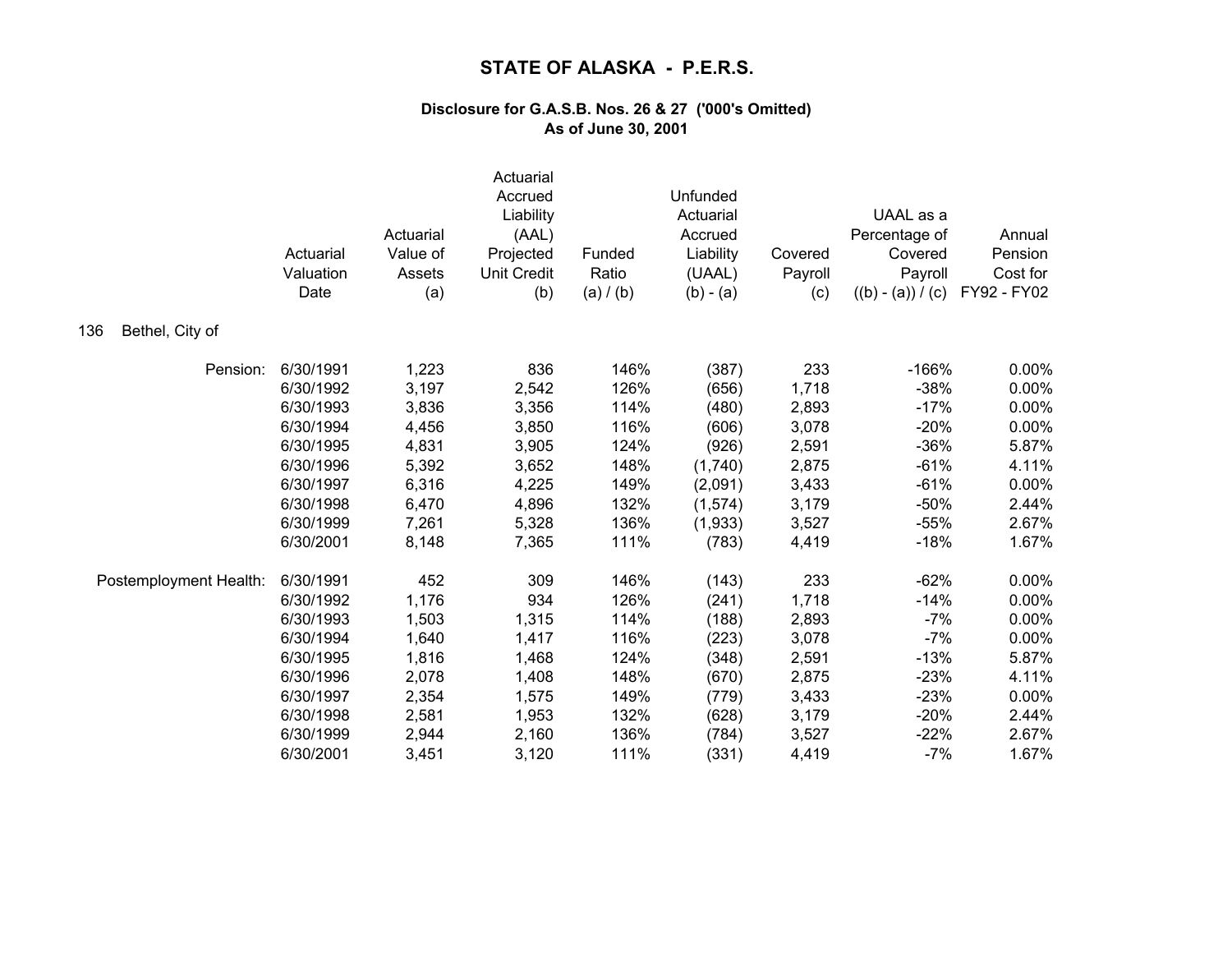|                                      | Actuarial<br>Valuation<br>Date | Actuarial<br>Value of<br>Assets<br>(a) | Actuarial<br>Accrued<br>Liability<br>(AAL)<br>Projected<br><b>Unit Credit</b><br>(b) | Funded<br>Ratio<br>(a) / (b) | Unfunded<br>Actuarial<br>Accrued<br>Liability<br>(UAAL)<br>$(b) - (a)$ | Covered<br>Payroll<br>(c) | UAAL as a<br>Percentage of<br>Covered<br>Payroll<br>$((b) - (a)) / (c)$ | Annual<br>Pension<br>Cost for<br>FY92 - FY02 |
|--------------------------------------|--------------------------------|----------------------------------------|--------------------------------------------------------------------------------------|------------------------------|------------------------------------------------------------------------|---------------------------|-------------------------------------------------------------------------|----------------------------------------------|
| <b>Valdez School District</b><br>137 |                                |                                        |                                                                                      |                              |                                                                        |                           |                                                                         |                                              |
| Pension:                             | 6/30/1991                      | 2,983                                  | 3,167                                                                                | 94%                          | 184                                                                    | 1,454                     | 13%                                                                     | 12.22%                                       |
|                                      | 6/30/1992                      | 3,544                                  | 3,503                                                                                | 101%                         | (41)                                                                   | 1,454                     | $-3%$                                                                   | 8.82%                                        |
|                                      | 6/30/1993                      | 3,955                                  | 3,978                                                                                | 99%                          | 23                                                                     | 1,469                     | 2%                                                                      | 11.77%                                       |
|                                      | 6/30/1994                      | 4,321                                  | 4,743                                                                                | 91%                          | 422                                                                    | 1,719                     | 25%                                                                     | 9.98%                                        |
|                                      | 6/30/1995                      | 4,512                                  | 4,824                                                                                | 94%                          | 312                                                                    | 1,611                     | 19%                                                                     | 11.49%                                       |
|                                      | 6/30/1996                      | 4,890                                  | 5,117                                                                                | 96%                          | 227                                                                    | 1,874                     | 12%                                                                     | 13.27%                                       |
|                                      | 6/30/1997                      | 5,404                                  | 5,177                                                                                | 104%                         | (227)                                                                  | 1,729                     | $-13%$                                                                  | 9.02%                                        |
|                                      | 6/30/1998                      | 5,937                                  | 5,852                                                                                | 101%                         | (85)                                                                   | 1,616                     | $-5%$                                                                   | 11.33%                                       |
|                                      | 6/30/1999                      | 7,273                                  | 6,744                                                                                | 108%                         | (529)                                                                  | 1,682                     | $-31%$                                                                  | 8.34%                                        |
|                                      | 6/30/2001                      | 8,556                                  | 7,621                                                                                | 112%                         | (935)                                                                  | 1,592                     | $-59%$                                                                  | 5.35%                                        |
| Postemployment Health:               | 6/30/1991                      | 1,104                                  | 1,172                                                                                | 94%                          | 68                                                                     | 1,454                     | 5%                                                                      | 12.22%                                       |
|                                      | 6/30/1992                      | 1,303                                  | 1,288                                                                                | 101%                         | (15)                                                                   | 1,454                     | $-1%$                                                                   | 8.82%                                        |
|                                      | 6/30/1993                      | 1,550                                  | 1,559                                                                                | 99%                          | 9                                                                      | 1,469                     | 1%                                                                      | 11.77%                                       |
|                                      | 6/30/1994                      | 1,590                                  | 1,745                                                                                | 91%                          | 155                                                                    | 1,719                     | 9%                                                                      | 9.98%                                        |
|                                      | 6/30/1995                      | 1,696                                  | 1,813                                                                                | 94%                          | 117                                                                    | 1,611                     | 7%                                                                      | 11.49%                                       |
|                                      | 6/30/1996                      | 1,885                                  | 1,972                                                                                | 96%                          | 87                                                                     | 1,874                     | 5%                                                                      | 13.27%                                       |
|                                      | 6/30/1997                      | 2,014                                  | 1,930                                                                                | 104%                         | (84)                                                                   | 1,729                     | $-5%$                                                                   | 9.02%                                        |
|                                      | 6/30/1998                      | 2,368                                  | 2,334                                                                                | 101%                         | (34)                                                                   | 1,616                     | $-2%$                                                                   | 11.33%                                       |
|                                      | 6/30/1999                      | 2,949                                  | 2,734                                                                                | 108%                         | (215)                                                                  | 1,682                     | $-13%$                                                                  | 8.34%                                        |
|                                      | 6/30/2001                      | 3,623                                  | 3,228                                                                                | 112%                         | (395)                                                                  | 1,592                     | $-25%$                                                                  | 5.35%                                        |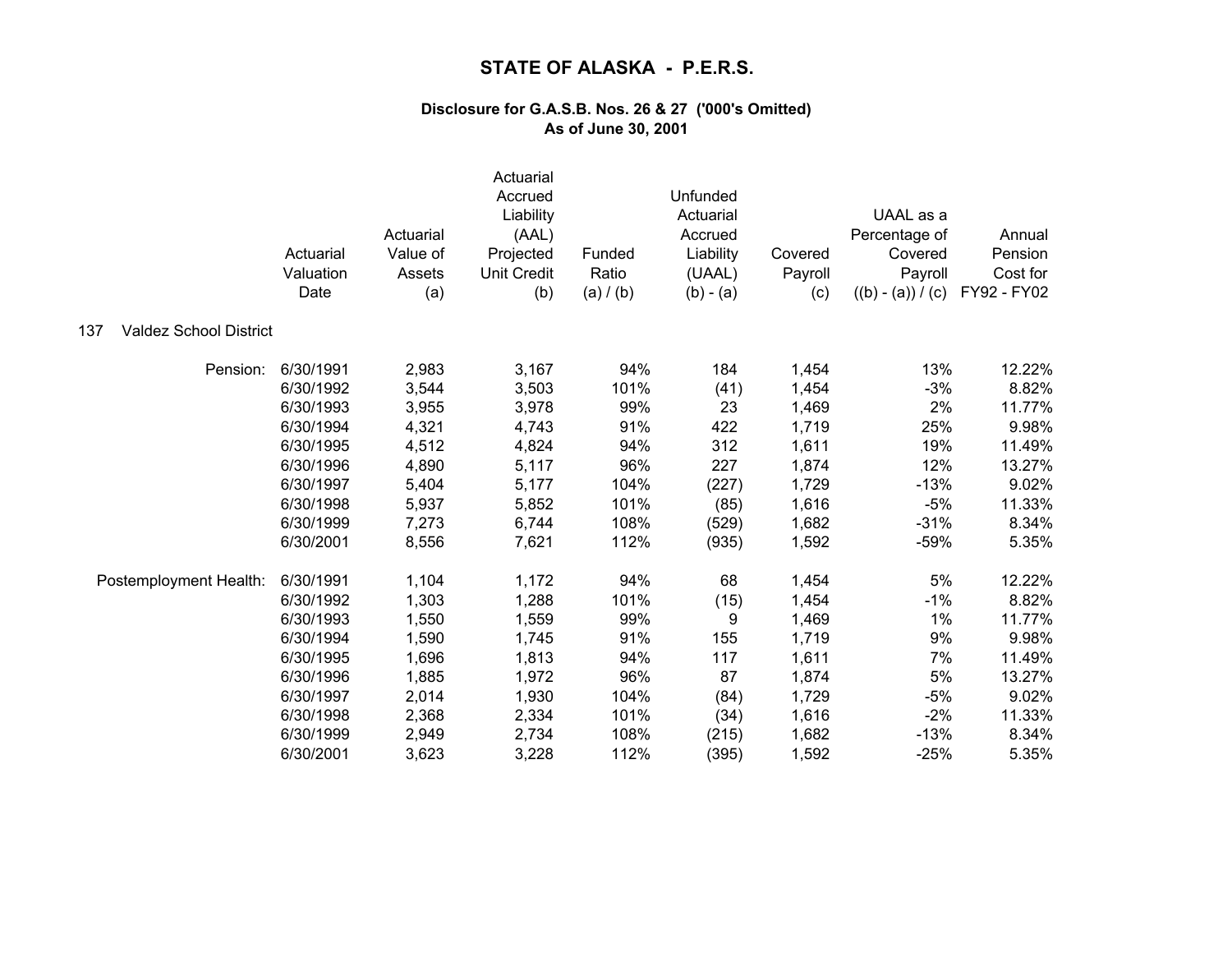|                                   | Actuarial<br>Valuation<br>Date | Actuarial<br>Value of<br>Assets<br>(a) | Actuarial<br>Accrued<br>Liability<br>(AAL)<br>Projected<br><b>Unit Credit</b><br>(b) | Funded<br>Ratio<br>(a) / (b) | Unfunded<br>Actuarial<br>Accrued<br>Liability<br>(UAAL)<br>$(b) - (a)$ | Covered<br>Payroll<br>(c) | UAAL as a<br>Percentage of<br>Covered<br>Payroll<br>$((b) - (a)) / (c)$ | Annual<br>Pension<br>Cost for<br>FY92 - FY02 |
|-----------------------------------|--------------------------------|----------------------------------------|--------------------------------------------------------------------------------------|------------------------------|------------------------------------------------------------------------|---------------------------|-------------------------------------------------------------------------|----------------------------------------------|
| <b>Hoonah City Schools</b><br>138 |                                |                                        |                                                                                      |                              |                                                                        |                           |                                                                         |                                              |
| Pension:                          | 6/30/1991                      | 606                                    | 1,194                                                                                | 51%                          | 588                                                                    | 274                       | 214%                                                                    | 27.95%                                       |
|                                   | 6/30/1992                      | 668                                    | 1,345                                                                                | 50%                          | 676                                                                    | 378                       | 179%                                                                    | 27.70%                                       |
|                                   | 6/30/1993                      | 778                                    | 1,475                                                                                | 53%                          | 697                                                                    | 497                       | 140%                                                                    | 37.10%                                       |
|                                   | 6/30/1994                      | 942                                    | 1,587                                                                                | 59%                          | 645                                                                    | 477                       | 135%                                                                    | 33.37%                                       |
|                                   | 6/30/1995                      | 922                                    | 1,644                                                                                | 56%                          | 722                                                                    | 452                       | 160%                                                                    | 29.18%                                       |
|                                   | 6/30/1996                      | 1,026                                  | 1,729                                                                                | 59%                          | 703                                                                    | 537                       | 131%                                                                    | 26.41%                                       |
|                                   | 6/30/1997                      | 1,145                                  | 1,888                                                                                | 61%                          | 742                                                                    | 480                       | 155%                                                                    | 25.79%                                       |
|                                   | 6/30/1998                      | 1,352                                  | 2,105                                                                                | 64%                          | 753                                                                    | 463                       | 163%                                                                    | 25.89%                                       |
|                                   | 6/30/1999                      | 1,299                                  | 2,175                                                                                | 60%                          | 876                                                                    | 546                       | 160%                                                                    | 28.23%                                       |
|                                   | 6/30/2001                      | 1,335                                  | 2,346                                                                                | 57%                          | 1,011                                                                  | 759                       | 133%                                                                    | 30.36%                                       |
| Postemployment Health:            | 6/30/1991                      | 224                                    | 441                                                                                  | 51%                          | 217                                                                    | 274                       | 79%                                                                     | 27.95%                                       |
|                                   | 6/30/1992                      | 246                                    | 494                                                                                  | 50%                          | 249                                                                    | 378                       | 66%                                                                     | 27.70%                                       |
|                                   | 6/30/1993                      | 305                                    | 578                                                                                  | 53%                          | 273                                                                    | 497                       | 55%                                                                     | 37.10%                                       |
|                                   | 6/30/1994                      | 347                                    | 584                                                                                  | 59%                          | 237                                                                    | 477                       | 50%                                                                     | 33.37%                                       |
|                                   | 6/30/1995                      | 347                                    | 618                                                                                  | 56%                          | 271                                                                    | 452                       | 60%                                                                     | 29.18%                                       |
|                                   | 6/30/1996                      | 395                                    | 666                                                                                  | 59%                          | 271                                                                    | 537                       | 50%                                                                     | 26.41%                                       |
|                                   | 6/30/1997                      | 427                                    | 703                                                                                  | 61%                          | 277                                                                    | 480                       | 58%                                                                     | 25.79%                                       |
|                                   | 6/30/1998                      | 540                                    | 840                                                                                  | 64%                          | 300                                                                    | 463                       | 65%                                                                     | 25.89%                                       |
|                                   | 6/30/1999                      | 527                                    | 882                                                                                  | 60%                          | 355                                                                    | 546                       | 65%                                                                     | 28.23%                                       |
|                                   | 6/30/2001                      | 566                                    | 994                                                                                  | 57%                          | 428                                                                    | 759                       | 56%                                                                     | 30.36%                                       |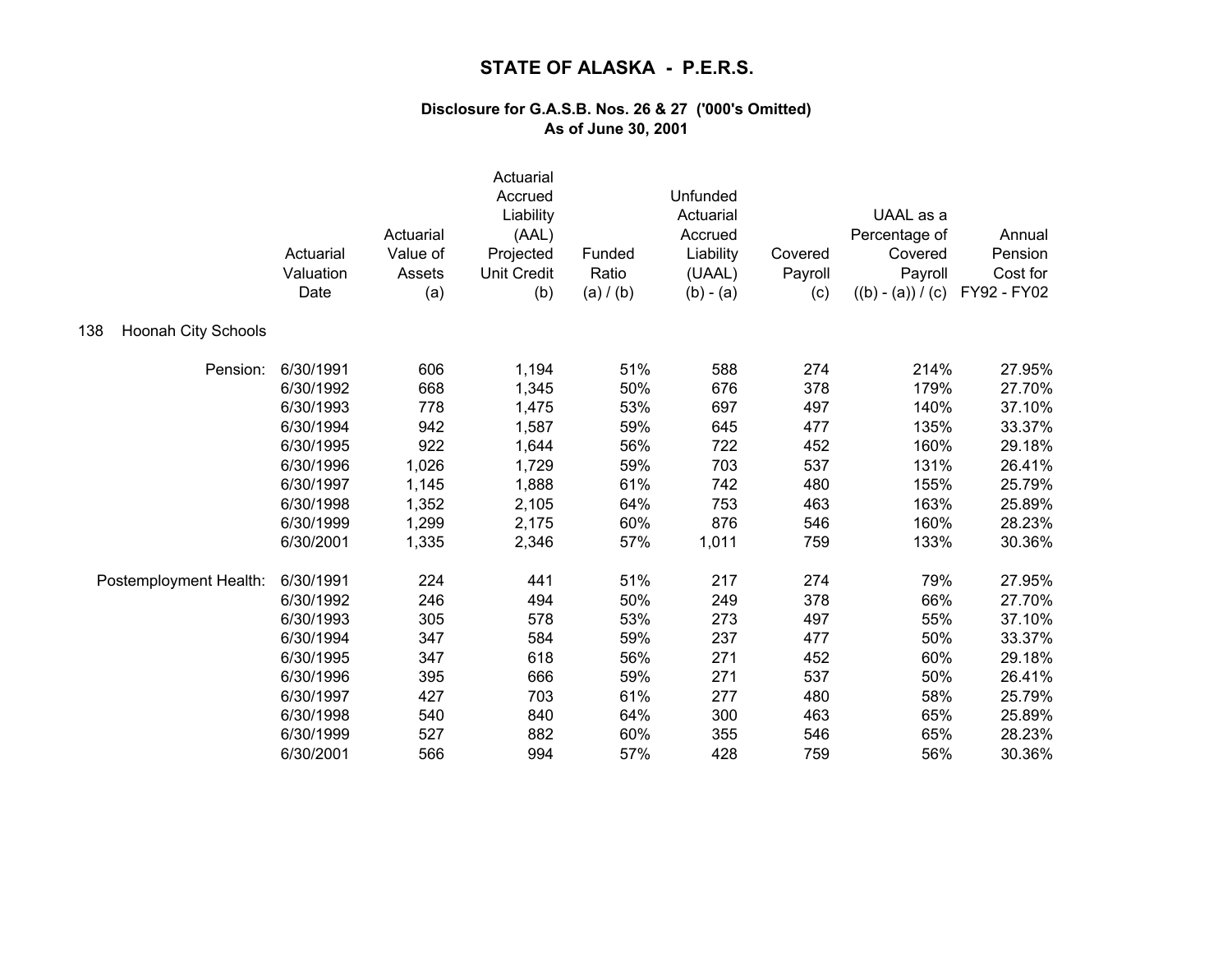|                        | Actuarial<br>Valuation<br>Date | Actuarial<br>Value of<br>Assets<br>(a) | Actuarial<br>Accrued<br>Liability<br>(AAL)<br>Projected<br><b>Unit Credit</b><br>(b) | Funded<br>Ratio<br>(a) / (b) | Unfunded<br>Actuarial<br>Accrued<br>Liability<br>(UAAL)<br>$(b) - (a)$ | Covered<br>Payroll<br>(c) | UAAL as a<br>Percentage of<br>Covered<br>Payroll<br>$((b) - (a)) / (c)$ | Annual<br>Pension<br>Cost for<br>FY92 - FY02 |
|------------------------|--------------------------------|----------------------------------------|--------------------------------------------------------------------------------------|------------------------------|------------------------------------------------------------------------|---------------------------|-------------------------------------------------------------------------|----------------------------------------------|
| Nome, City of<br>139   |                                |                                        |                                                                                      |                              |                                                                        |                           |                                                                         |                                              |
| Pension:               | 6/30/1991                      | 3,508                                  | 3,428                                                                                | 102%                         | (80)                                                                   | 1,513                     | $-5%$                                                                   | 10.87%                                       |
|                        | 6/30/1992                      | 4,115                                  | 3,779                                                                                | 109%                         | (336)                                                                  | 1,578                     | $-21%$                                                                  | 2.90%                                        |
|                        | 6/30/1993                      | 4,706                                  | 4,218                                                                                | 112%                         | (489)                                                                  | 1,471                     | $-33%$                                                                  | 8.47%                                        |
|                        | 6/30/1994                      | 5,050                                  | 4,787                                                                                | 105%                         | (262)                                                                  | 1,531                     | $-17%$                                                                  | 4.05%                                        |
|                        | 6/30/1995                      | 5,660                                  | 5,289                                                                                | 107%                         | (371)                                                                  | 1,767                     | $-21%$                                                                  | 0.43%                                        |
|                        | 6/30/1996                      | 6,199                                  | 5,110                                                                                | 121%                         | (1,089)                                                                | 1,723                     | $-63%$                                                                  | 4.92%                                        |
|                        | 6/30/1997                      | 7,235                                  | 5,926                                                                                | 122%                         | (1,308)                                                                | 1,997                     | $-66%$                                                                  | 0.01%                                        |
|                        | 6/30/1998                      | 9,426                                  | 7,735                                                                                | 122%                         | (1,691)                                                                | 1,896                     | $-89%$                                                                  | 2.11%                                        |
|                        | 6/30/1999                      | 9,707                                  | 7,975                                                                                | 122%                         | (1,732)                                                                | 1,979                     | $-88%$                                                                  | 2.13%                                        |
|                        | 6/30/2001                      | 10,864                                 | 9,730                                                                                | 112%                         | (1, 134)                                                               | 2,066                     | $-55%$                                                                  | 0.00%                                        |
| Postemployment Health: | 6/30/1991                      | 1,298                                  | 1,268                                                                                | 102%                         | (30)                                                                   | 1,513                     | $-2%$                                                                   | 10.87%                                       |
|                        | 6/30/1992                      | 1,513                                  | 1,389                                                                                | 109%                         | (124)                                                                  | 1,578                     | $-8%$                                                                   | 2.90%                                        |
|                        | 6/30/1993                      | 1,845                                  | 1,653                                                                                | 112%                         | (191)                                                                  | 1,471                     | $-13%$                                                                  | 8.47%                                        |
|                        | 6/30/1994                      | 1,858                                  | 1,762                                                                                | 105%                         | (97)                                                                   | 1,531                     | $-6%$                                                                   | 4.05%                                        |
|                        | 6/30/1995                      | 2,127                                  | 1,988                                                                                | 107%                         | (139)                                                                  | 1,767                     | $-8%$                                                                   | 0.43%                                        |
|                        | 6/30/1996                      | 2,389                                  | 1,969                                                                                | 121%                         | (420)                                                                  | 1,723                     | $-24%$                                                                  | 4.92%                                        |
|                        | 6/30/1997                      | 2,696                                  | 2,209                                                                                | 122%                         | (488)                                                                  | 1,997                     | $-24%$                                                                  | 0.01%                                        |
|                        | 6/30/1998                      | 3,760                                  | 3,085                                                                                | 122%                         | (675)                                                                  | 1,896                     | $-36%$                                                                  | 2.11%                                        |
|                        | 6/30/1999                      | 3,936                                  | 3,233                                                                                | 122%                         | (703)                                                                  | 1,979                     | $-36%$                                                                  | 2.13%                                        |
|                        | 6/30/2001                      | 4,601                                  | 4,120                                                                                | 112%                         | (481)                                                                  | 2,066                     | $-23%$                                                                  | 0.00%                                        |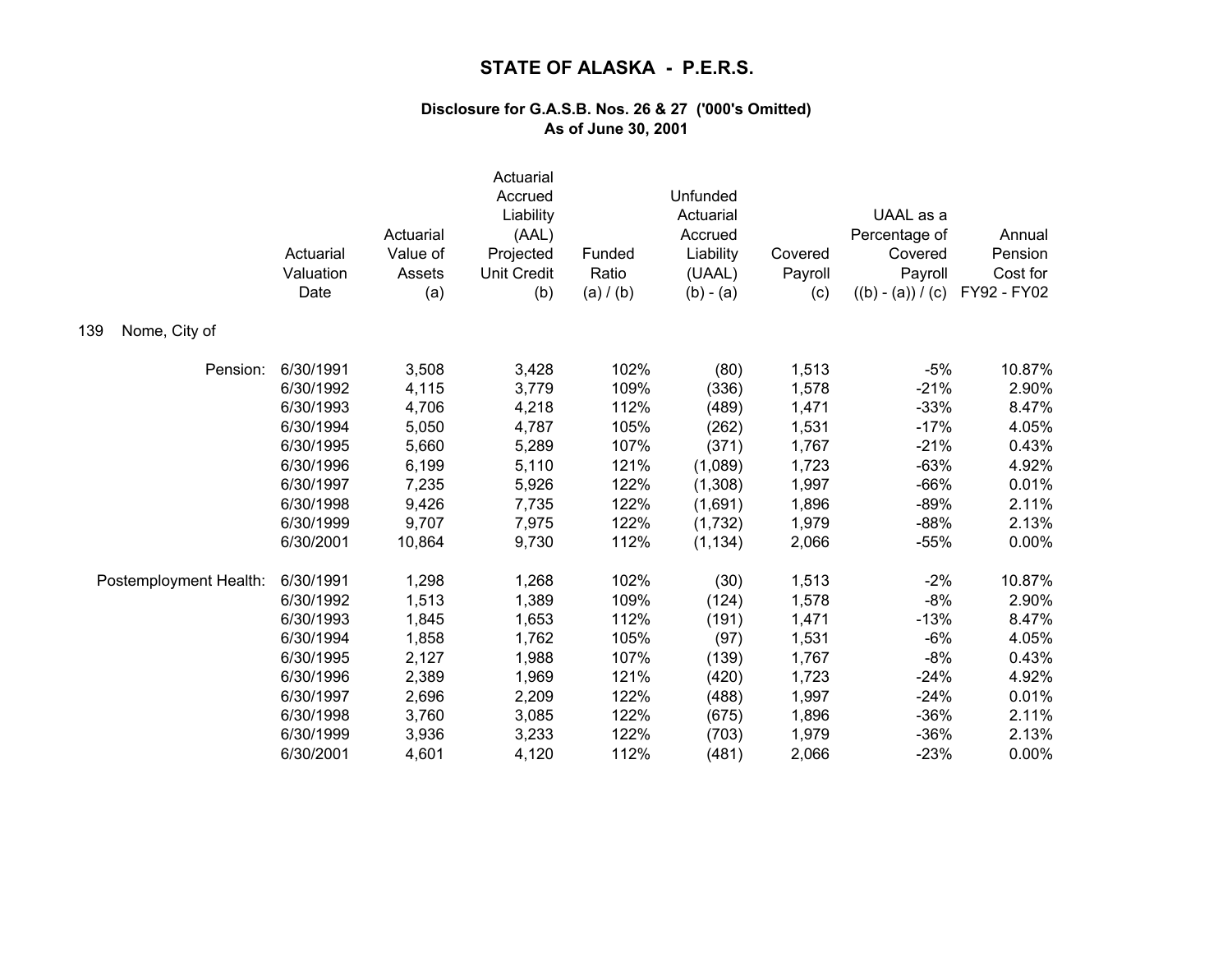|                          | Actuarial<br>Valuation<br>Date | Actuarial<br>Value of<br>Assets<br>(a) | Actuarial<br>Accrued<br>Liability<br>(AAL)<br>Projected<br><b>Unit Credit</b><br>(b) | Funded<br>Ratio<br>(a) / (b) | Unfunded<br>Actuarial<br>Accrued<br>Liability<br>(UAAL)<br>$(b) - (a)$ | Covered<br>Payroll<br>(c) | UAAL as a<br>Percentage of<br>Covered<br>Payroll<br>$((b) - (a)) / (c)$ | Annual<br>Pension<br>Cost for<br>FY92 - FY02 |
|--------------------------|--------------------------------|----------------------------------------|--------------------------------------------------------------------------------------|------------------------------|------------------------------------------------------------------------|---------------------------|-------------------------------------------------------------------------|----------------------------------------------|
| Kotzebue, City of<br>140 |                                |                                        |                                                                                      |                              |                                                                        |                           |                                                                         |                                              |
| Pension:                 | 6/30/1991                      | 3,126                                  | 2,107                                                                                | 148%                         | (1,019)                                                                | 1,847                     | $-55%$                                                                  | $0.00\%$                                     |
|                          | 6/30/1992                      | 3,529                                  | 2,245                                                                                | 157%                         | (1, 285)                                                               | 1,516                     | $-85%$                                                                  | 0.00%                                        |
|                          | 6/30/1993                      | 3,664                                  | 2,405                                                                                | 152%                         | (1,259)                                                                | 1,572                     | $-80%$                                                                  | 0.00%                                        |
|                          | 6/30/1994                      | 4,002                                  | 2,695                                                                                | 148%                         | (1,307)                                                                | 1,926                     | $-68%$                                                                  | 0.00%                                        |
|                          | 6/30/1995                      | 4,342                                  | 2,995                                                                                | 145%                         | (1, 347)                                                               | 1,740                     | $-77%$                                                                  | 0.00%                                        |
|                          | 6/30/1996                      | 4,498                                  | 2,895                                                                                | 155%                         | (1,603)                                                                | 2,134                     | $-75%$                                                                  | 0.00%                                        |
|                          | 6/30/1997                      | 5,236                                  | 3,208                                                                                | 163%                         | (2,028)                                                                | 2,435                     | $-83%$                                                                  | 0.00%                                        |
|                          | 6/30/1998                      | 5,528                                  | 3,688                                                                                | 150%                         | (1,840)                                                                | 2,465                     | $-75%$                                                                  | 0.65%                                        |
|                          | 6/30/1999                      | 6,005                                  | 4,401                                                                                | 136%                         | (1,604)                                                                | 2,561                     | $-63%$                                                                  | 0.02%                                        |
|                          | 6/30/2001                      | 6,725                                  | 5,428                                                                                | 124%                         | (1, 297)                                                               | 2,674                     | $-49%$                                                                  | 0.73%                                        |
| Postemployment Health:   | 6/30/1991                      | 1,156                                  | 779                                                                                  | 148%                         | (377)                                                                  | 1,847                     | $-20%$                                                                  | 0.00%                                        |
|                          | 6/30/1992                      | 1,298                                  | 825                                                                                  | 157%                         | (472)                                                                  | 1,516                     | $-31%$                                                                  | 0.00%                                        |
|                          | 6/30/1993                      | 1,436                                  | 942                                                                                  | 152%                         | (494)                                                                  | 1,572                     | $-31%$                                                                  | 0.00%                                        |
|                          | 6/30/1994                      | 1,473                                  | 992                                                                                  | 148%                         | (481)                                                                  | 1,926                     | $-25%$                                                                  | 0.00%                                        |
|                          | 6/30/1995                      | 1,632                                  | 1,126                                                                                | 145%                         | (506)                                                                  | 1,740                     | $-29%$                                                                  | 0.00%                                        |
|                          | 6/30/1996                      | 1,734                                  | 1,116                                                                                | 155%                         | (618)                                                                  | 2,134                     | $-29%$                                                                  | 0.00%                                        |
|                          | 6/30/1997                      | 1,952                                  | 1,196                                                                                | 163%                         | (756)                                                                  | 2,435                     | $-31%$                                                                  | 0.00%                                        |
|                          | 6/30/1998                      | 2,205                                  | 1,472                                                                                | 150%                         | (733)                                                                  | 2,465                     | $-30%$                                                                  | 0.65%                                        |
|                          | 6/30/1999                      | 2,435                                  | 1,785                                                                                | 136%                         | (650)                                                                  | 2,561                     | $-25%$                                                                  | 0.02%                                        |
|                          | 6/30/2001                      | 2,848                                  | 2,299                                                                                | 124%                         | (549)                                                                  | 2,674                     | $-21%$                                                                  | 0.73%                                        |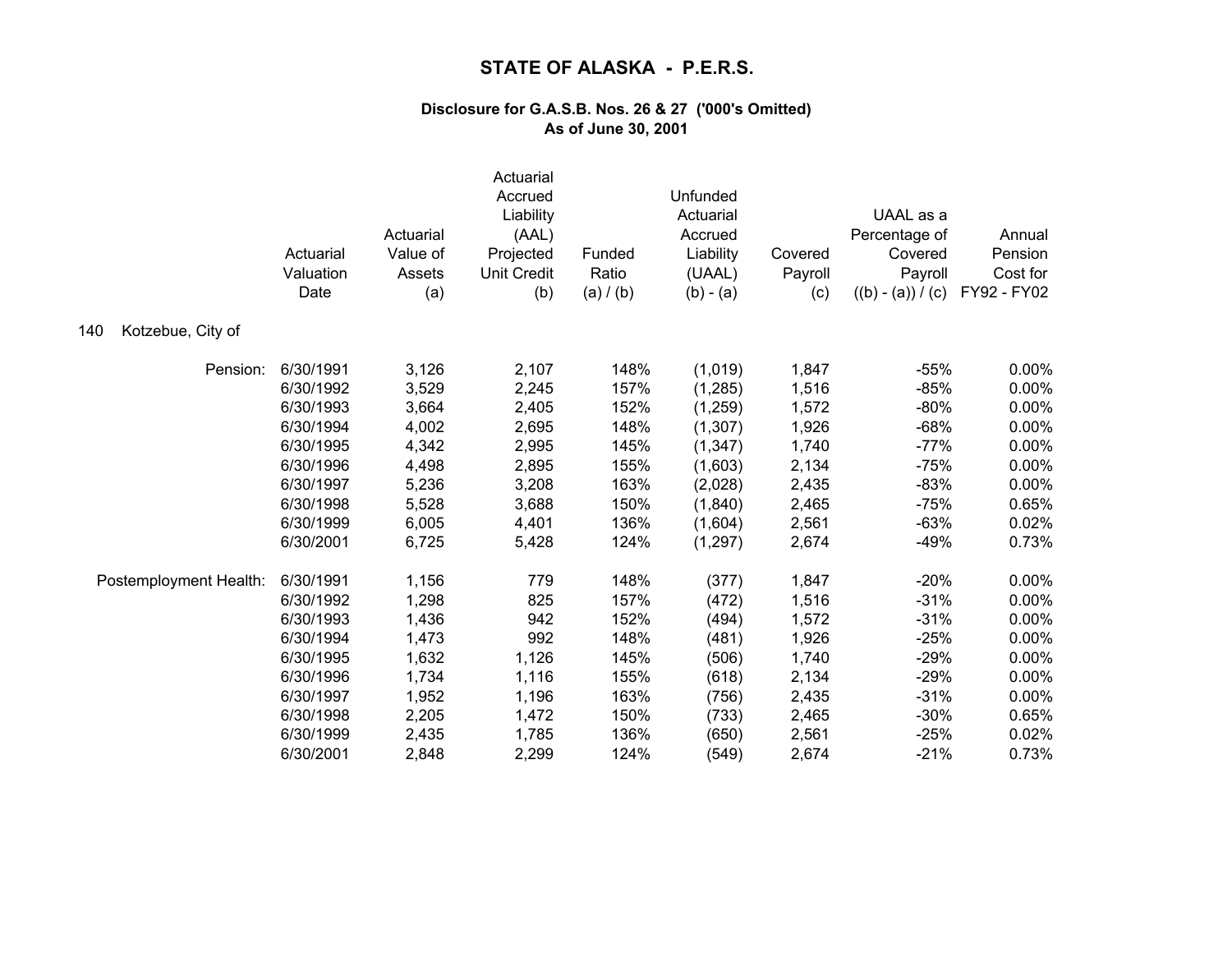|                                    | Actuarial<br>Valuation<br>Date | Actuarial<br>Value of<br>Assets<br>(a) | Actuarial<br>Accrued<br>Liability<br>(AAL)<br>Projected<br><b>Unit Credit</b><br>(b) | Funded<br>Ratio<br>(a) / (b) | Unfunded<br>Actuarial<br>Accrued<br>Liability<br>(UAAL)<br>$(b) - (a)$ | Covered<br>Payroll<br>(c) | UAAL as a<br>Percentage of<br>Covered<br>Payroll<br>$((b) - (a)) / (c)$ | Annual<br>Pension<br>Cost for<br>FY92 - FY02 |
|------------------------------------|--------------------------------|----------------------------------------|--------------------------------------------------------------------------------------|------------------------------|------------------------------------------------------------------------|---------------------------|-------------------------------------------------------------------------|----------------------------------------------|
| Galena City School District<br>141 |                                |                                        |                                                                                      |                              |                                                                        |                           |                                                                         |                                              |
| Pension:                           | 6/30/1991                      | 754                                    | 634                                                                                  | 119%                         | (120)                                                                  | 372                       | $-32%$                                                                  | 0.00%                                        |
|                                    | 6/30/1992                      | 840                                    | 676                                                                                  | 124%                         | (165)                                                                  | 317                       | $-52%$                                                                  | 0.00%                                        |
|                                    | 6/30/1993                      | 888                                    | 722                                                                                  | 123%                         | (166)                                                                  | 266                       | $-62%$                                                                  | 0.00%                                        |
|                                    | 6/30/1994                      | 990                                    | 779                                                                                  | 127%                         | (211)                                                                  | 263                       | $-80%$                                                                  | 0.00%                                        |
|                                    | 6/30/1995                      | 1,147                                  | 1,004                                                                                | 114%                         | (143)                                                                  | 292                       | $-49%$                                                                  | 0.00%                                        |
|                                    | 6/30/1996                      | 1,216                                  | 1,060                                                                                | 115%                         | (156)                                                                  | 354                       | $-44%$                                                                  | 0.00%                                        |
|                                    | 6/30/1997                      | 1,346                                  | 1,232                                                                                | 109%                         | (114)                                                                  | 387                       | $-30%$                                                                  | 0.00%                                        |
|                                    | 6/30/1998                      | 1,654                                  | 1,461                                                                                | 113%                         | (193)                                                                  | 651                       | $-30%$                                                                  | 4.47%                                        |
|                                    | 6/30/1999                      | 1,683                                  | 1,567                                                                                | 107%                         | (116)                                                                  | 1,194                     | $-10%$                                                                  | 6.39%                                        |
|                                    | 6/30/2001                      | 1,988                                  | 2,347                                                                                | 85%                          | 359                                                                    | 2,478                     | 14%                                                                     | 7.38%                                        |
| Postemployment Health:             | 6/30/1991                      | 279                                    | 235                                                                                  | 119%                         | (44)                                                                   | 372                       | $-12%$                                                                  | 0.00%                                        |
|                                    | 6/30/1992                      | 309                                    | 248                                                                                  | 124%                         | (60)                                                                   | 317                       | $-19%$                                                                  | 0.00%                                        |
|                                    | 6/30/1993                      | 348                                    | 283                                                                                  | 123%                         | (65)                                                                   | 266                       | $-24%$                                                                  | 0.00%                                        |
|                                    | 6/30/1994                      | 364                                    | 286                                                                                  | 127%                         | (78)                                                                   | 263                       | $-30%$                                                                  | 0.00%                                        |
|                                    | 6/30/1995                      | 431                                    | 377                                                                                  | 114%                         | (54)                                                                   | 292                       | $-18%$                                                                  | 0.00%                                        |
|                                    | 6/30/1996                      | 468                                    | 408                                                                                  | 115%                         | (60)                                                                   | 354                       | $-17%$                                                                  | 0.00%                                        |
|                                    | 6/30/1997                      | 502                                    | 459                                                                                  | 109%                         | (43)                                                                   | 387                       | $-11%$                                                                  | 0.00%                                        |
|                                    | 6/30/1998                      | 661                                    | 583                                                                                  | 113%                         | (78)                                                                   | 651                       | $-12%$                                                                  | 4.47%                                        |
|                                    | 6/30/1999                      | 683                                    | 636                                                                                  | 107%                         | (47)                                                                   | 1,194                     | $-4%$                                                                   | 6.39%                                        |
|                                    | 6/30/2001                      | 842                                    | 994                                                                                  | 85%                          | 152                                                                    | 2,478                     | 6%                                                                      | 7.38%                                        |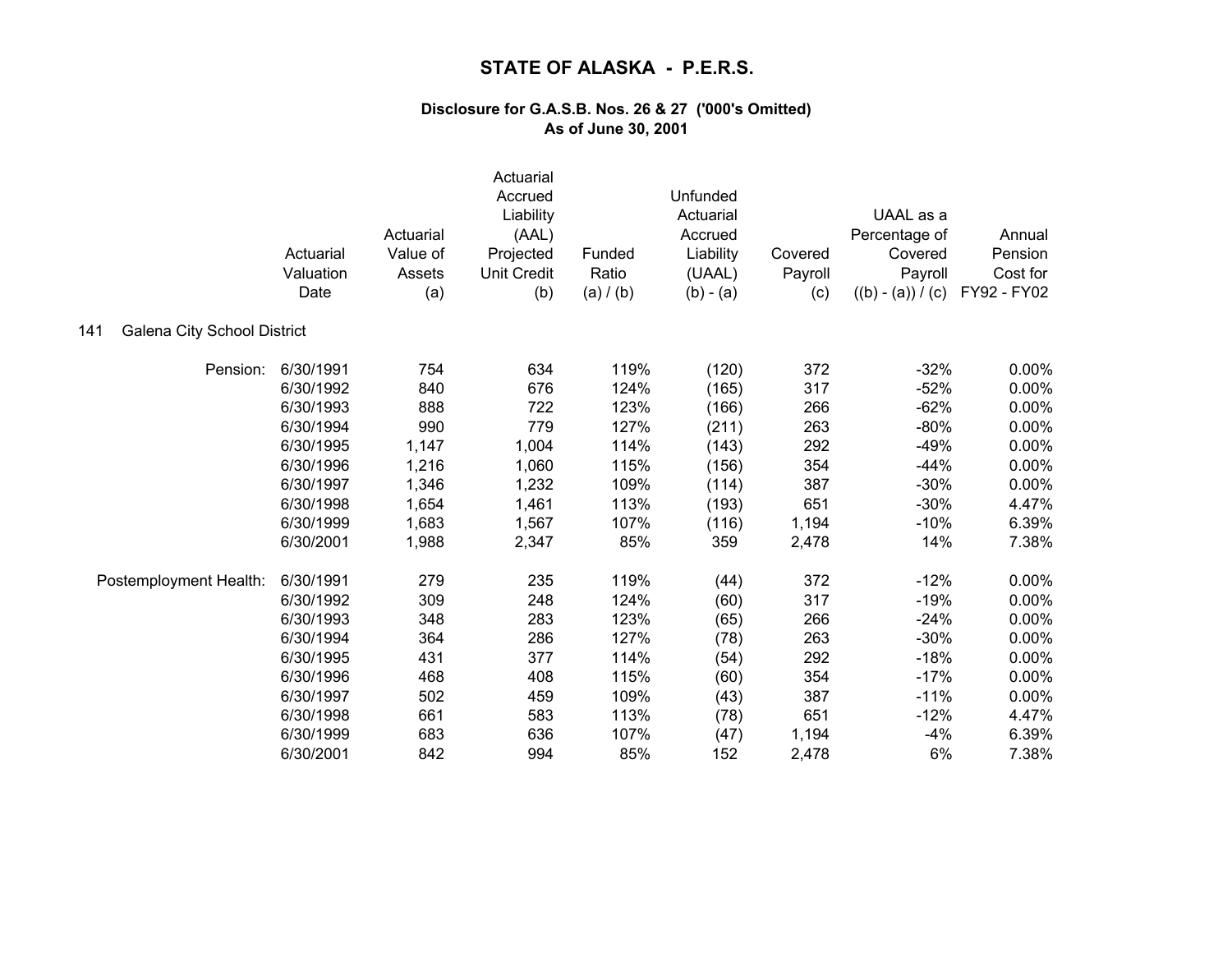|                            | Actuarial<br>Valuation<br>Date | Actuarial<br>Value of<br>Assets<br>(a) | Actuarial<br>Accrued<br>Liability<br>(AAL)<br>Projected<br><b>Unit Credit</b><br>(b) | Funded<br>Ratio<br>(a) / (b) | Unfunded<br>Actuarial<br>Accrued<br>Liability<br>(UAAL)<br>$(b) - (a)$ | Covered<br>Payroll<br>(c) | UAAL as a<br>Percentage of<br>Covered<br>Payroll<br>$((b) - (a)) / (c)$ | Annual<br>Pension<br>Cost for<br>FY92 - FY02 |
|----------------------------|--------------------------------|----------------------------------------|--------------------------------------------------------------------------------------|------------------------------|------------------------------------------------------------------------|---------------------------|-------------------------------------------------------------------------|----------------------------------------------|
| Petersburg, City of<br>143 |                                |                                        |                                                                                      |                              |                                                                        |                           |                                                                         |                                              |
| Pension:                   | 6/30/1991                      | 4,014                                  | 6,216                                                                                | 65%                          | 2,202                                                                  | 2,467                     | 89%                                                                     | 17.87%                                       |
|                            | 6/30/1992                      | 4,810                                  | 6,948                                                                                | 69%                          | 2,139                                                                  | 2,356                     | 91%                                                                     | 16.13%                                       |
|                            | 6/30/1993                      | 5,867                                  | 7,868                                                                                | 75%                          | 2,001                                                                  | 2,731                     | 73%                                                                     | 15.94%                                       |
|                            | 6/30/1994                      | 6,358                                  | 8,641                                                                                | 74%                          | 2,282                                                                  | 2,763                     | 83%                                                                     | 16.54%                                       |
|                            | 6/30/1995                      | 7,267                                  | 9,478                                                                                | 77%                          | 2,211                                                                  | 3,128                     | 71%                                                                     | 15.00%                                       |
|                            | 6/30/1996                      | 7,947                                  | 9,281                                                                                | 86%                          | 1,334                                                                  | 3,107                     | 43%                                                                     | 13.99%                                       |
|                            | 6/30/1997                      | 9,145                                  | 10,744                                                                               | 85%                          | 1,599                                                                  | 3,436                     | 47%                                                                     | 9.72%                                        |
|                            | 6/30/1998                      | 10,369                                 | 11,844                                                                               | 88%                          | 1,475                                                                  | 3,094                     | 48%                                                                     | 9.90%                                        |
|                            | 6/30/1999                      | 10,646                                 | 11,973                                                                               | 89%                          | 1,327                                                                  | 3,429                     | 39%                                                                     | 15.40%                                       |
|                            | 6/30/2001                      | 12,611                                 | 14,150                                                                               | 89%                          | 1,539                                                                  | 3,210                     | 48%                                                                     | 14.24%                                       |
| Postemployment Health:     | 6/30/1991                      | 1,485                                  | 2,299                                                                                | 65%                          | 814                                                                    | 2,467                     | 33%                                                                     | 17.87%                                       |
|                            | 6/30/1992                      | 1,768                                  | 2,555                                                                                | 69%                          | 786                                                                    | 2,356                     | 33%                                                                     | 16.13%                                       |
|                            | 6/30/1993                      | 2,299                                  | 3,084                                                                                | 75%                          | 785                                                                    | 2,731                     | 29%                                                                     | 15.94%                                       |
|                            | 6/30/1994                      | 2,340                                  | 3,179                                                                                | 74%                          | 840                                                                    | 2,763                     | 30%                                                                     | 16.54%                                       |
|                            | 6/30/1995                      | 2,731                                  | 3,562                                                                                | 77%                          | 831                                                                    | 3,128                     | 27%                                                                     | 15.00%                                       |
|                            | 6/30/1996                      | 3,062                                  | 3,576                                                                                | 86%                          | 514                                                                    | 3,107                     | 17%                                                                     | 13.99%                                       |
|                            | 6/30/1997                      | 3,408                                  | 4,004                                                                                | 85%                          | 596                                                                    | 3,436                     | 17%                                                                     | 9.72%                                        |
|                            | 6/30/1998                      | 4,136                                  | 4,724                                                                                | 88%                          | 588                                                                    | 3,094                     | 19%                                                                     | 9.90%                                        |
|                            | 6/30/1999                      | 4,316                                  | 4,854                                                                                | 89%                          | 538                                                                    | 3,429                     | 16%                                                                     | 15.40%                                       |
|                            | 6/30/2001                      | 5,340                                  | 5,992                                                                                | 89%                          | 652                                                                    | 3,210                     | 20%                                                                     | 14.24%                                       |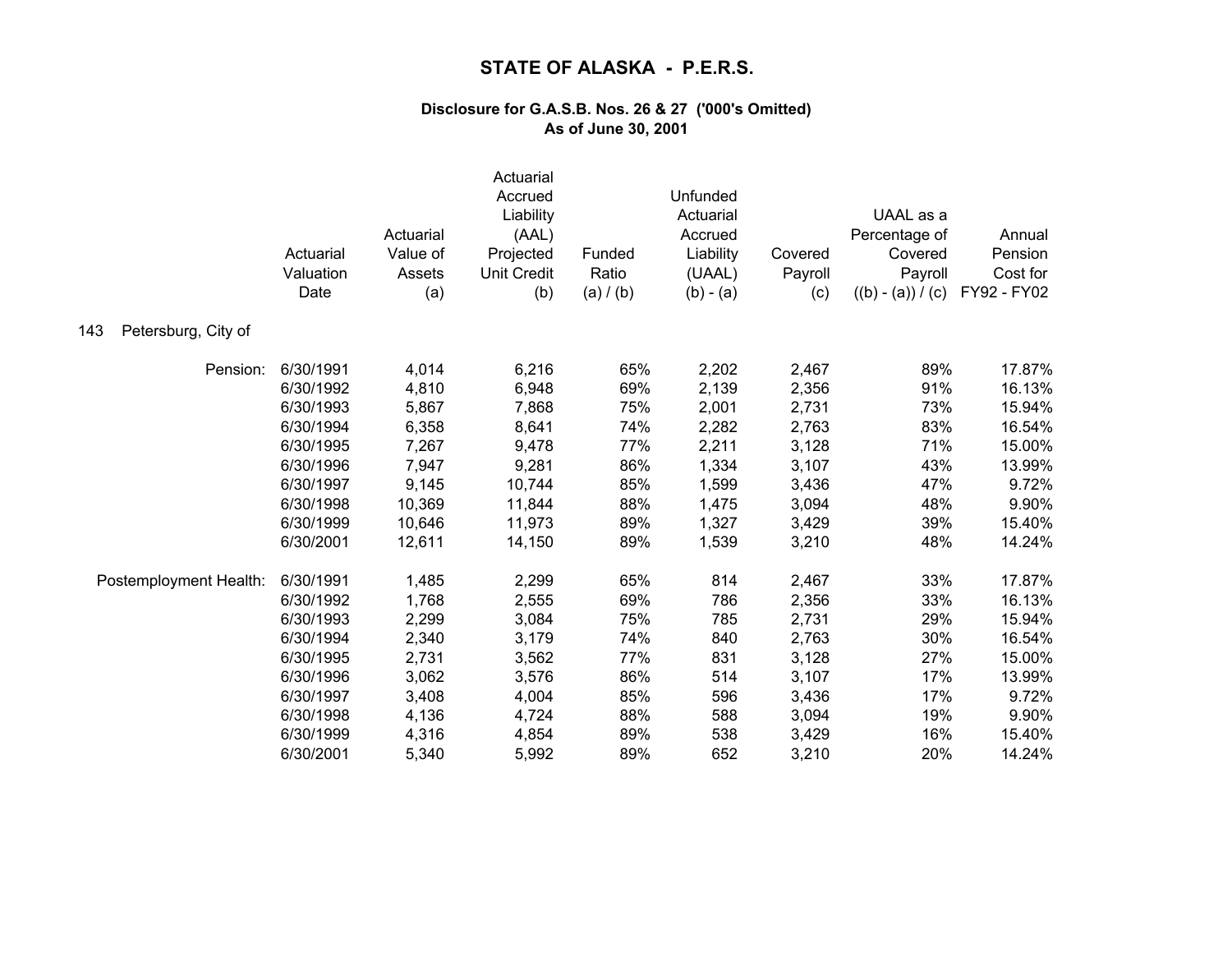|                                   | Actuarial<br>Valuation<br>Date | Actuarial<br>Value of<br>Assets<br>(a) | Actuarial<br>Accrued<br>Liability<br>(AAL)<br>Projected<br><b>Unit Credit</b><br>(b) | Funded<br>Ratio<br>(a) / (b) | Unfunded<br>Actuarial<br>Accrued<br>Liability<br>(UAAL)<br>$(b) - (a)$ | Covered<br>Payroll<br>(c) | UAAL as a<br>Percentage of<br>Covered<br>Payroll<br>$((b) - (a)) / (c)$ | Annual<br>Pension<br>Cost for<br>FY92 - FY02 |
|-----------------------------------|--------------------------------|----------------------------------------|--------------------------------------------------------------------------------------|------------------------------|------------------------------------------------------------------------|---------------------------|-------------------------------------------------------------------------|----------------------------------------------|
| <b>Bristol Bay Borough</b><br>144 |                                |                                        |                                                                                      |                              |                                                                        |                           |                                                                         |                                              |
| Pension:                          | 6/30/1991                      | 1,628                                  | 1,775                                                                                | 92%                          | 147                                                                    | 1,088                     | 14%                                                                     | 12.52%                                       |
|                                   | 6/30/1992                      | 2,134                                  | 2,340                                                                                | 91%                          | 206                                                                    | 1,651                     | 12%                                                                     | 11.82%                                       |
|                                   | 6/30/1993                      | 2,195                                  | 2,346                                                                                | 94%                          | 152                                                                    | 1,737                     | 9%                                                                      | 11.88%                                       |
|                                   | 6/30/1994                      | 2,575                                  | 2,698                                                                                | 95%                          | 124                                                                    | 1,784                     | 7%                                                                      | 12.46%                                       |
|                                   | 6/30/1995                      | 3,131                                  | 3,003                                                                                | 104%                         | (128)                                                                  | 1,822                     | $-7%$                                                                   | 12.40%                                       |
|                                   | 6/30/1996                      | 3,418                                  | 3,117                                                                                | 110%                         | (301)                                                                  | 1,776                     | $-17%$                                                                  | 11.18%                                       |
|                                   | 6/30/1997                      | 4,028                                  | 3,305                                                                                | 122%                         | (723)                                                                  | 1,618                     | $-45%$                                                                  | 4.48%                                        |
|                                   | 6/30/1998                      | 4,821                                  | 4,084                                                                                | 118%                         | (737)                                                                  | 1,487                     | $-50%$                                                                  | 7.77%                                        |
|                                   | 6/30/1999                      | 5,262                                  | 4,343                                                                                | 121%                         | (919)                                                                  | 1,436                     | $-64%$                                                                  | 4.60%                                        |
|                                   | 6/30/2001                      | 5,791                                  | 5,324                                                                                | 109%                         | (467)                                                                  | 1,570                     | $-30%$                                                                  | 1.39%                                        |
| Postemployment Health:            | 6/30/1991                      | 602                                    | 657                                                                                  | 92%                          | 55                                                                     | 1,088                     | $5\%$                                                                   | 12.52%                                       |
|                                   | 6/30/1992                      | 784                                    | 860                                                                                  | 91%                          | 76                                                                     | 1,651                     | 5%                                                                      | 11.82%                                       |
|                                   | 6/30/1993                      | 860                                    | 920                                                                                  | 94%                          | 59                                                                     | 1,737                     | 3%                                                                      | 11.88%                                       |
|                                   | 6/30/1994                      | 947                                    | 993                                                                                  | 95%                          | 45                                                                     | 1,784                     | 3%                                                                      | 12.46%                                       |
|                                   | 6/30/1995                      | 1,177                                  | 1,129                                                                                | 104%                         | (48)                                                                   | 1,822                     | $-3%$                                                                   | 12.40%                                       |
|                                   | 6/30/1996                      | 1,317                                  | 1,201                                                                                | 110%                         | (116)                                                                  | 1,776                     | $-7%$                                                                   | 11.18%                                       |
|                                   | 6/30/1997                      | 1,501                                  | 1,232                                                                                | 122%                         | (269)                                                                  | 1,618                     | $-17%$                                                                  | 4.48%                                        |
|                                   | 6/30/1998                      | 1,923                                  | 1,630                                                                                | 118%                         | (293)                                                                  | 1,487                     | $-20%$                                                                  | 7.77%                                        |
|                                   | 6/30/1999                      | 2,134                                  | 1,762                                                                                | 121%                         | (372)                                                                  | 1,436                     | $-26%$                                                                  | 4.60%                                        |
|                                   | 6/30/2001                      | 2,453                                  | 2,255                                                                                | 109%                         | (198)                                                                  | 1,570                     | $-13%$                                                                  | 1.39%                                        |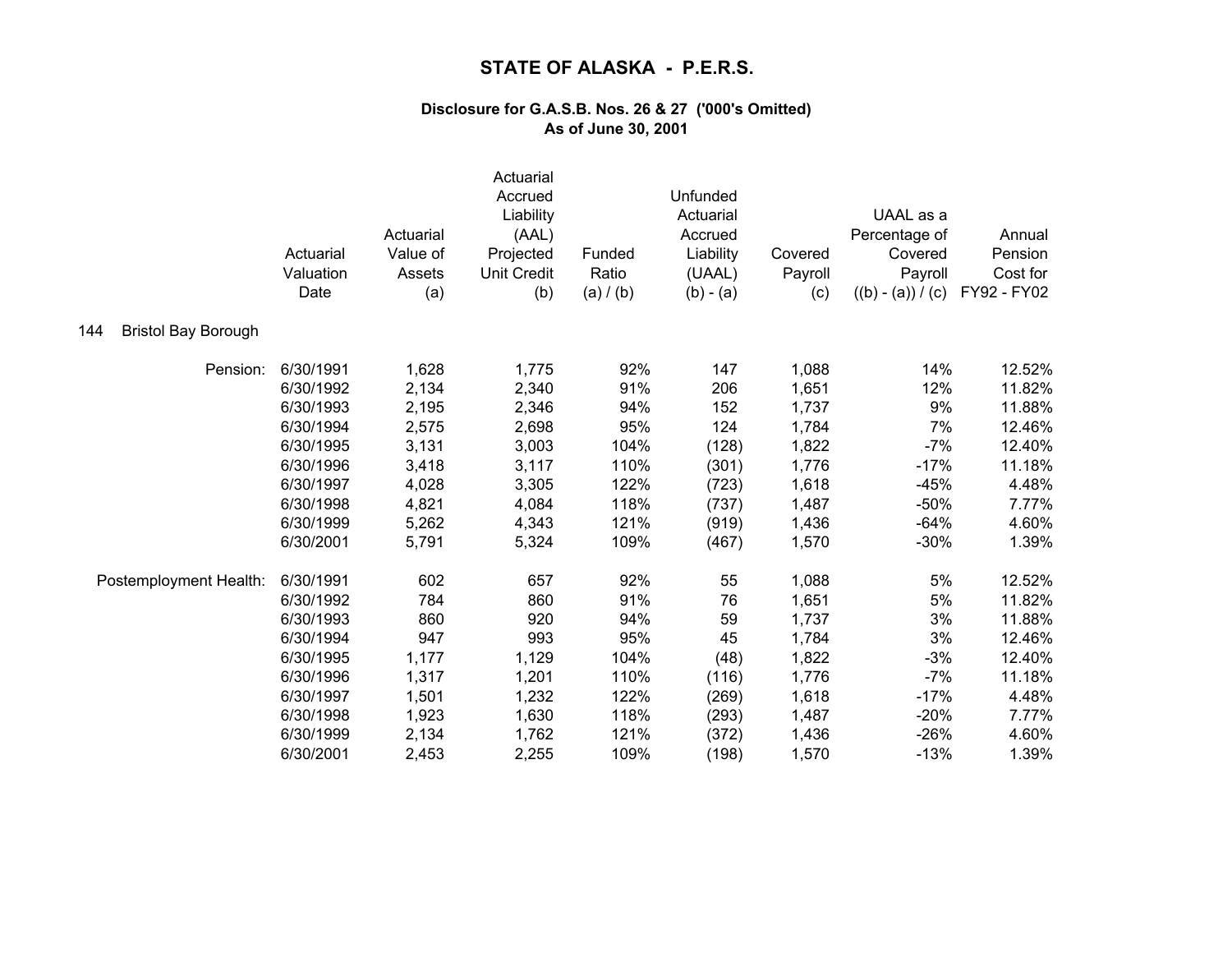|                            | Actuarial<br>Valuation<br>Date | Actuarial<br>Value of<br>Assets<br>(a) | Actuarial<br>Accrued<br>Liability<br>(AAL)<br>Projected<br><b>Unit Credit</b><br>(b) | Funded<br>Ratio<br>(a) / (b) | Unfunded<br>Actuarial<br>Accrued<br>Liability<br>(UAAL)<br>$(b) - (a)$ | Covered<br>Payroll<br>(c) | UAAL as a<br>Percentage of<br>Covered<br>Payroll<br>$((b) - (a)) / (c)$ | Annual<br>Pension<br>Cost for<br>FY92 - FY02 |
|----------------------------|--------------------------------|----------------------------------------|--------------------------------------------------------------------------------------|------------------------------|------------------------------------------------------------------------|---------------------------|-------------------------------------------------------------------------|----------------------------------------------|
| North Slope Borough<br>145 |                                |                                        |                                                                                      |                              |                                                                        |                           |                                                                         |                                              |
| Pension:                   | 6/30/1991                      | 46,235                                 | 39,859                                                                               | 116%                         | (6,376)                                                                | 38,673                    | $-16%$                                                                  | 3.92%                                        |
|                            | 6/30/1992                      | 54,425                                 | 48,768                                                                               | 112%                         | (5,656)                                                                | 42,209                    | $-13%$                                                                  | 4.92%                                        |
|                            | 6/30/1993                      | 61,748                                 | 58,079                                                                               | 106%                         | (3,669)                                                                | 46,464                    | -8%                                                                     | 4.88%                                        |
|                            | 6/30/1994                      | 70,782                                 | 68,812                                                                               | 103%                         | (1,971)                                                                | 51,865                    | $-4%$                                                                   | 6.60%                                        |
|                            | 6/30/1995                      | 82,767                                 | 77,170                                                                               | 107%                         | (5, 597)                                                               | 53,829                    | $-10%$                                                                  | 8.71%                                        |
|                            | 6/30/1996                      | 90,290                                 | 76,079                                                                               | 119%                         | (14, 211)                                                              | 55,269                    | $-26%$                                                                  | 9.15%                                        |
|                            | 6/30/1997                      | 107,316                                | 87,997                                                                               | 122%                         | (19, 319)                                                              | 50,617                    | $-38%$                                                                  | 3.39%                                        |
|                            | 6/30/1998                      | 114,855                                | 98,748                                                                               | 116%                         | (16, 107)                                                              | 47,614                    | $-34%$                                                                  | 6.70%                                        |
|                            | 6/30/1999                      | 122,563                                | 101,961                                                                              | 120%                         | (20, 602)                                                              | 48,808                    | $-42%$                                                                  | 5.37%                                        |
|                            | 6/30/2001                      | 141,961                                | 128,105                                                                              | 111%                         | (13, 856)                                                              | 45,951                    | $-30%$                                                                  | 3.62%                                        |
| Postemployment Health:     | 6/30/1991                      | 17,101                                 | 14,743                                                                               | 116%                         | (2,358)                                                                | 38,673                    | $-6%$                                                                   | 3.92%                                        |
|                            | 6/30/1992                      | 20,011                                 | 17,932                                                                               | 112%                         | (2,080)                                                                | 42,209                    | $-5%$                                                                   | 4.92%                                        |
|                            | 6/30/1993                      | 24,203                                 | 22,765                                                                               | 106%                         | (1,438)                                                                | 46,464                    | $-3%$                                                                   | 4.88%                                        |
|                            | 6/30/1994                      | 26,046                                 | 25,320                                                                               | 103%                         | (725)                                                                  | 51,865                    | $-1%$                                                                   | 6.60%                                        |
|                            | 6/30/1995                      | 31,105                                 | 29,001                                                                               | 107%                         | (2, 104)                                                               | 53,829                    | $-4%$                                                                   | 8.71%                                        |
|                            | 6/30/1996                      | 34,794                                 | 29,318                                                                               | 119%                         | (5, 476)                                                               | 55,269                    | $-10%$                                                                  | 9.15%                                        |
|                            | 6/30/1997                      | 39,998                                 | 32,798                                                                               | 122%                         | (7,200)                                                                | 50,617                    | $-14%$                                                                  | 3.39%                                        |
|                            | 6/30/1998                      | 45,807                                 | 39,382                                                                               | 116%                         | (6, 425)                                                               | 47,614                    | $-13%$                                                                  | 6.70%                                        |
|                            | 6/30/1999                      | 49,686                                 | 41,335                                                                               | 120%                         | (8, 351)                                                               | 48,808                    | $-17%$                                                                  | 5.37%                                        |
|                            | 6/30/2001                      | 60,106                                 | 54,240                                                                               | 111%                         | (5,866)                                                                | 45,951                    | $-13%$                                                                  | 3.62%                                        |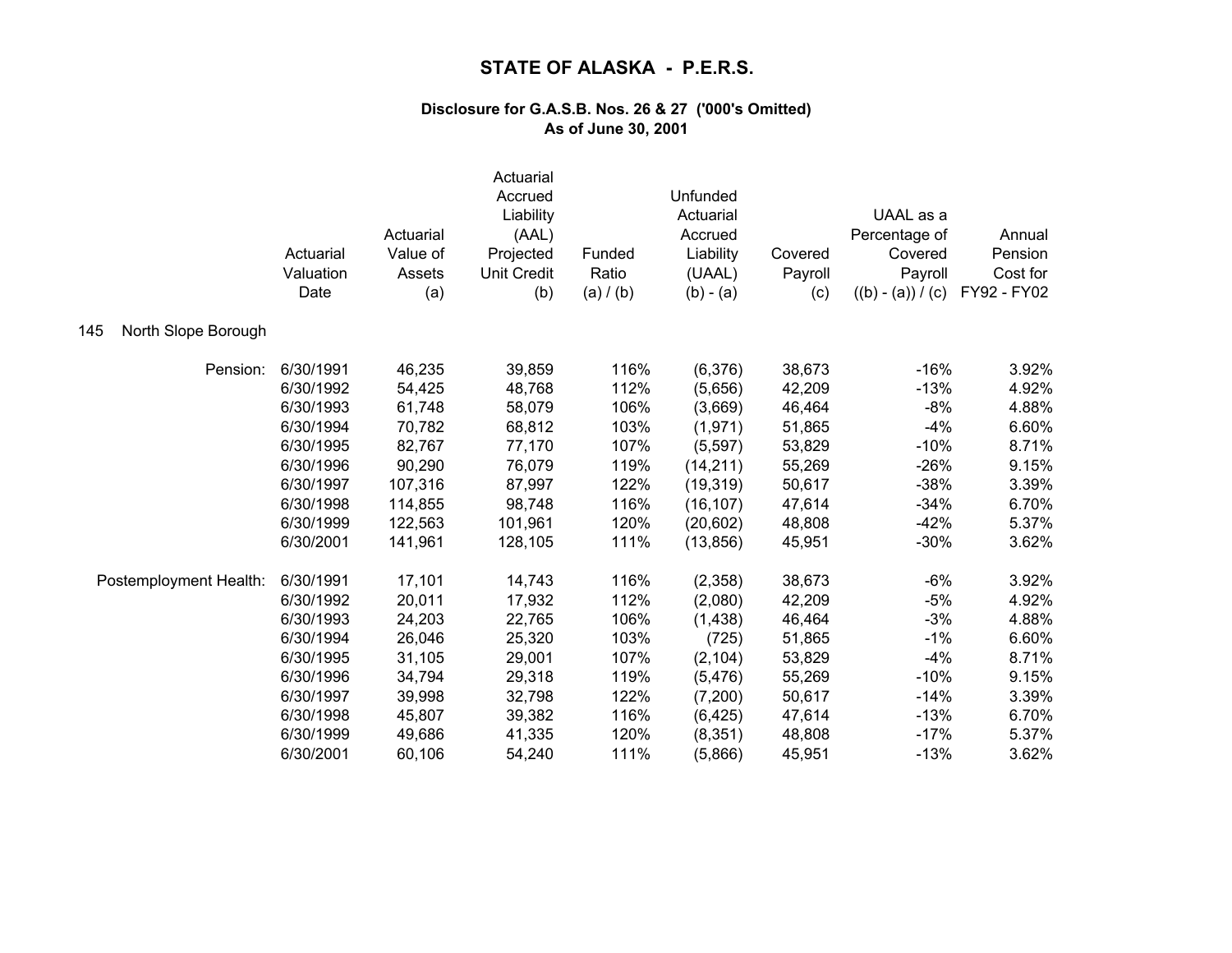|                                        | Actuarial<br>Valuation<br>Date | Actuarial<br>Value of<br>Assets<br>(a) | Actuarial<br>Accrued<br>Liability<br>(AAL)<br>Projected<br><b>Unit Credit</b><br>(b) | Funded<br>Ratio<br>(a) / (b) | Unfunded<br>Actuarial<br>Accrued<br>Liability<br>(UAAL)<br>$(b) - (a)$ | Covered<br>Payroll<br>(c) | UAAL as a<br>Percentage of<br>Covered<br>Payroll<br>$((b) - (a)) / (c)$ | Annual<br>Pension<br>Cost for<br>FY92 - FY02 |
|----------------------------------------|--------------------------------|----------------------------------------|--------------------------------------------------------------------------------------|------------------------------|------------------------------------------------------------------------|---------------------------|-------------------------------------------------------------------------|----------------------------------------------|
| <b>Wrangell School District</b><br>146 |                                |                                        |                                                                                      |                              |                                                                        |                           |                                                                         |                                              |
| Pension:                               | 6/30/1991                      | 851                                    | 937                                                                                  | 91%                          | 85                                                                     | 453                       | 19%                                                                     | 15.86%                                       |
|                                        | 6/30/1992                      | 997                                    | 1,043                                                                                | 96%                          | 46                                                                     | 541                       | 9%                                                                      | 10.03%                                       |
|                                        | 6/30/1993                      | 1,165                                  | 1,154                                                                                | 101%                         | (11)                                                                   | 552                       | $-2%$                                                                   | 12.55%                                       |
|                                        | 6/30/1994                      | 1,330                                  | 1,318                                                                                | 101%                         | (12)                                                                   | 675                       | $-2%$                                                                   | 11.97%                                       |
|                                        | 6/30/1995                      | 1,452                                  | 1,449                                                                                | 100%                         | (2)                                                                    | 714                       | 0%                                                                      | 10.64%                                       |
|                                        | 6/30/1996                      | 1,698                                  | 1,479                                                                                | 115%                         | (219)                                                                  | 1,041                     | $-21%$                                                                  | 9.83%                                        |
|                                        | 6/30/1997                      | 2,084                                  | 1,767                                                                                | 118%                         | (318)                                                                  | 804                       | $-39%$                                                                  | 6.64%                                        |
|                                        | 6/30/1998                      | 2,173                                  | 1,885                                                                                | 115%                         | (288)                                                                  | 718                       | $-40%$                                                                  | 7.27%                                        |
|                                        | 6/30/1999                      | 2,180                                  | 1,855                                                                                | 118%                         | (325)                                                                  | 678                       | $-48%$                                                                  | 5.22%                                        |
|                                        | 6/30/2001                      | 2,427                                  | 2,322                                                                                | 105%                         | (105)                                                                  | 852                       | $-12%$                                                                  | 3.12%                                        |
| Postemployment Health:                 | 6/30/1991                      | 315                                    | 346                                                                                  | 91%                          | 32                                                                     | 453                       | 7%                                                                      | 15.86%                                       |
|                                        | 6/30/1992                      | 367                                    | 384                                                                                  | 96%                          | 17                                                                     | 541                       | 3%                                                                      | 10.03%                                       |
|                                        | 6/30/1993                      | 457                                    | 452                                                                                  | 101%                         | (5)                                                                    | 552                       | $-1%$                                                                   | 12.55%                                       |
|                                        | 6/30/1994                      | 489                                    | 485                                                                                  | 101%                         | (4)                                                                    | 675                       | $-1%$                                                                   | 11.97%                                       |
|                                        | 6/30/1995                      | 545                                    | 545                                                                                  | 100%                         | (1)                                                                    | 714                       | 0%                                                                      | 10.64%                                       |
|                                        | 6/30/1996                      | 655                                    | 570                                                                                  | 115%                         | (85)                                                                   | 1,041                     | $-8%$                                                                   | 9.83%                                        |
|                                        | 6/30/1997                      | 777                                    | 658                                                                                  | 118%                         | (118)                                                                  | 804                       | $-15%$                                                                  | 6.64%                                        |
|                                        | 6/30/1998                      | 867                                    | 753                                                                                  | 115%                         | (114)                                                                  | 718                       | $-16%$                                                                  | 7.27%                                        |
|                                        | 6/30/1999                      | 885                                    | 753                                                                                  | 118%                         | (132)                                                                  | 678                       | $-19%$                                                                  | 5.22%                                        |
|                                        | 6/30/2001                      | 1,028                                  | 984                                                                                  | 104%                         | (44)                                                                   | 852                       | $-5%$                                                                   | 3.12%                                        |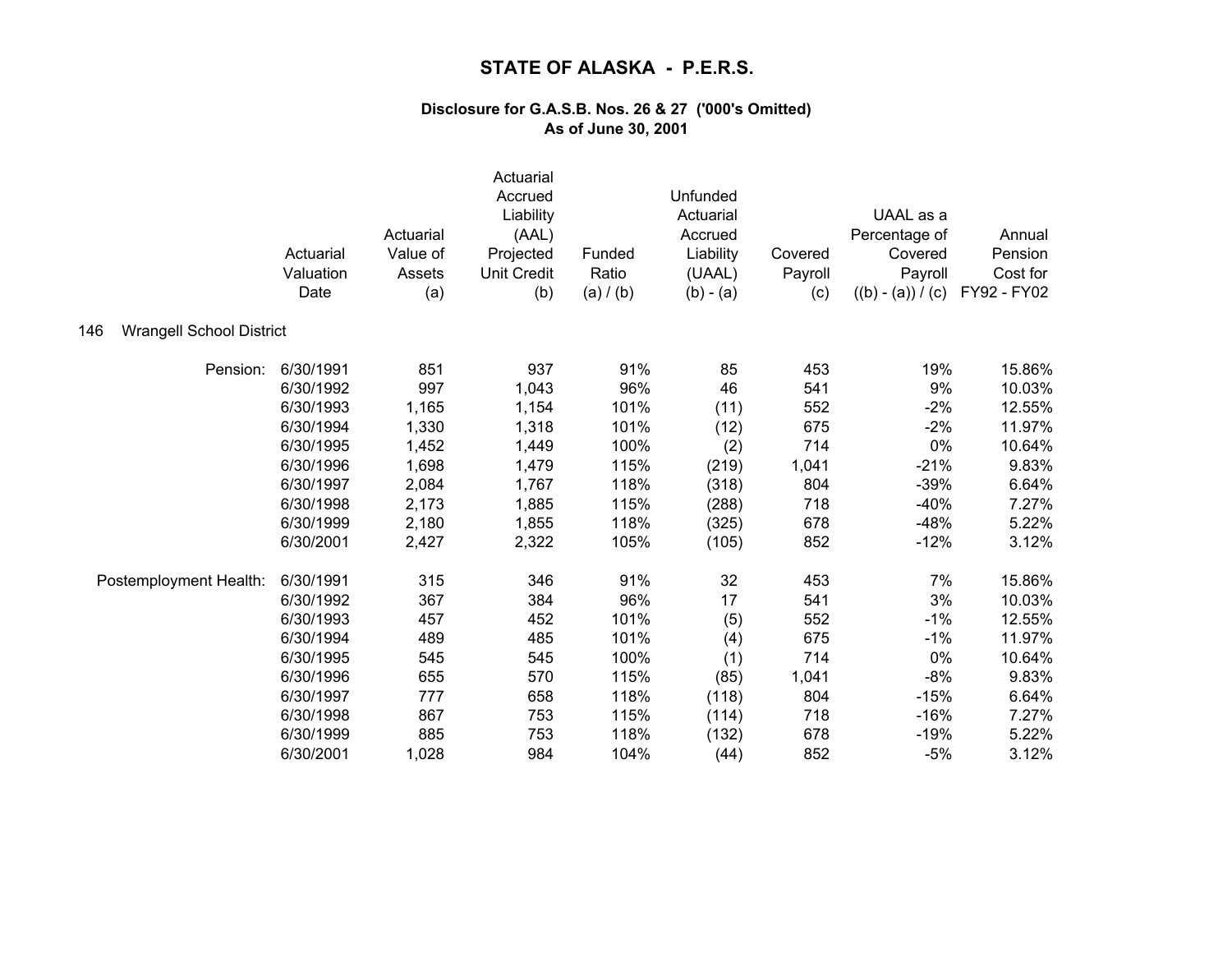|                         | Actuarial<br>Valuation<br>Date | Actuarial<br>Value of<br>Assets<br>(a) | Actuarial<br>Accrued<br>Liability<br>(AAL)<br>Projected<br><b>Unit Credit</b><br>(b) | Funded<br>Ratio<br>(a) / (b) | Unfunded<br>Actuarial<br>Accrued<br>Liability<br>(UAAL)<br>$(b) - (a)$ | Covered<br>Payroll<br>(c) | UAAL as a<br>Percentage of<br>Covered<br>Payroll<br>$((b) - (a)) / (c)$ | Annual<br>Pension<br>Cost for<br>FY92 - FY02 |
|-------------------------|--------------------------------|----------------------------------------|--------------------------------------------------------------------------------------|------------------------------|------------------------------------------------------------------------|---------------------------|-------------------------------------------------------------------------|----------------------------------------------|
| Cordova, City of<br>148 |                                |                                        |                                                                                      |                              |                                                                        |                           |                                                                         |                                              |
| Pension:                | 6/30/1991                      | 3,156                                  | 3,399                                                                                | 93%                          | 243                                                                    | 1,522                     | 16%                                                                     | 14.88%                                       |
|                         | 6/30/1992                      | 3,690                                  | 3,950                                                                                | 93%                          | 260                                                                    | 1,754                     | 15%                                                                     | 13.28%                                       |
|                         | 6/30/1993                      | 4,294                                  | 4,347                                                                                | 99%                          | 53                                                                     | 1,922                     | 3%                                                                      | 12.19%                                       |
|                         | 6/30/1994                      | 5,227                                  | 5,214                                                                                | 100%                         | (14)                                                                   | 1,861                     | $-1%$                                                                   | 12.75%                                       |
|                         | 6/30/1995                      | 5,657                                  | 5,438                                                                                | 104%                         | (220)                                                                  | 1,652                     | $-13%$                                                                  | 11.64%                                       |
|                         | 6/30/1996                      | 5,809                                  | 5,067                                                                                | 115%                         | (742)                                                                  | 1,535                     | $-48%$                                                                  | 10.12%                                       |
|                         | 6/30/1997                      | 6,653                                  | 6,044                                                                                | 110%                         | (609)                                                                  | 1,713                     | $-36%$                                                                  | 2.47%                                        |
|                         | 6/30/1998                      | 7,730                                  | 6,677                                                                                | 116%                         | (1,053)                                                                | 1,666                     | $-63%$                                                                  | 3.93%                                        |
|                         | 6/30/1999                      | 7,707                                  | 6,546                                                                                | 118%                         | (1, 161)                                                               | 1,706                     | $-68%$                                                                  | 5.68%                                        |
|                         | 6/30/2001                      | 8,788                                  | 8,377                                                                                | 105%                         | (411)                                                                  | 2,031                     | $-20%$                                                                  | 1.15%                                        |
| Postemployment Health:  | 6/30/1991                      | 1,167                                  | 1,257                                                                                | 93%                          | 90                                                                     | 1,522                     | 6%                                                                      | 14.88%                                       |
|                         | 6/30/1992                      | 1,357                                  | 1,452                                                                                | 93%                          | 95                                                                     | 1,754                     | 5%                                                                      | 13.28%                                       |
|                         | 6/30/1993                      | 1,683                                  | 1,704                                                                                | 99%                          | 21                                                                     | 1,922                     | 1%                                                                      | 12.19%                                       |
|                         | 6/30/1994                      | 1,924                                  | 1,918                                                                                | 100%                         | (5)                                                                    | 1,861                     | 0%                                                                      | 12.75%                                       |
|                         | 6/30/1995                      | 2,126                                  | 2,043                                                                                | 104%                         | (82)                                                                   | 1,652                     | $-5%$                                                                   | 11.64%                                       |
|                         | 6/30/1996                      | 2,238                                  | 1,952                                                                                | 115%                         | (286)                                                                  | 1,535                     | $-19%$                                                                  | 10.12%                                       |
|                         | 6/30/1997                      | 2,480                                  | 2,253                                                                                | 110%                         | (227)                                                                  | 1,713                     | $-13%$                                                                  | 2.47%                                        |
|                         | 6/30/1998                      | 3,084                                  | 2,663                                                                                | 116%                         | (421)                                                                  | 1,666                     | $-25%$                                                                  | 3.93%                                        |
|                         | 6/30/1999                      | 3,125                                  | 2,654                                                                                | 118%                         | (471)                                                                  | 1,706                     | $-28%$                                                                  | 5.68%                                        |
|                         | 6/30/2001                      | 3,722                                  | 3,548                                                                                | 105%                         | (174)                                                                  | 2,031                     | $-9%$                                                                   | 1.15%                                        |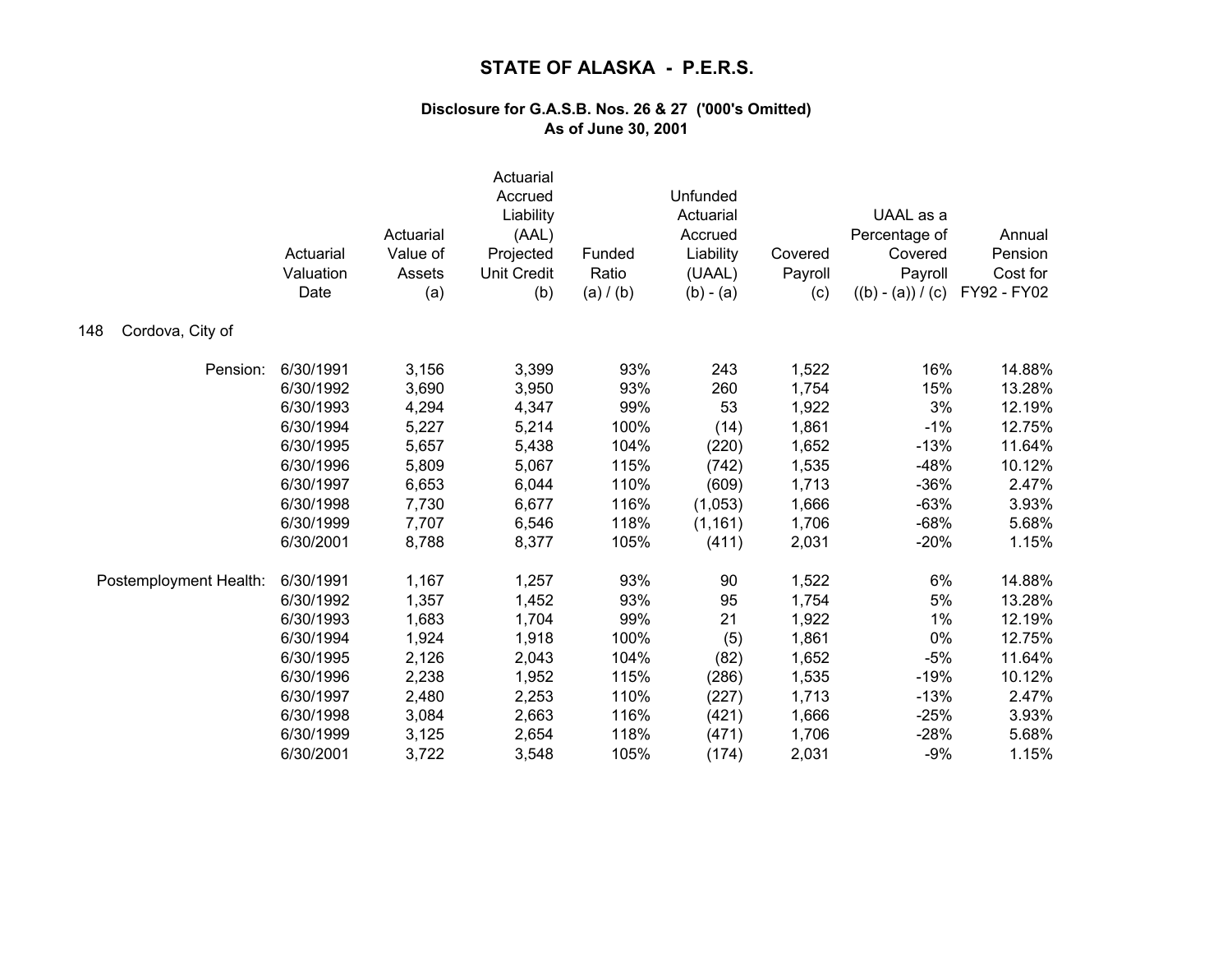|                            | Actuarial<br>Valuation<br>Date | Actuarial<br>Value of<br>Assets<br>(a) | Actuarial<br>Accrued<br>Liability<br>(AAL)<br>Projected<br><b>Unit Credit</b><br>(b) | Funded<br>Ratio<br>(a) / (b) | Unfunded<br>Actuarial<br>Accrued<br>Liability<br>(UAAL)<br>$(b) - (a)$ | Covered<br>Payroll<br>(c) | UAAL as a<br>Percentage of<br>Covered<br>Payroll<br>$((b) - (a)) / (c)$ | Annual<br>Pension<br>Cost for<br>FY92 - FY02 |
|----------------------------|--------------------------------|----------------------------------------|--------------------------------------------------------------------------------------|------------------------------|------------------------------------------------------------------------|---------------------------|-------------------------------------------------------------------------|----------------------------------------------|
| Nome Public Schools<br>149 |                                |                                        |                                                                                      |                              |                                                                        |                           |                                                                         |                                              |
| Pension:                   | 6/30/1991                      | 2,251                                  | 2,083                                                                                | 108%                         | (169)                                                                  | 742                       | $-23%$                                                                  | 9.05%                                        |
|                            | 6/30/1992                      | 2,715                                  | 2,388                                                                                | 114%                         | (327)                                                                  | 816                       | $-40%$                                                                  | 0.00%                                        |
|                            | 6/30/1993                      | 2,632                                  | 2,364                                                                                | 111%                         | (269)                                                                  | 852                       | $-32%$                                                                  | 2.86%                                        |
|                            | 6/30/1994                      | 2,806                                  | 2,439                                                                                | 115%                         | (368)                                                                  | 828                       | $-44%$                                                                  | 0.00%                                        |
|                            | 6/30/1995                      | 2,833                                  | 2,718                                                                                | 104%                         | (114)                                                                  | 898                       | $-13%$                                                                  | 0.96%                                        |
|                            | 6/30/1996                      | 2,945                                  | 2,710                                                                                | 109%                         | (235)                                                                  | 1,067                     | $-22%$                                                                  | 0.00%                                        |
|                            | 6/30/1997                      | 3,065                                  | 3,056                                                                                | 100%                         | (9)                                                                    | 1,177                     | $-1%$                                                                   | 2.64%                                        |
|                            | 6/30/1998                      | 3,141                                  | 3,356                                                                                | 94%                          | 215                                                                    | 1,080                     | 20%                                                                     | 7.16%                                        |
|                            | 6/30/1999                      | 3,124                                  | 3,342                                                                                | 93%                          | 218                                                                    | 1,274                     | 17%                                                                     | 9.80%                                        |
|                            | 6/30/2001                      | 3,660                                  | 4,116                                                                                | 89%                          | 456                                                                    | 1,397                     | 33%                                                                     | 11.18%                                       |
| Postemployment Health:     | 6/30/1991                      | 833                                    | 770                                                                                  | 108%                         | (62)                                                                   | 742                       | $-8%$                                                                   | 9.05%                                        |
|                            | 6/30/1992                      | 998                                    | 878                                                                                  | 114%                         | (120)                                                                  | 816                       | $-15%$                                                                  | 0.00%                                        |
|                            | 6/30/1993                      | 1,032                                  | 926                                                                                  | 111%                         | (105)                                                                  | 852                       | $-12%$                                                                  | 2.86%                                        |
|                            | 6/30/1994                      | 1,033                                  | 897                                                                                  | 115%                         | (135)                                                                  | 828                       | $-16%$                                                                  | 0.00%                                        |
|                            | 6/30/1995                      | 1,064                                  | 1,022                                                                                | 104%                         | (43)                                                                   | 898                       | $-5%$                                                                   | 0.96%                                        |
|                            | 6/30/1996                      | 1,135                                  | 1,045                                                                                | 109%                         | (90)                                                                   | 1,067                     | $-8%$                                                                   | 0.00%                                        |
|                            | 6/30/1997                      | 1,142                                  | 1,139                                                                                | 100%                         | (3)                                                                    | 1,177                     | 0%                                                                      | 2.64%                                        |
|                            | 6/30/1998                      | 1,253                                  | 1,339                                                                                | 94%                          | 86                                                                     | 1,080                     | 8%                                                                      | 7.16%                                        |
|                            | 6/30/1999                      | 1,267                                  | 1,355                                                                                | 95%                          | 88                                                                     | 1,274                     | 7%                                                                      | 9.80%                                        |
|                            | 6/30/2001                      | 1,550                                  | 1,744                                                                                | 89%                          | 194                                                                    | 1,397                     | 14%                                                                     | 11.18%                                       |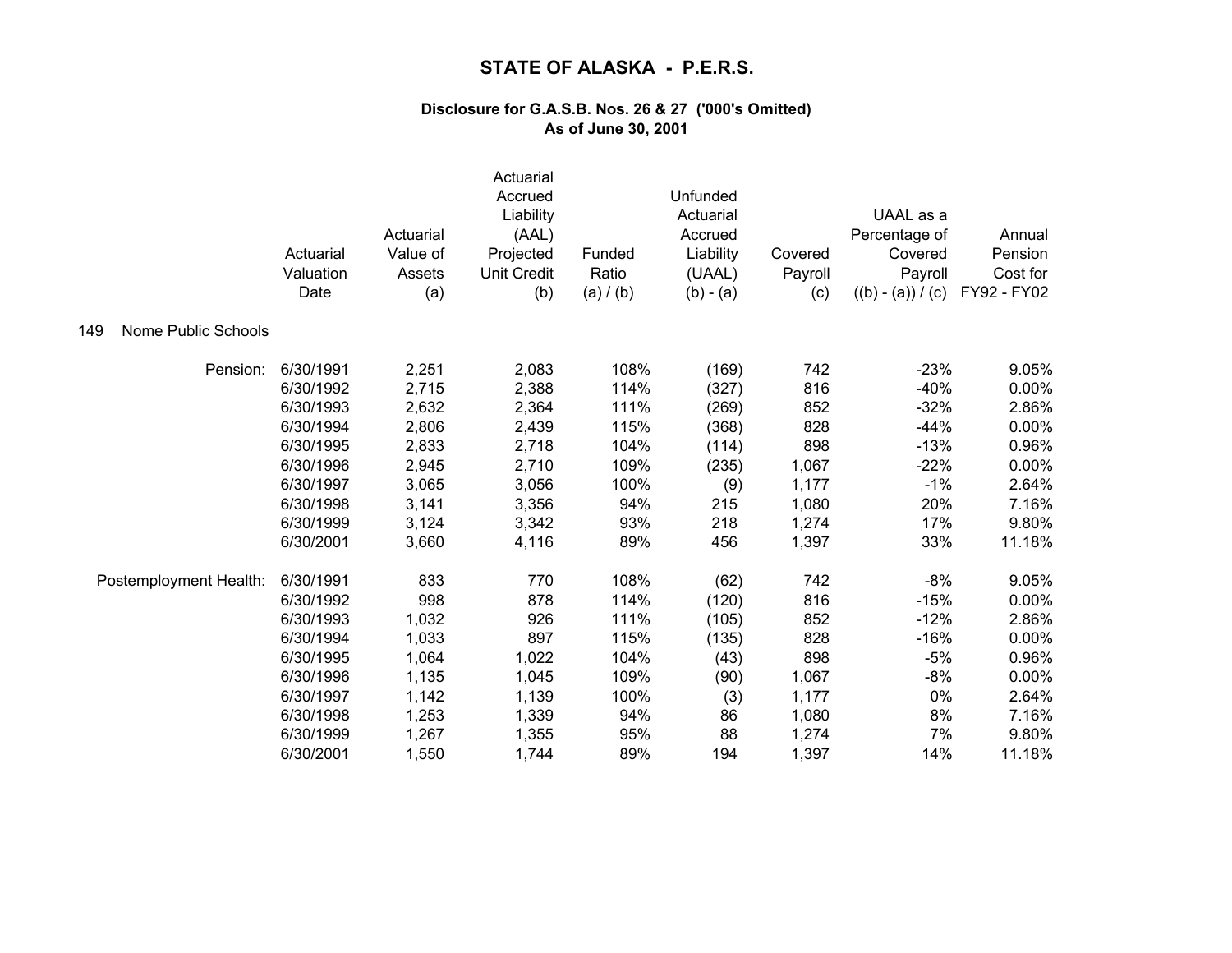|                           | Actuarial<br>Valuation<br>Date | Actuarial<br>Value of<br>Assets<br>(a) | Actuarial<br>Accrued<br>Liability<br>(AAL)<br>Projected<br><b>Unit Credit</b><br>(b) | Funded<br>Ratio<br>(a) / (b) | Unfunded<br>Actuarial<br>Accrued<br>Liability<br>(UAAL)<br>$(b) - (a)$ | Covered<br>Payroll<br>(c) | UAAL as a<br>Percentage of<br>Covered<br>Payroll<br>$((b) - (a)) / (c)$ | Annual<br>Pension<br>Cost for<br>FY92 - FY02 |
|---------------------------|--------------------------------|----------------------------------------|--------------------------------------------------------------------------------------|------------------------------|------------------------------------------------------------------------|---------------------------|-------------------------------------------------------------------------|----------------------------------------------|
| King Cove, City of<br>151 |                                |                                        |                                                                                      |                              |                                                                        |                           |                                                                         |                                              |
| Pension:                  | 6/30/1991                      | 690                                    | 480                                                                                  | 144%                         | (210)                                                                  | 708                       | $-30%$                                                                  | 5.12%                                        |
|                           | 6/30/1992                      | 792                                    | 612                                                                                  | 129%                         | (180)                                                                  | 631                       | $-28%$                                                                  | 0.00%                                        |
|                           | 6/30/1993                      | 917                                    | 806                                                                                  | 114%                         | (111)                                                                  | 805                       | $-14%$                                                                  | 0.65%                                        |
|                           | 6/30/1994                      | 986                                    | 972                                                                                  | 101%                         | (14)                                                                   | 750                       | $-2%$                                                                   | 1.77%                                        |
|                           | 6/30/1995                      | 1,026                                  | 993                                                                                  | 103%                         | (33)                                                                   | 818                       | $-4%$                                                                   | 6.75%                                        |
|                           | 6/30/1996                      | 1,128                                  | 1,060                                                                                | 106%                         | (68)                                                                   | 738                       | $-9%$                                                                   | 9.77%                                        |
|                           | 6/30/1997                      | 1,439                                  | 1,357                                                                                | 106%                         | (82)                                                                   | 830                       | $-10%$                                                                  | 5.40%                                        |
|                           | 6/30/1998                      | 1,577                                  | 1,393                                                                                | 113%                         | (184)                                                                  | 923                       | $-20%$                                                                  | 8.72%                                        |
|                           | 6/30/1999                      | 1,660                                  | 1,397                                                                                | 119%                         | (263)                                                                  | 851                       | $-31%$                                                                  | 8.72%                                        |
|                           | 6/30/2001                      | 2,233                                  | 2,111                                                                                | 106%                         | (122)                                                                  | 868                       | $-14%$                                                                  | 4.75%                                        |
| Postemployment Health:    | 6/30/1991                      | 255                                    | 178                                                                                  | 144%                         | (77)                                                                   | 708                       | $-11%$                                                                  | 5.12%                                        |
|                           | 6/30/1992                      | 291                                    | 225                                                                                  | 129%                         | (66)                                                                   | 631                       | $-10%$                                                                  | 0.00%                                        |
|                           | 6/30/1993                      | 360                                    | 316                                                                                  | 114%                         | (44)                                                                   | 805                       | $-5%$                                                                   | 0.65%                                        |
|                           | 6/30/1994                      | 363                                    | 358                                                                                  | 101%                         | (5)                                                                    | 750                       | $-1%$                                                                   | 1.77%                                        |
|                           | 6/30/1995                      | 386                                    | 373                                                                                  | 103%                         | (13)                                                                   | 818                       | $-2%$                                                                   | 6.75%                                        |
|                           | 6/30/1996                      | 434                                    | 408                                                                                  | 106%                         | (26)                                                                   | 738                       | $-4%$                                                                   | 9.77%                                        |
|                           | 6/30/1997                      | 536                                    | 506                                                                                  | 106%                         | (30)                                                                   | 830                       | $-4%$                                                                   | 5.40%                                        |
|                           | 6/30/1998                      | 630                                    | 556                                                                                  | 113%                         | (74)                                                                   | 923                       | $-8%$                                                                   | 8.72%                                        |
|                           | 6/30/1999                      | 674                                    | 567                                                                                  | 119%                         | (107)                                                                  | 851                       | $-13%$                                                                  | 8.72%                                        |
|                           | 6/30/2001                      | 946                                    | 894                                                                                  | 106%                         | (52)                                                                   | 868                       | $-6%$                                                                   | 4.75%                                        |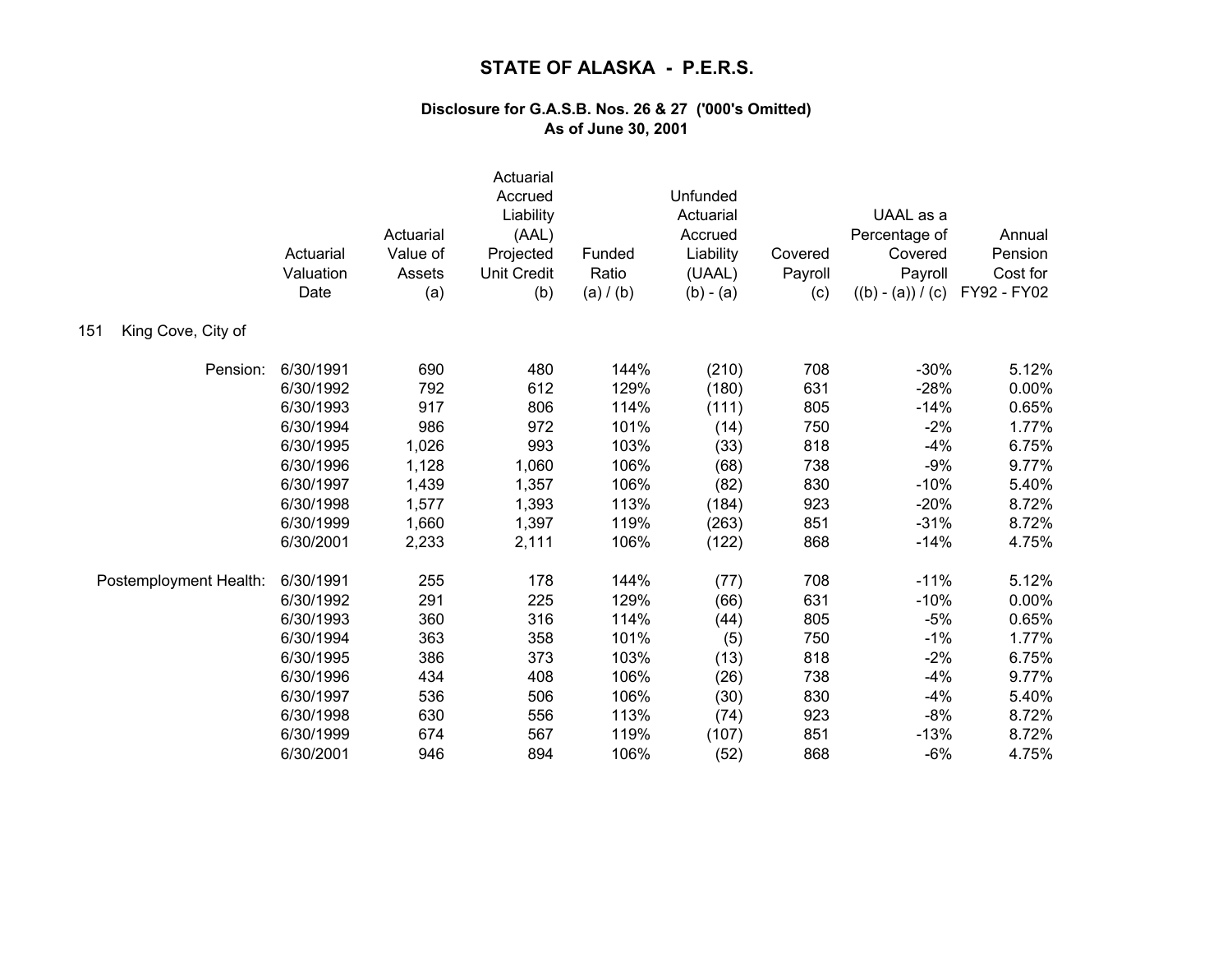|                                           | Actuarial<br>Valuation<br>Date | Actuarial<br>Value of<br>Assets<br>(a) | Actuarial<br>Accrued<br>Liability<br>(AAL)<br>Projected<br><b>Unit Credit</b><br>(b) | Funded<br>Ratio<br>(a) / (b) | Unfunded<br>Actuarial<br>Accrued<br>Liability<br>(UAAL)<br>$(b) - (a)$ | Covered<br>Payroll<br>(c) | UAAL as a<br>Percentage of<br>Covered<br>Payroll<br>$((b) - (a)) / (c)$ | Annual<br>Pension<br>Cost for<br>FY92 - FY02 |
|-------------------------------------------|--------------------------------|----------------------------------------|--------------------------------------------------------------------------------------|------------------------------|------------------------------------------------------------------------|---------------------------|-------------------------------------------------------------------------|----------------------------------------------|
| Alaska Housing Finance Corporation<br>152 |                                |                                        |                                                                                      |                              |                                                                        |                           |                                                                         |                                              |
| Pension:                                  | 6/30/1991                      | 3,079                                  | 2,787                                                                                | 110%                         | (292)                                                                  | 4,525                     | $-6%$                                                                   | 5.23%                                        |
|                                           | 6/30/1992                      | 11,934                                 | 11,884                                                                               | 100%                         | (50)                                                                   | 9,567                     | $-1%$                                                                   | 9.15%                                        |
|                                           | 6/30/1993                      | 14,592                                 | 14,719                                                                               | 99%                          | 128                                                                    | 10,316                    | 1%                                                                      | 8.11%                                        |
|                                           | 6/30/1994                      | 16,950                                 | 16,973                                                                               | 100%                         | 23                                                                     | 11,285                    | 0%                                                                      | 10.73%                                       |
|                                           | 6/30/1995                      | 20,086                                 | 19,330                                                                               | 104%                         | (756)                                                                  | 12,304                    | $-6%$                                                                   | 11.45%                                       |
|                                           | 6/30/1996                      | 22,165                                 | 19,936                                                                               | 111%                         | (2, 229)                                                               | 11,789                    | $-19%$                                                                  | 10.38%                                       |
|                                           | 6/30/1997                      | 27,323                                 | 23,414                                                                               | 117%                         | (3,910)                                                                | 11,928                    | $-33%$                                                                  | 4.75%                                        |
|                                           | 6/30/1998                      | 28,415                                 | 26,862                                                                               | 106%                         | (1, 553)                                                               | 12,329                    | $-13%$                                                                  | 7.53%                                        |
|                                           | 6/30/1999                      | 30,462                                 | 19,060                                                                               | 160%                         | (11, 402)                                                              | 12,789                    | $-89%$                                                                  | 6.01%                                        |
|                                           | 6/30/2001                      | 35,962                                 | 26,272                                                                               | 137%                         | (9,690)                                                                | 13,785                    | $-70%$                                                                  | 6.76%                                        |
| Postemployment Health:                    | 6/30/1991                      | 1,139                                  | 1,031                                                                                | 110%                         | (108)                                                                  | 4,525                     | $-2%$                                                                   | 5.23%                                        |
|                                           | 6/30/1992                      | 4,388                                  | 4,370                                                                                | 100%                         | (18)                                                                   | 9,567                     | 0%                                                                      | 9.15%                                        |
|                                           | 6/30/1993                      | 5,719                                  | 5,770                                                                                | 99%                          | 50                                                                     | 10,316                    | 0%                                                                      | 8.11%                                        |
|                                           | 6/30/1994                      | 6,237                                  | 6,246                                                                                | 100%                         | 9                                                                      | 11,285                    | 0%                                                                      | 10.73%                                       |
|                                           | 6/30/1995                      | 7,549                                  | 7,265                                                                                | 104%                         | (284)                                                                  | 12,304                    | $-2%$                                                                   | 11.45%                                       |
|                                           | 6/30/1996                      | 8,542                                  | 7,683                                                                                | 111%                         | (859)                                                                  | 11,789                    | $-7%$                                                                   | 10.38%                                       |
|                                           | 6/30/1997                      | 10,184                                 | 8,726                                                                                | 117%                         | (1, 457)                                                               | 11,928                    | $-12%$                                                                  | 4.75%                                        |
|                                           | 6/30/1998                      | 11,333                                 | 10,714                                                                               | 106%                         | (619)                                                                  | 12,329                    | $-5%$                                                                   | 7.53%                                        |
|                                           | 6/30/1999                      | 12,349                                 | 7,727                                                                                | 160%                         | (4,622)                                                                | 12,789                    | $-36%$                                                                  | 6.01%                                        |
|                                           | 6/30/2001                      | 15,227                                 | 11,124                                                                               | 137%                         | (4, 103)                                                               | 13,785                    | $-30%$                                                                  | 6.76%                                        |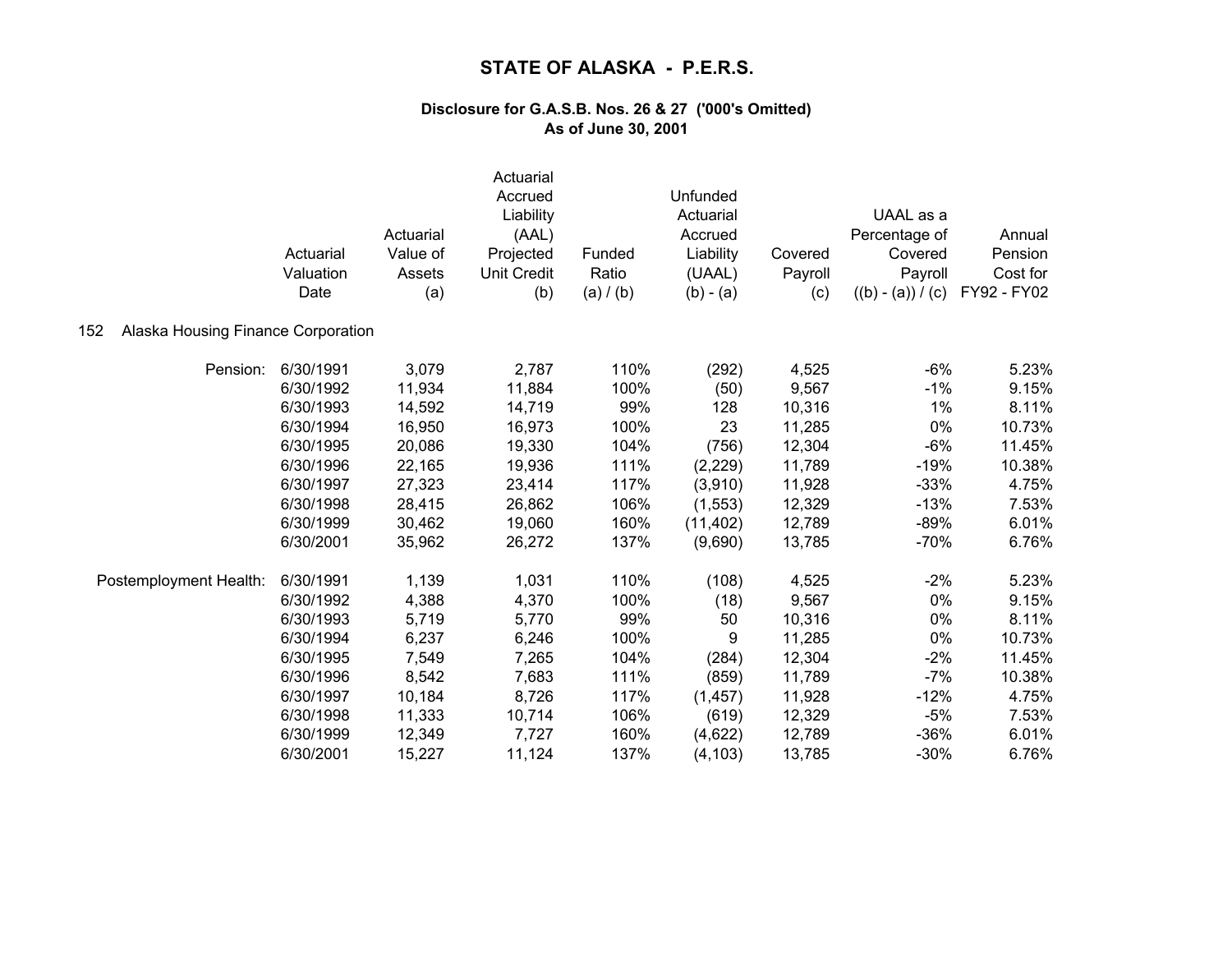|                                    | Actuarial<br>Valuation<br>Date | Actuarial<br>Value of<br>Assets<br>(a) | Actuarial<br>Accrued<br>Liability<br>(AAL)<br>Projected<br><b>Unit Credit</b><br>(b) | Funded<br>Ratio<br>(a) / (b) | Unfunded<br>Actuarial<br>Accrued<br>Liability<br>(UAAL)<br>$(b) - (a)$ | Covered<br>Payroll<br>(c) | UAAL as a<br>Percentage of<br>Covered<br>Payroll<br>$((b) - (a)) / (c)$ | Annual<br>Pension<br>Cost for<br>FY92 - FY02 |
|------------------------------------|--------------------------------|----------------------------------------|--------------------------------------------------------------------------------------|------------------------------|------------------------------------------------------------------------|---------------------------|-------------------------------------------------------------------------|----------------------------------------------|
| Lower Yukon School District<br>153 |                                |                                        |                                                                                      |                              |                                                                        |                           |                                                                         |                                              |
| Pension:                           | 6/30/1991                      | 6,867                                  | 6,476                                                                                | 106%                         | (391)                                                                  | 3,983                     | $-10%$                                                                  | 12.16%                                       |
|                                    | 6/30/1992                      | 7,827                                  | 7,207                                                                                | 109%                         | (620)                                                                  | 4,079                     | $-15%$                                                                  | 9.84%                                        |
|                                    | 6/30/1993                      | 9,227                                  | 7,915                                                                                | 117%                         | (1, 313)                                                               | 3,807                     | $-34%$                                                                  | 7.02%                                        |
|                                    | 6/30/1994                      | 10,426                                 | 9,157                                                                                | 114%                         | (1,269)                                                                | 4,067                     | $-31%$                                                                  | 6.02%                                        |
|                                    | 6/30/1995                      | 11,257                                 | 9,333                                                                                | 121%                         | (1,923)                                                                | 3,904                     | $-49%$                                                                  | 0.02%                                        |
|                                    | 6/30/1996                      | 11,985                                 | 9,604                                                                                | 125%                         | (2, 381)                                                               | 4,036                     | $-59%$                                                                  | 0.46%                                        |
|                                    | 6/30/1997                      | 13,076                                 | 10,571                                                                               | 124%                         | (2,505)                                                                | 4,067                     | $-62%$                                                                  | 0.00%                                        |
|                                    | 6/30/1998                      | 13,846                                 | 11,777                                                                               | 118%                         | (2,069)                                                                | 4,235                     | $-49%$                                                                  | 2.63%                                        |
|                                    | 6/30/1999                      | 14,762                                 | 12,635                                                                               | 117%                         | (2, 127)                                                               | 4,587                     | $-46%$                                                                  | 2.59%                                        |
|                                    | 6/30/2001                      | 16,664                                 | 15,124                                                                               | 110%                         | (1,540)                                                                | 4,606                     | $-33%$                                                                  | 3.13%                                        |
| Postemployment Health:             | 6/30/1991                      | 2,540                                  | 2,396                                                                                | 106%                         | (144)                                                                  | 3,983                     | $-4%$                                                                   | 12.16%                                       |
|                                    | 6/30/1992                      | 2,878                                  | 2,650                                                                                | 109%                         | (228)                                                                  | 4,079                     | $-6%$                                                                   | 9.84%                                        |
|                                    | 6/30/1993                      | 3,617                                  | 3,102                                                                                | 117%                         | (514)                                                                  | 3,807                     | $-14%$                                                                  | 7.02%                                        |
|                                    | 6/30/1994                      | 3,836                                  | 3,369                                                                                | 114%                         | (467)                                                                  | 4,067                     | $-11%$                                                                  | 6.02%                                        |
|                                    | 6/30/1995                      | 4,230                                  | 3,508                                                                                | 121%                         | (723)                                                                  | 3,904                     | $-19%$                                                                  | 0.02%                                        |
|                                    | 6/30/1996                      | 4,619                                  | 3,701                                                                                | 125%                         | (918)                                                                  | 4,036                     | $-23%$                                                                  | 0.46%                                        |
|                                    | 6/30/1997                      | 4,874                                  | 3,940                                                                                | 124%                         | (934)                                                                  | 4,067                     | $-23%$                                                                  | 0.00%                                        |
|                                    | 6/30/1998                      | 5,523                                  | 4,697                                                                                | 118%                         | (826)                                                                  | 4,235                     | $-20%$                                                                  | 2.63%                                        |
|                                    | 6/30/1999                      | 5,985                                  | 5,123                                                                                | 117%                         | (862)                                                                  | 4,587                     | $-19%$                                                                  | 2.59%                                        |
|                                    | 6/30/2001                      | 7,056                                  | 6,404                                                                                | 110%                         | (652)                                                                  | 4,606                     | $-14%$                                                                  | 3.13%                                        |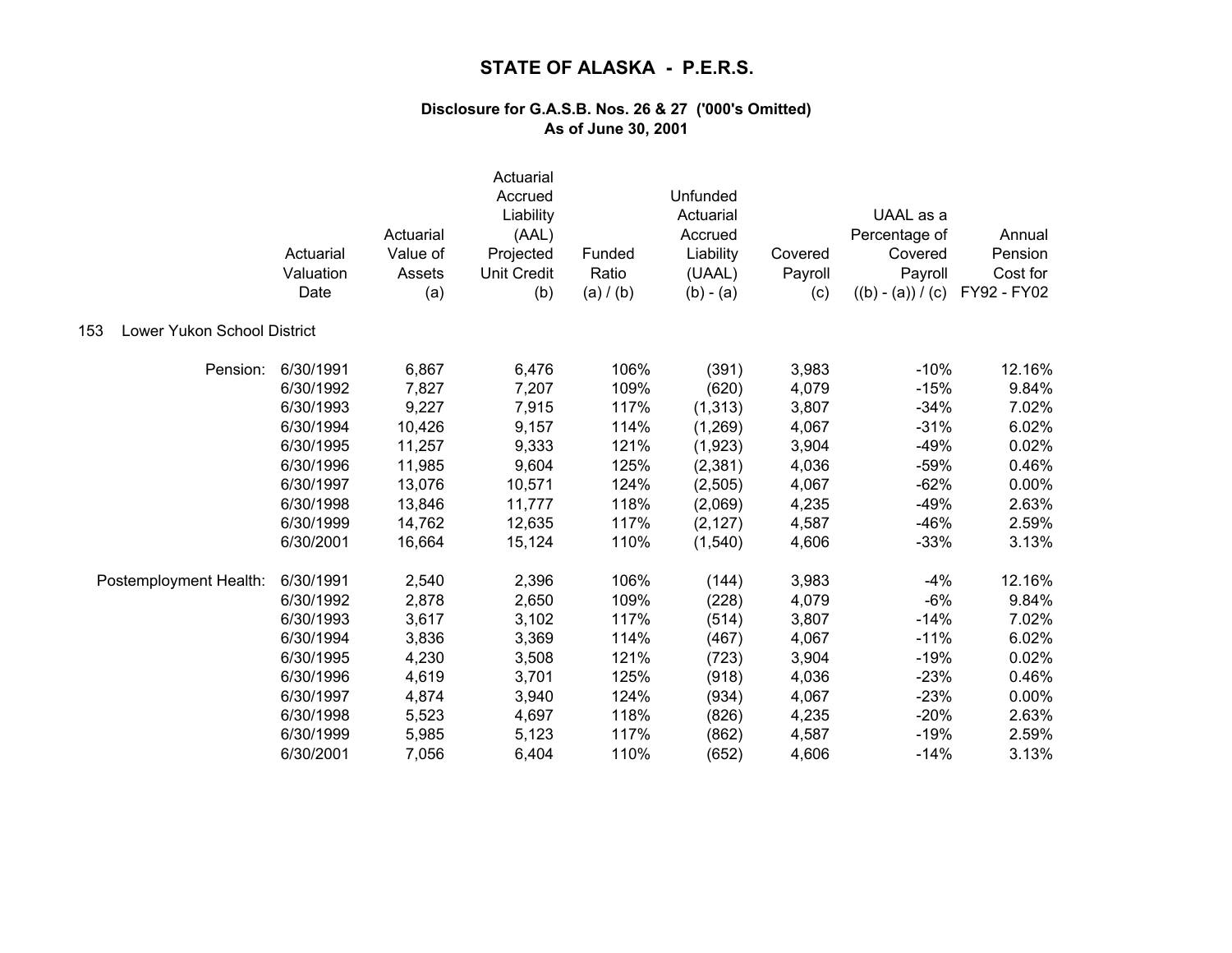|                                         | Actuarial<br>Valuation<br>Date | Actuarial<br>Value of<br>Assets<br>(a) | Actuarial<br>Accrued<br>Liability<br>(AAL)<br>Projected<br><b>Unit Credit</b><br>(b) | Funded<br>Ratio<br>(a) / (b) | Unfunded<br>Actuarial<br>Accrued<br>Liability<br>(UAAL)<br>$(b) - (a)$ | Covered<br>Payroll<br>(c) | UAAL as a<br>Percentage of<br>Covered<br>Payroll<br>$((b) - (a)) / (c)$ | Annual<br>Pension<br>Cost for<br>FY92 - FY02 |
|-----------------------------------------|--------------------------------|----------------------------------------|--------------------------------------------------------------------------------------|------------------------------|------------------------------------------------------------------------|---------------------------|-------------------------------------------------------------------------|----------------------------------------------|
| Northwest Arctic School District<br>154 |                                |                                        |                                                                                      |                              |                                                                        |                           |                                                                         |                                              |
| Pension:                                | 6/30/1991                      | 10,350                                 | 7,103                                                                                | 146%                         | (3,247)                                                                | 5,714                     | $-57%$                                                                  | $0.00\%$                                     |
|                                         | 6/30/1992                      | 11,744                                 | 7,787                                                                                | 151%                         | (3,957)                                                                | 5,491                     | $-72%$                                                                  | 0.00%                                        |
|                                         | 6/30/1993                      | 12,018                                 | 8,405                                                                                | 143%                         | (3,613)                                                                | 6,338                     | $-57%$                                                                  | 0.00%                                        |
|                                         | 6/30/1994                      | 13,363                                 | 9,385                                                                                | 142%                         | (3,978)                                                                | 6,286                     | $-63%$                                                                  | 0.00%                                        |
|                                         | 6/30/1995                      | 14,849                                 | 10,498                                                                               | 141%                         | (4, 352)                                                               | 5,913                     | $-74%$                                                                  | 0.00%                                        |
|                                         | 6/30/1996                      | 15,400                                 | 10,807                                                                               | 143%                         | (4,594)                                                                | 6,154                     | $-75%$                                                                  | 0.00%                                        |
|                                         | 6/30/1997                      | 16,904                                 | 11,987                                                                               | 141%                         | (4, 917)                                                               | 6,085                     | $-81%$                                                                  | $0.00\%$                                     |
|                                         | 6/30/1998                      | 19,104                                 | 13,307                                                                               | 144%                         | (5,797)                                                                | 5,542                     | $-105%$                                                                 | 0.71%                                        |
|                                         | 6/30/1999                      | 20,164                                 | 14,858                                                                               | 136%                         | (5,306)                                                                | 6,167                     | $-86%$                                                                  | 0.32%                                        |
|                                         | 6/30/2001                      | 21,722                                 | 17,945                                                                               | 121%                         | (3,777)                                                                | 6,809                     | $-55%$                                                                  | 0.00%                                        |
| Postemployment Health:                  | 6/30/1991                      | 3,828                                  | 2,627                                                                                | 146%                         | (1,201)                                                                | 5,714                     | $-21%$                                                                  | 0.00%                                        |
|                                         | 6/30/1992                      | 4,318                                  | 2,863                                                                                | 151%                         | (1, 455)                                                               | 5,491                     | $-26%$                                                                  | 0.00%                                        |
|                                         | 6/30/1993                      | 4,710                                  | 3,294                                                                                | 143%                         | (1, 416)                                                               | 6,338                     | $-22%$                                                                  | 0.00%                                        |
|                                         | 6/30/1994                      | 4,917                                  | 3,453                                                                                | 142%                         | (1,464)                                                                | 6,286                     | $-23%$                                                                  | 0.00%                                        |
|                                         | 6/30/1995                      | 5,581                                  | 3,945                                                                                | 141%                         | (1,635)                                                                | 5,913                     | $-28%$                                                                  | 0.00%                                        |
|                                         | 6/30/1996                      | 5,935                                  | 4,164                                                                                | 143%                         | (1,770)                                                                | 6,154                     | $-29%$                                                                  | 0.00%                                        |
|                                         | 6/30/1997                      | 6,300                                  | 4,467                                                                                | 141%                         | (1,833)                                                                | 6,085                     | $-30%$                                                                  | 0.00%                                        |
|                                         | 6/30/1998                      | 7,619                                  | 5,307                                                                                | 144%                         | (2,312)                                                                | 5,542                     | $-42%$                                                                  | 0.71%                                        |
|                                         | 6/30/1999                      | 8,175                                  | 6,024                                                                                | 136%                         | (2, 151)                                                               | 6,167                     | $-35%$                                                                  | 0.32%                                        |
|                                         | 6/30/2001                      | 9,198                                  | 7,599                                                                                | 121%                         | (1,599)                                                                | 6,809                     | $-23%$                                                                  | 0.00%                                        |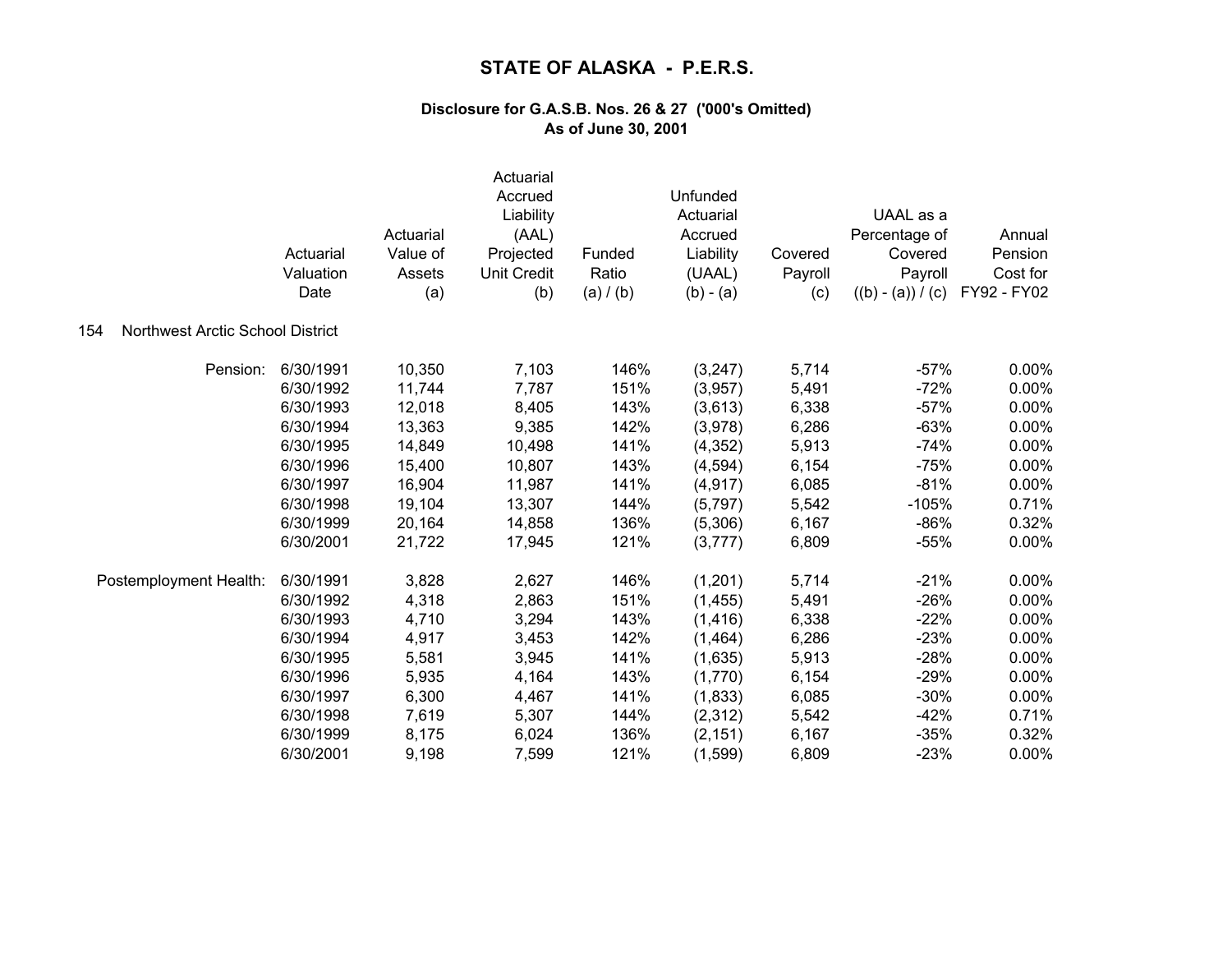|                                         | Actuarial<br>Valuation<br>Date | Actuarial<br>Value of<br>Assets<br>(a) | Actuarial<br>Accrued<br>Liability<br>(AAL)<br>Projected<br><b>Unit Credit</b><br>(b) | Funded<br>Ratio<br>(a) / (b) | Unfunded<br>Actuarial<br>Accrued<br>Liability<br>(UAAL)<br>$(b) - (a)$ | Covered<br>Payroll<br>(c) | UAAL as a<br>Percentage of<br>Covered<br>Payroll<br>$((b) - (a)) / (c)$ | Annual<br>Pension<br>Cost for<br>FY92 - FY02 |
|-----------------------------------------|--------------------------------|----------------------------------------|--------------------------------------------------------------------------------------|------------------------------|------------------------------------------------------------------------|---------------------------|-------------------------------------------------------------------------|----------------------------------------------|
| Southeast Island School District<br>155 |                                |                                        |                                                                                      |                              |                                                                        |                           |                                                                         |                                              |
| Pension:                                | 6/30/1991                      | 969                                    | 1,030                                                                                | 94%                          | 61                                                                     | 475                       | 13%                                                                     | 4.03%                                        |
|                                         | 6/30/1992                      | 1,112                                  | 1,229                                                                                | 90%                          | 117                                                                    | 641                       | 18%                                                                     | 2.97%                                        |
|                                         | 6/30/1993                      | 1,293                                  | 1,531                                                                                | 84%                          | 238                                                                    | 871                       | 27%                                                                     | 11.78%                                       |
|                                         | 6/30/1994                      | 1,600                                  | 1,710                                                                                | 94%                          | 110                                                                    | 1,351                     | 8%                                                                      | 13.18%                                       |
|                                         | 6/30/1995                      | 1,635                                  | 1,812                                                                                | 90%                          | 177                                                                    | 815                       | 22%                                                                     | 14.78%                                       |
|                                         | 6/30/1996                      | 1,803                                  | 1,859                                                                                | 97%                          | 56                                                                     | 742                       | 7%                                                                      | 11.33%                                       |
|                                         | 6/30/1997                      | 1,918                                  | 2,070                                                                                | 93%                          | 152                                                                    | 816                       | 19%                                                                     | 9.30%                                        |
|                                         | 6/30/1998                      | 1,984                                  | 2,183                                                                                | 91%                          | 199                                                                    | 704                       | 28%                                                                     | 10.77%                                       |
|                                         | 6/30/1999                      | 2,016                                  | 2,333                                                                                | 86%                          | 317                                                                    | 739                       | 43%                                                                     | 12.09%                                       |
|                                         | 6/30/2001                      | 2,601                                  | 2,735                                                                                | 95%                          | 134                                                                    | 586                       | 23%                                                                     | 14.70%                                       |
| Postemployment Health:                  | 6/30/1991                      | 359                                    | 381                                                                                  | 94%                          | 22                                                                     | 475                       | 5%                                                                      | 4.03%                                        |
|                                         | 6/30/1992                      | 409                                    | 452                                                                                  | 90%                          | 43                                                                     | 641                       | 7%                                                                      | 2.97%                                        |
|                                         | 6/30/1993                      | 507                                    | 600                                                                                  | 84%                          | 93                                                                     | 871                       | 11%                                                                     | 11.78%                                       |
|                                         | 6/30/1994                      | 589                                    | 629                                                                                  | 94%                          | 40                                                                     | 1,351                     | 3%                                                                      | 13.18%                                       |
|                                         | 6/30/1995                      | 615                                    | 681                                                                                  | 90%                          | 66                                                                     | 815                       | 8%                                                                      | 14.78%                                       |
|                                         | 6/30/1996                      | 695                                    | 716                                                                                  | 97%                          | 21                                                                     | 742                       | 3%                                                                      | 11.33%                                       |
|                                         | 6/30/1997                      | 715                                    | 771                                                                                  | 93%                          | 56                                                                     | 816                       | 7%                                                                      | 9.30%                                        |
|                                         | 6/30/1998                      | 792                                    | 871                                                                                  | 91%                          | 79                                                                     | 704                       | 11%                                                                     | 10.77%                                       |
|                                         | 6/30/1999                      | 818                                    | 947                                                                                  | 86%                          | 129                                                                    | 739                       | 17%                                                                     | 12.09%                                       |
|                                         | 6/30/2001                      | 1,102                                  | 1,158                                                                                | 95%                          | 56                                                                     | 586                       | 10%                                                                     | 14.70%                                       |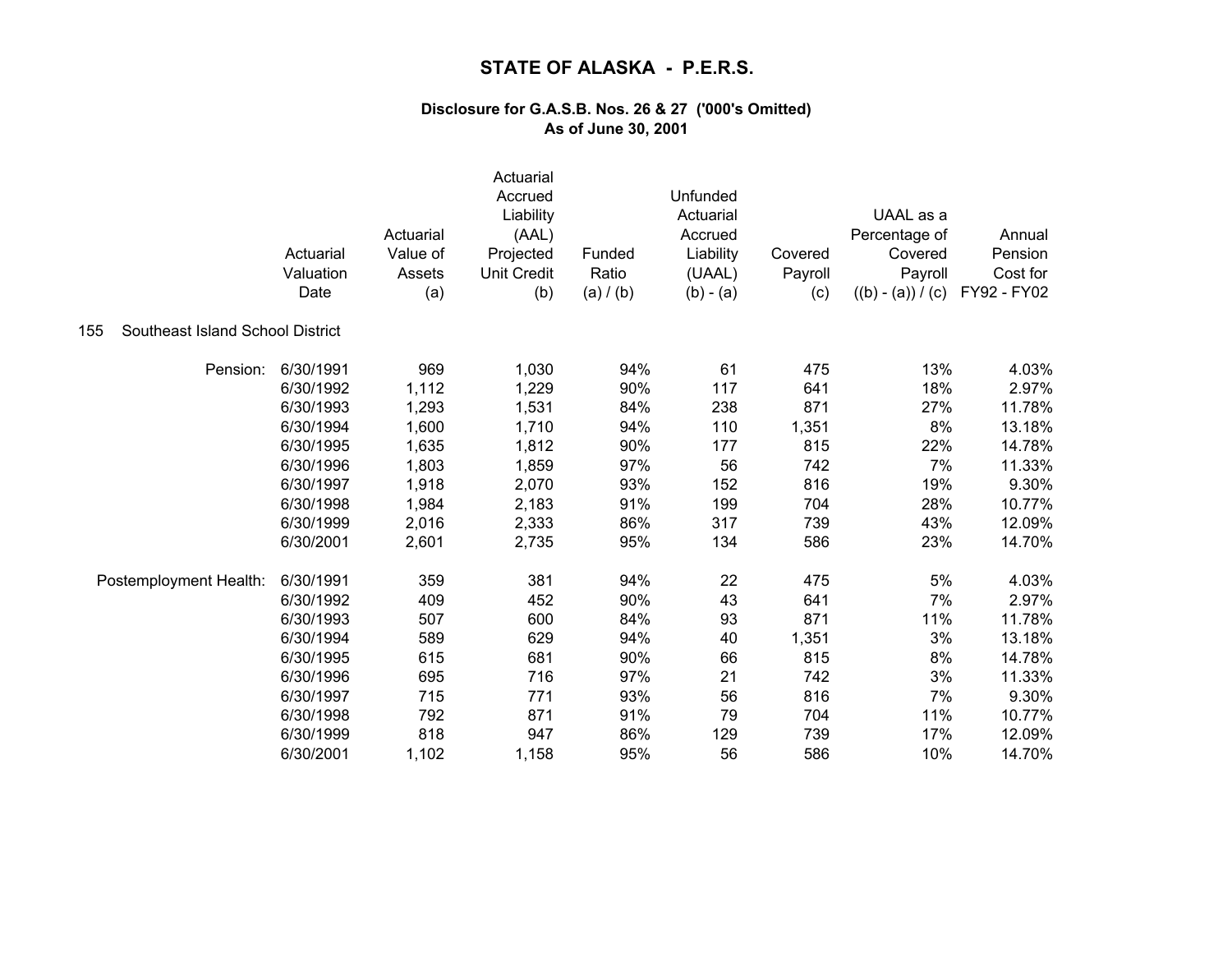|                                        | Actuarial<br>Valuation<br>Date | Actuarial<br>Value of<br>Assets<br>(a) | Actuarial<br>Accrued<br>Liability<br>(AAL)<br>Projected<br><b>Unit Credit</b><br>(b) | Funded<br>Ratio<br>(a) / (b) | Unfunded<br>Actuarial<br>Accrued<br>Liability<br>(UAAL)<br>$(b) - (a)$ | Covered<br>Payroll<br>(c) | UAAL as a<br>Percentage of<br>Covered<br>Payroll<br>$((b) - (a)) / (c)$ | Annual<br>Pension<br>Cost for<br>FY92 - FY02 |
|----------------------------------------|--------------------------------|----------------------------------------|--------------------------------------------------------------------------------------|------------------------------|------------------------------------------------------------------------|---------------------------|-------------------------------------------------------------------------|----------------------------------------------|
| Pribilof Region School District<br>156 |                                |                                        |                                                                                      |                              |                                                                        |                           |                                                                         |                                              |
| Pension:                               | 6/30/1991                      | 713                                    | 653                                                                                  | 109%                         | (60)                                                                   | 426                       | $-14%$                                                                  | 1.53%                                        |
|                                        | 6/30/1992                      | 828                                    | 765                                                                                  | 108%                         | (63)                                                                   | 465                       | $-14%$                                                                  | 5.32%                                        |
|                                        | 6/30/1993                      | 904                                    | 719                                                                                  | 126%                         | (185)                                                                  | 502                       | $-37%$                                                                  | 5.67%                                        |
|                                        | 6/30/1994                      | 1,054                                  | 1,030                                                                                | 102%                         | (24)                                                                   | 689                       | $-4%$                                                                   | 6.59%                                        |
|                                        | 6/30/1995                      | 1,151                                  | 1,061                                                                                | 108%                         | (89)                                                                   | 654                       | $-14%$                                                                  | 0.00%                                        |
|                                        | 6/30/1996                      | 1,198                                  | 1,075                                                                                | 111%                         | (123)                                                                  | 631                       | $-20%$                                                                  | 9.28%                                        |
|                                        | 6/30/1997                      | 1,328                                  | 1,201                                                                                | 111%                         | (127)                                                                  | 595                       | $-21%$                                                                  | 2.34%                                        |
|                                        | 6/30/1998                      | 1,363                                  | 1,483                                                                                | 92%                          | 120                                                                    | 509                       | 24%                                                                     | 7.34%                                        |
|                                        | 6/30/1999                      | 1,440                                  | 1,541                                                                                | 93%                          | 101                                                                    | 588                       | 17%                                                                     | 7.36%                                        |
|                                        | 6/30/2001                      | 1,614                                  | 1,763                                                                                | 92%                          | 149                                                                    | 503                       | 30%                                                                     | 11.39%                                       |
| Postemployment Health:                 | 6/30/1991                      | 264                                    | 242                                                                                  | 109%                         | (22)                                                                   | 426                       | $-5%$                                                                   | 1.53%                                        |
|                                        | 6/30/1992                      | 304                                    | 281                                                                                  | 108%                         | (23)                                                                   | 465                       | $-5%$                                                                   | 5.32%                                        |
|                                        | 6/30/1993                      | 354                                    | 282                                                                                  | 126%                         | (72)                                                                   | 502                       | $-14%$                                                                  | 5.67%                                        |
|                                        | 6/30/1994                      | 388                                    | 379                                                                                  | 102%                         | (9)                                                                    | 689                       | $-1%$                                                                   | 6.59%                                        |
|                                        | 6/30/1995                      | 432                                    | 399                                                                                  | 108%                         | (34)                                                                   | 654                       | $-5%$                                                                   | 0.00%                                        |
|                                        | 6/30/1996                      | 462                                    | 414                                                                                  | 111%                         | (48)                                                                   | 631                       | $-8%$                                                                   | 9.28%                                        |
|                                        | 6/30/1997                      | 495                                    | 448                                                                                  | 111%                         | (47)                                                                   | 595                       | $-8%$                                                                   | 2.34%                                        |
|                                        | 6/30/1998                      | 544                                    | 592                                                                                  | 92%                          | 48                                                                     | 509                       | 9%                                                                      | 7.34%                                        |
|                                        | 6/30/1999                      | 584                                    | 625                                                                                  | 93%                          | 41                                                                     | 588                       | 7%                                                                      | 7.36%                                        |
|                                        | 6/30/2001                      | 684                                    | 747                                                                                  | 92%                          | 63                                                                     | 503                       | 13%                                                                     | 11.39%                                       |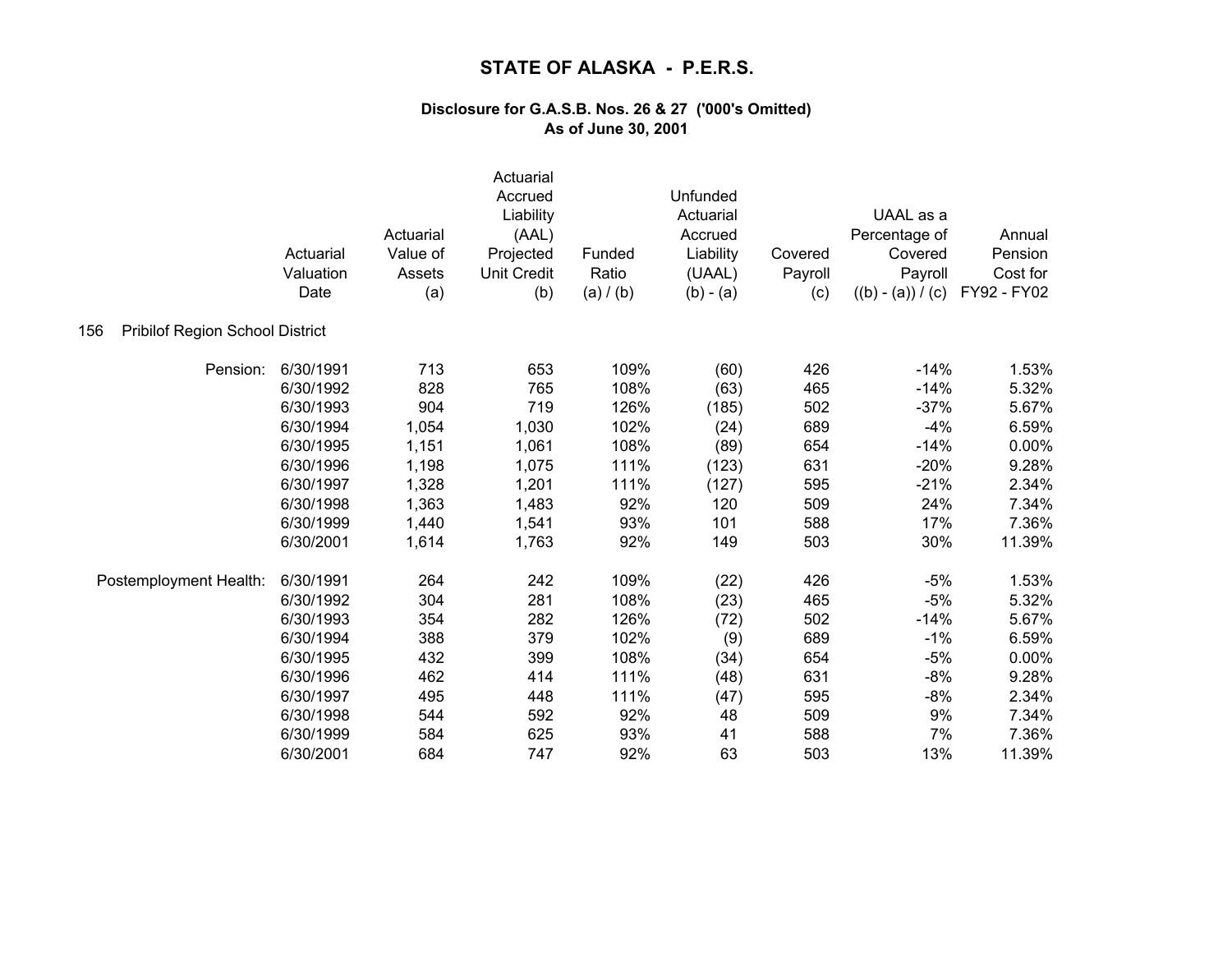|                                        | Actuarial<br>Valuation<br>Date | Actuarial<br>Value of<br>Assets<br>(a) | Actuarial<br>Accrued<br>Liability<br>(AAL)<br>Projected<br><b>Unit Credit</b><br>(b) | Funded<br>Ratio<br>(a) / (b) | Unfunded<br>Actuarial<br>Accrued<br>Liability<br>(UAAL)<br>$(b) - (a)$ | Covered<br>Payroll<br>(c) | UAAL as a<br>Percentage of<br>Covered<br>Payroll<br>$((b) - (a)) / (c)$ | Annual<br>Pension<br>Cost for<br>FY92 - FY02 |
|----------------------------------------|--------------------------------|----------------------------------------|--------------------------------------------------------------------------------------|------------------------------|------------------------------------------------------------------------|---------------------------|-------------------------------------------------------------------------|----------------------------------------------|
| Lower Kuskokwim School District<br>157 |                                |                                        |                                                                                      |                              |                                                                        |                           |                                                                         |                                              |
| Pension:                               | 6/30/1991                      | 15,530                                 | 13,849                                                                               | 112%                         | (1,680)                                                                | 12,093                    | $-14%$                                                                  | 9.24%                                        |
|                                        | 6/30/1992                      | 18,461                                 | 15,201                                                                               | 121%                         | (3,260)                                                                | 11,210                    | $-29%$                                                                  | 8.95%                                        |
|                                        | 6/30/1993                      | 20,012                                 | 16,464                                                                               | 122%                         | (3, 547)                                                               | 10,988                    | $-32%$                                                                  | 5.71%                                        |
|                                        | 6/30/1994                      | 22,491                                 | 18,638                                                                               | 121%                         | (3,853)                                                                | 11,376                    | $-34%$                                                                  | 1.56%                                        |
|                                        | 6/30/1995                      | 24,582                                 | 19,778                                                                               | 124%                         | (4,804)                                                                | 11,669                    | $-41%$                                                                  | 0.74%                                        |
|                                        | 6/30/1996                      | 25,171                                 | 20,143                                                                               | 125%                         | (5,028)                                                                | 12,279                    | $-41%$                                                                  | 0.00%                                        |
|                                        | 6/30/1997                      | 28,965                                 | 22,979                                                                               | 126%                         | (5,986)                                                                | 12,478                    | $-48%$                                                                  | 0.00%                                        |
|                                        | 6/30/1998                      | 30,823                                 | 26,663                                                                               | 116%                         | (4, 160)                                                               | 12,835                    | $-32%$                                                                  | 4.84%                                        |
|                                        | 6/30/1999                      | 33,022                                 | 29,228                                                                               | 113%                         | (3,794)                                                                | 16,282                    | $-23%$                                                                  | 4.21%                                        |
|                                        | 6/30/2001                      | 38,659                                 | 35,525                                                                               | 109%                         | (3, 134)                                                               | 16,473                    | $-19%$                                                                  | 5.98%                                        |
| Postemployment Health:                 | 6/30/1991                      | 5,744                                  | 5,123                                                                                | 112%                         | (622)                                                                  | 12,093                    | $-5%$                                                                   | 9.24%                                        |
|                                        | 6/30/1992                      | 6,788                                  | 5,589                                                                                | 121%                         | (1, 199)                                                               | 11,210                    | $-11%$                                                                  | 8.95%                                        |
|                                        | 6/30/1993                      | 7,844                                  | 6,454                                                                                | 122%                         | (1, 391)                                                               | 10,988                    | $-13%$                                                                  | 5.71%                                        |
|                                        | 6/30/1994                      | 8,276                                  | 6,858                                                                                | 121%                         | (1, 418)                                                               | 11,376                    | $-12%$                                                                  | 1.56%                                        |
|                                        | 6/30/1995                      | 9,238                                  | 7,433                                                                                | 124%                         | (1,805)                                                                | 11,669                    | $-15%$                                                                  | 0.74%                                        |
|                                        | 6/30/1996                      | 9,700                                  | 7,762                                                                                | 125%                         | (1,938)                                                                | 12,279                    | $-16%$                                                                  | 0.00%                                        |
|                                        | 6/30/1997                      | 10,795                                 | 8,564                                                                                | 126%                         | (2, 231)                                                               | 12,478                    | $-18%$                                                                  | 0.00%                                        |
|                                        | 6/30/1998                      | 12,294                                 | 10,634                                                                               | 116%                         | (1,660)                                                                | 12,835                    | $-13%$                                                                  | 4.84%                                        |
|                                        | 6/30/1999                      | 13,388                                 | 11,849                                                                               | 113%                         | (1,539)                                                                | 16,282                    | $-9%$                                                                   | 4.21%                                        |
|                                        | 6/30/2001                      | 16,369                                 | 15,041                                                                               | 109%                         | (1,328)                                                                | 16,473                    | $-8%$                                                                   | 5.98%                                        |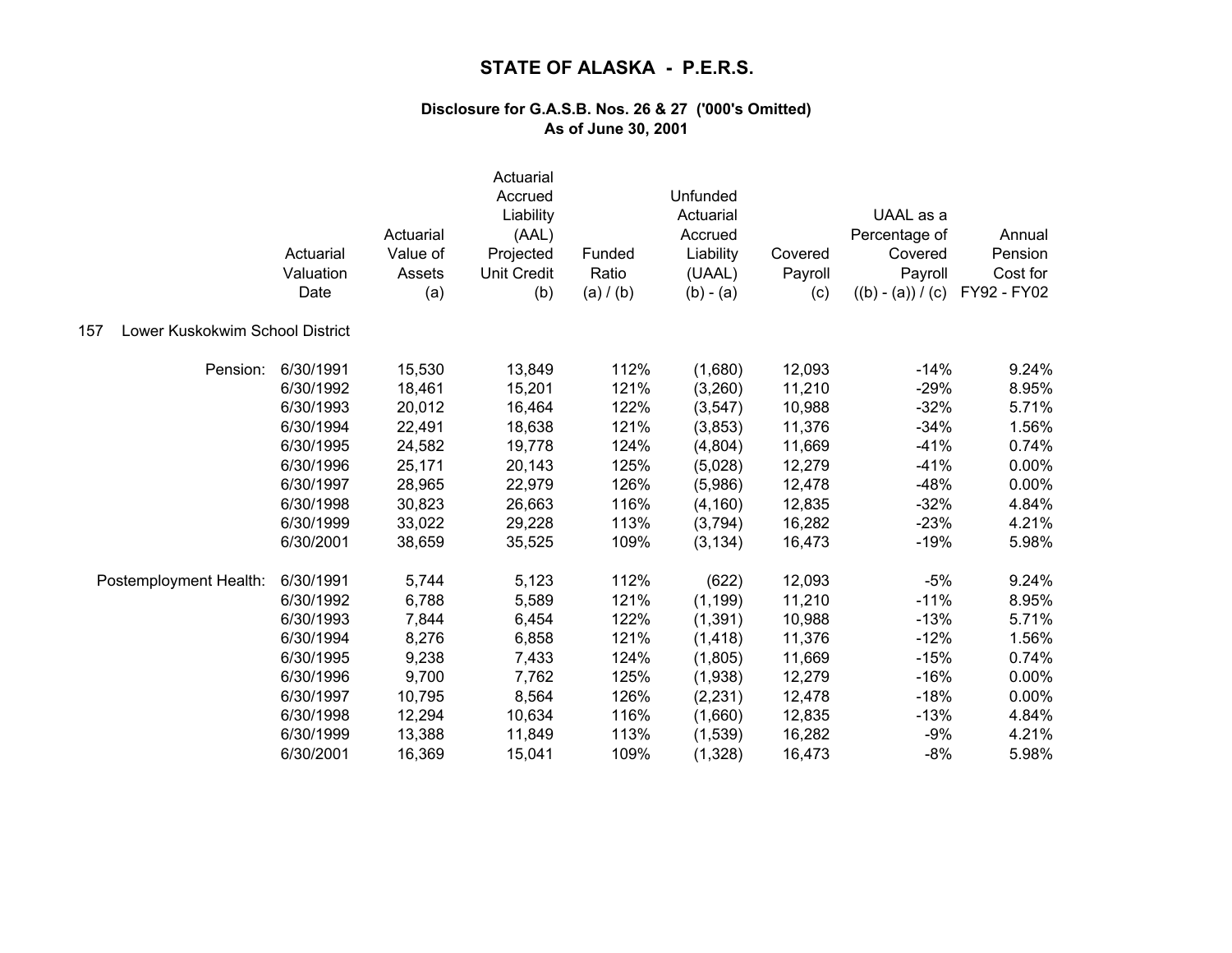|                                      | Actuarial<br>Valuation<br>Date | Actuarial<br>Value of<br>Assets<br>(a) | Actuarial<br>Accrued<br>Liability<br>(AAL)<br>Projected<br><b>Unit Credit</b><br>(b) | Funded<br>Ratio<br>(a) / (b) | Unfunded<br>Actuarial<br>Accrued<br>Liability<br>(UAAL)<br>$(b) - (a)$ | Covered<br>Payroll<br>(c) | UAAL as a<br>Percentage of<br>Covered<br>Payroll<br>$((b) - (a)) / (c)$ | Annual<br>Pension<br>Cost for<br>FY92 - FY02 |
|--------------------------------------|--------------------------------|----------------------------------------|--------------------------------------------------------------------------------------|------------------------------|------------------------------------------------------------------------|---------------------------|-------------------------------------------------------------------------|----------------------------------------------|
| Kodiak Island School District<br>158 |                                |                                        |                                                                                      |                              |                                                                        |                           |                                                                         |                                              |
| Pension:                             | 6/30/1991                      | 6,039                                  | 6,469                                                                                | 93%                          | 430                                                                    | 2,936                     | 15%                                                                     | 8.25%                                        |
|                                      | 6/30/1992                      | 6,882                                  | 7,179                                                                                | 96%                          | 296                                                                    | 2,986                     | 10%                                                                     | 1.85%                                        |
|                                      | 6/30/1993                      | 7,624                                  | 7,645                                                                                | 100%                         | 21                                                                     | 3,039                     | 1%                                                                      | 12.02%                                       |
|                                      | 6/30/1994                      | 8,494                                  | 8,509                                                                                | 100%                         | 15                                                                     | 3,253                     | 0%                                                                      | 12.15%                                       |
|                                      | 6/30/1995                      | 8,933                                  | 8,805                                                                                | 101%                         | (128)                                                                  | 3,127                     | $-4%$                                                                   | 11.38%                                       |
|                                      | 6/30/1996                      | 10,026                                 | 9,206                                                                                | 109%                         | (820)                                                                  | 3,535                     | $-23%$                                                                  | 10.41%                                       |
|                                      | 6/30/1997                      | 11,193                                 | 10,517                                                                               | 106%                         | (676)                                                                  | 3,630                     | $-19%$                                                                  | 5.41%                                        |
|                                      | 6/30/1998                      | 11,617                                 | 11,539                                                                               | 101%                         | (78)                                                                   | 3,767                     | $-2%$                                                                   | 7.01%                                        |
|                                      | 6/30/1999                      | 12,047                                 | 12,287                                                                               | 98%                          | 240                                                                    | 4,453                     | 5%                                                                      | 7.68%                                        |
|                                      | 6/30/2001                      | 14,376                                 | 13,736                                                                               | 105%                         | (640)                                                                  | 4,199                     | $-15%$                                                                  | 9.70%                                        |
| Postemployment Health:               | 6/30/1991                      | 2,234                                  | 2,393                                                                                | 93%                          | 159                                                                    | 2,936                     | 5%                                                                      | 8.25%                                        |
|                                      | 6/30/1992                      | 2,531                                  | 2,639                                                                                | 96%                          | 109                                                                    | 2,986                     | 4%                                                                      | 1.85%                                        |
|                                      | 6/30/1993                      | 2,989                                  | 2,997                                                                                | 100%                         | 8                                                                      | 3,039                     | 0%                                                                      | 12.02%                                       |
|                                      | 6/30/1994                      | 3,126                                  | 3,131                                                                                | 100%                         | 5                                                                      | 3,253                     | 0%                                                                      | 12.15%                                       |
|                                      | 6/30/1995                      | 3,357                                  | 3,309                                                                                | 101%                         | (48)                                                                   | 3,127                     | $-2%$                                                                   | 11.38%                                       |
|                                      | 6/30/1996                      | 3,864                                  | 3,548                                                                                | 109%                         | (316)                                                                  | 3,535                     | $-9%$                                                                   | 10.41%                                       |
|                                      | 6/30/1997                      | 4,172                                  | 3,920                                                                                | 106%                         | (252)                                                                  | 3,630                     | $-7%$                                                                   | 5.41%                                        |
|                                      | 6/30/1998                      | 4,634                                  | 4,602                                                                                | 101%                         | (32)                                                                   | 3,767                     | $-1%$                                                                   | 7.01%                                        |
|                                      | 6/30/1999                      | 4,884                                  | 4,982                                                                                | 98%                          | 98                                                                     | 4,453                     | 2%                                                                      | 7.68%                                        |
|                                      | 6/30/2001                      | 6,088                                  | 5,816                                                                                | 105%                         | (272)                                                                  | 4,199                     | $-6%$                                                                   | 9.70%                                        |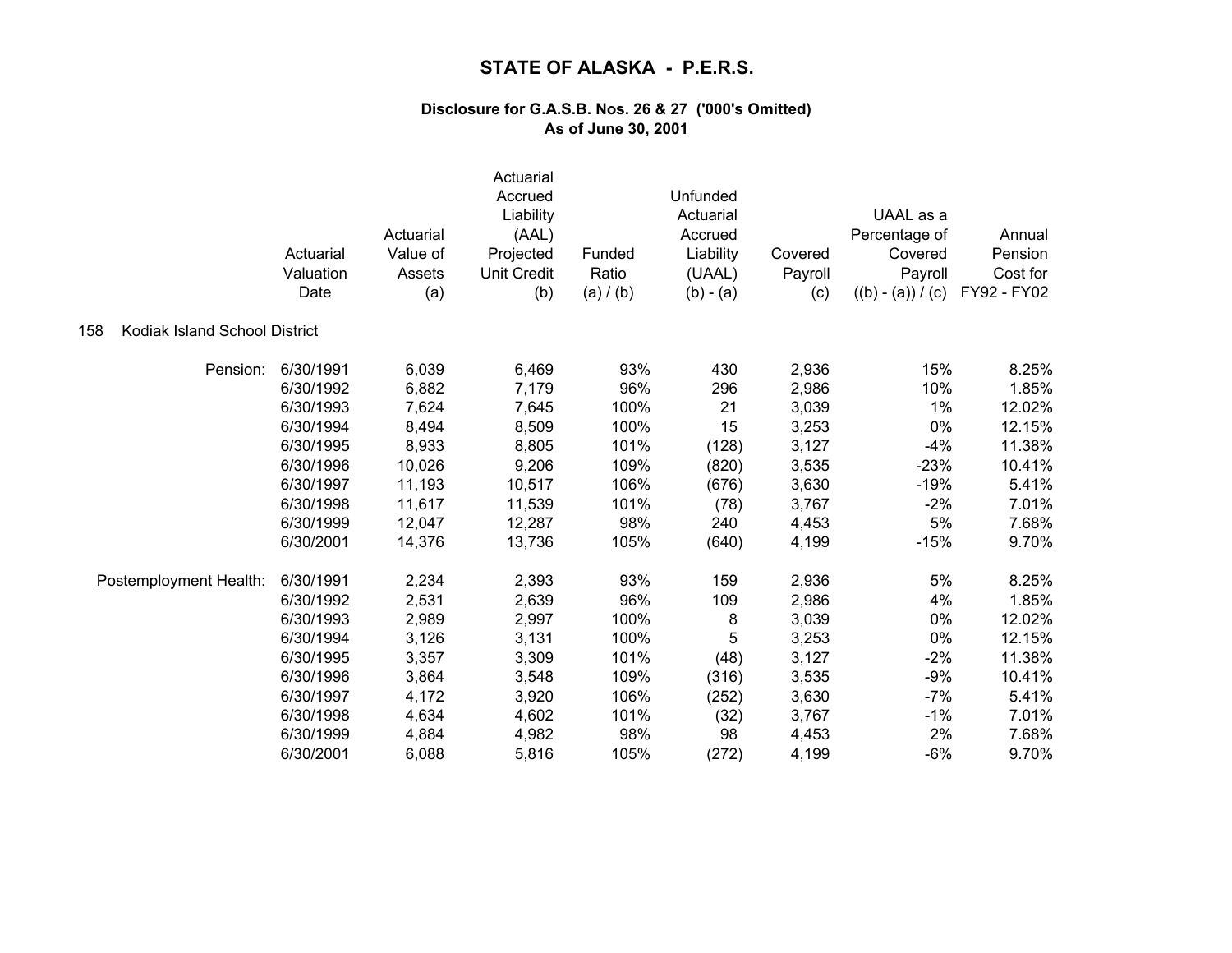|                                           | Actuarial<br>Valuation<br>Date | Actuarial<br>Value of<br>Assets<br>(a) | Actuarial<br>Accrued<br>Liability<br>(AAL)<br>Projected<br><b>Unit Credit</b><br>(b) | Funded<br>Ratio<br>(a) / (b) | Unfunded<br>Actuarial<br>Accrued<br>Liability<br>(UAAL)<br>$(b) - (a)$ | Covered<br>Payroll<br>(c) | UAAL as a<br>Percentage of<br>Covered<br>Payroll<br>$((b) - (a)) / (c)$ | Annual<br>Pension<br>Cost for<br>FY92 - FY02 |
|-------------------------------------------|--------------------------------|----------------------------------------|--------------------------------------------------------------------------------------|------------------------------|------------------------------------------------------------------------|---------------------------|-------------------------------------------------------------------------|----------------------------------------------|
| <b>Yukon Flats School District</b><br>159 |                                |                                        |                                                                                      |                              |                                                                        |                           |                                                                         |                                              |
| Pension:                                  | 6/30/1991                      | 1,897                                  | 1,291                                                                                | 147%                         | (607)                                                                  | 1,046                     | $-58%$                                                                  | 0.00%                                        |
|                                           | 6/30/1992                      | 2,251                                  | 1,617                                                                                | 139%                         | (635)                                                                  | 1,078                     | $-59%$                                                                  | 0.00%                                        |
|                                           | 6/30/1993                      | 2,291                                  | 1,711                                                                                | 134%                         | (580)                                                                  | 1,062                     | $-55%$                                                                  | 0.00%                                        |
|                                           | 6/30/1994                      | 2,610                                  | 1,987                                                                                | 131%                         | (623)                                                                  | 1,355                     | $-46%$                                                                  | 0.00%                                        |
|                                           | 6/30/1995                      | 2,855                                  | 2,132                                                                                | 134%                         | (723)                                                                  | 1,548                     | $-47%$                                                                  | 0.00%                                        |
|                                           | 6/30/1996                      | 2,883                                  | 2,175                                                                                | 133%                         | (708)                                                                  | 1,994                     | $-36%$                                                                  | 0.00%                                        |
|                                           | 6/30/1997                      | 3,452                                  | 2,542                                                                                | 136%                         | (910)                                                                  | 1,875                     | $-49%$                                                                  | 0.00%                                        |
|                                           | 6/30/1998                      | 3,662                                  | 2,680                                                                                | 137%                         | (982)                                                                  | 1,856                     | $-53%$                                                                  | 5.00%                                        |
|                                           | 6/30/1999                      | 4,045                                  | 3,075                                                                                | 132%                         | (970)                                                                  | 1,653                     | $-59%$                                                                  | 4.14%                                        |
|                                           | 6/30/2001                      | 4,433                                  | 3,483                                                                                | 127%                         | (950)                                                                  | 1,617                     | $-59%$                                                                  | 1.28%                                        |
| Postemployment Health:                    | 6/30/1991                      | 702                                    | 477                                                                                  | 147%                         | (224)                                                                  | 1,046                     | $-21%$                                                                  | 0.00%                                        |
|                                           | 6/30/1992                      | 828                                    | 594                                                                                  | 139%                         | (233)                                                                  | 1,078                     | $-22%$                                                                  | 0.00%                                        |
|                                           | 6/30/1993                      | 898                                    | 671                                                                                  | 134%                         | (227)                                                                  | 1,062                     | $-21%$                                                                  | 0.00%                                        |
|                                           | 6/30/1994                      | 960                                    | 731                                                                                  | 131%                         | (229)                                                                  | 1,355                     | $-17%$                                                                  | 0.00%                                        |
|                                           | 6/30/1995                      | 1,073                                  | 801                                                                                  | 134%                         | (272)                                                                  | 1,548                     | $-18%$                                                                  | 0.00%                                        |
|                                           | 6/30/1996                      | 1,111                                  | 838                                                                                  | 133%                         | (273)                                                                  | 1,994                     | $-14%$                                                                  | 0.00%                                        |
|                                           | 6/30/1997                      | 1,286                                  | 947                                                                                  | 136%                         | (339)                                                                  | 1,875                     | $-18%$                                                                  | 0.00%                                        |
|                                           | 6/30/1998                      | 1,461                                  | 1,070                                                                                | 137%                         | (391)                                                                  | 1,856                     | $-21%$                                                                  | 5.00%                                        |
|                                           | 6/30/1999                      | 1,640                                  | 1,247                                                                                | 132%                         | (393)                                                                  | 1,653                     | $-24%$                                                                  | 4.14%                                        |
|                                           | 6/30/2001                      | 1,878                                  | 1,475                                                                                | 127%                         | (403)                                                                  | 1,617                     | $-25%$                                                                  | 1.28%                                        |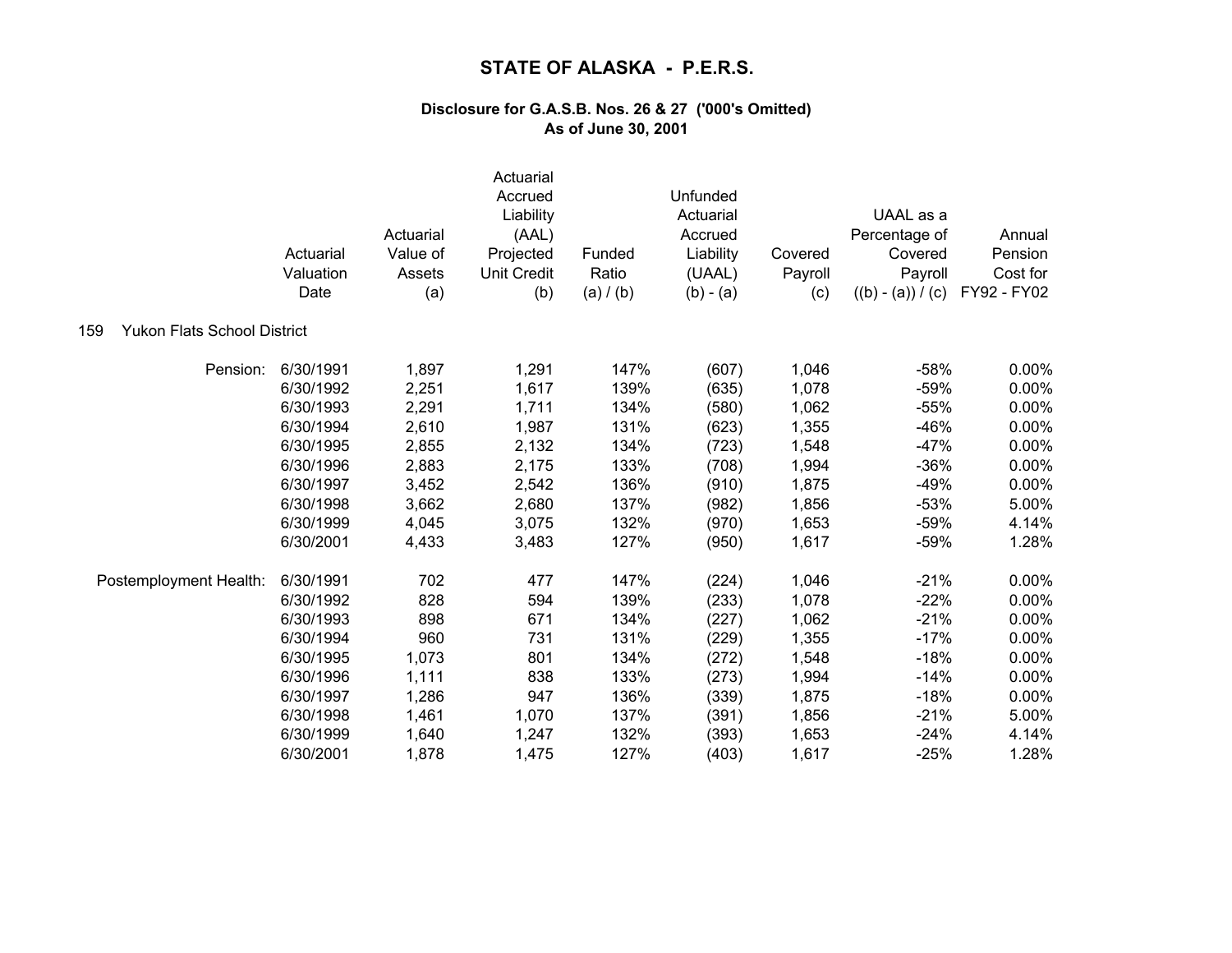|                                      | Actuarial<br>Valuation<br>Date | Actuarial<br>Value of<br>Assets<br>(a) | Actuarial<br>Accrued<br>Liability<br>(AAL)<br>Projected<br><b>Unit Credit</b><br>(b) | Funded<br>Ratio<br>(a) / (b) | Unfunded<br>Actuarial<br>Accrued<br>Liability<br>(UAAL)<br>$(b) - (a)$ | Covered<br>Payroll<br>(c) | UAAL as a<br>Percentage of<br>Covered<br>Payroll<br>$((b) - (a)) / (c)$ | Annual<br>Pension<br>Cost for<br>FY92 - FY02 |
|--------------------------------------|--------------------------------|----------------------------------------|--------------------------------------------------------------------------------------|------------------------------|------------------------------------------------------------------------|---------------------------|-------------------------------------------------------------------------|----------------------------------------------|
| Yukon-Koyukuk School District<br>160 |                                |                                        |                                                                                      |                              |                                                                        |                           |                                                                         |                                              |
| Pension:                             | 6/30/1991                      | 3,256                                  | 2,020                                                                                | 161%                         | (1,237)                                                                | 1,553                     | $-80%$                                                                  | $0.00\%$                                     |
|                                      | 6/30/1992                      | 3,749                                  | 2,237                                                                                | 168%                         | (1, 511)                                                               | 1,596                     | $-95%$                                                                  | 0.00%                                        |
|                                      | 6/30/1993                      | 3,823                                  | 2,384                                                                                | 160%                         | (1,438)                                                                | 1,748                     | $-82%$                                                                  | 0.00%                                        |
|                                      | 6/30/1994                      | 4,201                                  | 2,692                                                                                | 156%                         | (1,510)                                                                | 1,781                     | $-85%$                                                                  | 0.00%                                        |
|                                      | 6/30/1995                      | 4,413                                  | 2,922                                                                                | 151%                         | (1,491)                                                                | 1,636                     | $-91%$                                                                  | 0.00%                                        |
|                                      | 6/30/1996                      | 4,550                                  | 2,708                                                                                | 168%                         | (1,842)                                                                | 1,485                     | $-124%$                                                                 | 0.00%                                        |
|                                      | 6/30/1997                      | 5,226                                  | 3,297                                                                                | 159%                         | (1,929)                                                                | 1,242                     | $-155%$                                                                 | 0.00%                                        |
|                                      | 6/30/1998                      | 5,314                                  | 3,748                                                                                | 142%                         | (1,566)                                                                | 1,362                     | $-115%$                                                                 | 0.00%                                        |
|                                      | 6/30/1999                      | 5,416                                  | 3,860                                                                                | 140%                         | (1,556)                                                                | 1,723                     | $-90%$                                                                  | 0.00%                                        |
|                                      | 6/30/2001                      | 5,711                                  | 4,469                                                                                | 128%                         | (1,242)                                                                | 1,973                     | $-63%$                                                                  | 0.00%                                        |
| Postemployment Health:               | 6/30/1991                      | 1,205                                  | 747                                                                                  | 161%                         | (457)                                                                  | 1,553                     | $-29%$                                                                  | $0.00\%$                                     |
|                                      | 6/30/1992                      | 1,378                                  | 823                                                                                  | 168%                         | (556)                                                                  | 1,596                     | $-35%$                                                                  | 0.00%                                        |
|                                      | 6/30/1993                      | 1,498                                  | 935                                                                                  | 160%                         | (564)                                                                  | 1,748                     | $-32%$                                                                  | 0.00%                                        |
|                                      | 6/30/1994                      | 1,546                                  | 990                                                                                  | 156%                         | (555)                                                                  | 1,781                     | $-31%$                                                                  | 0.00%                                        |
|                                      | 6/30/1995                      | 1,659                                  | 1,098                                                                                | 151%                         | (561)                                                                  | 1,636                     | $-34%$                                                                  | 0.00%                                        |
|                                      | 6/30/1996                      | 1,754                                  | 1,044                                                                                | 168%                         | (710)                                                                  | 1,485                     | $-48%$                                                                  | 0.00%                                        |
|                                      | 6/30/1997                      | 1,948                                  | 1,229                                                                                | 159%                         | (719)                                                                  | 1,242                     | $-58%$                                                                  | 0.00%                                        |
|                                      | 6/30/1998                      | 2,120                                  | 1,496                                                                                | 142%                         | (624)                                                                  | 1,362                     | $-46%$                                                                  | 0.00%                                        |
|                                      | 6/30/1999                      | 2,196                                  | 1,565                                                                                | 140%                         | (631)                                                                  | 1,723                     | $-37%$                                                                  | 0.00%                                        |
|                                      | 6/30/2001                      | 2,419                                  | 1,893                                                                                | 128%                         | (526)                                                                  | 1,973                     | $-27%$                                                                  | 0.00%                                        |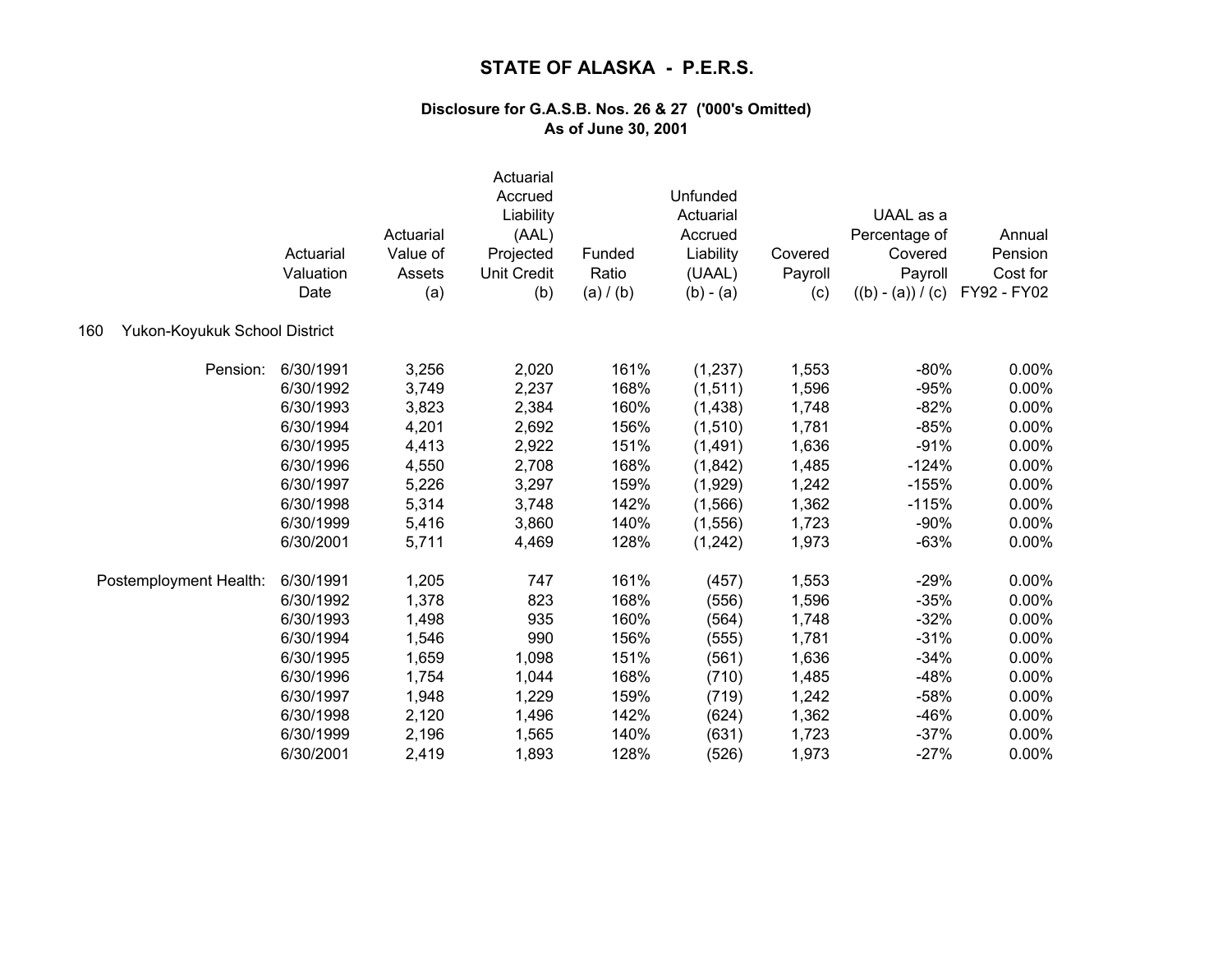|                                            | Actuarial<br>Valuation<br>Date | Actuarial<br>Value of<br>Assets<br>(a) | Actuarial<br>Accrued<br>Liability<br>(AAL)<br>Projected<br><b>Unit Credit</b><br>(b) | Funded<br>Ratio<br>(a) / (b) | Unfunded<br>Actuarial<br>Accrued<br>Liability<br>(UAAL)<br>$(b) - (a)$ | Covered<br>Payroll<br>(c) | UAAL as a<br>Percentage of<br>Covered<br>Payroll<br>$((b) - (a)) / (c)$ | Annual<br>Pension<br>Cost for<br>FY92 - FY02 |
|--------------------------------------------|--------------------------------|----------------------------------------|--------------------------------------------------------------------------------------|------------------------------|------------------------------------------------------------------------|---------------------------|-------------------------------------------------------------------------|----------------------------------------------|
| North Slope Borough School District<br>161 |                                |                                        |                                                                                      |                              |                                                                        |                           |                                                                         |                                              |
| Pension:                                   | 6/30/1991                      | 11,662                                 | 11,374                                                                               | 103%                         | (288)                                                                  | 7,794                     | $-4%$                                                                   | 11.57%                                       |
|                                            | 6/30/1992                      | 13,156                                 | 12,542                                                                               | 105%                         | (614)                                                                  | 8,371                     | $-7%$                                                                   | 7.93%                                        |
|                                            | 6/30/1993                      | 15,228                                 | 13,617                                                                               | 112%                         | (1,611)                                                                | 8,448                     | $-19%$                                                                  | 8.99%                                        |
|                                            | 6/30/1994                      | 17,138                                 | 16,217                                                                               | 106%                         | (920)                                                                  | 9,403                     | $-10%$                                                                  | 8.54%                                        |
|                                            | 6/30/1995                      | 18,910                                 | 17,683                                                                               | 107%                         | (1, 227)                                                               | 10,472                    | $-12%$                                                                  | 5.06%                                        |
|                                            | 6/30/1996                      | 20,156                                 | 18,911                                                                               | 107%                         | (1,244)                                                                | 11,019                    | $-11%$                                                                  | 7.25%                                        |
|                                            | 6/30/1997                      | 23,812                                 | 21,541                                                                               | 111%                         | (2, 271)                                                               | 11,205                    | $-20%$                                                                  | 2.97%                                        |
|                                            | 6/30/1998                      | 25,636                                 | 23,983                                                                               | 107%                         | (1,653)                                                                | 10,803                    | $-15%$                                                                  | 7.97%                                        |
|                                            | 6/30/1999                      | 27,221                                 | 24,974                                                                               | 109%                         | (2, 247)                                                               | 11,802                    | $-19%$                                                                  | 7.49%                                        |
|                                            | 6/30/2001                      | 30,805                                 | 30,456                                                                               | 101%                         | (349)                                                                  | 13,139                    | 0%                                                                      | 6.45%                                        |
| Postemployment Health:                     | 6/30/1991                      | 4,313                                  | 4,207                                                                                | 103%                         | (106)                                                                  | 7,794                     | $-1%$                                                                   | 11.57%                                       |
|                                            | 6/30/1992                      | 4,837                                  | 4,611                                                                                | 105%                         | (226)                                                                  | 8,371                     | $-3%$                                                                   | 7.93%                                        |
|                                            | 6/30/1993                      | 5,969                                  | 5,338                                                                                | 112%                         | (631)                                                                  | 8,448                     | $-7%$                                                                   | 8.99%                                        |
|                                            | 6/30/1994                      | 6,306                                  | 5,968                                                                                | 106%                         | (339)                                                                  | 9,403                     | $-4%$                                                                   | 8.54%                                        |
|                                            | 6/30/1995                      | 7,106                                  | 6,645                                                                                | 107%                         | (461)                                                                  | 10,472                    | $-4%$                                                                   | 5.06%                                        |
|                                            | 6/30/1996                      | 7,767                                  | 7,288                                                                                | 107%                         | (480)                                                                  | 11,019                    | $-4%$                                                                   | 7.25%                                        |
|                                            | 6/30/1997                      | 8,875                                  | 8,028                                                                                | 111%                         | (847)                                                                  | 11,205                    | $-8%$                                                                   | 2.97%                                        |
|                                            | 6/30/1998                      | 10,224                                 | 9,565                                                                                | 107%                         | (659)                                                                  | 10,803                    | $-6%$                                                                   | 7.97%                                        |
|                                            | 6/30/1999                      | 11,036                                 | 10,125                                                                               | 109%                         | (911)                                                                  | 11,802                    | $-8%$                                                                   | 7.49%                                        |
|                                            | 6/30/2001                      | 13,044                                 | 12,895                                                                               | 101%                         | (149)                                                                  | 13,139                    | 0%                                                                      | 6.45%                                        |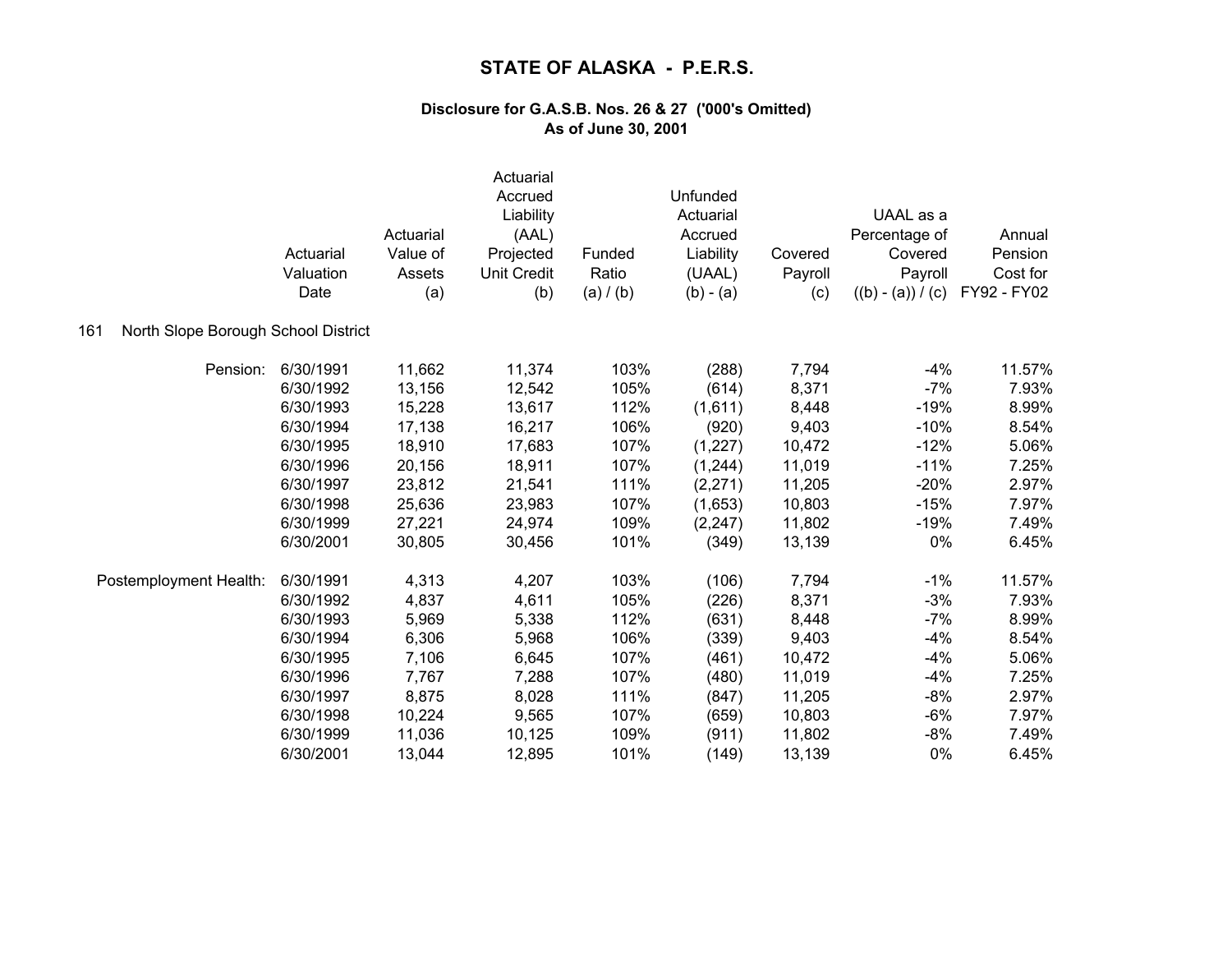|                                        | Actuarial<br>Valuation<br>Date | Actuarial<br>Value of<br>Assets<br>(a) | Actuarial<br>Accrued<br>Liability<br>(AAL)<br>Projected<br><b>Unit Credit</b><br>(b) | Funded<br>Ratio<br>(a) / (b) | Unfunded<br>Actuarial<br>Accrued<br>Liability<br>(UAAL)<br>$(b) - (a)$ | Covered<br>Payroll<br>(c) | UAAL as a<br>Percentage of<br>Covered<br>Payroll<br>$((b) - (a)) / (c)$ | Annual<br>Pension<br>Cost for<br>FY92 - FY02 |
|----------------------------------------|--------------------------------|----------------------------------------|--------------------------------------------------------------------------------------|------------------------------|------------------------------------------------------------------------|---------------------------|-------------------------------------------------------------------------|----------------------------------------------|
| Aleutian Region School District<br>162 |                                |                                        |                                                                                      |                              |                                                                        |                           |                                                                         |                                              |
| Pension:                               | 6/30/1991                      | 823                                    | 437                                                                                  | 188%                         | (385)                                                                  | 73                        | $-528%$                                                                 | 0.00%                                        |
|                                        | 6/30/1992                      | 897                                    | 439                                                                                  | 204%                         | (458)                                                                  | 57                        | $-803%$                                                                 | 0.00%                                        |
|                                        | 6/30/1993                      | 1,999                                  | 1,055                                                                                | 189%                         | (944)                                                                  | 150                       | $-628%$                                                                 | 0.00%                                        |
|                                        | 6/30/1994                      | 2,128                                  | 1,050                                                                                | 203%                         | (1,078)                                                                | 173                       | $-623%$                                                                 | 0.00%                                        |
|                                        | 6/30/1995                      | 2,254                                  | 1,088                                                                                | 207%                         | (1, 166)                                                               | 132                       | $-885%$                                                                 | 0.00%                                        |
|                                        | 6/30/1996                      | 2,375                                  | 1,091                                                                                | 218%                         | (1,283)                                                                | 111                       | N/A                                                                     | 0.00%                                        |
|                                        | 6/30/1997                      | 2,544                                  | 1,102                                                                                | 231%                         | (1, 442)                                                               | 97                        | N/A                                                                     | 0.00%                                        |
|                                        | 6/30/1998                      | 2,726                                  | 1,233                                                                                | 221%                         | (1, 493)                                                               | 88                        | $-1697%$                                                                | 0.00%                                        |
|                                        | 6/30/1999                      | 2,852                                  | 700                                                                                  | 407%                         | (2, 152)                                                               | 157                       | $-1371%$                                                                | 0.00%                                        |
|                                        | 6/30/2001                      | 3,079                                  | 784                                                                                  | 393%                         | (2, 295)                                                               | 180                       | $-1275%$                                                                | 0.00%                                        |
| Postemployment Health:                 | 6/30/1991                      | 304                                    | 162                                                                                  | 188%                         | (143)                                                                  | 73                        | $-195%$                                                                 | 0.00%                                        |
|                                        | 6/30/1992                      | 330                                    | 162                                                                                  | 204%                         | (168)                                                                  | 57                        | $-295%$                                                                 | 0.00%                                        |
|                                        | 6/30/1993                      | 784                                    | 414                                                                                  | 189%                         | (370)                                                                  | 150                       | $-246%$                                                                 | 0.00%                                        |
|                                        | 6/30/1994                      | 783                                    | 387                                                                                  | 203%                         | (396)                                                                  | 173                       | $-229%$                                                                 | 0.00%                                        |
|                                        | 6/30/1995                      | 847                                    | 409                                                                                  | 207%                         | (438)                                                                  | 132                       | $-332%$                                                                 | 0.00%                                        |
|                                        | 6/30/1996                      | 915                                    | 421                                                                                  | 218%                         | (495)                                                                  | 111                       | $-447%$                                                                 | 0.00%                                        |
|                                        | 6/30/1997                      | 948                                    | 411                                                                                  | 231%                         | (537)                                                                  | 97                        | -556%                                                                   | 0.00%                                        |
|                                        | 6/30/1998                      | 1,088                                  | 492                                                                                  | 221%                         | (596)                                                                  | 88                        | $-677%$                                                                 | 0.00%                                        |
|                                        | 6/30/1999                      | 1,157                                  | 284                                                                                  | 407%                         | (873)                                                                  | 157                       | $-556%$                                                                 | 0.00%                                        |
|                                        | 6/30/2001                      | 1,305                                  | 332                                                                                  | 393%                         | (973)                                                                  | 180                       | $-541%$                                                                 | 0.00%                                        |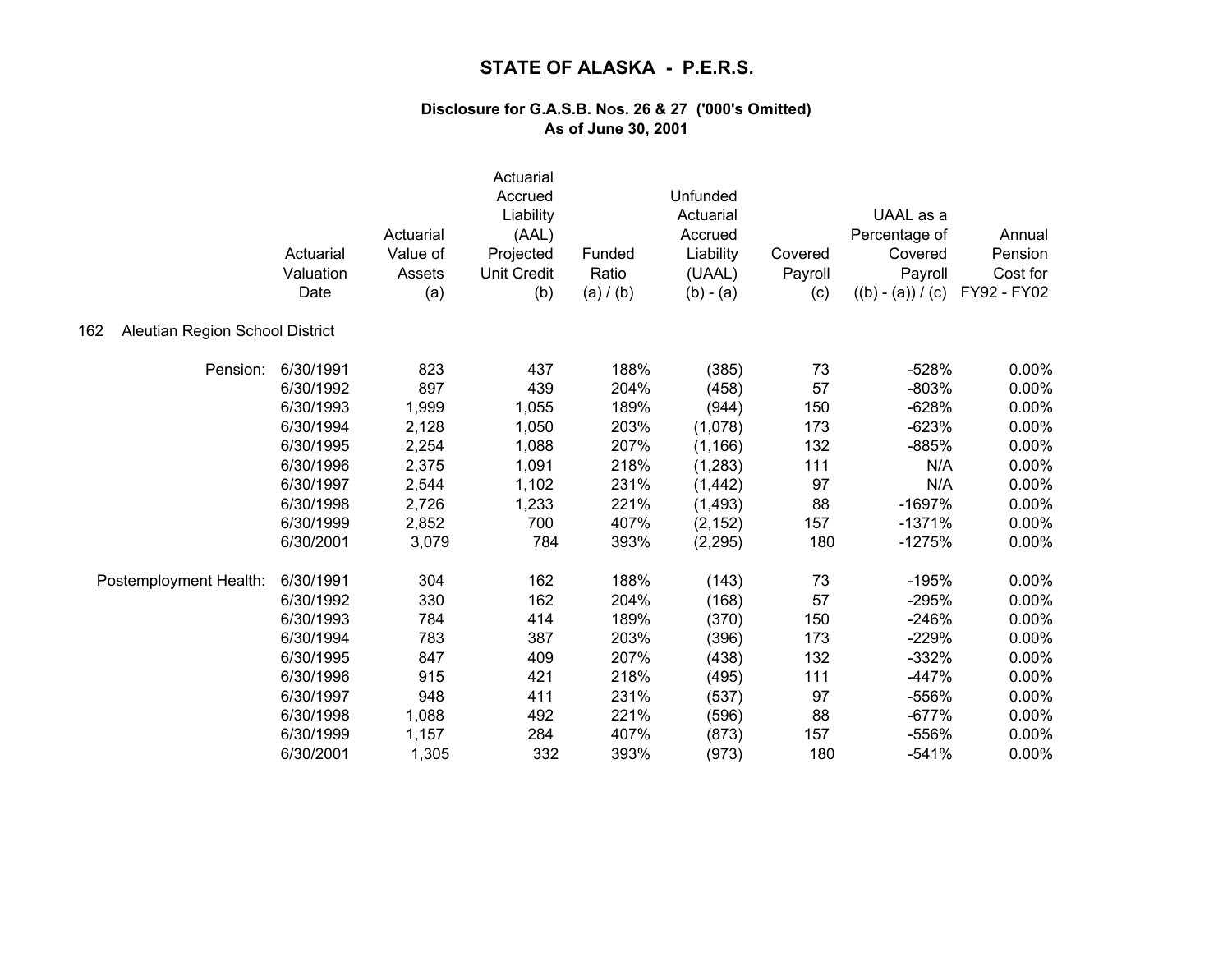|                                                | Actuarial<br>Valuation<br>Date | Actuarial<br>Value of<br>Assets<br>(a) | Actuarial<br>Accrued<br>Liability<br>(AAL)<br>Projected<br><b>Unit Credit</b><br>(b) | Funded<br>Ratio<br>(a) / (b) | Unfunded<br>Actuarial<br>Accrued<br>Liability<br>(UAAL)<br>$(b) - (a)$ | Covered<br>Payroll<br>(c) | UAAL as a<br>Percentage of<br>Covered<br>Payroll<br>$((b) - (a)) / (c)$ | Annual<br>Pension<br>Cost for<br>FY92 - FY02 |
|------------------------------------------------|--------------------------------|----------------------------------------|--------------------------------------------------------------------------------------|------------------------------|------------------------------------------------------------------------|---------------------------|-------------------------------------------------------------------------|----------------------------------------------|
| <b>Cordova Community Medical Center</b><br>163 |                                |                                        |                                                                                      |                              |                                                                        |                           |                                                                         |                                              |
| Pension:                                       | 6/30/1991                      | 1,534                                  | 1,469                                                                                | 104%                         | (65)                                                                   | 836                       | $-8%$                                                                   | 3.65%                                        |
|                                                | 6/30/1992                      | 1,726                                  | 1,683                                                                                | 103%                         | (43)                                                                   | 1,131                     | $-4%$                                                                   | 0.00%                                        |
|                                                | 6/30/1993                      | 1,838                                  | 1,842                                                                                | 100%                         | 4                                                                      | 1,228                     | 0%                                                                      | 7.67%                                        |
|                                                | 6/30/1994                      | 2,098                                  | 2,279                                                                                | 92%                          | 181                                                                    | 1,458                     | 12%                                                                     | 9.68%                                        |
|                                                | 6/30/1995                      | 2,319                                  | 2,458                                                                                | 94%                          | 140                                                                    | 1,389                     | 10%                                                                     | 11.33%                                       |
|                                                | 6/30/1996                      | 2,535                                  | 2,340                                                                                | 108%                         | (195)                                                                  | 1,272                     | $-15%$                                                                  | 11.83%                                       |
|                                                | 6/30/1997                      | 3,185                                  | 2,880                                                                                | 111%                         | (305)                                                                  | 1,331                     | $-23%$                                                                  | 7.91%                                        |
|                                                | 6/30/1998                      | 3,527                                  | 3,171                                                                                | 111%                         | (356)                                                                  | 1,490                     | $-24%$                                                                  | 7.98%                                        |
|                                                | 6/30/1999                      | 3,706                                  | 3,386                                                                                | 109%                         | (320)                                                                  | 1,560                     | $-21%$                                                                  | 7.17%                                        |
|                                                | 6/30/2001                      | 3,983                                  | 3,815                                                                                | 104%                         | (168)                                                                  | 2,246                     | $-7%$                                                                   | 6.23%                                        |
| Postemployment Health:                         | 6/30/1991                      | 567                                    | 543                                                                                  | 104%                         | (24)                                                                   | 836                       | $-3%$                                                                   | 3.65%                                        |
|                                                | 6/30/1992                      | 635                                    | 619                                                                                  | 103%                         | (16)                                                                   | 1,131                     | $-1%$                                                                   | 0.00%                                        |
|                                                | 6/30/1993                      | 720                                    | 722                                                                                  | 100%                         | $\overline{2}$                                                         | 1,228                     | 0%                                                                      | 7.67%                                        |
|                                                | 6/30/1994                      | 772                                    | 838                                                                                  | 92%                          | 66                                                                     | 1,458                     | 5%                                                                      | 9.68%                                        |
|                                                | 6/30/1995                      | 871                                    | 924                                                                                  | 94%                          | 52                                                                     | 1,389                     | 4%                                                                      | 11.33%                                       |
|                                                | 6/30/1996                      | 977                                    | 902                                                                                  | 108%                         | (75)                                                                   | 1,272                     | $-6%$                                                                   | 11.83%                                       |
|                                                | 6/30/1997                      | 1,187                                  | 1,073                                                                                | 111%                         | (114)                                                                  | 1,331                     | $-9%$                                                                   | 7.91%                                        |
|                                                | 6/30/1998                      | 1,407                                  | 1,265                                                                                | 111%                         | (142)                                                                  | 1,490                     | $-10%$                                                                  | 7.98%                                        |
|                                                | 6/30/1999                      | 1,503                                  | 1,374                                                                                | 109%                         | (129)                                                                  | 1,560                     | $-8%$                                                                   | 7.17%                                        |
|                                                | 6/30/2001                      | 1,687                                  | 1,616                                                                                | 104%                         | (71)                                                                   | 2,246                     | $-3%$                                                                   | 6.23%                                        |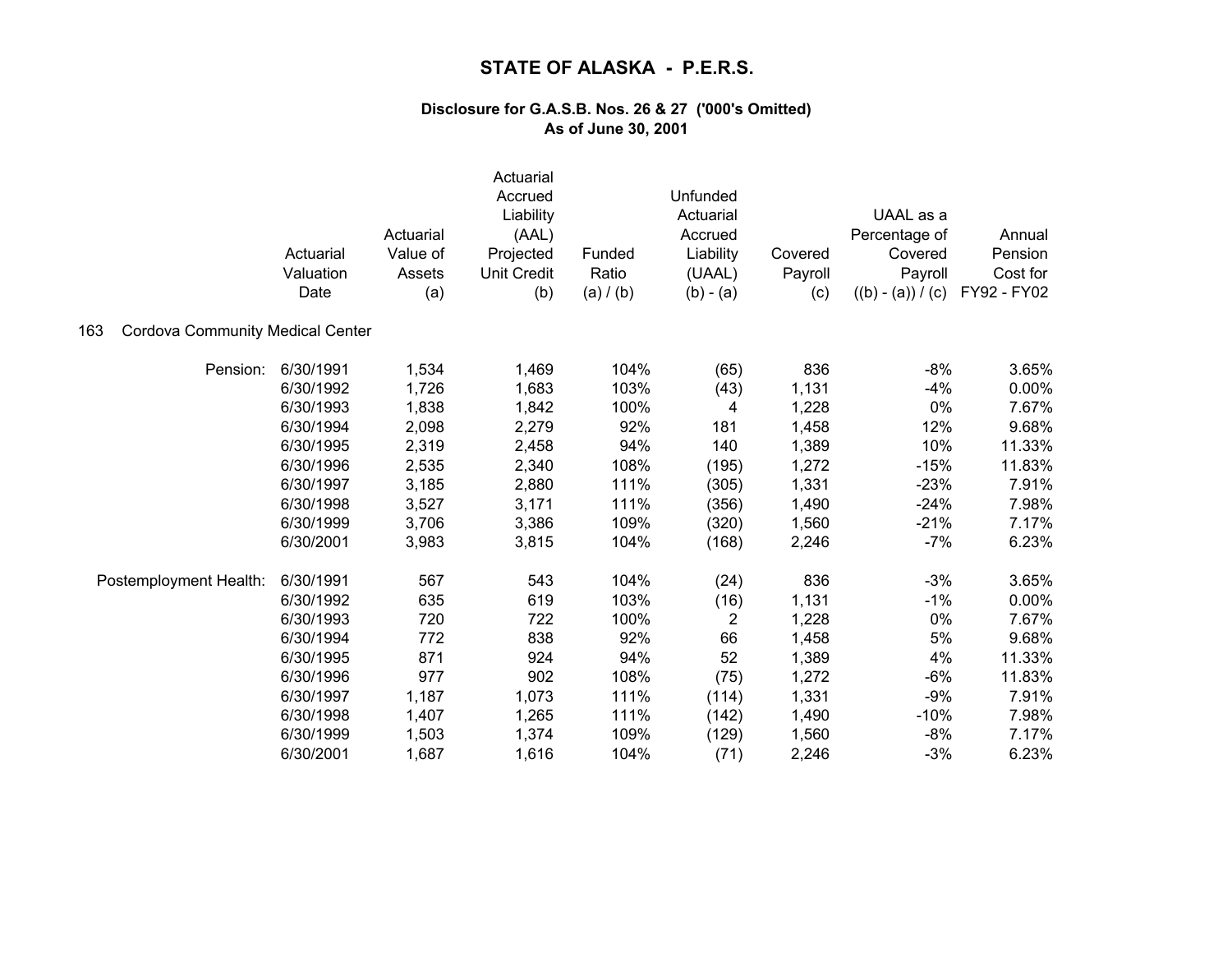|                                         | Actuarial<br>Valuation<br>Date | Actuarial<br>Value of<br>Assets<br>(a) | Actuarial<br>Accrued<br>Liability<br>(AAL)<br>Projected<br><b>Unit Credit</b><br>(b) | Funded<br>Ratio<br>(a) / (b) | Unfunded<br>Actuarial<br>Accrued<br>Liability<br>(UAAL)<br>$(b) - (a)$ | Covered<br>Payroll<br>(c) | UAAL as a<br>Percentage of<br>Covered<br>Payroll<br>$((b) - (a)) / (c)$ | Annual<br>Pension<br>Cost for<br>FY92 - FY02 |
|-----------------------------------------|--------------------------------|----------------------------------------|--------------------------------------------------------------------------------------|------------------------------|------------------------------------------------------------------------|---------------------------|-------------------------------------------------------------------------|----------------------------------------------|
| Lake & Peninsula School District<br>164 |                                |                                        |                                                                                      |                              |                                                                        |                           |                                                                         |                                              |
| Pension:                                | 6/30/1991                      | 2,032                                  | 1,884                                                                                | 108%                         | (148)                                                                  | 1,418                     | $-10%$                                                                  | 7.33%                                        |
|                                         | 6/30/1992                      | 2,335                                  | 2,125                                                                                | 110%                         | (209)                                                                  | 1,515                     | $-14%$                                                                  | 6.24%                                        |
|                                         | 6/30/1993                      | 2,469                                  | 2,200                                                                                | 112%                         | (269)                                                                  | 1,643                     | $-16%$                                                                  | 6.83%                                        |
|                                         | 6/30/1994                      | 2,739                                  | 2,474                                                                                | 111%                         | (265)                                                                  | 1,911                     | $-14%$                                                                  | 6.46%                                        |
|                                         | 6/30/1995                      | 3,123                                  | 2,684                                                                                | 116%                         | (439)                                                                  | 2,112                     | $-21%$                                                                  | 5.95%                                        |
|                                         | 6/30/1996                      | 3,529                                  | 2,969                                                                                | 119%                         | (560)                                                                  | 1,998                     | $-28%$                                                                  | 5.97%                                        |
|                                         | 6/30/1997                      | 3,927                                  | 3,401                                                                                | 115%                         | (525)                                                                  | 2,119                     | $-25%$                                                                  | 0.08%                                        |
|                                         | 6/30/1998                      | 4,567                                  | 4,101                                                                                | 111%                         | (466)                                                                  | 1,884                     | $-25%$                                                                  | 5.97%                                        |
|                                         | 6/30/1999                      | 4,598                                  | 4,293                                                                                | 107%                         | (305)                                                                  | 2,418                     | $-13%$                                                                  | 6.95%                                        |
|                                         | 6/30/2001                      | 5,089                                  | 5,123                                                                                | 99%                          | 34                                                                     | 2,063                     | 2%                                                                      | 7.12%                                        |
| Postemployment Health:                  | 6/30/1991                      | 752                                    | 697                                                                                  | 108%                         | (55)                                                                   | 1,418                     | $-4%$                                                                   | 7.33%                                        |
|                                         | 6/30/1992                      | 858                                    | 782                                                                                  | 110%                         | (77)                                                                   | 1,515                     | $-5%$                                                                   | 6.24%                                        |
|                                         | 6/30/1993                      | 968                                    | 863                                                                                  | 112%                         | (105)                                                                  | 1,643                     | $-6%$                                                                   | 6.83%                                        |
|                                         | 6/30/1994                      | 1,008                                  | 911                                                                                  | 111%                         | (97)                                                                   | 1,911                     | $-5%$                                                                   | 6.46%                                        |
|                                         | 6/30/1995                      | 1,174                                  | 1,009                                                                                | 116%                         | (165)                                                                  | 2,112                     | $-8%$                                                                   | 5.95%                                        |
|                                         | 6/30/1996                      | 1,360                                  | 1,144                                                                                | 119%                         | (216)                                                                  | 1,998                     | $-11%$                                                                  | 5.97%                                        |
|                                         | 6/30/1997                      | 1,463                                  | 1,268                                                                                | 115%                         | (196)                                                                  | 2,119                     | $-9%$                                                                   | 0.08%                                        |
|                                         | 6/30/1998                      | 1,822                                  | 1,636                                                                                | 111%                         | (186)                                                                  | 1,884                     | $-10%$                                                                  | 5.97%                                        |
|                                         | 6/30/1999                      | 1,864                                  | 1,741                                                                                | 107%                         | (123)                                                                  | 2,418                     | $-5%$                                                                   | 6.95%                                        |
|                                         | 6/30/2001                      | 2,156                                  | 2,169                                                                                | 99%                          | 13                                                                     | 2,063                     | 1%                                                                      | 7.12%                                        |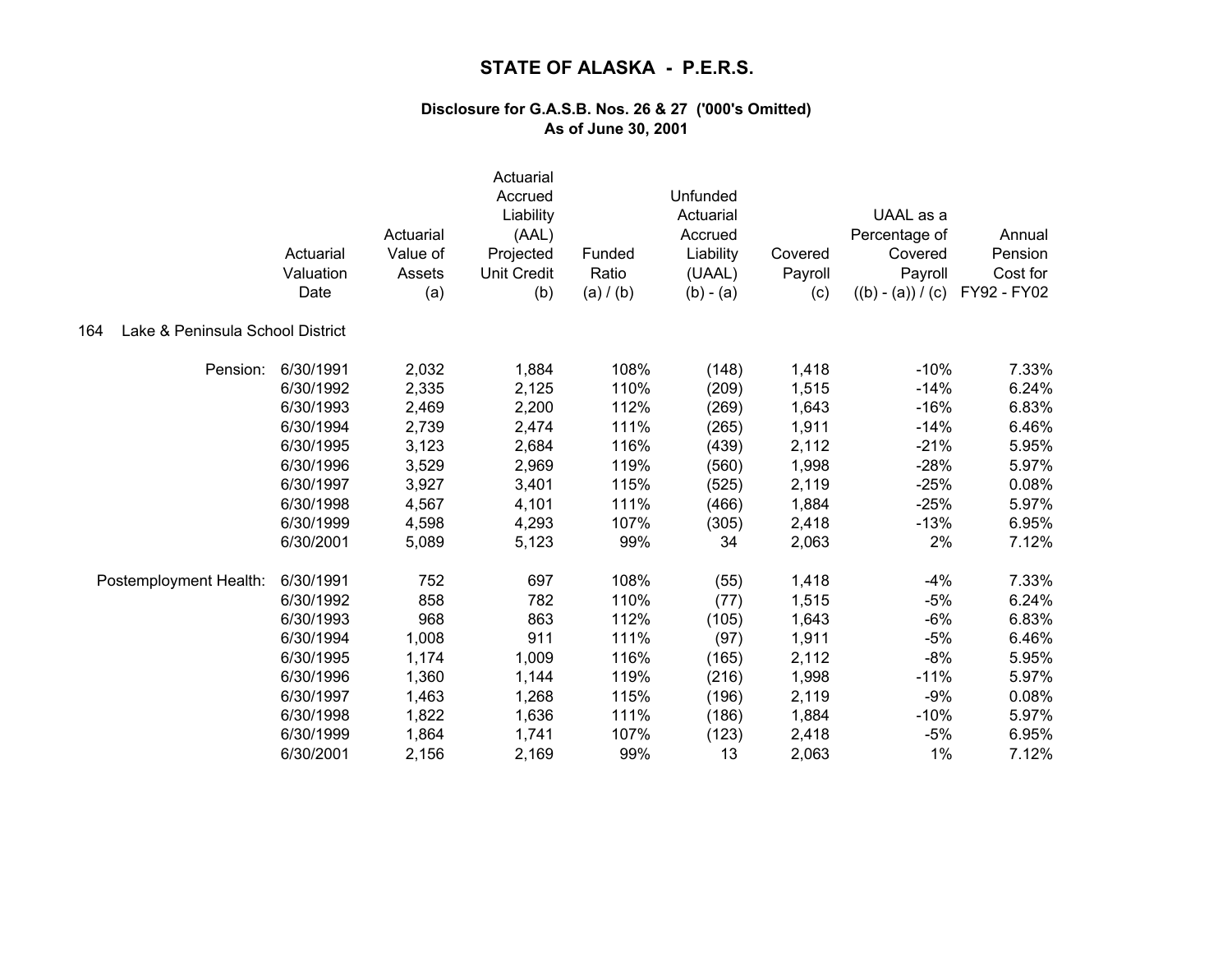|                                 | Actuarial<br>Valuation<br>Date | Actuarial<br>Value of<br>Assets<br>(a) | Actuarial<br>Accrued<br>Liability<br>(AAL)<br>Projected<br><b>Unit Credit</b><br>(b) | Funded<br>Ratio<br>(a) / (b) | Unfunded<br>Actuarial<br>Accrued<br>Liability<br>(UAAL)<br>$(b) - (a)$ | Covered<br>Payroll<br>(c) | UAAL as a<br>Percentage of<br>Covered<br>Payroll<br>$((b) - (a)) / (c)$ | Annual<br>Pension<br>Cost for<br>FY92 - FY02 |
|---------------------------------|--------------------------------|----------------------------------------|--------------------------------------------------------------------------------------|------------------------------|------------------------------------------------------------------------|---------------------------|-------------------------------------------------------------------------|----------------------------------------------|
| Sitka Community Hospital<br>165 |                                |                                        |                                                                                      |                              |                                                                        |                           |                                                                         |                                              |
| Pension:                        | 6/30/1991                      | 3,251                                  | 3,355                                                                                | 97%                          | 104                                                                    | 2,207                     | 5%                                                                      | 7.76%                                        |
|                                 | 6/30/1992                      | 3,961                                  | 3,985                                                                                | 99%                          | 24                                                                     | 2,027                     | 1%                                                                      | 9.25%                                        |
|                                 | 6/30/1993                      | 4,491                                  | 4,497                                                                                | 100%                         | 6                                                                      | 2,308                     | 0%                                                                      | 10.78%                                       |
|                                 | 6/30/1994                      | 5,013                                  | 5,054                                                                                | 99%                          | 42                                                                     | 2,261                     | 2%                                                                      | 11.05%                                       |
|                                 | 6/30/1995                      | 5,807                                  | 5,560                                                                                | 104%                         | (247)                                                                  | 2,381                     | $-10%$                                                                  | 11.33%                                       |
|                                 | 6/30/1996                      | 6,429                                  | 5,763                                                                                | 112%                         | (666)                                                                  | 2,814                     | $-24%$                                                                  | 10.58%                                       |
|                                 | 6/30/1997                      | 7,234                                  | 6,559                                                                                | 110%                         | (675)                                                                  | 3,118                     | $-22%$                                                                  | 3.40%                                        |
|                                 | 6/30/1998                      | 7,373                                  | 7,459                                                                                | 99%                          | 86                                                                     | 2,959                     | 3%                                                                      | 6.95%                                        |
|                                 | 6/30/1999                      | 8,002                                  | 7,807                                                                                | 102%                         | (195)                                                                  | 3,108                     | $-6%$                                                                   | 7.33%                                        |
|                                 | 6/30/2001                      | 10,067                                 | 10,228                                                                               | 98%                          | 161                                                                    | 4,017                     | 4%                                                                      | 8.15%                                        |
| Postemployment Health:          | 6/30/1991                      | 1,202                                  | 1,241                                                                                | 97%                          | 39                                                                     | 2,207                     | 2%                                                                      | 7.76%                                        |
|                                 | 6/30/1992                      | 1,456                                  | 1,465                                                                                | 99%                          | 9                                                                      | 2,027                     | 0%                                                                      | 9.25%                                        |
|                                 | 6/30/1993                      | 1,760                                  | 1,763                                                                                | 100%                         | 3                                                                      | 2,308                     | 0%                                                                      | 10.78%                                       |
|                                 | 6/30/1994                      | 1,844                                  | 1,860                                                                                | 99%                          | 15                                                                     | 2,261                     | 1%                                                                      | 11.05%                                       |
|                                 | 6/30/1995                      | 2,183                                  | 2,090                                                                                | 104%                         | (93)                                                                   | 2,381                     | $-4%$                                                                   | 11.33%                                       |
|                                 | 6/30/1996                      | 2,478                                  | 2,221                                                                                | 112%                         | (257)                                                                  | 2,814                     | $-9%$                                                                   | 10.58%                                       |
|                                 | 6/30/1997                      | 2,696                                  | 2,445                                                                                | 110%                         | (251)                                                                  | 3,118                     | $-8%$                                                                   | 3.40%                                        |
|                                 | 6/30/1998                      | 2,941                                  | 2,975                                                                                | 99%                          | 34                                                                     | 2,959                     | 1%                                                                      | 6.95%                                        |
|                                 | 6/30/1999                      | 3,244                                  | 3,165                                                                                | 102%                         | (79)                                                                   | 3,108                     | $-3%$                                                                   | 7.33%                                        |
|                                 | 6/30/2001                      | 4,263                                  | 4,331                                                                                | 98%                          | 68                                                                     | 4,017                     | 2%                                                                      | 8.15%                                        |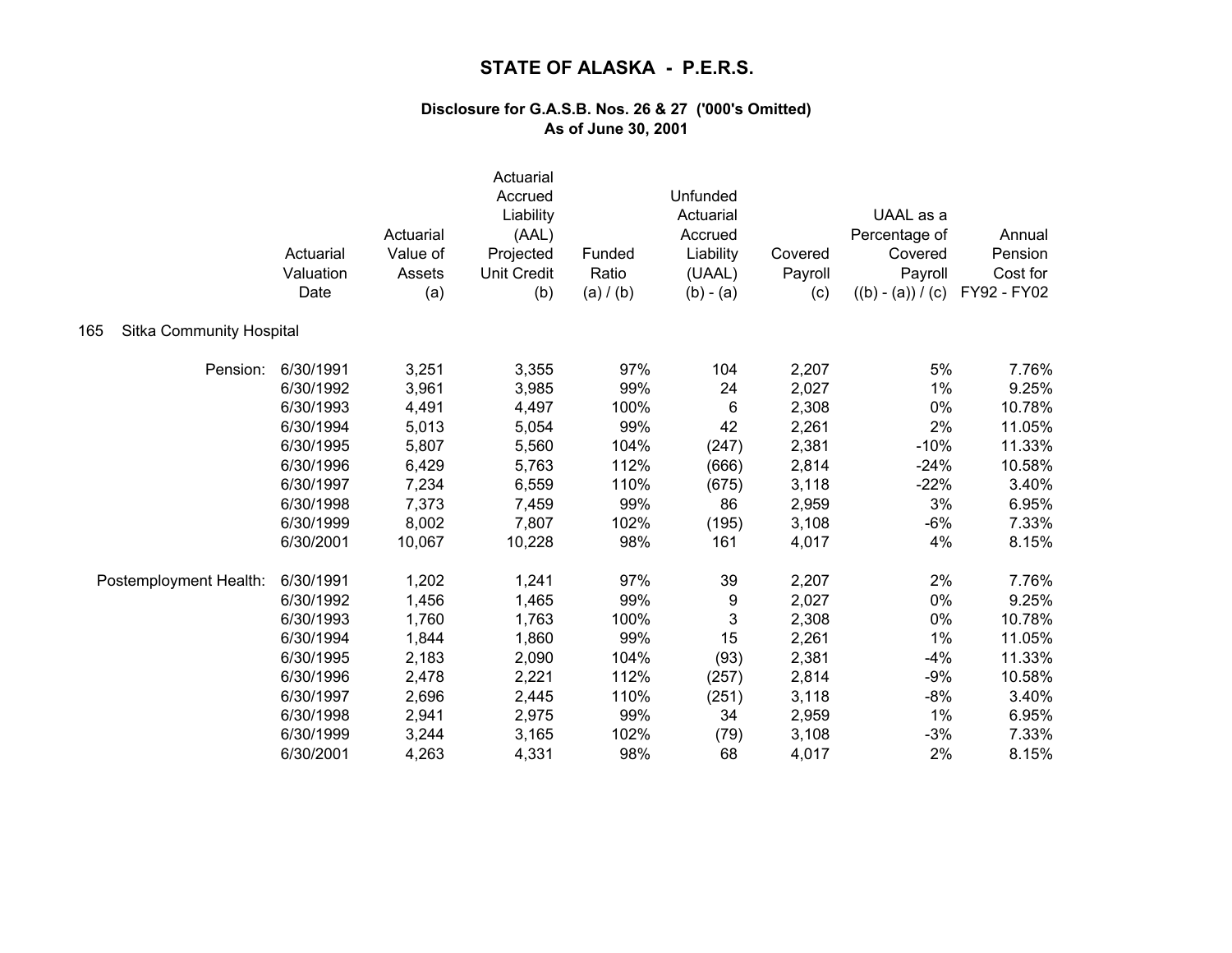|                                    | Actuarial<br>Valuation<br>Date | Actuarial<br>Value of<br>Assets<br>(a) | Actuarial<br>Accrued<br>Liability<br>(AAL)<br>Projected<br><b>Unit Credit</b><br>(b) | Funded<br>Ratio<br>(a) / (b) | Unfunded<br>Actuarial<br>Accrued<br>Liability<br>(UAAL)<br>$(b) - (a)$ | Covered<br>Payroll<br>(c) | UAAL as a<br>Percentage of<br>Covered<br>Payroll<br>$((b) - (a)) / (c)$ | Annual<br>Pension<br>Cost for<br>FY92 - FY02 |
|------------------------------------|--------------------------------|----------------------------------------|--------------------------------------------------------------------------------------|------------------------------|------------------------------------------------------------------------|---------------------------|-------------------------------------------------------------------------|----------------------------------------------|
| Tanana City School District<br>166 |                                |                                        |                                                                                      |                              |                                                                        |                           |                                                                         |                                              |
| Pension:                           | 6/30/1991                      | 212                                    | 207                                                                                  | 102%                         | (4)                                                                    | 267                       | $-2%$                                                                   | 13.37%                                       |
|                                    | 6/30/1992                      | 260                                    | 254                                                                                  | 102%                         | (6)                                                                    | 149                       | $-4%$                                                                   | 14.72%                                       |
|                                    | 6/30/1993                      | 312                                    | 367                                                                                  | 85%                          | 55                                                                     | 215                       | 26%                                                                     | 9.66%                                        |
|                                    | 6/30/1994                      | 364                                    | 376                                                                                  | 97%                          | 12                                                                     | 288                       | 4%                                                                      | 9.65%                                        |
|                                    | 6/30/1995                      | 419                                    | 470                                                                                  | 89%                          | 50                                                                     | 240                       | 21%                                                                     | 14.61%                                       |
|                                    | 6/30/1996                      | 442                                    | 448                                                                                  | 99%                          | 6                                                                      | 241                       | 3%                                                                      | 10.85%                                       |
|                                    | 6/30/1997                      | 508                                    | 513                                                                                  | 99%                          | 5                                                                      | 276                       | 2%                                                                      | 9.19%                                        |
|                                    | 6/30/1998                      | 514                                    | 575                                                                                  | 89%                          | 61                                                                     | 244                       | 25%                                                                     | 10.19%                                       |
|                                    | 6/30/1999                      | 560                                    | 648                                                                                  | 86%                          | 88                                                                     | 216                       | 41%                                                                     | 10.08%                                       |
|                                    | 6/30/2001                      | 584                                    | 736                                                                                  | 79%                          | 152                                                                    | 120                       | 127%                                                                    | 14.30%                                       |
| Postemployment Health:             | 6/30/1991                      | 78                                     | 77                                                                                   | 102%                         | (2)                                                                    | 267                       | $-1%$                                                                   | 13.37%                                       |
|                                    | 6/30/1992                      | 96                                     | 94                                                                                   | 102%                         | (2)                                                                    | 149                       | $-1%$                                                                   | 14.72%                                       |
|                                    | 6/30/1993                      | 122                                    | 144                                                                                  | 85%                          | 22                                                                     | 215                       | 10%                                                                     | 9.66%                                        |
|                                    | 6/30/1994                      | 134                                    | 138                                                                                  | 97%                          | 4                                                                      | 288                       | 1%                                                                      | 9.65%                                        |
|                                    | 6/30/1995                      | 158                                    | 176                                                                                  | 89%                          | 19                                                                     | 240                       | 8%                                                                      | 14.61%                                       |
|                                    | 6/30/1996                      | 170                                    | 173                                                                                  | 99%                          | 3                                                                      | 241                       | 1%                                                                      | 10.85%                                       |
|                                    | 6/30/1997                      | 189                                    | 191                                                                                  | 99%                          | $\overline{c}$                                                         | 276                       | 1%                                                                      | 9.19%                                        |
|                                    | 6/30/1998                      | 205                                    | 230                                                                                  | 89%                          | 25                                                                     | 244                       | 10%                                                                     | 10.19%                                       |
|                                    | 6/30/1999                      | 228                                    | 263                                                                                  | 87%                          | 35                                                                     | 216                       | 16%                                                                     | 10.08%                                       |
|                                    | 6/30/2001                      | 248                                    | 313                                                                                  | 79%                          | 65                                                                     | 120                       | 54%                                                                     | 14.30%                                       |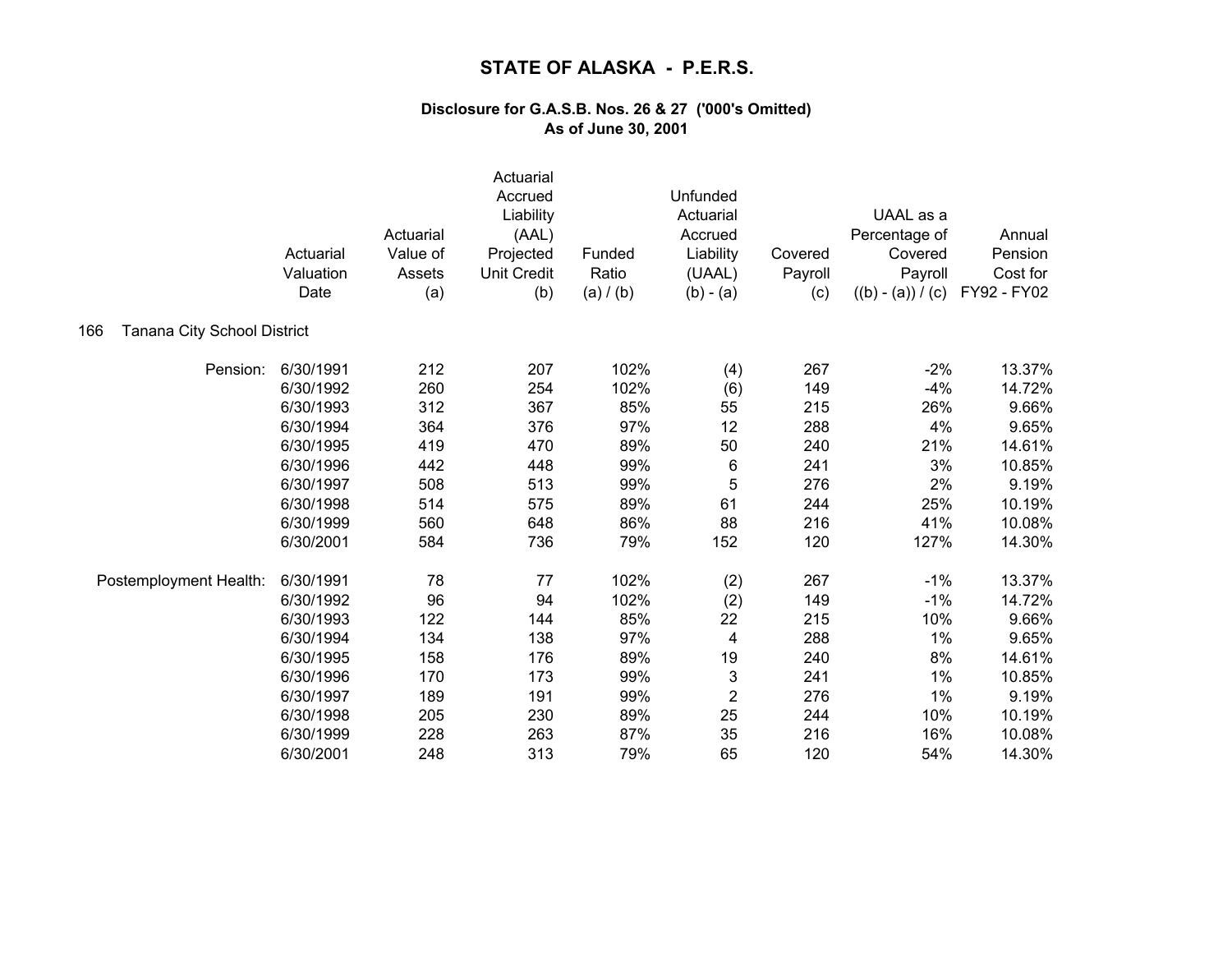|                                           | Actuarial<br>Valuation<br>Date | Actuarial<br>Value of<br>Assets<br>(a) | Actuarial<br>Accrued<br>Liability<br>(AAL)<br>Projected<br><b>Unit Credit</b><br>(b) | Funded<br>Ratio<br>(a) / (b) | Unfunded<br>Actuarial<br>Accrued<br>Liability<br>(UAAL)<br>$(b) - (a)$ | Covered<br>Payroll<br>(c) | UAAL as a<br>Percentage of<br>Covered<br>Payroll<br>$((b) - (a)) / (c)$ | Annual<br>Pension<br>Cost for<br>FY92 - FY02 |
|-------------------------------------------|--------------------------------|----------------------------------------|--------------------------------------------------------------------------------------|------------------------------|------------------------------------------------------------------------|---------------------------|-------------------------------------------------------------------------|----------------------------------------------|
| Southeast Regional Resource Center<br>167 |                                |                                        |                                                                                      |                              |                                                                        |                           |                                                                         |                                              |
| Pension:                                  | 6/30/1991                      | 1,115                                  | 1,018                                                                                | 109%                         | (96)                                                                   | 452                       | $-21%$                                                                  | 0.00%                                        |
|                                           | 6/30/1992                      | 1,214                                  | 1,171                                                                                | 104%                         | (43)                                                                   | 475                       | $-9%$                                                                   | 2.95%                                        |
|                                           | 6/30/1993                      | 1,113                                  | 1,129                                                                                | 99%                          | 17                                                                     | 814                       | 2%                                                                      | 3.32%                                        |
|                                           | 6/30/1994                      | 1,285                                  | 1,193                                                                                | 108%                         | (92)                                                                   | 634                       | $-15%$                                                                  | 8.02%                                        |
|                                           | 6/30/1995                      | 1,350                                  | 1,355                                                                                | 100%                         | 5                                                                      | 681                       | 1%                                                                      | 11.55%                                       |
|                                           | 6/30/1996                      | 1,592                                  | 1,393                                                                                | 114%                         | (199)                                                                  | 875                       | $-23%$                                                                  | 5.74%                                        |
|                                           | 6/30/1997                      | 1,888                                  | 1,754                                                                                | 108%                         | (134)                                                                  | 1,114                     | $-12%$                                                                  | 6.80%                                        |
|                                           | 6/30/1998                      | 2,053                                  | 2,117                                                                                | 97%                          | 64                                                                     | 1,088                     | 6%                                                                      | 7.07%                                        |
|                                           | 6/30/1999                      | 2,413                                  | 2,331                                                                                | 104%                         | (82)                                                                   | 1,180                     | $-7%$                                                                   | 8.47%                                        |
|                                           | 6/30/2001                      | 3,039                                  | 2,933                                                                                | 104%                         | (106)                                                                  | 1,484                     | $-7%$                                                                   | 7.88%                                        |
| Postemployment Health:                    | 6/30/1991                      | 412                                    | 377                                                                                  | 109%                         | (36)                                                                   | 452                       | $-8%$                                                                   | 0.00%                                        |
|                                           | 6/30/1992                      | 446                                    | 430                                                                                  | 104%                         | (16)                                                                   | 475                       | $-3%$                                                                   | 2.95%                                        |
|                                           | 6/30/1993                      | 436                                    | 443                                                                                  | 99%                          | 6                                                                      | 814                       | 1%                                                                      | 3.32%                                        |
|                                           | 6/30/1994                      | 473                                    | 439                                                                                  | 108%                         | (34)                                                                   | 634                       | $-5%$                                                                   | 8.02%                                        |
|                                           | 6/30/1995                      | 507                                    | 509                                                                                  | 100%                         | $\overline{2}$                                                         | 681                       | 0%                                                                      | 11.55%                                       |
|                                           | 6/30/1996                      | 613                                    | 537                                                                                  | 114%                         | (76)                                                                   | 875                       | $-9%$                                                                   | 5.74%                                        |
|                                           | 6/30/1997                      | 704                                    | 654                                                                                  | 108%                         | (50)                                                                   | 1,114                     | $-4%$                                                                   | 6.80%                                        |
|                                           | 6/30/1998                      | 820                                    | 845                                                                                  | 97%                          | 25                                                                     | 1,088                     | 2%                                                                      | 7.07%                                        |
|                                           | 6/30/1999                      | 979                                    | 945                                                                                  | 104%                         | (34)                                                                   | 1,180                     | $-3%$                                                                   | 8.47%                                        |
|                                           | 6/30/2001                      | 1,288                                  | 1,242                                                                                | 104%                         | (46)                                                                   | 1,484                     | $-3%$                                                                   | 7.88%                                        |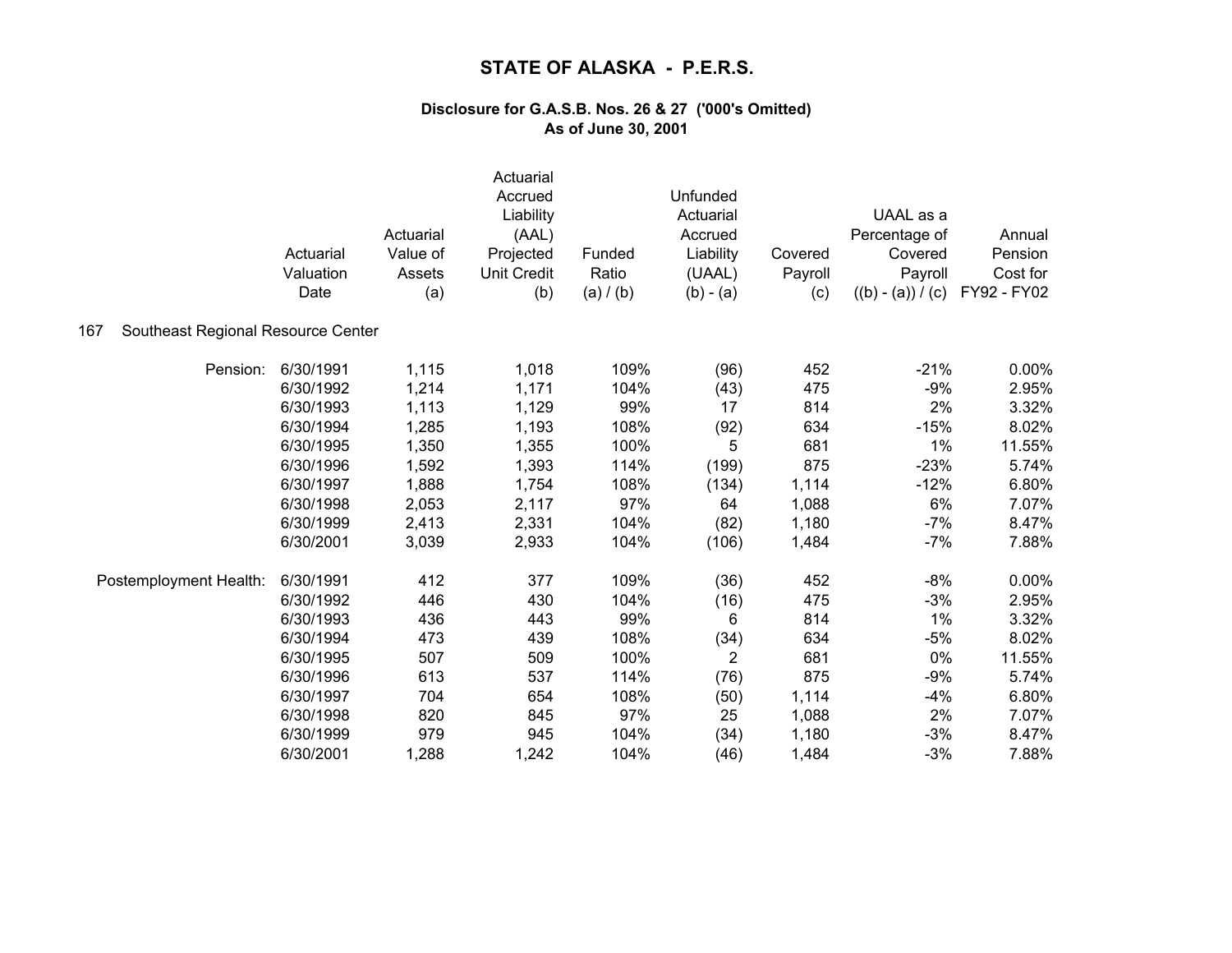|                                             | Actuarial<br>Valuation<br>Date | Actuarial<br>Value of<br>Assets<br>(a) | Actuarial<br>Accrued<br>Liability<br>(AAL)<br>Projected<br><b>Unit Credit</b><br>(b) | Funded<br>Ratio<br>(a) / (b) | Unfunded<br>Actuarial<br>Accrued<br>Liability<br>(UAAL)<br>$(b) - (a)$ | Covered<br>Payroll<br>(c) | UAAL as a<br>Percentage of<br>Covered<br>Payroll<br>$((b) - (a)) / (c)$ | Annual<br>Pension<br>Cost for<br>FY92 - FY02 |
|---------------------------------------------|--------------------------------|----------------------------------------|--------------------------------------------------------------------------------------|------------------------------|------------------------------------------------------------------------|---------------------------|-------------------------------------------------------------------------|----------------------------------------------|
| <b>Hydaburg City School District</b><br>168 |                                |                                        |                                                                                      |                              |                                                                        |                           |                                                                         |                                              |
| Pension:                                    | 6/30/1991                      | 195                                    | 191                                                                                  | 102%                         | (4)                                                                    | 194                       | $-2%$                                                                   | 13.69%                                       |
|                                             | 6/30/1992                      | 254                                    | 254                                                                                  | 100%                         | (1)                                                                    | 209                       | 0%                                                                      | 10.29%                                       |
|                                             | 6/30/1993                      | 288                                    | 371                                                                                  | 78%                          | 83                                                                     | 349                       | 24%                                                                     | 9.54%                                        |
|                                             | 6/30/1994                      | 333                                    | 318                                                                                  | 105%                         | (15)                                                                   | 195                       | $-8%$                                                                   | 10.74%                                       |
|                                             | 6/30/1995                      | 399                                    | 376                                                                                  | 106%                         | (23)                                                                   | 213                       | $-11%$                                                                  | 14.32%                                       |
|                                             | 6/30/1996                      | 472                                    | 410                                                                                  | 115%                         | (62)                                                                   | 207                       | $-30%$                                                                  | 7.91%                                        |
|                                             | 6/30/1997                      | 554                                    | 382                                                                                  | 145%                         | (172)                                                                  | 188                       | $-91%$                                                                  | 3.29%                                        |
|                                             | 6/30/1998                      | 631                                    | 475                                                                                  | 133%                         | (156)                                                                  | 190                       | $-82%$                                                                  | 6.19%                                        |
|                                             | 6/30/1999                      | 668                                    | 478                                                                                  | 140%                         | (190)                                                                  | 161                       | $-118%$                                                                 | 1.19%                                        |
|                                             | 6/30/2001                      | 820                                    | 647                                                                                  | 127%                         | (173)                                                                  | 144                       | $-120%$                                                                 | 0.00%                                        |
| Postemployment Health:                      | 6/30/1991                      | 72                                     | 71                                                                                   | 102%                         | (1)                                                                    | 194                       | $-1%$                                                                   | 13.69%                                       |
|                                             | 6/30/1992                      | 94                                     | 93                                                                                   | 100%                         |                                                                        | 209                       | 0%                                                                      | 10.29%                                       |
|                                             | 6/30/1993                      | 113                                    | 146                                                                                  | 78%                          | 33                                                                     | 349                       | 9%                                                                      | 9.54%                                        |
|                                             | 6/30/1994                      | 123                                    | 117                                                                                  | 105%                         | (6)                                                                    | 195                       | $-3%$                                                                   | 10.74%                                       |
|                                             | 6/30/1995                      | 150                                    | 141                                                                                  | 106%                         | (9)                                                                    | 213                       | $-4%$                                                                   | 14.32%                                       |
|                                             | 6/30/1996                      | 182                                    | 158                                                                                  | 115%                         | (24)                                                                   | 207                       | $-12%$                                                                  | 7.91%                                        |
|                                             | 6/30/1997                      | 207                                    | 143                                                                                  | 145%                         | (64)                                                                   | 188                       | $-34%$                                                                  | 3.29%                                        |
|                                             | 6/30/1998                      | 253                                    | 190                                                                                  | 133%                         | (63)                                                                   | 190                       | $-33%$                                                                  | 6.19%                                        |
|                                             | 6/30/1999                      | 271                                    | 194                                                                                  | 140%                         | (77)                                                                   | 161                       | $-48%$                                                                  | 1.19%                                        |
|                                             | 6/30/2001                      | 348                                    | 275                                                                                  | 127%                         | (73)                                                                   | 144                       | $-51%$                                                                  | 0.00%                                        |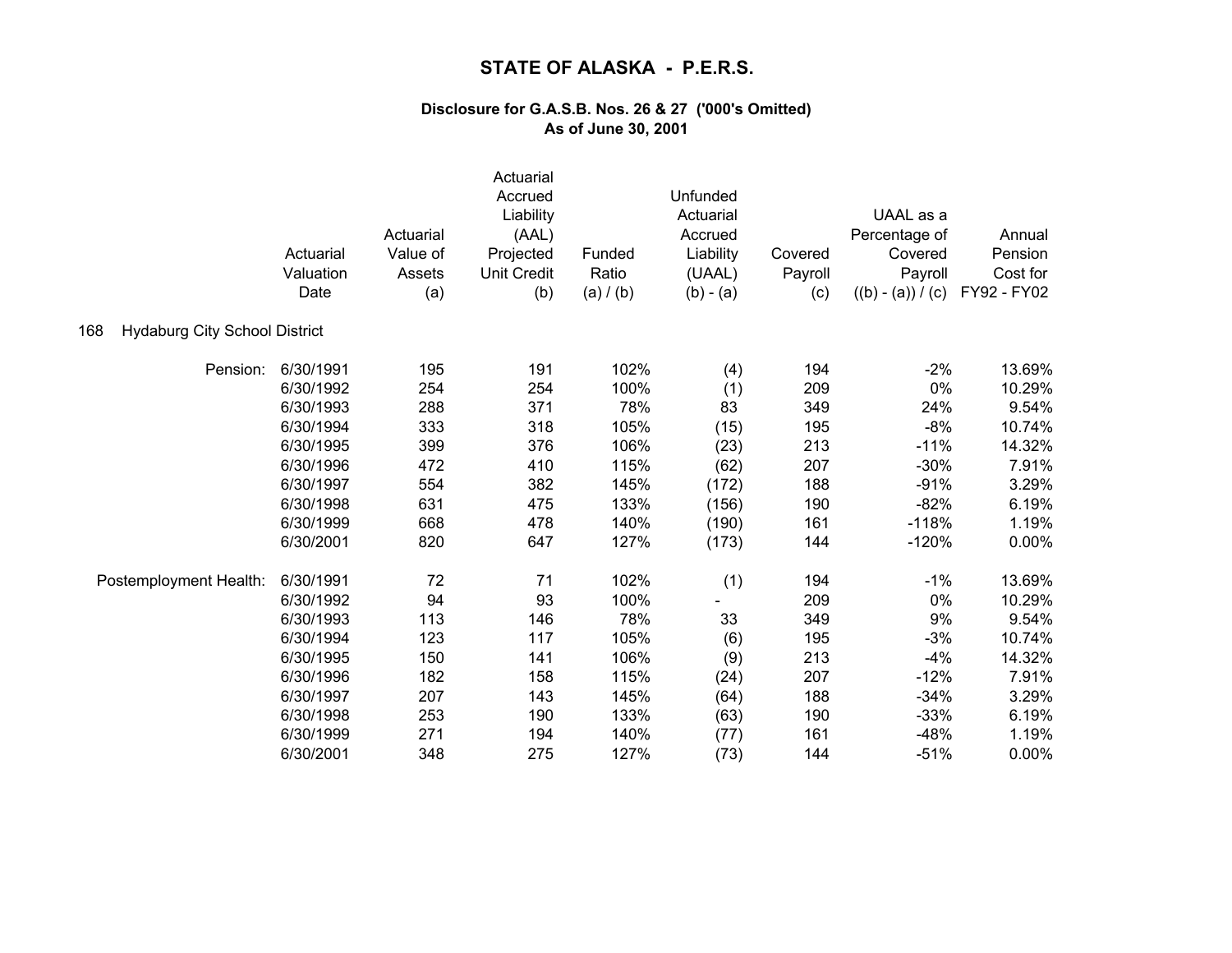|                        | Actuarial<br>Valuation<br>Date | Actuarial<br>Value of<br>Assets<br>(a) | Actuarial<br>Accrued<br>Liability<br>(AAL)<br>Projected<br><b>Unit Credit</b><br>(b) | Funded<br>Ratio<br>(a) / (b) | Unfunded<br>Actuarial<br>Accrued<br>Liability<br>(UAAL)<br>$(b) - (a)$ | Covered<br>Payroll<br>(c) | UAAL as a<br>Percentage of<br>Covered<br>Payroll<br>$((b) - (a)) / (c)$ | Annual<br>Pension<br>Cost for<br>FY92 - FY02 |
|------------------------|--------------------------------|----------------------------------------|--------------------------------------------------------------------------------------|------------------------------|------------------------------------------------------------------------|---------------------------|-------------------------------------------------------------------------|----------------------------------------------|
| Tanana, City of<br>169 |                                |                                        |                                                                                      |                              |                                                                        |                           |                                                                         |                                              |
| Pension:               | 6/30/1991                      | 396                                    | 242                                                                                  | 164%                         | (154)                                                                  | 277                       | $-56%$                                                                  | 1.96%                                        |
|                        | 6/30/1992                      | 442                                    | 287                                                                                  | 154%                         | (155)                                                                  | 317                       | $-49%$                                                                  | 1.81%                                        |
|                        | 6/30/1993                      | 476                                    | 325                                                                                  | 146%                         | (151)                                                                  | 316                       | $-48%$                                                                  | 0.00%                                        |
|                        | 6/30/1994                      | 531                                    | 440                                                                                  | 121%                         | (91)                                                                   | 413                       | $-22%$                                                                  | 0.00%                                        |
|                        | 6/30/1995                      | 542                                    | 410                                                                                  | 132%                         | (132)                                                                  | 370                       | $-36%$                                                                  | 0.00%                                        |
|                        | 6/30/1996                      | 563                                    | 432                                                                                  | 130%                         | (131)                                                                  | 414                       | $-32%$                                                                  | 3.41%                                        |
|                        | 6/30/1997                      | 637                                    | 461                                                                                  | 138%                         | (176)                                                                  | 312                       | $-56%$                                                                  | 0.00%                                        |
|                        | 6/30/1998                      | 629                                    | 643                                                                                  | 98%                          | 14                                                                     | 296                       | 5%                                                                      | 5.00%                                        |
|                        | 6/30/1999                      | 686                                    | 658                                                                                  | 104%                         | (28)                                                                   | 302                       | $-9%$                                                                   | 3.22%                                        |
|                        | 6/30/2001                      | 739                                    | 828                                                                                  | 89%                          | 89                                                                     | 207                       | 43%                                                                     | 7.59%                                        |
| Postemployment Health: | 6/30/1991                      | 147                                    | 90                                                                                   | 164%                         | (57)                                                                   | 277                       | $-21%$                                                                  | 1.96%                                        |
|                        | 6/30/1992                      | 163                                    | 106                                                                                  | 154%                         | (57)                                                                   | 317                       | $-18%$                                                                  | 1.81%                                        |
|                        | 6/30/1993                      | 186                                    | 127                                                                                  | 146%                         | (59)                                                                   | 316                       | $-19%$                                                                  | 0.00%                                        |
|                        | 6/30/1994                      | 195                                    | 162                                                                                  | 121%                         | (33)                                                                   | 413                       | $-8%$                                                                   | 0.00%                                        |
|                        | 6/30/1995                      | 204                                    | 154                                                                                  | 132%                         | (50)                                                                   | 370                       | $-13%$                                                                  | 0.00%                                        |
|                        | 6/30/1996                      | 217                                    | 166                                                                                  | 130%                         | (51)                                                                   | 414                       | $-12%$                                                                  | 3.41%                                        |
|                        | 6/30/1997                      | 237                                    | 172                                                                                  | 138%                         | (65)                                                                   | 312                       | $-21%$                                                                  | 0.00%                                        |
|                        | 6/30/1998                      | 251                                    | 257                                                                                  | 98%                          | 6                                                                      | 296                       | 2%                                                                      | 5.00%                                        |
|                        | 6/30/1999                      | 279                                    | 267                                                                                  | 104%                         | (12)                                                                   | 302                       | $-4%$                                                                   | 3.22%                                        |
|                        | 6/30/2001                      | 314                                    | 351                                                                                  | 89%                          | 37                                                                     | 207                       | 18%                                                                     | 7.59%                                        |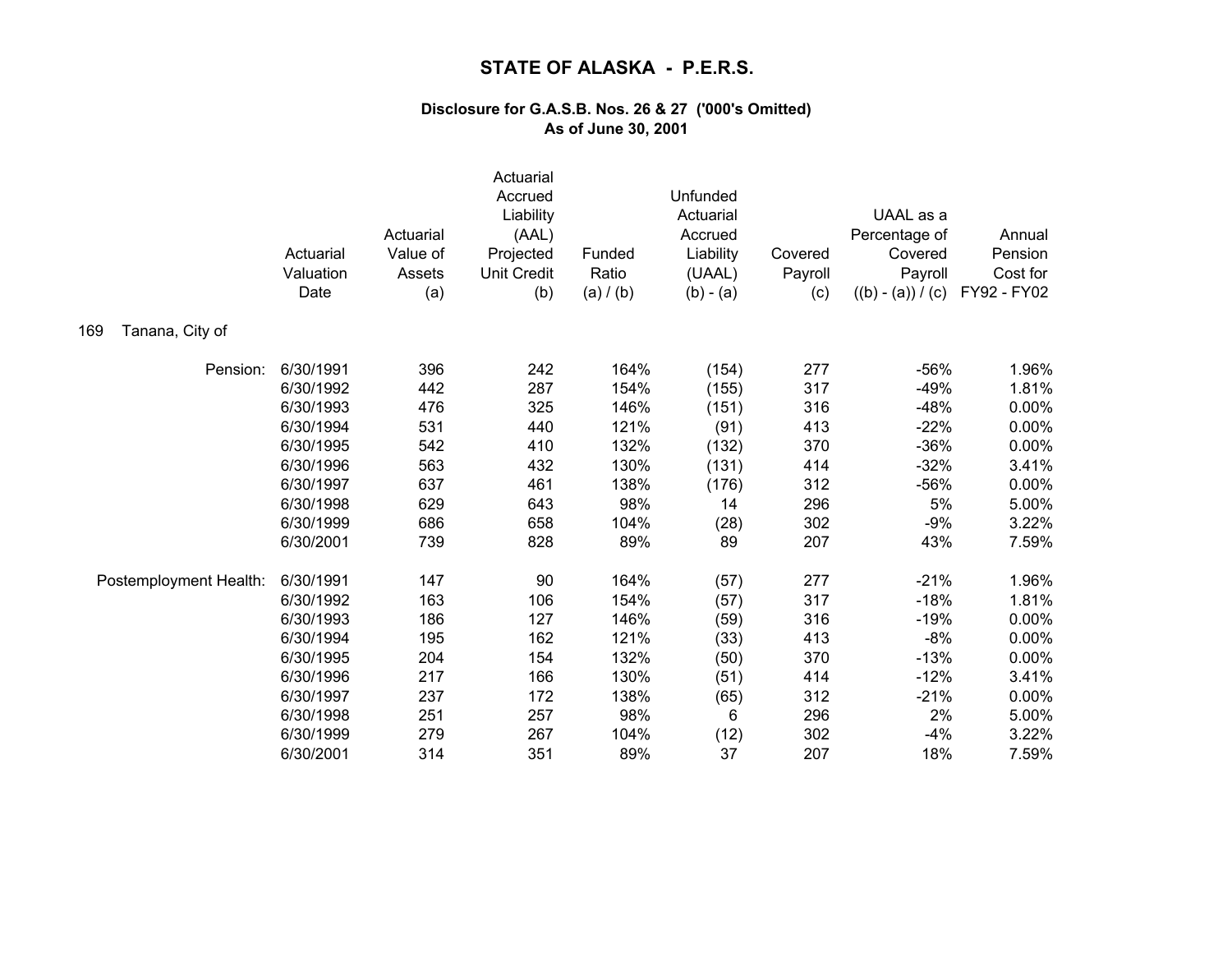|                                                   | Actuarial<br>Valuation<br>Date | Actuarial<br>Value of<br>Assets<br>(a) | Actuarial<br>Accrued<br>Liability<br>(AAL)<br>Projected<br><b>Unit Credit</b><br>(b) | Funded<br>Ratio<br>(a) / (b) | Unfunded<br>Actuarial<br>Accrued<br>Liability<br>(UAAL)<br>$(b) - (a)$ | Covered<br>Payroll<br>(c) | UAAL as a<br>Percentage of<br>Covered<br>Payroll<br>$((b) - (a)) / (c)$ | Annual<br>Pension<br>Cost for<br>FY92 - FY02 |
|---------------------------------------------------|--------------------------------|----------------------------------------|--------------------------------------------------------------------------------------|------------------------------|------------------------------------------------------------------------|---------------------------|-------------------------------------------------------------------------|----------------------------------------------|
| North Pacific Fisheries Management Council<br>170 |                                |                                        |                                                                                      |                              |                                                                        |                           |                                                                         |                                              |
| Pension:                                          | 6/30/1991                      | 969                                    | 843                                                                                  | 115%                         | (126)                                                                  | 459                       | $-28%$                                                                  | 1.14%                                        |
|                                                   | 6/30/1992                      | 1,097                                  | 958                                                                                  | 115%                         | (140)                                                                  | 503                       | $-28%$                                                                  | 0.00%                                        |
|                                                   | 6/30/1993                      | 1,140                                  | 1,063                                                                                | 107%                         | (78)                                                                   | 515                       | $-15%$                                                                  | 1.31%                                        |
|                                                   | 6/30/1994                      | 1,207                                  | 935                                                                                  | 129%                         | (272)                                                                  | 431                       | $-63%$                                                                  | 1.99%                                        |
|                                                   | 6/30/1995                      | 1,531                                  | 1,180                                                                                | 130%                         | (352)                                                                  | 416                       | $-85%$                                                                  | 6.37%                                        |
|                                                   | 6/30/1996                      | 1,587                                  | 1,182                                                                                | 134%                         | (405)                                                                  | 471                       | $-86%$                                                                  | 0.00%                                        |
|                                                   | 6/30/1997                      | 1,721                                  | 1,314                                                                                | 131%                         | (406)                                                                  | 529                       | $-77%$                                                                  | 0.00%                                        |
|                                                   | 6/30/1998                      | 1,720                                  | 1,467                                                                                | 117%                         | (253)                                                                  | 494                       | $-51%$                                                                  | 0.00%                                        |
|                                                   | 6/30/1999                      | 1,771                                  | 1,494                                                                                | 119%                         | (277)                                                                  | 601                       | $-46%$                                                                  | 0.78%                                        |
|                                                   | 6/30/2001                      | 1,865                                  | 2,090                                                                                | 89%                          | 225                                                                    | 1,015                     | 22%                                                                     | 3.04%                                        |
| Postemployment Health:                            | 6/30/1991                      | 359                                    | 312                                                                                  | 115%                         | (47)                                                                   | 459                       | $-10%$                                                                  | 1.14%                                        |
|                                                   | 6/30/1992                      | 404                                    | 352                                                                                  | 115%                         | (51)                                                                   | 503                       | $-10%$                                                                  | 0.00%                                        |
|                                                   | 6/30/1993                      | 447                                    | 416                                                                                  | 107%                         | (30)                                                                   | 515                       | $-6%$                                                                   | 1.31%                                        |
|                                                   | 6/30/1994                      | 444                                    | 344                                                                                  | 129%                         | (100)                                                                  | 431                       | $-23%$                                                                  | 1.99%                                        |
|                                                   | 6/30/1995                      | 576                                    | 443                                                                                  | 130%                         | (132)                                                                  | 416                       | $-32%$                                                                  | 6.37%                                        |
|                                                   | 6/30/1996                      | 612                                    | 456                                                                                  | 134%                         | (156)                                                                  | 471                       | $-33%$                                                                  | 0.00%                                        |
|                                                   | 6/30/1997                      | 641                                    | 490                                                                                  | 131%                         | (152)                                                                  | 529                       | $-29%$                                                                  | 0.00%                                        |
|                                                   | 6/30/1998                      | 687                                    | 586                                                                                  | 117%                         | (101)                                                                  | 494                       | $-20%$                                                                  | 0.00%                                        |
|                                                   | 6/30/1999                      | 718                                    | 606                                                                                  | 118%                         | (112)                                                                  | 601                       | $-19%$                                                                  | 0.78%                                        |
|                                                   | 6/30/2001                      | 790                                    | 886                                                                                  | 89%                          | 96                                                                     | 1,015                     | 9%                                                                      | 3.04%                                        |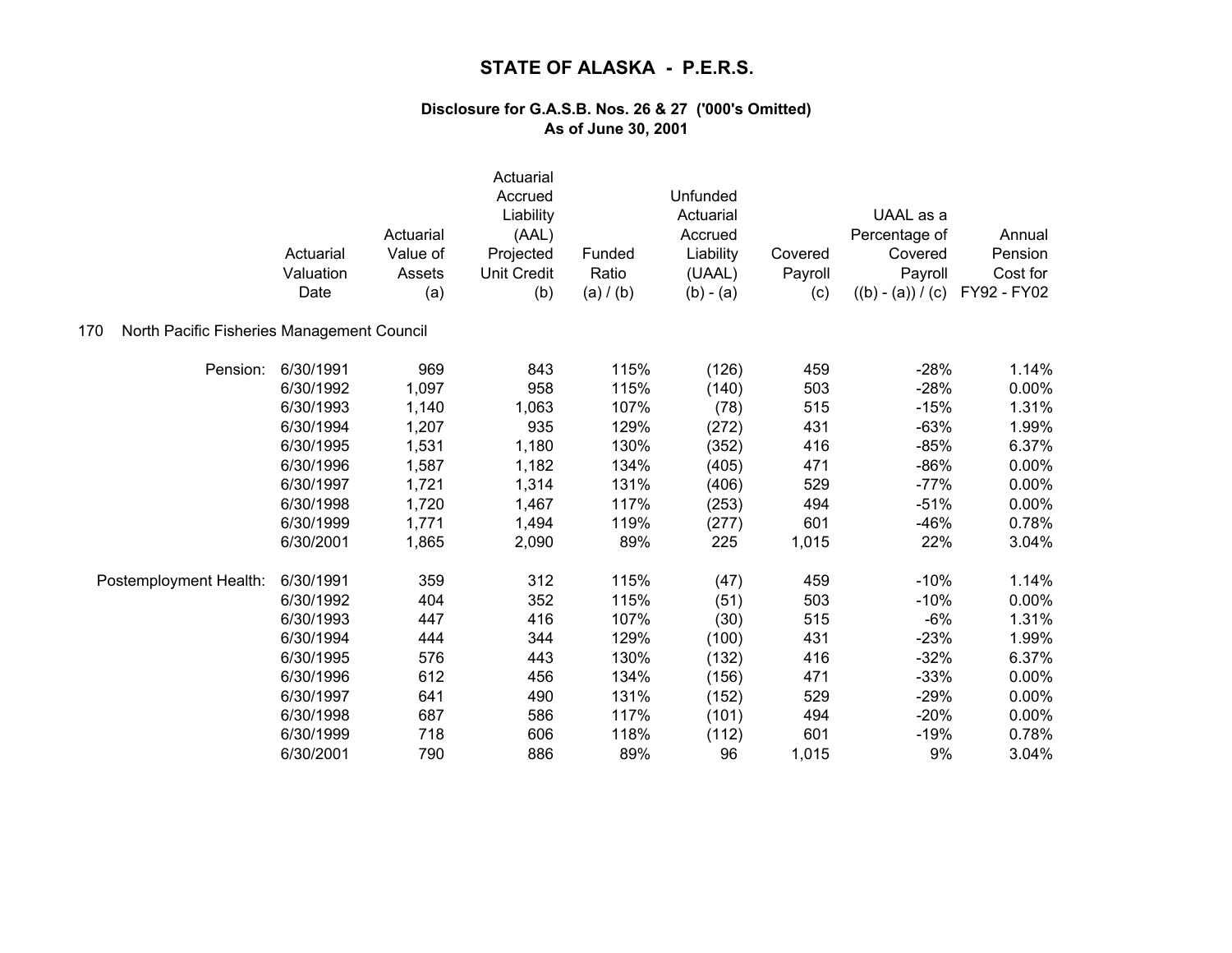|                        | Actuarial<br>Valuation<br>Date | Actuarial<br>Value of<br>Assets<br>(a) | Actuarial<br>Accrued<br>Liability<br>(AAL)<br>Projected<br><b>Unit Credit</b><br>(b) | Funded<br>Ratio<br>(a) / (b) | Unfunded<br>Actuarial<br>Accrued<br>Liability<br>(UAAL)<br>$(b) - (a)$ | Covered<br>Payroll<br>(c) | UAAL as a<br>Percentage of<br>Covered<br>Payroll<br>$((b) - (a)) / (c)$ | Annual<br>Pension<br>Cost for<br>FY92 - FY02 |
|------------------------|--------------------------------|----------------------------------------|--------------------------------------------------------------------------------------|------------------------------|------------------------------------------------------------------------|---------------------------|-------------------------------------------------------------------------|----------------------------------------------|
| Barrow, City of<br>171 |                                |                                        |                                                                                      |                              |                                                                        |                           |                                                                         |                                              |
| Pension:               | 6/30/1991                      | 657                                    | 462                                                                                  | 142%                         | (195)                                                                  | 850                       | $-23%$                                                                  | 0.00%                                        |
|                        | 6/30/1992                      | 816                                    | 632                                                                                  | 129%                         | (184)                                                                  | 964                       | $-19%$                                                                  | 0.00%                                        |
|                        | 6/30/1993                      | 876                                    | 764                                                                                  | 115%                         | (112)                                                                  | 995                       | $-11%$                                                                  | 2.80%                                        |
|                        | 6/30/1994                      | 950                                    | 895                                                                                  | 106%                         | (55)                                                                   | 820                       | $-7%$                                                                   | 4.77%                                        |
|                        | 6/30/1995                      | 1,298                                  | 1,164                                                                                | 111%                         | (134)                                                                  | 1,122                     | $-12%$                                                                  | 7.61%                                        |
|                        | 6/30/1996                      | 1,288                                  | 1,048                                                                                | 123%                         | (240)                                                                  | 783                       | $-31%$                                                                  | 8.24%                                        |
|                        | 6/30/1997                      | 1,490                                  | 1,406                                                                                | 106%                         | (85)                                                                   | 967                       | $-9%$                                                                   | 2.90%                                        |
|                        | 6/30/1998                      | 1,436                                  | 1,439                                                                                | 100%                         | 3                                                                      | 704                       | 0%                                                                      | 6.10%                                        |
|                        | 6/30/1999                      | 1,616                                  | 1,604                                                                                | 101%                         | (12)                                                                   | 819                       | $-1%$                                                                   | 8.86%                                        |
|                        | 6/30/2001                      | 2,188                                  | 2,287                                                                                | 96%                          | 99                                                                     | 854                       | 12%                                                                     | 8.55%                                        |
| Postemployment Health: | 6/30/1991                      | 243                                    | 171                                                                                  | 142%                         | (72)                                                                   | 850                       | $-8%$                                                                   | 0.00%                                        |
|                        | 6/30/1992                      | 300                                    | 232                                                                                  | 129%                         | (68)                                                                   | 964                       | $-7%$                                                                   | 0.00%                                        |
|                        | 6/30/1993                      | 343                                    | 299                                                                                  | 115%                         | (44)                                                                   | 995                       | $-4%$                                                                   | 2.80%                                        |
|                        | 6/30/1994                      | 349                                    | 329                                                                                  | 106%                         | (20)                                                                   | 820                       | $-2%$                                                                   | 4.77%                                        |
|                        | 6/30/1995                      | 488                                    | 438                                                                                  | 111%                         | (50)                                                                   | 1,122                     | $-4%$                                                                   | 7.61%                                        |
|                        | 6/30/1996                      | 496                                    | 404                                                                                  | 123%                         | (92)                                                                   | 783                       | $-12%$                                                                  | 8.24%                                        |
|                        | 6/30/1997                      | 556                                    | 524                                                                                  | 106%                         | (31)                                                                   | 967                       | $-3%$                                                                   | 2.90%                                        |
|                        | 6/30/1998                      | 574                                    | 574                                                                                  | 100%                         |                                                                        | 704                       | 0%                                                                      | 6.10%                                        |
|                        | 6/30/1999                      | 656                                    | 651                                                                                  | 101%                         | (5)                                                                    | 819                       | $-1%$                                                                   | 8.86%                                        |
|                        | 6/30/2001                      | 927                                    | 969                                                                                  | 96%                          | 42                                                                     | 854                       | 5%                                                                      | 8.55%                                        |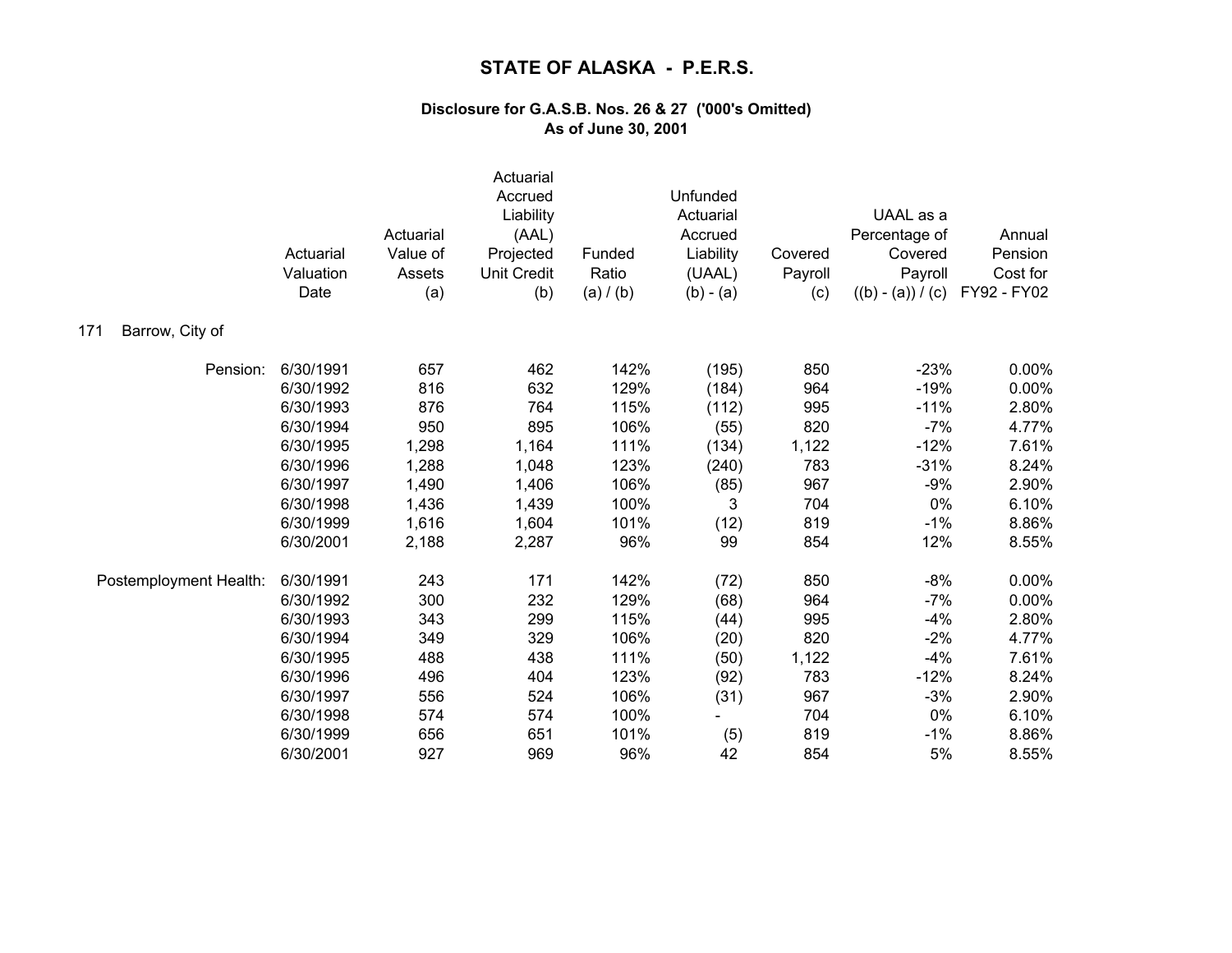|                            | Actuarial<br>Valuation<br>Date | Actuarial<br>Value of<br>Assets<br>(a) | Actuarial<br>Accrued<br>Liability<br>(AAL)<br>Projected<br><b>Unit Credit</b><br>(b) | Funded<br>Ratio<br>(a) / (b) | Unfunded<br>Actuarial<br>Accrued<br>Liability<br>(UAAL)<br>$(b) - (a)$ | Covered<br>Payroll<br>(c) | UAAL as a<br>Percentage of<br>Covered<br>Payroll<br>$((b) - (a)) / (c)$ | Annual<br>Pension<br>Cost for<br>FY92 - FY02 |
|----------------------------|--------------------------------|----------------------------------------|--------------------------------------------------------------------------------------|------------------------------|------------------------------------------------------------------------|---------------------------|-------------------------------------------------------------------------|----------------------------------------------|
| Saint Paul, City of<br>172 |                                |                                        |                                                                                      |                              |                                                                        |                           |                                                                         |                                              |
| Pension:                   | 6/30/1991                      | 858                                    | 559                                                                                  | 153%                         | (299)                                                                  | 647                       | $-46%$                                                                  | 5.54%                                        |
|                            | 6/30/1992                      | 1,044                                  | 790                                                                                  | 132%                         | (254)                                                                  | 842                       | $-30%$                                                                  | 0.57%                                        |
|                            | 6/30/1993                      | 1,124                                  | 918                                                                                  | 122%                         | (206)                                                                  | 907                       | $-23%$                                                                  | 0.00%                                        |
|                            | 6/30/1994                      | 1,280                                  | 1,171                                                                                | 109%                         | (109)                                                                  | 1,355                     | $-8%$                                                                   | 1.21%                                        |
|                            | 6/30/1995                      | 1,585                                  | 1,408                                                                                | 113%                         | (177)                                                                  | 1,569                     | $-11%$                                                                  | 3.86%                                        |
|                            | 6/30/1996                      | 1,677                                  | 1,419                                                                                | 118%                         | (258)                                                                  | 1,524                     | $-17%$                                                                  | 7.81%                                        |
|                            | 6/30/1997                      | 2,011                                  | 1,555                                                                                | 129%                         | (457)                                                                  | 1,481                     | $-31%$                                                                  | 3.12%                                        |
|                            | 6/30/1998                      | 2,136                                  | 1,948                                                                                | 110%                         | (188)                                                                  | 1,579                     | $-12%$                                                                  | 7.78%                                        |
|                            | 6/30/1999                      | 2,625                                  | 2,124                                                                                | 124%                         | (501)                                                                  | 1,495                     | $-34%$                                                                  | 6.24%                                        |
|                            | 6/30/2001                      | 2,941                                  | 2,614                                                                                | 113%                         | (327)                                                                  | 1,106                     | $-30%$                                                                  | 4.35%                                        |
| Postemployment Health:     | 6/30/1991                      | 317                                    | 207                                                                                  | 153%                         | (110)                                                                  | 647                       | $-17%$                                                                  | 5.54%                                        |
|                            | 6/30/1992                      | 384                                    | 291                                                                                  | 132%                         | (93)                                                                   | 842                       | $-11%$                                                                  | 0.57%                                        |
|                            | 6/30/1993                      | 441                                    | 360                                                                                  | 122%                         | (81)                                                                   | 907                       | $-9%$                                                                   | 0.00%                                        |
|                            | 6/30/1994                      | 471                                    | 431                                                                                  | 109%                         | (40)                                                                   | 1,355                     | $-3%$                                                                   | 1.21%                                        |
|                            | 6/30/1995                      | 595                                    | 529                                                                                  | 113%                         | (66)                                                                   | 1,569                     | $-4%$                                                                   | 3.86%                                        |
|                            | 6/30/1996                      | 646                                    | 547                                                                                  | 118%                         | (99)                                                                   | 1,524                     | $-7%$                                                                   | 7.81%                                        |
|                            | 6/30/1997                      | 750                                    | 579                                                                                  | 129%                         | (170)                                                                  | 1,481                     | $-11%$                                                                  | 3.12%                                        |
|                            | 6/30/1998                      | 852                                    | 777                                                                                  | 110%                         | (75)                                                                   | 1,579                     | $-5%$                                                                   | 7.78%                                        |
|                            | 6/30/1999                      | 1,065                                  | 862                                                                                  | 124%                         | (203)                                                                  | 1,495                     | $-14%$                                                                  | 6.24%                                        |
|                            | 6/30/2001                      | 1,246                                  | 1,108                                                                                | 112%                         | (138)                                                                  | 1,106                     | $-12%$                                                                  | 4.35%                                        |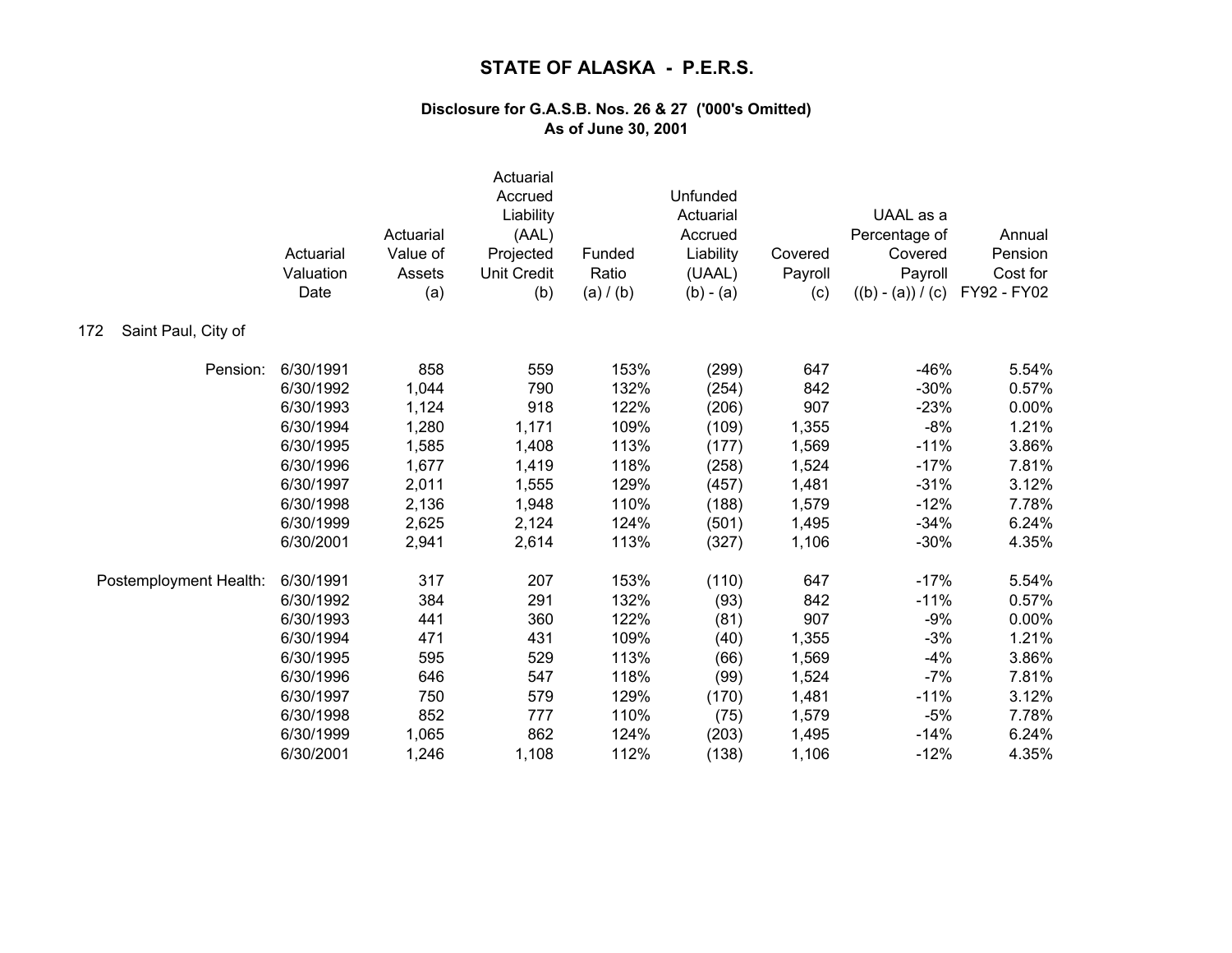| Anchorage, Municipality of<br>173 | Actuarial<br>Valuation<br>Date | Actuarial<br>Value of<br>Assets<br>(a) | Actuarial<br>Accrued<br>Liability<br>(AAL)<br>Projected<br><b>Unit Credit</b><br>(b) | Funded<br>Ratio<br>(a) / (b) | Unfunded<br>Actuarial<br>Accrued<br>Liability<br>(UAAL)<br>$(b) - (a)$ | Covered<br>Payroll<br>(c) | UAAL as a<br>Percentage of<br>Covered<br>Payroll<br>$((b) - (a)) / (c)$ | Annual<br>Pension<br>Cost for<br>FY92 - FY02 |
|-----------------------------------|--------------------------------|----------------------------------------|--------------------------------------------------------------------------------------|------------------------------|------------------------------------------------------------------------|---------------------------|-------------------------------------------------------------------------|----------------------------------------------|
|                                   |                                |                                        |                                                                                      |                              |                                                                        |                           |                                                                         |                                              |
| Pension:                          | 6/30/1991                      | 203,393                                | 216,595                                                                              | 94%                          | 13,202                                                                 | 77,246                    | 17%                                                                     | 12.67%                                       |
|                                   | 6/30/1992                      | 232,967                                | 243,543                                                                              | 96%                          | 10,575                                                                 | 82,775                    | 13%                                                                     | 12.31%                                       |
|                                   | 6/30/1993                      | 264,655                                | 264,904                                                                              | 100%                         | 249                                                                    | 90,675                    | 0%                                                                      | 12.33%                                       |
|                                   | 6/30/1994                      | 295,708                                | 301,785                                                                              | 98%                          | 6,077                                                                  | 92,802                    | 7%                                                                      | 12.50%                                       |
|                                   | 6/30/1995                      | 315,619                                | 317,942                                                                              | 99%                          | 2,324                                                                  | 82,006                    | 3%                                                                      | 11.33%                                       |
|                                   | 6/30/1996                      | 346,079                                | 316,732                                                                              | 109%                         | (29, 347)                                                              | 85,133                    | $-34%$                                                                  | 11.14%                                       |
|                                   | 6/30/1997                      | 382,836                                | 361,233                                                                              | 106%                         | (21, 603)                                                              | 91,271                    | $-24%$                                                                  | 7.05%                                        |
|                                   | 6/30/1998                      | 411,396                                | 393,723                                                                              | 104%                         | (17, 673)                                                              | 95,345                    | $-19%$                                                                  | 5.63%                                        |
|                                   | 6/30/1999                      | 428,380                                | 407,062                                                                              | 105%                         | (21, 318)                                                              | 102,107                   | $-21%$                                                                  | 7.09%                                        |
|                                   | 6/30/2001                      | 496,559                                | 466,160                                                                              | 107%                         | (30, 399)                                                              | 100,953                   | $-30%$                                                                  | 6.78%                                        |
| Postemployment Health:            | 6/30/1991                      | 75,231                                 | 80,114                                                                               | 94%                          | 4,883                                                                  | 77,246                    | 6%                                                                      | 12.67%                                       |
|                                   | 6/30/1992                      | 85,660                                 | 89,548                                                                               | 96%                          | 3,889                                                                  | 82,775                    | 5%                                                                      | 12.31%                                       |
|                                   | 6/30/1993                      | 103,737                                | 103,834                                                                              | 100%                         | 97                                                                     | 90,675                    | 0%                                                                      | 12.33%                                       |
|                                   | 6/30/1994                      | 108,811                                | 111,047                                                                              | 98%                          | 2,236                                                                  | 92,802                    | 2%                                                                      | 12.50%                                       |
|                                   | 6/30/1995                      | 118,612                                | 119,486                                                                              | 99%                          | 873                                                                    | 82,006                    | 1%                                                                      | 11.33%                                       |
|                                   | 6/30/1996                      | 133,365                                | 122,056                                                                              | 109%                         | (11, 309)                                                              | 85,133                    | $-13%$                                                                  | 11.14%                                       |
|                                   | 6/30/1997                      | 142,687                                | 134,635                                                                              | 106%                         | (8,052)                                                                | 91,271                    | $-9%$                                                                   | 7.05%                                        |
|                                   | 6/30/1998                      | 164,071                                | 157,022                                                                              | 104%                         | (7,049)                                                                | 95,345                    | $-7%$                                                                   | 5.63%                                        |
|                                   | 6/30/1999                      | 173,661                                | 165,019                                                                              | 105%                         | (8,642)                                                                | 102,107                   | $-8%$                                                                   | 7.09%                                        |
|                                   | 6/30/2001                      | 210,242                                | 197,372                                                                              | 107%                         | (12, 870)                                                              | 100,953                   | $-13%$                                                                  | 6.78%                                        |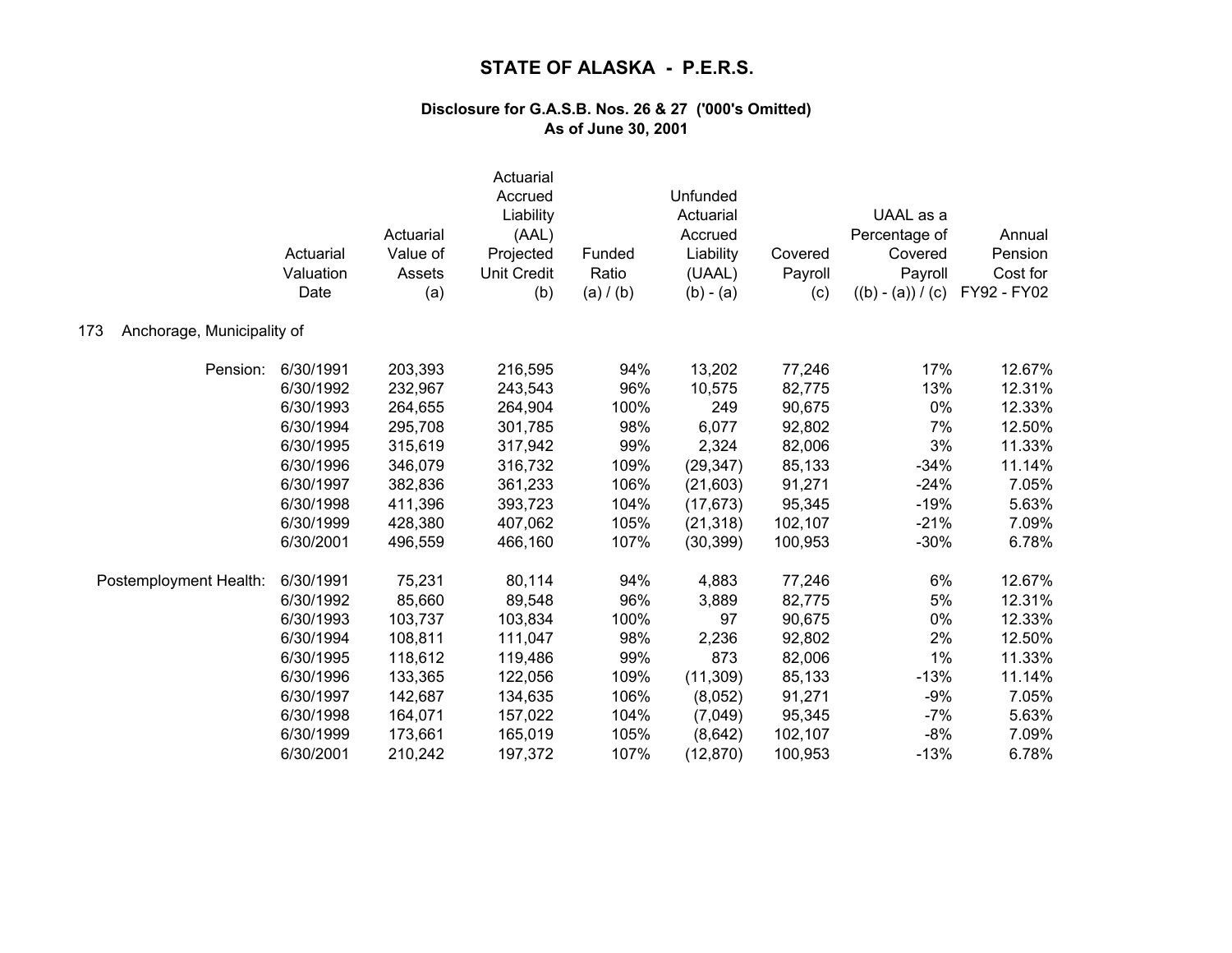|                              | Actuarial<br>Valuation<br>Date | Actuarial<br>Value of<br>Assets<br>(a) | Actuarial<br>Accrued<br>Liability<br>(AAL)<br>Projected<br><b>Unit Credit</b><br>(b) | Funded<br>Ratio<br>(a) / (b) | Unfunded<br>Actuarial<br>Accrued<br>Liability<br>(UAAL)<br>$(b) - (a)$ | Covered<br>Payroll<br>(c) | UAAL as a<br>Percentage of<br>Covered<br>Payroll<br>$((b) - (a)) / (c)$ | Annual<br>Pension<br>Cost for<br>FY92 - FY02 |
|------------------------------|--------------------------------|----------------------------------------|--------------------------------------------------------------------------------------|------------------------------|------------------------------------------------------------------------|---------------------------|-------------------------------------------------------------------------|----------------------------------------------|
| Kodiak Island Borough<br>174 |                                |                                        |                                                                                      |                              |                                                                        |                           |                                                                         |                                              |
| Pension:                     | 6/30/1991                      | 3,346                                  | 3,398                                                                                | 98%                          | 53                                                                     | 2,016                     | 3%                                                                      | 10.25%                                       |
|                              | 6/30/1992                      | 3,858                                  | 3,916                                                                                | 99%                          | 58                                                                     | 2,255                     | 3%                                                                      | 9.07%                                        |
|                              | 6/30/1993                      | 4,483                                  | 4,540                                                                                | 99%                          | 57                                                                     | 2,555                     | 2%                                                                      | 10.51%                                       |
|                              | 6/30/1994                      | 4,972                                  | 5,122                                                                                | 97%                          | 150                                                                    | 2,641                     | 6%                                                                      | 11.22%                                       |
|                              | 6/30/1995                      | 5,697                                  | 5,746                                                                                | 99%                          | 49                                                                     | 2,897                     | 2%                                                                      | 11.57%                                       |
|                              | 6/30/1996                      | 6,159                                  | 5,894                                                                                | 104%                         | (265)                                                                  | 3,042                     | $-9%$                                                                   | 11.04%                                       |
|                              | 6/30/1997                      | 7,988                                  | 7,288                                                                                | 110%                         | (700)                                                                  | 3,179                     | $-22%$                                                                  | 6.91%                                        |
|                              | 6/30/1998                      | 9,506                                  | 8,473                                                                                | 112%                         | (1,033)                                                                | 2,054                     | $-50%$                                                                  | 8.78%                                        |
|                              | 6/30/1999                      | 9,886                                  | 8,535                                                                                | 116%                         | (1, 351)                                                               | 1,864                     | $-72%$                                                                  | 7.28%                                        |
|                              | 6/30/2001                      | 11,377                                 | 9,967                                                                                | 114%                         | (1, 410)                                                               | 1,692                     | $-83%$                                                                  | 0.15%                                        |
| Postemployment Health:       | 6/30/1991                      | 1,237                                  | 1,257                                                                                | 98%                          | 19                                                                     | 2,016                     | 1%                                                                      | 10.25%                                       |
|                              | 6/30/1992                      | 1,419                                  | 1,440                                                                                | 99%                          | 21                                                                     | 2,255                     | 1%                                                                      | 9.07%                                        |
|                              | 6/30/1993                      | 1,757                                  | 1,779                                                                                | 99%                          | 22                                                                     | 2,555                     | 1%                                                                      | 10.51%                                       |
|                              | 6/30/1994                      | 1,830                                  | 1,885                                                                                | 97%                          | 55                                                                     | 2,641                     | 2%                                                                      | 11.22%                                       |
|                              | 6/30/1995                      | 2,141                                  | 2,159                                                                                | 99%                          | 18                                                                     | 2,897                     | 1%                                                                      | 11.57%                                       |
|                              | 6/30/1996                      | 2,373                                  | 2,271                                                                                | 104%                         | (102)                                                                  | 3,042                     | $-3%$                                                                   | 11.04%                                       |
|                              | 6/30/1997                      | 2,977                                  | 2,716                                                                                | 110%                         | (261)                                                                  | 3,179                     | $-8%$                                                                   | 6.91%                                        |
|                              | 6/30/1998                      | 3,792                                  | 3,380                                                                                | 112%                         | (412)                                                                  | 2,054                     | $-20%$                                                                  | 8.78%                                        |
|                              | 6/30/1999                      | 4,009                                  | 3,460                                                                                | 116%                         | (549)                                                                  | 1,864                     | $-29%$                                                                  | 7.28%                                        |
|                              | 6/30/2001                      | 4,818                                  | 4,221                                                                                | 114%                         | (597)                                                                  | 1,692                     | $-35%$                                                                  | 0.15%                                        |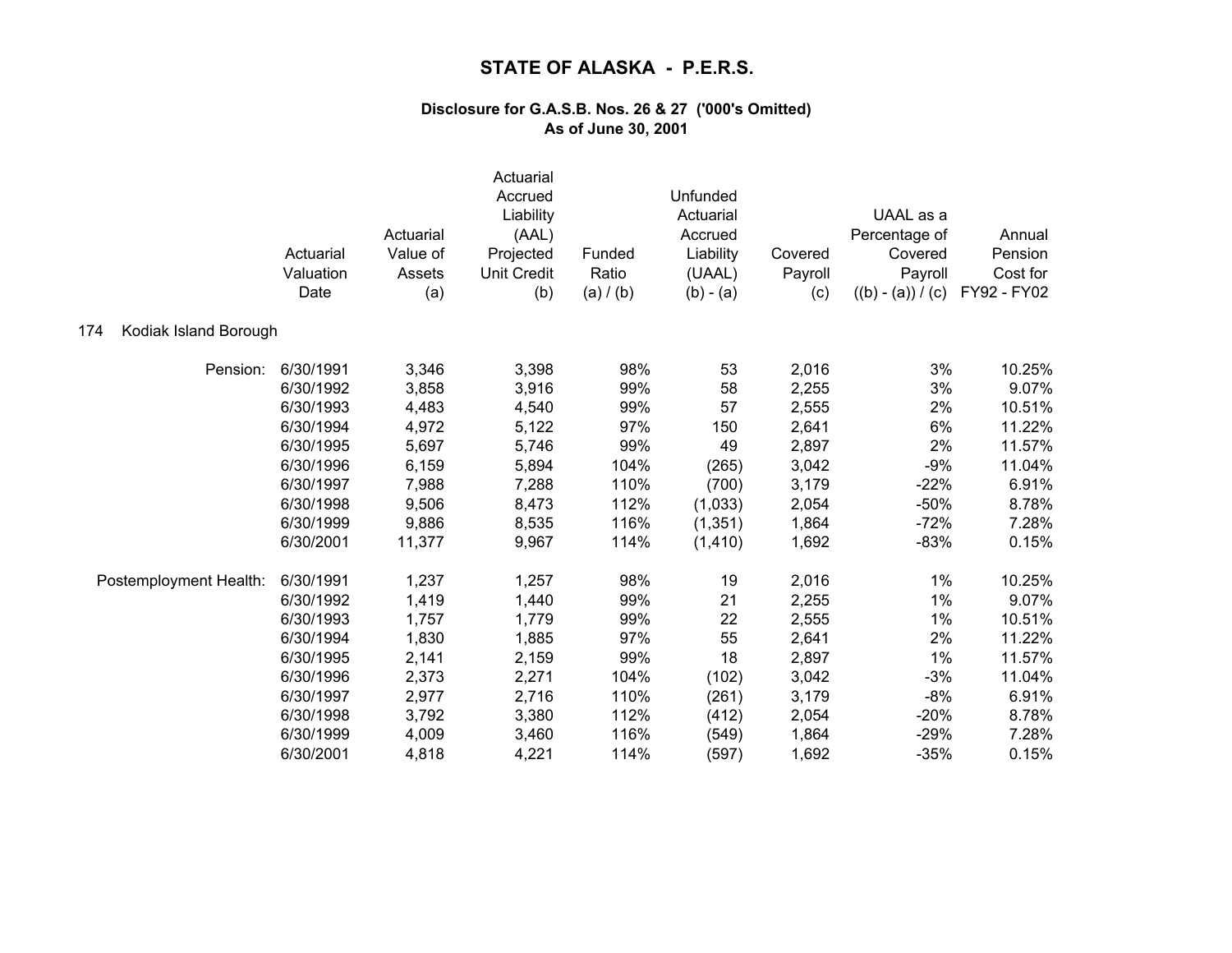|                                    | Actuarial<br>Valuation<br>Date | Actuarial<br>Value of<br>Assets<br>(a) | Actuarial<br>Accrued<br>Liability<br>(AAL)<br>Projected<br><b>Unit Credit</b><br>(b) | Funded<br>Ratio<br>(a) / (b) | Unfunded<br>Actuarial<br>Accrued<br>Liability<br>(UAAL)<br>$(b) - (a)$ | Covered<br>Payroll<br>(c) | UAAL as a<br>Percentage of<br>Covered<br>Payroll<br>$((b) - (a)) / (c)$ | Annual<br>Pension<br>Cost for<br>FY92 - FY02 |
|------------------------------------|--------------------------------|----------------------------------------|--------------------------------------------------------------------------------------|------------------------------|------------------------------------------------------------------------|---------------------------|-------------------------------------------------------------------------|----------------------------------------------|
| <b>Nome Joint Utilities</b><br>175 |                                |                                        |                                                                                      |                              |                                                                        |                           |                                                                         |                                              |
| Pension:                           | 6/30/1991                      | 1,437                                  | 941                                                                                  | 153%                         | (496)                                                                  | 647                       | $-77%$                                                                  | 0.00%                                        |
|                                    | 6/30/1992                      | 1,552                                  | 1,066                                                                                | 146%                         | (486)                                                                  | 674                       | $-72%$                                                                  | 0.00%                                        |
|                                    | 6/30/1993                      | 1,677                                  | 1,285                                                                                | 131%                         | (392)                                                                  | 709                       | $-55%$                                                                  | 0.00%                                        |
|                                    | 6/30/1994                      | 1,869                                  | 1,452                                                                                | 129%                         | (417)                                                                  | 753                       | $-55%$                                                                  | 0.00%                                        |
|                                    | 6/30/1995                      | 2,215                                  | 1,550                                                                                | 143%                         | (665)                                                                  | 766                       | $-87%$                                                                  | 0.00%                                        |
|                                    | 6/30/1996                      | 2,396                                  | 1,626                                                                                | 147%                         | (771)                                                                  | 710                       | $-109%$                                                                 | 0.00%                                        |
|                                    | 6/30/1997                      | 2,651                                  | 1,866                                                                                | 142%                         | (785)                                                                  | 770                       | $-102%$                                                                 | 0.00%                                        |
|                                    | 6/30/1998                      | 3,289                                  | 2,477                                                                                | 133%                         | (812)                                                                  | 652                       | $-125%$                                                                 | 0.00%                                        |
|                                    | 6/30/1999                      | 3,465                                  | 2,736                                                                                | 127%                         | (729)                                                                  | 832                       | $-88%$                                                                  | 0.00%                                        |
|                                    | 6/30/2001                      | 4,111                                  | 3,069                                                                                | 134%                         | (1,042)                                                                | 867                       | $-120%$                                                                 | 0.00%                                        |
| Postemployment Health:             | 6/30/1991                      | 532                                    | 348                                                                                  | 153%                         | (184)                                                                  | 647                       | $-28%$                                                                  | 0.00%                                        |
|                                    | 6/30/1992                      | 571                                    | 392                                                                                  | 146%                         | (179)                                                                  | 674                       | $-27%$                                                                  | 0.00%                                        |
|                                    | 6/30/1993                      | 658                                    | 504                                                                                  | 131%                         | (154)                                                                  | 709                       | $-22%$                                                                  | 0.00%                                        |
|                                    | 6/30/1994                      | 688                                    | 534                                                                                  | 129%                         | (154)                                                                  | 753                       | $-20%$                                                                  | 0.00%                                        |
|                                    | 6/30/1995                      | 832                                    | 582                                                                                  | 143%                         | (250)                                                                  | 766                       | $-33%$                                                                  | 0.00%                                        |
|                                    | 6/30/1996                      | 924                                    | 626                                                                                  | 147%                         | (297)                                                                  | 710                       | $-42%$                                                                  | 0.00%                                        |
|                                    | 6/30/1997                      | 988                                    | 695                                                                                  | 142%                         | (293)                                                                  | 770                       | $-38%$                                                                  | 0.00%                                        |
|                                    | 6/30/1998                      | 1,312                                  | 989                                                                                  | 133%                         | (323)                                                                  | 652                       | $-50%$                                                                  | 0.00%                                        |
|                                    | 6/30/1999                      | 1,405                                  | 1,110                                                                                | 127%                         | (295)                                                                  | 832                       | $-35%$                                                                  | 0.00%                                        |
|                                    | 6/30/2001                      | 1,742                                  | 1,300                                                                                | 134%                         | (442)                                                                  | 867                       | $-51%$                                                                  | 0.00%                                        |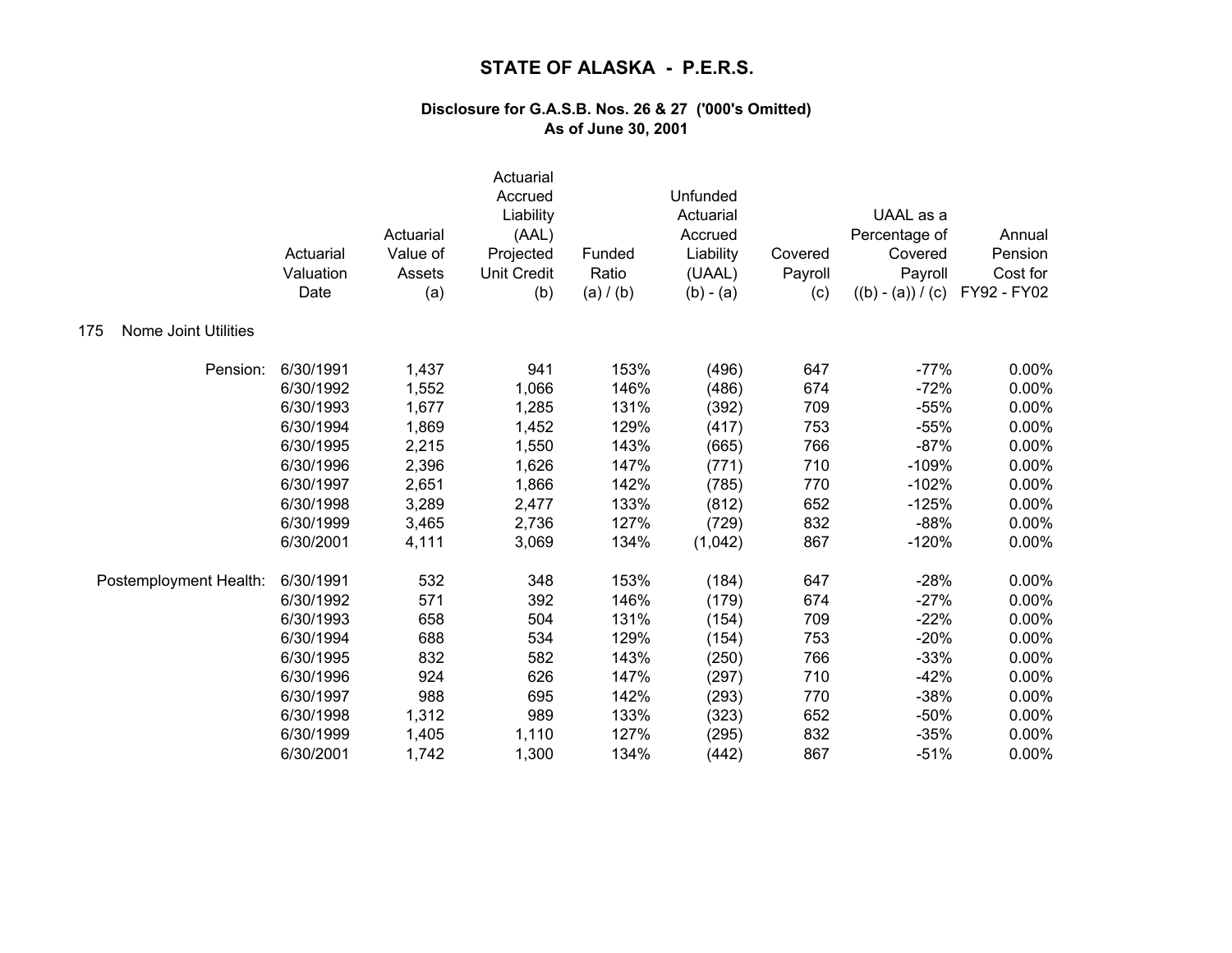|                            | Actuarial<br>Valuation<br>Date | Actuarial<br>Value of<br>Assets<br>(a) | Actuarial<br>Accrued<br>Liability<br>(AAL)<br>Projected<br><b>Unit Credit</b><br>(b) | Funded<br>Ratio<br>(a) / (b) | Unfunded<br>Actuarial<br>Accrued<br>Liability<br>(UAAL)<br>$(b) - (a)$ | Covered<br>Payroll<br>(c) | UAAL as a<br>Percentage of<br>Covered<br>Payroll<br>$((b) - (a)) / (c)$ | Annual<br>Pension<br>Cost for<br>FY92 - FY02 |
|----------------------------|--------------------------------|----------------------------------------|--------------------------------------------------------------------------------------|------------------------------|------------------------------------------------------------------------|---------------------------|-------------------------------------------------------------------------|----------------------------------------------|
| Sand Point, City of<br>176 |                                |                                        |                                                                                      |                              |                                                                        |                           |                                                                         |                                              |
| Pension:                   | 6/30/1991                      | 457                                    | 512                                                                                  | 89%                          | 55                                                                     | 507                       | 11%                                                                     | 12.62%                                       |
|                            | 6/30/1992                      | 540                                    | 584                                                                                  | 92%                          | 44                                                                     | 542                       | 8%                                                                      | 14.62%                                       |
|                            | 6/30/1993                      | 652                                    | 702                                                                                  | 93%                          | 50                                                                     | 557                       | 9%                                                                      | 11.54%                                       |
|                            | 6/30/1994                      | 799                                    | 755                                                                                  | 106%                         | (44)                                                                   | 364                       | $-12%$                                                                  | 11.91%                                       |
|                            | 6/30/1995                      | 928                                    | 878                                                                                  | 106%                         | (50)                                                                   | 505                       | $-10%$                                                                  | 12.42%                                       |
|                            | 6/30/1996                      | 1,105                                  | 920                                                                                  | 120%                         | (186)                                                                  | 500                       | $-37%$                                                                  | 6.56%                                        |
|                            | 6/30/1997                      | 1,264                                  | 984                                                                                  | 128%                         | (280)                                                                  | 552                       | $-51%$                                                                  | 3.55%                                        |
|                            | 6/30/1998                      | 1,290                                  | 1,033                                                                                | 125%                         | (257)                                                                  | 532                       | $-48%$                                                                  | 5.30%                                        |
|                            | 6/30/1999                      | 1,381                                  | 1,193                                                                                | 116%                         | (188)                                                                  | 735                       | $-26%$                                                                  | 3.87%                                        |
|                            | 6/30/2001                      | 1,751                                  | 1,494                                                                                | 117%                         | (257)                                                                  | 820                       | $-31%$                                                                  | 5.40%                                        |
| Postemployment Health:     | 6/30/1991                      | 169                                    | 189                                                                                  | 89%                          | 20                                                                     | 507                       | 4%                                                                      | 12.62%                                       |
|                            | 6/30/1992                      | 199                                    | 215                                                                                  | 92%                          | 16                                                                     | 542                       | 3%                                                                      | 14.62%                                       |
|                            | 6/30/1993                      | 256                                    | 275                                                                                  | 93%                          | 19                                                                     | 557                       | 3%                                                                      | 11.54%                                       |
|                            | 6/30/1994                      | 294                                    | 278                                                                                  | 106%                         | (16)                                                                   | 364                       | $-4%$                                                                   | 11.91%                                       |
|                            | 6/30/1995                      | 349                                    | 330                                                                                  | 106%                         | (19)                                                                   | 505                       | $-4%$                                                                   | 12.42%                                       |
|                            | 6/30/1996                      | 426                                    | 354                                                                                  | 120%                         | (71)                                                                   | 500                       | $-14%$                                                                  | 6.56%                                        |
|                            | 6/30/1997                      | 471                                    | 367                                                                                  | 128%                         | (104)                                                                  | 552                       | $-19%$                                                                  | 3.55%                                        |
|                            | 6/30/1998                      | 515                                    | 412                                                                                  | 125%                         | (103)                                                                  | 532                       | $-19%$                                                                  | 5.30%                                        |
|                            | 6/30/1999                      | 561                                    | 484                                                                                  | 116%                         | (77)                                                                   | 735                       | $-10%$                                                                  | 3.87%                                        |
|                            | 6/30/2001                      | 742                                    | 633                                                                                  | 117%                         | (109)                                                                  | 820                       | $-13%$                                                                  | 5.40%                                        |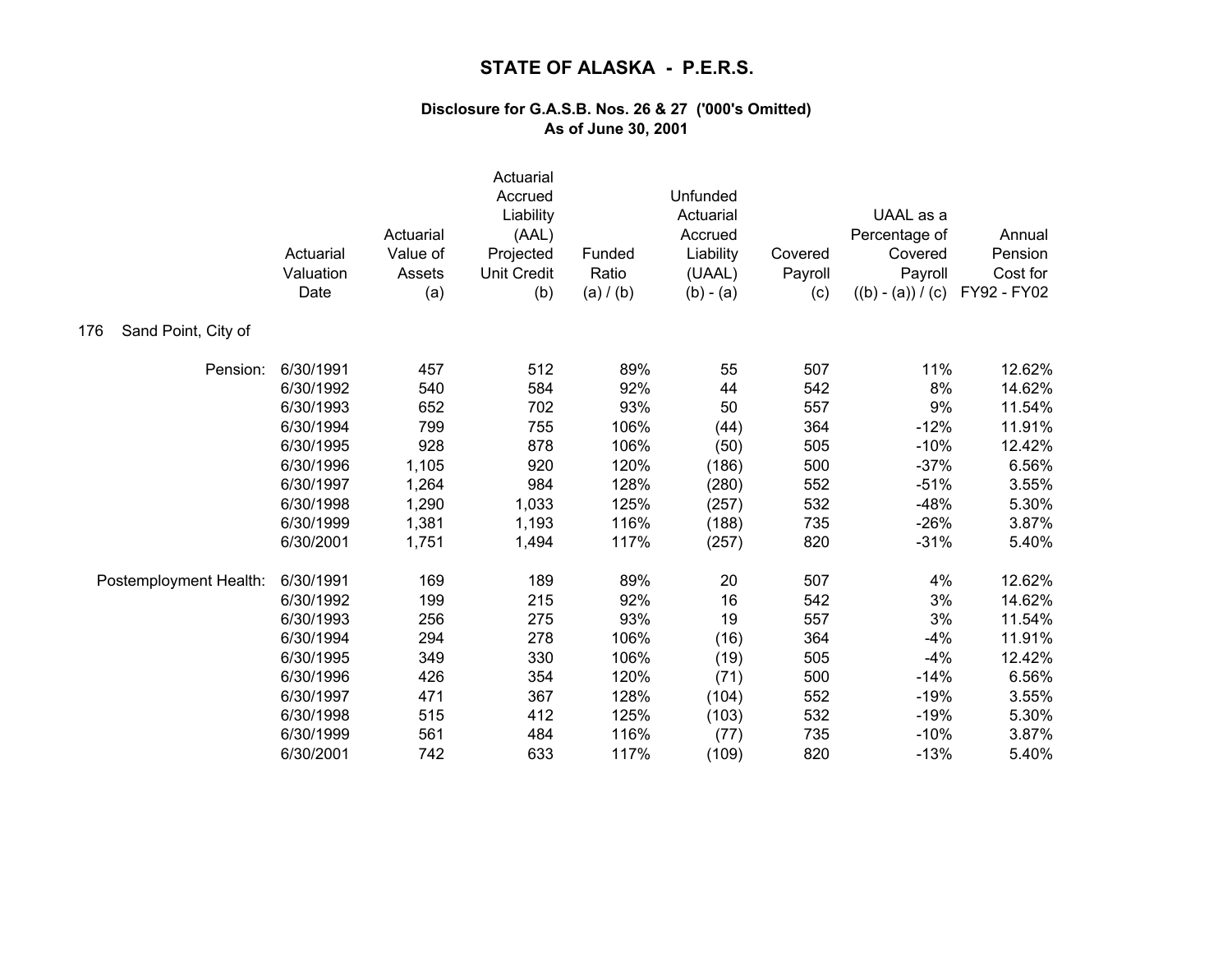|                                          | Actuarial<br>Valuation<br>Date | Actuarial<br>Value of<br>Assets<br>(a) | Actuarial<br>Accrued<br>Liability<br>(AAL)<br>Projected<br><b>Unit Credit</b><br>(b) | Funded<br>Ratio<br>(a) / (b) | Unfunded<br>Actuarial<br>Accrued<br>Liability<br>(UAAL)<br>$(b) - (a)$ | Covered<br>Payroll<br>(c) | UAAL as a<br>Percentage of<br>Covered<br>Payroll<br>$((b) - (a)) / (c)$ | Annual<br>Pension<br>Cost for<br>FY92 - FY02 |
|------------------------------------------|--------------------------------|----------------------------------------|--------------------------------------------------------------------------------------|------------------------------|------------------------------------------------------------------------|---------------------------|-------------------------------------------------------------------------|----------------------------------------------|
| Ketchikan Gateway School District<br>177 |                                |                                        |                                                                                      |                              |                                                                        |                           |                                                                         |                                              |
| Pension:                                 | 6/30/1991                      | 2,568                                  | 3,482                                                                                | 74%                          | 914                                                                    | 2,363                     | 39%                                                                     | 18.69%                                       |
|                                          | 6/30/1992                      | 3,558                                  | 4,495                                                                                | 79%                          | 937                                                                    | 2,224                     | 42%                                                                     | 17.48%                                       |
|                                          | 6/30/1993                      | 4,387                                  | 5,004                                                                                | 88%                          | 616                                                                    | 2,270                     | 27%                                                                     | 15.04%                                       |
|                                          | 6/30/1994                      | 5,174                                  | 5,974                                                                                | 87%                          | 800                                                                    | 2,283                     | 35%                                                                     | 16.18%                                       |
|                                          | 6/30/1995                      | 5,616                                  | 6,410                                                                                | 88%                          | 794                                                                    | 2,425                     | 33%                                                                     | 14.76%                                       |
|                                          | 6/30/1996                      | 6,082                                  | 6,395                                                                                | 95%                          | 313                                                                    | 2,557                     | 12%                                                                     | 14.52%                                       |
|                                          | 6/30/1997                      | 6,682                                  | 6,536                                                                                | 102%                         | (146)                                                                  | 2,538                     | $-6%$                                                                   | 10.62%                                       |
|                                          | 6/30/1998                      | 7,186                                  | 7,309                                                                                | 98%                          | 123                                                                    | 2,540                     | 5%                                                                      | 11.35%                                       |
|                                          | 6/30/1999                      | 7,841                                  | 7,900                                                                                | 99%                          | 59                                                                     | 2,660                     | 2%                                                                      | 9.21%                                        |
|                                          | 6/30/2001                      | 9,404                                  | 9,209                                                                                | 102%                         | (195)                                                                  | 2,994                     | $-7%$                                                                   | 9.49%                                        |
| Postemployment Health:                   | 6/30/1991                      | 950                                    | 1,288                                                                                | 74%                          | 338                                                                    | 2,363                     | 14%                                                                     | 18.69%                                       |
|                                          | 6/30/1992                      | 1,308                                  | 1,653                                                                                | 79%                          | 345                                                                    | 2,224                     | 15%                                                                     | 17.48%                                       |
|                                          | 6/30/1993                      | 1,720                                  | 1,961                                                                                | 88%                          | 242                                                                    | 2,270                     | 11%                                                                     | 15.04%                                       |
|                                          | 6/30/1994                      | 1,904                                  | 2,198                                                                                | 87%                          | 294                                                                    | 2,283                     | 13%                                                                     | 16.18%                                       |
|                                          | 6/30/1995                      | 2,110                                  | 2,409                                                                                | 88%                          | 299                                                                    | 2,425                     | 12%                                                                     | 14.76%                                       |
|                                          | 6/30/1996                      | 2,344                                  | 2,465                                                                                | 95%                          | 121                                                                    | 2,557                     | 5%                                                                      | 14.52%                                       |
|                                          | 6/30/1997                      | 2,490                                  | 2,436                                                                                | 102%                         | (54)                                                                   | 2,538                     | $-2%$                                                                   | 10.62%                                       |
|                                          | 6/30/1998                      | 2,866                                  | 2,916                                                                                | 98%                          | 50                                                                     | 2,540                     | 2%                                                                      | 11.35%                                       |
|                                          | 6/30/1999                      | 3,179                                  | 3,203                                                                                | 99%                          | 24                                                                     | 2,660                     | 1%                                                                      | 9.21%                                        |
|                                          | 6/30/2001                      | 3,983                                  | 3,900                                                                                | 102%                         | (83)                                                                   | 2,994                     | $-3%$                                                                   | 9.49%                                        |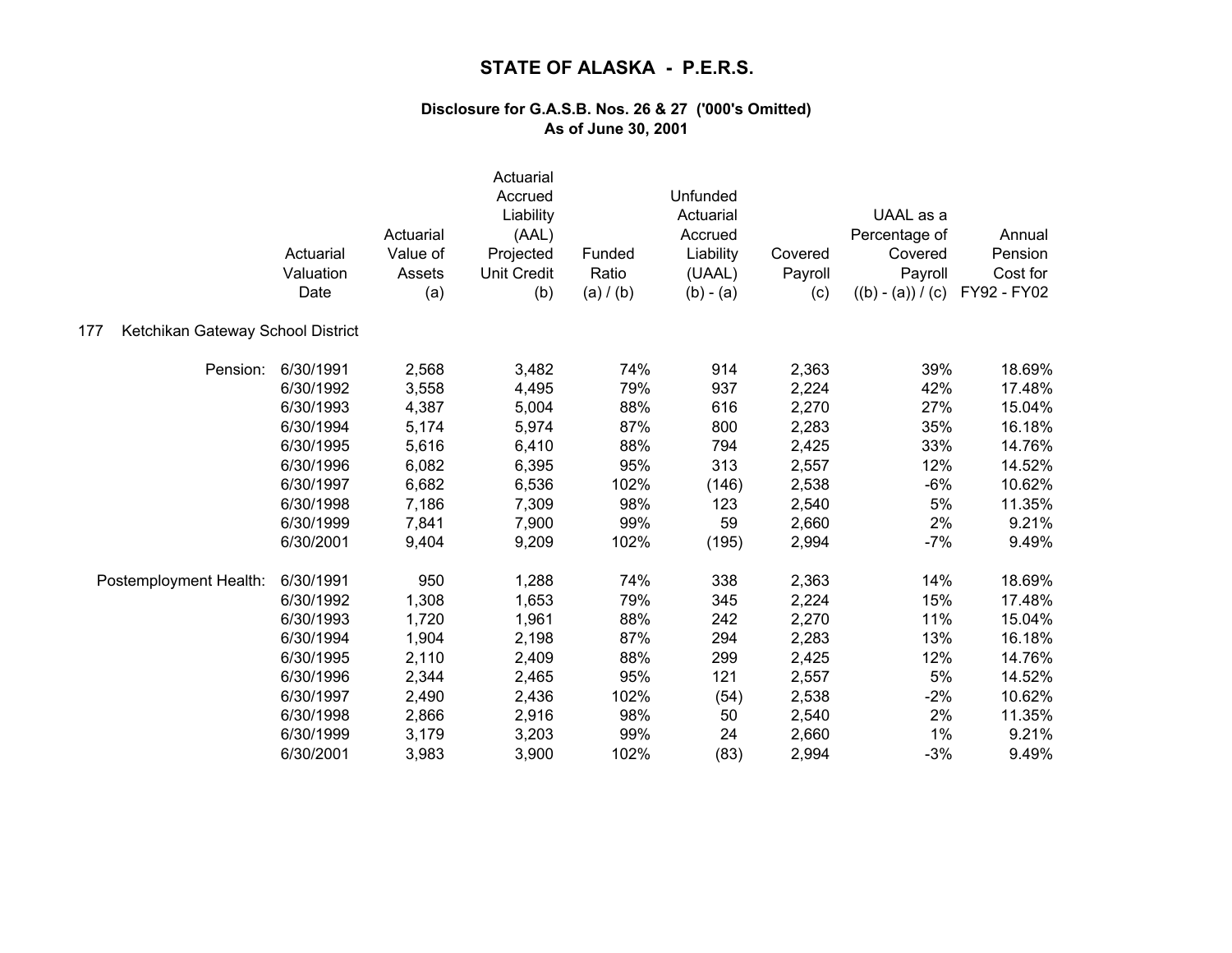|                            | Actuarial<br>Valuation<br>Date | Actuarial<br>Value of<br>Assets<br>(a) | Actuarial<br>Accrued<br>Liability<br>(AAL)<br>Projected<br><b>Unit Credit</b><br>(b) | Funded<br>Ratio<br>(a) / (b) | Unfunded<br>Actuarial<br>Accrued<br>Liability<br>(UAAL)<br>$(b) - (a)$ | Covered<br>Payroll<br>(c) | UAAL as a<br>Percentage of<br>Covered<br>Payroll<br>$((b) - (a)) / (c)$ | Annual<br>Pension<br>Cost for<br>FY92 - FY02 |
|----------------------------|--------------------------------|----------------------------------------|--------------------------------------------------------------------------------------|------------------------------|------------------------------------------------------------------------|---------------------------|-------------------------------------------------------------------------|----------------------------------------------|
| 178<br>Dillingham, City of |                                |                                        |                                                                                      |                              |                                                                        |                           |                                                                         |                                              |
| Pension:                   | 6/30/1991                      | 1,522                                  | 1,264                                                                                | 120%                         | (258)                                                                  | 1,404                     | $-18%$                                                                  | 4.63%                                        |
|                            | 6/30/1992                      | 1,913                                  | 1,589                                                                                | 120%                         | (324)                                                                  | 1,549                     | $-21%$                                                                  | 4.75%                                        |
|                            | 6/30/1993                      | 1,850                                  | 1,911                                                                                | 97%                          | 61                                                                     | 1,720                     | 4%                                                                      | 4.25%                                        |
|                            | 6/30/1994                      | 2,132                                  | 2,264                                                                                | 94%                          | 132                                                                    | 2,165                     | 6%                                                                      | 4.17%                                        |
|                            | 6/30/1995                      | 2,432                                  | 2,239                                                                                | 109%                         | (193)                                                                  | 1,551                     | $-12%$                                                                  | 11.75%                                       |
|                            | 6/30/1996                      | 2,552                                  | 2,366                                                                                | 108%                         | (186)                                                                  | 1,540                     | $-12%$                                                                  | 11.09%                                       |
|                            | 6/30/1997                      | 3,312                                  | 2,988                                                                                | 111%                         | (324)                                                                  | 1,760                     | $-18%$                                                                  | 2.74%                                        |
|                            | 6/30/1998                      | 3,301                                  | 3,460                                                                                | 95%                          | 159                                                                    | 1,646                     | 10%                                                                     | 8.37%                                        |
|                            | 6/30/1999                      | 3,512                                  | 3,434                                                                                | 102%                         | (78)                                                                   | 1,846                     | $-4%$                                                                   | 7.71%                                        |
|                            | 6/30/2001                      | 4,580                                  | 4,572                                                                                | 100%                         | (8)                                                                    | 2,108                     | 0%                                                                      | 8.19%                                        |
| Postemployment Health:     | 6/30/1991                      | 563                                    | 467                                                                                  | 120%                         | (96)                                                                   | 1,404                     | $-7%$                                                                   | 4.63%                                        |
|                            | 6/30/1992                      | 703                                    | 584                                                                                  | 120%                         | (119)                                                                  | 1,549                     | $-8%$                                                                   | 4.75%                                        |
|                            | 6/30/1993                      | 725                                    | 749                                                                                  | 97%                          | 24                                                                     | 1,720                     | 1%                                                                      | 4.25%                                        |
|                            | 6/30/1994                      | 784                                    | 833                                                                                  | 94%                          | 49                                                                     | 2,165                     | 2%                                                                      | 4.17%                                        |
|                            | 6/30/1995                      | 914                                    | 841                                                                                  | 109%                         | (73)                                                                   | 1,551                     | $-5%$                                                                   | 11.75%                                       |
|                            | 6/30/1996                      | 983                                    | 912                                                                                  | 108%                         | (71)                                                                   | 1,540                     | $-5%$                                                                   | 11.09%                                       |
|                            | 6/30/1997                      | 1,235                                  | 1,114                                                                                | 111%                         | (121)                                                                  | 1,760                     | $-7%$                                                                   | 2.74%                                        |
|                            | 6/30/1998                      | 1,317                                  | 1,381                                                                                | 95%                          | 64                                                                     | 1,646                     | 4%                                                                      | 8.37%                                        |
|                            | 6/30/1999                      | 1,425                                  | 1,393                                                                                | 102%                         | (32)                                                                   | 1,846                     | $-2%$                                                                   | 7.71%                                        |
|                            | 6/30/2001                      | 1,940                                  | 1,936                                                                                | 100%                         | (4)                                                                    | 2,108                     | 0%                                                                      | 8.19%                                        |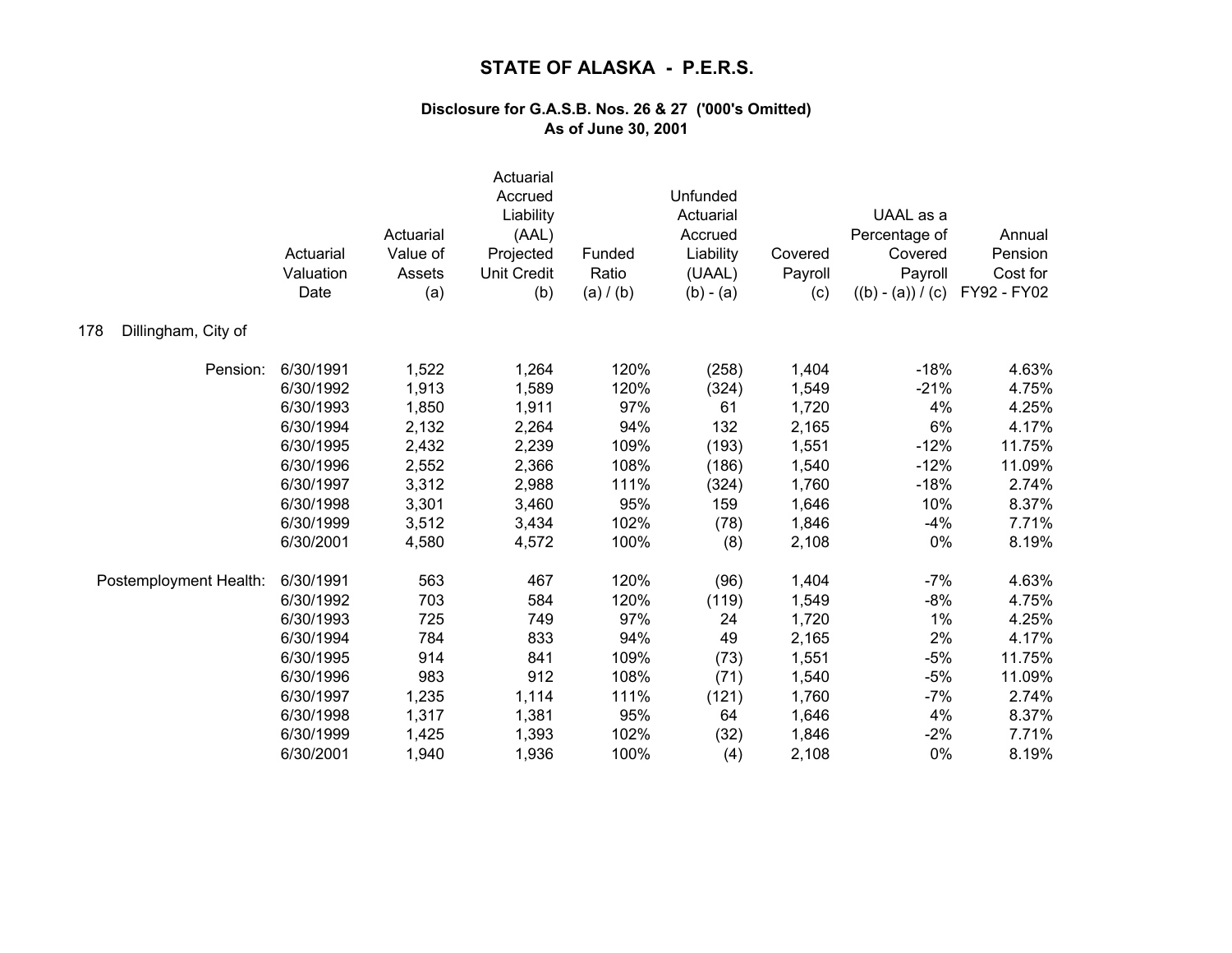|                          | Actuarial<br>Valuation<br>Date | Actuarial<br>Value of<br>Assets<br>(a) | Actuarial<br>Accrued<br>Liability<br>(AAL)<br>Projected<br><b>Unit Credit</b><br>(b) | Funded<br>Ratio<br>(a) / (b) | Unfunded<br>Actuarial<br>Accrued<br>Liability<br>(UAAL)<br>$(b) - (a)$ | Covered<br>Payroll<br>(c) | UAAL as a<br>Percentage of<br>Covered<br>Payroll<br>$((b) - (a)) / (c)$ | Annual<br>Pension<br>Cost for<br>FY92 - FY02 |
|--------------------------|--------------------------------|----------------------------------------|--------------------------------------------------------------------------------------|------------------------------|------------------------------------------------------------------------|---------------------------|-------------------------------------------------------------------------|----------------------------------------------|
| Unalaska, City of<br>179 |                                |                                        |                                                                                      |                              |                                                                        |                           |                                                                         |                                              |
| Pension:                 | 6/30/1991                      | 3,753                                  | 2,579                                                                                | 146%                         | (1, 174)                                                               | 2,939                     | $-40%$                                                                  | 0.00%                                        |
|                          | 6/30/1992                      | 4,483                                  | 3,596                                                                                | 125%                         | (888)                                                                  | 4,126                     | $-22%$                                                                  | 0.00%                                        |
|                          | 6/30/1993                      | 5,168                                  | 4,614                                                                                | 112%                         | (554)                                                                  | 5,170                     | $-11%$                                                                  | 0.00%                                        |
|                          | 6/30/1994                      | 5,676                                  | 5,447                                                                                | 104%                         | (230)                                                                  | 5,768                     | $-4%$                                                                   | 3.99%                                        |
|                          | 6/30/1995                      | 6,534                                  | 6,282                                                                                | 104%                         | (251)                                                                  | 6,098                     | $-4%$                                                                   | 7.78%                                        |
|                          | 6/30/1996                      | 7,023                                  | 6,497                                                                                | 108%                         | (526)                                                                  | 6,365                     | $-8%$                                                                   | 9.10%                                        |
|                          | 6/30/1997                      | 9,158                                  | 7,398                                                                                | 124%                         | (1,760)                                                                | 7,057                     | $-25%$                                                                  | 5.39%                                        |
|                          | 6/30/1998                      | 9,638                                  | 8,912                                                                                | 108%                         | (726)                                                                  | 7,427                     | $-10%$                                                                  | 8.84%                                        |
|                          | 6/30/1999                      | 11,093                                 | 9,719                                                                                | 114%                         | (1, 374)                                                               | 7,466                     | $-18%$                                                                  | 6.93%                                        |
|                          | 6/30/2001                      | 13,701                                 | 14,342                                                                               | 96%                          | 641                                                                    | 8,195                     | 8%                                                                      | 6.43%                                        |
| Postemployment Health:   | 6/30/1991                      | 1,388                                  | 954                                                                                  | 146%                         | (434)                                                                  | 2,939                     | $-15%$                                                                  | 0.00%                                        |
|                          | 6/30/1992                      | 1,649                                  | 1,322                                                                                | 125%                         | (326)                                                                  | 4,126                     | $-8%$                                                                   | 0.00%                                        |
|                          | 6/30/1993                      | 2,025                                  | 1,808                                                                                | 112%                         | (217)                                                                  | 5,170                     | $-4%$                                                                   | 0.00%                                        |
|                          | 6/30/1994                      | 2,089                                  | 2,004                                                                                | 104%                         | (84)                                                                   | 5,768                     | $-1%$                                                                   | 3.99%                                        |
|                          | 6/30/1995                      | 2,455                                  | 2,361                                                                                | 104%                         | (95)                                                                   | 6,098                     | $-2%$                                                                   | 7.78%                                        |
|                          | 6/30/1996                      | 2,707                                  | 2,504                                                                                | 108%                         | (203)                                                                  | 6,365                     | $-3%$                                                                   | 9.10%                                        |
|                          | 6/30/1997                      | 3,413                                  | 2,757                                                                                | 124%                         | (656)                                                                  | 7,057                     | $-9%$                                                                   | 5.39%                                        |
|                          | 6/30/1998                      | 3,845                                  | 3,555                                                                                | 108%                         | (290)                                                                  | 7,427                     | $-4%$                                                                   | 8.84%                                        |
|                          | 6/30/1999                      | 4,498                                  | 3,940                                                                                | 114%                         | (558)                                                                  | 7,466                     | $-7%$                                                                   | 6.93%                                        |
|                          | 6/30/2001                      | 5,802                                  | 6,074                                                                                | 96%                          | 272                                                                    | 8,195                     | 3%                                                                      | 6.43%                                        |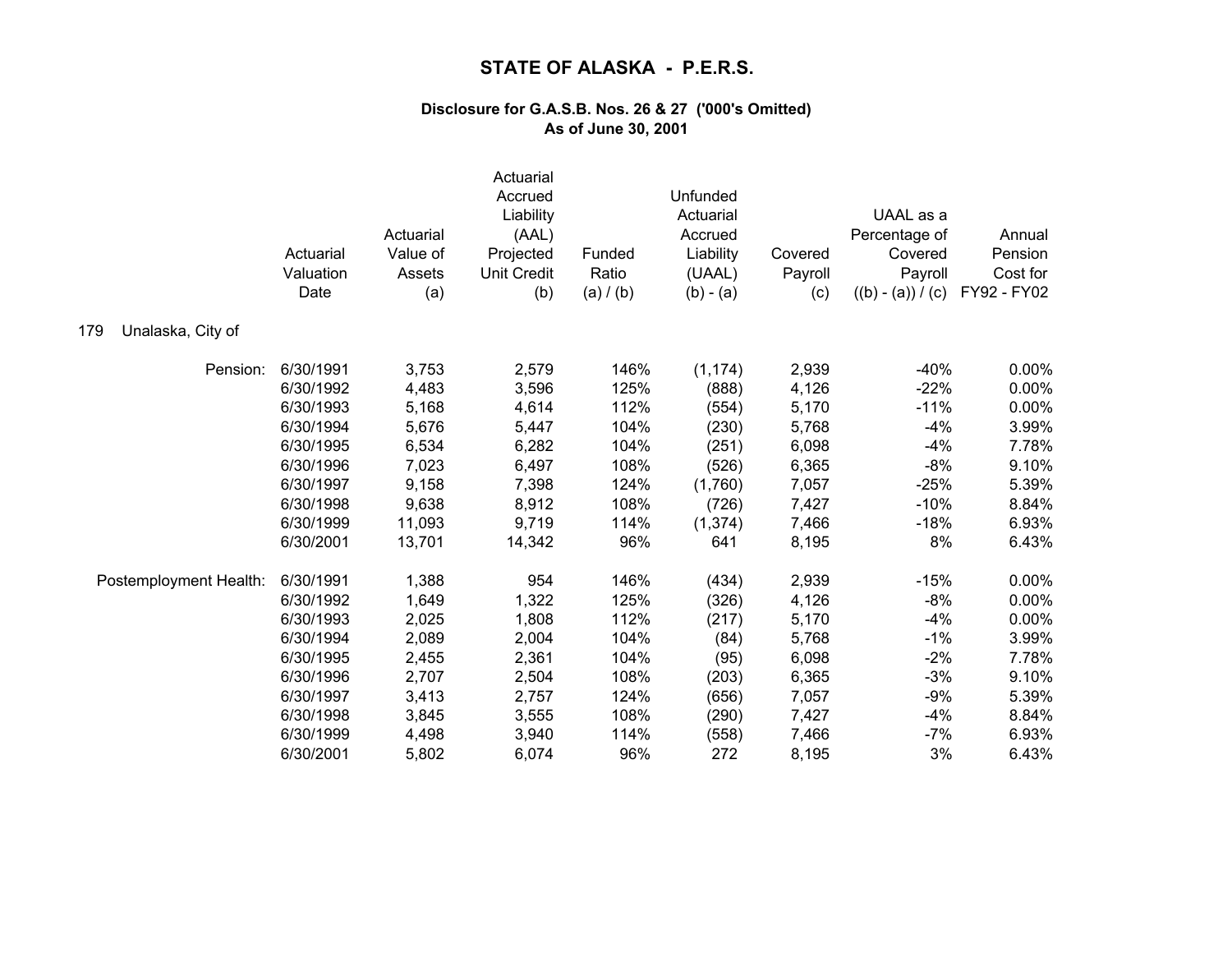|                                | Actuarial<br>Valuation<br>Date | Actuarial<br>Value of<br>Assets<br>(a) | Actuarial<br>Accrued<br>Liability<br>(AAL)<br>Projected<br><b>Unit Credit</b><br>(b) | Funded<br>Ratio<br>(a) / (b) | Unfunded<br>Actuarial<br>Accrued<br>Liability<br>(UAAL)<br>$(b) - (a)$ | Covered<br>Payroll<br>(c) | UAAL as a<br>Percentage of<br>Covered<br>Payroll<br>$((b) - (a)) / (c)$ | Annual<br>Pension<br>Cost for<br>FY92 - FY02 |
|--------------------------------|--------------------------------|----------------------------------------|--------------------------------------------------------------------------------------|------------------------------|------------------------------------------------------------------------|---------------------------|-------------------------------------------------------------------------|----------------------------------------------|
| 180<br>Kenai Peninsula Borough |                                |                                        |                                                                                      |                              |                                                                        |                           |                                                                         |                                              |
| Pension:                       | 6/30/1991                      | 13,054                                 | 14,351                                                                               | 91%                          | 1,297                                                                  | 7,721                     | 17%                                                                     | 13.38%                                       |
|                                | 6/30/1992                      | 15,583                                 | 16,605                                                                               | 94%                          | 1,022                                                                  | 8,212                     | 12%                                                                     | 13.95%                                       |
|                                | 6/30/1993                      | 18,063                                 | 18,390                                                                               | 98%                          | 328                                                                    | 8,112                     | 4%                                                                      | 12.29%                                       |
|                                | 6/30/1994                      | 20,741                                 | 21,740                                                                               | 95%                          | 999                                                                    | 8,406                     | 12%                                                                     | 12.46%                                       |
|                                | 6/30/1995                      | 22,870                                 | 23,877                                                                               | 96%                          | 1,007                                                                  | 8,559                     | 12%                                                                     | 11.81%                                       |
|                                | 6/30/1996                      | 25,624                                 | 23,252                                                                               | 110%                         | (2,372)                                                                | 8,590                     | $-28%$                                                                  | 11.77%                                       |
|                                | 6/30/1997                      | 29,914                                 | 27,041                                                                               | 111%                         | (2,872)                                                                | 9,200                     | $-31%$                                                                  | 8.11%                                        |
|                                | 6/30/1998                      | 32,890                                 | 30,806                                                                               | 107%                         | (2,084)                                                                | 9,200                     | $-23%$                                                                  | 6.47%                                        |
|                                | 6/30/1999                      | 34,103                                 | 31,737                                                                               | 107%                         | (2,366)                                                                | 9,874                     | $-24%$                                                                  | 6.19%                                        |
|                                | 6/30/2001                      | 39,048                                 | 39,549                                                                               | 99%                          | 501                                                                    | 9,789                     | 5%                                                                      | 6.40%                                        |
| Postemployment Health:         | 6/30/1991                      | 4,828                                  | 5,308                                                                                | 91%                          | 480                                                                    | 7,721                     | 6%                                                                      | 13.38%                                       |
|                                | 6/30/1992                      | 5,730                                  | 6,106                                                                                | 94%                          | 376                                                                    | 8,212                     | 5%                                                                      | 13.95%                                       |
|                                | 6/30/1993                      | 7,080                                  | 7,209                                                                                | 98%                          | 128                                                                    | 8,112                     | 2%                                                                      | 12.29%                                       |
|                                | 6/30/1994                      | 7,632                                  | 7,999                                                                                | 95%                          | 367                                                                    | 8,406                     | 4%                                                                      | 12.46%                                       |
|                                | 6/30/1995                      | 8,595                                  | 8,973                                                                                | 96%                          | 378                                                                    | 8,559                     | 4%                                                                      | 11.81%                                       |
|                                | 6/30/1996                      | 9,875                                  | 8,961                                                                                | 110%                         | (914)                                                                  | 8,590                     | $-11%$                                                                  | 11.77%                                       |
|                                | 6/30/1997                      | 11,149                                 | 10,079                                                                               | 111%                         | (1,071)                                                                | 9,200                     | $-12%$                                                                  | 8.11%                                        |
|                                | 6/30/1998                      | 13,118                                 | 12,286                                                                               | 107%                         | (832)                                                                  | 9,200                     | $-9%$                                                                   | 6.47%                                        |
|                                | 6/30/1999                      | 13,825                                 | 12,867                                                                               | 107%                         | (958)                                                                  | 9,874                     | $-10%$                                                                  | 6.19%                                        |
|                                | 6/30/2001                      | 16,533                                 | 16,746                                                                               | 99%                          | 213                                                                    | 9,789                     | 2%                                                                      | 6.40%                                        |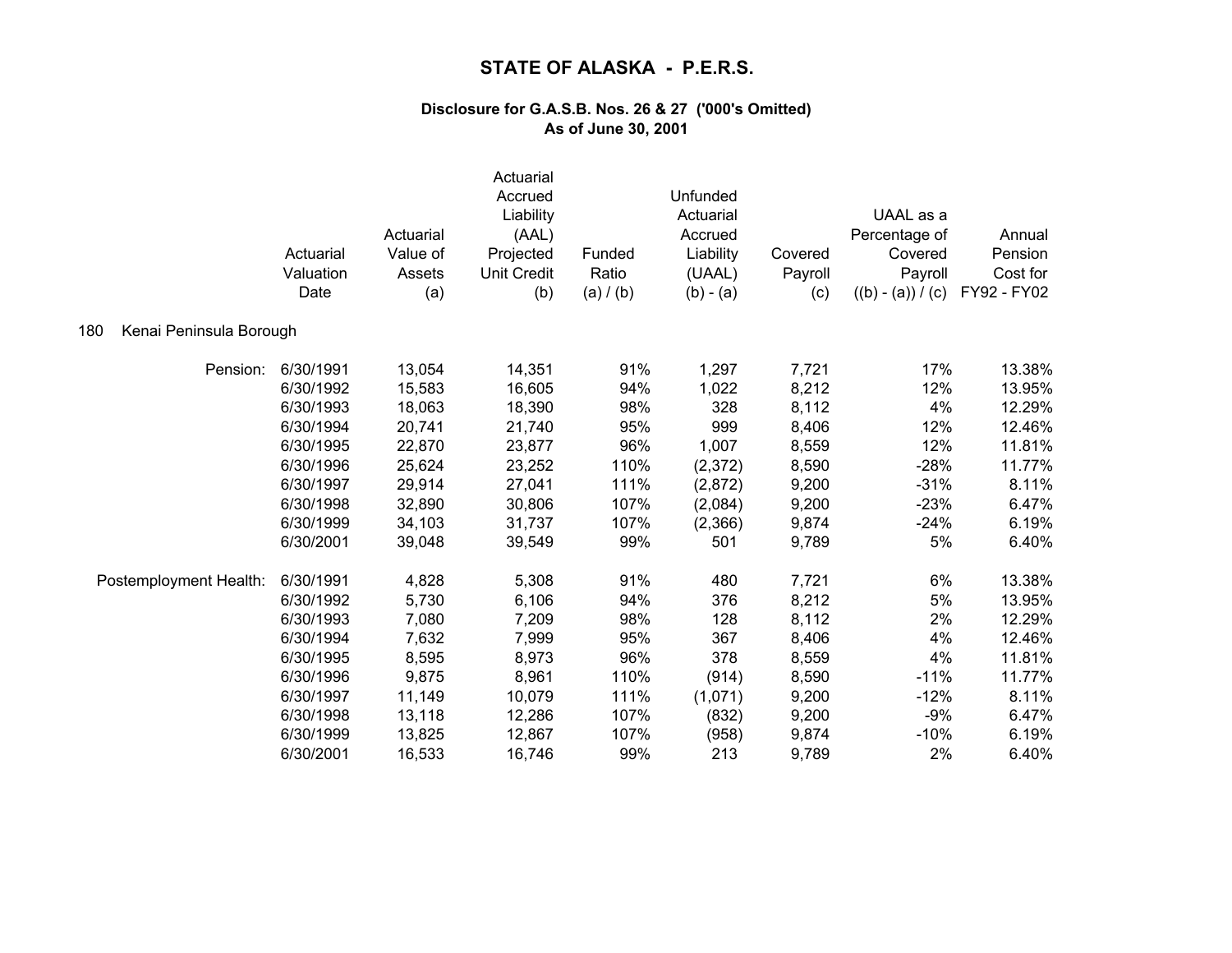|                           | Actuarial<br>Valuation<br>Date | Actuarial<br>Value of<br>Assets<br>(a) | Actuarial<br>Accrued<br>Liability<br>(AAL)<br>Projected<br><b>Unit Credit</b><br>(b) | Funded<br>Ratio<br>(a) / (b) | Unfunded<br>Actuarial<br>Accrued<br>Liability<br>(UAAL)<br>$(b) - (a)$ | Covered<br>Payroll<br>(c) | UAAL as a<br>Percentage of<br>Covered<br>Payroll<br>$((b) - (a)) / (c)$ | Annual<br>Pension<br>Cost for<br>FY92 - FY02 |
|---------------------------|--------------------------------|----------------------------------------|--------------------------------------------------------------------------------------|------------------------------|------------------------------------------------------------------------|---------------------------|-------------------------------------------------------------------------|----------------------------------------------|
| 181<br>Ketchikan, City of |                                |                                        |                                                                                      |                              |                                                                        |                           |                                                                         |                                              |
| Pension:                  | 6/30/1991                      | 8,224                                  | 13,722                                                                               | 60%                          | 5,498                                                                  | 5,345                     | 103%                                                                    | 27.65%                                       |
|                           | 6/30/1992                      | 9,716                                  | 15,452                                                                               | 63%                          | 5,736                                                                  | 5,828                     | 98%                                                                     | 25.30%                                       |
|                           | 6/30/1993                      | 12,370                                 | 16,856                                                                               | 73%                          | 4,486                                                                  | 6,348                     | 71%                                                                     | 23.11%                                       |
|                           | 6/30/1994                      | 14,926                                 | 19,538                                                                               | 76%                          | 4,613                                                                  | 6,270                     | 74%                                                                     | 23.25%                                       |
|                           | 6/30/1995                      | 16,244                                 | 20,856                                                                               | 78%                          | 4,613                                                                  | 6,274                     | 74%                                                                     | 20.32%                                       |
|                           | 6/30/1996                      | 17,998                                 | 20,400                                                                               | 88%                          | 2,402                                                                  | 6,294                     | 38%                                                                     | 19.09%                                       |
|                           | 6/30/1997                      | 20,711                                 | 23,171                                                                               | 89%                          | 2,460                                                                  | 6,180                     | 40%                                                                     | 15.48%                                       |
|                           | 6/30/1998                      | 22,677                                 | 25,789                                                                               | 88%                          | 3,112                                                                  | 6,744                     | 46%                                                                     | 14.52%                                       |
|                           | 6/30/1999                      | 24,679                                 | 26,408                                                                               | 93%                          | 1,729                                                                  | 6,343                     | 27%                                                                     | 14.61%                                       |
|                           | 6/30/2001                      | 28,424                                 | 32,575                                                                               | 87%                          | 4,151                                                                  | 7,228                     | 57%                                                                     | 12.96%                                       |
| Postemployment Health:    | 6/30/1991                      | 3,042                                  | 5,076                                                                                | 60%                          | 2,034                                                                  | 5,345                     | 38%                                                                     | 27.65%                                       |
|                           | 6/30/1992                      | 3,573                                  | 5,682                                                                                | 63%                          | 2,109                                                                  | 5,828                     | 36%                                                                     | 25.30%                                       |
|                           | 6/30/1993                      | 4,848                                  | 6,607                                                                                | 73%                          | 1,759                                                                  | 6,348                     | 28%                                                                     | 23.11%                                       |
|                           | 6/30/1994                      | 5,492                                  | 7,190                                                                                | 76%                          | 1,697                                                                  | 6,270                     | 27%                                                                     | 23.25%                                       |
|                           | 6/30/1995                      | 6,104                                  | 7,838                                                                                | 78%                          | 1,733                                                                  | 6,274                     | 28%                                                                     | 20.32%                                       |
|                           | 6/30/1996                      | 6,936                                  | 7,861                                                                                | 88%                          | 925                                                                    | 6,294                     | 15%                                                                     | 19.09%                                       |
|                           | 6/30/1997                      | 7,719                                  | 8,636                                                                                | 89%                          | 917                                                                    | 6,180                     | 15%                                                                     | 15.48%                                       |
|                           | 6/30/1998                      | 9,045                                  | 10,285                                                                               | 88%                          | 1,240                                                                  | 6,744                     | 18%                                                                     | 14.52%                                       |
|                           | 6/30/1999                      | 10,006                                 | 10,706                                                                               | 93%                          | 700                                                                    | 6,343                     | 11%                                                                     | 14.61%                                       |
|                           | 6/30/2001                      | 12,035                                 | 13,792                                                                               | 87%                          | 1,757                                                                  | 7,228                     | 24%                                                                     | 12.96%                                       |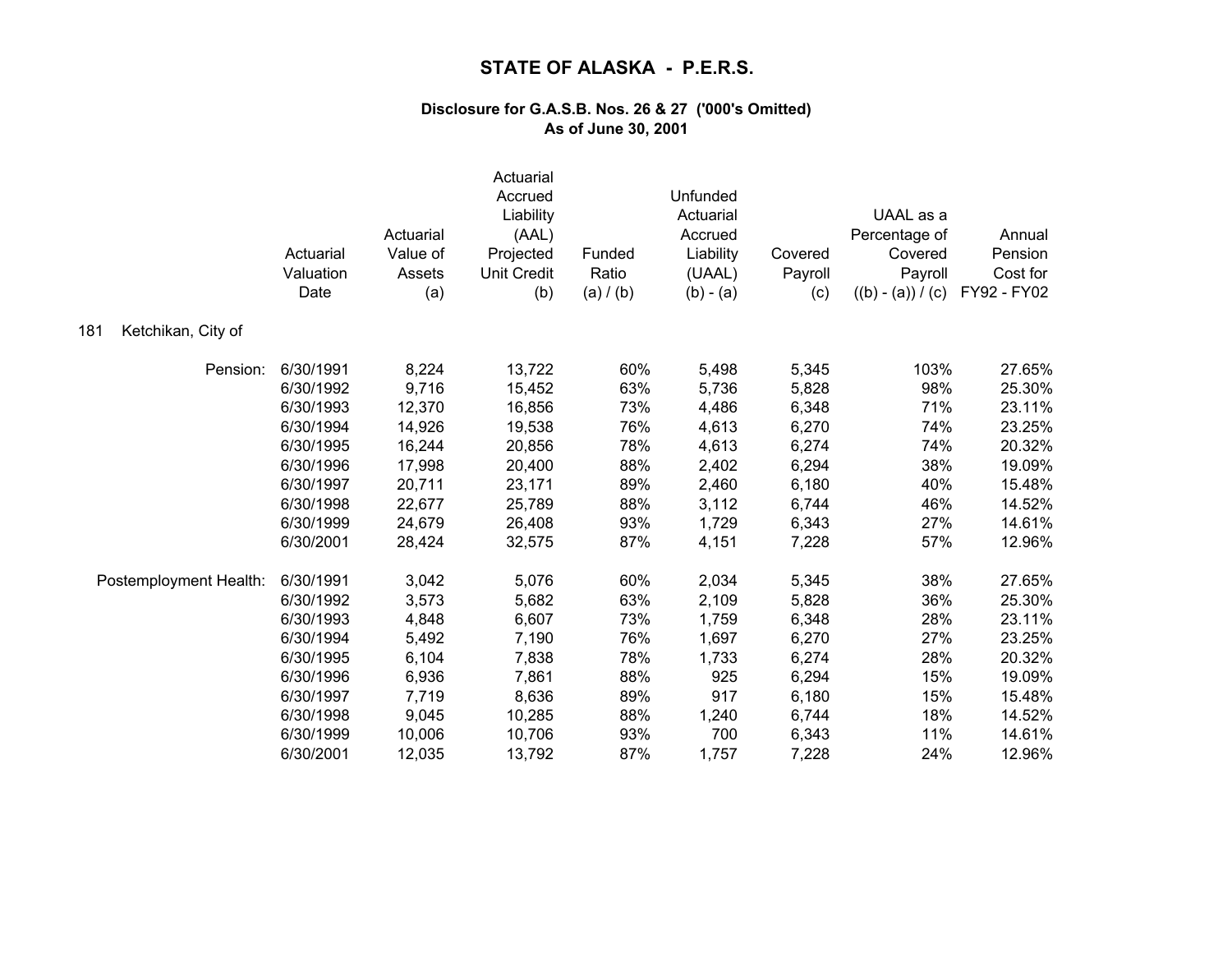|                        | Actuarial<br>Valuation<br>Date | Actuarial<br>Value of<br>Assets<br>(a) | Actuarial<br>Accrued<br>Liability<br>(AAL)<br>Projected<br><b>Unit Credit</b><br>(b) | Funded<br>Ratio<br>(a) / (b) | Unfunded<br>Actuarial<br>Accrued<br>Liability<br>(UAAL)<br>$(b) - (a)$ | Covered<br>Payroll<br>(c) | UAAL as a<br>Percentage of<br>Covered<br>Payroll<br>$((b) - (a)) / (c)$ | Annual<br>Pension<br>Cost for<br>FY92 - FY02 |
|------------------------|--------------------------------|----------------------------------------|--------------------------------------------------------------------------------------|------------------------------|------------------------------------------------------------------------|---------------------------|-------------------------------------------------------------------------|----------------------------------------------|
| Seward, City of<br>182 |                                |                                        |                                                                                      |                              |                                                                        |                           |                                                                         |                                              |
| Pension:               | 6/30/1991                      | 4,856                                  | 4,679                                                                                | 104%                         | (177)                                                                  | 2,514                     | $-7%$                                                                   | 6.37%                                        |
|                        | 6/30/1992                      | 5,649                                  | 5,536                                                                                | 102%                         | (113)                                                                  | 2,634                     | $-4%$                                                                   | 7.54%                                        |
|                        | 6/30/1993                      | 6,457                                  | 6,099                                                                                | 106%                         | (358)                                                                  | 2,571                     | $-14%$                                                                  | 7.92%                                        |
|                        | 6/30/1994                      | 7,164                                  | 6,948                                                                                | 103%                         | (216)                                                                  | 2,784                     | -8%                                                                     | 9.52%                                        |
|                        | 6/30/1995                      | 8,077                                  | 7,884                                                                                | 102%                         | (193)                                                                  | 3,077                     | $-6%$                                                                   | 6.73%                                        |
|                        | 6/30/1996                      | 8,616                                  | 8,036                                                                                | 107%                         | (580)                                                                  | 3,100                     | $-19%$                                                                  | 7.90%                                        |
|                        | 6/30/1997                      | 9,624                                  | 8,922                                                                                | 108%                         | (702)                                                                  | 2,977                     | $-24%$                                                                  | 4.71%                                        |
|                        | 6/30/1998                      | 10,707                                 | 10,172                                                                               | 105%                         | (535)                                                                  | 2,929                     | $-18%$                                                                  | 7.56%                                        |
|                        | 6/30/1999                      | 10,897                                 | 10,052                                                                               | 108%                         | (845)                                                                  | 2,871                     | $-29%$                                                                  | 7.09%                                        |
|                        | 6/30/2001                      | 12,408                                 | 11,620                                                                               | 107%                         | (788)                                                                  | 3,265                     | $-24%$                                                                  | 5.60%                                        |
| Postemployment Health: | 6/30/1991                      | 1,796                                  | 1,731                                                                                | 104%                         | (65)                                                                   | 2,514                     | $-3%$                                                                   | 6.37%                                        |
|                        | 6/30/1992                      | 2,077                                  | 2,035                                                                                | 102%                         | (42)                                                                   | 2,634                     | $-2%$                                                                   | 7.54%                                        |
|                        | 6/30/1993                      | 2,531                                  | 2,390                                                                                | 106%                         | (141)                                                                  | 2,571                     | $-5%$                                                                   | 7.92%                                        |
|                        | 6/30/1994                      | 2,636                                  | 2,557                                                                                | 103%                         | (79)                                                                   | 2,784                     | $-3%$                                                                   | 9.52%                                        |
|                        | 6/30/1995                      | 3,035                                  | 2,963                                                                                | 102%                         | (72)                                                                   | 3,077                     | $-2%$                                                                   | 6.73%                                        |
|                        | 6/30/1996                      | 3,320                                  | 3,097                                                                                | 107%                         | (223)                                                                  | 3,100                     | $-7%$                                                                   | 7.90%                                        |
|                        | 6/30/1997                      | 3,587                                  | 3,325                                                                                | 108%                         | (262)                                                                  | 2,977                     | $-9%$                                                                   | 4.71%                                        |
|                        | 6/30/1998                      | 4,271                                  | 4,058                                                                                | 105%                         | (213)                                                                  | 2,929                     | $-7%$                                                                   | 7.56%                                        |
|                        | 6/30/1999                      | 4,418                                  | 4,076                                                                                | 108%                         | (342)                                                                  | 2,871                     | $-12%$                                                                  | 7.09%                                        |
|                        | 6/30/2001                      | 5,254                                  | 4,920                                                                                | 107%                         | (334)                                                                  | 3,265                     | $-10%$                                                                  | 5.60%                                        |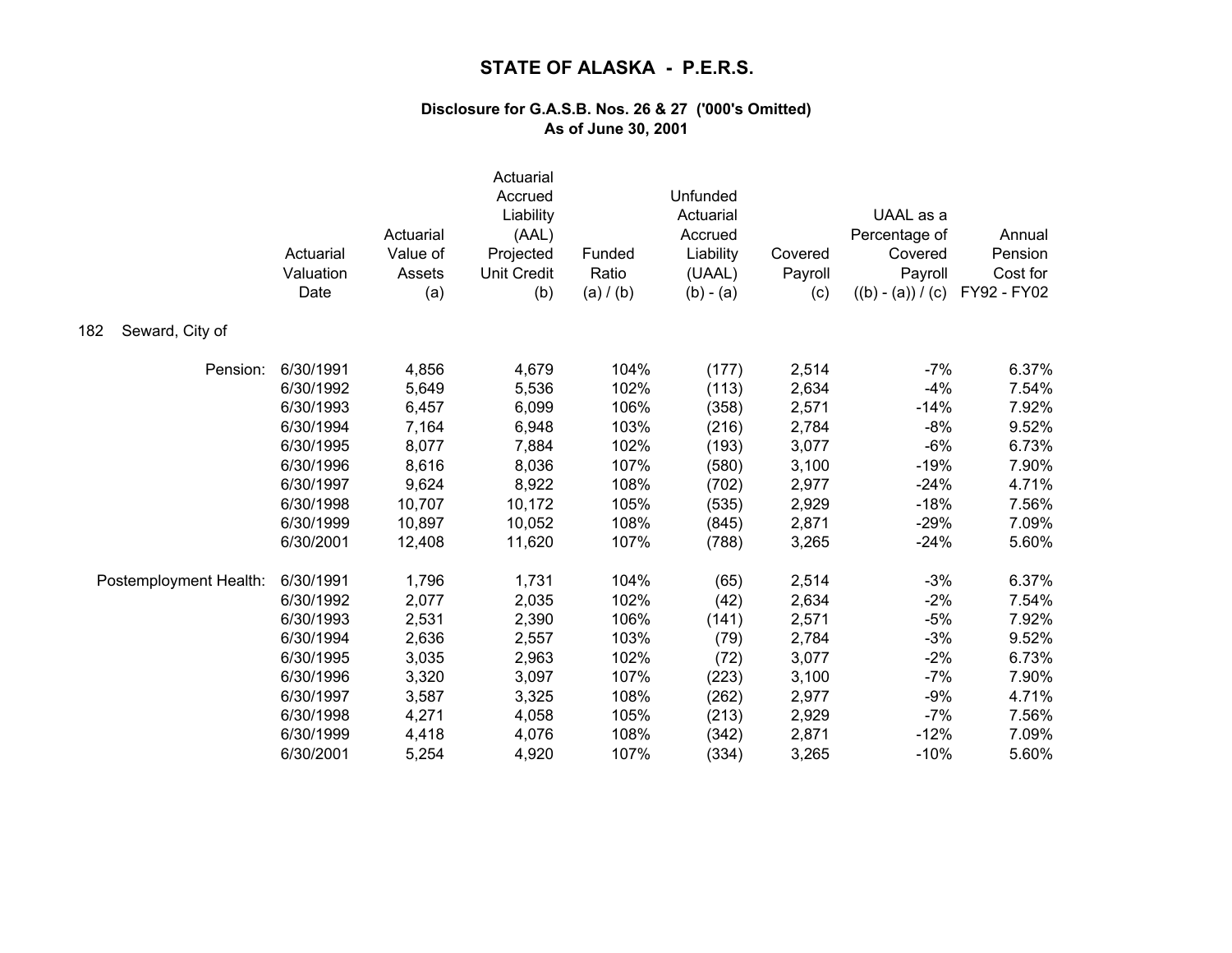|                            | Actuarial<br>Valuation<br>Date | Actuarial<br>Value of<br>Assets<br>(a) | Actuarial<br>Accrued<br>Liability<br>(AAL)<br>Projected<br><b>Unit Credit</b><br>(b) | Funded<br>Ratio<br>(a) / (b) | Unfunded<br>Actuarial<br>Accrued<br>Liability<br>(UAAL)<br>$(b) - (a)$ | Covered<br>Payroll<br>(c) | UAAL as a<br>Percentage of<br>Covered<br>Payroll<br>$((b) - (a)) / (c)$ | Annual<br>Pension<br>Cost for<br>FY92 - FY02 |
|----------------------------|--------------------------------|----------------------------------------|--------------------------------------------------------------------------------------|------------------------------|------------------------------------------------------------------------|---------------------------|-------------------------------------------------------------------------|----------------------------------------------|
| Fort Yukon, City of<br>183 |                                |                                        |                                                                                      |                              |                                                                        |                           |                                                                         |                                              |
| Pension:                   | 6/30/1991                      | 331                                    | 251                                                                                  | 132%                         | (80)                                                                   | 117                       | $-69%$                                                                  | 0.00%                                        |
|                            | 6/30/1992                      | 436                                    | 314                                                                                  | 139%                         | (122)                                                                  | 282                       | $-43%$                                                                  | 0.00%                                        |
|                            | 6/30/1993                      | 453                                    | 299                                                                                  | 151%                         | (154)                                                                  | 211                       | $-73%$                                                                  | 0.00%                                        |
|                            | 6/30/1994                      | 501                                    | 352                                                                                  | 142%                         | (148)                                                                  | 189                       | $-78%$                                                                  | 0.00%                                        |
|                            | 6/30/1995                      | 566                                    | 377                                                                                  | 150%                         | (189)                                                                  | 196                       | $-96%$                                                                  | 0.00%                                        |
|                            | 6/30/1996                      | 577                                    | 370                                                                                  | 156%                         | (207)                                                                  | 252                       | $-82%$                                                                  | 0.00%                                        |
|                            | 6/30/1997                      | 653                                    | 415                                                                                  | 158%                         | (239)                                                                  | 254                       | $-94%$                                                                  | 0.00%                                        |
|                            | 6/30/1998                      | 644                                    | 399                                                                                  | 161%                         | (245)                                                                  | 142                       | $-173%$                                                                 | 0.00%                                        |
|                            | 6/30/1999                      | 723                                    | 473                                                                                  | 153%                         | (250)                                                                  | 154                       | $-162%$                                                                 | 0.00%                                        |
|                            | 6/30/2001                      | 819                                    | 635                                                                                  | 129%                         | (184)                                                                  | 258                       | $-71%$                                                                  | 0.00%                                        |
| Postemployment Health:     | 6/30/1991                      | 123                                    | 93                                                                                   | 132%                         | (30)                                                                   | 117                       | $-25%$                                                                  | 0.00%                                        |
|                            | 6/30/1992                      | 160                                    | 115                                                                                  | 139%                         | (45)                                                                   | 282                       | $-16%$                                                                  | 0.00%                                        |
|                            | 6/30/1993                      | 177                                    | 117                                                                                  | 151%                         | (60)                                                                   | 211                       | $-29%$                                                                  | 0.00%                                        |
|                            | 6/30/1994                      | 184                                    | 130                                                                                  | 142%                         | (55)                                                                   | 189                       | $-29%$                                                                  | 0.00%                                        |
|                            | 6/30/1995                      | 213                                    | 142                                                                                  | 150%                         | (71)                                                                   | 196                       | $-36%$                                                                  | 0.00%                                        |
|                            | 6/30/1996                      | 222                                    | 142                                                                                  | 156%                         | (80)                                                                   | 252                       | $-32%$                                                                  | 0.00%                                        |
|                            | 6/30/1997                      | 244                                    | 154                                                                                  | 158%                         | (89)                                                                   | 254                       | $-35%$                                                                  | 0.00%                                        |
|                            | 6/30/1998                      | 257                                    | 160                                                                                  | 161%                         | (97)                                                                   | 142                       | $-68%$                                                                  | 0.00%                                        |
|                            | 6/30/1999                      | 294                                    | 193                                                                                  | 152%                         | (101)                                                                  | 154                       | $-66%$                                                                  | 0.00%                                        |
|                            | 6/30/2001                      | 347                                    | 270                                                                                  | 129%                         | (77)                                                                   | 258                       | $-30%$                                                                  | 0.00%                                        |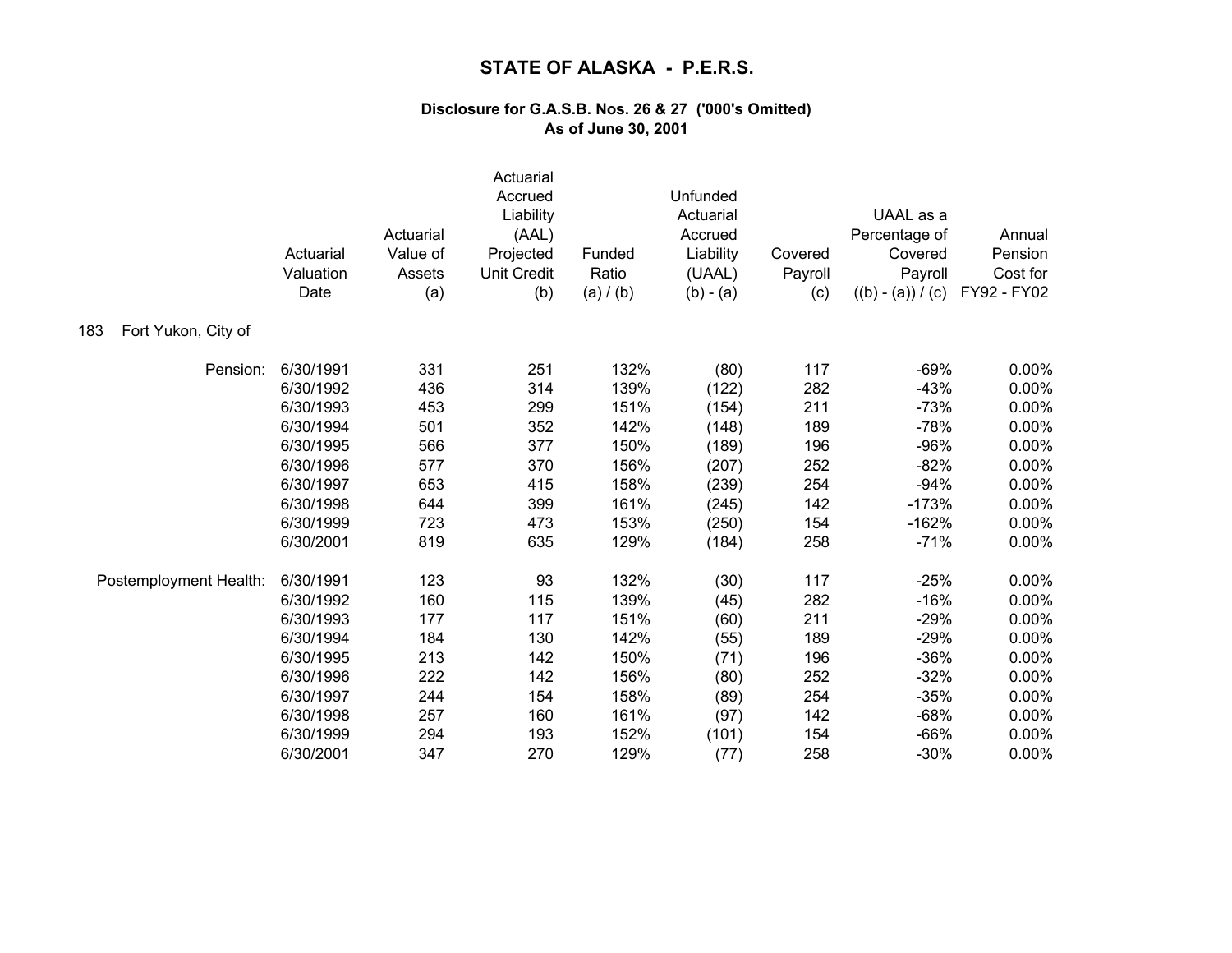|                                                   | Actuarial<br>Valuation<br>Date | Actuarial<br>Value of<br>Assets<br>(a) | Actuarial<br>Accrued<br>Liability<br>(AAL)<br>Projected<br><b>Unit Credit</b><br>(b) | Funded<br>Ratio<br>(a) / (b) | Unfunded<br>Actuarial<br>Accrued<br>Liability<br>(UAAL)<br>$(b) - (a)$ | Covered<br>Payroll<br>(c) | UAAL as a<br>Percentage of<br>Covered<br>Payroll<br>$((b) - (a)) / (c)$ | Annual<br>Pension<br>Cost for<br>FY92 - FY02 |
|---------------------------------------------------|--------------------------------|----------------------------------------|--------------------------------------------------------------------------------------|------------------------------|------------------------------------------------------------------------|---------------------------|-------------------------------------------------------------------------|----------------------------------------------|
| 184<br><b>Bristol Bay Borough School District</b> |                                |                                        |                                                                                      |                              |                                                                        |                           |                                                                         |                                              |
| Pension:                                          | 6/30/1991                      | 949                                    | 1,156                                                                                | 82%                          | 207                                                                    | 478                       | 43%                                                                     | 17.69%                                       |
|                                                   | 6/30/1992                      | 1,229                                  | 1,409                                                                                | 87%                          | 180                                                                    | 526                       | 34%                                                                     | 17.89%                                       |
|                                                   | 6/30/1993                      | 1,271                                  | 1,468                                                                                | 87%                          | 197                                                                    | 592                       | 33%                                                                     | 15.61%                                       |
|                                                   | 6/30/1994                      | 1,437                                  | 1,605                                                                                | 90%                          | 168                                                                    | 626                       | 27%                                                                     | 15.20%                                       |
|                                                   | 6/30/1995                      | 1,609                                  | 1,714                                                                                | 94%                          | 105                                                                    | 675                       | 16%                                                                     | 15.53%                                       |
|                                                   | 6/30/1996                      | 1,720                                  | 1,813                                                                                | 95%                          | 92                                                                     | 644                       | 14%                                                                     | 13.55%                                       |
|                                                   | 6/30/1997                      | 1,944                                  | 1,960                                                                                | 99%                          | 16                                                                     | 690                       | 2%                                                                      | 8.57%                                        |
|                                                   | 6/30/1998                      | 2,149                                  | 2,173                                                                                | 99%                          | 24                                                                     | 601                       | 4%                                                                      | 11.61%                                       |
|                                                   | 6/30/1999                      | 2,368                                  | 2,451                                                                                | 97%                          | 83                                                                     | 768                       | 11%                                                                     | 10.17%                                       |
|                                                   | 6/30/2001                      | 2,723                                  | 2,731                                                                                | 100%                         | 8                                                                      | 682                       | 1%                                                                      | 10.78%                                       |
| Postemployment Health:                            | 6/30/1991                      | 351                                    | 427                                                                                  | 82%                          | 76                                                                     | 478                       | 16%                                                                     | 17.69%                                       |
|                                                   | 6/30/1992                      | 452                                    | 518                                                                                  | 87%                          | 66                                                                     | 526                       | 13%                                                                     | 17.89%                                       |
|                                                   | 6/30/1993                      | 498                                    | 575                                                                                  | 87%                          | 77                                                                     | 592                       | 13%                                                                     | 15.61%                                       |
|                                                   | 6/30/1994                      | 529                                    | 591                                                                                  | 90%                          | 62                                                                     | 626                       | 10%                                                                     | 15.20%                                       |
|                                                   | 6/30/1995                      | 604                                    | 644                                                                                  | 94%                          | 40                                                                     | 675                       | 6%                                                                      | 15.53%                                       |
|                                                   | 6/30/1996                      | 663                                    | 698                                                                                  | 95%                          | 36                                                                     | 644                       | 6%                                                                      | 13.55%                                       |
|                                                   | 6/30/1997                      | 725                                    | 731                                                                                  | 99%                          | 6                                                                      | 690                       | 1%                                                                      | 8.57%                                        |
|                                                   | 6/30/1998                      | 858                                    | 867                                                                                  | 99%                          | 9                                                                      | 601                       | 1%                                                                      | 11.61%                                       |
|                                                   | 6/30/1999                      | 960                                    | 995                                                                                  | 96%                          | 35                                                                     | 768                       | 5%                                                                      | 10.17%                                       |
|                                                   | 6/30/2001                      | 1,154                                  | 1,157                                                                                | 100%                         | 3                                                                      | 682                       | 0%                                                                      | 10.78%                                       |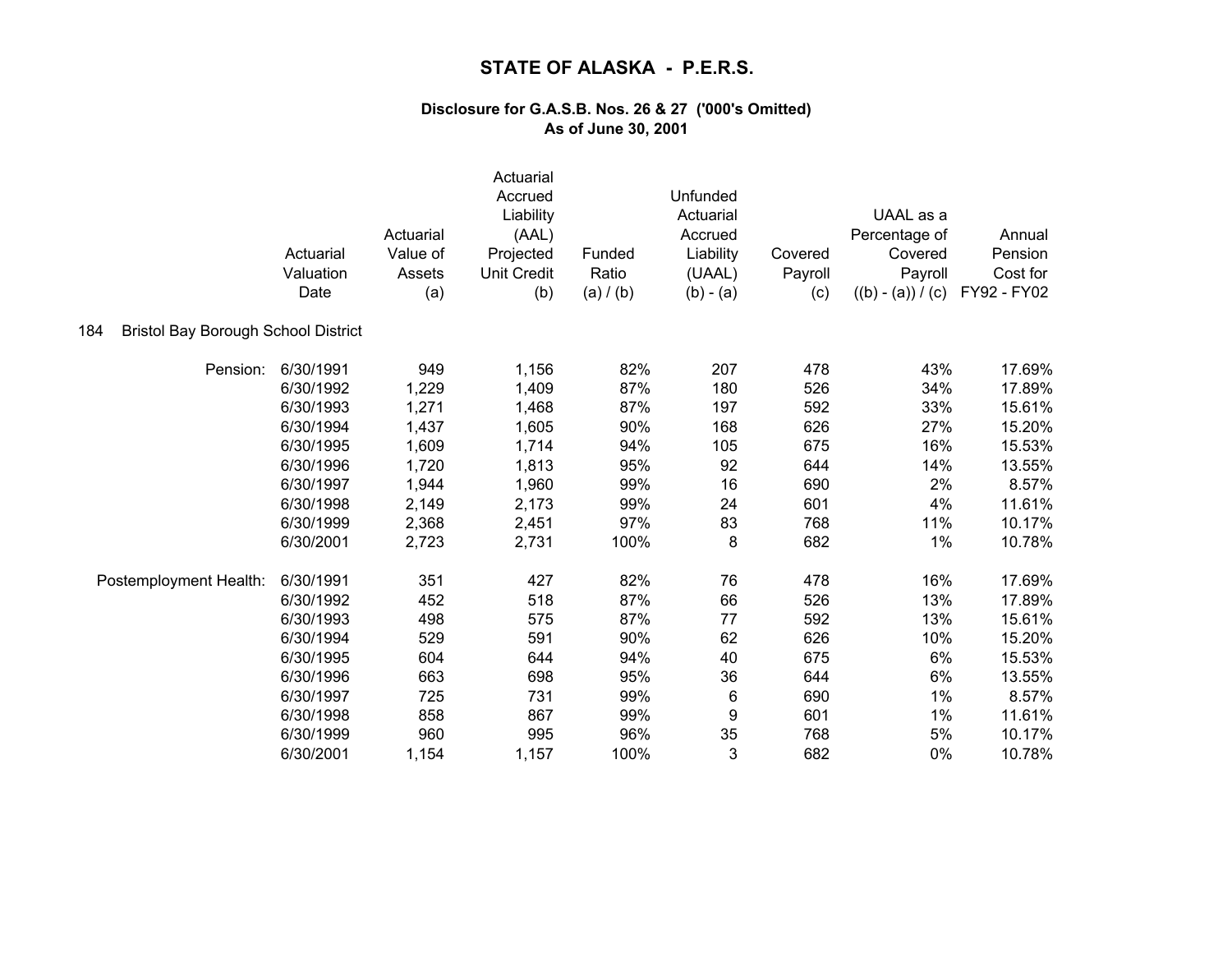|                                | Actuarial<br>Valuation<br>Date | Actuarial<br>Value of<br>Assets<br>(a) | Actuarial<br>Accrued<br>Liability<br>(AAL)<br>Projected<br><b>Unit Credit</b><br>(b) | Funded<br>Ratio<br>(a) / (b) | Unfunded<br>Actuarial<br>Accrued<br>Liability<br>(UAAL)<br>$(b) - (a)$ | Covered<br>Payroll<br>(c) | UAAL as a<br>Percentage of<br>Covered<br>Payroll<br>$((b) - (a)) / (c)$ | Annual<br>Pension<br>Cost for<br>FY92 - FY02 |
|--------------------------------|--------------------------------|----------------------------------------|--------------------------------------------------------------------------------------|------------------------------|------------------------------------------------------------------------|---------------------------|-------------------------------------------------------------------------|----------------------------------------------|
| Cordova School District<br>185 |                                |                                        |                                                                                      |                              |                                                                        |                           |                                                                         |                                              |
| Pension:                       | 6/30/1991                      | 1,140                                  | 1,379                                                                                | 83%                          | 239                                                                    | 632                       | 38%                                                                     | 17.91%                                       |
|                                | 6/30/1992                      | 1,377                                  | 1,540                                                                                | 89%                          | 163                                                                    | 757                       | 22%                                                                     | 16.31%                                       |
|                                | 6/30/1993                      | 1,606                                  | 1,731                                                                                | 93%                          | 125                                                                    | 723                       | 17%                                                                     | 14.92%                                       |
|                                | 6/30/1994                      | 1,634                                  | 1,797                                                                                | 91%                          | 163                                                                    | 511                       | 32%                                                                     | 13.59%                                       |
|                                | 6/30/1995                      | 1,747                                  | 1,936                                                                                | 90%                          | 189                                                                    | 483                       | 39%                                                                     | 13.49%                                       |
|                                | 6/30/1996                      | 1,843                                  | 1,951                                                                                | 94%                          | 108                                                                    | 540                       | 20%                                                                     | 14.16%                                       |
|                                | 6/30/1997                      | 2,207                                  | 2,231                                                                                | 99%                          | 24                                                                     | 545                       | 4%                                                                      | 11.38%                                       |
|                                | 6/30/1998                      | 2,317                                  | 2,382                                                                                | 97%                          | 65                                                                     | 571                       | 11%                                                                     | 12.31%                                       |
|                                | 6/30/1999                      | 2,482                                  | 2,565                                                                                | 97%                          | 83                                                                     | 655                       | 13%                                                                     | 10.41%                                       |
|                                | 6/30/2001                      | 3,445                                  | 3,255                                                                                | 106%                         | (190)                                                                  | 576                       | $-33%$                                                                  | 10.46%                                       |
| Postemployment Health:         | 6/30/1991                      | 422                                    | 510                                                                                  | 83%                          | 88                                                                     | 632                       | 14%                                                                     | 17.91%                                       |
|                                | 6/30/1992                      | 506                                    | 566                                                                                  | 89%                          | 60                                                                     | 757                       | 8%                                                                      | 16.31%                                       |
|                                | 6/30/1993                      | 630                                    | 679                                                                                  | 93%                          | 49                                                                     | 723                       | 7%                                                                      | 14.92%                                       |
|                                | 6/30/1994                      | 601                                    | 661                                                                                  | 91%                          | 60                                                                     | 511                       | 12%                                                                     | 13.59%                                       |
|                                | 6/30/1995                      | 656                                    | 727                                                                                  | 90%                          | 71                                                                     | 483                       | 15%                                                                     | 13.49%                                       |
|                                | 6/30/1996                      | 710                                    | 752                                                                                  | 94%                          | 42                                                                     | 540                       | 8%                                                                      | 14.16%                                       |
|                                | 6/30/1997                      | 823                                    | 832                                                                                  | 99%                          | 9                                                                      | 545                       | 2%                                                                      | 11.38%                                       |
|                                | 6/30/1998                      | 925                                    | 951                                                                                  | 97%                          | 26                                                                     | 571                       | 5%                                                                      | 12.31%                                       |
|                                | 6/30/1999                      | 1,007                                  | 1,041                                                                                | 97%                          | 34                                                                     | 655                       | 5%                                                                      | 10.41%                                       |
|                                | 6/30/2001                      | 1,460                                  | 1,379                                                                                | 106%                         | (81)                                                                   | 576                       | $-14%$                                                                  | 10.46%                                       |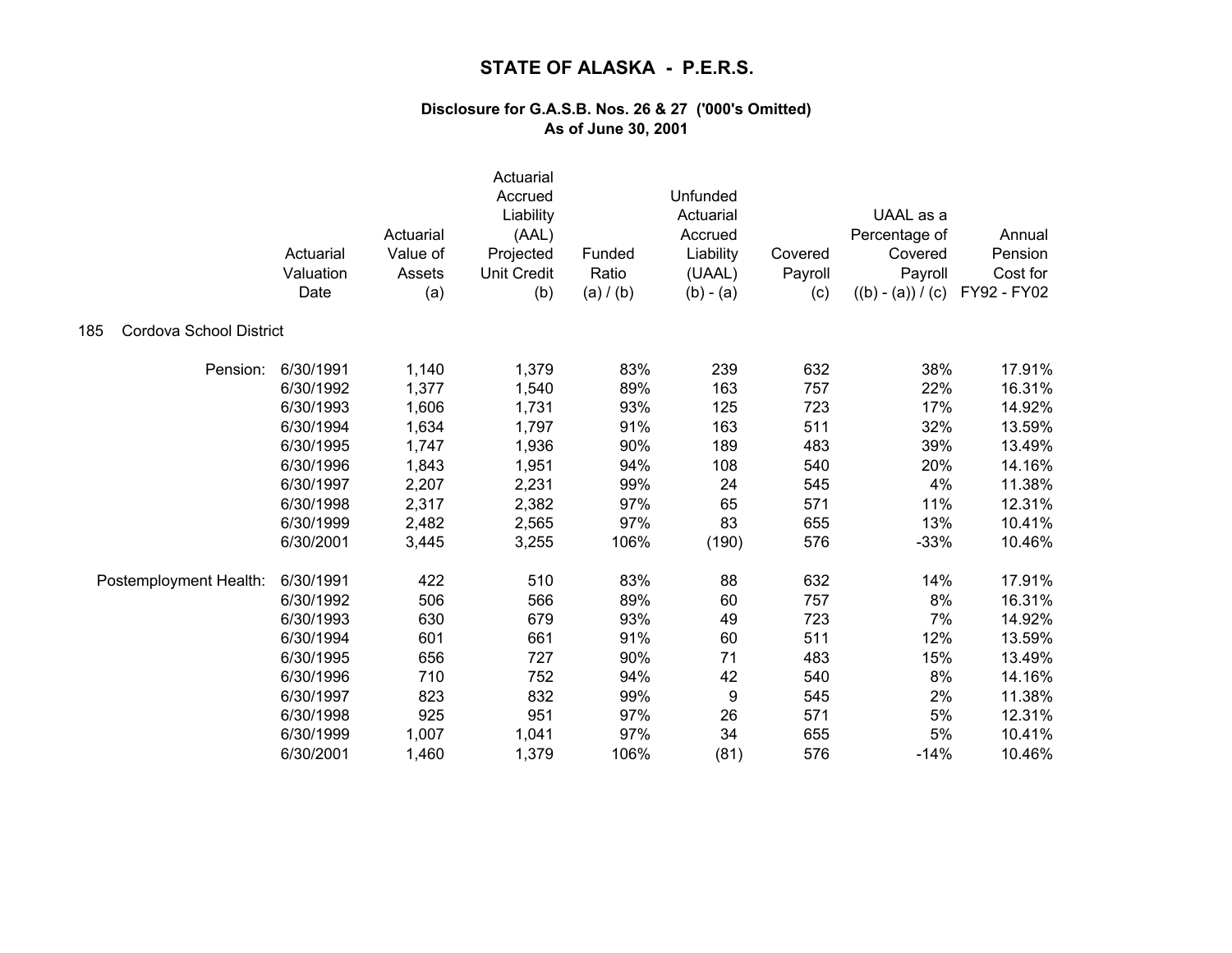|                        | Actuarial<br>Valuation<br>Date | Actuarial<br>Value of<br>Assets<br>(a) | Actuarial<br>Accrued<br>Liability<br>(AAL)<br>Projected<br><b>Unit Credit</b><br>(b) | Funded<br>Ratio<br>(a) / (b) | Unfunded<br>Actuarial<br>Accrued<br>Liability<br>(UAAL)<br>$(b) - (a)$ | Covered<br>Payroll<br>(c) | UAAL as a<br>Percentage of<br>Covered<br>Payroll<br>$((b) - (a)) / (c)$ | Annual<br>Pension<br>Cost for<br>FY92 - FY02 |
|------------------------|--------------------------------|----------------------------------------|--------------------------------------------------------------------------------------|------------------------------|------------------------------------------------------------------------|---------------------------|-------------------------------------------------------------------------|----------------------------------------------|
| Craig, City of<br>186  |                                |                                        |                                                                                      |                              |                                                                        |                           |                                                                         |                                              |
| Pension:               | 6/30/1991                      | 694                                    | 653                                                                                  | 106%                         | (41)                                                                   | 503                       | $-8%$                                                                   | 12.33%                                       |
|                        | 6/30/1992                      | 818                                    | 750                                                                                  | 109%                         | (68)                                                                   | 385                       | $-18%$                                                                  | 9.74%                                        |
|                        | 6/30/1993                      | 986                                    | 921                                                                                  | 107%                         | (65)                                                                   | 553                       | $-12%$                                                                  | 7.56%                                        |
|                        | 6/30/1994                      | 1,199                                  | 1,200                                                                                | 100%                         | 1                                                                      | 662                       | 0%                                                                      | 5.23%                                        |
|                        | 6/30/1995                      | 1,358                                  | 1,386                                                                                | 98%                          | 28                                                                     | 700                       | 4%                                                                      | 7.43%                                        |
|                        | 6/30/1996                      | 1,454                                  | 1,512                                                                                | 96%                          | 58                                                                     | 733                       | 8%                                                                      | 10.38%                                       |
|                        | 6/30/1997                      | 1,672                                  | 1,718                                                                                | 97%                          | 46                                                                     | 888                       | $5\%$                                                                   | 7.18%                                        |
|                        | 6/30/1998                      | 1,922                                  | 1,974                                                                                | 97%                          | 52                                                                     | 991                       | 5%                                                                      | 10.82%                                       |
|                        | 6/30/1999                      | 2,099                                  | 2,156                                                                                | 97%                          | 57                                                                     | 1,095                     | 5%                                                                      | 10.50%                                       |
|                        | 6/30/2001                      | 2,349                                  | 2,709                                                                                | 87%                          | 360                                                                    | 1,147                     | 31%                                                                     | 9.52%                                        |
| Postemployment Health: | 6/30/1991                      | 257                                    | 242                                                                                  | 106%                         | (15)                                                                   | 503                       | $-3%$                                                                   | 12.33%                                       |
|                        | 6/30/1992                      | 301                                    | 276                                                                                  | 109%                         | (25)                                                                   | 385                       | $-6%$                                                                   | 9.74%                                        |
|                        | 6/30/1993                      | 387                                    | 361                                                                                  | 107%                         | (26)                                                                   | 553                       | $-5%$                                                                   | 7.56%                                        |
|                        | 6/30/1994                      | 441                                    | 442                                                                                  | 100%                         | 1                                                                      | 662                       | 0%                                                                      | 5.23%                                        |
|                        | 6/30/1995                      | 511                                    | 521                                                                                  | 98%                          | 10                                                                     | 700                       | 1%                                                                      | 7.43%                                        |
|                        | 6/30/1996                      | 561                                    | 583                                                                                  | 96%                          | 22                                                                     | 733                       | 3%                                                                      | 10.38%                                       |
|                        | 6/30/1997                      | 623                                    | 640                                                                                  | 97%                          | 17                                                                     | 888                       | 2%                                                                      | 7.18%                                        |
|                        | 6/30/1998                      | 767                                    | 788                                                                                  | 97%                          | 21                                                                     | 991                       | 2%                                                                      | 10.82%                                       |
|                        | 6/30/1999                      | 852                                    | 875                                                                                  | 97%                          | 23                                                                     | 1,095                     | 2%                                                                      | 10.50%                                       |
|                        | 6/30/2001                      | 995                                    | 1,148                                                                                | 87%                          | 153                                                                    | 1,147                     | 13%                                                                     | 9.52%                                        |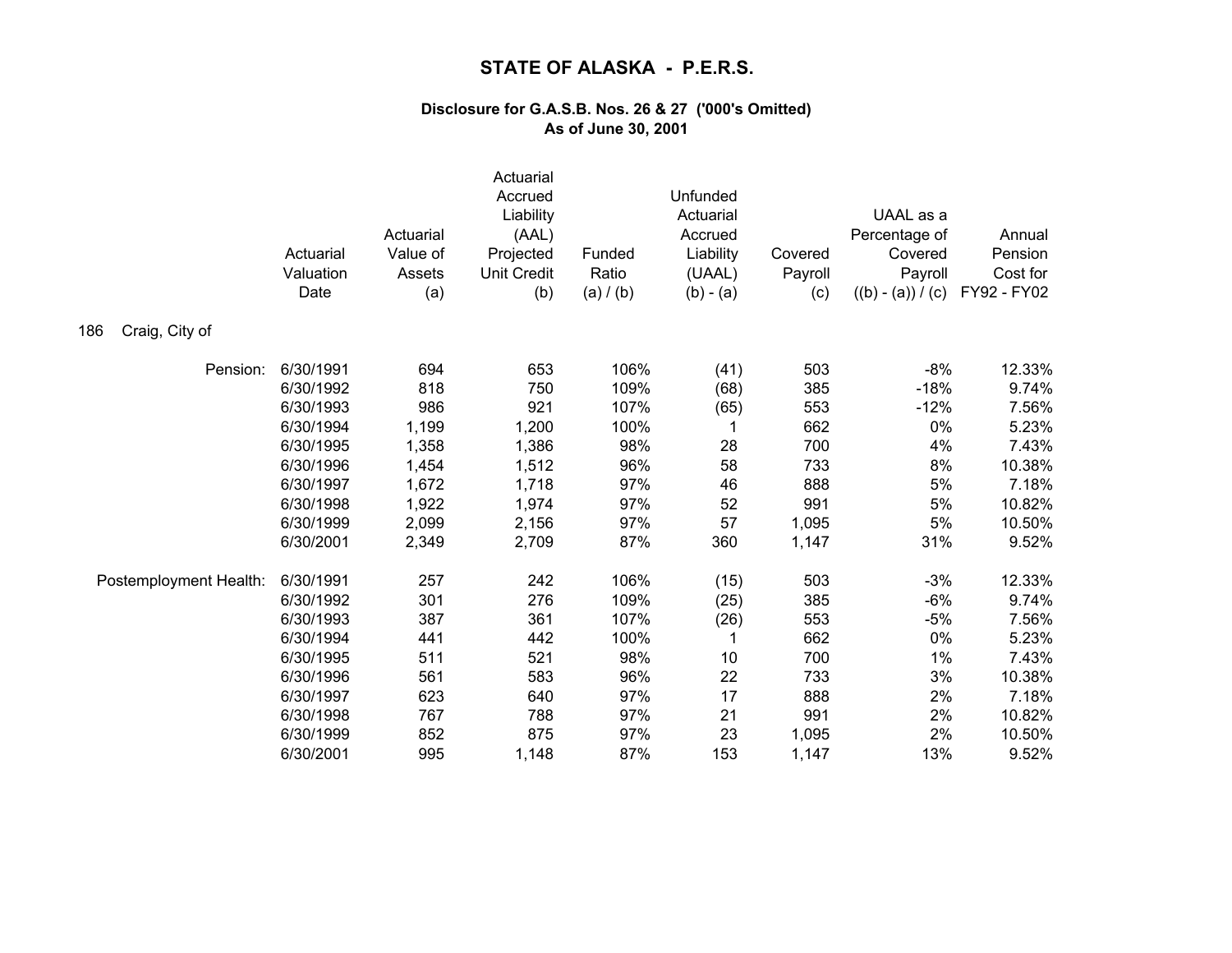|                                    | Actuarial<br>Valuation<br>Date | Actuarial<br>Value of<br>Assets<br>(a) | Actuarial<br>Accrued<br>Liability<br>(AAL)<br>Projected<br><b>Unit Credit</b><br>(b) | Funded<br>Ratio<br>(a) / (b) | Unfunded<br>Actuarial<br>Accrued<br>Liability<br>(UAAL)<br>$(b) - (a)$ | Covered<br>Payroll<br>(c) | UAAL as a<br>Percentage of<br>Covered<br>Payroll<br>$((b) - (a)) / (c)$ | Annual<br>Pension<br>Cost for<br>FY92 - FY02 |
|------------------------------------|--------------------------------|----------------------------------------|--------------------------------------------------------------------------------------|------------------------------|------------------------------------------------------------------------|---------------------------|-------------------------------------------------------------------------|----------------------------------------------|
| Petersburg General Hospital<br>187 |                                |                                        |                                                                                      |                              |                                                                        |                           |                                                                         |                                              |
| Pension:                           | 6/30/1991                      | 1,808                                  | 1,500                                                                                | 121%                         | (308)                                                                  | 1,020                     | $-30%$                                                                  | 17.87%                                       |
|                                    | 6/30/1992                      | 2,166                                  | 1,837                                                                                | 118%                         | (328)                                                                  | 819                       | $-40%$                                                                  | 16.13%                                       |
|                                    | 6/30/1993                      | 2,836                                  | 2,164                                                                                | 131%                         | (672)                                                                  | 869                       | $-77%$                                                                  | 15.94%                                       |
|                                    | 6/30/1994                      | 3,135                                  | 2,436                                                                                | 129%                         | (699)                                                                  | 1,282                     | $-54%$                                                                  | 16.54%                                       |
|                                    | 6/30/1995                      | 3,420                                  | 2,700                                                                                | 127%                         | (720)                                                                  | 1,126                     | $-64%$                                                                  | 15.00%                                       |
|                                    | 6/30/1996                      | 3,576                                  | 2,554                                                                                | 140%                         | (1,022)                                                                | 1,323                     | $-77%$                                                                  | 13.99%                                       |
|                                    | 6/30/1997                      | 4,110                                  | 2,971                                                                                | 138%                         | (1, 139)                                                               | 1,498                     | $-76%$                                                                  | 9.72%                                        |
|                                    | 6/30/1998                      | 4,374                                  | 3,370                                                                                | 130%                         | (1,004)                                                                | 1,510                     | $-66%$                                                                  | 9.90%                                        |
|                                    | 6/30/1999                      | 4,813                                  | 3,491                                                                                | 138%                         | (1, 322)                                                               | 1,670                     | $-79%$                                                                  | 0.88%                                        |
|                                    | 6/30/2001                      | 5,073                                  | 4,070                                                                                | 125%                         | (1,003)                                                                | 2,525                     | $-40%$                                                                  | 0.00%                                        |
| Postemployment Health:             | 6/30/1991                      | 669                                    | 555                                                                                  | 121%                         | (114)                                                                  | 1,020                     | $-11%$                                                                  | 17.87%                                       |
|                                    | 6/30/1992                      | 796                                    | 676                                                                                  | 118%                         | (121)                                                                  | 819                       | $-15%$                                                                  | 16.13%                                       |
|                                    | 6/30/1993                      | 1,112                                  | 848                                                                                  | 131%                         | (264)                                                                  | 869                       | $-30%$                                                                  | 15.94%                                       |
|                                    | 6/30/1994                      | 1,153                                  | 896                                                                                  | 129%                         | (257)                                                                  | 1,282                     | $-20%$                                                                  | 16.54%                                       |
|                                    | 6/30/1995                      | 1,285                                  | 1,014                                                                                | 127%                         | (271)                                                                  | 1,126                     | $-24%$                                                                  | 15.00%                                       |
|                                    | 6/30/1996                      | 1,378                                  | 984                                                                                  | 140%                         | (394)                                                                  | 1,323                     | $-30%$                                                                  | 13.99%                                       |
|                                    | 6/30/1997                      | 1,532                                  | 1,107                                                                                | 138%                         | (425)                                                                  | 1,498                     | $-28%$                                                                  | 9.72%                                        |
|                                    | 6/30/1998                      | 1,745                                  | 1,344                                                                                | 130%                         | (401)                                                                  | 1,510                     | $-27%$                                                                  | 9.90%                                        |
|                                    | 6/30/1999                      | 1,952                                  | 1,416                                                                                | 138%                         | (536)                                                                  | 1,670                     | $-32%$                                                                  | 0.88%                                        |
|                                    | 6/30/2001                      | 2,149                                  | 1,724                                                                                | 125%                         | (425)                                                                  | 2,525                     | $-17%$                                                                  | 0.00%                                        |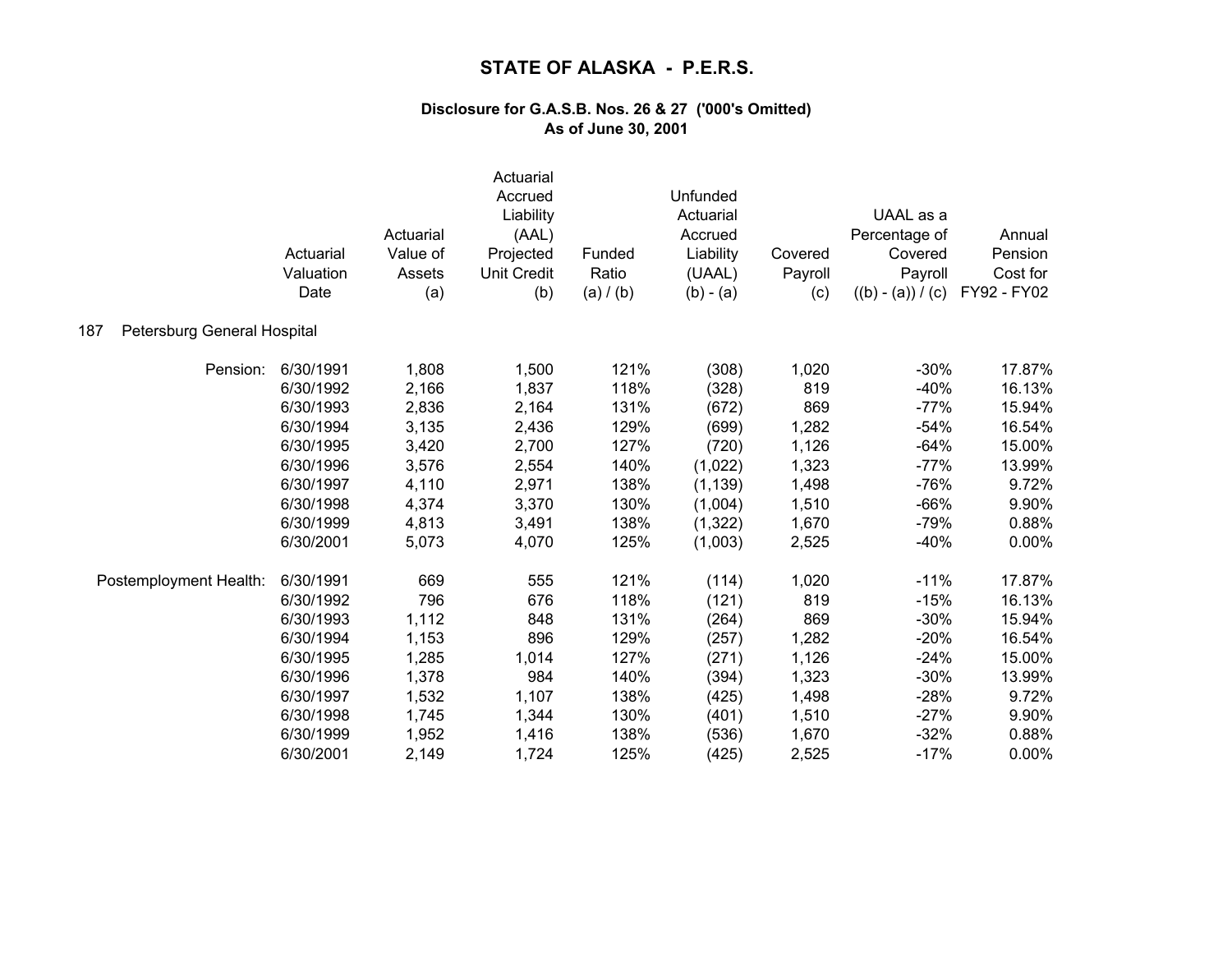|                                                | Actuarial<br>Valuation<br>Date | Actuarial<br>Value of<br>Assets<br>(a) | Actuarial<br>Accrued<br>Liability<br>(AAL)<br>Projected<br><b>Unit Credit</b><br>(b) | Funded<br>Ratio<br>(a) / (b) | Unfunded<br>Actuarial<br>Accrued<br>Liability<br>(UAAL)<br>$(b) - (a)$ | Covered<br>Payroll<br>(c) | UAAL as a<br>Percentage of<br>Covered<br>Payroll<br>$((b) - (a)) / (c)$ | Annual<br>Pension<br>Cost for<br>FY92 - FY02 |
|------------------------------------------------|--------------------------------|----------------------------------------|--------------------------------------------------------------------------------------|------------------------------|------------------------------------------------------------------------|---------------------------|-------------------------------------------------------------------------|----------------------------------------------|
| Kenai Peninsula Borough School District<br>190 |                                |                                        |                                                                                      |                              |                                                                        |                           |                                                                         |                                              |
| Pension:                                       | 6/30/1991                      | 13,481                                 | 16,539                                                                               | 82%                          | 3,058                                                                  | 9,483                     | 32%                                                                     | 16.36%                                       |
|                                                | 6/30/1992                      | 16,724                                 | 19,175                                                                               | 87%                          | 2,451                                                                  | 10,567                    | 23%                                                                     | 14.95%                                       |
|                                                | 6/30/1993                      | 19,120                                 | 20,458                                                                               | 93%                          | 1,338                                                                  | 10,990                    | 12%                                                                     | 14.23%                                       |
|                                                | 6/30/1994                      | 21,952                                 | 23,362                                                                               | 94%                          | 1,411                                                                  | 11,486                    | 12%                                                                     | 13.81%                                       |
|                                                | 6/30/1995                      | 24,180                                 | 24,999                                                                               | 97%                          | 819                                                                    | 11,983                    | 7%                                                                      | 12.84%                                       |
|                                                | 6/30/1996                      | 26,243                                 | 25,454                                                                               | 103%                         | (789)                                                                  | 12,386                    | $-6%$                                                                   | 11.82%                                       |
|                                                | 6/30/1997                      | 32,622                                 | 27,379                                                                               | 119%                         | (5,243)                                                                | 11,538                    | $-45%$                                                                  | 7.53%                                        |
|                                                | 6/30/1998                      | 36,679                                 | 34,072                                                                               | 108%                         | (2,607)                                                                | 11,960                    | $-22%$                                                                  | 9.07%                                        |
|                                                | 6/30/1999                      | 40,450                                 | 36,483                                                                               | 111%                         | (3,967)                                                                | 12,698                    | $-31%$                                                                  | 4.51%                                        |
|                                                | 6/30/2001                      | 45,056                                 | 44,990                                                                               | 100%                         | (66)                                                                   | 13,816                    | 0%                                                                      | 5.07%                                        |
| Postemployment Health:                         | 6/30/1991                      | 4,986                                  | 6,117                                                                                | 82%                          | 1,131                                                                  | 9,483                     | 12%                                                                     | 16.36%                                       |
|                                                | 6/30/1992                      | 6,149                                  | 7,050                                                                                | 87%                          | 901                                                                    | 10,567                    | 9%                                                                      | 14.95%                                       |
|                                                | 6/30/1993                      | 7,495                                  | 8,019                                                                                | 93%                          | 524                                                                    | 10,990                    | 5%                                                                      | 14.23%                                       |
|                                                | 6/30/1994                      | 8,077                                  | 8,597                                                                                | 94%                          | 519                                                                    | 11,486                    | 5%                                                                      | 13.81%                                       |
|                                                | 6/30/1995                      | 9,087                                  | 9,395                                                                                | 97%                          | 308                                                                    | 11,983                    | 3%                                                                      | 12.84%                                       |
|                                                | 6/30/1996                      | 10,113                                 | 9,809                                                                                | 103%                         | (304)                                                                  | 12,386                    | $-2%$                                                                   | 11.82%                                       |
|                                                | 6/30/1997                      | 12,158                                 | 10,204                                                                               | 119%                         | (1,954)                                                                | 11,538                    | $-17%$                                                                  | 7.53%                                        |
|                                                | 6/30/1998                      | 14,629                                 | 13,589                                                                               | 108%                         | (1,040)                                                                | 11,960                    | $-9%$                                                                   | 9.07%                                        |
|                                                | 6/30/1999                      | 16,399                                 | 14,791                                                                               | 111%                         | (1,608)                                                                | 12,698                    | $-13%$                                                                  | 4.51%                                        |
|                                                | 6/30/2001                      | 19,077                                 | 19,049                                                                               | 100%                         | (28)                                                                   | 13,816                    | 0%                                                                      | 5.07%                                        |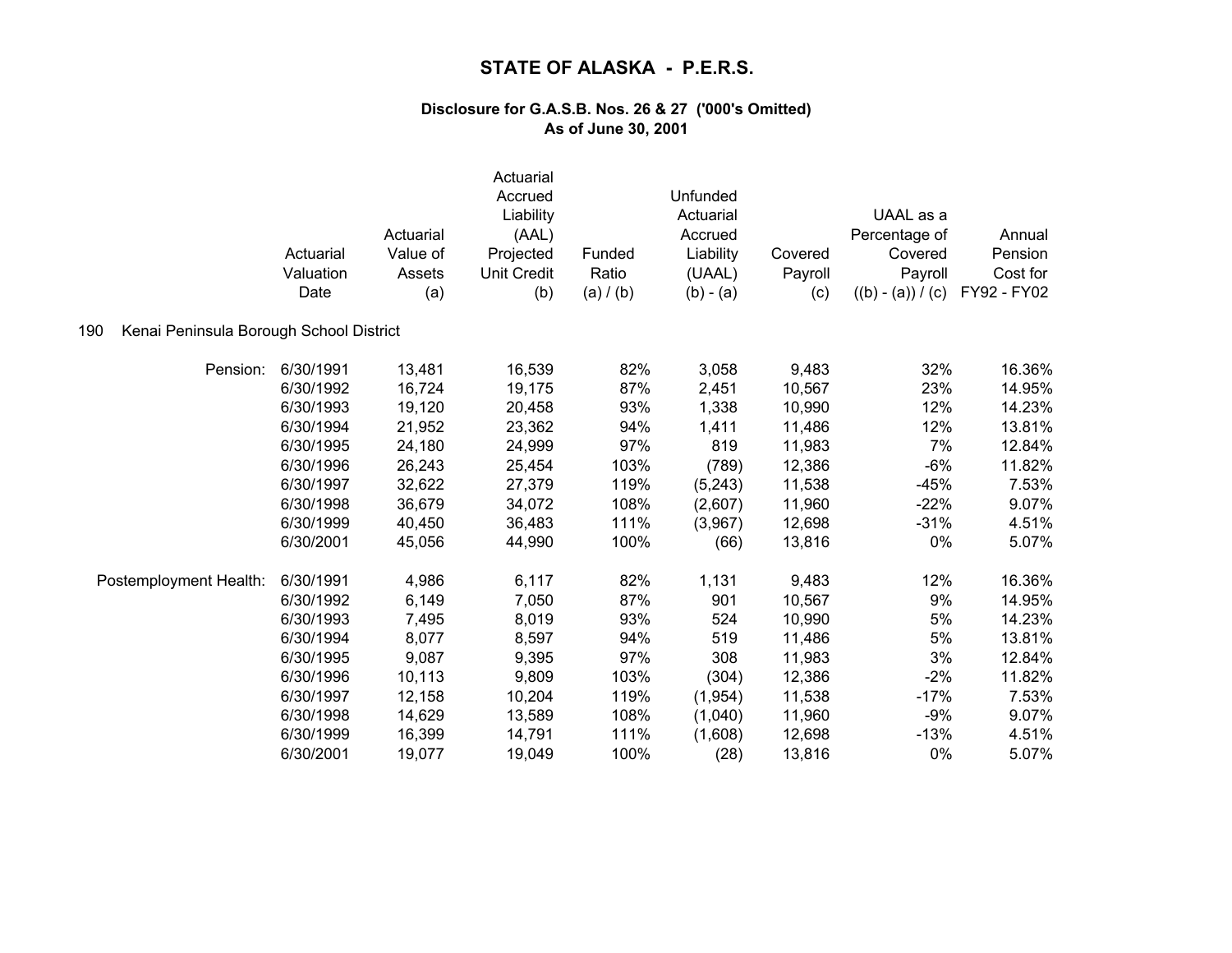|                            | Actuarial<br>Valuation<br>Date | Actuarial<br>Value of<br>Assets<br>(a) | Actuarial<br>Accrued<br>Liability<br>(AAL)<br>Projected<br><b>Unit Credit</b><br>(b) | Funded<br>Ratio<br>(a) / (b) | Unfunded<br>Actuarial<br>Accrued<br>Liability<br>(UAAL)<br>$(b) - (a)$ | Covered<br>Payroll<br>(c) | UAAL as a<br>Percentage of<br>Covered<br>Payroll<br>$((b) - (a)) / (c)$ | Annual<br>Pension<br>Cost for<br>FY92 - FY02 |
|----------------------------|--------------------------------|----------------------------------------|--------------------------------------------------------------------------------------|------------------------------|------------------------------------------------------------------------|---------------------------|-------------------------------------------------------------------------|----------------------------------------------|
| North Pole, City of<br>191 |                                |                                        |                                                                                      |                              |                                                                        |                           |                                                                         |                                              |
| Pension:                   | 6/30/1991                      | 1,783                                  | 1,314                                                                                | 136%                         | (469)                                                                  | 1,083                     | $-43%$                                                                  | 2.94%                                        |
|                            | 6/30/1992                      | 2,159                                  | 1,953                                                                                | 111%                         | (206)                                                                  | 1,207                     | $-17%$                                                                  | 0.00%                                        |
|                            | 6/30/1993                      | 2,321                                  | 2,217                                                                                | 105%                         | (104)                                                                  | 1,254                     | -8%                                                                     | 0.00%                                        |
|                            | 6/30/1994                      | 2,547                                  | 2,633                                                                                | 97%                          | 86                                                                     | 1,270                     | 7%                                                                      | 5.42%                                        |
|                            | 6/30/1995                      | 2,838                                  | 2,890                                                                                | 98%                          | 52                                                                     | 1,174                     | 4%                                                                      | 8.57%                                        |
|                            | 6/30/1996                      | 3,234                                  | 2,542                                                                                | 127%                         | (692)                                                                  | 1,244                     | $-56%$                                                                  | 11.17%                                       |
|                            | 6/30/1997                      | 4,193                                  | 3,033                                                                                | 138%                         | (1, 160)                                                               | 1,330                     | $-87%$                                                                  | 7.24%                                        |
|                            | 6/30/1998                      | 4,112                                  | 3,406                                                                                | 121%                         | (706)                                                                  | 1,238                     | $-57%$                                                                  | 3.04%                                        |
|                            | 6/30/1999                      | 4,652                                  | 3,415                                                                                | 136%                         | (1,237)                                                                | 1,308                     | $-95%$                                                                  | 0.00%                                        |
|                            | 6/30/2001                      | 5,382                                  | 5,506                                                                                | 98%                          | 124                                                                    | 1,670                     | 7%                                                                      | 0.00%                                        |
| Postemployment Health:     | 6/30/1991                      | 660                                    | 486                                                                                  | 136%                         | (174)                                                                  | 1,083                     | $-16%$                                                                  | 2.94%                                        |
|                            | 6/30/1992                      | 794                                    | 718                                                                                  | 111%                         | (76)                                                                   | 1,207                     | $-6%$                                                                   | 0.00%                                        |
|                            | 6/30/1993                      | 910                                    | 869                                                                                  | 105%                         | (41)                                                                   | 1,254                     | $-3%$                                                                   | 0.00%                                        |
|                            | 6/30/1994                      | 937                                    | 969                                                                                  | 97%                          | 32                                                                     | 1,270                     | 3%                                                                      | 5.42%                                        |
|                            | 6/30/1995                      | 1,066                                  | 1,086                                                                                | 98%                          | 20                                                                     | 1,174                     | 2%                                                                      | 8.57%                                        |
|                            | 6/30/1996                      | 1,246                                  | 980                                                                                  | 127%                         | (266)                                                                  | 1,244                     | $-21%$                                                                  | 11.17%                                       |
|                            | 6/30/1997                      | 1,563                                  | 1,131                                                                                | 138%                         | (432)                                                                  | 1,330                     | $-32%$                                                                  | 7.24%                                        |
|                            | 6/30/1998                      | 1,640                                  | 1,359                                                                                | 121%                         | (281)                                                                  | 1,238                     | $-23%$                                                                  | 3.04%                                        |
|                            | 6/30/1999                      | 1,886                                  | 1,385                                                                                | 136%                         | (501)                                                                  | 1,308                     | $-38%$                                                                  | 0.00%                                        |
|                            | 6/30/2001                      | 2,279                                  | 2,332                                                                                | 98%                          | 53                                                                     | 1,670                     | 3%                                                                      | 0.00%                                        |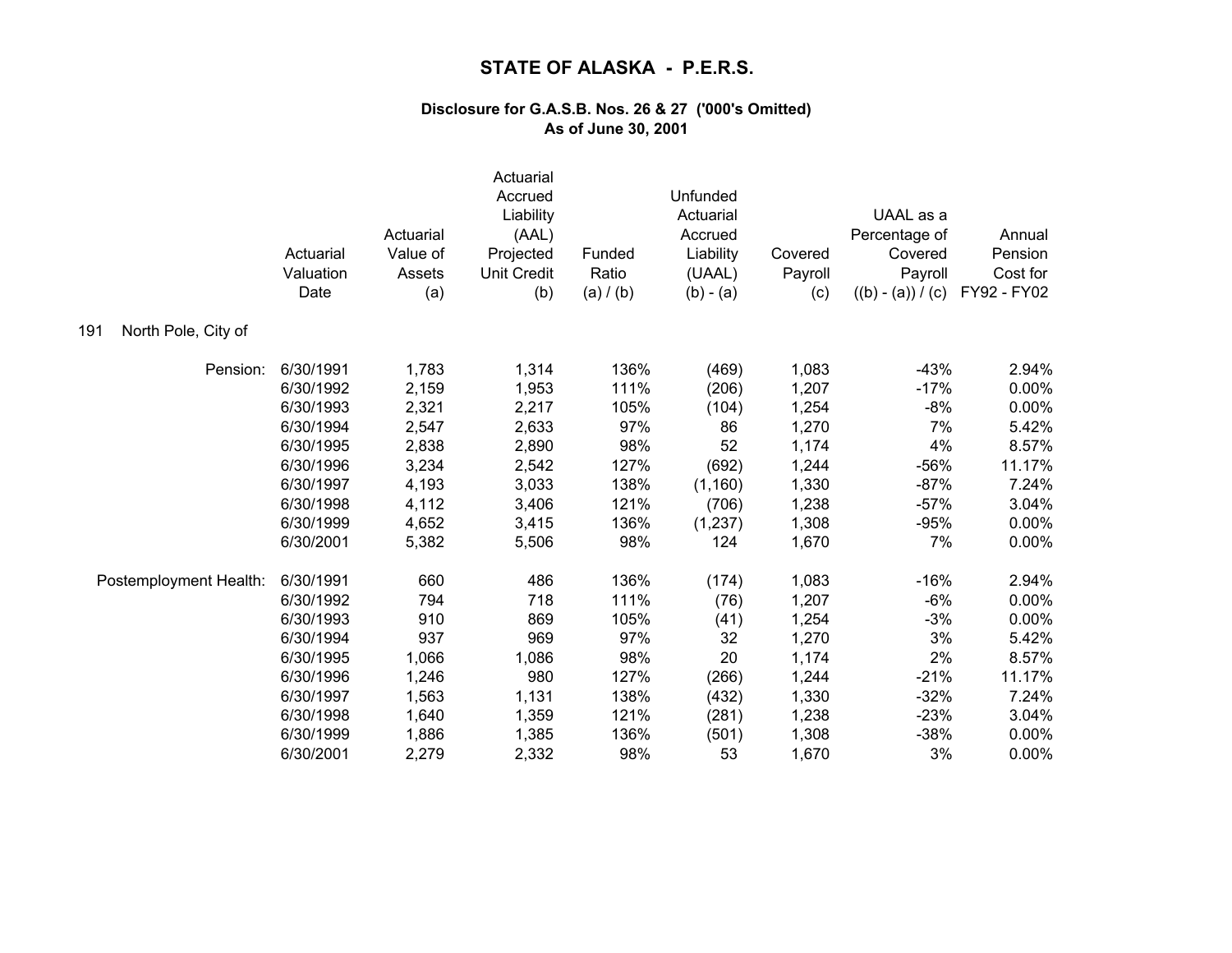|                        | Actuarial<br>Valuation<br>Date | Actuarial<br>Value of<br>Assets<br>(a) | Actuarial<br>Accrued<br>Liability<br>(AAL)<br>Projected<br><b>Unit Credit</b><br>(b) | Funded<br>Ratio<br>(a) / (b) | Unfunded<br>Actuarial<br>Accrued<br>Liability<br>(UAAL)<br>$(b) - (a)$ | Covered<br>Payroll<br>(c) | UAAL as a<br>Percentage of<br>Covered<br>Payroll<br>$((b) - (a)) / (c)$ | Annual<br>Pension<br>Cost for<br>FY92 - FY02 |
|------------------------|--------------------------------|----------------------------------------|--------------------------------------------------------------------------------------|------------------------------|------------------------------------------------------------------------|---------------------------|-------------------------------------------------------------------------|----------------------------------------------|
| Galena, City of<br>192 |                                |                                        |                                                                                      |                              |                                                                        |                           |                                                                         |                                              |
| Pension:               | 6/30/1991                      | 1,175                                  | 769                                                                                  | 153%                         | (405)                                                                  | 632                       | $-64%$                                                                  | 0.00%                                        |
|                        | 6/30/1992                      | 1,380                                  | 1,044                                                                                | 132%                         | (336)                                                                  | 872                       | $-39%$                                                                  | $0.00\%$                                     |
|                        | 6/30/1993                      | 1,404                                  | 1,202                                                                                | 117%                         | (202)                                                                  | 857                       | $-24%$                                                                  | 0.00%                                        |
|                        | 6/30/1994                      | 1,571                                  | 1,358                                                                                | 116%                         | (213)                                                                  | 794                       | $-27%$                                                                  | 0.00%                                        |
|                        | 6/30/1995                      | 1,923                                  | 1,619                                                                                | 119%                         | (304)                                                                  | 731                       | $-42%$                                                                  | 3.59%                                        |
|                        | 6/30/1996                      | 1,961                                  | 1,578                                                                                | 124%                         | (383)                                                                  | 921                       | $-42%$                                                                  | 1.86%                                        |
|                        | 6/30/1997                      | 2,362                                  | 1,811                                                                                | 130%                         | (551)                                                                  | 894                       | $-62%$                                                                  | 0.00%                                        |
|                        | 6/30/1998                      | 2,441                                  | 2,181                                                                                | 112%                         | (260)                                                                  | 1,128                     | $-23%$                                                                  | 4.76%                                        |
|                        | 6/30/1999                      | 2,579                                  | 2,211                                                                                | 117%                         | (368)                                                                  | 974                       | $-38%$                                                                  | 2.59%                                        |
|                        | 6/30/2001                      | 3,073                                  | 2,505                                                                                | 123%                         | (568)                                                                  | 1,133                     | $-50%$                                                                  | 4.25%                                        |
| Postemployment Health: | 6/30/1991                      | 434                                    | 285                                                                                  | 153%                         | (150)                                                                  | 632                       | $-24%$                                                                  | 0.00%                                        |
|                        | 6/30/1992                      | 508                                    | 384                                                                                  | 132%                         | (124)                                                                  | 872                       | $-14%$                                                                  | 0.00%                                        |
|                        | 6/30/1993                      | 550                                    | 471                                                                                  | 117%                         | (79)                                                                   | 857                       | $-9%$                                                                   | 0.00%                                        |
|                        | 6/30/1994                      | 578                                    | 500                                                                                  | 116%                         | (78)                                                                   | 794                       | $-10%$                                                                  | 0.00%                                        |
|                        | 6/30/1995                      | 723                                    | 609                                                                                  | 119%                         | (114)                                                                  | 731                       | $-16%$                                                                  | 3.59%                                        |
|                        | 6/30/1996                      | 755                                    | 608                                                                                  | 124%                         | (147)                                                                  | 921                       | $-16%$                                                                  | 1.86%                                        |
|                        | 6/30/1997                      | 880                                    | 675                                                                                  | 130%                         | (205)                                                                  | 894                       | $-23%$                                                                  | 0.00%                                        |
|                        | 6/30/1998                      | 974                                    | 870                                                                                  | 112%                         | (104)                                                                  | 1,128                     | $-9%$                                                                   | 4.76%                                        |
|                        | 6/30/1999                      | 1,046                                  | 897                                                                                  | 117%                         | (149)                                                                  | 974                       | $-15%$                                                                  | 2.59%                                        |
|                        | 6/30/2001                      | 1,302                                  | 1,061                                                                                | 123%                         | (241)                                                                  | 1,133                     | $-21%$                                                                  | 4.25%                                        |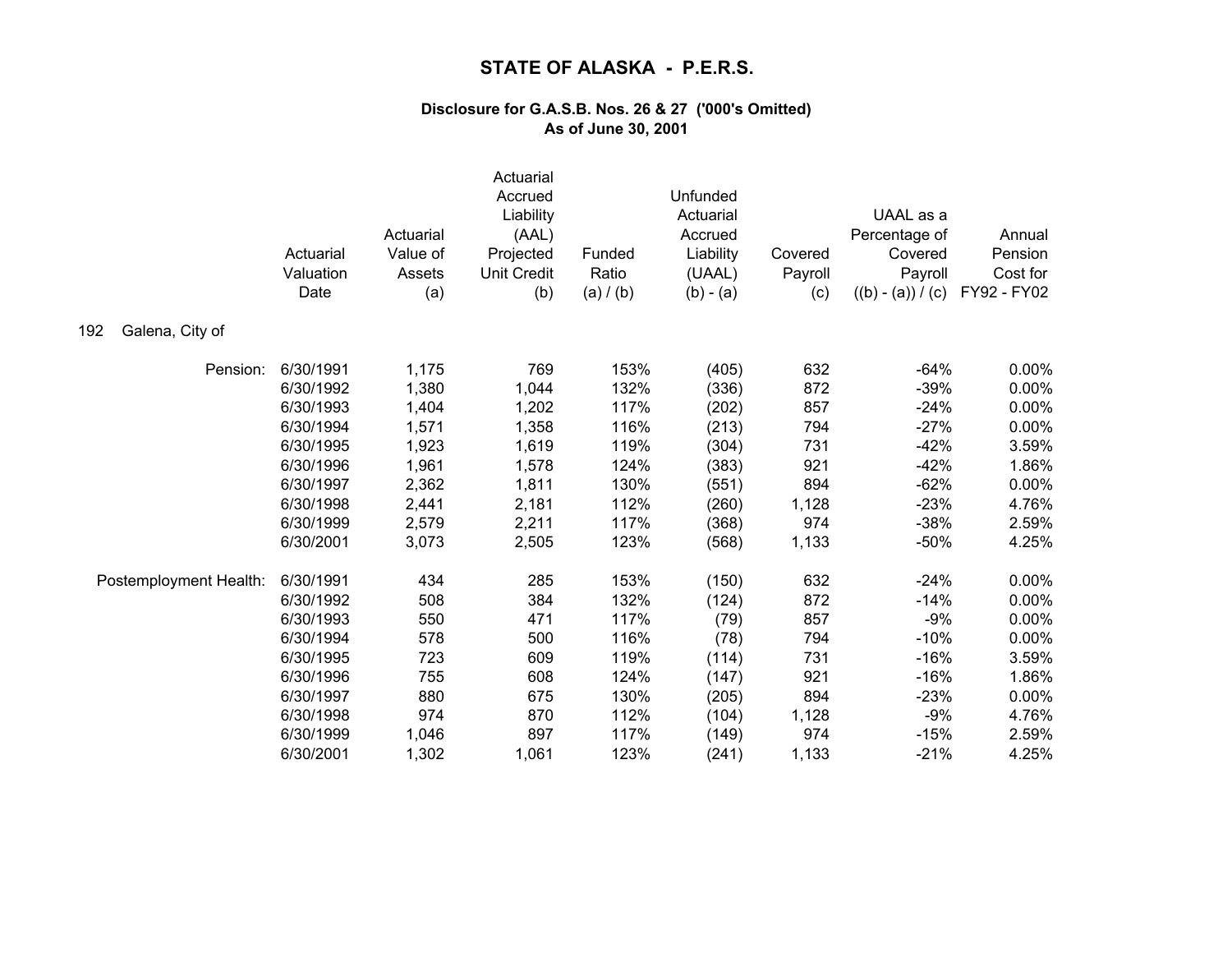|                        | Actuarial<br>Valuation<br>Date | Actuarial<br>Value of<br>Assets<br>(a) | Actuarial<br>Accrued<br>Liability<br>(AAL)<br>Projected<br><b>Unit Credit</b><br>(b) | Funded<br>Ratio<br>(a) / (b) | Unfunded<br>Actuarial<br>Accrued<br>Liability<br>(UAAL)<br>$(b) - (a)$ | Covered<br>Payroll<br>(c) | UAAL as a<br>Percentage of<br>Covered<br>Payroll<br>$((b) - (a)) / (c)$ | Annual<br>Pension<br>Cost for<br>FY92 - FY02 |
|------------------------|--------------------------------|----------------------------------------|--------------------------------------------------------------------------------------|------------------------------|------------------------------------------------------------------------|---------------------------|-------------------------------------------------------------------------|----------------------------------------------|
| Nenana, City of<br>193 |                                |                                        |                                                                                      |                              |                                                                        |                           |                                                                         |                                              |
| Pension:               | 6/30/1991                      | 524                                    | 442                                                                                  | 119%                         | (82)                                                                   | 191                       | $-43%$                                                                  | 0.00%                                        |
|                        | 6/30/1992                      | 577                                    | 488                                                                                  | 118%                         | (89)                                                                   | 210                       | $-43%$                                                                  | 0.00%                                        |
|                        | 6/30/1993                      | 631                                    | 625                                                                                  | 101%                         | (6)                                                                    | 215                       | $-3%$                                                                   | 0.00%                                        |
|                        | 6/30/1994                      | 674                                    | 696                                                                                  | 97%                          | 22                                                                     | 240                       | 9%                                                                      | 0.00%                                        |
|                        | 6/30/1995                      | 668                                    | 656                                                                                  | 102%                         | (12)                                                                   | 240                       | $-5%$                                                                   | 10.38%                                       |
|                        | 6/30/1996                      | 707                                    | 697                                                                                  | 102%                         | (11)                                                                   | 283                       | $-4%$                                                                   | 11.45%                                       |
|                        | 6/30/1997                      | 865                                    | 783                                                                                  | 110%                         | (82)                                                                   | 251                       | $-32%$                                                                  | 5.13%                                        |
|                        | 6/30/1998                      | 788                                    | 900                                                                                  | 88%                          | 112                                                                    | 212                       | 53%                                                                     | 9.38%                                        |
|                        | 6/30/1999                      | 851                                    | 735                                                                                  | 116%                         | (116)                                                                  | 310                       | $-37%$                                                                  | 6.05%                                        |
|                        | 6/30/2001                      | 994                                    | 1,072                                                                                | 93%                          | 78                                                                     | 343                       | 23%                                                                     | 4.13%                                        |
| Postemployment Health: | 6/30/1991                      | 194                                    | 163                                                                                  | 119%                         | (31)                                                                   | 191                       | $-16%$                                                                  | 0.00%                                        |
|                        | 6/30/1992                      | 212                                    | 179                                                                                  | 118%                         | (33)                                                                   | 210                       | $-16%$                                                                  | 0.00%                                        |
|                        | 6/30/1993                      | 247                                    | 245                                                                                  | 101%                         | (2)                                                                    | 215                       | $-1%$                                                                   | 0.00%                                        |
|                        | 6/30/1994                      | 248                                    | 256                                                                                  | 97%                          | 8                                                                      | 240                       | 3%                                                                      | 0.00%                                        |
|                        | 6/30/1995                      | 251                                    | 247                                                                                  | 102%                         | (4)                                                                    | 240                       | $-2%$                                                                   | 10.38%                                       |
|                        | 6/30/1996                      | 273                                    | 268                                                                                  | 102%                         | (4)                                                                    | 283                       | $-1%$                                                                   | 11.45%                                       |
|                        | 6/30/1997                      | 322                                    | 292                                                                                  | 110%                         | (30)                                                                   | 251                       | $-12%$                                                                  | 5.13%                                        |
|                        | 6/30/1998                      | 315                                    | 359                                                                                  | 88%                          | 44                                                                     | 212                       | 21%                                                                     | 9.38%                                        |
|                        | 6/30/1999                      | 345                                    | 299                                                                                  | 115%                         | (46)                                                                   | 310                       | $-15%$                                                                  | 6.05%                                        |
|                        | 6/30/2001                      | 421                                    | 455                                                                                  | 93%                          | 34                                                                     | 343                       | 10%                                                                     | 4.13%                                        |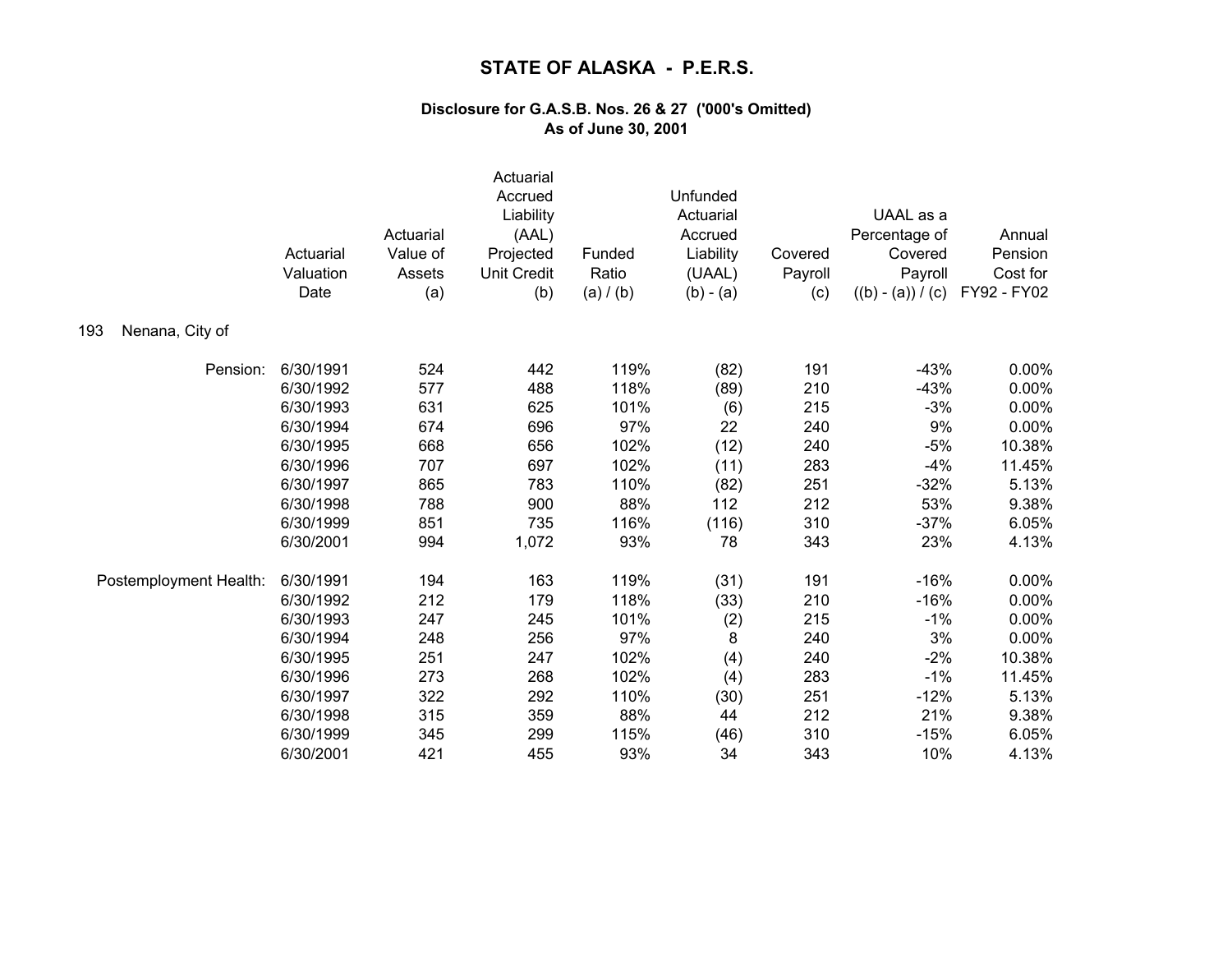|                        | Actuarial<br>Valuation<br>Date | Actuarial<br>Value of<br>Assets<br>(a) | Actuarial<br>Accrued<br>Liability<br>(AAL)<br>Projected<br><b>Unit Credit</b><br>(b) | Funded<br>Ratio<br>(a) / (b) | Unfunded<br>Actuarial<br>Accrued<br>Liability<br>(UAAL)<br>$(b) - (a)$ | Covered<br>Payroll<br>(c) | UAAL as a<br>Percentage of<br>Covered<br>Payroll<br>$((b) - (a)) / (c)$ | Annual<br>Pension<br>Cost for<br>FY92 - FY02 |
|------------------------|--------------------------------|----------------------------------------|--------------------------------------------------------------------------------------|------------------------------|------------------------------------------------------------------------|---------------------------|-------------------------------------------------------------------------|----------------------------------------------|
| 194<br>Haines Borough  |                                |                                        |                                                                                      |                              |                                                                        |                           |                                                                         |                                              |
| Pension:               | 6/30/1991                      | 204                                    | 198                                                                                  | 103%                         | (7)                                                                    | 169                       | $-4%$                                                                   | 2.89%                                        |
|                        | 6/30/1992                      | 260                                    | 262                                                                                  | 99%                          | 1                                                                      | 279                       | 1%                                                                      | 5.92%                                        |
|                        | 6/30/1993                      | 289                                    | 320                                                                                  | 90%                          | 32                                                                     | 226                       | 14%                                                                     | 8.83%                                        |
|                        | 6/30/1994                      | 347                                    | 372                                                                                  | 93%                          | 25                                                                     | 271                       | 9%                                                                      | 10.96%                                       |
|                        | 6/30/1995                      | 429                                    | 469                                                                                  | 91%                          | 40                                                                     | 347                       | 12%                                                                     | 13.08%                                       |
|                        | 6/30/1996                      | 473                                    | 540                                                                                  | 88%                          | 67                                                                     | 345                       | 19%                                                                     | 11.44%                                       |
|                        | 6/30/1997                      | 571                                    | 710                                                                                  | 80%                          | 138                                                                    | 367                       | 38%                                                                     | 8.08%                                        |
|                        | 6/30/1998                      | 698                                    | 907                                                                                  | 77%                          | 209                                                                    | 432                       | 48%                                                                     | 12.24%                                       |
|                        | 6/30/1999                      | 768                                    | 956                                                                                  | 80%                          | 188                                                                    | 384                       | 49%                                                                     | 14.37%                                       |
|                        | 6/30/2001                      | 884                                    | 1,163                                                                                | 76%                          | 279                                                                    | 404                       | 69%                                                                     | 15.24%                                       |
| Postemployment Health: | 6/30/1991                      | 76                                     | 73                                                                                   | 103%                         | (2)                                                                    | 169                       | $-1%$                                                                   | 2.89%                                        |
|                        | 6/30/1992                      | 96                                     | 96                                                                                   | 99%                          | 1                                                                      | 279                       | 0%                                                                      | 5.92%                                        |
|                        | 6/30/1993                      | 113                                    | 126                                                                                  | 90%                          | 12                                                                     | 226                       | 5%                                                                      | 8.83%                                        |
|                        | 6/30/1994                      | 128                                    | 137                                                                                  | 93%                          | 9                                                                      | 271                       | 3%                                                                      | 10.96%                                       |
|                        | 6/30/1995                      | 161                                    | 176                                                                                  | 91%                          | 15                                                                     | 347                       | 4%                                                                      | 13.08%                                       |
|                        | 6/30/1996                      | 182                                    | 208                                                                                  | 88%                          | 26                                                                     | 345                       | 8%                                                                      | 11.44%                                       |
|                        | 6/30/1997                      | 213                                    | 264                                                                                  | 80%                          | 52                                                                     | 367                       | 14%                                                                     | 8.08%                                        |
|                        | 6/30/1998                      | 279                                    | 362                                                                                  | 77%                          | 83                                                                     | 432                       | 19%                                                                     | 12.24%                                       |
|                        | 6/30/1999                      | 312                                    | 388                                                                                  | 80%                          | 76                                                                     | 384                       | 20%                                                                     | 14.37%                                       |
|                        | 6/30/2001                      | 375                                    | 494                                                                                  | 76%                          | 119                                                                    | 404                       | 29%                                                                     | 15.24%                                       |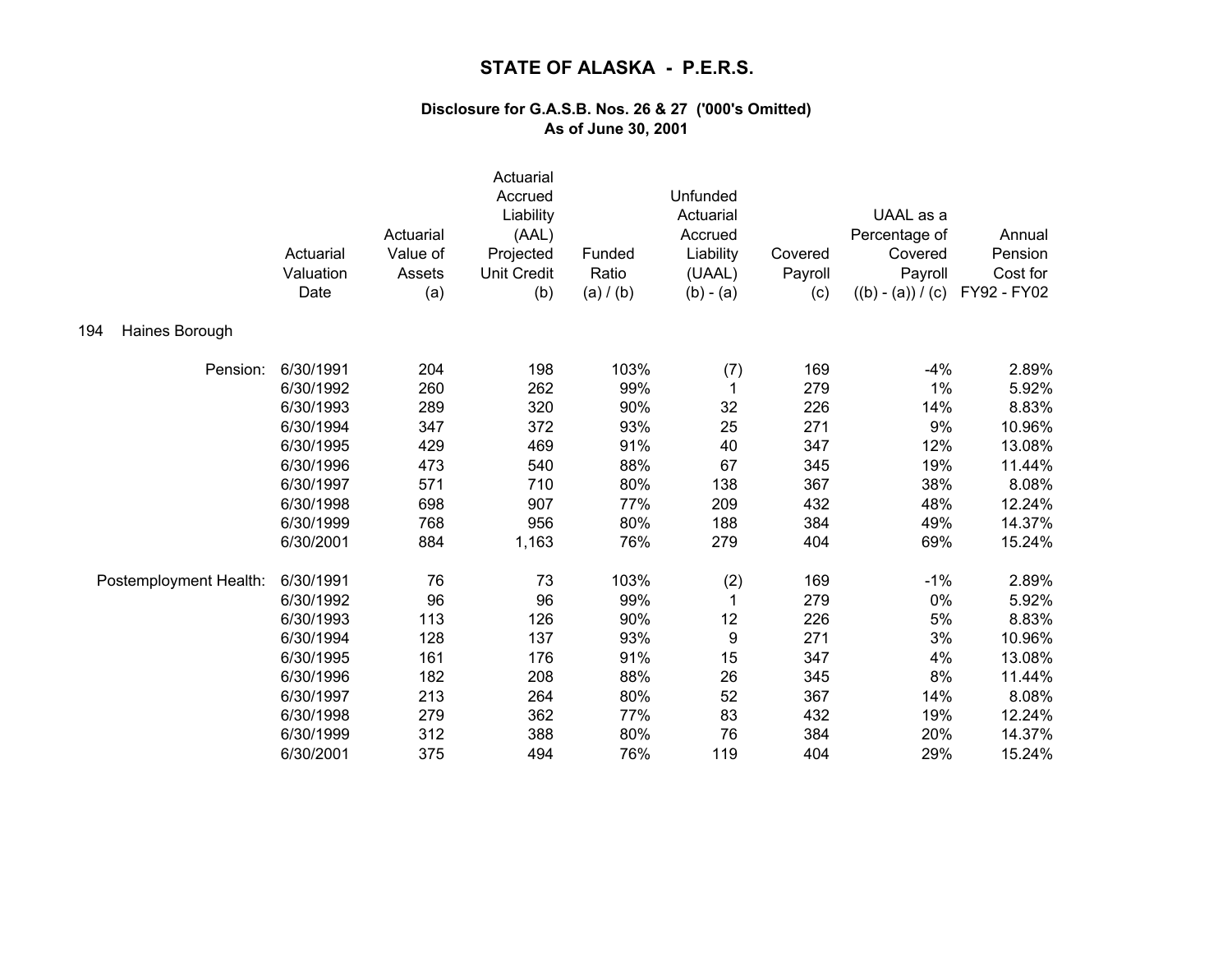|                                           | Actuarial<br>Valuation<br>Date | Actuarial<br>Value of<br>Assets<br>(a) | Actuarial<br>Accrued<br>Liability<br>(AAL)<br>Projected<br><b>Unit Credit</b><br>(b) | Funded<br>Ratio<br>(a) / (b) | Unfunded<br>Actuarial<br>Accrued<br>Liability<br>(UAAL)<br>$(b) - (a)$ | Covered<br>Payroll<br>(c) | UAAL as a<br>Percentage of<br>Covered<br>Payroll<br>$((b) - (a)) / (c)$ | Annual<br>Pension<br>Cost for<br>FY92 - FY02 |
|-------------------------------------------|--------------------------------|----------------------------------------|--------------------------------------------------------------------------------------|------------------------------|------------------------------------------------------------------------|---------------------------|-------------------------------------------------------------------------|----------------------------------------------|
| Nenana City Public School District<br>196 |                                |                                        |                                                                                      |                              |                                                                        |                           |                                                                         |                                              |
| Pension:                                  | 6/30/1991                      | 437                                    | 372                                                                                  | 117%                         | (65)                                                                   | 143                       | $-45%$                                                                  | 6.20%                                        |
|                                           | 6/30/1992                      | 507                                    | 382                                                                                  | 133%                         | (125)                                                                  | 154                       | $-81%$                                                                  | 0.00%                                        |
|                                           | 6/30/1993                      | 545                                    | 443                                                                                  | 123%                         | (101)                                                                  | 153                       | $-66%$                                                                  | 0.00%                                        |
|                                           | 6/30/1994                      | 608                                    | 493                                                                                  | 123%                         | (115)                                                                  | 155                       | $-75%$                                                                  | 0.00%                                        |
|                                           | 6/30/1995                      | 818                                    | 620                                                                                  | 132%                         | (198)                                                                  | 115                       | $-172%$                                                                 | 0.00%                                        |
|                                           | 6/30/1996                      | 874                                    | 652                                                                                  | 134%                         | (222)                                                                  | 158                       | $-141%$                                                                 | 0.00%                                        |
|                                           | 6/30/1997                      | 980                                    | 707                                                                                  | 139%                         | (273)                                                                  | 231                       | $-118%$                                                                 | 0.00%                                        |
|                                           | 6/30/1998                      | 940                                    | 816                                                                                  | 115%                         | (124)                                                                  | 316                       | $-39%$                                                                  | 0.00%                                        |
|                                           | 6/30/1999                      | 986                                    | 903                                                                                  | 109%                         | (83)                                                                   | 376                       | $-22%$                                                                  | 0.00%                                        |
|                                           | 6/30/2001                      | 1,069                                  | 1,123                                                                                | 95%                          | 54                                                                     | 739                       | 7%                                                                      | 6.11%                                        |
| Postemployment Health:                    | 6/30/1991                      | 162                                    | 138                                                                                  | 117%                         | (24)                                                                   | 143                       | $-17%$                                                                  | 6.20%                                        |
|                                           | 6/30/1992                      | 186                                    | 140                                                                                  | 133%                         | (46)                                                                   | 154                       | $-30%$                                                                  | $0.00\%$                                     |
|                                           | 6/30/1993                      | 213                                    | 174                                                                                  | 123%                         | (40)                                                                   | 153                       | $-26%$                                                                  | 0.00%                                        |
|                                           | 6/30/1994                      | 224                                    | 181                                                                                  | 123%                         | (43)                                                                   | 155                       | $-27%$                                                                  | 0.00%                                        |
|                                           | 6/30/1995                      | 308                                    | 233                                                                                  | 132%                         | (75)                                                                   | 115                       | $-65%$                                                                  | 0.00%                                        |
|                                           | 6/30/1996                      | 337                                    | 251                                                                                  | 134%                         | (86)                                                                   | 158                       | $-54%$                                                                  | 0.00%                                        |
|                                           | 6/30/1997                      | 365                                    | 263                                                                                  | 139%                         | (102)                                                                  | 231                       | $-44%$                                                                  | 0.00%                                        |
|                                           | 6/30/1998                      | 375                                    | 326                                                                                  | 115%                         | (49)                                                                   | 316                       | $-16%$                                                                  | 0.00%                                        |
|                                           | 6/30/1999                      | 400                                    | 367                                                                                  | 109%                         | (33)                                                                   | 376                       | $-9%$                                                                   | 0.00%                                        |
|                                           | 6/30/2001                      | 453                                    | 476                                                                                  | 95%                          | 23                                                                     | 739                       | 3%                                                                      | 6.11%                                        |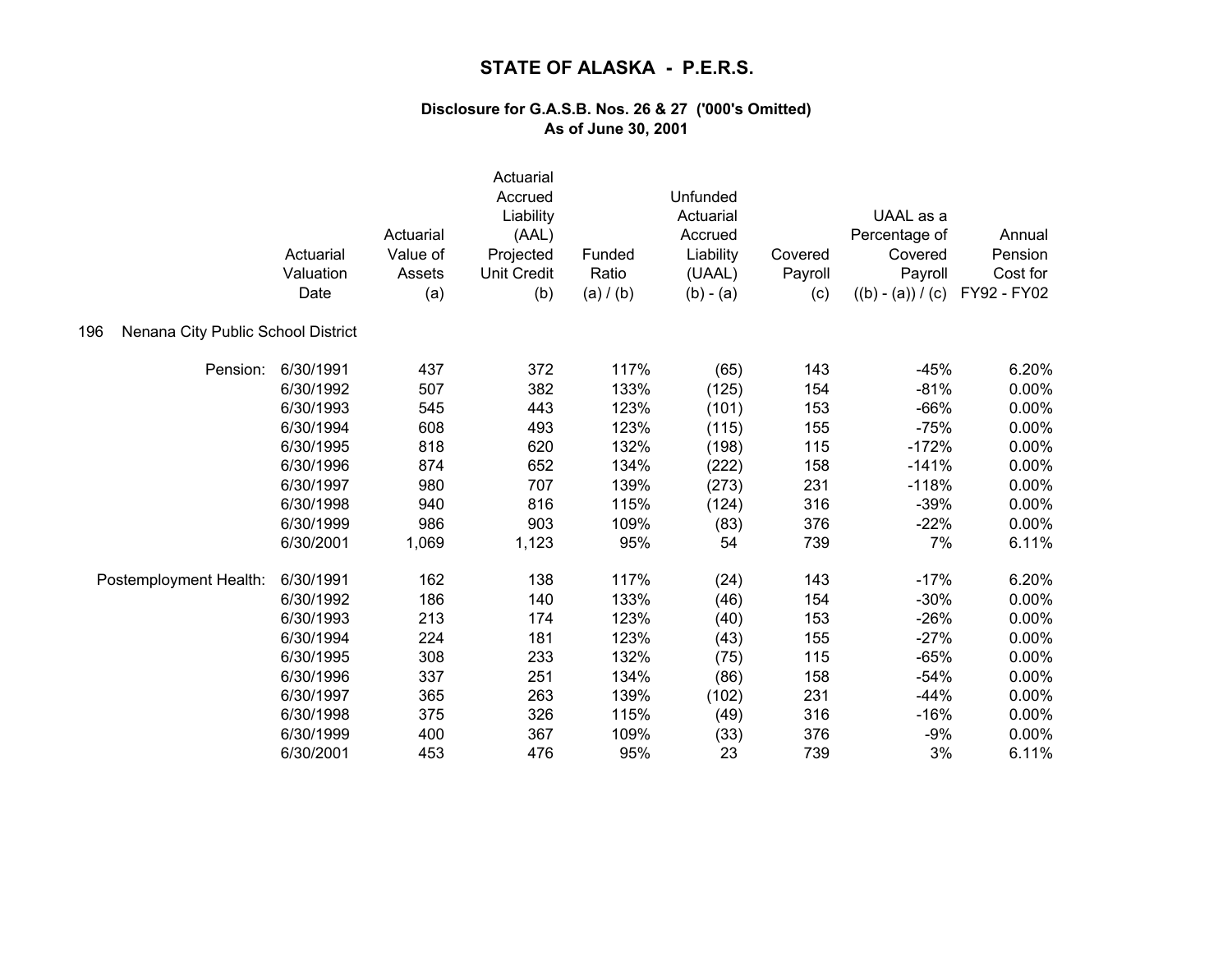|                        | Actuarial<br>Valuation<br>Date | Actuarial<br>Value of<br>Assets<br>(a) | Actuarial<br>Accrued<br>Liability<br>(AAL)<br>Projected<br><b>Unit Credit</b><br>(b) | Funded<br>Ratio<br>(a) / (b) | Unfunded<br>Actuarial<br>Accrued<br>Liability<br>(UAAL)<br>$(b) - (a)$ | Covered<br>Payroll<br>(c) | UAAL as a<br>Percentage of<br>Covered<br>Payroll<br>$((b) - (a)) / (c)$ | Annual<br>Pension<br>Cost for<br>FY92 - FY02 |
|------------------------|--------------------------------|----------------------------------------|--------------------------------------------------------------------------------------|------------------------------|------------------------------------------------------------------------|---------------------------|-------------------------------------------------------------------------|----------------------------------------------|
| Saxman, City of<br>198 |                                |                                        |                                                                                      |                              |                                                                        |                           |                                                                         |                                              |
| Pension:               | 6/30/1991                      | 96                                     | 155                                                                                  | 62%                          | 60                                                                     | 44                        | 135%                                                                    | 71.50%                                       |
|                        | 6/30/1992                      | 114                                    | 192                                                                                  | 60%                          | 78                                                                     | 48                        | 160%                                                                    | 27.43%                                       |
|                        | 6/30/1993                      | 124                                    | 194                                                                                  | 64%                          | 70                                                                     | 33                        | 213%                                                                    | 27.05%                                       |
|                        | 6/30/1994                      | 156                                    | 229                                                                                  | 68%                          | 73                                                                     | 86                        | 85%                                                                     | 30.96%                                       |
|                        | 6/30/1995                      | 187                                    | 214                                                                                  | 87%                          | 28                                                                     | 17                        | 165%                                                                    | 38.68%                                       |
|                        | 6/30/1996                      | 230                                    | 244                                                                                  | 94%                          | 14                                                                     | 66                        | 22%                                                                     | 20.41%                                       |
|                        | 6/30/1997                      | 268                                    | 287                                                                                  | 93%                          | 19                                                                     | 60                        | 32%                                                                     | 26.46%                                       |
|                        | 6/30/1998                      | 282                                    | 391                                                                                  | 72%                          | 109                                                                    | 57                        | 191%                                                                    | 21.46%                                       |
|                        | 6/30/1999                      | 314                                    | 488                                                                                  | 64%                          | 174                                                                    | 94                        | 185%                                                                    | 16.46%                                       |
|                        | 6/30/2001                      | 409                                    | 603                                                                                  | 68%                          | 194                                                                    | 55                        | 353%                                                                    | 33.43%                                       |
| Postemployment Health: | 6/30/1991                      | 35                                     | 58                                                                                   | 62%                          | 22                                                                     | 44                        | 50%                                                                     | 71.50%                                       |
|                        | 6/30/1992                      | 42                                     | 70                                                                                   | 60%                          | 28                                                                     | 48                        | 59%                                                                     | 27.43%                                       |
|                        | 6/30/1993                      | 48                                     | 76                                                                                   | 64%                          | 28                                                                     | 33                        | 83%                                                                     | 27.05%                                       |
|                        | 6/30/1994                      | 57                                     | 84                                                                                   | 68%                          | 27                                                                     | 86                        | 31%                                                                     | 30.96%                                       |
|                        | 6/30/1995                      | 70                                     | 81                                                                                   | 87%                          | 10                                                                     | 17                        | 62%                                                                     | 38.68%                                       |
|                        | 6/30/1996                      | 88                                     | 94                                                                                   | 94%                          | $\,6$                                                                  | 66                        | 8%                                                                      | 20.41%                                       |
|                        | 6/30/1997                      | 100                                    | 107                                                                                  | 93%                          | $\overline{7}$                                                         | 60                        | 12%                                                                     | 26.46%                                       |
|                        | 6/30/1998                      | 113                                    | 157                                                                                  | 72%                          | 44                                                                     | 57                        | 77%                                                                     | 21.46%                                       |
|                        | 6/30/1999                      | 128                                    | 198                                                                                  | 65%                          | 70                                                                     | 94                        | 74%                                                                     | 16.46%                                       |
|                        | 6/30/2001                      | 174                                    | 256                                                                                  | 68%                          | 82                                                                     | 55                        | 149%                                                                    | 33.43%                                       |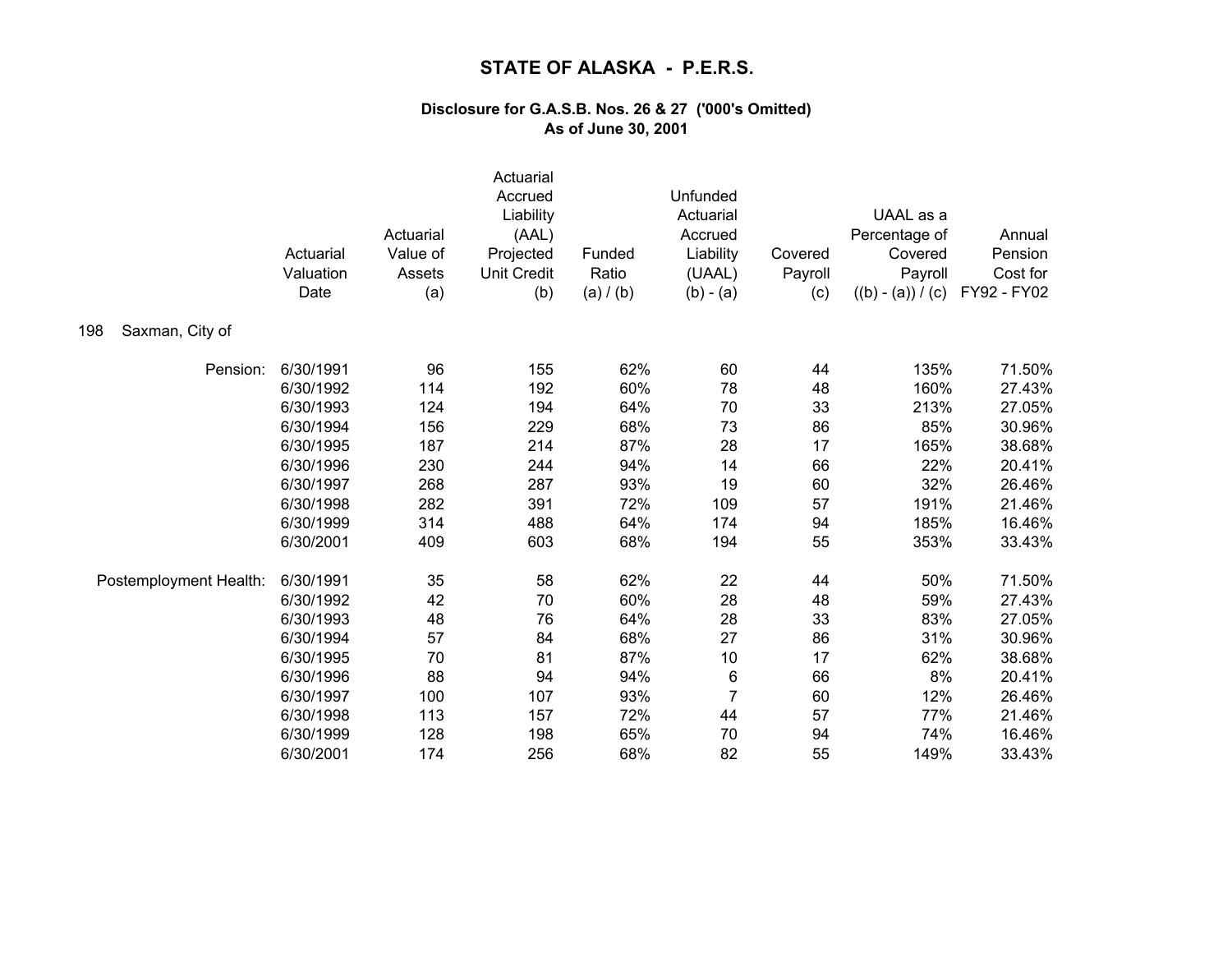|                        | Actuarial<br>Valuation<br>Date | Actuarial<br>Value of<br>Assets<br>(a) | Actuarial<br>Accrued<br>Liability<br>(AAL)<br>Projected<br><b>Unit Credit</b><br>(b) | Funded<br>Ratio<br>(a) / (b) | Unfunded<br>Actuarial<br>Accrued<br>Liability<br>(UAAL)<br>$(b) - (a)$ | Covered<br>Payroll<br>(c) | UAAL as a<br>Percentage of<br>Covered<br>Payroll<br>$((b) - (a)) / (c)$ | Annual<br>Pension<br>Cost for<br>FY92 - FY02 |
|------------------------|--------------------------------|----------------------------------------|--------------------------------------------------------------------------------------|------------------------------|------------------------------------------------------------------------|---------------------------|-------------------------------------------------------------------------|----------------------------------------------|
| Hoonah, City of<br>199 |                                |                                        |                                                                                      |                              |                                                                        |                           |                                                                         |                                              |
| Pension:               | 6/30/1991                      | 534                                    | 366                                                                                  | 146%                         | (167)                                                                  | 263                       | $-64%$                                                                  | 3.94%                                        |
|                        | 6/30/1992                      | 605                                    | 360                                                                                  | 168%                         | (244)                                                                  | 282                       | $-86%$                                                                  | 0.00%                                        |
|                        | 6/30/1993                      | 669                                    | 409                                                                                  | 164%                         | (260)                                                                  | 287                       | $-90%$                                                                  | 0.00%                                        |
|                        | 6/30/1994                      | 745                                    | 469                                                                                  | 159%                         | (276)                                                                  | 326                       | $-85%$                                                                  | 0.00%                                        |
|                        | 6/30/1995                      | 825                                    | 573                                                                                  | 144%                         | (252)                                                                  | 382                       | $-66%$                                                                  | 0.00%                                        |
|                        | 6/30/1996                      | 961                                    | 611                                                                                  | 157%                         | (350)                                                                  | 367                       | $-95%$                                                                  | 0.00%                                        |
|                        | 6/30/1997                      | 977                                    | 669                                                                                  | 146%                         | (307)                                                                  | 457                       | $-67%$                                                                  | 0.00%                                        |
|                        | 6/30/1998                      | 979                                    | 769                                                                                  | 127%                         | (210)                                                                  | 391                       | $-54%$                                                                  | 0.00%                                        |
|                        | 6/30/1999                      | 1,123                                  | 947                                                                                  | 119%                         | (176)                                                                  | 468                       | $-38%$                                                                  | 1.91%                                        |
|                        | 6/30/2001                      | 1,346                                  | 1,321                                                                                | 102%                         | (25)                                                                   | 570                       | $-4%$                                                                   | 4.01%                                        |
| Postemployment Health: | 6/30/1991                      | 197                                    | 136                                                                                  | 146%                         | (62)                                                                   | 263                       | $-24%$                                                                  | 3.94%                                        |
|                        | 6/30/1992                      | 222                                    | 133                                                                                  | 168%                         | (90)                                                                   | 282                       | $-32%$                                                                  | 0.00%                                        |
|                        | 6/30/1993                      | 262                                    | 160                                                                                  | 164%                         | (102)                                                                  | 287                       | $-35%$                                                                  | 0.00%                                        |
|                        | 6/30/1994                      | 274                                    | 173                                                                                  | 159%                         | (101)                                                                  | 326                       | $-31%$                                                                  | 0.00%                                        |
|                        | 6/30/1995                      | 310                                    | 215                                                                                  | 144%                         | (95)                                                                   | 382                       | $-25%$                                                                  | 0.00%                                        |
|                        | 6/30/1996                      | 371                                    | 236                                                                                  | 157%                         | (135)                                                                  | 367                       | $-37%$                                                                  | 0.00%                                        |
|                        | 6/30/1997                      | 364                                    | 250                                                                                  | 146%                         | (115)                                                                  | 457                       | $-25%$                                                                  | 0.00%                                        |
|                        | 6/30/1998                      | 391                                    | 308                                                                                  | 127%                         | (83)                                                                   | 391                       | $-21%$                                                                  | 0.00%                                        |
|                        | 6/30/1999                      | 456                                    | 385                                                                                  | 118%                         | (71)                                                                   | 468                       | $-15%$                                                                  | 1.91%                                        |
|                        | 6/30/2001                      | 571                                    | 560                                                                                  | 102%                         | (11)                                                                   | 570                       | $-2%$                                                                   | 4.01%                                        |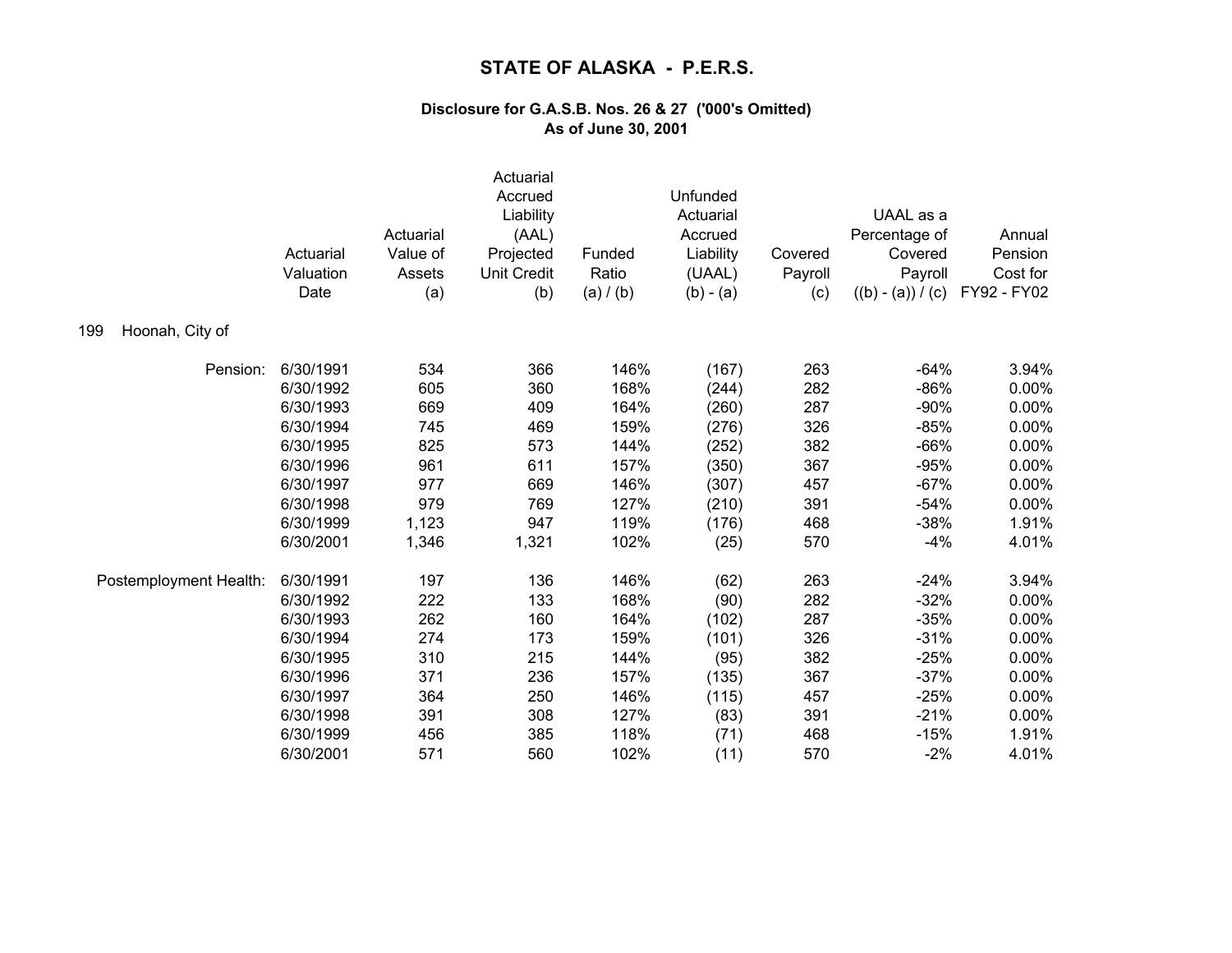|                         | Actuarial<br>Valuation<br>Date | Actuarial<br>Value of<br>Assets<br>(a) | Actuarial<br>Accrued<br>Liability<br>(AAL)<br>Projected<br><b>Unit Credit</b><br>(b) | Funded<br>Ratio<br>(a) / (b) | Unfunded<br>Actuarial<br>Accrued<br>Liability<br>(UAAL)<br>$(b) - (a)$ | Covered<br>Payroll<br>(c) | UAAL as a<br>Percentage of<br>Covered<br>Payroll<br>$((b) - (a)) / (c)$ | Annual<br>Pension<br>Cost for<br>FY92 - FY02 |
|-------------------------|--------------------------------|----------------------------------------|--------------------------------------------------------------------------------------|------------------------------|------------------------------------------------------------------------|---------------------------|-------------------------------------------------------------------------|----------------------------------------------|
| Pelican, City of<br>200 |                                |                                        |                                                                                      |                              |                                                                        |                           |                                                                         |                                              |
| Pension:                | 6/30/1991                      | 120                                    | 107                                                                                  | 112%                         | (13)                                                                   | 155                       | $-8%$                                                                   | 10.65%                                       |
|                         | 6/30/1992                      | 155                                    | 113                                                                                  | 138%                         | (42)                                                                   | 148                       | $-29%$                                                                  | 11.43%                                       |
|                         | 6/30/1993                      | 188                                    | 181                                                                                  | 104%                         | (7)                                                                    | 247                       | $-3%$                                                                   | 7.41%                                        |
|                         | 6/30/1994                      | 232                                    | 243                                                                                  | 95%                          | 11                                                                     | 301                       | 4%                                                                      | 1.62%                                        |
|                         | 6/30/1995                      | 262                                    | 227                                                                                  | 115%                         | (35)                                                                   | 204                       | $-17%$                                                                  | 10.27%                                       |
|                         | 6/30/1996                      | 267                                    | 212                                                                                  | 126%                         | (55)                                                                   | 152                       | $-36%$                                                                  | 10.80%                                       |
|                         | 6/30/1997                      | 330                                    | 231                                                                                  | 143%                         | (99)                                                                   | 92                        | $-107%$                                                                 | 1.27%                                        |
|                         | 6/30/1998                      | 331                                    | 256                                                                                  | 129%                         | (75)                                                                   | 84                        | $-89%$                                                                  | 5.42%                                        |
|                         | 6/30/1999                      | 360                                    | 298                                                                                  | 121%                         | (62)                                                                   | 106                       | $-58%$                                                                  | 0.42%                                        |
|                         | 6/30/2001                      | 458                                    | 427                                                                                  | 107%                         | (31)                                                                   | 147                       | $-21%$                                                                  | 1.46%                                        |
| Postemployment Health:  | 6/30/1991                      | 45                                     | 40                                                                                   | 112%                         | (5)                                                                    | 155                       | $-3%$                                                                   | 10.65%                                       |
|                         | 6/30/1992                      | 57                                     | 41                                                                                   | 138%                         | (16)                                                                   | 148                       | $-11%$                                                                  | 11.43%                                       |
|                         | 6/30/1993                      | 74                                     | 71                                                                                   | 104%                         | (3)                                                                    | 247                       | $-1%$                                                                   | 7.41%                                        |
|                         | 6/30/1994                      | 86                                     | 90                                                                                   | 95%                          | 4                                                                      | 301                       | 1%                                                                      | 1.62%                                        |
|                         | 6/30/1995                      | 98                                     | 85                                                                                   | 115%                         | (13)                                                                   | 204                       | $-6%$                                                                   | 10.27%                                       |
|                         | 6/30/1996                      | 103                                    | 82                                                                                   | 126%                         | (21)                                                                   | 152                       | $-14%$                                                                  | 10.80%                                       |
|                         | 6/30/1997                      | 123                                    | 86                                                                                   | 143%                         | (37)                                                                   | 92                        | $-40%$                                                                  | 1.27%                                        |
|                         | 6/30/1998                      | 133                                    | 103                                                                                  | 129%                         | (30)                                                                   | 84                        | $-36%$                                                                  | 5.42%                                        |
|                         | 6/30/1999                      | 146                                    | 121                                                                                  | 121%                         | (25)                                                                   | 106                       | $-24%$                                                                  | 0.42%                                        |
|                         | 6/30/2001                      | 194                                    | 182                                                                                  | 107%                         | (12)                                                                   | 147                       | $-8%$                                                                   | 1.46%                                        |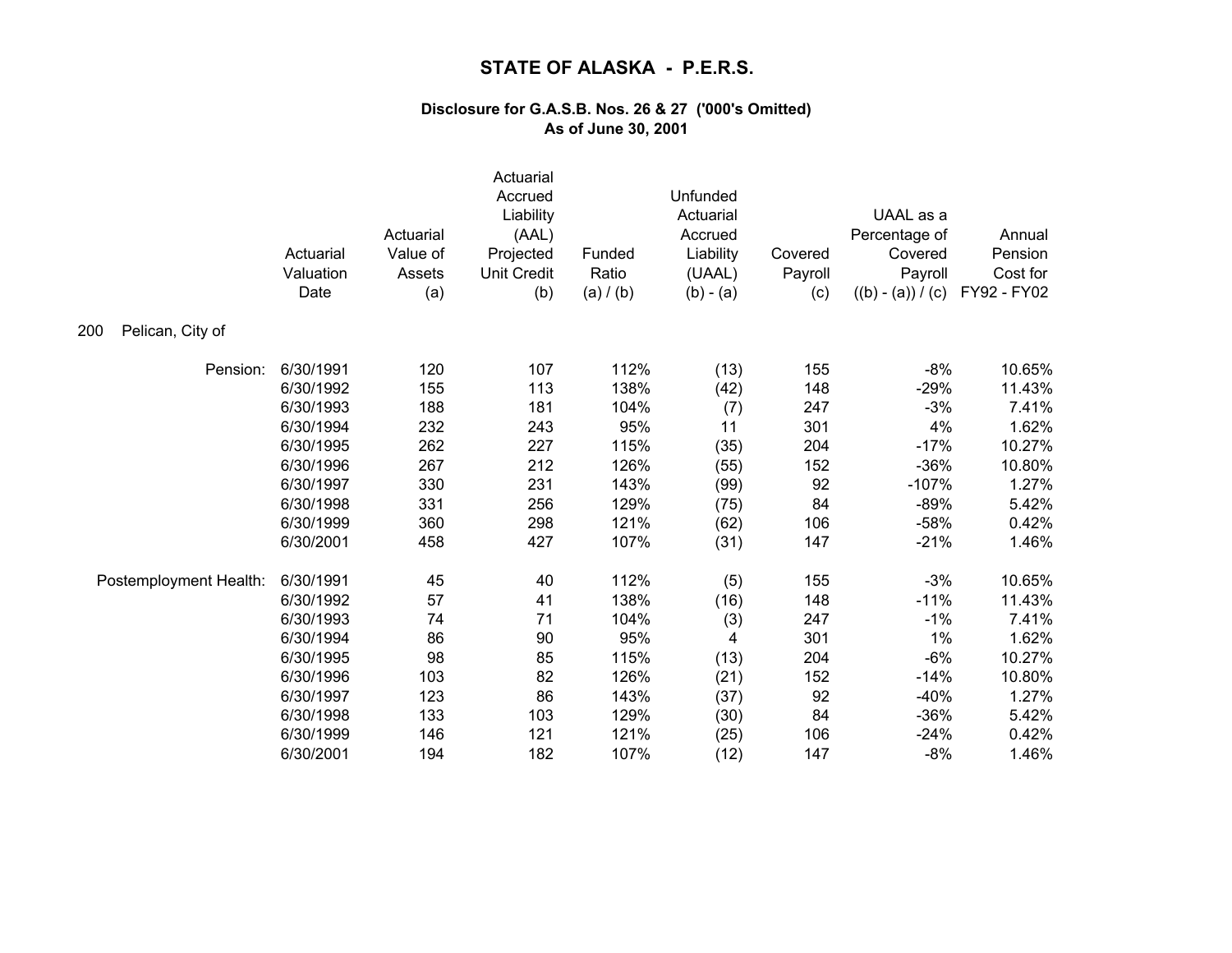| Whittier, City of<br>202 | Actuarial<br>Valuation<br>Date | Actuarial<br>Value of<br>Assets<br>(a) | Actuarial<br>Accrued<br>Liability<br>(AAL)<br>Projected<br><b>Unit Credit</b><br>(b) | Funded<br>Ratio<br>(a) / (b) | Unfunded<br>Actuarial<br>Accrued<br>Liability<br>(UAAL)<br>$(b) - (a)$ | Covered<br>Payroll<br>(c) | UAAL as a<br>Percentage of<br>Covered<br>Payroll<br>$((b) - (a)) / (c)$ | Annual<br>Pension<br>Cost for<br>FY92 - FY02 |
|--------------------------|--------------------------------|----------------------------------------|--------------------------------------------------------------------------------------|------------------------------|------------------------------------------------------------------------|---------------------------|-------------------------------------------------------------------------|----------------------------------------------|
|                          |                                |                                        |                                                                                      |                              |                                                                        |                           |                                                                         |                                              |
| Pension:                 | 6/30/1991                      | 553                                    | 449                                                                                  | 123%                         | (104)                                                                  | 558                       | $-19%$                                                                  | 9.49%                                        |
|                          | 6/30/1992                      | 695                                    | 553                                                                                  | 126%                         | (143)                                                                  | 518                       | $-28%$                                                                  | 8.68%                                        |
|                          | 6/30/1993                      | 792                                    | 702                                                                                  | 113%                         | (90)                                                                   | 426                       | $-21%$                                                                  | 4.17%                                        |
|                          | 6/30/1994                      | 944                                    | 838                                                                                  | 113%                         | (107)                                                                  | 423                       | $-25%$                                                                  | 2.05%                                        |
|                          | 6/30/1995                      | 1,042                                  | 917                                                                                  | 114%                         | (126)                                                                  | 400                       | $-31%$                                                                  | 4.36%                                        |
|                          | 6/30/1996                      | 1,106                                  | 836                                                                                  | 132%                         | (270)                                                                  | 434                       | $-62%$                                                                  | 2.37%                                        |
|                          | 6/30/1997                      | 1,265                                  | 932                                                                                  | 136%                         | (333)                                                                  | 426                       | $-78%$                                                                  | 0.00%                                        |
|                          | 6/30/1998                      | 1,377                                  | 959                                                                                  | 144%                         | (418)                                                                  | 676                       | $-62%$                                                                  | 2.23%                                        |
|                          | 6/30/1999                      | 1,456                                  | 1,059                                                                                | 137%                         | (397)                                                                  | 659                       | $-60%$                                                                  | 0.64%                                        |
|                          | 6/30/2001                      | 1,842                                  | 1,418                                                                                | 130%                         | (424)                                                                  | 860                       | $-49%$                                                                  | 1.02%                                        |
| Postemployment Health:   | 6/30/1991                      | 205                                    | 166                                                                                  | 123%                         | (39)                                                                   | 558                       | $-7%$                                                                   | 9.49%                                        |
|                          | 6/30/1992                      | 256                                    | 203                                                                                  | 126%                         | (52)                                                                   | 518                       | $-10%$                                                                  | 8.68%                                        |
|                          | 6/30/1993                      | 310                                    | 275                                                                                  | 113%                         | (35)                                                                   | 426                       | $-8%$                                                                   | 4.17%                                        |
|                          | 6/30/1994                      | 348                                    | 308                                                                                  | 113%                         | (39)                                                                   | 423                       | $-9%$                                                                   | 2.05%                                        |
|                          | 6/30/1995                      | 392                                    | 344                                                                                  | 114%                         | (47)                                                                   | 400                       | $-12%$                                                                  | 4.36%                                        |
|                          | 6/30/1996                      | 426                                    | 322                                                                                  | 132%                         | (104)                                                                  | 434                       | $-24%$                                                                  | 2.37%                                        |
|                          | 6/30/1997                      | 472                                    | 348                                                                                  | 136%                         | (124)                                                                  | 426                       | $-29%$                                                                  | 0.00%                                        |
|                          | 6/30/1998                      | 550                                    | 383                                                                                  | 144%                         | (167)                                                                  | 676                       | $-25%$                                                                  | 2.23%                                        |
|                          | 6/30/1999                      | 591                                    | 430                                                                                  | 137%                         | (161)                                                                  | 659                       | $-24%$                                                                  | 0.64%                                        |
|                          | 6/30/2001                      | 780                                    | 601                                                                                  | 130%                         | (179)                                                                  | 860                       | $-21%$                                                                  | 1.02%                                        |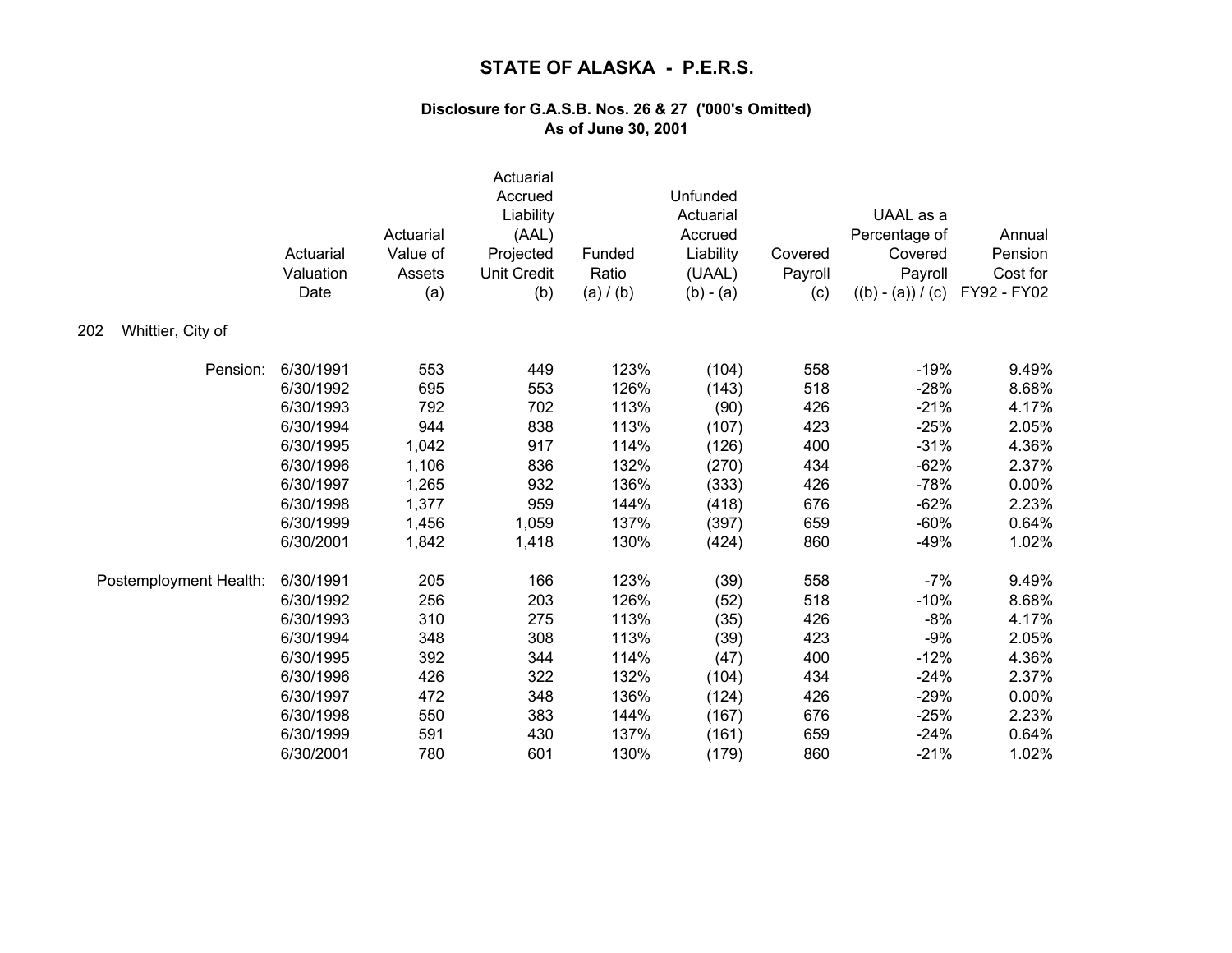|                                              | Actuarial<br>Valuation<br>Date | Actuarial<br>Value of<br>Assets<br>(a) | Actuarial<br>Accrued<br>Liability<br>(AAL)<br>Projected<br><b>Unit Credit</b><br>(b) | Funded<br>Ratio<br>(a) / (b) | Unfunded<br>Actuarial<br>Accrued<br>Liability<br>(UAAL)<br>$(b) - (a)$ | Covered<br>Payroll<br>(c) | UAAL as a<br>Percentage of<br>Covered<br>Payroll<br>$((b) - (a)) / (c)$ | Annual<br>Pension<br>Cost for<br>FY92 - FY02 |
|----------------------------------------------|--------------------------------|----------------------------------------|--------------------------------------------------------------------------------------|------------------------------|------------------------------------------------------------------------|---------------------------|-------------------------------------------------------------------------|----------------------------------------------|
| Anchorage Municipal Parking Authority<br>203 |                                |                                        |                                                                                      |                              |                                                                        |                           |                                                                         |                                              |
| Pension:                                     | 6/30/1991                      | 402                                    | 313                                                                                  | 128%                         | (89)                                                                   | 494                       | $-18%$                                                                  | 5.31%                                        |
|                                              | 6/30/1992                      | 495                                    | 432                                                                                  | 115%                         | (63)                                                                   | 607                       | $-10%$                                                                  | 6.33%                                        |
|                                              | 6/30/1993                      | 570                                    | 509                                                                                  | 112%                         | (60)                                                                   | 747                       | $-8%$                                                                   | 4.39%                                        |
|                                              | 6/30/1994                      | 686                                    | 634                                                                                  | 108%                         | (52)                                                                   | 1,050                     | $-5%$                                                                   | 7.55%                                        |
|                                              | 6/30/1995                      | 888                                    | 762                                                                                  | 116%                         | (126)                                                                  | 1,044                     | $-12%$                                                                  | 8.64%                                        |
|                                              | 6/30/1996                      | 1,043                                  | 902                                                                                  | 116%                         | (141)                                                                  | 1,091                     | $-13%$                                                                  | 8.79%                                        |
|                                              | 6/30/1997                      | 1,334                                  | 1,010                                                                                | 132%                         | (323)                                                                  | 766                       | $-42%$                                                                  | 2.87%                                        |
|                                              | 6/30/1998                      | 1,429                                  | 1,313                                                                                | 109%                         | (116)                                                                  | 734                       | $-16%$                                                                  | 8.27%                                        |
|                                              | 6/30/1999                      | 1,514                                  | 1,204                                                                                | 126%                         | (310)                                                                  | 744                       | $-42%$                                                                  | 4.89%                                        |
|                                              | 6/30/2001                      | 1,882                                  | 1,745                                                                                | 108%                         | (137)                                                                  | 926                       | $-15%$                                                                  | 3.60%                                        |
| Postemployment Health:                       | 6/30/1991                      | 149                                    | 116                                                                                  | 128%                         | (33)                                                                   | 494                       | $-7%$                                                                   | 5.31%                                        |
|                                              | 6/30/1992                      | 182                                    | 159                                                                                  | 115%                         | (23)                                                                   | 607                       | $-4%$                                                                   | 6.33%                                        |
|                                              | 6/30/1993                      | 223                                    | 200                                                                                  | 112%                         | (24)                                                                   | 747                       | $-3%$                                                                   | 4.39%                                        |
|                                              | 6/30/1994                      | 252                                    | 233                                                                                  | 108%                         | (19)                                                                   | 1,050                     | $-2%$                                                                   | 7.55%                                        |
|                                              | 6/30/1995                      | 334                                    | 287                                                                                  | 116%                         | (47)                                                                   | 1,044                     | $-5%$                                                                   | 8.64%                                        |
|                                              | 6/30/1996                      | 402                                    | 347                                                                                  | 116%                         | (55)                                                                   | 1,091                     | $-5%$                                                                   | 8.79%                                        |
|                                              | 6/30/1997                      | 497                                    | 377                                                                                  | 132%                         | (121)                                                                  | 766                       | $-16%$                                                                  | 2.87%                                        |
|                                              | 6/30/1998                      | 571                                    | 524                                                                                  | 109%                         | (47)                                                                   | 734                       | $-6%$                                                                   | 8.27%                                        |
|                                              | 6/30/1999                      | 614                                    | 489                                                                                  | 126%                         | (125)                                                                  | 744                       | $-17%$                                                                  | 4.89%                                        |
|                                              | 6/30/2001                      | 797                                    | 739                                                                                  | 108%                         | (58)                                                                   | 926                       | $-6%$                                                                   | 3.60%                                        |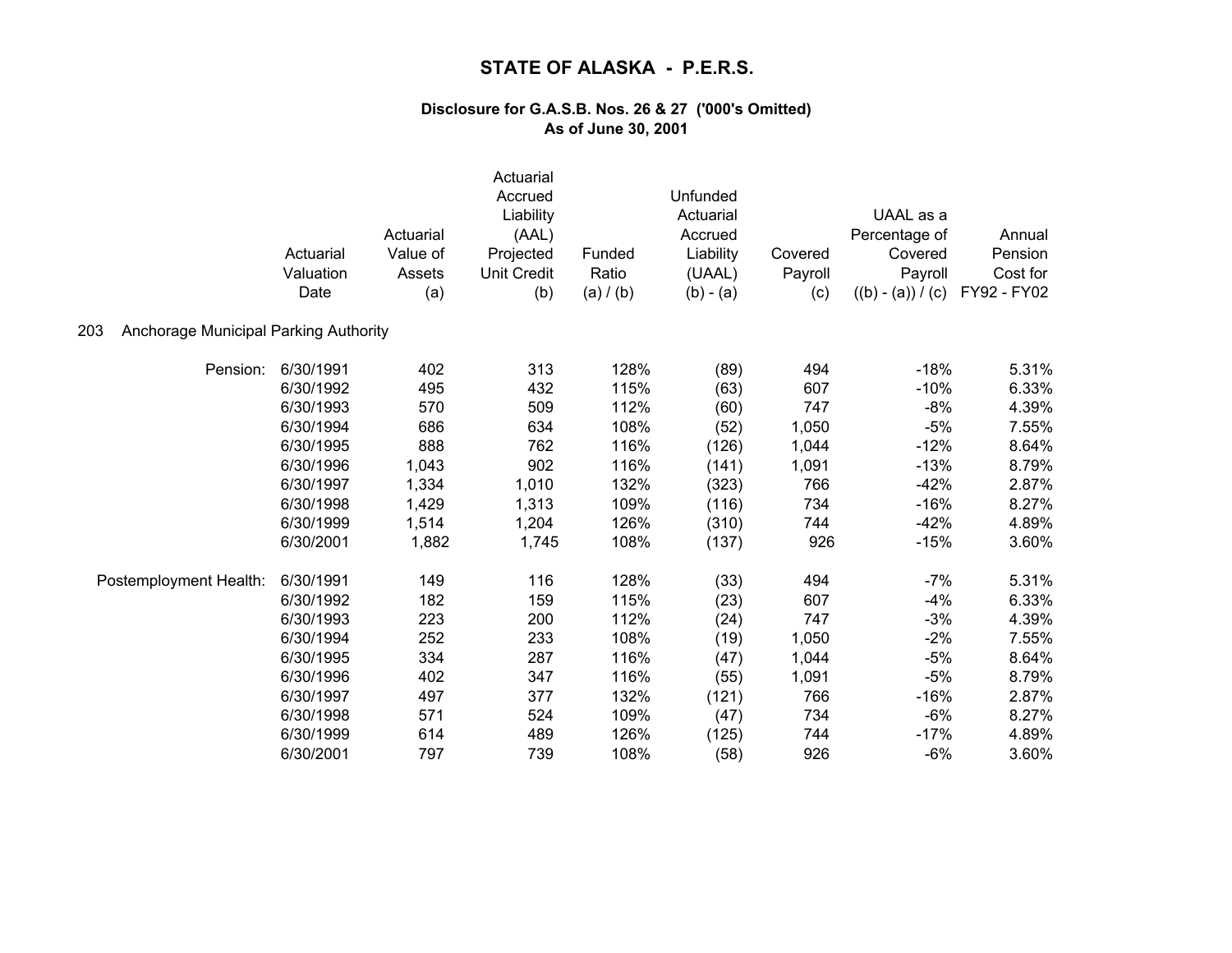|                              | Actuarial<br>Valuation<br>Date | Actuarial<br>Value of<br>Assets<br>(a) | Actuarial<br>Accrued<br>Liability<br>(AAL)<br>Projected<br><b>Unit Credit</b><br>(b) | Funded<br>Ratio<br>(a) / (b) | Unfunded<br>Actuarial<br>Accrued<br>Liability<br>(UAAL)<br>$(b) - (a)$ | Covered<br>Payroll<br>(c) | UAAL as a<br>Percentage of<br>Covered<br>Payroll<br>$((b) - (a)) / (c)$ | Annual<br>Pension<br>Cost for<br>FY92 - FY02 |
|------------------------------|--------------------------------|----------------------------------------|--------------------------------------------------------------------------------------|------------------------------|------------------------------------------------------------------------|---------------------------|-------------------------------------------------------------------------|----------------------------------------------|
| Craig School District<br>204 |                                |                                        |                                                                                      |                              |                                                                        |                           |                                                                         |                                              |
| Pension:                     | 6/30/1991                      | 107                                    | 96                                                                                   | 112%                         | (12)                                                                   | 89                        | $-13%$                                                                  | 19.53%                                       |
|                              | 6/30/1992                      | 180                                    | 166                                                                                  | 108%                         | (14)                                                                   | 317                       | $-4%$                                                                   | 8.56%                                        |
|                              | 6/30/1993                      | 258                                    | 251                                                                                  | 103%                         | (6)                                                                    | 428                       | $-2%$                                                                   | 5.88%                                        |
|                              | 6/30/1994                      | 318                                    | 303                                                                                  | 105%                         | (15)                                                                   | 415                       | $-4%$                                                                   | 9.49%                                        |
|                              | 6/30/1995                      | 409                                    | 387                                                                                  | 106%                         | (23)                                                                   | 419                       | $-5%$                                                                   | 10.80%                                       |
|                              | 6/30/1996                      | 455                                    | 474                                                                                  | 96%                          | 19                                                                     | 478                       | 4%                                                                      | 9.22%                                        |
|                              | 6/30/1997                      | 573                                    | 572                                                                                  | 100%                         | (1)                                                                    | 498                       | 0%                                                                      | 5.01%                                        |
|                              | 6/30/1998                      | 675                                    | 723                                                                                  | 93%                          | 48                                                                     | 468                       | 10%                                                                     | 10.01%                                       |
|                              | 6/30/1999                      | 747                                    | 789                                                                                  | 95%                          | 42                                                                     | 467                       | 9%                                                                      | 9.86%                                        |
|                              | 6/30/2001                      | 932                                    | 1,136                                                                                | 82%                          | 204                                                                    | 903                       | 23%                                                                     | 9.86%                                        |
| Postemployment Health:       | 6/30/1991                      | 40                                     | 35                                                                                   | 112%                         | (4)                                                                    | 89                        | $-5%$                                                                   | 19.53%                                       |
|                              | 6/30/1992                      | 66                                     | 61                                                                                   | 108%                         | (5)                                                                    | 317                       | $-2%$                                                                   | 8.56%                                        |
|                              | 6/30/1993                      | 101                                    | 99                                                                                   | 103%                         | (3)                                                                    | 428                       | $-1%$                                                                   | 5.88%                                        |
|                              | 6/30/1994                      | 117                                    | 112                                                                                  | 105%                         | (5)                                                                    | 415                       | $-1%$                                                                   | 9.49%                                        |
|                              | 6/30/1995                      | 154                                    | 145                                                                                  | 106%                         | (8)                                                                    | 419                       | $-2%$                                                                   | 10.80%                                       |
|                              | 6/30/1996                      | 175                                    | 182                                                                                  | 96%                          | $\overline{7}$                                                         | 478                       | 2%                                                                      | 9.22%                                        |
|                              | 6/30/1997                      | 214                                    | 213                                                                                  | 100%                         | (1)                                                                    | 498                       | 0%                                                                      | 5.01%                                        |
|                              | 6/30/1998                      | 270                                    | 289                                                                                  | 93%                          | 19                                                                     | 468                       | 4%                                                                      | 10.01%                                       |
|                              | 6/30/1999                      | 304                                    | 321                                                                                  | 95%                          | 17                                                                     | 467                       | 4%                                                                      | 9.86%                                        |
|                              | 6/30/2001                      | 396                                    | 482                                                                                  | 82%                          | 86                                                                     | 903                       | 10%                                                                     | 9.86%                                        |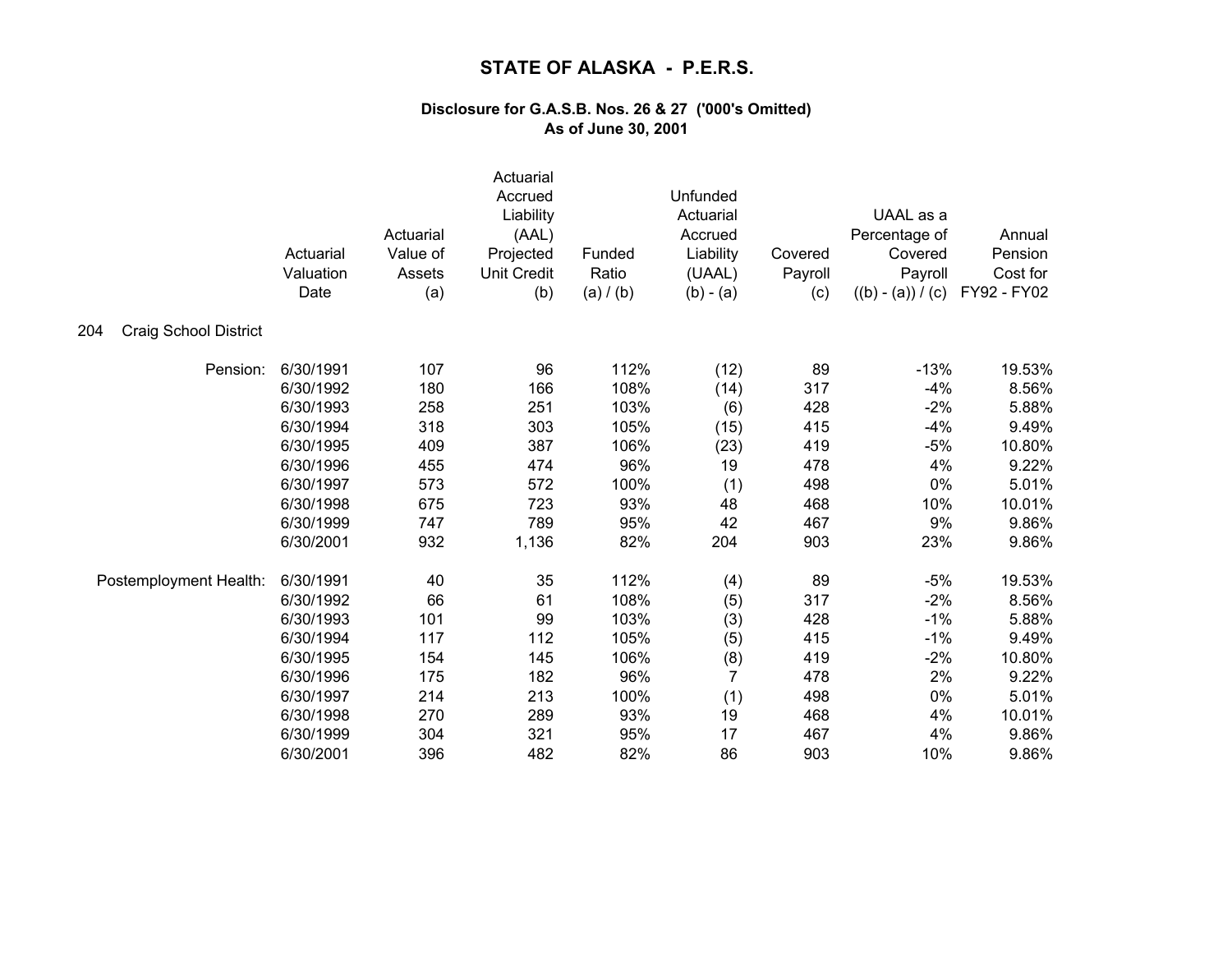|                                        | Actuarial<br>Valuation<br>Date | Actuarial<br>Value of<br>Assets<br>(a) | Actuarial<br>Accrued<br>Liability<br>(AAL)<br>Projected<br><b>Unit Credit</b><br>(b) | Funded<br>Ratio<br>(a) / (b) | Unfunded<br>Actuarial<br>Accrued<br>Liability<br>(UAAL)<br>$(b) - (a)$ | Covered<br>Payroll<br>(c) | UAAL as a<br>Percentage of<br>Covered<br>Payroll<br>$((b) - (a)) / (c)$ | Annual<br>Pension<br>Cost for<br>FY92 - FY02 |
|----------------------------------------|--------------------------------|----------------------------------------|--------------------------------------------------------------------------------------|------------------------------|------------------------------------------------------------------------|---------------------------|-------------------------------------------------------------------------|----------------------------------------------|
| Dillingham City School District<br>205 |                                |                                        |                                                                                      |                              |                                                                        |                           |                                                                         |                                              |
| Pension:                               | 6/30/1991                      | 812                                    | 1,065                                                                                | 76%                          | 253                                                                    | 757                       | 33%                                                                     | 18.62%                                       |
|                                        | 6/30/1992                      | 1,061                                  | 1,239                                                                                | 86%                          | 178                                                                    | 847                       | 21%                                                                     | 17.55%                                       |
|                                        | 6/30/1993                      | 1,318                                  | 1,358                                                                                | 97%                          | 40                                                                     | 792                       | 5%                                                                      | 14.38%                                       |
|                                        | 6/30/1994                      | 1,394                                  | 1,454                                                                                | 96%                          | 60                                                                     | 613                       | 10%                                                                     | 13.54%                                       |
|                                        | 6/30/1995                      | 1,564                                  | 1,459                                                                                | 107%                         | (105)                                                                  | 709                       | $-15%$                                                                  | 11.94%                                       |
|                                        | 6/30/1996                      | 1,688                                  | 1,631                                                                                | 103%                         | (56)                                                                   | 730                       | $-8%$                                                                   | 11.52%                                       |
|                                        | 6/30/1997                      | 1,992                                  | 1,751                                                                                | 114%                         | (240)                                                                  | 939                       | $-26%$                                                                  | 1.96%                                        |
|                                        | 6/30/1998                      | 1,987                                  | 2,098                                                                                | 95%                          | 111                                                                    | 1,073                     | 10%                                                                     | 8.91%                                        |
|                                        | 6/30/1999                      | 2,411                                  | 2,175                                                                                | 111%                         | (236)                                                                  | 1,208                     | $-20%$                                                                  | 6.86%                                        |
|                                        | 6/30/2001                      | 2,863                                  | 2,635                                                                                | 109%                         | (228)                                                                  | 1,036                     | $-22%$                                                                  | 6.24%                                        |
| Postemployment Health:                 | 6/30/1991                      | 300                                    | 394                                                                                  | 76%                          | 94                                                                     | 757                       | 12%                                                                     | 18.62%                                       |
|                                        | 6/30/1992                      | 390                                    | 456                                                                                  | 86%                          | 66                                                                     | 847                       | 8%                                                                      | 17.55%                                       |
|                                        | 6/30/1993                      | 516                                    | 532                                                                                  | 97%                          | 16                                                                     | 792                       | 2%                                                                      | 14.38%                                       |
|                                        | 6/30/1994                      | 513                                    | 535                                                                                  | 96%                          | 22                                                                     | 613                       | 4%                                                                      | 13.54%                                       |
|                                        | 6/30/1995                      | 588                                    | 548                                                                                  | 107%                         | (40)                                                                   | 709                       | $-6%$                                                                   | 11.94%                                       |
|                                        | 6/30/1996                      | 650                                    | 629                                                                                  | 103%                         | (22)                                                                   | 730                       | $-3%$                                                                   | 11.52%                                       |
|                                        | 6/30/1997                      | 742                                    | 653                                                                                  | 114%                         | (90)                                                                   | 939                       | $-10%$                                                                  | 1.96%                                        |
|                                        | 6/30/1998                      | 793                                    | 837                                                                                  | 95%                          | 44                                                                     | 1,073                     | 4%                                                                      | 8.91%                                        |
|                                        | 6/30/1999                      | 978                                    | 883                                                                                  | 111%                         | (95)                                                                   | 1,208                     | $-8%$                                                                   | 6.86%                                        |
|                                        | 6/30/2001                      | 1,213                                  | 1,117                                                                                | 109%                         | (96)                                                                   | 1,036                     | $-9%$                                                                   | 6.24%                                        |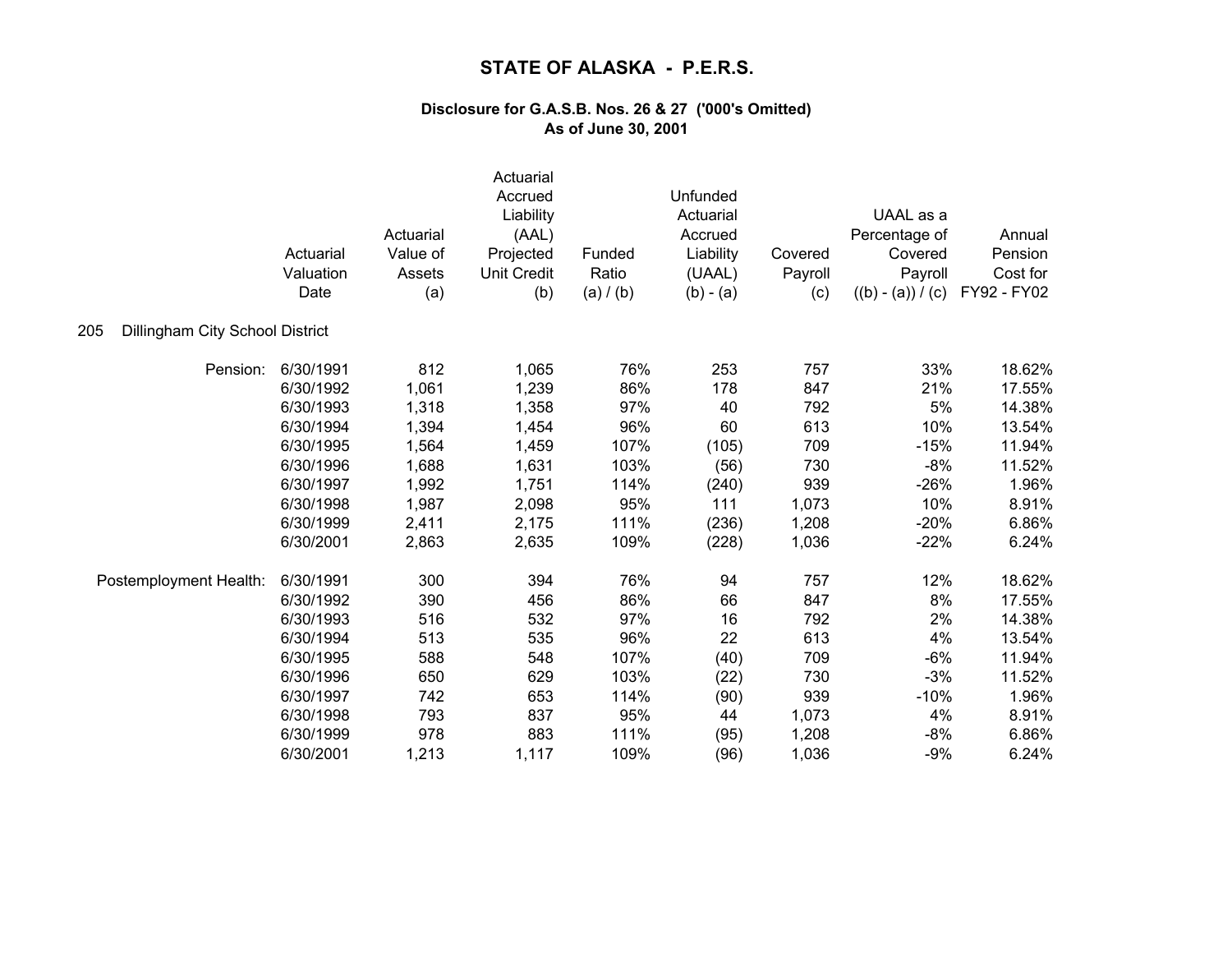|                            | Actuarial<br>Valuation<br>Date | Actuarial<br>Value of<br>Assets<br>(a) | Actuarial<br>Accrued<br>Liability<br>(AAL)<br>Projected<br><b>Unit Credit</b><br>(b) | Funded<br>Ratio<br>(a) / (b) | Unfunded<br>Actuarial<br>Accrued<br>Liability<br>(UAAL)<br>$(b) - (a)$ | Covered<br>Payroll<br>(c) | UAAL as a<br>Percentage of<br>Covered<br>Payroll<br>$((b) - (a)) / (c)$ | Annual<br>Pension<br>Cost for<br>FY92 - FY02 |
|----------------------------|--------------------------------|----------------------------------------|--------------------------------------------------------------------------------------|------------------------------|------------------------------------------------------------------------|---------------------------|-------------------------------------------------------------------------|----------------------------------------------|
| Thorne Bay, City of<br>206 |                                |                                        |                                                                                      |                              |                                                                        |                           |                                                                         |                                              |
| Pension:                   | 6/30/1991                      | 174                                    | 136                                                                                  | 128%                         | (38)                                                                   | 175                       | $-22%$                                                                  | 8.40%                                        |
|                            | 6/30/1992                      | 230                                    | 187                                                                                  | 123%                         | (43)                                                                   | 224                       | $-19%$                                                                  | 7.78%                                        |
|                            | 6/30/1993                      | 276                                    | 268                                                                                  | 103%                         | (8)                                                                    | 298                       | $-3%$                                                                   | 3.22%                                        |
|                            | 6/30/1994                      | 307                                    | 298                                                                                  | 103%                         | (10)                                                                   | 247                       | $-4%$                                                                   | 4.64%                                        |
|                            | 6/30/1995                      | 377                                    | 369                                                                                  | 102%                         | (8)                                                                    | 359                       | $-2%$                                                                   | 10.45%                                       |
|                            | 6/30/1996                      | 432                                    | 346                                                                                  | 125%                         | (85)                                                                   | 338                       | $-25%$                                                                  | 9.06%                                        |
|                            | 6/30/1997                      | 576                                    | 422                                                                                  | 137%                         | (154)                                                                  | 250                       | $-62%$                                                                  | 6.01%                                        |
|                            | 6/30/1998                      | 564                                    | 459                                                                                  | 123%                         | (105)                                                                  | 293                       | $-36%$                                                                  | 6.76%                                        |
|                            | 6/30/1999                      | 627                                    | 508                                                                                  | 123%                         | (119)                                                                  | 271                       | $-44%$                                                                  | 2.56%                                        |
|                            | 6/30/2001                      | 788                                    | 764                                                                                  | 103%                         | (24)                                                                   | 184                       | $-13%$                                                                  | 3.14%                                        |
| Postemployment Health:     | 6/30/1991                      | 64                                     | 50                                                                                   | 128%                         | (14)                                                                   | 175                       | $-8%$                                                                   | 8.40%                                        |
|                            | 6/30/1992                      | 85                                     | 69                                                                                   | 123%                         | (16)                                                                   | 224                       | $-7%$                                                                   | 7.78%                                        |
|                            | 6/30/1993                      | 108                                    | 105                                                                                  | 103%                         | (3)                                                                    | 298                       | $-1%$                                                                   | 3.22%                                        |
|                            | 6/30/1994                      | 113                                    | 109                                                                                  | 103%                         | (3)                                                                    | 247                       | $-1%$                                                                   | 4.64%                                        |
|                            | 6/30/1995                      | 141                                    | 138                                                                                  | 102%                         | (3)                                                                    | 359                       | $-1%$                                                                   | 10.45%                                       |
|                            | 6/30/1996                      | 166                                    | 134                                                                                  | 125%                         | (33)                                                                   | 338                       | $-10%$                                                                  | 9.06%                                        |
|                            | 6/30/1997                      | 215                                    | 157                                                                                  | 137%                         | (58)                                                                   | 250                       | $-23%$                                                                  | 6.01%                                        |
|                            | 6/30/1998                      | 225                                    | 184                                                                                  | 122%                         | (41)                                                                   | 293                       | $-14%$                                                                  | 6.76%                                        |
|                            | 6/30/1999                      | 255                                    | 207                                                                                  | 123%                         | (48)                                                                   | 271                       | $-18%$                                                                  | 2.56%                                        |
|                            | 6/30/2001                      | 335                                    | 324                                                                                  | 103%                         | (11)                                                                   | 184                       | $-6%$                                                                   | 3.14%                                        |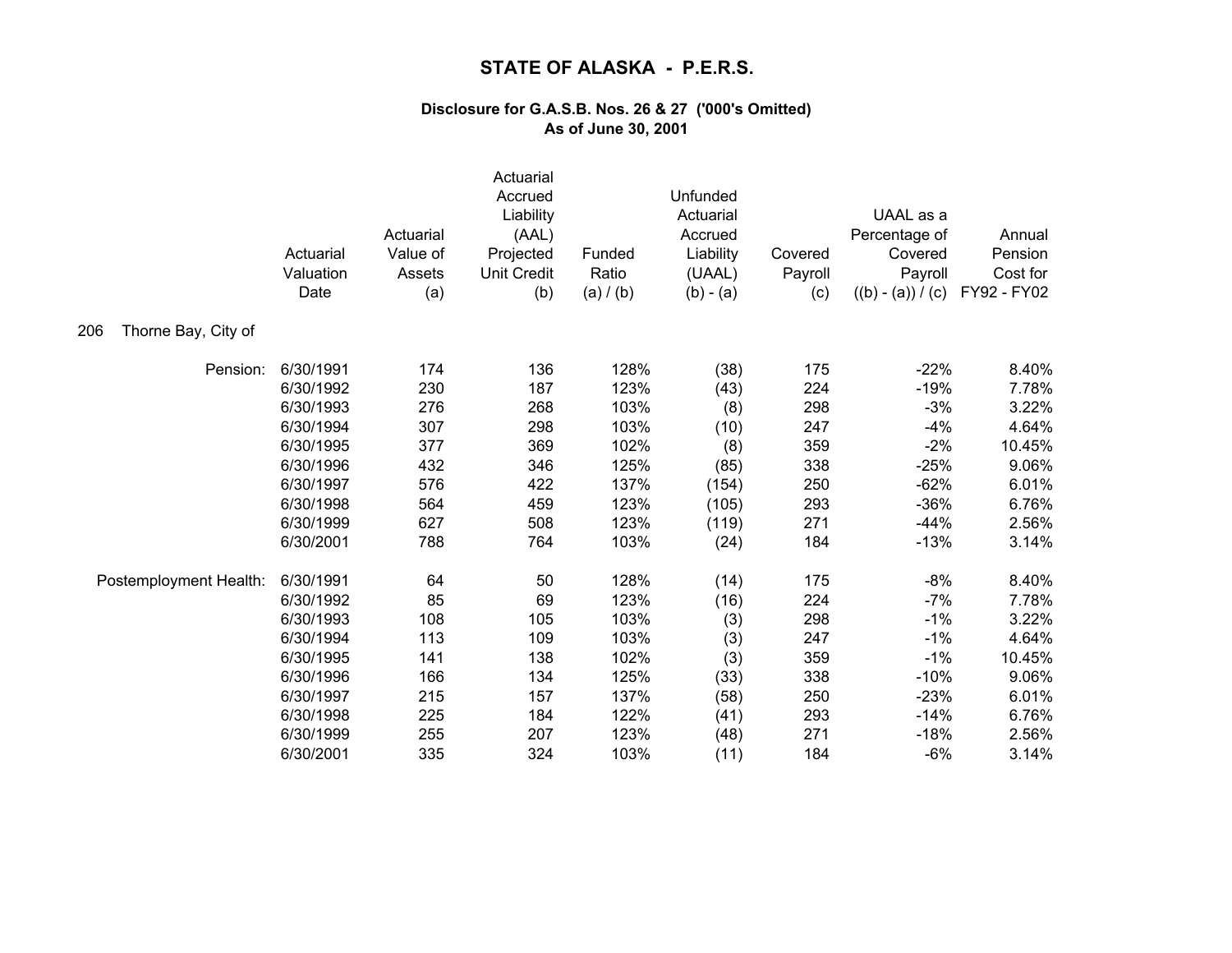|                        | Actuarial<br>Valuation<br>Date | Actuarial<br>Value of<br>Assets<br>(a) | Actuarial<br>Accrued<br>Liability<br>(AAL)<br>Projected<br><b>Unit Credit</b><br>(b) | Funded<br>Ratio<br>(a) / (b) | Unfunded<br>Actuarial<br>Accrued<br>Liability<br>(UAAL)<br>$(b) - (a)$ | Covered<br>Payroll<br>(c) | UAAL as a<br>Percentage of<br>Covered<br>Payroll<br>$((b) - (a)) / (c)$ | Annual<br>Pension<br>Cost for<br>FY92 - FY02 |
|------------------------|--------------------------------|----------------------------------------|--------------------------------------------------------------------------------------|------------------------------|------------------------------------------------------------------------|---------------------------|-------------------------------------------------------------------------|----------------------------------------------|
| Akutan, City of<br>208 |                                |                                        |                                                                                      |                              |                                                                        |                           |                                                                         |                                              |
| Pension:               | 6/30/1991                      | 143                                    | 152                                                                                  | 94%                          | 9                                                                      | 183                       | 5%                                                                      | 9.98%                                        |
|                        | 6/30/1992                      | 162                                    | 166                                                                                  | 98%                          | 4                                                                      | 145                       | 3%                                                                      | 11.94%                                       |
|                        | 6/30/1993                      | 198                                    | 217                                                                                  | 91%                          | 19                                                                     | 193                       | 10%                                                                     | 10.74%                                       |
|                        | 6/30/1994                      | 238                                    | 259                                                                                  | 92%                          | 20                                                                     | 203                       | 10%                                                                     | 11.21%                                       |
|                        | 6/30/1995                      | 272                                    | 250                                                                                  | 109%                         | (22)                                                                   | 165                       | $-13%$                                                                  | 12.57%                                       |
|                        | 6/30/1996                      | 314                                    | 282                                                                                  | 111%                         | (32)                                                                   | 212                       | $-15%$                                                                  | 11.58%                                       |
|                        | 6/30/1997                      | 400                                    | 376                                                                                  | 106%                         | (24)                                                                   | 270                       | $-9%$                                                                   | 2.50%                                        |
|                        | 6/30/1998                      | 399                                    | 409                                                                                  | 98%                          | 10                                                                     | 234                       | 4%                                                                      | 8.03%                                        |
|                        | 6/30/1999                      | 448                                    | 451                                                                                  | 99%                          | 3                                                                      | 188                       | 2%                                                                      | 8.83%                                        |
|                        | 6/30/2001                      | 504                                    | 455                                                                                  | 111%                         | (49)                                                                   | 262                       | $-19%$                                                                  | 9.09%                                        |
| Postemployment Health: | 6/30/1991                      | 53                                     | 56                                                                                   | 94%                          | 3                                                                      | 183                       | 2%                                                                      | 9.98%                                        |
|                        | 6/30/1992                      | 60                                     | 61                                                                                   | 98%                          | 1                                                                      | 145                       | 1%                                                                      | 11.94%                                       |
|                        | 6/30/1993                      | 77                                     | 85                                                                                   | 91%                          | 8                                                                      | 193                       | 4%                                                                      | 10.74%                                       |
|                        | 6/30/1994                      | 88                                     | 95                                                                                   | 92%                          | 8                                                                      | 203                       | 4%                                                                      | 11.21%                                       |
|                        | 6/30/1995                      | 102                                    | 94                                                                                   | 109%                         | (8)                                                                    | 165                       | $-5%$                                                                   | 12.57%                                       |
|                        | 6/30/1996                      | 121                                    | 109                                                                                  | 111%                         | (12)                                                                   | 212                       | $-6%$                                                                   | 11.58%                                       |
|                        | 6/30/1997                      | 149                                    | 140                                                                                  | 106%                         | (9)                                                                    | 270                       | $-3%$                                                                   | 2.50%                                        |
|                        | 6/30/1998                      | 160                                    | 164                                                                                  | 98%                          | 4                                                                      | 234                       | 2%                                                                      | 8.03%                                        |
|                        | 6/30/1999                      | 183                                    | 184                                                                                  | 99%                          |                                                                        | 188                       | 1%                                                                      | 8.83%                                        |
|                        | 6/30/2001                      | 214                                    | 194                                                                                  | 110%                         | (20)                                                                   | 262                       | $-8%$                                                                   | 9.09%                                        |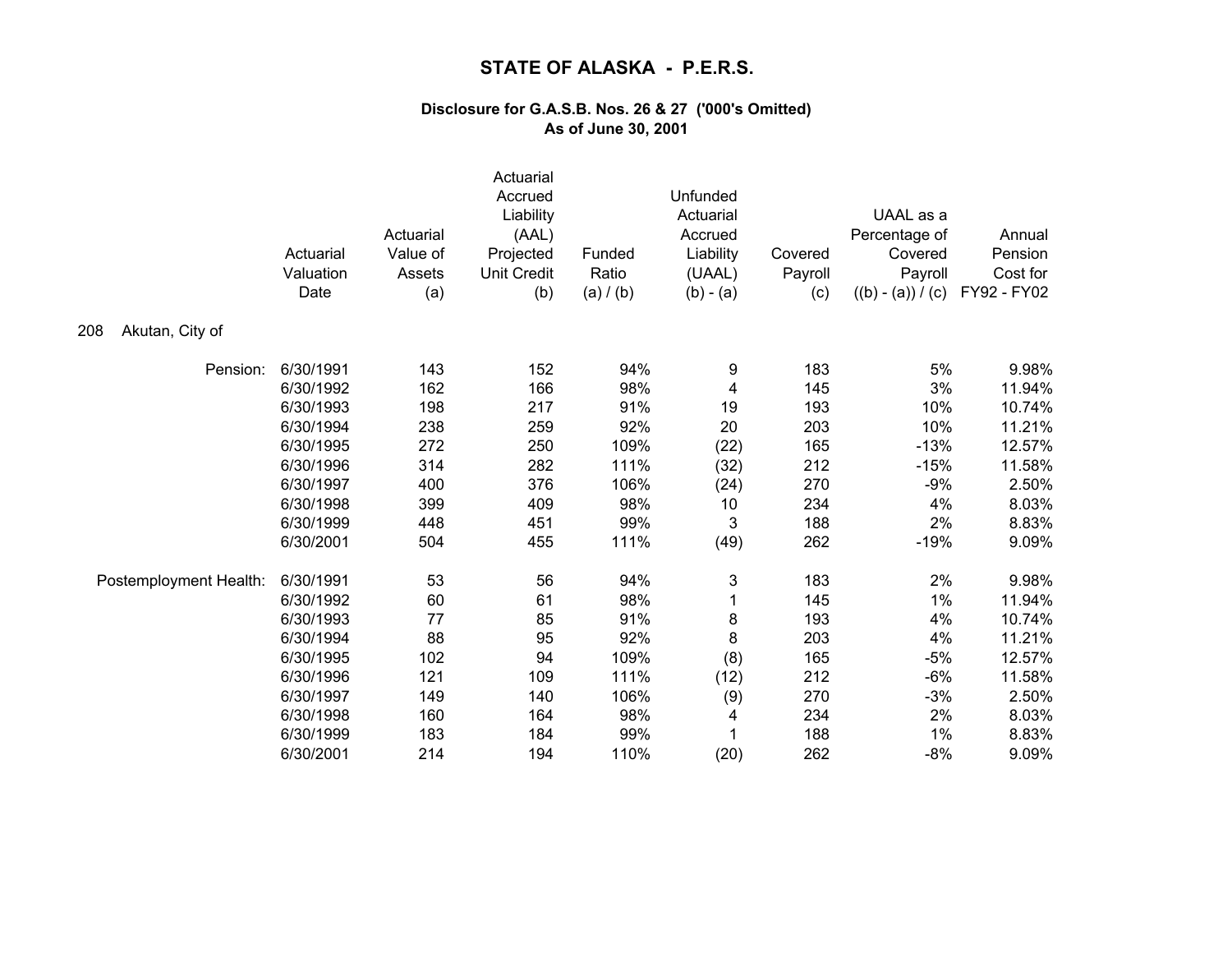|                                 | Actuarial<br>Valuation<br>Date | Actuarial<br>Value of<br>Assets<br>(a) | Actuarial<br>Accrued<br>Liability<br>(AAL)<br>Projected<br><b>Unit Credit</b><br>(b) | Funded<br>Ratio<br>(a) / (b) | Unfunded<br>Actuarial<br>Accrued<br>Liability<br>(UAAL)<br>$(b) - (a)$ | Covered<br>Payroll<br>(c) | UAAL as a<br>Percentage of<br>Covered<br>Payroll<br>$((b) - (a)) / (c)$ | Annual<br>Pension<br>Cost for<br>FY92 - FY02 |
|---------------------------------|--------------------------------|----------------------------------------|--------------------------------------------------------------------------------------|------------------------------|------------------------------------------------------------------------|---------------------------|-------------------------------------------------------------------------|----------------------------------------------|
| Unalaska School District<br>209 |                                |                                        |                                                                                      |                              |                                                                        |                           |                                                                         |                                              |
| Pension:                        | 6/30/1991                      | 252                                    | 216                                                                                  | 117%                         | (36)                                                                   | 108                       | $-33%$                                                                  | 6.19%                                        |
|                                 | 6/30/1992                      | 279                                    | 223                                                                                  | 125%                         | (56)                                                                   | 156                       | $-36%$                                                                  | 0.34%                                        |
|                                 | 6/30/1993                      | 325                                    | 274                                                                                  | 118%                         | (50)                                                                   | 367                       | $-14%$                                                                  | 0.00%                                        |
|                                 | 6/30/1994                      | 387                                    | 336                                                                                  | 115%                         | (52)                                                                   | 633                       | $-8%$                                                                   | 0.00%                                        |
|                                 | 6/30/1995                      | 453                                    | 416                                                                                  | 109%                         | (36)                                                                   | 707                       | $-5%$                                                                   | 6.80%                                        |
|                                 | 6/30/1996                      | 506                                    | 489                                                                                  | 104%                         | (17)                                                                   | 584                       | $-3%$                                                                   | 7.74%                                        |
|                                 | 6/30/1997                      | 608                                    | 597                                                                                  | 102%                         | (11)                                                                   | 572                       | $-2%$                                                                   | 5.06%                                        |
|                                 | 6/30/1998                      | 542                                    | 616                                                                                  | 88%                          | 74                                                                     | 538                       | 14%                                                                     | 9.48%                                        |
|                                 | 6/30/1999                      | 599                                    | 628                                                                                  | 95%                          | 29                                                                     | 608                       | 5%                                                                      | 9.66%                                        |
|                                 | 6/30/2001                      | 718                                    | 820                                                                                  | 88%                          | 102                                                                    | 674                       | 15%                                                                     | 9.14%                                        |
| Postemployment Health:          | 6/30/1991                      | 93                                     | 80                                                                                   | 117%                         | (13)                                                                   | 108                       | $-12%$                                                                  | 6.19%                                        |
|                                 | 6/30/1992                      | 102                                    | 82                                                                                   | 125%                         | (20)                                                                   | 156                       | $-13%$                                                                  | 0.34%                                        |
|                                 | 6/30/1993                      | 127                                    | 108                                                                                  | 118%                         | (20)                                                                   | 367                       | $-5%$                                                                   | 0.00%                                        |
|                                 | 6/30/1994                      | 143                                    | 123                                                                                  | 115%                         | (19)                                                                   | 633                       | $-3%$                                                                   | 0.00%                                        |
|                                 | 6/30/1995                      | 170                                    | 157                                                                                  | 109%                         | (14)                                                                   | 707                       | $-2%$                                                                   | 6.80%                                        |
|                                 | 6/30/1996                      | 195                                    | 188                                                                                  | 104%                         | (7)                                                                    | 584                       | $-1%$                                                                   | 7.74%                                        |
|                                 | 6/30/1997                      | 226                                    | 222                                                                                  | 102%                         | (4)                                                                    | 572                       | $-1%$                                                                   | 5.06%                                        |
|                                 | 6/30/1998                      | 217                                    | 247                                                                                  | 88%                          | 30                                                                     | 538                       | 6%                                                                      | 9.48%                                        |
|                                 | 6/30/1999                      | 243                                    | 255                                                                                  | 95%                          | 12                                                                     | 608                       | 2%                                                                      | 9.66%                                        |
|                                 | 6/30/2001                      | 305                                    | 348                                                                                  | 88%                          | 43                                                                     | 674                       | 6%                                                                      | 9.14%                                        |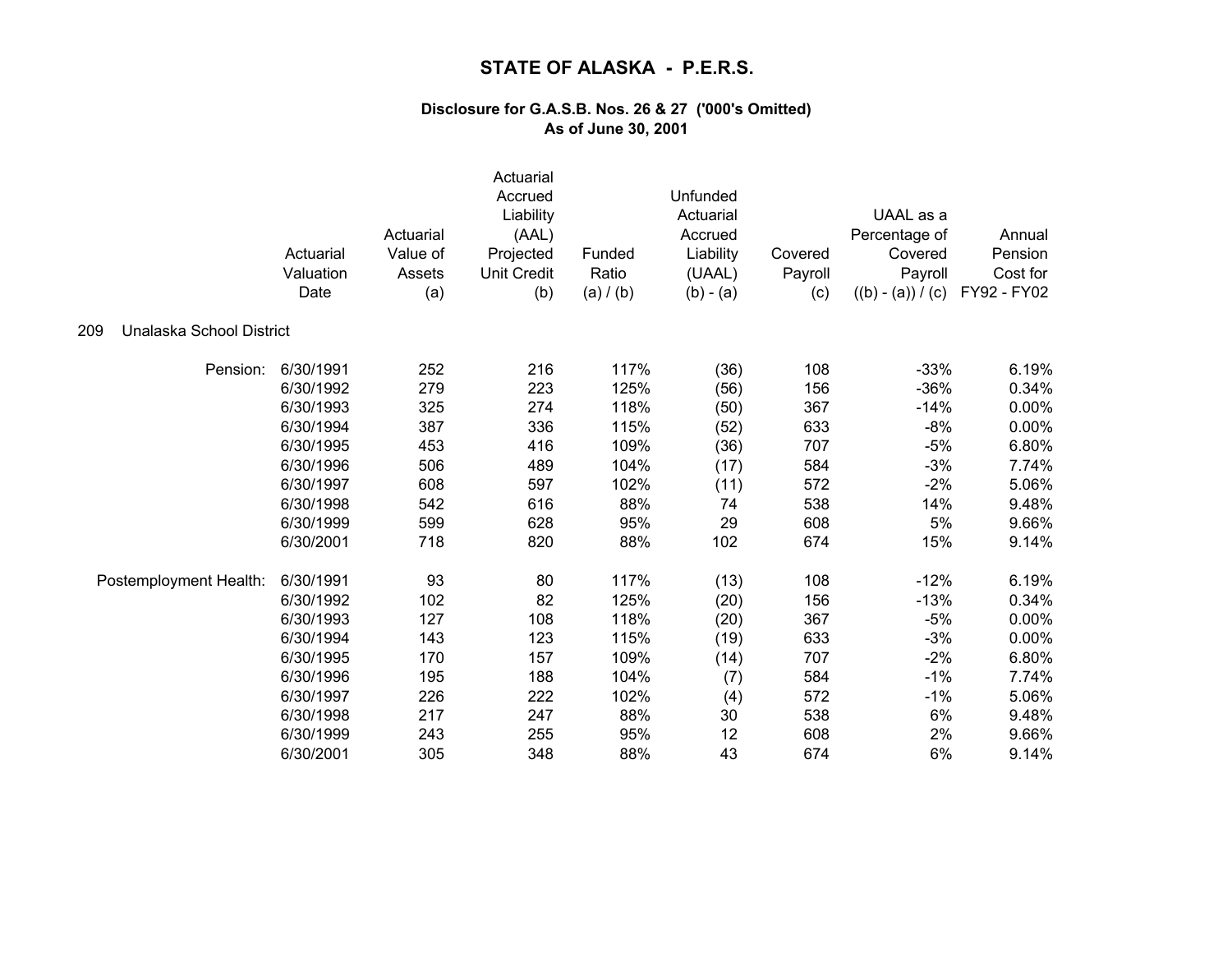|                                    | Actuarial<br>Valuation<br>Date | Actuarial<br>Value of<br>Assets<br>(a) | Actuarial<br>Accrued<br>Liability<br>(AAL)<br>Projected<br><b>Unit Credit</b><br>(b) | Funded<br>Ratio<br>(a) / (b) | Unfunded<br>Actuarial<br>Accrued<br>Liability<br>(UAAL)<br>$(b) - (a)$ | Covered<br>Payroll<br>(c) | UAAL as a<br>Percentage of<br>Covered<br>Payroll<br>$((b) - (a)) / (c)$ | Annual<br>Pension<br>Cost for<br>FY92 - FY02 |
|------------------------------------|--------------------------------|----------------------------------------|--------------------------------------------------------------------------------------|------------------------------|------------------------------------------------------------------------|---------------------------|-------------------------------------------------------------------------|----------------------------------------------|
| Kashunamiut School District<br>211 |                                |                                        |                                                                                      |                              |                                                                        |                           |                                                                         |                                              |
| Pension:                           | 6/30/1991                      | 358                                    | 350                                                                                  | 102%                         | (8)                                                                    | 453                       | $-2%$                                                                   | 10.75%                                       |
|                                    | 6/30/1992                      | 468                                    | 427                                                                                  | 110%                         | (41)                                                                   | 559                       | $-7%$                                                                   | 12.15%                                       |
|                                    | 6/30/1993                      | 546                                    | 497                                                                                  | 110%                         | (49)                                                                   | 520                       | $-9%$                                                                   | 9.63%                                        |
|                                    | 6/30/1994                      | 662                                    | 592                                                                                  | 112%                         | (69)                                                                   | 556                       | $-12%$                                                                  | 8.55%                                        |
|                                    | 6/30/1995                      | 792                                    | 698                                                                                  | 114%                         | (94)                                                                   | 637                       | $-15%$                                                                  | 8.22%                                        |
|                                    | 6/30/1996                      | 837                                    | 768                                                                                  | 109%                         | (69)                                                                   | 692                       | $-10%$                                                                  | 6.40%                                        |
|                                    | 6/30/1997                      | 1,001                                  | 830                                                                                  | 121%                         | (171)                                                                  | 720                       | $-24%$                                                                  | 1.98%                                        |
|                                    | 6/30/1998                      | 996                                    | 965                                                                                  | 103%                         | (31)                                                                   | 816                       | $-4%$                                                                   | 6.98%                                        |
|                                    | 6/30/1999                      | 1,113                                  | 1,157                                                                                | 96%                          | 44                                                                     | 787                       | 6%                                                                      | 7.08%                                        |
|                                    | 6/30/2001                      | 1,332                                  | 1,531                                                                                | 87%                          | 199                                                                    | 976                       | 20%                                                                     | 9.36%                                        |
| Postemployment Health:             | 6/30/1991                      | 133                                    | 130                                                                                  | 102%                         | (3)                                                                    | 453                       | $-1%$                                                                   | 10.75%                                       |
|                                    | 6/30/1992                      | 172                                    | 157                                                                                  | 110%                         | (15)                                                                   | 559                       | $-3%$                                                                   | 12.15%                                       |
|                                    | 6/30/1993                      | 214                                    | 195                                                                                  | 110%                         | (19)                                                                   | 520                       | $-4%$                                                                   | 9.63%                                        |
|                                    | 6/30/1994                      | 243                                    | 218                                                                                  | 112%                         | (26)                                                                   | 556                       | $-5%$                                                                   | 8.55%                                        |
|                                    | 6/30/1995                      | 298                                    | 262                                                                                  | 114%                         | (36)                                                                   | 637                       | $-6%$                                                                   | 8.22%                                        |
|                                    | 6/30/1996                      | 323                                    | 296                                                                                  | 109%                         | (27)                                                                   | 692                       | $-4%$                                                                   | 6.40%                                        |
|                                    | 6/30/1997                      | 373                                    | 309                                                                                  | 121%                         | (64)                                                                   | 720                       | $-9%$                                                                   | 1.98%                                        |
|                                    | 6/30/1998                      | 398                                    | 386                                                                                  | 103%                         | (12)                                                                   | 816                       | $-1%$                                                                   | 6.98%                                        |
|                                    | 6/30/1999                      | 452                                    | 470                                                                                  | 96%                          | 18                                                                     | 787                       | 2%                                                                      | 7.08%                                        |
|                                    | 6/30/2001                      | 565                                    | 649                                                                                  | 87%                          | 84                                                                     | 976                       | 9%                                                                      | 9.36%                                        |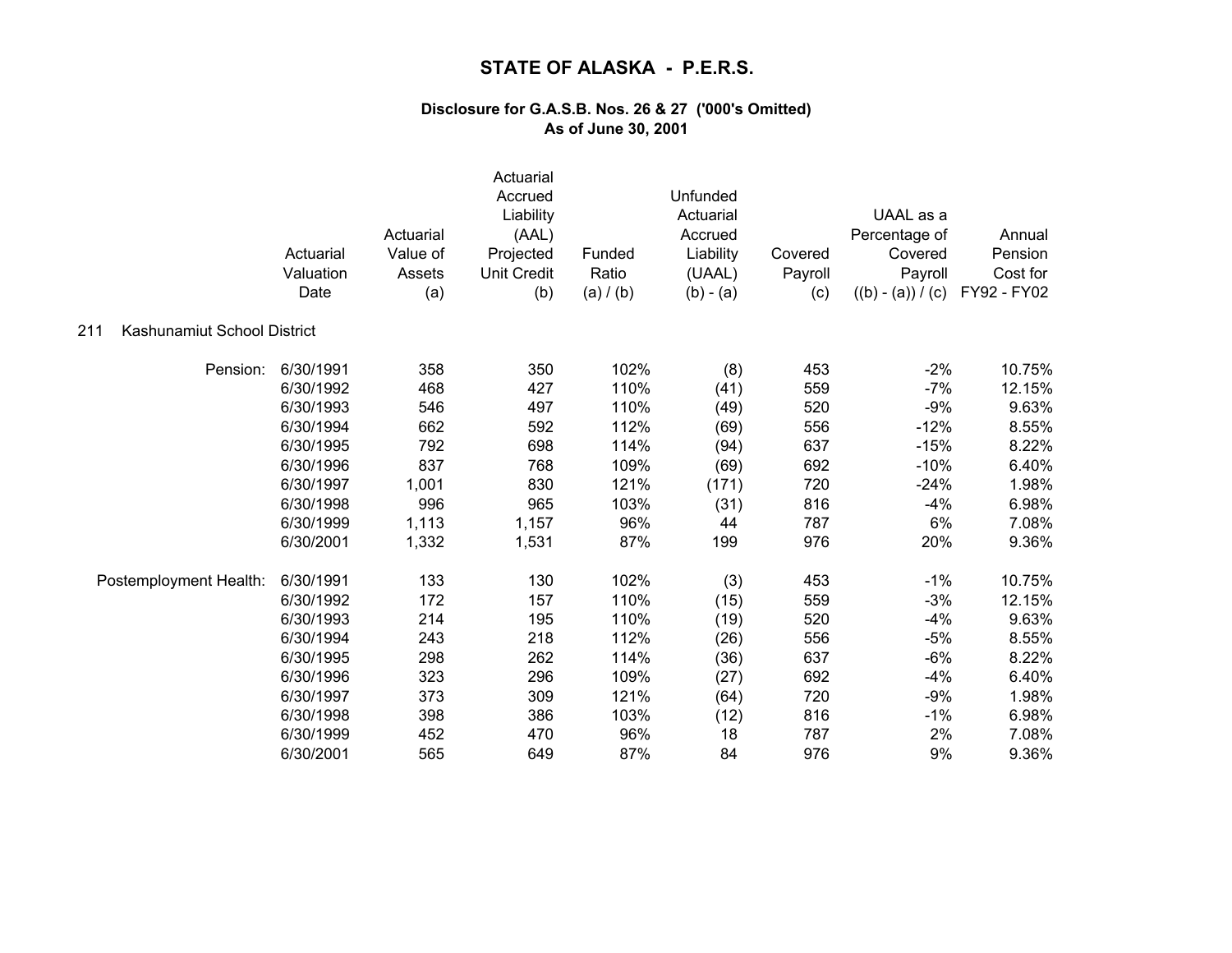|                              | Actuarial<br>Valuation<br>Date | Actuarial<br>Value of<br>Assets<br>(a) | Actuarial<br>Accrued<br>Liability<br>(AAL)<br>Projected<br><b>Unit Credit</b><br>(b) | Funded<br>Ratio<br>(a) / (b) | Unfunded<br>Actuarial<br>Accrued<br>Liability<br>(UAAL)<br>$(b) - (a)$ | Covered<br>Payroll<br>(c) | UAAL as a<br>Percentage of<br>Covered<br>Payroll<br>$((b) - (a)) / (c)$ | Annual<br>Pension<br>Cost for<br>FY92 - FY02 |
|------------------------------|--------------------------------|----------------------------------------|--------------------------------------------------------------------------------------|------------------------------|------------------------------------------------------------------------|---------------------------|-------------------------------------------------------------------------|----------------------------------------------|
| Saint Mary's, City of<br>214 |                                |                                        |                                                                                      |                              |                                                                        |                           |                                                                         |                                              |
| Pension:                     | 6/30/1991                      | 186                                    | 161                                                                                  | 116%                         | (26)                                                                   | 161                       | $-16%$                                                                  | 13.23%                                       |
|                              | 6/30/1992                      | 250                                    | 186                                                                                  | 134%                         | (64)                                                                   | 171                       | $-37%$                                                                  | 5.97%                                        |
|                              | 6/30/1993                      | 288                                    | 258                                                                                  | 112%                         | (30)                                                                   | 246                       | $-12%$                                                                  | 5.02%                                        |
|                              | 6/30/1994                      | 321                                    | 281                                                                                  | 114%                         | (40)                                                                   | 329                       | $-12%$                                                                  | 0.00%                                        |
|                              | 6/30/1995                      | 369                                    | 383                                                                                  | 96%                          | 14                                                                     | 372                       | 4%                                                                      | 7.28%                                        |
|                              | 6/30/1996                      | 398                                    | 384                                                                                  | 104%                         | (14)                                                                   | 357                       | $-4%$                                                                   | 6.50%                                        |
|                              | 6/30/1997                      | 479                                    | 519                                                                                  | 92%                          | 40                                                                     | 395                       | 10%                                                                     | 7.15%                                        |
|                              | 6/30/1998                      | 419                                    | 511                                                                                  | 82%                          | 92                                                                     | 323                       | 28%                                                                     | 9.34%                                        |
|                              | 6/30/1999                      | 481                                    | 586                                                                                  | 82%                          | 105                                                                    | 380                       | 28%                                                                     | 11.09%                                       |
|                              | 6/30/2001                      | 558                                    | 687                                                                                  | 81%                          | 129                                                                    | 388                       | 33%                                                                     | 12.24%                                       |
| Postemployment Health:       | 6/30/1991                      | 69                                     | 59                                                                                   | 116%                         | (9)                                                                    | 161                       | $-6%$                                                                   | 13.23%                                       |
|                              | 6/30/1992                      | 92                                     | 69                                                                                   | 134%                         | (23)                                                                   | 171                       | $-14%$                                                                  | 5.97%                                        |
|                              | 6/30/1993                      | 113                                    | 101                                                                                  | 112%                         | (12)                                                                   | 246                       | $-5%$                                                                   | 5.02%                                        |
|                              | 6/30/1994                      | 118                                    | 103                                                                                  | 114%                         | (15)                                                                   | 329                       | $-4%$                                                                   | 0.00%                                        |
|                              | 6/30/1995                      | 139                                    | 144                                                                                  | 96%                          | 5                                                                      | 372                       | 1%                                                                      | 7.28%                                        |
|                              | 6/30/1996                      | 154                                    | 148                                                                                  | 104%                         | (6)                                                                    | 357                       | $-2%$                                                                   | 6.50%                                        |
|                              | 6/30/1997                      | 179                                    | 194                                                                                  | 92%                          | 15                                                                     | 395                       | 4%                                                                      | 7.15%                                        |
|                              | 6/30/1998                      | 168                                    | 204                                                                                  | 82%                          | 36                                                                     | 323                       | 11%                                                                     | 9.34%                                        |
|                              | 6/30/1999                      | 195                                    | 238                                                                                  | 82%                          | 43                                                                     | 380                       | 11%                                                                     | 11.09%                                       |
|                              | 6/30/2001                      | 237                                    | 292                                                                                  | 81%                          | 55                                                                     | 388                       | 14%                                                                     | 12.24%                                       |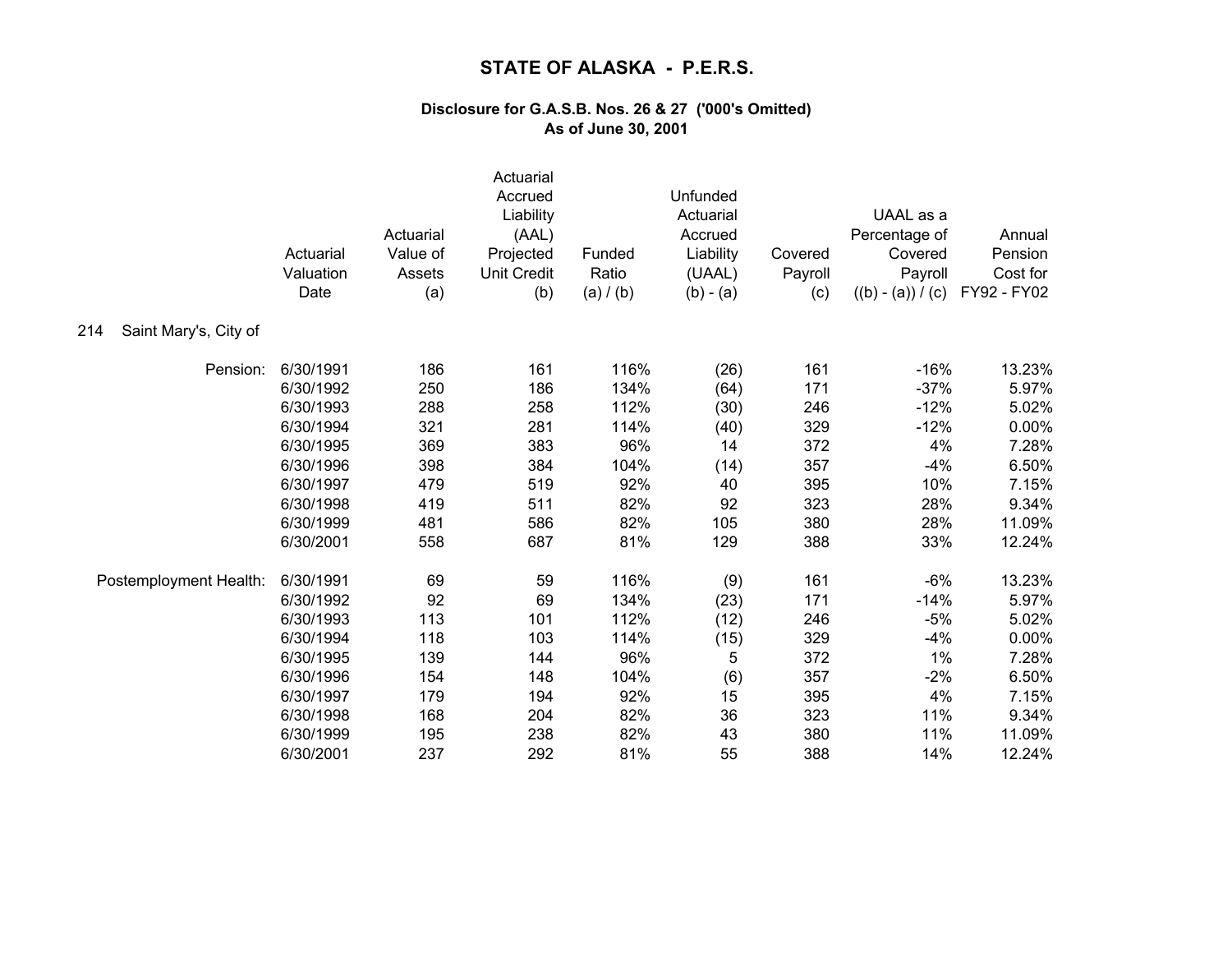|                        | Actuarial<br>Valuation<br>Date | Actuarial<br>Value of<br>Assets<br>(a) | Actuarial<br>Accrued<br>Liability<br>(AAL)<br>Projected<br><b>Unit Credit</b><br>(b) | Funded<br>Ratio<br>(a) / (b) | Unfunded<br>Actuarial<br>Accrued<br>Liability<br>(UAAL)<br>$(b) - (a)$ | Covered<br>Payroll<br>(c) | UAAL as a<br>Percentage of<br>Covered<br>Payroll<br>$((b) - (a)) / (c)$ | Annual<br>Pension<br>Cost for<br>FY92 - FY02 |
|------------------------|--------------------------------|----------------------------------------|--------------------------------------------------------------------------------------|------------------------------|------------------------------------------------------------------------|---------------------------|-------------------------------------------------------------------------|----------------------------------------------|
| Homer, City of<br>215  |                                |                                        |                                                                                      |                              |                                                                        |                           |                                                                         |                                              |
| Pension:               | 6/30/1991                      | 4,200                                  | 4,382                                                                                | 96%                          | 182                                                                    | 2,515                     | 7%                                                                      | 13.51%                                       |
|                        | 6/30/1992                      | 5,245                                  | 5,070                                                                                | 103%                         | (175)                                                                  | 2,528                     | $-7%$                                                                   | 13.69%                                       |
|                        | 6/30/1993                      | 6,033                                  | 5,854                                                                                | 103%                         | (180)                                                                  | 2,776                     | $-6%$                                                                   | 11.09%                                       |
|                        | 6/30/1994                      | 6,878                                  | 6,846                                                                                | 100%                         | (32)                                                                   | 2,849                     | $-1%$                                                                   | 8.68%                                        |
|                        | 6/30/1995                      | 7,973                                  | 7,728                                                                                | 103%                         | (245)                                                                  | 3,082                     | $-8%$                                                                   | 9.17%                                        |
|                        | 6/30/1996                      | 9,997                                  | 8,025                                                                                | 125%                         | (1,971)                                                                | 2,959                     | $-67%$                                                                  | 10.00%                                       |
|                        | 6/30/1997                      | 11,257                                 | 9,210                                                                                | 122%                         | (2,046)                                                                | 3,085                     | $-66%$                                                                  | 4.18%                                        |
|                        | 6/30/1998                      | 11,746                                 | 10,563                                                                               | 111%                         | (1, 183)                                                               | 3,339                     | $-35%$                                                                  | 1.69%                                        |
|                        | 6/30/1999                      | 13,256                                 | 11,433                                                                               | 116%                         | (1,823)                                                                | 3,225                     | $-57%$                                                                  | 2.03%                                        |
|                        | 6/30/2001                      | 15,234                                 | 14,110                                                                               | 108%                         | (1, 124)                                                               | 3,361                     | $-33%$                                                                  | 2.42%                                        |
| Postemployment Health: | 6/30/1991                      | 1,554                                  | 1,621                                                                                | 96%                          | 67                                                                     | 2,515                     | 3%                                                                      | 13.51%                                       |
|                        | 6/30/1992                      | 1,928                                  | 1,864                                                                                | 103%                         | (64)                                                                   | 2,528                     | $-3%$                                                                   | 13.69%                                       |
|                        | 6/30/1993                      | 2,365                                  | 2,294                                                                                | 103%                         | (70)                                                                   | 2,776                     | $-3%$                                                                   | 11.09%                                       |
|                        | 6/30/1994                      | 2,531                                  | 2,519                                                                                | 100%                         | (12)                                                                   | 2,849                     | 0%                                                                      | 8.68%                                        |
|                        | 6/30/1995                      | 2,996                                  | 2,904                                                                                | 103%                         | (92)                                                                   | 3,082                     | $-3%$                                                                   | 9.17%                                        |
|                        | 6/30/1996                      | 3,852                                  | 3,093                                                                                | 125%                         | (760)                                                                  | 2,959                     | $-26%$                                                                  | 10.00%                                       |
|                        | 6/30/1997                      | 4,195                                  | 3,433                                                                                | 122%                         | (763)                                                                  | 3,085                     | $-25%$                                                                  | 4.18%                                        |
|                        | 6/30/1998                      | 4,685                                  | 4,213                                                                                | 111%                         | (472)                                                                  | 3,339                     | $-14%$                                                                  | 1.69%                                        |
|                        | 6/30/1999                      | 5,374                                  | 4,636                                                                                | 116%                         | (738)                                                                  | 3,225                     | $-23%$                                                                  | 2.03%                                        |
|                        | 6/30/2001                      | 6,451                                  | 5,975                                                                                | 108%                         | (476)                                                                  | 3,361                     | $-14%$                                                                  | 2.42%                                        |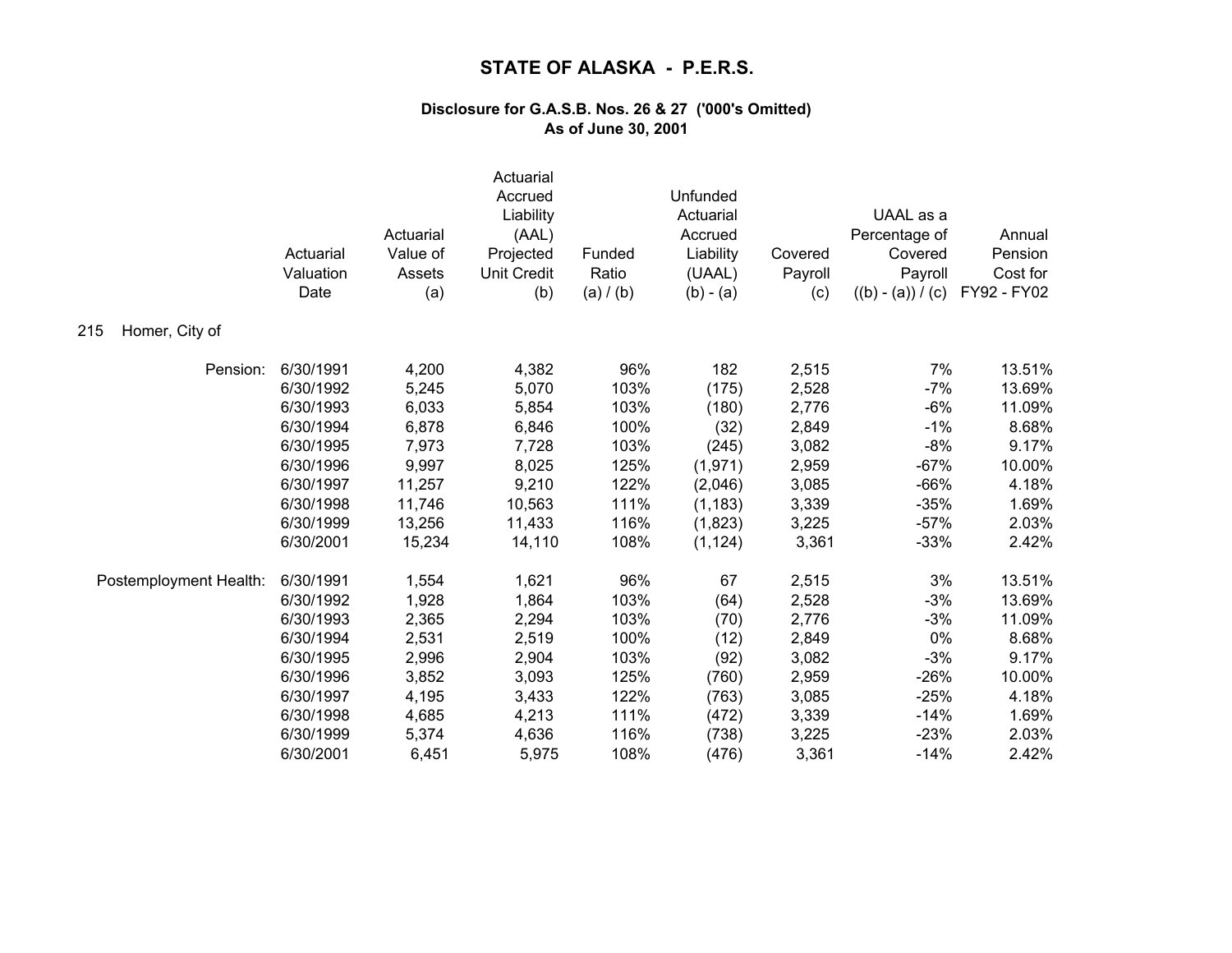| Ruby, City of<br>216   | Actuarial<br>Valuation<br>Date | Actuarial<br>Value of<br>Assets<br>(a) | Actuarial<br>Accrued<br>Liability<br>(AAL)<br>Projected<br><b>Unit Credit</b><br>(b) | Funded<br>Ratio<br>(a) / (b) | Unfunded<br>Actuarial<br>Accrued<br>Liability<br>(UAAL)<br>$(b) - (a)$ | Covered<br>Payroll<br>(c) | UAAL as a<br>Percentage of<br>Covered<br>Payroll<br>$((b) - (a)) / (c)$ | Annual<br>Pension<br>Cost for<br>FY92 - FY02 |
|------------------------|--------------------------------|----------------------------------------|--------------------------------------------------------------------------------------|------------------------------|------------------------------------------------------------------------|---------------------------|-------------------------------------------------------------------------|----------------------------------------------|
|                        |                                |                                        |                                                                                      |                              |                                                                        |                           |                                                                         |                                              |
| Pension:               | 6/30/1991                      | 61                                     | 39                                                                                   | 157%                         | (22)                                                                   | 46                        | $-48%$                                                                  | 21.42%                                       |
|                        | 6/30/1992                      | 72                                     | 45                                                                                   | 162%                         | (28)                                                                   | 29                        | $-96%$                                                                  | 1.99%                                        |
|                        | 6/30/1993                      | 77                                     | 45                                                                                   | 170%                         | (32)                                                                   | 29                        | $-111%$                                                                 | 0.00%                                        |
|                        | 6/30/1994                      | 86                                     | 45                                                                                   | 189%                         | (40)                                                                   | 29                        | $-140%$                                                                 | 0.00%                                        |
|                        | 6/30/1995                      | 97                                     | 53                                                                                   | 184%                         | (44)                                                                   | 29                        | $-152%$                                                                 | 0.00%                                        |
|                        | 6/30/1996                      | 100                                    | 74                                                                                   | 136%                         | (27)                                                                   | 30                        | $-88%$                                                                  | 0.00%                                        |
|                        | 6/30/1997                      | 144                                    | 105                                                                                  | 138%                         | (39)                                                                   | 88                        | $-45%$                                                                  | 0.00%                                        |
|                        | 6/30/1998                      | 140                                    | 171                                                                                  | 82%                          | 31                                                                     | 90                        | 34%                                                                     | 0.00%                                        |
|                        | 6/30/1999                      | 152                                    | 189                                                                                  | 80%                          | 37                                                                     | 111                       | 33%                                                                     | 4.53%                                        |
|                        | 6/30/2001                      | 359                                    | 331                                                                                  | 108%                         | (28)                                                                   | 94                        | $-30%$                                                                  | 13.00%                                       |
| Postemployment Health: | 6/30/1991                      | 22                                     | 14                                                                                   | 157%                         | (8)                                                                    | 46                        | $-18%$                                                                  | 21.42%                                       |
|                        | 6/30/1992                      | 27                                     | 16                                                                                   | 162%                         | (10)                                                                   | 29                        | $-35%$                                                                  | 1.99%                                        |
|                        | 6/30/1993                      | 30                                     | 18                                                                                   | 170%                         | (12)                                                                   | 29                        | $-43%$                                                                  | 0.00%                                        |
|                        | 6/30/1994                      | 31                                     | 17                                                                                   | 189%                         | (15)                                                                   | 29                        | $-51%$                                                                  | 0.00%                                        |
|                        | 6/30/1995                      | 37                                     | 20                                                                                   | 184%                         | (17)                                                                   | 29                        | $-57%$                                                                  | 0.00%                                        |
|                        | 6/30/1996                      | 39                                     | 28                                                                                   | 136%                         | (10)                                                                   | 30                        | $-34%$                                                                  | 0.00%                                        |
|                        | 6/30/1997                      | 54                                     | 39                                                                                   | 138%                         | (15)                                                                   | 88                        | $-17%$                                                                  | 0.00%                                        |
|                        | 6/30/1998                      | 56                                     | 69                                                                                   | 81%                          | 13                                                                     | 90                        | 14%                                                                     | 0.00%                                        |
|                        | 6/30/1999                      | 62                                     | 77                                                                                   | 81%                          | 15                                                                     | 111                       | 14%                                                                     | 4.53%                                        |
|                        | 6/30/2001                      | 152                                    | 140                                                                                  | 109%                         | (12)                                                                   | 94                        | $-13%$                                                                  | 13.00%                                       |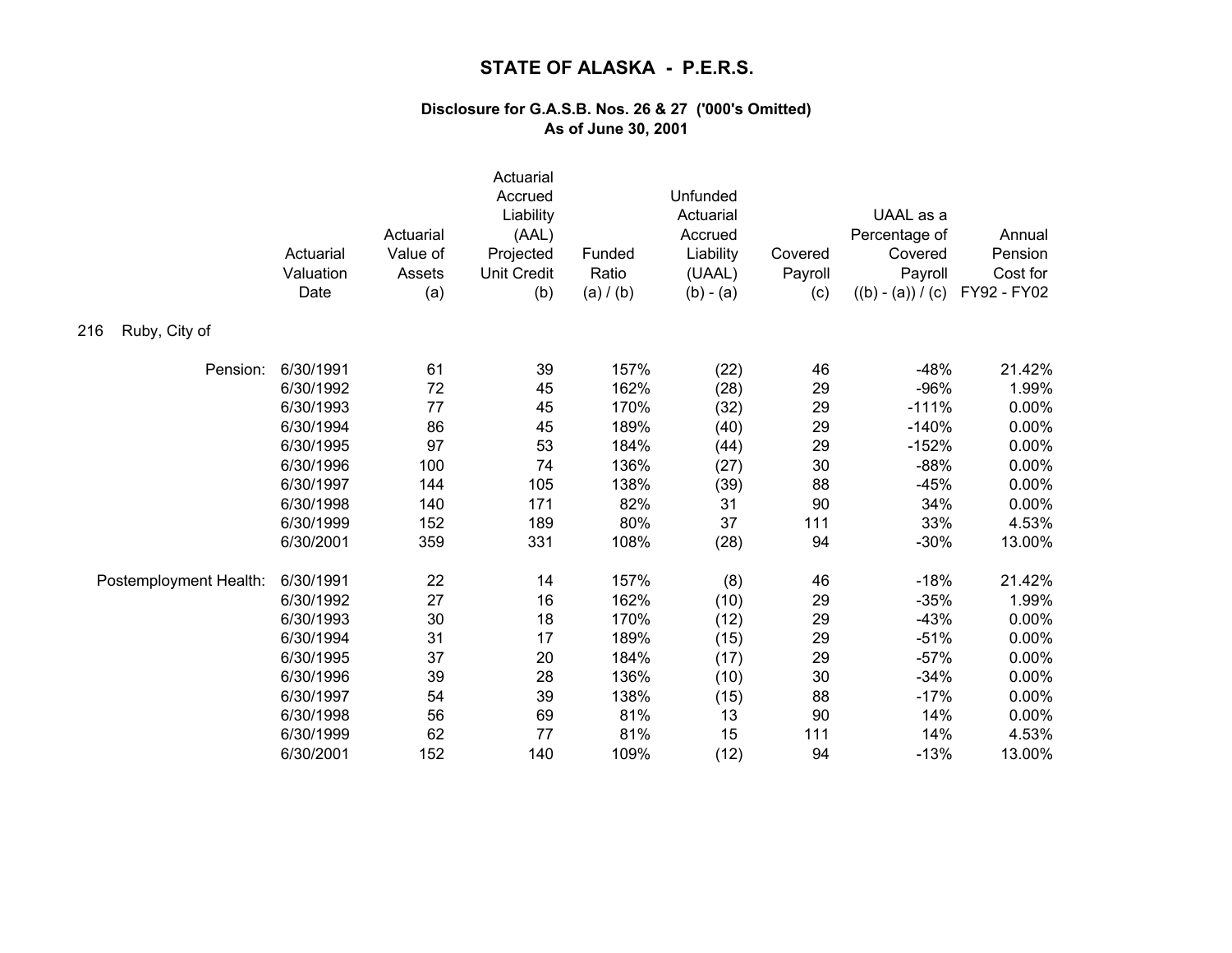|                                                | Actuarial<br>Valuation<br>Date | Actuarial<br>Value of<br>Assets<br>(a) | Actuarial<br>Accrued<br>Liability<br>(AAL)<br>Projected<br><b>Unit Credit</b><br>(b) | Funded<br>Ratio<br>(a) / (b) | Unfunded<br>Actuarial<br>Accrued<br>Liability<br>(UAAL)<br>$(b) - (a)$ | Covered<br>Payroll<br>(c) | UAAL as a<br>Percentage of<br>Covered<br>Payroll<br>$((b) - (a)) / (c)$ | Annual<br>Pension<br>Cost for<br>FY92 - FY02 |
|------------------------------------------------|--------------------------------|----------------------------------------|--------------------------------------------------------------------------------------|------------------------------|------------------------------------------------------------------------|---------------------------|-------------------------------------------------------------------------|----------------------------------------------|
| <b>Special Education Service Agency</b><br>218 |                                |                                        |                                                                                      |                              |                                                                        |                           |                                                                         |                                              |
| Pension:                                       | 6/30/1991                      | 164                                    | 135                                                                                  | 121%                         | (28)                                                                   | 266                       | $-11%$                                                                  | 11.70%                                       |
|                                                | 6/30/1992                      | 233                                    | 175                                                                                  | 133%                         | (57)                                                                   | 274                       | $-21%$                                                                  | 11.13%                                       |
|                                                | 6/30/1993                      | 291                                    | 249                                                                                  | 117%                         | (42)                                                                   | 413                       | $-10%$                                                                  | 6.69%                                        |
|                                                | 6/30/1994                      | 344                                    | 281                                                                                  | 122%                         | (63)                                                                   | 419                       | $-15%$                                                                  | 4.21%                                        |
|                                                | 6/30/1995                      | 410                                    | 341                                                                                  | 120%                         | (69)                                                                   | 387                       | $-18%$                                                                  | 7.92%                                        |
|                                                | 6/30/1996                      | 494                                    | 429                                                                                  | 115%                         | (65)                                                                   | 474                       | $-14%$                                                                  | 5.63%                                        |
|                                                | 6/30/1997                      | 601                                    | 524                                                                                  | 115%                         | (77)                                                                   | 422                       | $-18%$                                                                  | 1.02%                                        |
|                                                | 6/30/1998                      | 847                                    | 646                                                                                  | 131%                         | (201)                                                                  | 372                       | $-54%$                                                                  | 6.02%                                        |
|                                                | 6/30/1999                      | 880                                    | 705                                                                                  | 125%                         | (175)                                                                  | 379                       | $-46%$                                                                  | 7.72%                                        |
|                                                | 6/30/2001                      | 951                                    | 934                                                                                  | 102%                         | (17)                                                                   | 469                       | $-4%$                                                                   | 3.55%                                        |
| Postemployment Health:                         | 6/30/1991                      | 60                                     | 50                                                                                   | 121%                         | (11)                                                                   | 266                       | $-4%$                                                                   | 11.70%                                       |
|                                                | 6/30/1992                      | 85                                     | 65                                                                                   | 133%                         | (21)                                                                   | 274                       | $-8%$                                                                   | 11.13%                                       |
|                                                | 6/30/1993                      | 114                                    | 97                                                                                   | 117%                         | (17)                                                                   | 413                       | $-4%$                                                                   | 6.69%                                        |
|                                                | 6/30/1994                      | 127                                    | 104                                                                                  | 122%                         | (23)                                                                   | 419                       | $-6%$                                                                   | 4.21%                                        |
|                                                | 6/30/1995                      | 154                                    | 128                                                                                  | 120%                         | (26)                                                                   | 387                       | $-7%$                                                                   | 7.92%                                        |
|                                                | 6/30/1996                      | 190                                    | 165                                                                                  | 115%                         | (25)                                                                   | 474                       | $-5%$                                                                   | 5.63%                                        |
|                                                | 6/30/1997                      | 224                                    | 195                                                                                  | 115%                         | (29)                                                                   | 422                       | $-7%$                                                                   | 1.02%                                        |
|                                                | 6/30/1998                      | 339                                    | 258                                                                                  | 131%                         | (81)                                                                   | 372                       | $-22%$                                                                  | 6.02%                                        |
|                                                | 6/30/1999                      | 358                                    | 287                                                                                  | 125%                         | (71)                                                                   | 379                       | $-19%$                                                                  | 7.72%                                        |
|                                                | 6/30/2001                      | 404                                    | 396                                                                                  | 102%                         | (8)                                                                    | 469                       | $-2%$                                                                   | 3.55%                                        |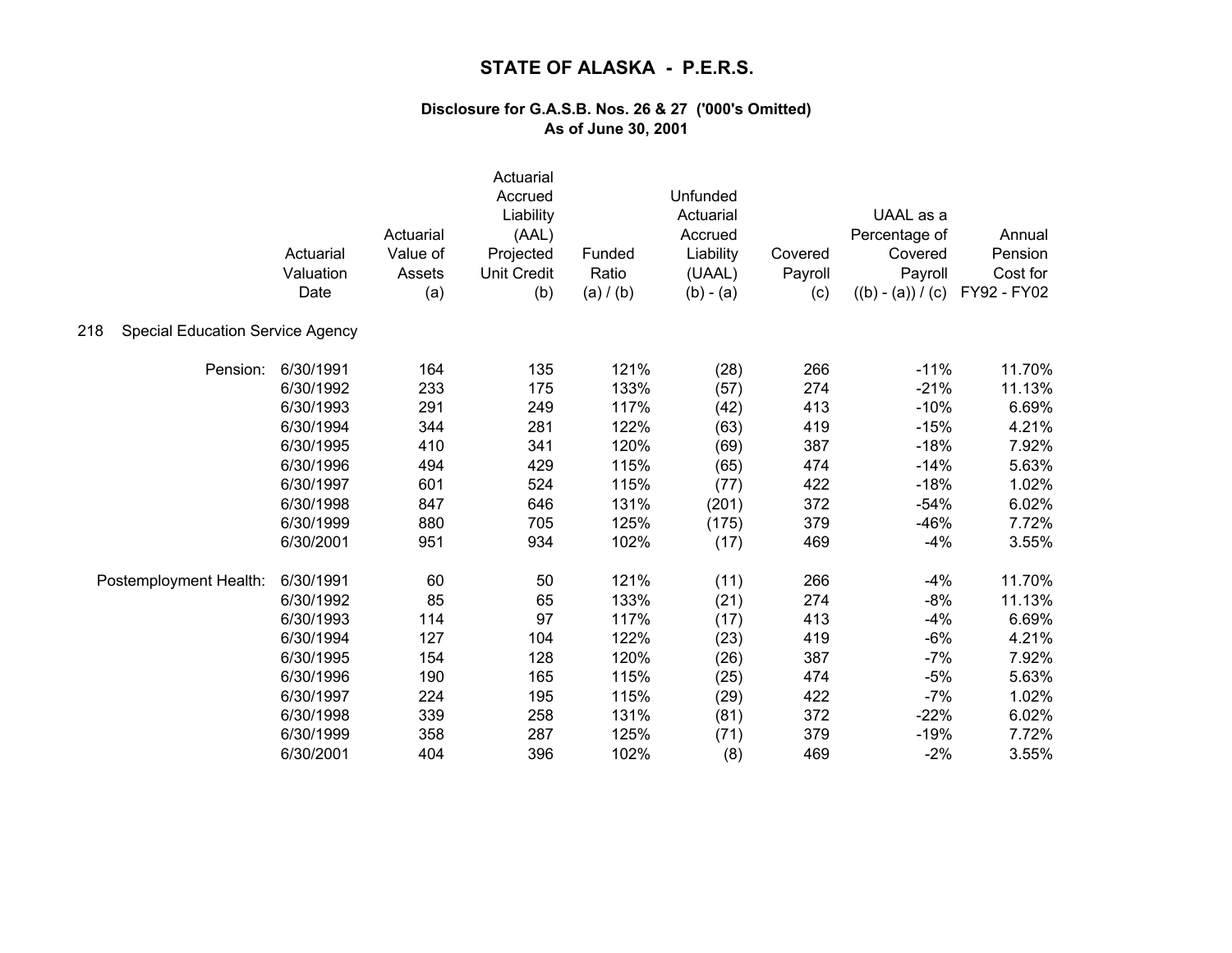|                                          | Actuarial<br>Valuation<br>Date | Actuarial<br>Value of<br>Assets<br>(a) | Actuarial<br>Accrued<br>Liability<br>(AAL)<br>Projected<br><b>Unit Credit</b><br>(b) | Funded<br>Ratio<br>(a) / (b) | Unfunded<br>Actuarial<br>Accrued<br>Liability<br>(UAAL)<br>$(b) - (a)$ | Covered<br>Payroll<br>(c) | UAAL as a<br>Percentage of<br>Covered<br>Payroll<br>$((b) - (a)) / (c)$ | Annual<br>Pension<br>Cost for<br>FY92 - FY02 |
|------------------------------------------|--------------------------------|----------------------------------------|--------------------------------------------------------------------------------------|------------------------------|------------------------------------------------------------------------|---------------------------|-------------------------------------------------------------------------|----------------------------------------------|
| <b>Bartlett Regional Hospital</b><br>219 |                                |                                        |                                                                                      |                              |                                                                        |                           |                                                                         |                                              |
| Pension:                                 | 6/30/1991                      | 4,863                                  | 5,149                                                                                | 94%                          | 285                                                                    | 6,948                     | 4%                                                                      | 10.97%                                       |
|                                          | 6/30/1992                      | 6,286                                  | 6,376                                                                                | 99%                          | 91                                                                     | 7,185                     | 1%                                                                      | 12.12%                                       |
|                                          | 6/30/1993                      | 7,477                                  | 7,826                                                                                | 96%                          | 348                                                                    | 8,550                     | 4%                                                                      | 10.70%                                       |
|                                          | 6/30/1994                      | 9,219                                  | 9,435                                                                                | 98%                          | 216                                                                    | 9,394                     | 2%                                                                      | 11.06%                                       |
|                                          | 6/30/1995                      | 11,816                                 | 11,312                                                                               | 104%                         | (504)                                                                  | 9,572                     | $-5%$                                                                   | 11.81%                                       |
|                                          | 6/30/1996                      | 13,324                                 | 12,028                                                                               | 111%                         | (1, 296)                                                               | 9,625                     | $-13%$                                                                  | 10.63%                                       |
|                                          | 6/30/1997                      | 16,601                                 | 14,315                                                                               | 116%                         | (2, 286)                                                               | 10,079                    | $-23%$                                                                  | 5.03%                                        |
|                                          | 6/30/1998                      | 17,287                                 | 16,775                                                                               | 103%                         | (512)                                                                  | 10,396                    | $-5%$                                                                   | 8.20%                                        |
|                                          | 6/30/1999                      | 19,776                                 | 18,887                                                                               | 105%                         | (889)                                                                  | 11,225                    | $-8%$                                                                   | 7.20%                                        |
|                                          | 6/30/2001                      | 23,798                                 | 23,965                                                                               | 99%                          | 167                                                                    | 15,512                    | 1%                                                                      | 7.81%                                        |
| Postemployment Health:                   | 6/30/1991                      | 1,799                                  | 1,904                                                                                | 94%                          | 106                                                                    | 6,948                     | 2%                                                                      | 10.97%                                       |
|                                          | 6/30/1992                      | 2,311                                  | 2,345                                                                                | 99%                          | 33                                                                     | 7,185                     | 0%                                                                      | 12.12%                                       |
|                                          | 6/30/1993                      | 2,931                                  | 3,067                                                                                | 96%                          | 137                                                                    | 8,550                     | 2%                                                                      | 10.70%                                       |
|                                          | 6/30/1994                      | 3,392                                  | 3,472                                                                                | 98%                          | 80                                                                     | 9,394                     | 1%                                                                      | 11.06%                                       |
|                                          | 6/30/1995                      | 4,441                                  | 4,251                                                                                | 104%                         | (190)                                                                  | 9,572                     | $-2%$                                                                   | 11.81%                                       |
|                                          | 6/30/1996                      | 5,134                                  | 4,635                                                                                | 111%                         | (499)                                                                  | 9,625                     | $-5%$                                                                   | 10.63%                                       |
|                                          | 6/30/1997                      | 6,188                                  | 5,336                                                                                | 116%                         | (852)                                                                  | 10,079                    | $-8%$                                                                   | 5.03%                                        |
|                                          | 6/30/1998                      | 6,895                                  | 6,691                                                                                | 103%                         | (204)                                                                  | 10,396                    | $-2%$                                                                   | 8.20%                                        |
|                                          | 6/30/1999                      | 8,017                                  | 7,657                                                                                | 105%                         | (360)                                                                  | 11,225                    | $-3%$                                                                   | 7.20%                                        |
|                                          | 6/30/2001                      | 10,077                                 | 10,147                                                                               | 99%                          | 70                                                                     | 15,512                    | 0%                                                                      | 7.81%                                        |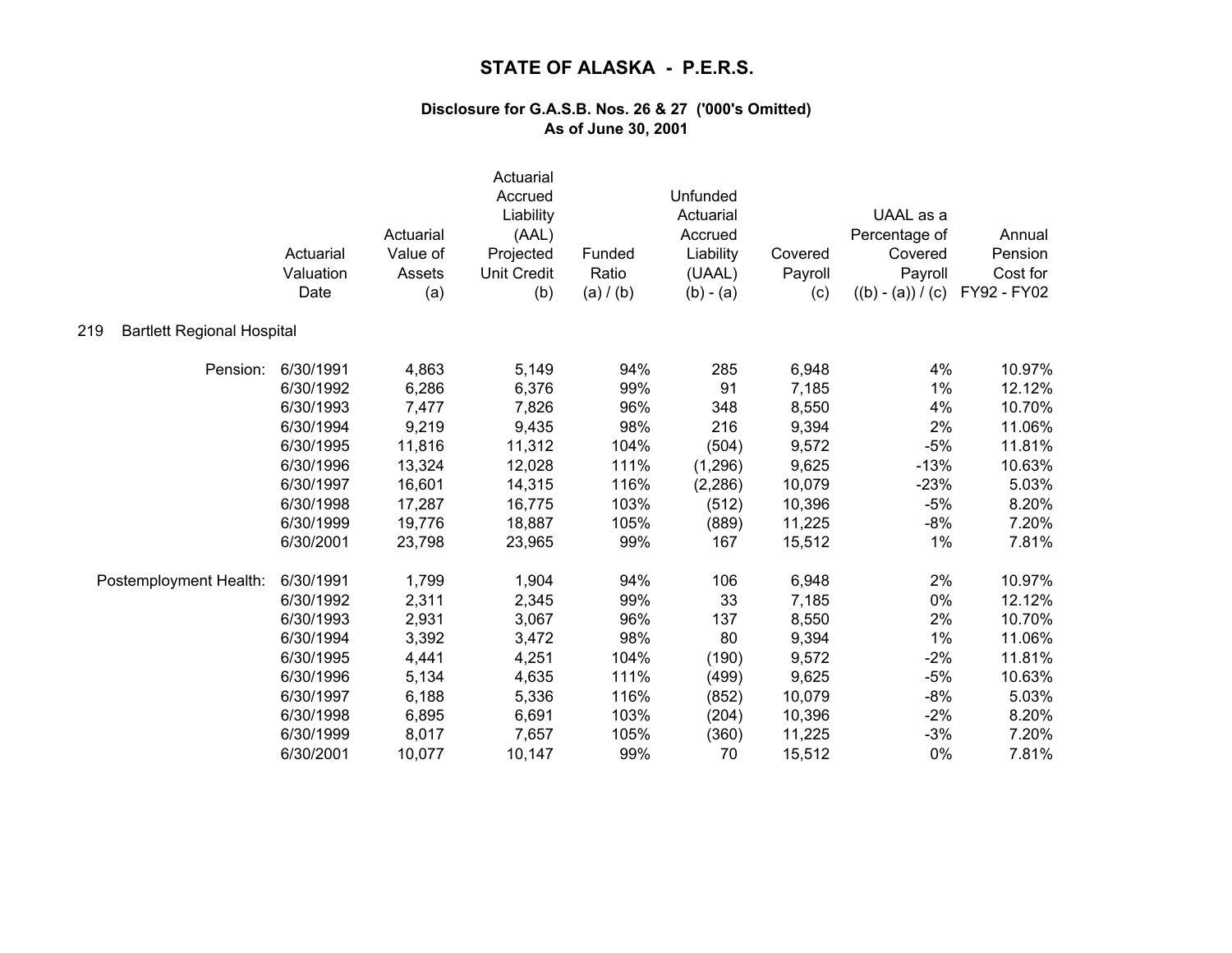|                                 | Actuarial<br>Valuation<br>Date | Actuarial<br>Value of<br>Assets<br>(a) | Actuarial<br>Accrued<br>Liability<br>(AAL)<br>Projected<br><b>Unit Credit</b><br>(b) | Funded<br>Ratio<br>(a) / (b) | Unfunded<br>Actuarial<br>Accrued<br>Liability<br>(UAAL)<br>$(b) - (a)$ | Covered<br>Payroll<br>(c) | UAAL as a<br>Percentage of<br>Covered<br>Payroll<br>$((b) - (a)) / (c)$ | Annual<br>Pension<br>Cost for<br>FY92 - FY02 |
|---------------------------------|--------------------------------|----------------------------------------|--------------------------------------------------------------------------------------|------------------------------|------------------------------------------------------------------------|---------------------------|-------------------------------------------------------------------------|----------------------------------------------|
| 220<br>Northwest Arctic Borough |                                |                                        |                                                                                      |                              |                                                                        |                           |                                                                         |                                              |
| Pension:                        | 6/30/1991                      | 301                                    | 239                                                                                  | 126%                         | (63)                                                                   | 517                       | $-12%$                                                                  | 5.94%                                        |
|                                 | 6/30/1992                      | 373                                    | 303                                                                                  | 123%                         | (70)                                                                   | 465                       | $-15%$                                                                  | 8.48%                                        |
|                                 | 6/30/1993                      | 453                                    | 385                                                                                  | 118%                         | (68)                                                                   | 579                       | $-12%$                                                                  | 6.23%                                        |
|                                 | 6/30/1994                      | 537                                    | 486                                                                                  | 111%                         | (51)                                                                   | 700                       | $-7%$                                                                   | 6.04%                                        |
|                                 | 6/30/1995                      | 632                                    | 563                                                                                  | 112%                         | (68)                                                                   | 629                       | $-11%$                                                                  | 7.44%                                        |
|                                 | 6/30/1996                      | 668                                    | 570                                                                                  | 117%                         | (97)                                                                   | 565                       | $-17%$                                                                  | 8.03%                                        |
|                                 | 6/30/1997                      | 782                                    | 559                                                                                  | 140%                         | (224)                                                                  | 530                       | $-42%$                                                                  | 3.25%                                        |
|                                 | 6/30/1998                      | 790                                    | 808                                                                                  | 98%                          | 18                                                                     | 696                       | 3%                                                                      | 7.75%                                        |
|                                 | 6/30/1999                      | 881                                    | 932                                                                                  | 95%                          | 51                                                                     | 830                       | 6%                                                                      | 4.89%                                        |
|                                 | 6/30/2001                      | 1,121                                  | 885                                                                                  | 127%                         | (236)                                                                  | 659                       | $-36%$                                                                  | 9.33%                                        |
| Postemployment Health:          | 6/30/1991                      | 112                                    | 88                                                                                   | 126%                         | (23)                                                                   | 517                       | $-4%$                                                                   | 5.94%                                        |
|                                 | 6/30/1992                      | 137                                    | 111                                                                                  | 123%                         | (26)                                                                   | 465                       | $-6%$                                                                   | 8.48%                                        |
|                                 | 6/30/1993                      | 178                                    | 151                                                                                  | 118%                         | (27)                                                                   | 579                       | $-5%$                                                                   | 6.23%                                        |
|                                 | 6/30/1994                      | 198                                    | 179                                                                                  | 111%                         | (19)                                                                   | 700                       | $-3%$                                                                   | 6.04%                                        |
|                                 | 6/30/1995                      | 237                                    | 212                                                                                  | 112%                         | (26)                                                                   | 629                       | $-4%$                                                                   | 7.44%                                        |
|                                 | 6/30/1996                      | 257                                    | 220                                                                                  | 117%                         | (38)                                                                   | 565                       | $-7%$                                                                   | 8.03%                                        |
|                                 | 6/30/1997                      | 292                                    | 208                                                                                  | 140%                         | (83)                                                                   | 530                       | $-16%$                                                                  | 3.25%                                        |
|                                 | 6/30/1998                      | 316                                    | 323                                                                                  | 98%                          | $\overline{7}$                                                         | 696                       | 1%                                                                      | 7.75%                                        |
|                                 | 6/30/1999                      | 358                                    | 378                                                                                  | 95%                          | 20                                                                     | 830                       | 2%                                                                      | 4.89%                                        |
|                                 | 6/30/2001                      | 476                                    | 375                                                                                  | 127%                         | (101)                                                                  | 659                       | $-15%$                                                                  | 9.33%                                        |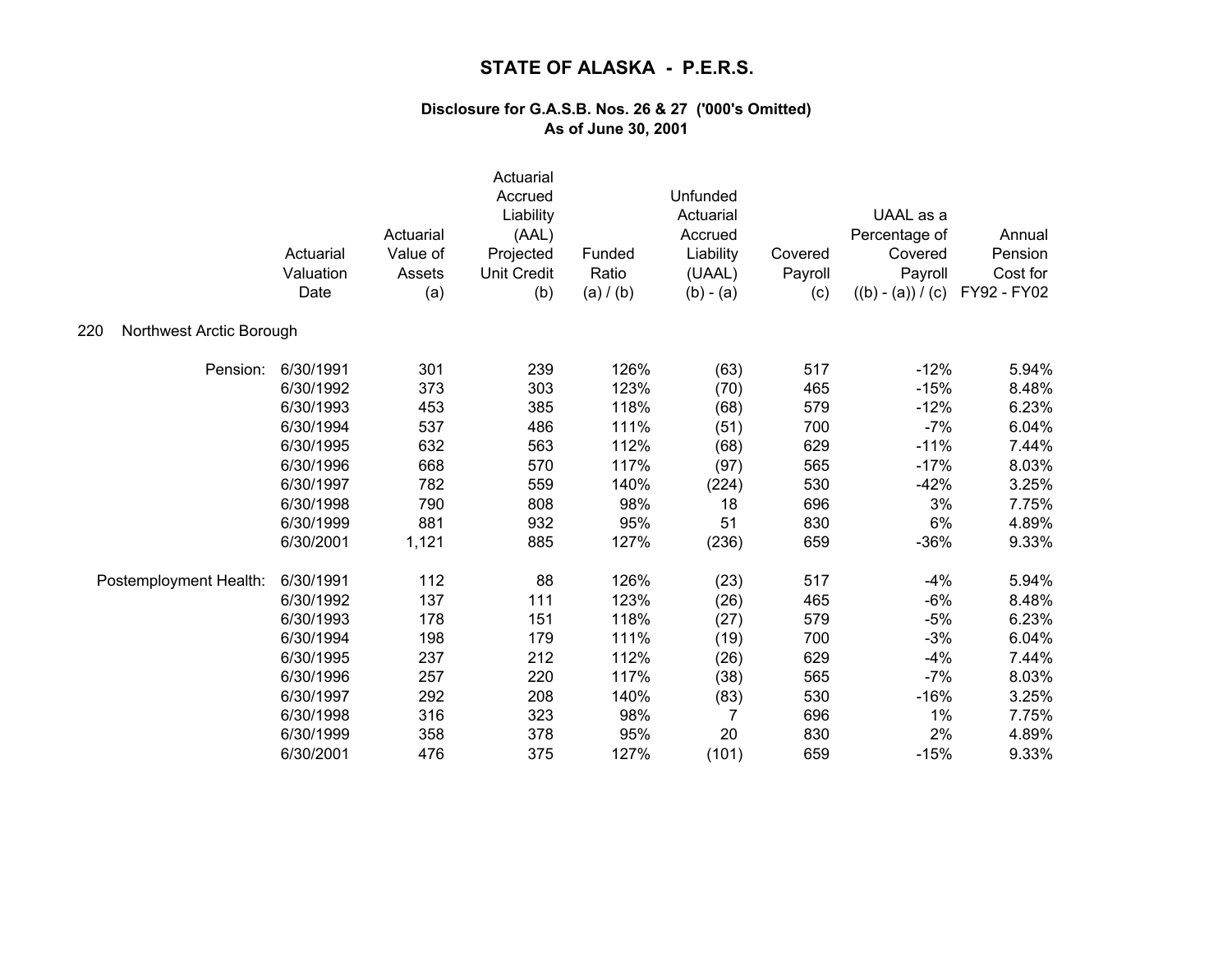|                                     | Actuarial<br>Valuation<br>Date | Actuarial<br>Value of<br>Assets<br>(a) | Actuarial<br>Accrued<br>Liability<br>(AAL)<br>Projected<br><b>Unit Credit</b><br>(b) | Funded<br>Ratio<br>(a) / (b) | Unfunded<br>Actuarial<br>Accrued<br>Liability<br>(UAAL)<br>$(b) - (a)$ | Covered<br>Payroll<br>(c) | UAAL as a<br>Percentage of<br>Covered<br>Payroll<br>$((b) - (a)) / (c)$ | Annual<br>Pension<br>Cost for<br>FY92 - FY02 |
|-------------------------------------|--------------------------------|----------------------------------------|--------------------------------------------------------------------------------------|------------------------------|------------------------------------------------------------------------|---------------------------|-------------------------------------------------------------------------|----------------------------------------------|
| Saint Mary's School District<br>221 |                                |                                        |                                                                                      |                              |                                                                        |                           |                                                                         |                                              |
| Pension:                            | 6/30/1991                      | 775                                    | 715                                                                                  | 108%                         | (61)                                                                   | 408                       | $-15%$                                                                  | 9.85%                                        |
|                                     | 6/30/1992                      | 968                                    | 879                                                                                  | 110%                         | (89)                                                                   | 488                       | $-18%$                                                                  | 11.49%                                       |
|                                     | 6/30/1993                      | 1,137                                  | 950                                                                                  | 120%                         | (188)                                                                  | 513                       | $-37%$                                                                  | 5.35%                                        |
|                                     | 6/30/1994                      | 1,229                                  | 1,064                                                                                | 116%                         | (165)                                                                  | 281                       | $-59%$                                                                  | 5.05%                                        |
|                                     | 6/30/1995                      | 1,308                                  | 977                                                                                  | 134%                         | (331)                                                                  | 197                       | $-168%$                                                                 | 0.00%                                        |
|                                     | 6/30/1996                      | 1,426                                  | 1,016                                                                                | 140%                         | (409)                                                                  | 329                       | $-124%$                                                                 | 0.00%                                        |
|                                     | 6/30/1997                      | 1,468                                  | 1,062                                                                                | 138%                         | (406)                                                                  | 337                       | $-120%$                                                                 | 0.00%                                        |
|                                     | 6/30/1998                      | 1,492                                  | 940                                                                                  | 159%                         | (552)                                                                  | 372                       | $-148%$                                                                 | 0.00%                                        |
|                                     | 6/30/1999                      | 1,543                                  | 1,055                                                                                | 146%                         | (488)                                                                  | 440                       | $-111%$                                                                 | 0.00%                                        |
|                                     | 6/30/2001                      | 1,622                                  | 1,326                                                                                | 122%                         | (296)                                                                  | 276                       | $-107%$                                                                 | 0.00%                                        |
| Postemployment Health:              | 6/30/1991                      | 287                                    | 264                                                                                  | 108%                         | (22)                                                                   | 408                       | $-5%$                                                                   | 9.85%                                        |
|                                     | 6/30/1992                      | 356                                    | 323                                                                                  | 110%                         | (33)                                                                   | 488                       | $-7%$                                                                   | 11.49%                                       |
|                                     | 6/30/1993                      | 446                                    | 372                                                                                  | 120%                         | (73)                                                                   | 513                       | $-14%$                                                                  | 5.35%                                        |
|                                     | 6/30/1994                      | 452                                    | 391                                                                                  | 116%                         | (61)                                                                   | 281                       | $-22%$                                                                  | 5.05%                                        |
|                                     | 6/30/1995                      | 491                                    | 367                                                                                  | 134%                         | (124)                                                                  | 197                       | $-63%$                                                                  | 0.00%                                        |
|                                     | 6/30/1996                      | 549                                    | 392                                                                                  | 140%                         | (158)                                                                  | 329                       | $-48%$                                                                  | 0.00%                                        |
|                                     | 6/30/1997                      | 547                                    | 396                                                                                  | 138%                         | (151)                                                                  | 337                       | $-45%$                                                                  | 0.00%                                        |
|                                     | 6/30/1998                      | 596                                    | 375                                                                                  | 159%                         | (221)                                                                  | 372                       | $-59%$                                                                  | 0.00%                                        |
|                                     | 6/30/1999                      | 626                                    | 429                                                                                  | 146%                         | (197)                                                                  | 440                       | $-45%$                                                                  | 0.00%                                        |
|                                     | 6/30/2001                      | 688                                    | 562                                                                                  | 122%                         | (126)                                                                  | 276                       | $-46%$                                                                  | 0.00%                                        |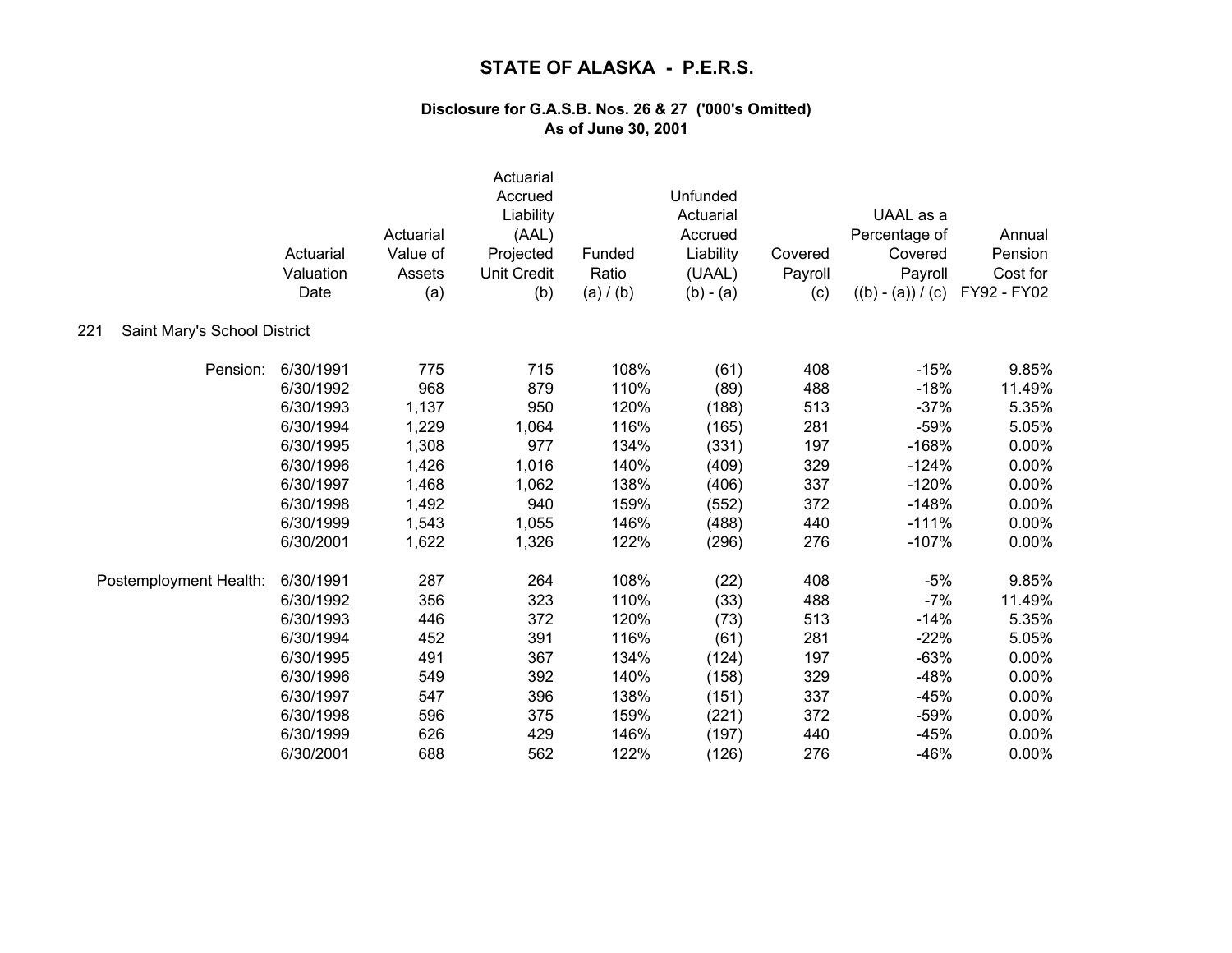|                             | Actuarial<br>Valuation<br>Date | Actuarial<br>Value of<br>Assets<br>(a) | Actuarial<br>Accrued<br>Liability<br>(AAL)<br>Projected<br><b>Unit Credit</b><br>(b) | Funded<br>Ratio<br>(a) / (b) | Unfunded<br>Actuarial<br>Accrued<br>Liability<br>(UAAL)<br>$(b) - (a)$ | Covered<br>Payroll<br>(c) | UAAL as a<br>Percentage of<br>Covered<br>Payroll<br>$((b) - (a)) / (c)$ | Annual<br>Pension<br>Cost for<br>FY92 - FY02 |
|-----------------------------|--------------------------------|----------------------------------------|--------------------------------------------------------------------------------------|------------------------------|------------------------------------------------------------------------|---------------------------|-------------------------------------------------------------------------|----------------------------------------------|
| Selawik City Council<br>222 |                                |                                        |                                                                                      |                              |                                                                        |                           |                                                                         |                                              |
| Pension:                    | 6/30/1991                      | (13)                                   | 20                                                                                   | $-67%$                       | 33                                                                     | 19                        | 177%                                                                    | 10.25%                                       |
|                             | 6/30/1992                      | 53                                     | 36                                                                                   | 147%                         | (17)                                                                   | $\mathbf 2$               | $-902%$                                                                 | 25.26%                                       |
|                             | 6/30/1993                      | 42                                     | 34                                                                                   | 121%                         | (7)                                                                    | 32                        | $-22%$                                                                  | 32.46%                                       |
|                             | 6/30/1994                      | 45                                     | 39                                                                                   | 115%                         | (6)                                                                    | 61                        | $-10%$                                                                  | 0.00%                                        |
|                             | 6/30/1995                      | 16                                     | 4                                                                                    | 367%                         | (12)                                                                   | 33                        | $-35%$                                                                  | 3.93%                                        |
|                             | 6/30/1996                      | 16                                     | 7                                                                                    | 220%                         | (9)                                                                    | 24                        | $-37%$                                                                  | 7.41%                                        |
|                             | 6/30/1997                      | 23                                     | 12                                                                                   | 182%                         | (10)                                                                   | 20                        | $-52%$                                                                  | 0.00%                                        |
|                             | 6/30/1998                      | 19                                     | 1                                                                                    | 1900%                        | (18)                                                                   | 24                        | $-75%$                                                                  | 5.14%                                        |
|                             | 6/30/1999                      | 22                                     | 19                                                                                   | 116%                         | (3)                                                                    | 75                        | $-4%$                                                                   | 3.74%                                        |
|                             | 6/30/2001                      | 25                                     | 48                                                                                   | 52%                          | 23                                                                     | 212                       | 11%                                                                     | 7.93%                                        |
| Postemployment Health:      | 6/30/1991                      | (5)                                    | $\overline{7}$                                                                       | $-67%$                       | 12                                                                     | 19                        | 65%                                                                     | 10.25%                                       |
|                             | 6/30/1992                      | 19                                     | 13                                                                                   | 147%                         | (6)                                                                    | $\overline{2}$            | $-332%$                                                                 | 25.26%                                       |
|                             | 6/30/1993                      | 16                                     | 14                                                                                   | 121%                         | (3)                                                                    | 32                        | $-9%$                                                                   | 32.46%                                       |
|                             | 6/30/1994                      | 16                                     | 14                                                                                   | 115%                         | (2)                                                                    | 61                        | $-4%$                                                                   | 0.00%                                        |
|                             | 6/30/1995                      | 6                                      | $\overline{\mathbf{c}}$                                                              | 367%                         | (4)                                                                    | 33                        | $-13%$                                                                  | 3.93%                                        |
|                             | 6/30/1996                      | 6                                      | 3                                                                                    | 220%                         | (3)                                                                    | 24                        | $-14%$                                                                  | 7.41%                                        |
|                             | 6/30/1997                      | 8                                      | 5                                                                                    | 182%                         | (4)                                                                    | 20                        | $-19%$                                                                  | 0.00%                                        |
|                             | 6/30/1998                      | 8                                      |                                                                                      | 800%                         | (7)                                                                    | 24                        | $-29%$                                                                  | 5.14%                                        |
|                             | 6/30/1999                      | 9                                      | 9                                                                                    | 100%                         |                                                                        | 75                        | 0%                                                                      | 3.74%                                        |
|                             | 6/30/2001                      | 11                                     | 21                                                                                   | 52%                          | 10                                                                     | 212                       | 5%                                                                      | 7.93%                                        |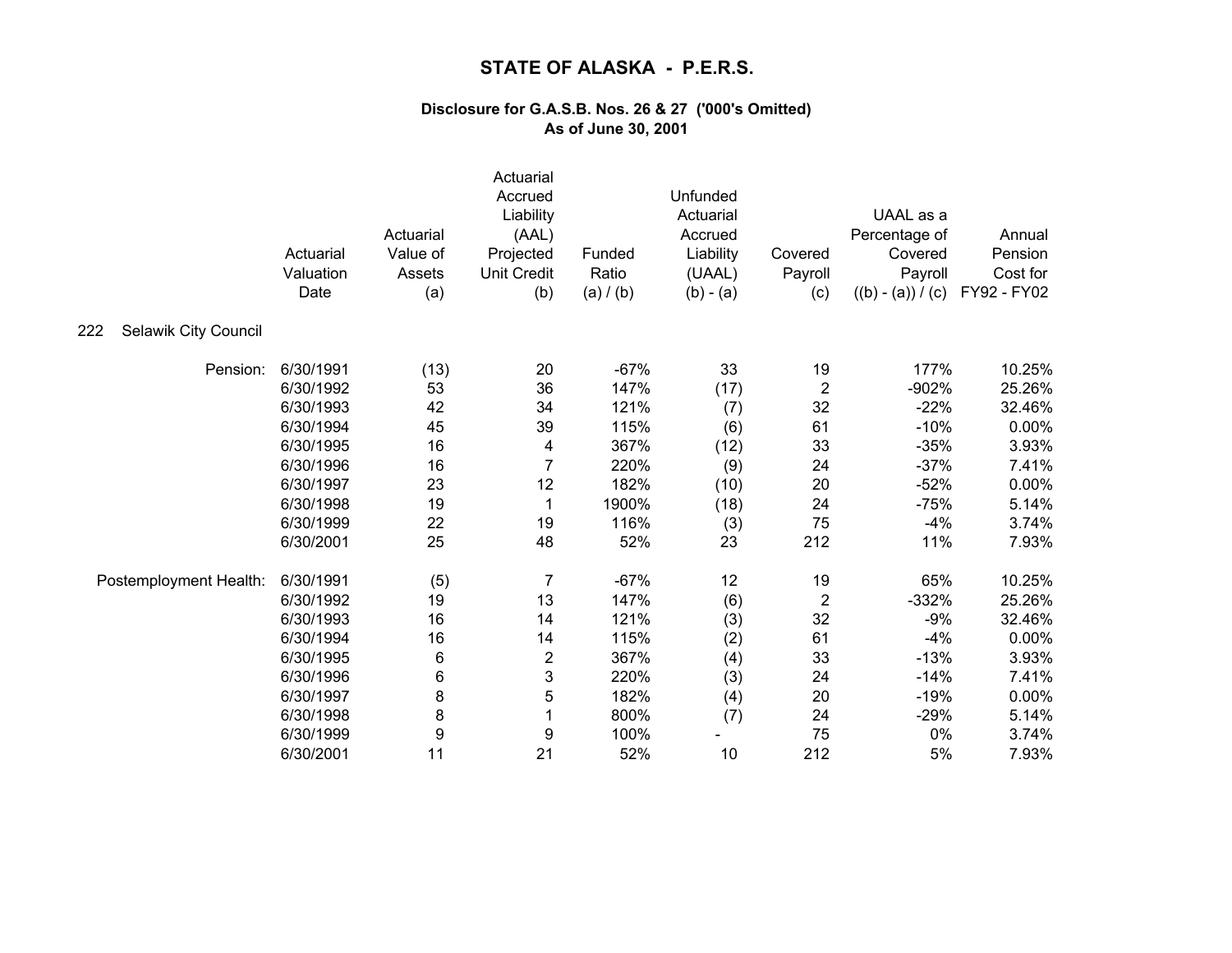|                                             | Actuarial<br>Valuation<br>Date | Actuarial<br>Value of<br>Assets<br>(a) | Actuarial<br>Accrued<br>Liability<br>(AAL)<br>Projected<br><b>Unit Credit</b><br>(b) | Funded<br>Ratio<br>(a) / (b) | Unfunded<br>Actuarial<br>Accrued<br>Liability<br>(UAAL)<br>$(b) - (a)$ | Covered<br>Payroll<br>(c) | UAAL as a<br>Percentage of<br>Covered<br>Payroll<br>$((b) - (a)) / (c)$ | Annual<br>Pension<br>Cost for<br>FY92 - FY02 |
|---------------------------------------------|--------------------------------|----------------------------------------|--------------------------------------------------------------------------------------|------------------------------|------------------------------------------------------------------------|---------------------------|-------------------------------------------------------------------------|----------------------------------------------|
| 223<br><b>Bristol Bay Housing Authority</b> |                                |                                        |                                                                                      |                              |                                                                        |                           |                                                                         |                                              |
| Pension:                                    | 6/30/1991                      | 166                                    | 93                                                                                   | 179%                         | (73)                                                                   | 136                       | $-54%$                                                                  | 9.44%                                        |
|                                             | 6/30/1992                      | 204                                    | 72                                                                                   | 285%                         | (132)                                                                  | 149                       | $-89%$                                                                  | 5.42%                                        |
|                                             | 6/30/1993                      | 223                                    | 70                                                                                   | 321%                         | (154)                                                                  | 224                       | $-69%$                                                                  | 0.00%                                        |
|                                             | 6/30/1994                      | 257                                    | 106                                                                                  | 242%                         | (151)                                                                  | 390                       | $-39%$                                                                  | 0.00%                                        |
|                                             | 6/30/1995                      | 412                                    | 273                                                                                  | 151%                         | (139)                                                                  | 606                       | $-23%$                                                                  | 0.00%                                        |
|                                             | 6/30/1996                      | 403                                    | 302                                                                                  | 133%                         | (101)                                                                  | 645                       | $-16%$                                                                  | 0.00%                                        |
|                                             | 6/30/1997                      | 463                                    | 375                                                                                  | 123%                         | (88)                                                                   | 616                       | $-14%$                                                                  | 0.00%                                        |
|                                             | 6/30/1998                      | 473                                    | 508                                                                                  | 93%                          | 35                                                                     | 717                       | 5%                                                                      | 5.00%                                        |
|                                             | 6/30/1999                      | 545                                    | 589                                                                                  | 93%                          | 44                                                                     | 860                       | 5%                                                                      | 8.19%                                        |
|                                             | 6/30/2001                      | 709                                    | 875                                                                                  | 81%                          | 166                                                                    | 1,073                     | 15%                                                                     | 9.10%                                        |
| Postemployment Health:                      | 6/30/1991                      | 61                                     | 34                                                                                   | 179%                         | (27)                                                                   | 136                       | $-20%$                                                                  | 9.44%                                        |
|                                             | 6/30/1992                      | 75                                     | 26                                                                                   | 285%                         | (49)                                                                   | 149                       | $-33%$                                                                  | 5.42%                                        |
|                                             | 6/30/1993                      | 88                                     | 27                                                                                   | 321%                         | (60)                                                                   | 224                       | $-27%$                                                                  | 0.00%                                        |
|                                             | 6/30/1994                      | 94                                     | 39                                                                                   | 242%                         | (55)                                                                   | 390                       | $-14%$                                                                  | 0.00%                                        |
|                                             | 6/30/1995                      | 155                                    | 103                                                                                  | 151%                         | (52)                                                                   | 606                       | $-9%$                                                                   | 0.00%                                        |
|                                             | 6/30/1996                      | 155                                    | 116                                                                                  | 133%                         | (39)                                                                   | 645                       | $-6%$                                                                   | 0.00%                                        |
|                                             | 6/30/1997                      | 173                                    | 140                                                                                  | 123%                         | (33)                                                                   | 616                       | $-5%$                                                                   | 0.00%                                        |
|                                             | 6/30/1998                      | 190                                    | 203                                                                                  | 94%                          | 13                                                                     | 717                       | 2%                                                                      | 5.00%                                        |
|                                             | 6/30/1999                      | 221                                    | 239                                                                                  | 92%                          | 18                                                                     | 860                       | 2%                                                                      | 8.19%                                        |
|                                             | 6/30/2001                      | 301                                    | 372                                                                                  | 81%                          | 71                                                                     | 1,073                     | 7%                                                                      | 9.10%                                        |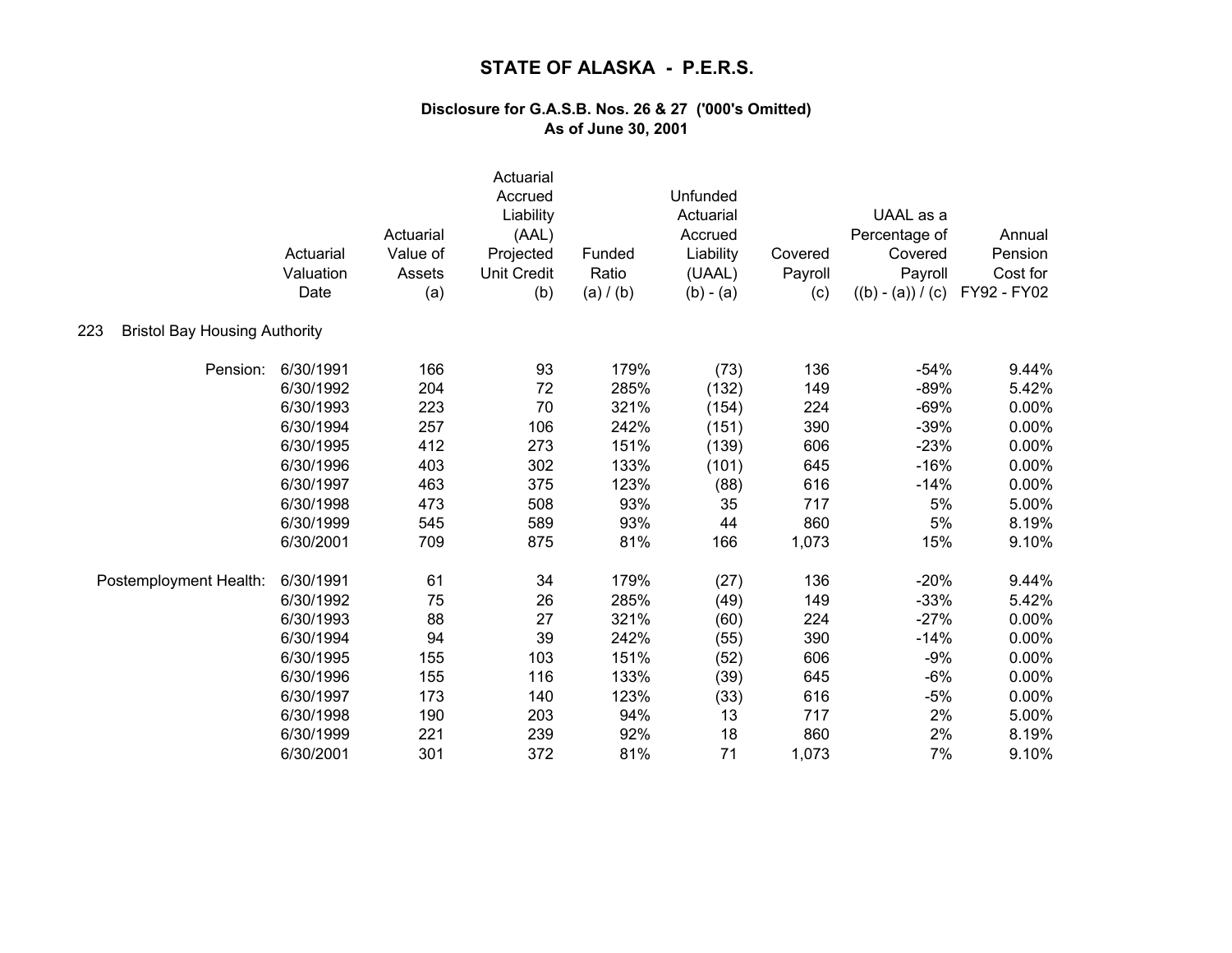| 224                                  | Actuarial<br>Valuation<br>Date | Actuarial<br>Value of<br>Assets<br>(a) | Actuarial<br>Accrued<br>Liability<br>(AAL)<br>Projected<br><b>Unit Credit</b><br>(b) | Funded<br>Ratio<br>(a) / (b) | Unfunded<br>Actuarial<br>Accrued<br>Liability<br>(UAAL)<br>$(b) - (a)$ | Covered<br>Payroll<br>(c) | UAAL as a<br>Percentage of<br>Covered<br>Payroll<br>$((b) - (a)) / (c)$ | Annual<br>Pension<br>Cost for<br>FY92 - FY02 |
|--------------------------------------|--------------------------------|----------------------------------------|--------------------------------------------------------------------------------------|------------------------------|------------------------------------------------------------------------|---------------------------|-------------------------------------------------------------------------|----------------------------------------------|
| Copper River Basin Housing Authority |                                |                                        |                                                                                      |                              |                                                                        |                           |                                                                         |                                              |
| Pension:                             | 6/30/1991                      | 80                                     | 100                                                                                  | 80%                          | 20                                                                     | 174                       | 11%                                                                     | 14.31%                                       |
|                                      | 6/30/1992                      | 117                                    | 143                                                                                  | 82%                          | 26                                                                     | 207                       | 12%                                                                     | 2.79%                                        |
|                                      | 6/30/1993                      | 145                                    | 188                                                                                  | 77%                          | 43                                                                     | 199                       | 22%                                                                     | 11.60%                                       |
|                                      | 6/30/1994                      | 165                                    | 154                                                                                  | 107%                         | (11)                                                                   | 129                       | $-9%$                                                                   | 12.41%                                       |
|                                      | 6/30/1995                      | 223                                    | 278                                                                                  | 80%                          | 55                                                                     | 178                       | 31%                                                                     | 14.06%                                       |
|                                      | 6/30/1996                      | 254                                    | 278                                                                                  | 91%                          | 24                                                                     | 210                       | 11%                                                                     | 7.80%                                        |
|                                      | 6/30/1997                      | 310                                    | 231                                                                                  | 134%                         | (79)                                                                   | 246                       | $-32%$                                                                  | 10.35%                                       |
|                                      | 6/30/1998                      | 307                                    | 310                                                                                  | 99%                          | 3                                                                      | 241                       | 1%                                                                      | 11.26%                                       |
|                                      | 6/30/1999                      | 349                                    | 355                                                                                  | 98%                          | 6                                                                      | 281                       | 2%                                                                      | 6.26%                                        |
|                                      | 6/30/2001                      | 534                                    | 570                                                                                  | 94%                          | 36                                                                     | 713                       | 5%                                                                      | 8.83%                                        |
| Postemployment Health:               | 6/30/1991                      | 30                                     | 37                                                                                   | 80%                          | $\overline{7}$                                                         | 174                       | 4%                                                                      | 14.31%                                       |
|                                      | 6/30/1992                      | 43                                     | 52                                                                                   | 82%                          | 9                                                                      | 207                       | 5%                                                                      | 2.79%                                        |
|                                      | 6/30/1993                      | 57                                     | 74                                                                                   | 77%                          | 17                                                                     | 199                       | 8%                                                                      | 11.60%                                       |
|                                      | 6/30/1994                      | 61                                     | 57                                                                                   | 107%                         | (4)                                                                    | 129                       | $-3%$                                                                   | 12.41%                                       |
|                                      | 6/30/1995                      | 84                                     | 104                                                                                  | 80%                          | 20                                                                     | 178                       | 12%                                                                     | 14.06%                                       |
|                                      | 6/30/1996                      | 98                                     | 107                                                                                  | 91%                          | 9                                                                      | 210                       | 4%                                                                      | 7.80%                                        |
|                                      | 6/30/1997                      | 116                                    | 86                                                                                   | 134%                         | (30)                                                                   | 246                       | $-12%$                                                                  | 10.35%                                       |
|                                      | 6/30/1998                      | 123                                    | 125                                                                                  | 98%                          | $\overline{\mathbf{c}}$                                                | 241                       | 1%                                                                      | 11.26%                                       |
|                                      | 6/30/1999                      | 142                                    | 144                                                                                  | 99%                          | $\overline{2}$                                                         | 281                       | 1%                                                                      | 6.26%                                        |
|                                      | 6/30/2001                      | 227                                    | 242                                                                                  | 94%                          | 15                                                                     | 713                       | 2%                                                                      | 8.83%                                        |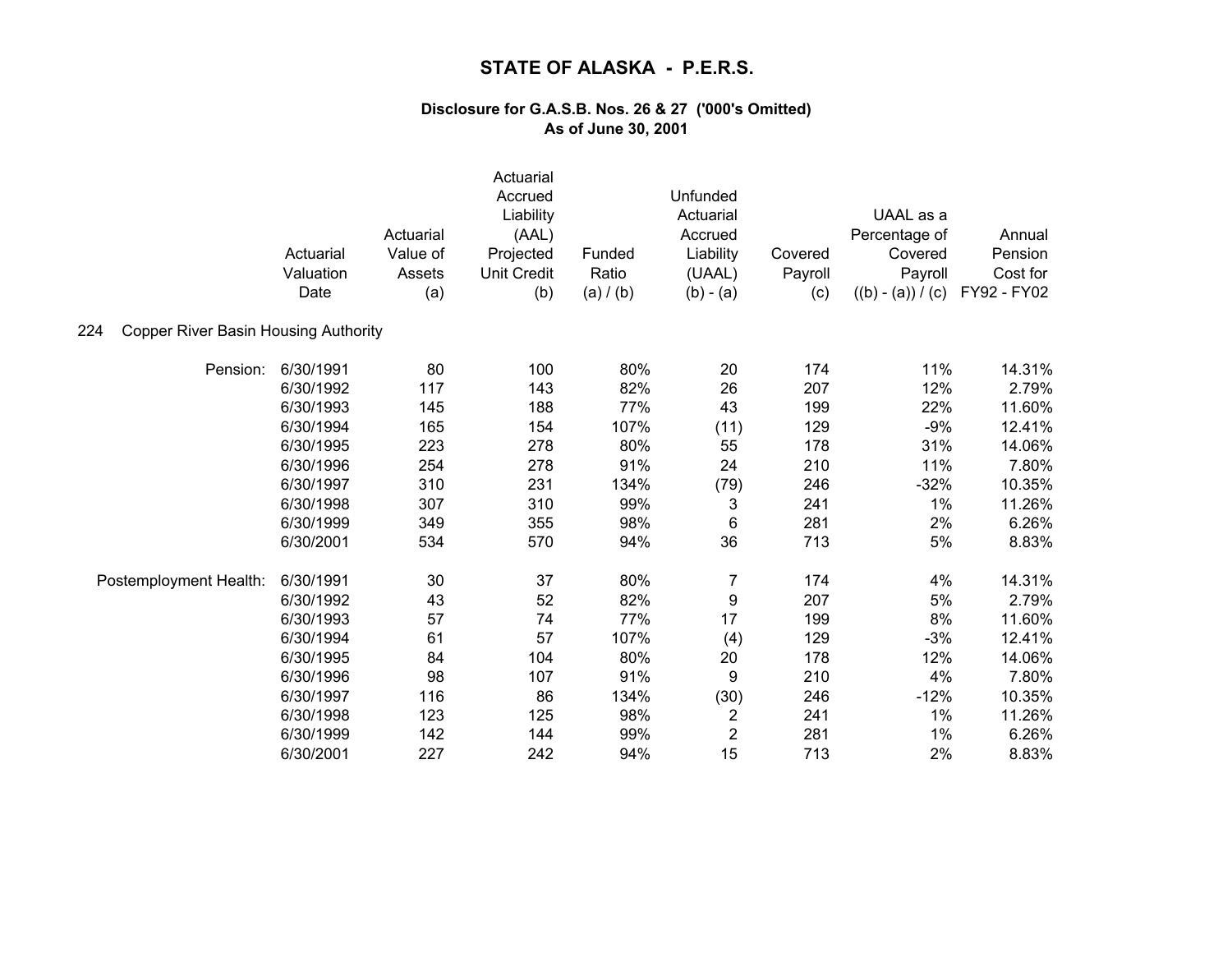|                                            | Actuarial<br>Valuation<br>Date | Actuarial<br>Value of<br>Assets<br>(a) | Actuarial<br>Accrued<br>Liability<br>(AAL)<br>Projected<br><b>Unit Credit</b><br>(b) | Funded<br>Ratio<br>(a) / (b) | Unfunded<br>Actuarial<br>Accrued<br>Liability<br>(UAAL)<br>$(b) - (a)$ | Covered<br>Payroll<br>(c) | UAAL as a<br>Percentage of<br>Covered<br>Payroll<br>$((b) - (a)) / (c)$ | Annual<br>Pension<br>Cost for<br>FY92 - FY02 |
|--------------------------------------------|--------------------------------|----------------------------------------|--------------------------------------------------------------------------------------|------------------------------|------------------------------------------------------------------------|---------------------------|-------------------------------------------------------------------------|----------------------------------------------|
| <b>Skagway City School District</b><br>225 |                                |                                        |                                                                                      |                              |                                                                        |                           |                                                                         |                                              |
| Pension:                                   | 6/30/1991                      | 133                                    | 266                                                                                  | 50%                          | 134                                                                    | 160                       | 84%                                                                     | 25.68%                                       |
|                                            | 6/30/1992                      | 171                                    | 406                                                                                  | 42%                          | 235                                                                    | 159                       | 148%                                                                    | 22.73%                                       |
|                                            | 6/30/1993                      | 219                                    | 335                                                                                  | 65%                          | 116                                                                    | 151                       | 77%                                                                     | 20.66%                                       |
|                                            | 6/30/1994                      | 272                                    | 391                                                                                  | 70%                          | 119                                                                    | 161                       | 74%                                                                     | 29.49%                                       |
|                                            | 6/30/1995                      | 351                                    | 435                                                                                  | 81%                          | 84                                                                     | 165                       | 51%                                                                     | 21.03%                                       |
|                                            | 6/30/1996                      | 388                                    | 445                                                                                  | 87%                          | 57                                                                     | 168                       | 34%                                                                     | 19.09%                                       |
|                                            | 6/30/1997                      | 471                                    | 495                                                                                  | 95%                          | 25                                                                     | 173                       | 14%                                                                     | 12.82%                                       |
|                                            | 6/30/1998                      | 472                                    | 563                                                                                  | 84%                          | 91                                                                     | 177                       | 51%                                                                     | 14.02%                                       |
|                                            | 6/30/1999                      | 536                                    | 628                                                                                  | 85%                          | 92                                                                     | 225                       | 41%                                                                     | 11.62%                                       |
|                                            | 6/30/2001                      | 663                                    | 742                                                                                  | 89%                          | 79                                                                     | 251                       | 31%                                                                     | 14.27%                                       |
| Postemployment Health:                     | 6/30/1991                      | 49                                     | 99                                                                                   | 50%                          | 49                                                                     | 160                       | 31%                                                                     | 25.68%                                       |
|                                            | 6/30/1992                      | 63                                     | 149                                                                                  | 42%                          | 86                                                                     | 159                       | 54%                                                                     | 22.73%                                       |
|                                            | 6/30/1993                      | 86                                     | 131                                                                                  | 65%                          | 45                                                                     | 151                       | 30%                                                                     | 20.66%                                       |
|                                            | 6/30/1994                      | 100                                    | 144                                                                                  | 70%                          | 44                                                                     | 161                       | 27%                                                                     | 29.49%                                       |
|                                            | 6/30/1995                      | 132                                    | 164                                                                                  | 81%                          | 32                                                                     | 165                       | 19%                                                                     | 21.03%                                       |
|                                            | 6/30/1996                      | 149                                    | 171                                                                                  | 87%                          | 22                                                                     | 168                       | 13%                                                                     | 19.09%                                       |
|                                            | 6/30/1997                      | 175                                    | 185                                                                                  | 95%                          | 9                                                                      | 173                       | 5%                                                                      | 12.82%                                       |
|                                            | 6/30/1998                      | 189                                    | 225                                                                                  | 84%                          | 36                                                                     | 177                       | 20%                                                                     | 14.02%                                       |
|                                            | 6/30/1999                      | 218                                    | 255                                                                                  | 85%                          | 37                                                                     | 225                       | 16%                                                                     | 11.62%                                       |
|                                            | 6/30/2001                      | 282                                    | 315                                                                                  | 90%                          | 33                                                                     | 251                       | 13%                                                                     | 14.27%                                       |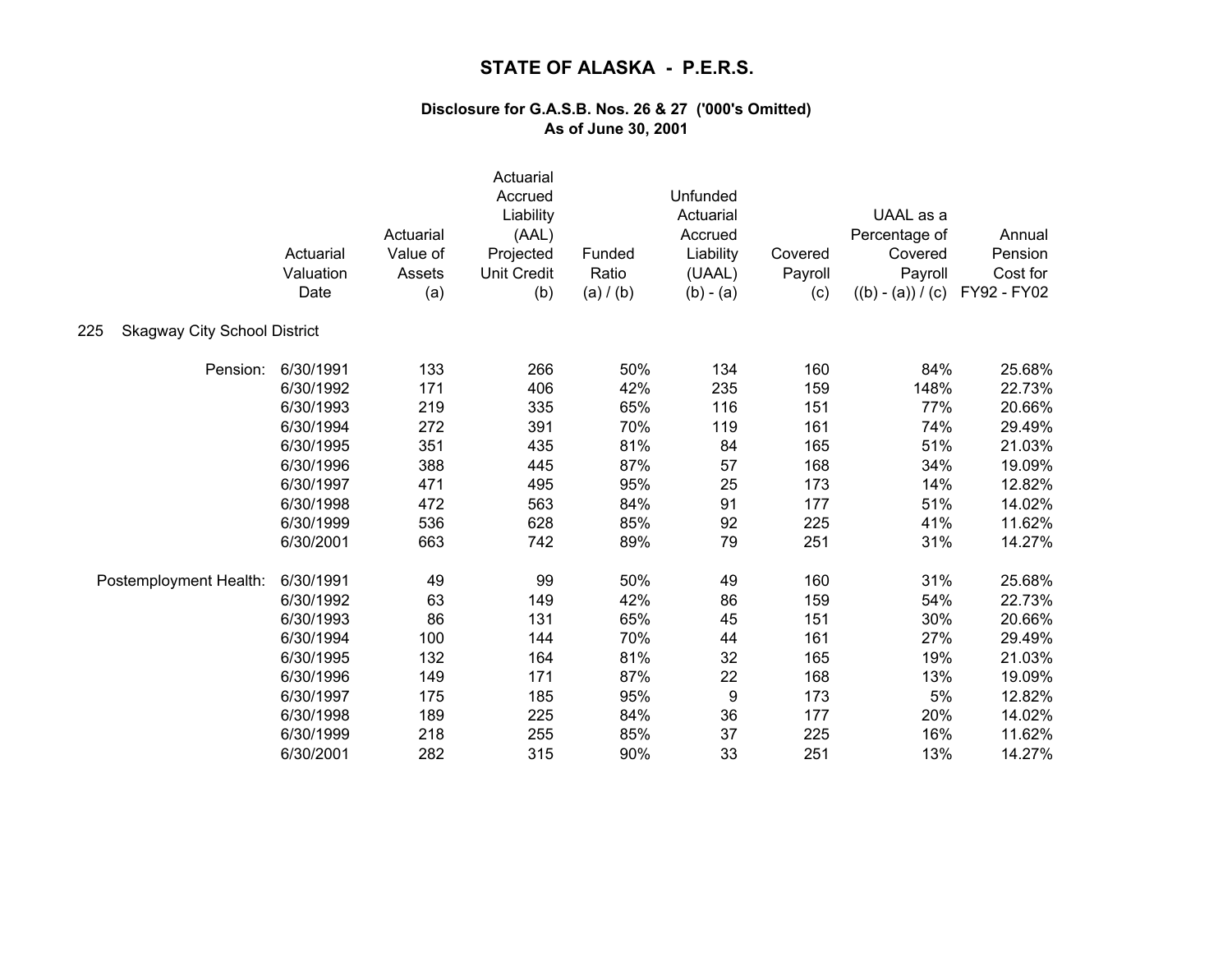|                         | Actuarial<br>Valuation<br>Date | Actuarial<br>Value of<br>Assets<br>(a) | Actuarial<br>Accrued<br>Liability<br>(AAL)<br>Projected<br><b>Unit Credit</b><br>(b) | Funded<br>Ratio<br>(a) / (b) | Unfunded<br>Actuarial<br>Accrued<br>Liability<br>(UAAL)<br>$(b) - (a)$ | Covered<br>Payroll<br>(c) | UAAL as a<br>Percentage of<br>Covered<br>Payroll<br>$((b) - (a)) / (c)$ | Annual<br>Pension<br>Cost for<br>FY92 - FY02 |
|-------------------------|--------------------------------|----------------------------------------|--------------------------------------------------------------------------------------|------------------------------|------------------------------------------------------------------------|---------------------------|-------------------------------------------------------------------------|----------------------------------------------|
| Klawock, City of<br>227 |                                |                                        |                                                                                      |                              |                                                                        |                           |                                                                         |                                              |
| Pension:                | 6/30/1991                      | 159                                    | 278                                                                                  | 57%                          | 119                                                                    | 169                       | 70%                                                                     | 26.04%                                       |
|                         | 6/30/1992                      | 226                                    | 366                                                                                  | 62%                          | 140                                                                    | 219                       | 64%                                                                     | 22.95%                                       |
|                         | 6/30/1993                      | 277                                    | 394                                                                                  | 70%                          | 117                                                                    | 146                       | 80%                                                                     | 19.00%                                       |
|                         | 6/30/1994                      | 395                                    | 383                                                                                  | 103%                         | (12)                                                                   | 219                       | $-6%$                                                                   | 18.89%                                       |
|                         | 6/30/1995                      | 561                                    | 480                                                                                  | 117%                         | (81)                                                                   | 370                       | $-22%$                                                                  | 21.56%                                       |
|                         | 6/30/1996                      | 549                                    | 305                                                                                  | 180%                         | (243)                                                                  | 227                       | $-107%$                                                                 | 8.49%                                        |
|                         | 6/30/1997                      | 836                                    | 557                                                                                  | 150%                         | (278)                                                                  | 347                       | $-80%$                                                                  | 0.00%                                        |
|                         | 6/30/1998                      | 947                                    | 799                                                                                  | 119%                         | (148)                                                                  | 377                       | $-39%$                                                                  | 6.56%                                        |
|                         | 6/30/1999                      | 1,023                                  | 840                                                                                  | 122%                         | (183)                                                                  | 524                       | $-35%$                                                                  | 1.56%                                        |
|                         | 6/30/2001                      | 1,075                                  | 894                                                                                  | 120%                         | (181)                                                                  | 481                       | $-38%$                                                                  | 4.23%                                        |
| Postemployment Health:  | 6/30/1991                      | 59                                     | 103                                                                                  | 57%                          | 44                                                                     | 169                       | 26%                                                                     | 26.04%                                       |
|                         | 6/30/1992                      | 83                                     | 134                                                                                  | 62%                          | 51                                                                     | 219                       | 23%                                                                     | 22.95%                                       |
|                         | 6/30/1993                      | 108                                    | 154                                                                                  | 70%                          | 46                                                                     | 146                       | 32%                                                                     | 19.00%                                       |
|                         | 6/30/1994                      | 146                                    | 141                                                                                  | 103%                         | (5)                                                                    | 219                       | $-2%$                                                                   | 18.89%                                       |
|                         | 6/30/1995                      | 211                                    | 180                                                                                  | 117%                         | (31)                                                                   | 370                       | $-8%$                                                                   | 21.56%                                       |
|                         | 6/30/1996                      | 211                                    | 118                                                                                  | 180%                         | (94)                                                                   | 227                       | $-41%$                                                                  | 8.49%                                        |
|                         | 6/30/1997                      | 311                                    | 208                                                                                  | 150%                         | (104)                                                                  | 347                       | $-30%$                                                                  | 0.00%                                        |
|                         | 6/30/1998                      | 378                                    | 320                                                                                  | 118%                         | (58)                                                                   | 377                       | $-15%$                                                                  | 6.56%                                        |
|                         | 6/30/1999                      | 415                                    | 341                                                                                  | 122%                         | (74)                                                                   | 524                       | $-14%$                                                                  | 1.56%                                        |
|                         | 6/30/2001                      | 456                                    | 379                                                                                  | 120%                         | (77)                                                                   | 481                       | $-16%$                                                                  | 4.23%                                        |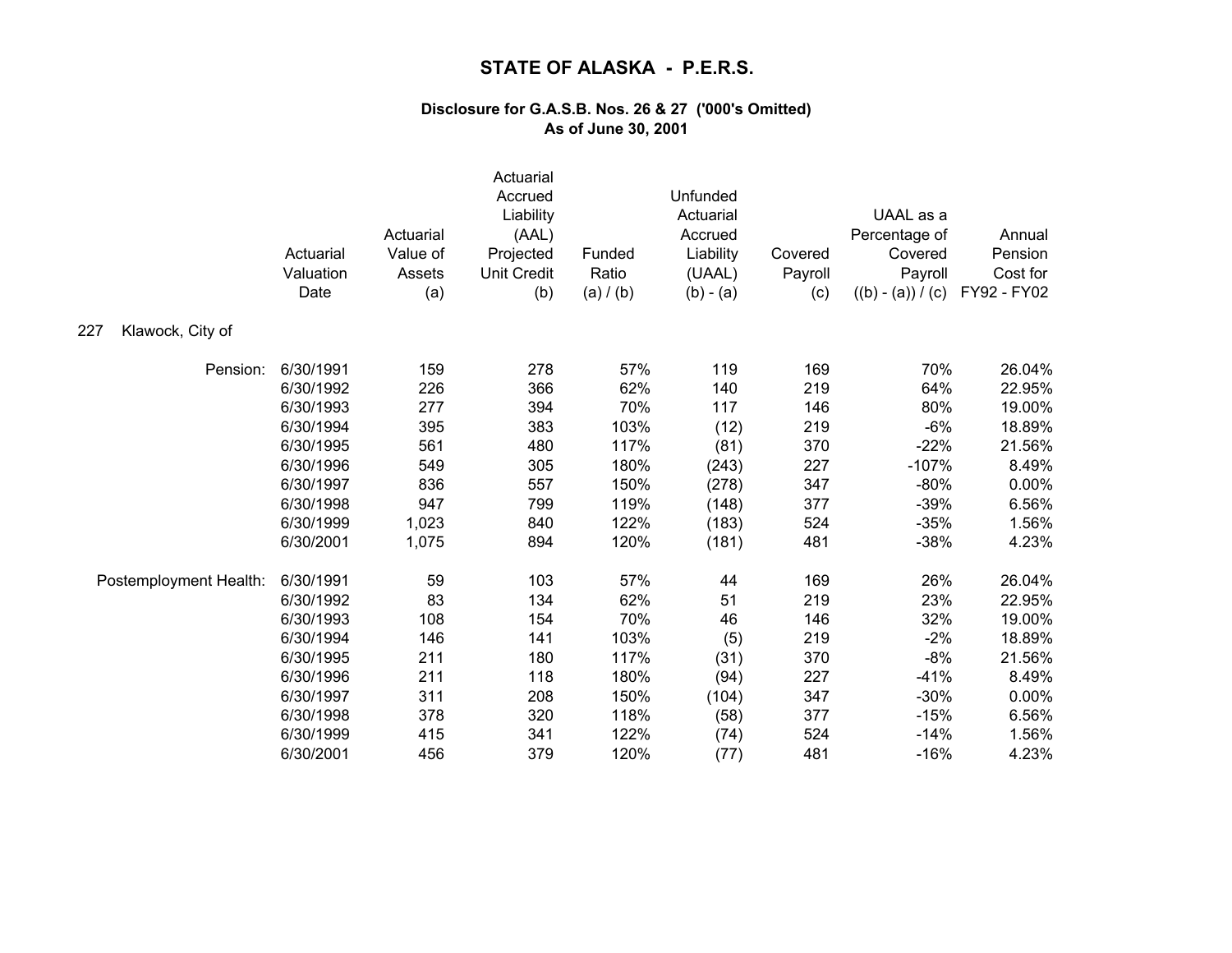|                                        | Actuarial<br>Valuation<br>Date | Actuarial<br>Value of<br>Assets<br>(a) | Actuarial<br>Accrued<br>Liability<br>(AAL)<br>Projected<br><b>Unit Credit</b><br>(b) | Funded<br>Ratio<br>(a) / (b) | Unfunded<br>Actuarial<br>Accrued<br>Liability<br>(UAAL)<br>$(b) - (a)$ | Covered<br>Payroll<br>(c) | UAAL as a<br>Percentage of<br>Covered<br>Payroll<br>$((b) - (a)) / (c)$ | Annual<br>Pension<br>Cost for<br>FY92 - FY02 |
|----------------------------------------|--------------------------------|----------------------------------------|--------------------------------------------------------------------------------------|------------------------------|------------------------------------------------------------------------|---------------------------|-------------------------------------------------------------------------|----------------------------------------------|
| Petersburg City School District<br>228 |                                |                                        |                                                                                      |                              |                                                                        |                           |                                                                         |                                              |
| Pension:                               | 6/30/1991                      | 301                                    | 232                                                                                  | 130%                         | (69)                                                                   | 492                       | $-14%$                                                                  | 17.87%                                       |
|                                        | 6/30/1992                      | 432                                    | 304                                                                                  | 142%                         | (128)                                                                  | 565                       | $-23%$                                                                  | 16.13%                                       |
|                                        | 6/30/1993                      | 542                                    | 430                                                                                  | 126%                         | (112)                                                                  | 585                       | $-19%$                                                                  | 15.94%                                       |
|                                        | 6/30/1994                      | 680                                    | 531                                                                                  | 128%                         | (149)                                                                  | 645                       | $-23%$                                                                  | 16.54%                                       |
|                                        | 6/30/1995                      | 853                                    | 595                                                                                  | 144%                         | (259)                                                                  | 626                       | $-41%$                                                                  | 15.00%                                       |
|                                        | 6/30/1996                      | 1,067                                  | 775                                                                                  | 138%                         | (292)                                                                  | 754                       | $-39%$                                                                  | 13.99%                                       |
|                                        | 6/30/1997                      | 1,273                                  | 873                                                                                  | 146%                         | (401)                                                                  | 874                       | $-46%$                                                                  | 9.72%                                        |
|                                        | 6/30/1998                      | 1,358                                  | 949                                                                                  | 143%                         | (409)                                                                  | 764                       | $-54%$                                                                  | 9.90%                                        |
|                                        | 6/30/1999                      | 1,546                                  | 1,109                                                                                | 139%                         | (437)                                                                  | 774                       | $-56%$                                                                  | 4.46%                                        |
|                                        | 6/30/2001                      | 1,672                                  | 1,488                                                                                | 112%                         | (184)                                                                  | 849                       | $-22%$                                                                  | 1.44%                                        |
| Postemployment Health:                 | 6/30/1991                      | 111                                    | 86                                                                                   | 130%                         | (25)                                                                   | 492                       | $-5%$                                                                   | 17.87%                                       |
|                                        | 6/30/1992                      | 159                                    | 112                                                                                  | 142%                         | (47)                                                                   | 565                       | $-8%$                                                                   | 16.13%                                       |
|                                        | 6/30/1993                      | 212                                    | 168                                                                                  | 126%                         | (44)                                                                   | 585                       | $-8%$                                                                   | 15.94%                                       |
|                                        | 6/30/1994                      | 250                                    | 195                                                                                  | 128%                         | (55)                                                                   | 645                       | $-9%$                                                                   | 16.54%                                       |
|                                        | 6/30/1995                      | 321                                    | 223                                                                                  | 144%                         | (97)                                                                   | 626                       | $-16%$                                                                  | 15.00%                                       |
|                                        | 6/30/1996                      | 411                                    | 298                                                                                  | 138%                         | (113)                                                                  | 754                       | $-15%$                                                                  | 13.99%                                       |
|                                        | 6/30/1997                      | 475                                    | 325                                                                                  | 146%                         | (149)                                                                  | 874                       | $-17%$                                                                  | 9.72%                                        |
|                                        | 6/30/1998                      | 542                                    | 379                                                                                  | 143%                         | (163)                                                                  | 764                       | $-21%$                                                                  | 9.90%                                        |
|                                        | 6/30/1999                      | 628                                    | 450                                                                                  | 140%                         | (178)                                                                  | 774                       | $-23%$                                                                  | 4.46%                                        |
|                                        | 6/30/2001                      | 708                                    | 631                                                                                  | 112%                         | (77)                                                                   | 849                       | $-9%$                                                                   | 1.44%                                        |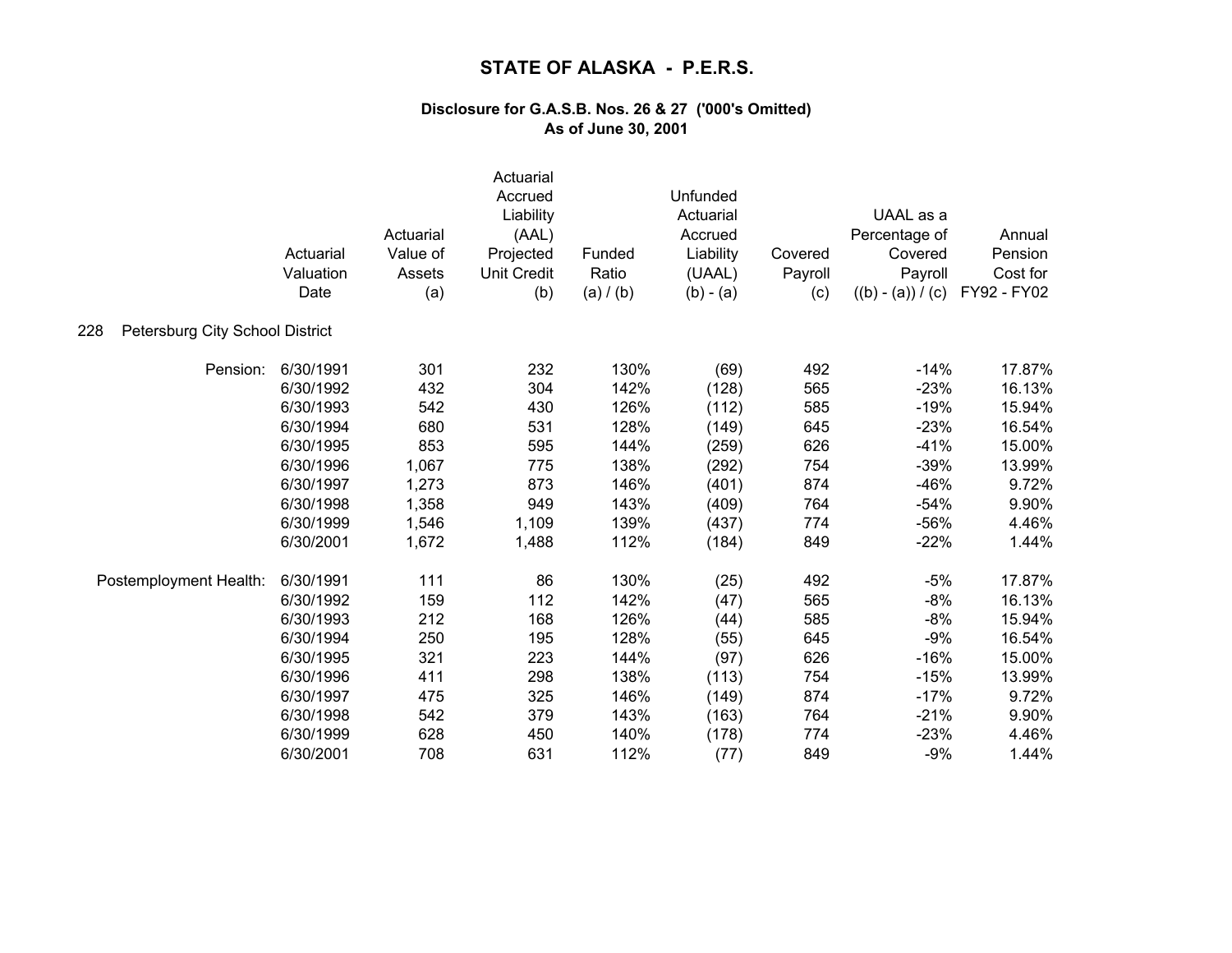|                               | Actuarial<br>Valuation<br>Date | Actuarial<br>Value of<br>Assets<br>(a) | Actuarial<br>Accrued<br>Liability<br>(AAL)<br>Projected<br><b>Unit Credit</b><br>(b) | Funded<br>Ratio<br>(a) / (b) | Unfunded<br>Actuarial<br>Accrued<br>Liability<br>(UAAL)<br>$(b) - (a)$ | Covered<br>Payroll<br>(c) | UAAL as a<br>Percentage of<br>Covered<br>Payroll<br>$((b) - (a)) / (c)$ | Annual<br>Pension<br>Cost for<br>FY92 - FY02 |
|-------------------------------|--------------------------------|----------------------------------------|--------------------------------------------------------------------------------------|------------------------------|------------------------------------------------------------------------|---------------------------|-------------------------------------------------------------------------|----------------------------------------------|
| 230<br>Aleutians East Borough |                                |                                        |                                                                                      |                              |                                                                        |                           |                                                                         |                                              |
| Pension:                      | 6/30/1991                      | 90                                     | 101                                                                                  | 88%                          | 12                                                                     | 312                       | 4%                                                                      | 9.13%                                        |
|                               | 6/30/1992                      | 202                                    | 196                                                                                  | 103%                         | (6)                                                                    | 649                       | $-1%$                                                                   | 10.11%                                       |
|                               | 6/30/1993                      | 305                                    | 316                                                                                  | 97%                          | 11                                                                     | 741                       | 1%                                                                      | 10.65%                                       |
|                               | 6/30/1994                      | 341                                    | 329                                                                                  | 104%                         | (12)                                                                   | 374                       | $-3%$                                                                   | 10.62%                                       |
|                               | 6/30/1995                      | 402                                    | 375                                                                                  | 107%                         | (27)                                                                   | 399                       | $-7%$                                                                   | 11.47%                                       |
|                               | 6/30/1996                      | 448                                    | 437                                                                                  | 102%                         | (11)                                                                   | 413                       | $-3%$                                                                   | 9.38%                                        |
|                               | 6/30/1997                      | 561                                    | 511                                                                                  | 110%                         | (50)                                                                   | 414                       | $-12%$                                                                  | 4.58%                                        |
|                               | 6/30/1998                      | 500                                    | 559                                                                                  | 89%                          | 59                                                                     | 358                       | 16%                                                                     | 9.54%                                        |
|                               | 6/30/1999                      | 566                                    | 636                                                                                  | 89%                          | 70                                                                     | 489                       | 14%                                                                     | 8.48%                                        |
|                               | 6/30/2001                      | 673                                    | 868                                                                                  | 78%                          | 195                                                                    | 626                       | 31%                                                                     | 10.45%                                       |
| Postemployment Health:        | 6/30/1991                      | 33                                     | 38                                                                                   | 88%                          | 4                                                                      | 312                       | 1%                                                                      | 9.13%                                        |
|                               | 6/30/1992                      | 74                                     | 72                                                                                   | 103%                         | (2)                                                                    | 649                       | 0%                                                                      | 10.11%                                       |
|                               | 6/30/1993                      | 120                                    | 124                                                                                  | 97%                          | 4                                                                      | 741                       | 1%                                                                      | 10.65%                                       |
|                               | 6/30/1994                      | 125                                    | 121                                                                                  | 104%                         | (4)                                                                    | 374                       | $-1%$                                                                   | 10.62%                                       |
|                               | 6/30/1995                      | 151                                    | 141                                                                                  | 107%                         | (10)                                                                   | 399                       | $-3%$                                                                   | 11.47%                                       |
|                               | 6/30/1996                      | 172                                    | 168                                                                                  | 102%                         | (4)                                                                    | 413                       | $-1%$                                                                   | 9.38%                                        |
|                               | 6/30/1997                      | 209                                    | 191                                                                                  | 110%                         | (18)                                                                   | 414                       | $-4%$                                                                   | 4.58%                                        |
|                               | 6/30/1998                      | 200                                    | 223                                                                                  | 90%                          | 23                                                                     | 358                       | 6%                                                                      | 9.54%                                        |
|                               | 6/30/1999                      | 230                                    | 259                                                                                  | 89%                          | 29                                                                     | 489                       | 6%                                                                      | 8.48%                                        |
|                               | 6/30/2001                      | 286                                    | 368                                                                                  | 78%                          | 82                                                                     | 626                       | 13%                                                                     | 10.45%                                       |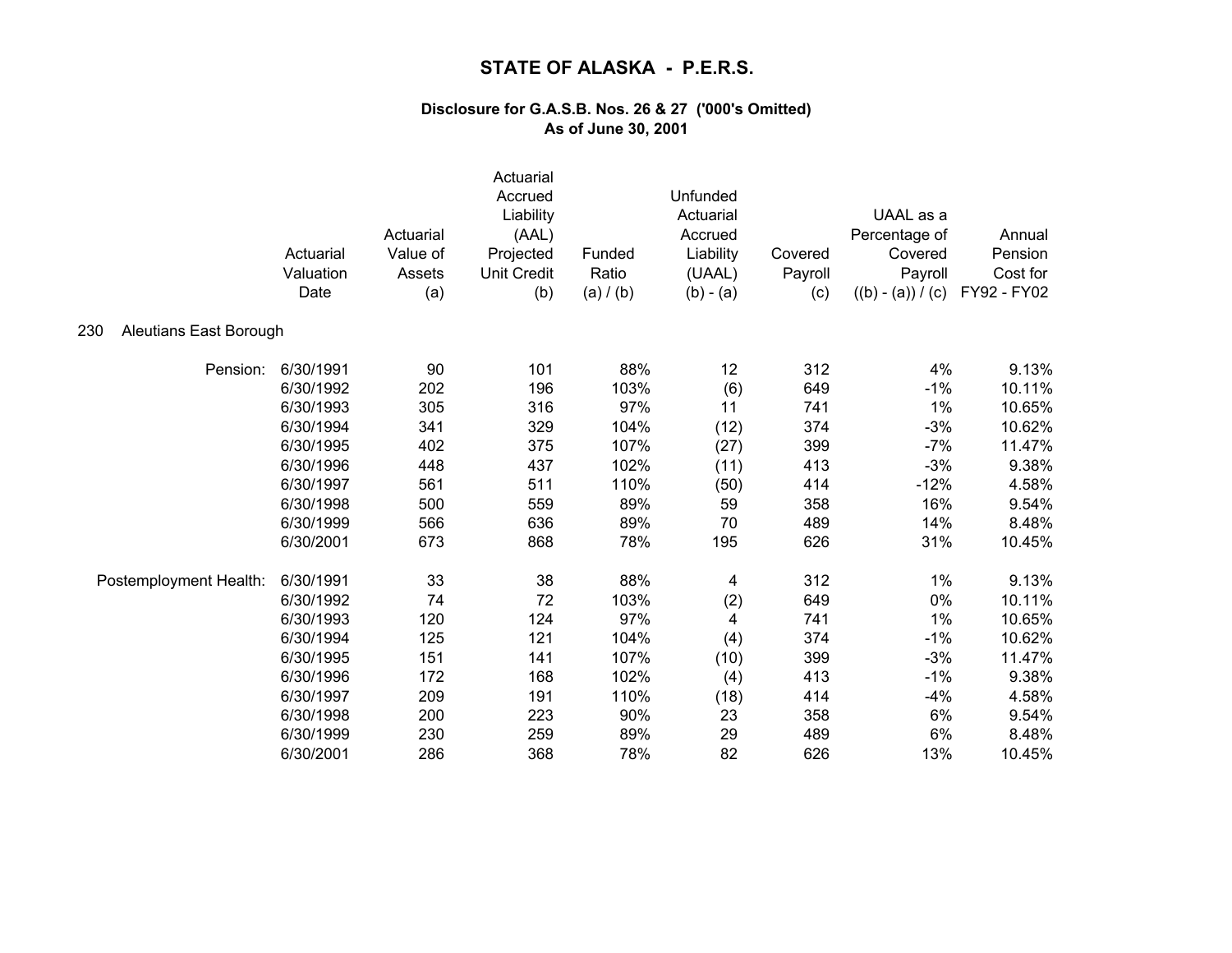|                                   | Actuarial<br>Valuation<br>Date | Actuarial<br>Value of<br>Assets<br>(a) | Actuarial<br>Accrued<br>Liability<br>(AAL)<br>Projected<br><b>Unit Credit</b><br>(b) | Funded<br>Ratio<br>(a) / (b) | Unfunded<br>Actuarial<br>Accrued<br>Liability<br>(UAAL)<br>$(b) - (a)$ | Covered<br>Payroll<br>(c) | UAAL as a<br>Percentage of<br>Covered<br>Payroll<br>$((b) - (a)) / (c)$ | Annual<br>Pension<br>Cost for<br>FY92 - FY02 |
|-----------------------------------|--------------------------------|----------------------------------------|--------------------------------------------------------------------------------------|------------------------------|------------------------------------------------------------------------|---------------------------|-------------------------------------------------------------------------|----------------------------------------------|
| <b>Bering Straits CRSA</b><br>232 |                                |                                        |                                                                                      |                              |                                                                        |                           |                                                                         |                                              |
| Pension:                          | 6/30/1991                      | 46                                     | 20                                                                                   | 225%                         | (26)                                                                   | 25                        | $-102%$                                                                 | 1.50%                                        |
|                                   | 6/30/1992                      | 56                                     | 39                                                                                   | 145%                         | (18)                                                                   | 68                        | $-26%$                                                                  | 0.00%                                        |
|                                   | 6/30/1993                      | 56                                     | 53                                                                                   | 105%                         | (3)                                                                    | 62                        | $-5%$                                                                   | 0.00%                                        |
|                                   | 6/30/1994                      | 60                                     | 81                                                                                   | 74%                          | 21                                                                     | 60                        | 35%                                                                     | 2.82%                                        |
|                                   | 6/30/1995                      | 71                                     | 96                                                                                   | 74%                          | 25                                                                     | 74                        | 33%                                                                     | 9.64%                                        |
|                                   | 6/30/1996                      | 77                                     | 107                                                                                  | 72%                          | 30                                                                     | 72                        | 41%                                                                     | 14.58%                                       |
|                                   | 6/30/1997                      | 102                                    | 122                                                                                  | 83%                          | 20                                                                     | 66                        | 31%                                                                     | 10.71%                                       |
|                                   | 6/30/1998                      | 98                                     | 142                                                                                  | 69%                          | 44                                                                     | 65                        | 68%                                                                     | 14.84%                                       |
|                                   | 6/30/1999                      | 83                                     | 138                                                                                  | 60%                          | 55                                                                     | 57                        | 96%                                                                     | 13.66%                                       |
|                                   | 6/30/2001                      | 96                                     | 201                                                                                  | 48%                          | 105                                                                    | 59                        | 178%                                                                    | 21.19%                                       |
| Postemployment Health:            | 6/30/1991                      | 17                                     | 8                                                                                    | 225%                         | (9)                                                                    | 25                        | $-38%$                                                                  | 1.50%                                        |
|                                   | 6/30/1992                      | 21                                     | 14                                                                                   | 145%                         | (6)                                                                    | 68                        | $-10%$                                                                  | 0.00%                                        |
|                                   | 6/30/1993                      | 22                                     | 21                                                                                   | 105%                         | (1)                                                                    | 62                        | $-2%$                                                                   | 0.00%                                        |
|                                   | 6/30/1994                      | 22                                     | 30                                                                                   | 74%                          | 8                                                                      | 60                        | 13%                                                                     | 2.82%                                        |
|                                   | 6/30/1995                      | 27                                     | 36                                                                                   | 74%                          | 9                                                                      | 74                        | 13%                                                                     | 9.64%                                        |
|                                   | 6/30/1996                      | 30                                     | 41                                                                                   | 72%                          | 11                                                                     | 72                        | 16%                                                                     | 14.58%                                       |
|                                   | 6/30/1997                      | 38                                     | 46                                                                                   | 83%                          | 8                                                                      | 66                        | 12%                                                                     | 10.71%                                       |
|                                   | 6/30/1998                      | 40                                     | 57                                                                                   | 70%                          | 17                                                                     | 65                        | 26%                                                                     | 14.84%                                       |
|                                   | 6/30/1999                      | 35                                     | 56                                                                                   | 63%                          | 21                                                                     | 57                        | 37%                                                                     | 13.66%                                       |
|                                   | 6/30/2001                      | 42                                     | 85                                                                                   | 49%                          | 43                                                                     | 59                        | 73%                                                                     | 21.19%                                       |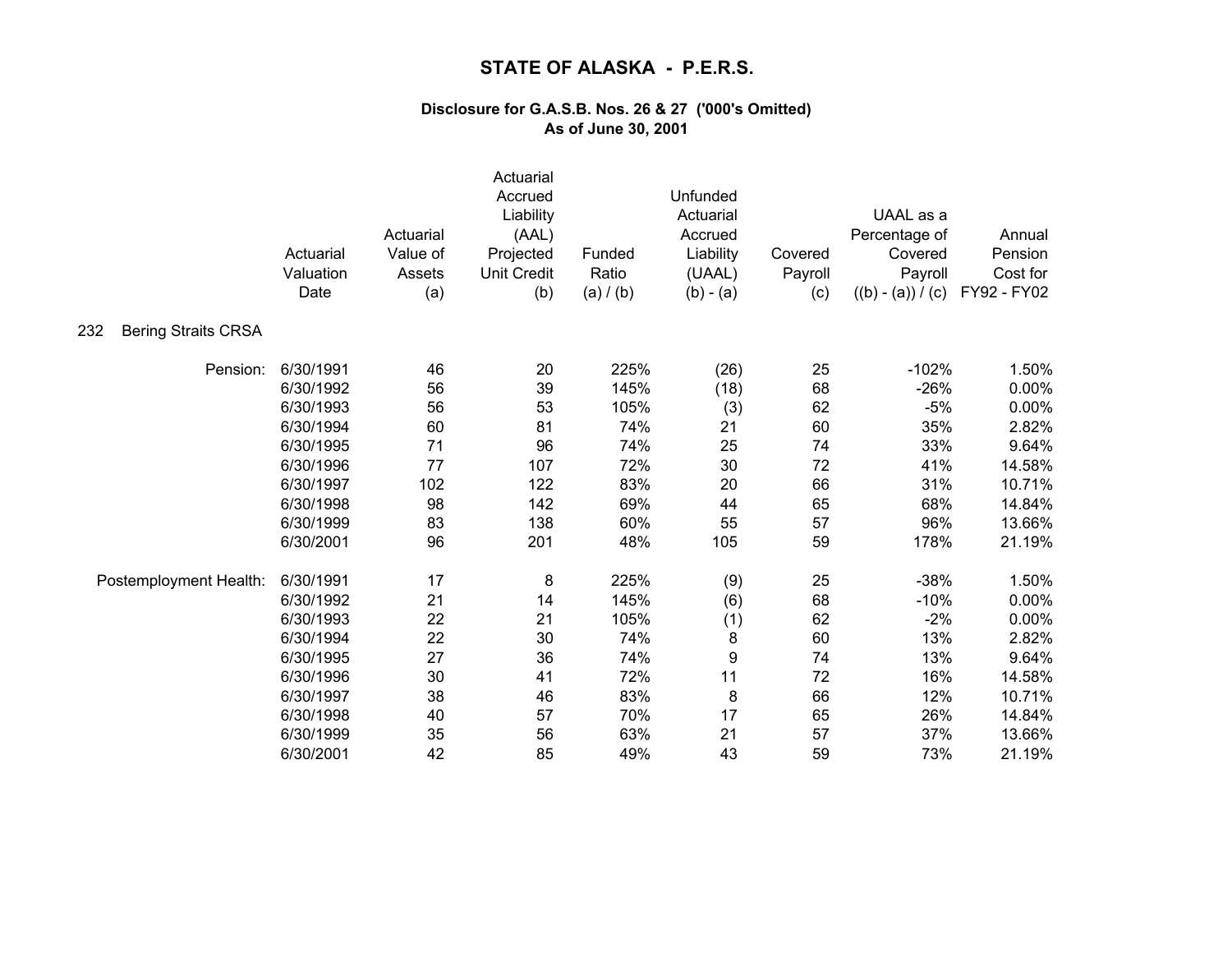|                        | Actuarial<br>Valuation<br>Date | Actuarial<br>Value of<br>Assets<br>(a) | Actuarial<br>Accrued<br>Liability<br>(AAL)<br>Projected<br><b>Unit Credit</b><br>(b) | Funded<br>Ratio<br>(a) / (b) | Unfunded<br>Actuarial<br>Accrued<br>Liability<br>(UAAL)<br>$(b) - (a)$ | Covered<br>Payroll<br>(c) | UAAL as a<br>Percentage of<br>Covered<br>Payroll<br>$((b) - (a)) / (c)$ | Annual<br>Pension<br>Cost for<br>FY92 - FY02 |
|------------------------|--------------------------------|----------------------------------------|--------------------------------------------------------------------------------------|------------------------------|------------------------------------------------------------------------|---------------------------|-------------------------------------------------------------------------|----------------------------------------------|
| Huslia, City of<br>235 |                                |                                        |                                                                                      |                              |                                                                        |                           |                                                                         |                                              |
| Pension:               | 6/30/1991                      | 30                                     | 19                                                                                   | 158%                         | (11)                                                                   | 70                        | $-16%$                                                                  | 12.02%                                       |
|                        | 6/30/1992                      | 45                                     | 43                                                                                   | 103%                         | (1)                                                                    | 66                        | $-2%$                                                                   | 12.18%                                       |
|                        | 6/30/1993                      | 57                                     | 75                                                                                   | 75%                          | 19                                                                     | 78                        | 24%                                                                     | 5.35%                                        |
|                        | 6/30/1994                      | 69                                     | 91                                                                                   | 76%                          | 22                                                                     | 70                        | 31%                                                                     | 10.10%                                       |
|                        | 6/30/1995                      | 86                                     | 128                                                                                  | 68%                          | 41                                                                     | 60                        | 69%                                                                     | 14.33%                                       |
|                        | 6/30/1996                      | 97                                     | 129                                                                                  | 75%                          | 32                                                                     | 73                        | 43%                                                                     | 14.11%                                       |
|                        | 6/30/1997                      | 141                                    | 100                                                                                  | 142%                         | (42)                                                                   | 62                        | $-67%$                                                                  | 14.84%                                       |
|                        | 6/30/1998                      | 152                                    | 114                                                                                  | 133%                         | (38)                                                                   | 81                        | $-47%$                                                                  | 15.19%                                       |
|                        | 6/30/1999                      | 163                                    | 130                                                                                  | 125%                         | (33)                                                                   | 79                        | $-42%$                                                                  | 10.19%                                       |
|                        | 6/30/2001                      | 182                                    | 242                                                                                  | 75%                          | 60                                                                     | 81                        | 74%                                                                     | 3.27%                                        |
| Postemployment Health: | 6/30/1991                      | 11                                     | $\overline{7}$                                                                       | 158%                         | (4)                                                                    | 70                        | $-6%$                                                                   | 12.02%                                       |
|                        | 6/30/1992                      | 16                                     | 16                                                                                   | 103%                         | (1)                                                                    | 66                        | $-1%$                                                                   | 12.18%                                       |
|                        | 6/30/1993                      | 22                                     | 30                                                                                   | 75%                          | $\overline{7}$                                                         | 78                        | 9%                                                                      | 5.35%                                        |
|                        | 6/30/1994                      | 25                                     | 33                                                                                   | 76%                          | 8                                                                      | 70                        | 12%                                                                     | 10.10%                                       |
|                        | 6/30/1995                      | 33                                     | 48                                                                                   | 68%                          | 16                                                                     | 60                        | 26%                                                                     | 14.33%                                       |
|                        | 6/30/1996                      | 38                                     | 50                                                                                   | 75%                          | 12                                                                     | 73                        | 17%                                                                     | 14.11%                                       |
|                        | 6/30/1997                      | 53                                     | 37                                                                                   | 142%                         | (15)                                                                   | 62                        | $-25%$                                                                  | 14.84%                                       |
|                        | 6/30/1998                      | 61                                     | 46                                                                                   | 133%                         | (15)                                                                   | 81                        | $-19%$                                                                  | 15.19%                                       |
|                        | 6/30/1999                      | 67                                     | 53                                                                                   | 126%                         | (14)                                                                   | 79                        | $-18%$                                                                  | 10.19%                                       |
|                        | 6/30/2001                      | 78                                     | 103                                                                                  | 76%                          | 25                                                                     | 81                        | 31%                                                                     | 3.27%                                        |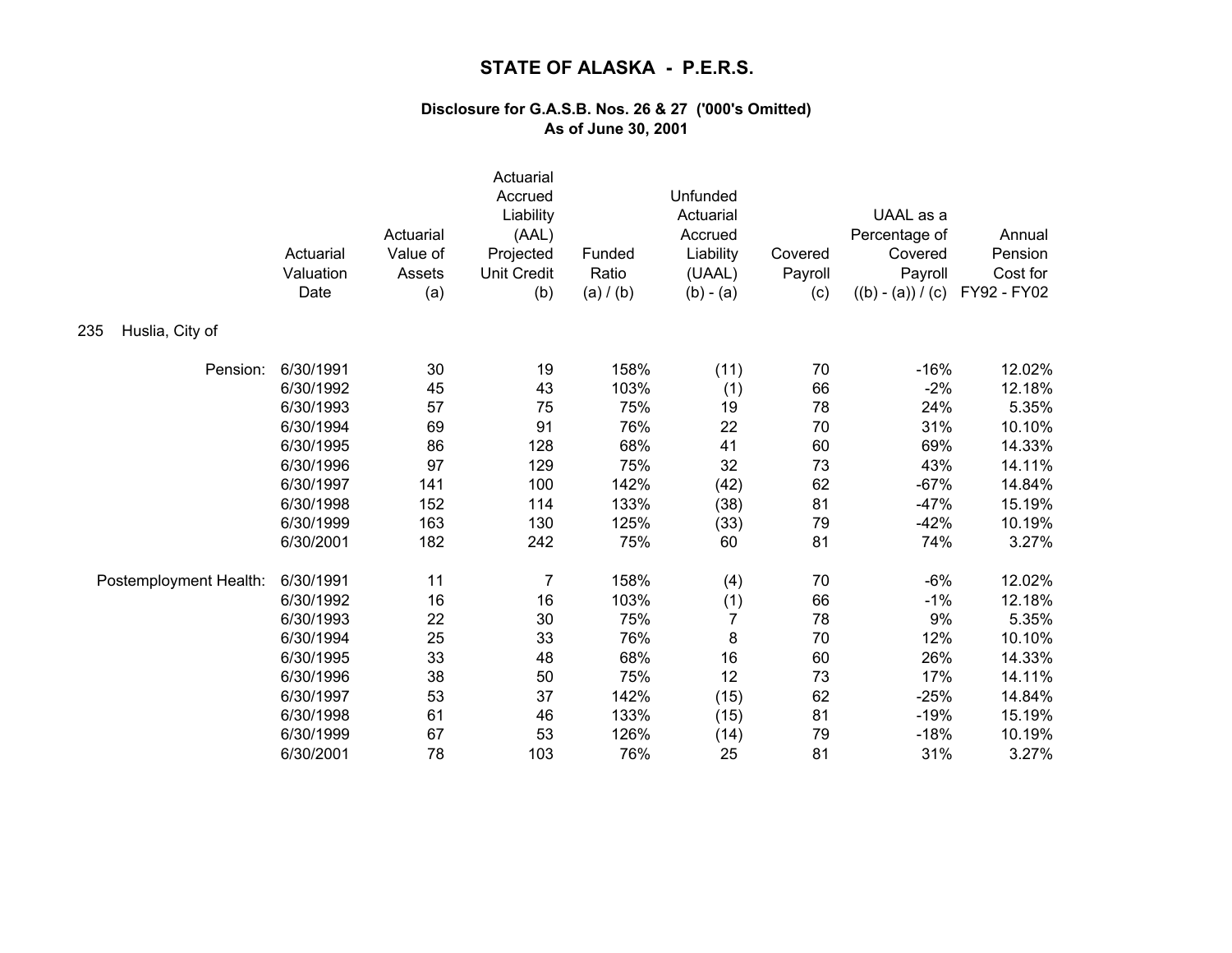|                        | Actuarial<br>Valuation<br>Date | Actuarial<br>Value of<br>Assets<br>(a) | Actuarial<br>Accrued<br>Liability<br>(AAL)<br>Projected<br><b>Unit Credit</b><br>(b) | Funded<br>Ratio<br>(a) / (b) | Unfunded<br>Actuarial<br>Accrued<br>Liability<br>(UAAL)<br>$(b) - (a)$ | Covered<br>Payroll<br>(c) | UAAL as a<br>Percentage of<br>Covered<br>Payroll<br>$((b) - (a)) / (c)$ | Annual<br>Pension<br>Cost for<br>FY92 - FY02 |
|------------------------|--------------------------------|----------------------------------------|--------------------------------------------------------------------------------------|------------------------------|------------------------------------------------------------------------|---------------------------|-------------------------------------------------------------------------|----------------------------------------------|
| Kaltag, City of<br>237 |                                |                                        |                                                                                      |                              |                                                                        |                           |                                                                         |                                              |
| Pension:               | 6/30/1991                      | 6                                      | $\overline{7}$                                                                       | 80%                          | 1                                                                      | 16                        | 9%                                                                      | 0.00%                                        |
|                        | 6/30/1992                      | 8                                      | 12                                                                                   | 69%                          | 4                                                                      | 14                        | 27%                                                                     | 0.00%                                        |
|                        | 6/30/1993                      | 8                                      | 17                                                                                   | 48%                          | 9                                                                      |                           | 8621%                                                                   | 11.12%                                       |
|                        | 6/30/1994                      | 9                                      | 24                                                                                   | 36%                          | 15                                                                     |                           | N/A                                                                     | 14.20%                                       |
|                        | 6/30/1995                      | 20                                     | 10                                                                                   | 193%                         | (9)                                                                    | 21                        | $-46%$                                                                  | 16.58%                                       |
|                        | 6/30/1996                      | 22                                     | 14                                                                                   | 155%                         | (8)                                                                    | 24                        | $-33%$                                                                  | 0.00%                                        |
|                        | 6/30/1997                      | 28                                     | 18                                                                                   | 156%                         | (10)                                                                   | 22                        | $-46%$                                                                  | 0.00%                                        |
|                        | 6/30/1998                      | 27                                     | 25                                                                                   | 108%                         | (2)                                                                    | 25                        | $-8%$                                                                   | 5.00%                                        |
|                        | 6/30/1999                      | 29                                     | 23                                                                                   | 126%                         | (6)                                                                    | 13                        | $-46%$                                                                  | 4.42%                                        |
|                        | 6/30/2001                      | 33                                     | 42                                                                                   | 79%                          | 9                                                                      | 26                        | 35%                                                                     | 3.46%                                        |
| Postemployment Health: | 6/30/1991                      | $\overline{\mathbf{c}}$                | 3                                                                                    | 80%                          | 1                                                                      | 16                        | 3%                                                                      | 0.00%                                        |
|                        | 6/30/1992                      | 3                                      | 4                                                                                    | 69%                          | 1                                                                      | 14                        | 10%                                                                     | 0.00%                                        |
|                        | 6/30/1993                      | 3                                      | 6                                                                                    | 48%                          | 3                                                                      |                           | 3379%                                                                   | 11.12%                                       |
|                        | 6/30/1994                      | 3                                      | 9                                                                                    | 36%                          | 6                                                                      |                           | N/A                                                                     | 14.20%                                       |
|                        | 6/30/1995                      | 7                                      | 4                                                                                    | 193%                         | (4)                                                                    | 21                        | $-17%$                                                                  | 16.58%                                       |
|                        | 6/30/1996                      | 9                                      | 6                                                                                    | 155%                         | (3)                                                                    | 24                        | $-13%$                                                                  | 0.00%                                        |
|                        | 6/30/1997                      | 11                                     | $\overline{7}$                                                                       | 156%                         | (4)                                                                    | 22                        | $-17%$                                                                  | 0.00%                                        |
|                        | 6/30/1998                      | 11                                     | 11                                                                                   | 100%                         |                                                                        | 25                        | 0%                                                                      | 5.00%                                        |
|                        | 6/30/1999                      | 12                                     | 10                                                                                   | 120%                         | (2)                                                                    | 13                        | $-15%$                                                                  | 4.42%                                        |
|                        | 6/30/2001                      | 14                                     | 19                                                                                   | 74%                          | 5                                                                      | 26                        | 19%                                                                     | 3.46%                                        |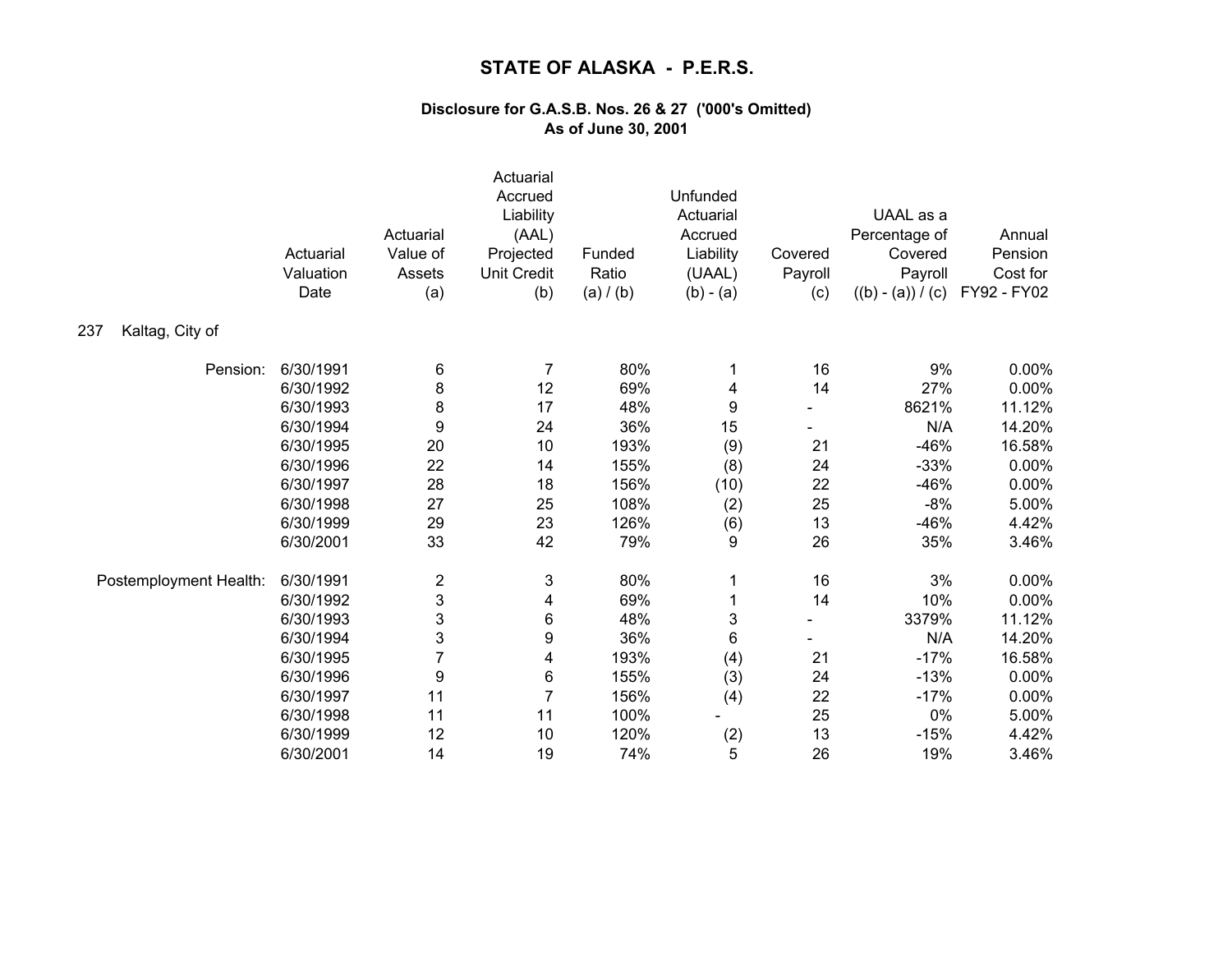|                                       | Actuarial<br>Valuation<br>Date | Actuarial<br>Value of<br>Assets<br>(a) | Actuarial<br>Accrued<br>Liability<br>(AAL)<br>Projected<br><b>Unit Credit</b><br>(b) | Funded<br>Ratio<br>(a) / (b) | Unfunded<br>Actuarial<br>Accrued<br>Liability<br>(UAAL)<br>$(b) - (a)$ | Covered<br>Payroll<br>(c) | UAAL as a<br>Percentage of<br>Covered<br>Payroll<br>$((b) - (a)) / (c)$ | Annual<br>Pension<br>Cost for<br>FY92 - FY02 |
|---------------------------------------|--------------------------------|----------------------------------------|--------------------------------------------------------------------------------------|------------------------------|------------------------------------------------------------------------|---------------------------|-------------------------------------------------------------------------|----------------------------------------------|
| Haines Borough School District<br>240 |                                |                                        |                                                                                      |                              |                                                                        |                           |                                                                         |                                              |
| Pension:                              | 6/30/1991                      | 85                                     | 70                                                                                   | 122%                         | (15)                                                                   | 331                       | $-5%$                                                                   | 0.00%                                        |
|                                       | 6/30/1992                      | 129                                    | 105                                                                                  | 122%                         | (23)                                                                   | 281                       | $-8%$                                                                   | 11.95%                                       |
|                                       | 6/30/1993                      | 192                                    | 185                                                                                  | 104%                         | (7)                                                                    | 372                       | $-2%$                                                                   | 8.64%                                        |
|                                       | 6/30/1994                      | 249                                    | 204                                                                                  | 122%                         | (45)                                                                   | 302                       | $-15%$                                                                  | 8.23%                                        |
|                                       | 6/30/1995                      | 339                                    | 267                                                                                  | 127%                         | (71)                                                                   | 543                       | $-13%$                                                                  | 10.66%                                       |
|                                       | 6/30/1996                      | 379                                    | 357                                                                                  | 106%                         | (22)                                                                   | 387                       | $-6%$                                                                   | 5.70%                                        |
|                                       | 6/30/1997                      | 471                                    | 431                                                                                  | 109%                         | (40)                                                                   | 490                       | $-8%$                                                                   | 2.51%                                        |
|                                       | 6/30/1998                      | 502                                    | 584                                                                                  | 86%                          | 82                                                                     | 497                       | 16%                                                                     | 7.51%                                        |
|                                       | 6/30/1999                      | 550                                    | 601                                                                                  | 92%                          | 51                                                                     | 547                       | 9%                                                                      | 8.93%                                        |
|                                       | 6/30/2001                      | 739                                    | 825                                                                                  | 90%                          | 86                                                                     | 632                       | 14%                                                                     | 9.75%                                        |
| Postemployment Health:                | 6/30/1991                      | 32                                     | 26                                                                                   | 122%                         | (6)                                                                    | 331                       | $-2%$                                                                   | 0.00%                                        |
|                                       | 6/30/1992                      | 47                                     | 39                                                                                   | 122%                         | (9)                                                                    | 281                       | $-3%$                                                                   | 11.95%                                       |
|                                       | 6/30/1993                      | 75                                     | 72                                                                                   | 104%                         | (3)                                                                    | 372                       | $-1%$                                                                   | 8.64%                                        |
|                                       | 6/30/1994                      | 91                                     | 75                                                                                   | 122%                         | (16)                                                                   | 302                       | $-5%$                                                                   | 8.23%                                        |
|                                       | 6/30/1995                      | 127                                    | 101                                                                                  | 127%                         | (27)                                                                   | 543                       | $-5%$                                                                   | 10.66%                                       |
|                                       | 6/30/1996                      | 146                                    | 138                                                                                  | 106%                         | (8)                                                                    | 387                       | $-2%$                                                                   | 5.70%                                        |
|                                       | 6/30/1997                      | 175                                    | 160                                                                                  | 109%                         | (15)                                                                   | 490                       | $-3%$                                                                   | 2.51%                                        |
|                                       | 6/30/1998                      | 201                                    | 234                                                                                  | 86%                          | 33                                                                     | 497                       | 7%                                                                      | 7.51%                                        |
|                                       | 6/30/1999                      | 224                                    | 245                                                                                  | 91%                          | 21                                                                     | 547                       | 4%                                                                      | 8.93%                                        |
|                                       | 6/30/2001                      | 313                                    | 350                                                                                  | 89%                          | 37                                                                     | 632                       | 6%                                                                      | 9.75%                                        |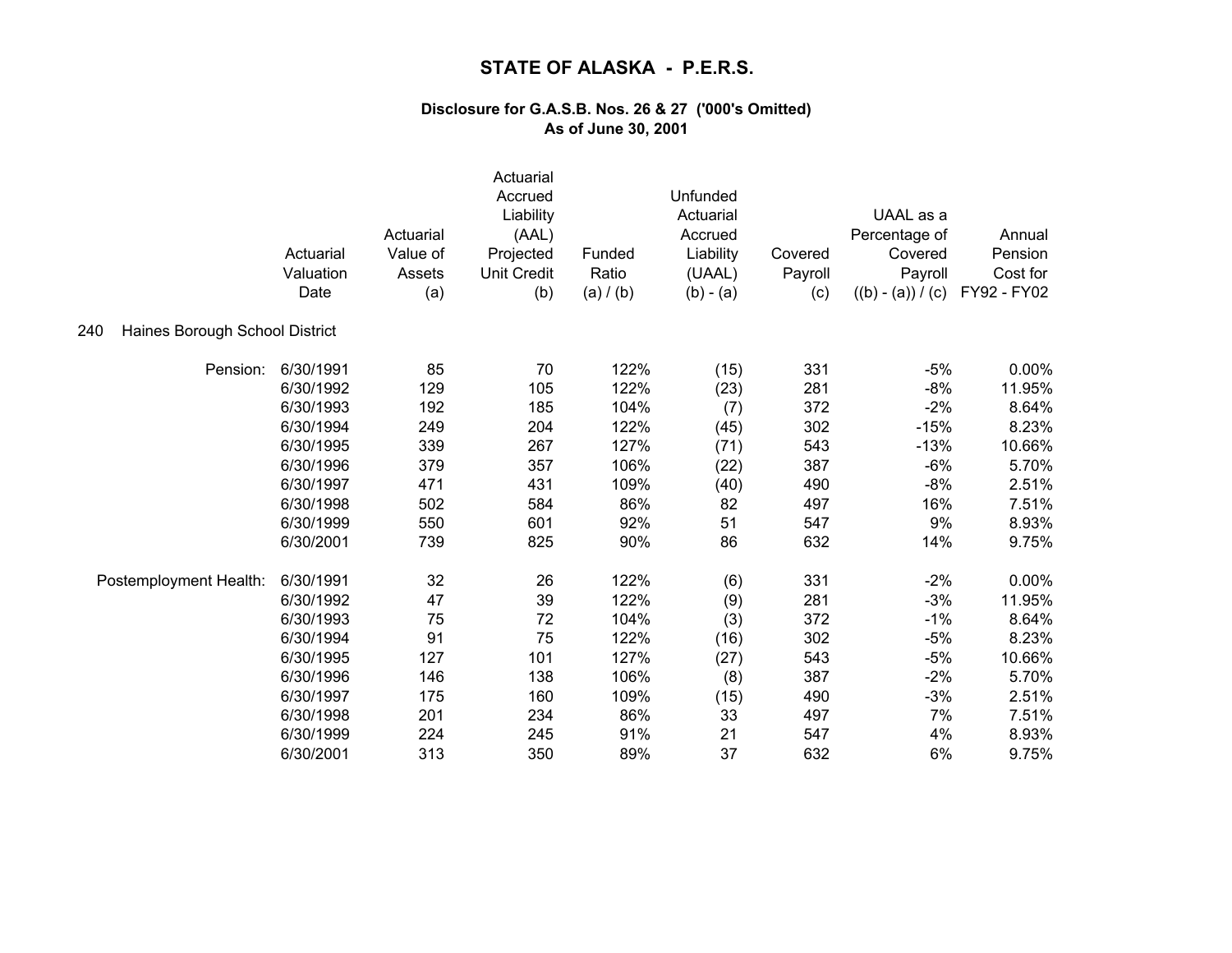|                         | Actuarial<br>Valuation<br>Date | Actuarial<br>Value of<br>Assets<br>(a) | Actuarial<br>Accrued<br>Liability<br>(AAL)<br>Projected<br><b>Unit Credit</b><br>(b) | Funded<br>Ratio<br>(a) / (b) | Unfunded<br>Actuarial<br>Accrued<br>Liability<br>(UAAL)<br>$(b) - (a)$ | Covered<br>Payroll<br>(c) | UAAL as a<br>Percentage of<br>Covered<br>Payroll<br>$((b) - (a)) / (c)$ | Annual<br>Pension<br>Cost for<br>FY92 - FY02 |
|-------------------------|--------------------------------|----------------------------------------|--------------------------------------------------------------------------------------|------------------------------|------------------------------------------------------------------------|---------------------------|-------------------------------------------------------------------------|----------------------------------------------|
| Noorvik, City of<br>241 |                                |                                        |                                                                                      |                              |                                                                        |                           |                                                                         |                                              |
| Pension:                | 6/30/1991                      | 39                                     | 27                                                                                   | 143%                         | (12)                                                                   | 120                       | $-10%$                                                                  | 0.00%                                        |
|                         | 6/30/1992                      | 58                                     | 29                                                                                   | 198%                         | (29)                                                                   | 100                       | $-29%$                                                                  | 11.28%                                       |
|                         | 6/30/1993                      | 77                                     | 67                                                                                   | 115%                         | (10)                                                                   | 120                       | $-8%$                                                                   | 7.06%                                        |
|                         | 6/30/1994                      | 94                                     | 89                                                                                   | 105%                         | (4)                                                                    | 138                       | $-3%$                                                                   | 1.50%                                        |
|                         | 6/30/1995                      | 118                                    | 115                                                                                  | 103%                         | (3)                                                                    | 135                       | $-2%$                                                                   | 8.70%                                        |
|                         | 6/30/1996                      | 129                                    | 142                                                                                  | 91%                          | 13                                                                     | 131                       | 10%                                                                     | 9.37%                                        |
|                         | 6/30/1997                      | 165                                    | 159                                                                                  | 104%                         | (7)                                                                    | 124                       | $-5%$                                                                   | 6.00%                                        |
|                         | 6/30/1998                      | 169                                    | 200                                                                                  | 85%                          | 31                                                                     | 248                       | 13%                                                                     | 11.00%                                       |
|                         | 6/30/1999                      | 196                                    | 207                                                                                  | 95%                          | 11                                                                     | 173                       | 6%                                                                      | 9.27%                                        |
|                         | 6/30/2001                      | 247                                    | 208                                                                                  | 119%                         | (39)                                                                   | 289                       | $-13%$                                                                  | 9.40%                                        |
| Postemployment Health:  | 6/30/1991                      | 14                                     | 10                                                                                   | 143%                         | (4)                                                                    | 120                       | $-4%$                                                                   | 0.00%                                        |
|                         | 6/30/1992                      | 21                                     | 11                                                                                   | 198%                         | (10)                                                                   | 100                       | $-11%$                                                                  | 11.28%                                       |
|                         | 6/30/1993                      | 30                                     | 26                                                                                   | 115%                         | (4)                                                                    | 120                       | $-3%$                                                                   | 7.06%                                        |
|                         | 6/30/1994                      | 34                                     | 33                                                                                   | 105%                         | (2)                                                                    | 138                       | $-1%$                                                                   | 1.50%                                        |
|                         | 6/30/1995                      | 44                                     | 43                                                                                   | 103%                         | (1)                                                                    | 135                       | $-1%$                                                                   | 8.70%                                        |
|                         | 6/30/1996                      | 50                                     | 55                                                                                   | 91%                          | 5                                                                      | 131                       | 4%                                                                      | 9.37%                                        |
|                         | 6/30/1997                      | 62                                     | 59                                                                                   | 104%                         | (2)                                                                    | 124                       | $-2%$                                                                   | 6.00%                                        |
|                         | 6/30/1998                      | 68                                     | 81                                                                                   | 84%                          | 13                                                                     | 248                       | $5\%$                                                                   | 11.00%                                       |
|                         | 6/30/1999                      | 80                                     | 84                                                                                   | 95%                          | 4                                                                      | 173                       | 2%                                                                      | 9.27%                                        |
|                         | 6/30/2001                      | 105                                    | 88                                                                                   | 119%                         | (17)                                                                   | 289                       | $-6%$                                                                   | 9.40%                                        |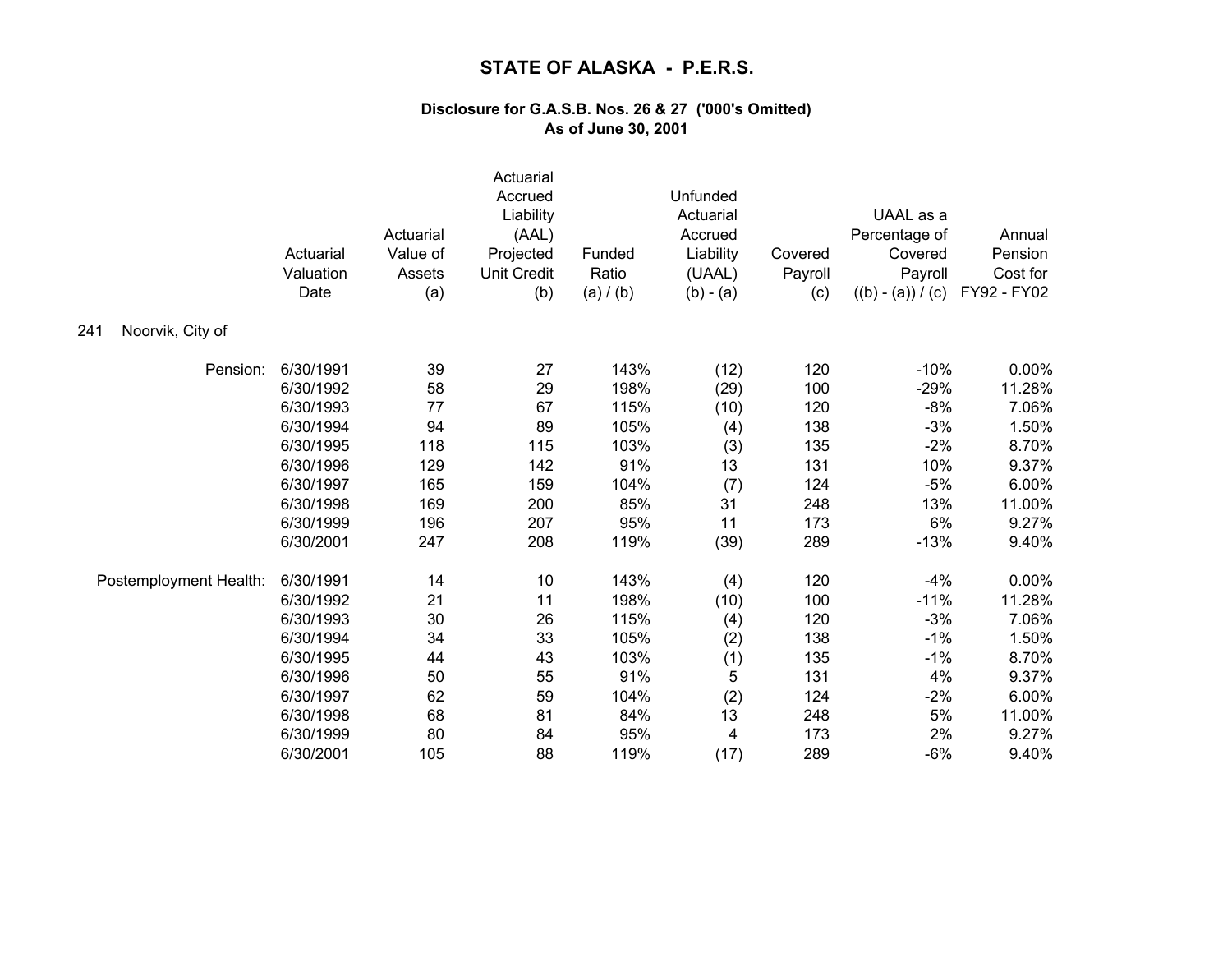|                        | Actuarial<br>Valuation<br>Date | Actuarial<br>Value of<br>Assets<br>(a) | Actuarial<br>Accrued<br>Liability<br>(AAL)<br>Projected<br><b>Unit Credit</b><br>(b) | Funded<br>Ratio<br>(a) / (b) | Unfunded<br>Actuarial<br>Accrued<br>Liability<br>(UAAL)<br>$(b) - (a)$ | Covered<br>Payroll<br>(c) | UAAL as a<br>Percentage of<br>Covered<br>Payroll<br>$((b) - (a)) / (c)$ | Annual<br>Pension<br>Cost for<br>FY92 - FY02 |
|------------------------|--------------------------------|----------------------------------------|--------------------------------------------------------------------------------------|------------------------------|------------------------------------------------------------------------|---------------------------|-------------------------------------------------------------------------|----------------------------------------------|
| Elim, City of<br>242   |                                |                                        |                                                                                      |                              |                                                                        |                           |                                                                         |                                              |
| Pension:               | 6/30/1991                      | 4                                      | 4                                                                                    | 100%                         |                                                                        | 12                        | 0%                                                                      | 24.18%                                       |
|                        | 6/30/1992                      | 7                                      | $\overline{7}$                                                                       | 111%                         | (1)                                                                    | 12                        | $-6%$                                                                   | 13.19%                                       |
|                        | 6/30/1993                      | 11                                     | 12                                                                                   | 88%                          | 1                                                                      | 14                        | 10%                                                                     | 9.74%                                        |
|                        | 6/30/1994                      | 14                                     | 17                                                                                   | 83%                          | 3                                                                      | 15                        | 20%                                                                     | 9.39%                                        |
|                        | 6/30/1995                      | 18                                     | 25                                                                                   | 71%                          | 7                                                                      | 16                        | 47%                                                                     | 12.27%                                       |
|                        | 6/30/1996                      | 20                                     | 27                                                                                   | 74%                          | 7                                                                      | 15                        | 48%                                                                     | 12.68%                                       |
|                        | 6/30/1997                      | 32                                     | 34                                                                                   | 94%                          | $\overline{c}$                                                         | 22                        | 10%                                                                     | 12.14%                                       |
|                        | 6/30/1998                      | 41                                     | 42                                                                                   | 98%                          | $\mathbf 1$                                                            | 48                        | 2%                                                                      | 15.83%                                       |
|                        | 6/30/1999                      | 59                                     | 56                                                                                   | 105%                         | (3)                                                                    | 68                        | $-4%$                                                                   | 10.97%                                       |
|                        | 6/30/2001                      | 127                                    | 113                                                                                  | 112%                         | (14)                                                                   | 113                       | $-12%$                                                                  | 7.97%                                        |
| Postemployment Health: | 6/30/1991                      | $\overline{\mathbf{c}}$                | $\boldsymbol{2}$                                                                     | 100%                         |                                                                        | 12                        | 0%                                                                      | 24.18%                                       |
|                        | 6/30/1992                      | 3                                      | $\overline{\mathbf{c}}$                                                              | 111%                         |                                                                        | 12                        | $-2%$                                                                   | 13.19%                                       |
|                        | 6/30/1993                      | 4                                      | 5                                                                                    | 88%                          | 1                                                                      | 14                        | 4%                                                                      | 9.74%                                        |
|                        | 6/30/1994                      | 5                                      | 6                                                                                    | 83%                          |                                                                        | 15                        | 7%                                                                      | 9.39%                                        |
|                        | 6/30/1995                      | 7                                      | 10                                                                                   | 71%                          | 3                                                                      | 16                        | 18%                                                                     | 12.27%                                       |
|                        | 6/30/1996                      | 8                                      | 11                                                                                   | 74%                          | 3                                                                      | 15                        | 18%                                                                     | 12.68%                                       |
|                        | 6/30/1997                      | 12                                     | 13                                                                                   | 94%                          |                                                                        | 22                        | 4%                                                                      | 12.14%                                       |
|                        | 6/30/1998                      | 17                                     | 18                                                                                   | 94%                          |                                                                        | 48                        | 2%                                                                      | 15.83%                                       |
|                        | 6/30/1999                      | 24                                     | 23                                                                                   | 104%                         | (1)                                                                    | 68                        | $-1%$                                                                   | 10.97%                                       |
|                        | 6/30/2001                      | 54                                     | 48                                                                                   | 113%                         | (6)                                                                    | 113                       | $-5%$                                                                   | 7.97%                                        |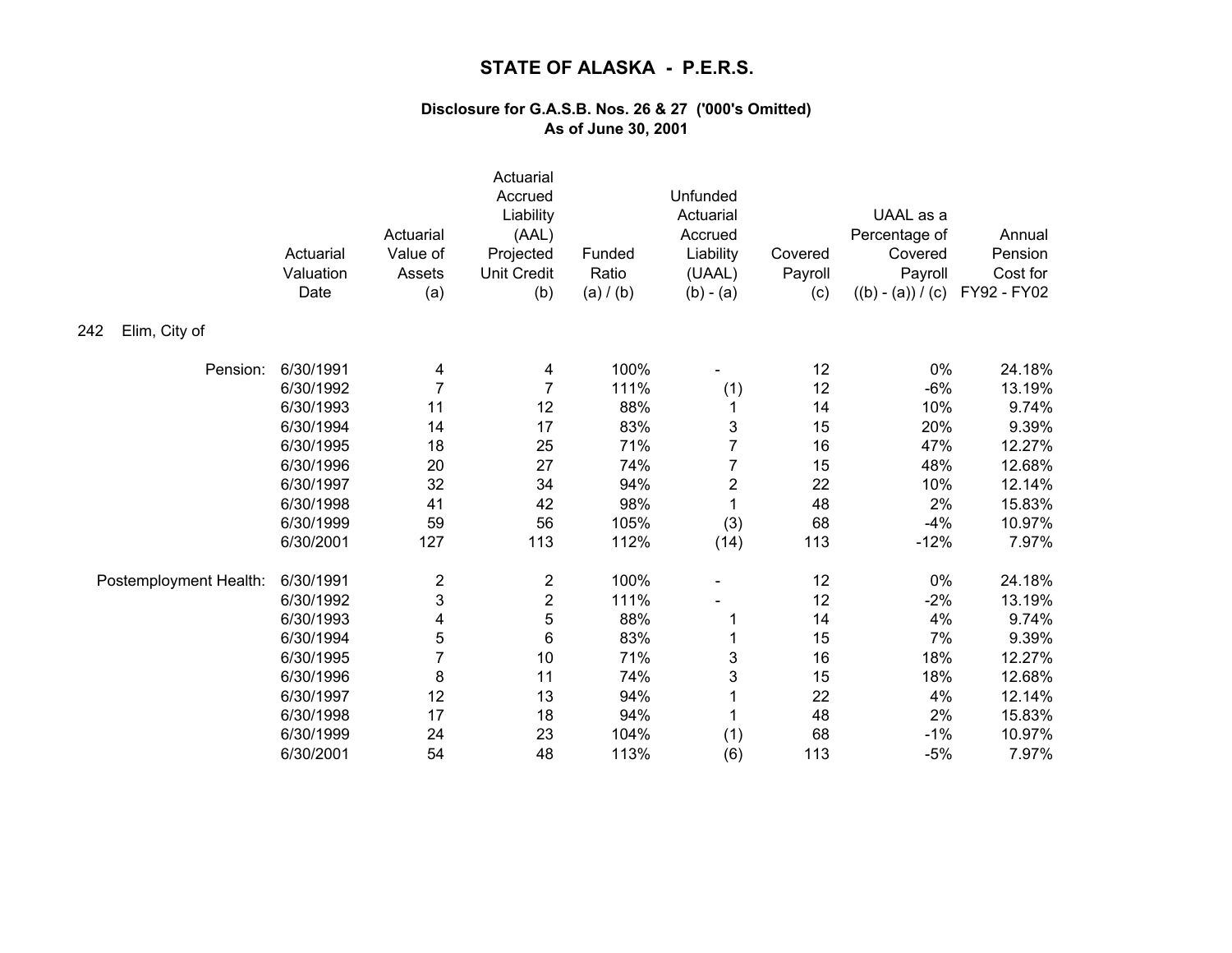|                        | Actuarial<br>Valuation<br>Date | Actuarial<br>Value of<br>Assets<br>(a) | Actuarial<br>Accrued<br>Liability<br>(AAL)<br>Projected<br><b>Unit Credit</b><br>(b) | Funded<br>Ratio<br>(a) / (b) | Unfunded<br>Actuarial<br>Accrued<br>Liability<br>(UAAL)<br>$(b) - (a)$ | Covered<br>Payroll<br>(c) | UAAL as a<br>Percentage of<br>Covered<br>Payroll<br>$((b) - (a)) / (c)$ | Annual<br>Pension<br>Cost for<br>FY92 - FY02 |
|------------------------|--------------------------------|----------------------------------------|--------------------------------------------------------------------------------------|------------------------------|------------------------------------------------------------------------|---------------------------|-------------------------------------------------------------------------|----------------------------------------------|
| Atka, City of<br>243   |                                |                                        |                                                                                      |                              |                                                                        |                           |                                                                         |                                              |
| Pension:               | 6/30/1991                      | 4                                      |                                                                                      | 600%                         | (4)                                                                    |                           | N/A                                                                     | 0.00%                                        |
|                        | 6/30/1992                      | 7                                      | 12                                                                                   | 59%                          | 5                                                                      | 22                        | 24%                                                                     | 14.47%                                       |
|                        | 6/30/1993                      | 8                                      | $\boldsymbol{2}$                                                                     | 367%                         | (6)                                                                    | 10                        | $-59%$                                                                  | 0.00%                                        |
|                        | 6/30/1994                      | 12                                     | 5                                                                                    | 243%                         | (7)                                                                    | 17                        | $-43%$                                                                  | 13.70%                                       |
|                        | 6/30/1995                      | 14                                     |                                                                                      | 1900%                        | (14)                                                                   | 8                         | $-180%$                                                                 | 0.00%                                        |
|                        | 6/30/1996                      | 16                                     | 1                                                                                    | 1100%                        | (14)                                                                   | 20                        | $-73%$                                                                  | 0.00%                                        |
|                        | 6/30/1997                      | 19                                     | $\overline{\mathbf{c}}$                                                              | 867%                         | (17)                                                                   | 16                        | $-102%$                                                                 | 0.00%                                        |
|                        | 6/30/1998                      | 19                                     | $\overline{2}$                                                                       | 950%                         | (17)                                                                   | 18                        | $-94%$                                                                  | 0.94%                                        |
|                        | 6/30/1999                      | 20                                     | 36                                                                                   | 56%                          | 16                                                                     | 50                        | 32%                                                                     | 0.00%                                        |
|                        | 6/30/2001                      | 25                                     | 49                                                                                   | 51%                          | 24                                                                     | 48                        | 50%                                                                     | 12.55%                                       |
| Postemployment Health: | 6/30/1991                      | $\overline{\mathbf{c}}$                |                                                                                      | 600%                         | (1)                                                                    |                           | N/A                                                                     | 0.00%                                        |
|                        | 6/30/1992                      | 3                                      | 5                                                                                    | 59%                          | $\sqrt{2}$                                                             | 22                        | 9%                                                                      | 14.47%                                       |
|                        | 6/30/1993                      | 3                                      | 1                                                                                    | 367%                         | (2)                                                                    | 10                        | $-23%$                                                                  | 0.00%                                        |
|                        | 6/30/1994                      | 5                                      | $\overline{2}$                                                                       | 243%                         | (3)                                                                    | 17                        | $-16%$                                                                  | 13.70%                                       |
|                        | 6/30/1995                      | 5                                      |                                                                                      | 1900%                        | (5)                                                                    | 8                         | $-68%$                                                                  | 0.00%                                        |
|                        | 6/30/1996                      | 6                                      |                                                                                      | 1100%                        | (6)                                                                    | 20                        | $-28%$                                                                  | 0.00%                                        |
|                        | 6/30/1997                      | $\overline{7}$                         |                                                                                      | 867%                         | (6)                                                                    | 16                        | $-38%$                                                                  | 0.00%                                        |
|                        | 6/30/1998                      | 8                                      | $\overline{2}$                                                                       | 400%                         | (6)                                                                    | 18                        | $-33%$                                                                  | 0.94%                                        |
|                        | 6/30/1999                      | 9                                      | 15                                                                                   | 60%                          | 6                                                                      | 50                        | 12%                                                                     | 0.00%                                        |
|                        | 6/30/2001                      | 12                                     | 22                                                                                   | 55%                          | 10                                                                     | 48                        | 21%                                                                     | 12.55%                                       |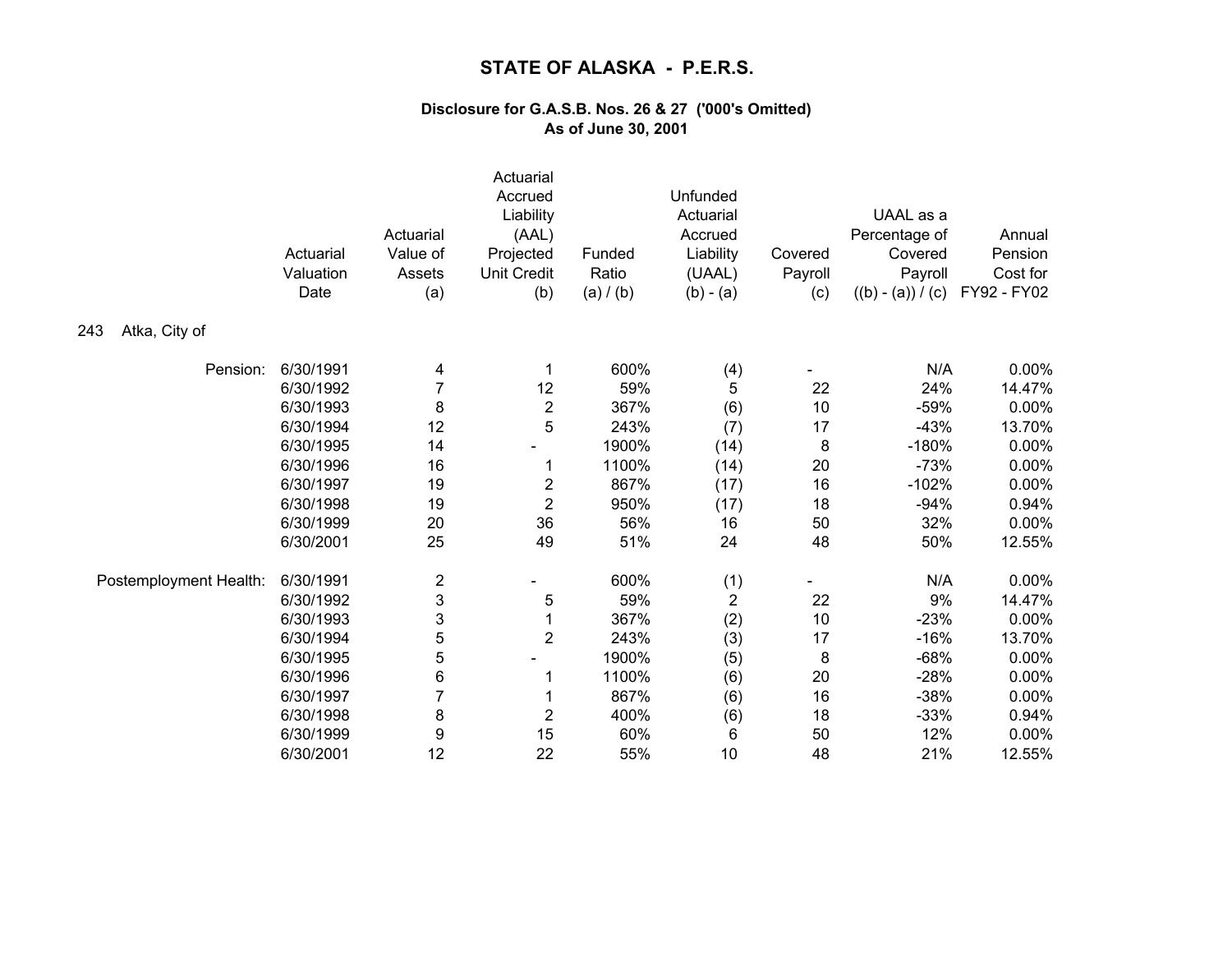|                                               | Actuarial<br>Valuation<br>Date | Actuarial<br>Value of<br>Assets<br>(a) | Actuarial<br>Accrued<br>Liability<br>(AAL)<br>Projected<br><b>Unit Credit</b><br>(b) | Funded<br>Ratio<br>(a) / (b) | Unfunded<br>Actuarial<br>Accrued<br>Liability<br>(UAAL)<br>$(b) - (a)$ | Covered<br>Payroll<br>(c) | UAAL as a<br>Percentage of<br>Covered<br>Payroll<br>$((b) - (a)) / (c)$ | Annual<br>Pension<br>Cost for<br>FY92 - FY02 |
|-----------------------------------------------|--------------------------------|----------------------------------------|--------------------------------------------------------------------------------------|------------------------------|------------------------------------------------------------------------|---------------------------|-------------------------------------------------------------------------|----------------------------------------------|
| Aleutians East Borough School District<br>244 |                                |                                        |                                                                                      |                              |                                                                        |                           |                                                                         |                                              |
| Pension:                                      | 6/30/1991                      | 182                                    | 272                                                                                  | 67%                          | 90                                                                     | 590                       | 15%                                                                     | 0.00%                                        |
|                                               | 6/30/1992                      | 254                                    | 370                                                                                  | 69%                          | 116                                                                    | 580                       | 20%                                                                     | 14.49%                                       |
|                                               | 6/30/1993                      | 343                                    | 535                                                                                  | 64%                          | 193                                                                    | 795                       | 24%                                                                     | 12.09%                                       |
|                                               | 6/30/1994                      | 458                                    | 621                                                                                  | 74%                          | 162                                                                    | 983                       | 17%                                                                     | 13.41%                                       |
|                                               | 6/30/1995                      | 606                                    | 688                                                                                  | 88%                          | 82                                                                     | 846                       | 10%                                                                     | 14.38%                                       |
|                                               | 6/30/1996                      | 677                                    | 777                                                                                  | 87%                          | 100                                                                    | 807                       | 12%                                                                     | 12.32%                                       |
|                                               | 6/30/1997                      | 871                                    | 837                                                                                  | 104%                         | (34)                                                                   | 739                       | $-5%$                                                                   | 7.87%                                        |
|                                               | 6/30/1998                      | 889                                    | 972                                                                                  | 91%                          | 83                                                                     | 686                       | 12%                                                                     | 11.37%                                       |
|                                               | 6/30/1999                      | 995                                    | 1,179                                                                                | 84%                          | 184                                                                    | 858                       | 21%                                                                     | 9.34%                                        |
|                                               | 6/30/2001                      | 1,225                                  | 1,570                                                                                | 78%                          | 345                                                                    | 884                       | 39%                                                                     | 11.48%                                       |
| Postemployment Health:                        | 6/30/1991                      | 68                                     | 101                                                                                  | 67%                          | 33                                                                     | 590                       | 6%                                                                      | $0.00\%$                                     |
|                                               | 6/30/1992                      | 93                                     | 136                                                                                  | 69%                          | 43                                                                     | 580                       | 7%                                                                      | 14.49%                                       |
|                                               | 6/30/1993                      | 134                                    | 210                                                                                  | 64%                          | 75                                                                     | 795                       | 9%                                                                      | 12.09%                                       |
|                                               | 6/30/1994                      | 169                                    | 228                                                                                  | 74%                          | 60                                                                     | 983                       | 6%                                                                      | 13.41%                                       |
|                                               | 6/30/1995                      | 228                                    | 259                                                                                  | 88%                          | 31                                                                     | 846                       | 4%                                                                      | 14.38%                                       |
|                                               | 6/30/1996                      | 261                                    | 300                                                                                  | 87%                          | 39                                                                     | 807                       | 5%                                                                      | 12.32%                                       |
|                                               | 6/30/1997                      | 325                                    | 312                                                                                  | 104%                         | (13)                                                                   | 739                       | $-2%$                                                                   | 7.87%                                        |
|                                               | 6/30/1998                      | 355                                    | 388                                                                                  | 91%                          | 33                                                                     | 686                       | $5\%$                                                                   | 11.37%                                       |
|                                               | 6/30/1999                      | 404                                    | 479                                                                                  | 84%                          | 75                                                                     | 858                       | 9%                                                                      | 9.34%                                        |
|                                               | 6/30/2001                      | 520                                    | 665                                                                                  | 78%                          | 145                                                                    | 884                       | 16%                                                                     | 11.48%                                       |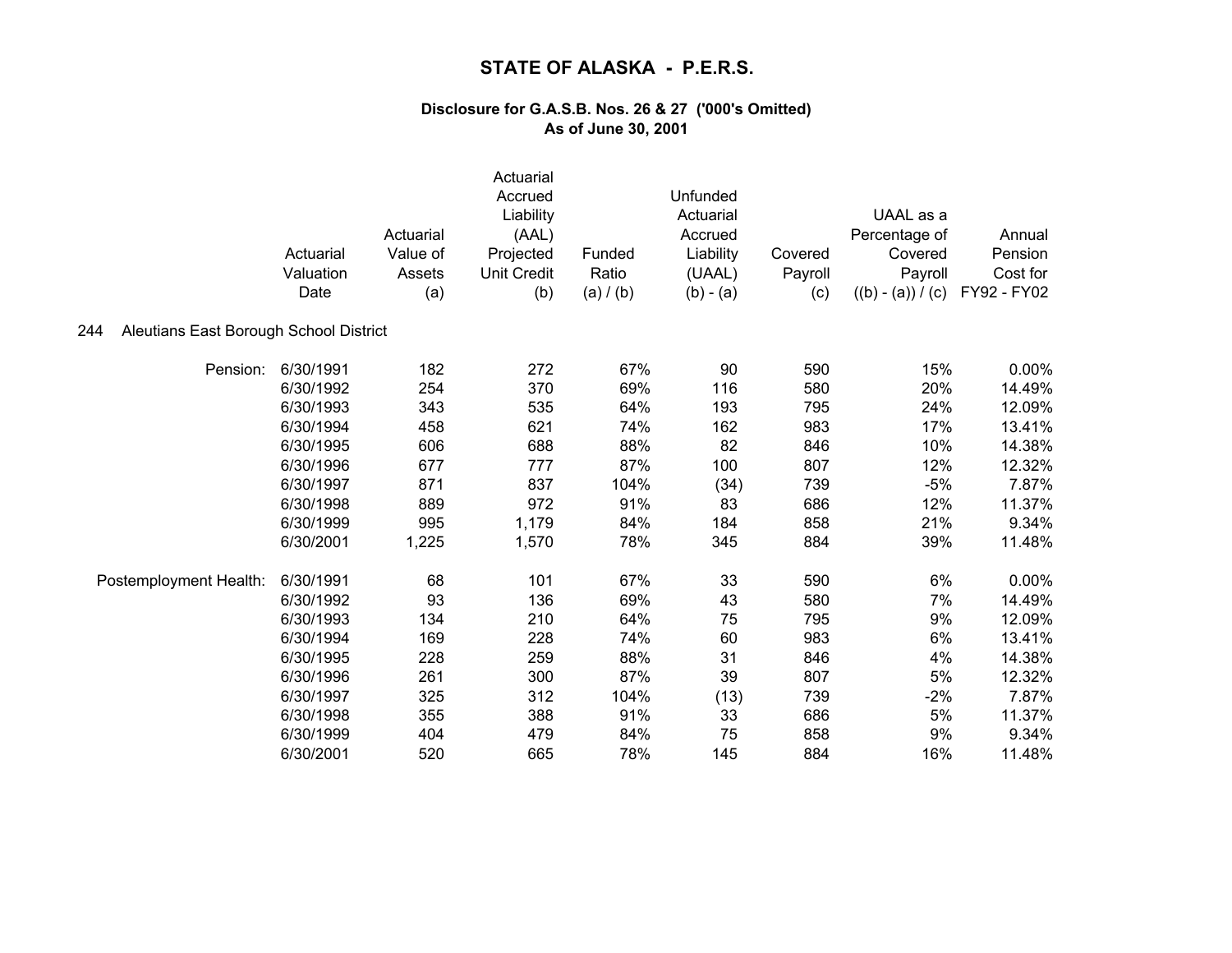|                                   | Actuarial<br>Valuation<br>Date | Actuarial<br>Value of<br>Assets<br>(a) | Actuarial<br>Accrued<br>Liability<br>(AAL)<br>Projected<br><b>Unit Credit</b><br>(b) | Funded<br>Ratio<br>(a) / (b) | Unfunded<br>Actuarial<br>Accrued<br>Liability<br>(UAAL)<br>$(b) - (a)$ | Covered<br>Payroll<br>(c) | UAAL as a<br>Percentage of<br>Covered<br>Payroll<br>$((b) - (a)) / (c)$ | Annual<br>Pension<br>Cost for<br>FY92 - FY02 |
|-----------------------------------|--------------------------------|----------------------------------------|--------------------------------------------------------------------------------------|------------------------------|------------------------------------------------------------------------|---------------------------|-------------------------------------------------------------------------|----------------------------------------------|
| <b>Aleutians West CRSA</b><br>245 |                                |                                        |                                                                                      |                              |                                                                        |                           |                                                                         |                                              |
| Pension:                          | 6/30/1991                      | 14                                     | 10                                                                                   | 136%                         | (4)                                                                    | 43                        | $-8%$                                                                   | 0.00%                                        |
|                                   | 6/30/1992                      | 23                                     | 18                                                                                   | 133%                         | (6)                                                                    | 45                        | $-13%$                                                                  | 11.13%                                       |
|                                   | 6/30/1993                      | 32                                     | 28                                                                                   | 113%                         | (4)                                                                    | 50                        | $-7%$                                                                   | 7.76%                                        |
|                                   | 6/30/1994                      | 39                                     | 34                                                                                   | 117%                         | (6)                                                                    | 52                        | $-11%$                                                                  | 6.84%                                        |
|                                   | 6/30/1995                      | 56                                     | 58                                                                                   | 96%                          | 2                                                                      | 41                        | 5%                                                                      | 8.86%                                        |
|                                   | 6/30/1996                      | 59                                     | 68                                                                                   | 87%                          | 9                                                                      | 45                        | 19%                                                                     | 6.89%                                        |
|                                   | 6/30/1997                      | 57                                     | 40                                                                                   | 142%                         | (17)                                                                   | 49                        | $-34%$                                                                  | 7.38%                                        |
|                                   | 6/30/1998                      | 64                                     | 65                                                                                   | 98%                          | 1                                                                      | 32                        | 3%                                                                      | 12.15%                                       |
|                                   | 6/30/1999                      | 72                                     | 86                                                                                   | 84%                          | 14                                                                     | 40                        | 35%                                                                     | 7.15%                                        |
|                                   | 6/30/2001                      | 81                                     | 102                                                                                  | 79%                          | 21                                                                     | 49                        | 43%                                                                     | 13.12%                                       |
| Postemployment Health:            | 6/30/1991                      | 5                                      | 4                                                                                    | 136%                         | (1)                                                                    | 43                        | $-3%$                                                                   | $0.00\%$                                     |
|                                   | 6/30/1992                      | 9                                      | 6                                                                                    | 133%                         | (2)                                                                    | 45                        | $-5%$                                                                   | 11.13%                                       |
|                                   | 6/30/1993                      | 12                                     | 11                                                                                   | 113%                         | (1)                                                                    | 50                        | $-3%$                                                                   | 7.76%                                        |
|                                   | 6/30/1994                      | 15                                     | 12                                                                                   | 117%                         | (2)                                                                    | 52                        | $-4%$                                                                   | 6.84%                                        |
|                                   | 6/30/1995                      | 21                                     | 22                                                                                   | 96%                          | 1                                                                      | 41                        | 2%                                                                      | 8.86%                                        |
|                                   | 6/30/1996                      | 23                                     | 26                                                                                   | 87%                          | 3                                                                      | 45                        | 7%                                                                      | 6.89%                                        |
|                                   | 6/30/1997                      | 21                                     | 15                                                                                   | 142%                         | (6)                                                                    | 49                        | $-13%$                                                                  | 7.38%                                        |
|                                   | 6/30/1998                      | 26                                     | 27                                                                                   | 96%                          | 1                                                                      | 32                        | 3%                                                                      | 12.15%                                       |
|                                   | 6/30/1999                      | 30                                     | 35                                                                                   | 86%                          | 5                                                                      | 40                        | 13%                                                                     | 7.15%                                        |
|                                   | 6/30/2001                      | 35                                     | 44                                                                                   | 80%                          | 9                                                                      | 49                        | 18%                                                                     | 13.12%                                       |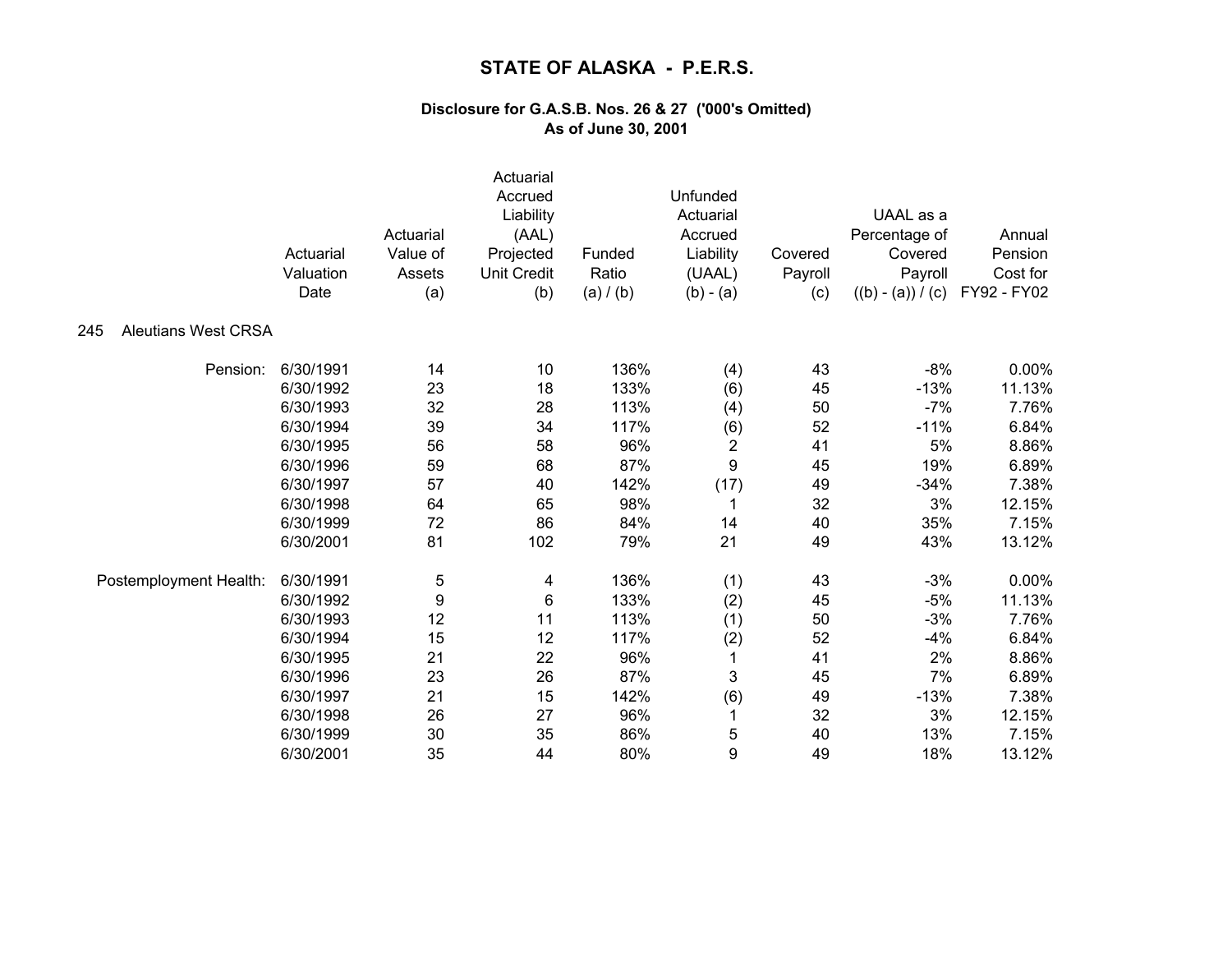|                                     | Actuarial<br>Valuation<br>Date | Actuarial<br>Value of<br>Assets<br>(a) | Actuarial<br>Accrued<br>Liability<br>(AAL)<br>Projected<br><b>Unit Credit</b><br>(b) | Funded<br>Ratio<br>(a) / (b) | Unfunded<br>Actuarial<br>Accrued<br>Liability<br>(UAAL)<br>$(b) - (a)$ | Covered<br>Payroll<br>(c) | UAAL as a<br>Percentage of<br>Covered<br>Payroll<br>$((b) - (a)) / (c)$ | Annual<br>Pension<br>Cost for<br>FY92 - FY02 |
|-------------------------------------|--------------------------------|----------------------------------------|--------------------------------------------------------------------------------------|------------------------------|------------------------------------------------------------------------|---------------------------|-------------------------------------------------------------------------|----------------------------------------------|
| Delta/Greely School District<br>246 |                                |                                        |                                                                                      |                              |                                                                        |                           |                                                                         |                                              |
| Pension:                            | 6/30/1991                      | 265                                    | 248                                                                                  | 107%                         | (17)                                                                   | 889                       | $-2%$                                                                   | 0.00%                                        |
|                                     | 6/30/1992                      | 419                                    | 360                                                                                  | 116%                         | (59)                                                                   | 843                       | $-7%$                                                                   | 11.96%                                       |
|                                     | 6/30/1993                      | 541                                    | 538                                                                                  | 101%                         | (3)                                                                    | 863                       | 0%                                                                      | 9.57%                                        |
|                                     | 6/30/1994                      | 757                                    | 712                                                                                  | 106%                         | (45)                                                                   | 926                       | $-5%$                                                                   | 8.64%                                        |
|                                     | 6/30/1995                      | 939                                    | 881                                                                                  | 107%                         | (58)                                                                   | 961                       | $-6%$                                                                   | 11.19%                                       |
|                                     | 6/30/1996                      | 1,192                                  | 1,074                                                                                | 111%                         | (118)                                                                  | 965                       | $-12%$                                                                  | 8.84%                                        |
|                                     | 6/30/1997                      | 1,523                                  | 1,306                                                                                | 117%                         | (217)                                                                  | 897                       | $-24%$                                                                  | 4.77%                                        |
|                                     | 6/30/1998                      | 1,888                                  | 1,698                                                                                | 111%                         | (190)                                                                  | 1,045                     | $-18%$                                                                  | 8.35%                                        |
|                                     | 6/30/1999                      | 1,949                                  | 1,862                                                                                | 105%                         | (87)                                                                   | 1,256                     | $-7%$                                                                   | 7.02%                                        |
|                                     | 6/30/2001                      | 2,295                                  | 2,250                                                                                | 102%                         | (45)                                                                   | 958                       | $-5%$                                                                   | 7.88%                                        |
| Postemployment Health:              | 6/30/1991                      | 98                                     | 92                                                                                   | 107%                         | (6)                                                                    | 889                       | $-1%$                                                                   | 0.00%                                        |
|                                     | 6/30/1992                      | 154                                    | 132                                                                                  | 116%                         | (22)                                                                   | 843                       | $-3%$                                                                   | 11.96%                                       |
|                                     | 6/30/1993                      | 212                                    | 211                                                                                  | 101%                         | (1)                                                                    | 863                       | 0%                                                                      | 9.57%                                        |
|                                     | 6/30/1994                      | 278                                    | 262                                                                                  | 106%                         | (16)                                                                   | 926                       | $-2%$                                                                   | 8.64%                                        |
|                                     | 6/30/1995                      | 353                                    | 331                                                                                  | 107%                         | (22)                                                                   | 961                       | $-2%$                                                                   | 11.19%                                       |
|                                     | 6/30/1996                      | 460                                    | 414                                                                                  | 111%                         | (46)                                                                   | 965                       | $-5%$                                                                   | 8.84%                                        |
|                                     | 6/30/1997                      | 568                                    | 487                                                                                  | 117%                         | (81)                                                                   | 897                       | $-9%$                                                                   | 4.77%                                        |
|                                     | 6/30/1998                      | 754                                    | 678                                                                                  | 111%                         | (76)                                                                   | 1,045                     | $-7%$                                                                   | 8.35%                                        |
|                                     | 6/30/1999                      | 791                                    | 755                                                                                  | 105%                         | (36)                                                                   | 1,256                     | $-3%$                                                                   | 7.02%                                        |
|                                     | 6/30/2001                      | 972                                    | 954                                                                                  | 102%                         | (18)                                                                   | 958                       | $-2%$                                                                   | 7.88%                                        |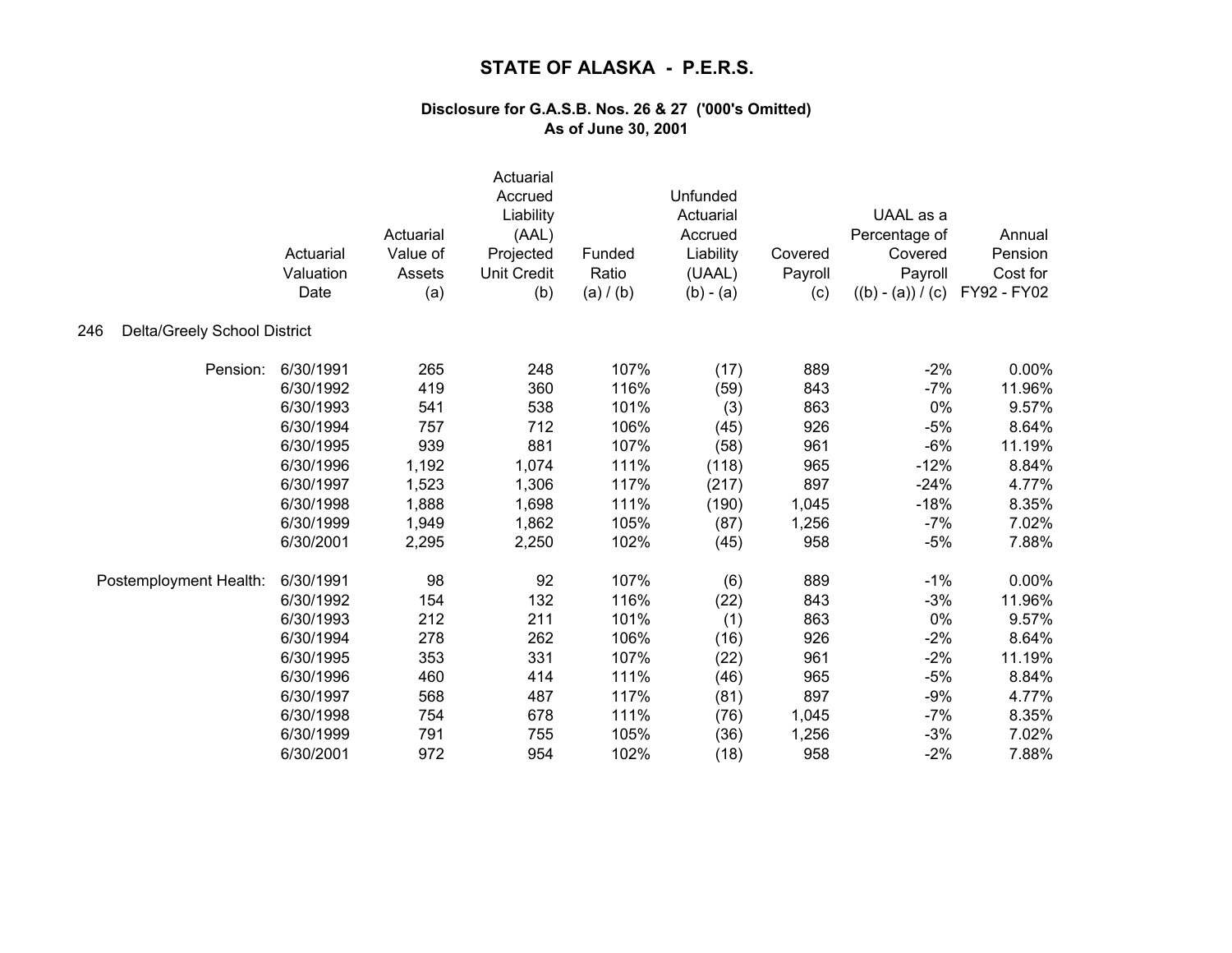| Lake & Peninsula Borough<br>247 | Actuarial<br>Valuation<br>Date | Actuarial<br>Value of<br>Assets<br>(a) | Actuarial<br>Accrued<br>Liability<br>(AAL)<br>Projected<br><b>Unit Credit</b><br>(b) | Funded<br>Ratio<br>(a) / (b) | Unfunded<br>Actuarial<br>Accrued<br>Liability<br>(UAAL)<br>$(b) - (a)$ | Covered<br>Payroll<br>(c) | UAAL as a<br>Percentage of<br>Covered<br>Payroll<br>$((b) - (a)) / (c)$ | Annual<br>Pension<br>Cost for<br>FY92 - FY02 |
|---------------------------------|--------------------------------|----------------------------------------|--------------------------------------------------------------------------------------|------------------------------|------------------------------------------------------------------------|---------------------------|-------------------------------------------------------------------------|----------------------------------------------|
|                                 |                                |                                        |                                                                                      |                              |                                                                        |                           |                                                                         |                                              |
| Pension:                        | 6/30/1991                      | 66                                     | 85                                                                                   | 78%                          | 19                                                                     | 106                       | 18%                                                                     | 0.00%                                        |
|                                 | 6/30/1992                      | 97                                     | 111                                                                                  | 87%                          | 15                                                                     | 73                        | 20%                                                                     | 14.64%                                       |
|                                 | 6/30/1993                      | 114                                    | 155                                                                                  | 73%                          | 42                                                                     | 114                       | 36%                                                                     | 12.43%                                       |
|                                 | 6/30/1994                      | 180                                    | 216                                                                                  | 83%                          | 37                                                                     | 157                       | 23%                                                                     | 13.44%                                       |
|                                 | 6/30/1995                      | 113                                    | 202                                                                                  | 56%                          | 89                                                                     | 173                       | 52%                                                                     | 15.94%                                       |
|                                 | 6/30/1996                      | 134                                    | 222                                                                                  | 60%                          | 88                                                                     | 165                       | 53%                                                                     | 13.11%                                       |
|                                 | 6/30/1997                      | 226                                    | 269                                                                                  | 84%                          | 43                                                                     | 204                       | 21%                                                                     | 12.85%                                       |
|                                 | 6/30/1998                      | 250                                    | 328                                                                                  | 76%                          | 78                                                                     | 250                       | 31%                                                                     | 16.39%                                       |
|                                 | 6/30/1999                      | 320                                    | 414                                                                                  | 77%                          | 94                                                                     | 242                       | 39%                                                                     | 12.39%                                       |
|                                 | 6/30/2001                      | 491                                    | 668                                                                                  | 74%                          | 177                                                                    | 341                       | 52%                                                                     | 13.75%                                       |
| Postemployment Health:          | 6/30/1991                      | 25                                     | 32                                                                                   | 78%                          | $\overline{7}$                                                         | 106                       | 7%                                                                      | 0.00%                                        |
|                                 | 6/30/1992                      | 35                                     | 41                                                                                   | 87%                          | 5                                                                      | 73                        | 7%                                                                      | 14.64%                                       |
|                                 | 6/30/1993                      | 44                                     | 61                                                                                   | 73%                          | 16                                                                     | 114                       | 14%                                                                     | 12.43%                                       |
|                                 | 6/30/1994                      | 66                                     | 80                                                                                   | 83%                          | 13                                                                     | 157                       | 9%                                                                      | 13.44%                                       |
|                                 | 6/30/1995                      | 42                                     | 76                                                                                   | 56%                          | 34                                                                     | 173                       | 19%                                                                     | 15.94%                                       |
|                                 | 6/30/1996                      | 52                                     | 86                                                                                   | 60%                          | 34                                                                     | 165                       | 21%                                                                     | 13.11%                                       |
|                                 | 6/30/1997                      | 84                                     | 100                                                                                  | 84%                          | 16                                                                     | 204                       | 8%                                                                      | 12.85%                                       |
|                                 | 6/30/1998                      | 101                                    | 131                                                                                  | 77%                          | 30                                                                     | 250                       | 12%                                                                     | 16.39%                                       |
|                                 | 6/30/1999                      | 130                                    | 168                                                                                  | 77%                          | 38                                                                     | 242                       | 16%                                                                     | 12.39%                                       |
|                                 | 6/30/2001                      | 209                                    | 283                                                                                  | 74%                          | 74                                                                     | 341                       | 22%                                                                     | 13.75%                                       |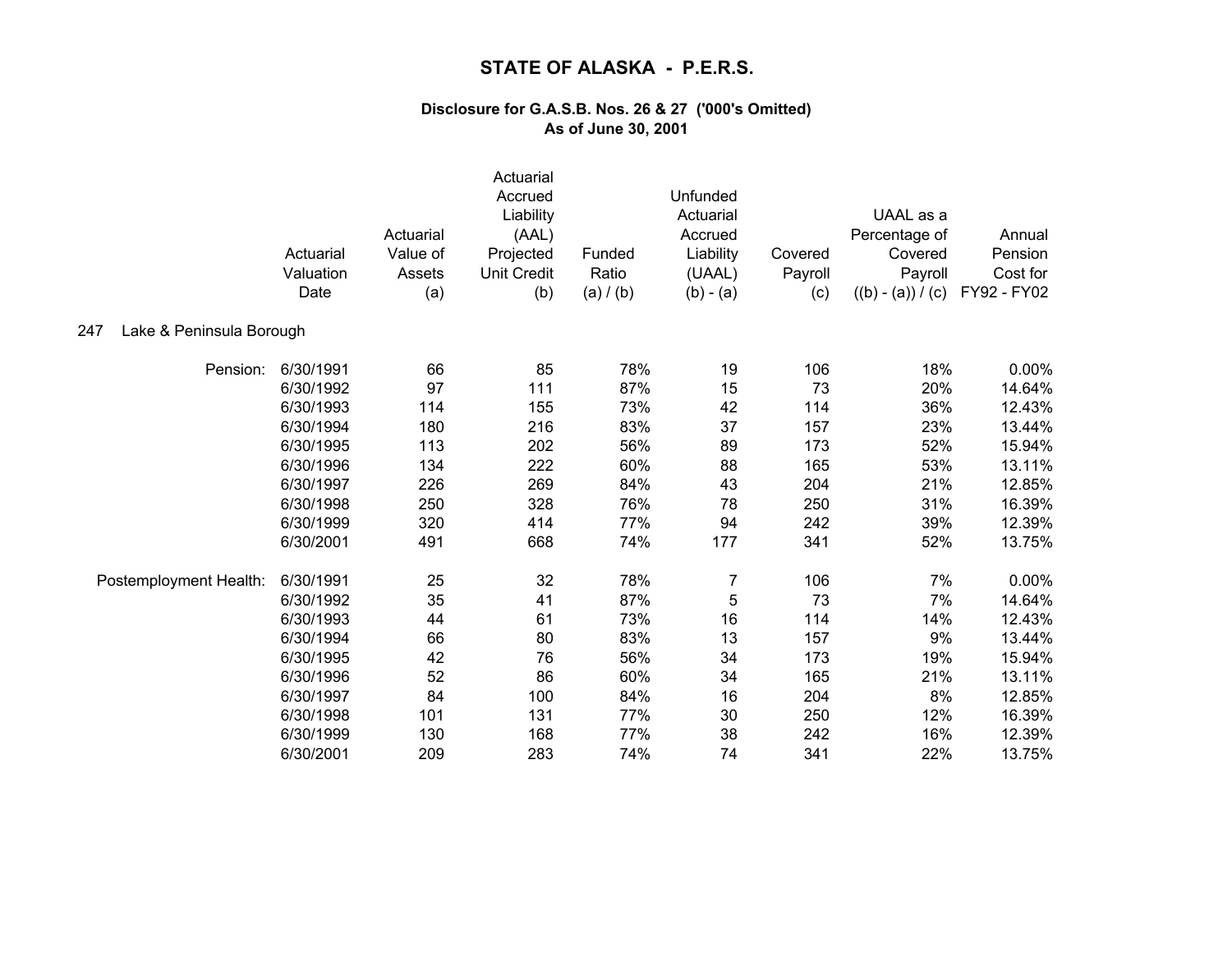|                                   | Actuarial<br>Valuation<br>Date | Actuarial<br>Value of<br>Assets<br>(a) | Actuarial<br>Accrued<br>Liability<br>(AAL)<br>Projected<br><b>Unit Credit</b><br>(b) | Funded<br>Ratio<br>(a) / (b) | Unfunded<br>Actuarial<br>Accrued<br>Liability<br>(UAAL)<br>$(b) - (a)$ | Covered<br>Payroll<br>(c) | UAAL as a<br>Percentage of<br>Covered<br>Payroll<br>$((b) - (a)) / (c)$ | Annual<br>Pension<br>Cost for<br>FY92 - FY02 |
|-----------------------------------|--------------------------------|----------------------------------------|--------------------------------------------------------------------------------------|------------------------------|------------------------------------------------------------------------|---------------------------|-------------------------------------------------------------------------|----------------------------------------------|
| Yakutat, City & Borough of<br>248 |                                |                                        |                                                                                      |                              |                                                                        |                           |                                                                         |                                              |
| Pension:                          | 6/30/1991                      | 115                                    | 120                                                                                  | 96%                          | 5                                                                      | 227                       | 2%                                                                      | 0.00%                                        |
|                                   | 6/30/1992                      | 193                                    | 175                                                                                  | 110%                         | (18)                                                                   | 289                       | $-6%$                                                                   | 28.61%                                       |
|                                   | 6/30/1993                      | 294                                    | 217                                                                                  | 135%                         | (77)                                                                   | 301                       | $-26%$                                                                  | 10.46%                                       |
|                                   | 6/30/1994                      | 361                                    | 265                                                                                  | 136%                         | (96)                                                                   | 360                       | $-27%$                                                                  | 8.88%                                        |
|                                   | 6/30/1995                      | 435                                    | 322                                                                                  | 135%                         | (113)                                                                  | 421                       | $-27%$                                                                  | 2.98%                                        |
|                                   | 6/30/1996                      | 448                                    | 357                                                                                  | 126%                         | (92)                                                                   | 370                       | $-25%$                                                                  | 1.84%                                        |
|                                   | 6/30/1997                      | 486                                    | 418                                                                                  | 116%                         | (68)                                                                   | 312                       | $-22%$                                                                  | 0.00%                                        |
|                                   | 6/30/1998                      | 498                                    | 476                                                                                  | 105%                         | (22)                                                                   | 474                       | $-5%$                                                                   | 5.00%                                        |
|                                   | 6/30/1999                      | 594                                    | 552                                                                                  | 108%                         | (42)                                                                   | 451                       | $-9%$                                                                   | 7.33%                                        |
|                                   | 6/30/2001                      | 731                                    | 795                                                                                  | 92%                          | 64                                                                     | 345                       | 19%                                                                     | 7.39%                                        |
| Postemployment Health:            | 6/30/1991                      | 43                                     | 45                                                                                   | 96%                          | 2                                                                      | 227                       | $1\%$                                                                   | 0.00%                                        |
|                                   | 6/30/1992                      | 71                                     | 64                                                                                   | 110%                         | (7)                                                                    | 289                       | $-2%$                                                                   | 28.61%                                       |
|                                   | 6/30/1993                      | 115                                    | 85                                                                                   | 135%                         | (30)                                                                   | 301                       | $-10%$                                                                  | 10.46%                                       |
|                                   | 6/30/1994                      | 133                                    | 97                                                                                   | 136%                         | (36)                                                                   | 360                       | $-10%$                                                                  | 8.88%                                        |
|                                   | 6/30/1995                      | 163                                    | 121                                                                                  | 135%                         | (42)                                                                   | 421                       | $-10%$                                                                  | 2.98%                                        |
|                                   | 6/30/1996                      | 173                                    | 137                                                                                  | 126%                         | (35)                                                                   | 370                       | $-10%$                                                                  | 1.84%                                        |
|                                   | 6/30/1997                      | 181                                    | 156                                                                                  | 116%                         | (25)                                                                   | 312                       | $-8%$                                                                   | 0.00%                                        |
|                                   | 6/30/1998                      | 199                                    | 191                                                                                  | 104%                         | (8)                                                                    | 474                       | $-2%$                                                                   | 5.00%                                        |
|                                   | 6/30/1999                      | 242                                    | 225                                                                                  | 108%                         | (17)                                                                   | 451                       | $-4%$                                                                   | 7.33%                                        |
|                                   | 6/30/2001                      | 310                                    | 337                                                                                  | 92%                          | 27                                                                     | 345                       | 8%                                                                      | 7.39%                                        |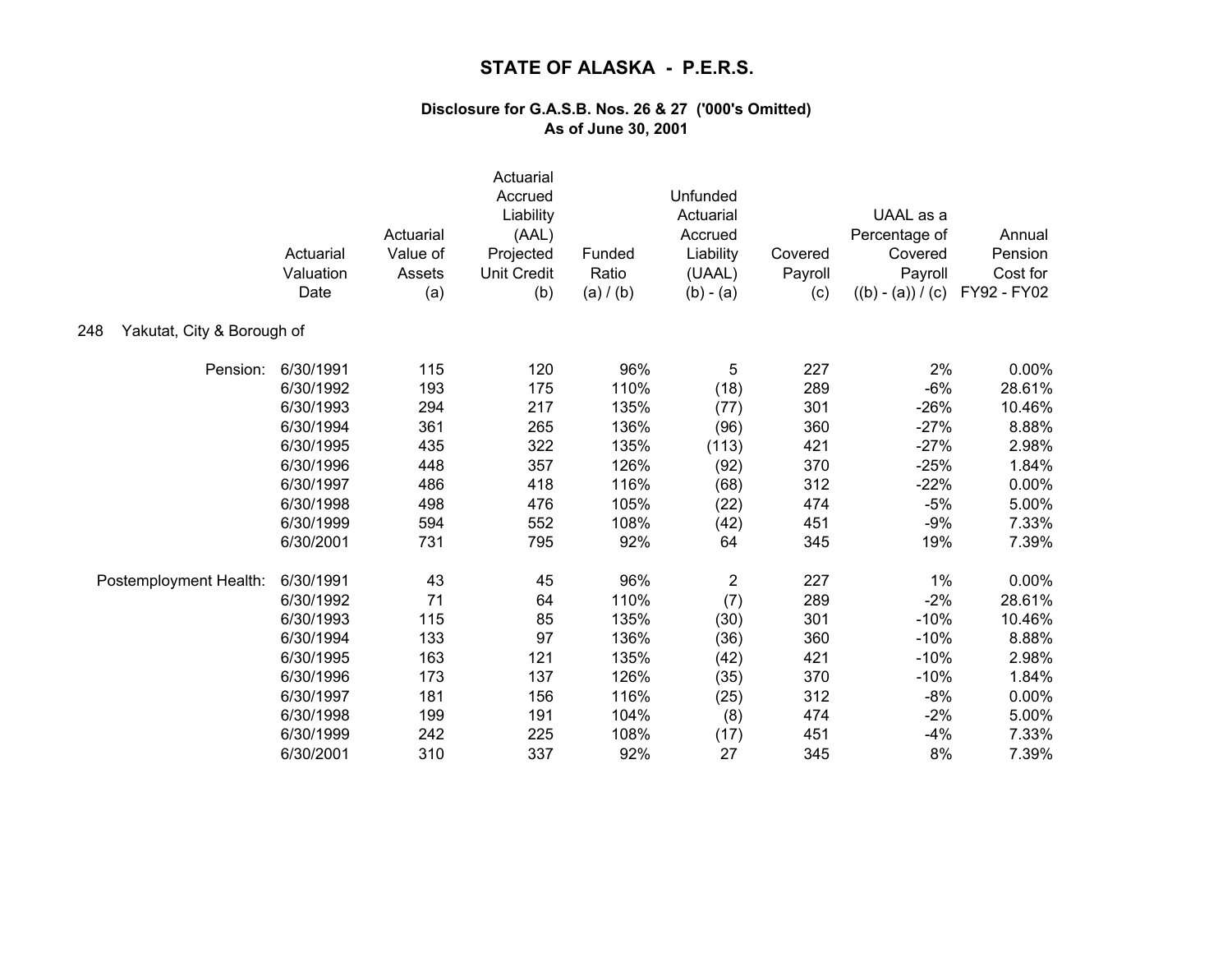|                            | Actuarial<br>Valuation<br>Date | Actuarial<br>Value of<br>Assets<br>(a) | Actuarial<br>Accrued<br>Liability<br>(AAL)<br>Projected<br><b>Unit Credit</b><br>(b) | Funded<br>Ratio<br>(a) / (b) | Unfunded<br>Actuarial<br>Accrued<br>Liability<br>(UAAL)<br>$(b) - (a)$ | Covered<br>Payroll<br>(c) | UAAL as a<br>Percentage of<br>Covered<br>Payroll<br>$((b) - (a)) / (c)$ | Annual<br>Pension<br>Cost for<br>FY92 - FY02 |
|----------------------------|--------------------------------|----------------------------------------|--------------------------------------------------------------------------------------|------------------------------|------------------------------------------------------------------------|---------------------------|-------------------------------------------------------------------------|----------------------------------------------|
| Unalakleet, City of<br>249 |                                |                                        |                                                                                      |                              |                                                                        |                           |                                                                         |                                              |
| Pension:                   | 6/30/1991                      | 61                                     | 53                                                                                   | 114%                         | (7)                                                                    | 162                       | $-5%$                                                                   | $0.00\%$                                     |
|                            | 6/30/1992                      | 98                                     | 91                                                                                   | 108%                         | (7)                                                                    | 180                       | $-4%$                                                                   | 12.88%                                       |
|                            | 6/30/1993                      | 124                                    | 140                                                                                  | 89%                          | 16                                                                     | 220                       | 7%                                                                      | 8.73%                                        |
|                            | 6/30/1994                      | 156                                    | 175                                                                                  | 89%                          | 19                                                                     | 218                       | 9%                                                                      | 9.61%                                        |
|                            | 6/30/1995                      | 196                                    | 158                                                                                  | 124%                         | (39)                                                                   | 230                       | $-17%$                                                                  | 12.21%                                       |
|                            | 6/30/1996                      | 240                                    | 185                                                                                  | 130%                         | (55)                                                                   | 286                       | $-19%$                                                                  | 11.40%                                       |
|                            | 6/30/1997                      | 305                                    | 234                                                                                  | 131%                         | (71)                                                                   | 271                       | $-26%$                                                                  | 1.32%                                        |
|                            | 6/30/1998                      | 318                                    | 283                                                                                  | 112%                         | (35)                                                                   | 297                       | $-12%$                                                                  | 7.50%                                        |
|                            | 6/30/1999                      | 353                                    | 329                                                                                  | 107%                         | (24)                                                                   | 321                       | $-7%$                                                                   | 6.76%                                        |
|                            | 6/30/2001                      | 481                                    | 459                                                                                  | 105%                         | (22)                                                                   | 216                       | $-10%$                                                                  | 7.55%                                        |
| Postemployment Health:     | 6/30/1991                      | 22                                     | 20                                                                                   | 114%                         | (3)                                                                    | 162                       | $-2%$                                                                   | $0.00\%$                                     |
|                            | 6/30/1992                      | 36                                     | 33                                                                                   | 108%                         | (3)                                                                    | 180                       | $-1%$                                                                   | 12.88%                                       |
|                            | 6/30/1993                      | 49                                     | 55                                                                                   | 89%                          | 6                                                                      | 220                       | 3%                                                                      | 8.73%                                        |
|                            | 6/30/1994                      | 58                                     | 65                                                                                   | 89%                          | $\overline{7}$                                                         | 218                       | 3%                                                                      | 9.61%                                        |
|                            | 6/30/1995                      | 74                                     | 59                                                                                   | 124%                         | (14)                                                                   | 230                       | $-6%$                                                                   | 12.21%                                       |
|                            | 6/30/1996                      | 92                                     | 71                                                                                   | 130%                         | (21)                                                                   | 286                       | $-7%$                                                                   | 11.40%                                       |
|                            | 6/30/1997                      | 114                                    | 87                                                                                   | 131%                         | (27)                                                                   | 271                       | $-10%$                                                                  | 1.32%                                        |
|                            | 6/30/1998                      | 127                                    | 114                                                                                  | 111%                         | (13)                                                                   | 297                       | $-4%$                                                                   | 7.50%                                        |
|                            | 6/30/1999                      | 144                                    | 134                                                                                  | 107%                         | (10)                                                                   | 321                       | $-3%$                                                                   | 6.76%                                        |
|                            | 6/30/2001                      | 204                                    | 195                                                                                  | 105%                         | (9)                                                                    | 216                       | $-4%$                                                                   | 7.55%                                        |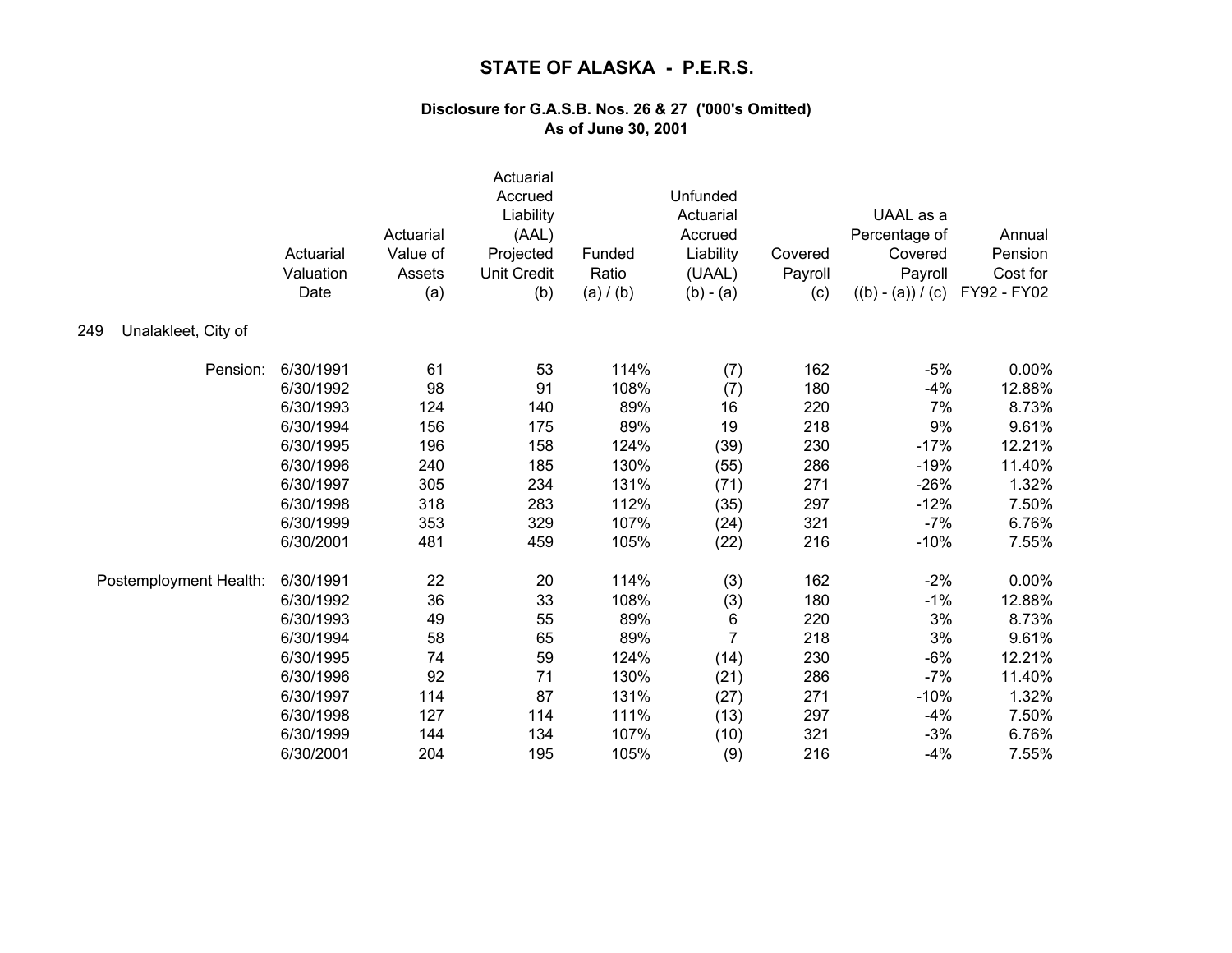|                                     | Actuarial<br>Valuation<br>Date | Actuarial<br>Value of<br>Assets<br>(a) | Actuarial<br>Accrued<br>Liability<br>(AAL)<br>Projected<br><b>Unit Credit</b><br>(b) | Funded<br>Ratio<br>(a) / (b) | Unfunded<br>Actuarial<br>Accrued<br>Liability<br>(UAAL)<br>$(b) - (a)$ | Covered<br>Payroll<br>(c) | UAAL as a<br>Percentage of<br>Covered<br>Payroll<br>$((b) - (a)) / (c)$ | Annual<br>Pension<br>Cost for<br>FY92 - FY02 |
|-------------------------------------|--------------------------------|----------------------------------------|--------------------------------------------------------------------------------------|------------------------------|------------------------------------------------------------------------|---------------------------|-------------------------------------------------------------------------|----------------------------------------------|
| Klawock City School District<br>251 |                                |                                        |                                                                                      |                              |                                                                        |                           |                                                                         |                                              |
| Pension:                            | 6/30/1991                      | 94                                     | 82                                                                                   | 114%                         | (12)                                                                   | 268                       | $-4%$                                                                   | 0.00%                                        |
|                                     | 6/30/1992                      | 140                                    | 125                                                                                  | 112%                         | (15)                                                                   | 295                       | $-5%$                                                                   | 10.73%                                       |
|                                     | 6/30/1993                      | 170                                    | 175                                                                                  | 97%                          | 5                                                                      | 263                       | 2%                                                                      | 8.75%                                        |
|                                     | 6/30/1994                      | 207                                    | 188                                                                                  | 110%                         | (19)                                                                   | 300                       | $-6%$                                                                   | 9.25%                                        |
|                                     | 6/30/1995                      | 263                                    | 259                                                                                  | 101%                         | (4)                                                                    | 253                       | $-1%$                                                                   | 11.51%                                       |
|                                     | 6/30/1996                      | 277                                    | 259                                                                                  | 107%                         | (18)                                                                   | 235                       | $-8%$                                                                   | 8.33%                                        |
|                                     | 6/30/1997                      | 343                                    | 309                                                                                  | 111%                         | (34)                                                                   | 238                       | $-14%$                                                                  | 6.17%                                        |
|                                     | 6/30/1998                      | 340                                    | 347                                                                                  | 98%                          | $\overline{7}$                                                         | 263                       | 3%                                                                      | 8.89%                                        |
|                                     | 6/30/1999                      | 377                                    | 394                                                                                  | 96%                          | 17                                                                     | 272                       | 6%                                                                      | 8.21%                                        |
|                                     | 6/30/2001                      | 434                                    | 576                                                                                  | 75%                          | 142                                                                    | 400                       | 36%                                                                     | 9.40%                                        |
| Postemployment Health:              | 6/30/1991                      | 35                                     | 31                                                                                   | 114%                         | (4)                                                                    | 268                       | $-2%$                                                                   | 0.00%                                        |
|                                     | 6/30/1992                      | 51                                     | 46                                                                                   | 112%                         | (5)                                                                    | 295                       | $-2%$                                                                   | 10.73%                                       |
|                                     | 6/30/1993                      | 67                                     | 69                                                                                   | 97%                          | $\overline{2}$                                                         | 263                       | 1%                                                                      | 8.75%                                        |
|                                     | 6/30/1994                      | 76                                     | 69                                                                                   | 110%                         | (7)                                                                    | 300                       | $-2%$                                                                   | 9.25%                                        |
|                                     | 6/30/1995                      | 99                                     | 98                                                                                   | 101%                         | (1)                                                                    | 253                       | $-1%$                                                                   | 11.51%                                       |
|                                     | 6/30/1996                      | 107                                    | 100                                                                                  | 107%                         | (7)                                                                    | 235                       | $-3%$                                                                   | 8.33%                                        |
|                                     | 6/30/1997                      | 128                                    | 115                                                                                  | 111%                         | (13)                                                                   | 238                       | $-5%$                                                                   | 6.17%                                        |
|                                     | 6/30/1998                      | 136                                    | 139                                                                                  | 98%                          | 3                                                                      | 263                       | $1\%$                                                                   | 8.89%                                        |
|                                     | 6/30/1999                      | 154                                    | 160                                                                                  | 96%                          | 6                                                                      | 272                       | 2%                                                                      | 8.21%                                        |
|                                     | 6/30/2001                      | 184                                    | 244                                                                                  | 75%                          | 60                                                                     | 400                       | 15%                                                                     | 9.40%                                        |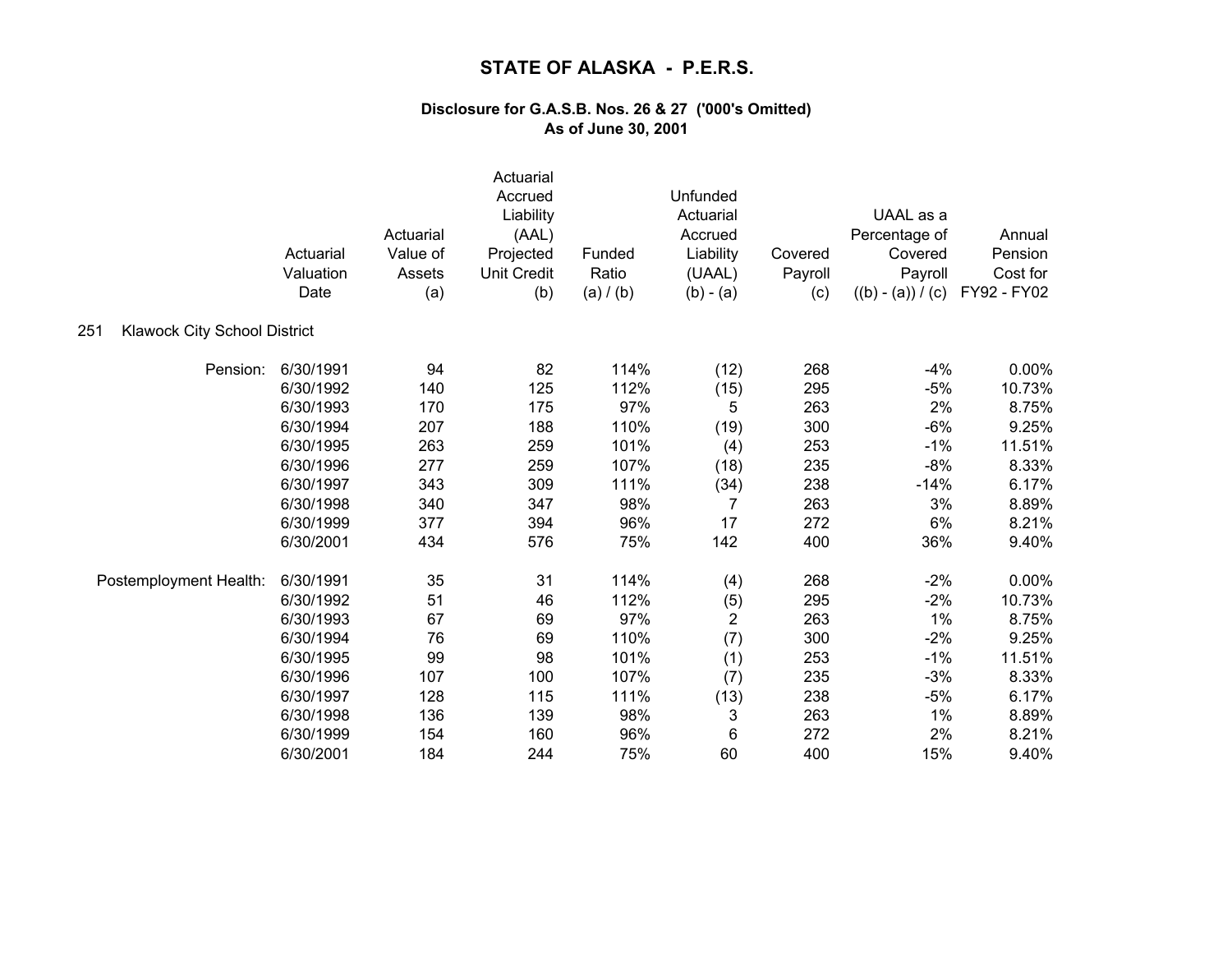|                                       | Actuarial<br>Valuation<br>Date | Actuarial<br>Value of<br>Assets<br>(a) | Actuarial<br>Accrued<br>Liability<br>(AAL)<br>Projected<br><b>Unit Credit</b><br>(b) | Funded<br>Ratio<br>(a) / (b) | Unfunded<br>Actuarial<br>Accrued<br>Liability<br>(UAAL)<br>$(b) - (a)$ | Covered<br>Payroll<br>(c) | UAAL as a<br>Percentage of<br>Covered<br>Payroll<br>$((b) - (a)) / (c)$ | Annual<br>Pension<br>Cost for<br>FY92 - FY02 |
|---------------------------------------|--------------------------------|----------------------------------------|--------------------------------------------------------------------------------------|------------------------------|------------------------------------------------------------------------|---------------------------|-------------------------------------------------------------------------|----------------------------------------------|
| 255<br>Alaska Gateway School District |                                |                                        |                                                                                      |                              |                                                                        |                           |                                                                         |                                              |
|                                       | 6/30/1991                      | 133                                    | 121                                                                                  | 110%                         | (12)                                                                   | 861                       | $-1%$                                                                   | 0.00%                                        |
| Pension:                              | 6/30/1992                      | 260                                    | 211                                                                                  | 123%                         | (48)                                                                   | 976                       | $-5%$                                                                   | 0.00%                                        |
|                                       | 6/30/1993                      | 373                                    | 304                                                                                  | 123%                         | (69)                                                                   | 930                       | $-7%$                                                                   | 9.76%                                        |
|                                       | 6/30/1994                      | 519                                    | 404                                                                                  | 128%                         | (115)                                                                  | 996                       | $-12%$                                                                  | 9.31%                                        |
|                                       | 6/30/1995                      | 706                                    | 563                                                                                  | 125%                         | (142)                                                                  | 988                       | $-14%$                                                                  | 8.86%                                        |
|                                       | 6/30/1996                      | 818                                    | 647                                                                                  | 126%                         | (170)                                                                  | 1,009                     | $-17%$                                                                  | 6.70%                                        |
|                                       | 6/30/1997                      | 1,039                                  | 753                                                                                  | 138%                         | (286)                                                                  | 1,016                     | $-28%$                                                                  | 2.10%                                        |
|                                       | 6/30/1998                      | 1,086                                  | 777                                                                                  | 140%                         | (309)                                                                  | 950                       | $-33%$                                                                  | 7.10%                                        |
|                                       | 6/30/1999                      | 1,262                                  | 1,041                                                                                | 121%                         | (221)                                                                  | 1,038                     | $-21%$                                                                  | 6.55%                                        |
|                                       | 6/30/2001                      | 1,495                                  | 1,436                                                                                | 104%                         | (59)                                                                   | 1,041                     | $-6%$                                                                   | 5.81%                                        |
| Postemployment Health:                | 6/30/1991                      | 49                                     | 45                                                                                   | 110%                         | (4)                                                                    | 861                       | $-1%$                                                                   | 0.00%                                        |
|                                       | 6/30/1992                      | 95                                     | 78                                                                                   | 123%                         | (18)                                                                   | 976                       | $-2%$                                                                   | 0.00%                                        |
|                                       | 6/30/1993                      | 146                                    | 119                                                                                  | 123%                         | (27)                                                                   | 930                       | $-3%$                                                                   | 9.76%                                        |
|                                       | 6/30/1994                      | 191                                    | 149                                                                                  | 128%                         | (42)                                                                   | 996                       | $-4%$                                                                   | 9.31%                                        |
|                                       | 6/30/1995                      | 265                                    | 212                                                                                  | 125%                         | (54)                                                                   | 988                       | $-5%$                                                                   | 8.86%                                        |
|                                       | 6/30/1996                      | 315                                    | 250                                                                                  | 126%                         | (66)                                                                   | 1,009                     | $-7%$                                                                   | 6.70%                                        |
|                                       | 6/30/1997                      | 387                                    | 280                                                                                  | 138%                         | (107)                                                                  | 1,016                     | $-11%$                                                                  | 2.10%                                        |
|                                       | 6/30/1998                      | 434                                    | 310                                                                                  | 140%                         | (124)                                                                  | 950                       | $-13%$                                                                  | 7.10%                                        |
|                                       | 6/30/1999                      | 512                                    | 423                                                                                  | 121%                         | (89)                                                                   | 1,038                     | $-9%$                                                                   | 6.55%                                        |
|                                       | 6/30/2001                      | 633                                    | 609                                                                                  | 104%                         | (24)                                                                   | 1,041                     | $-2%$                                                                   | 5.81%                                        |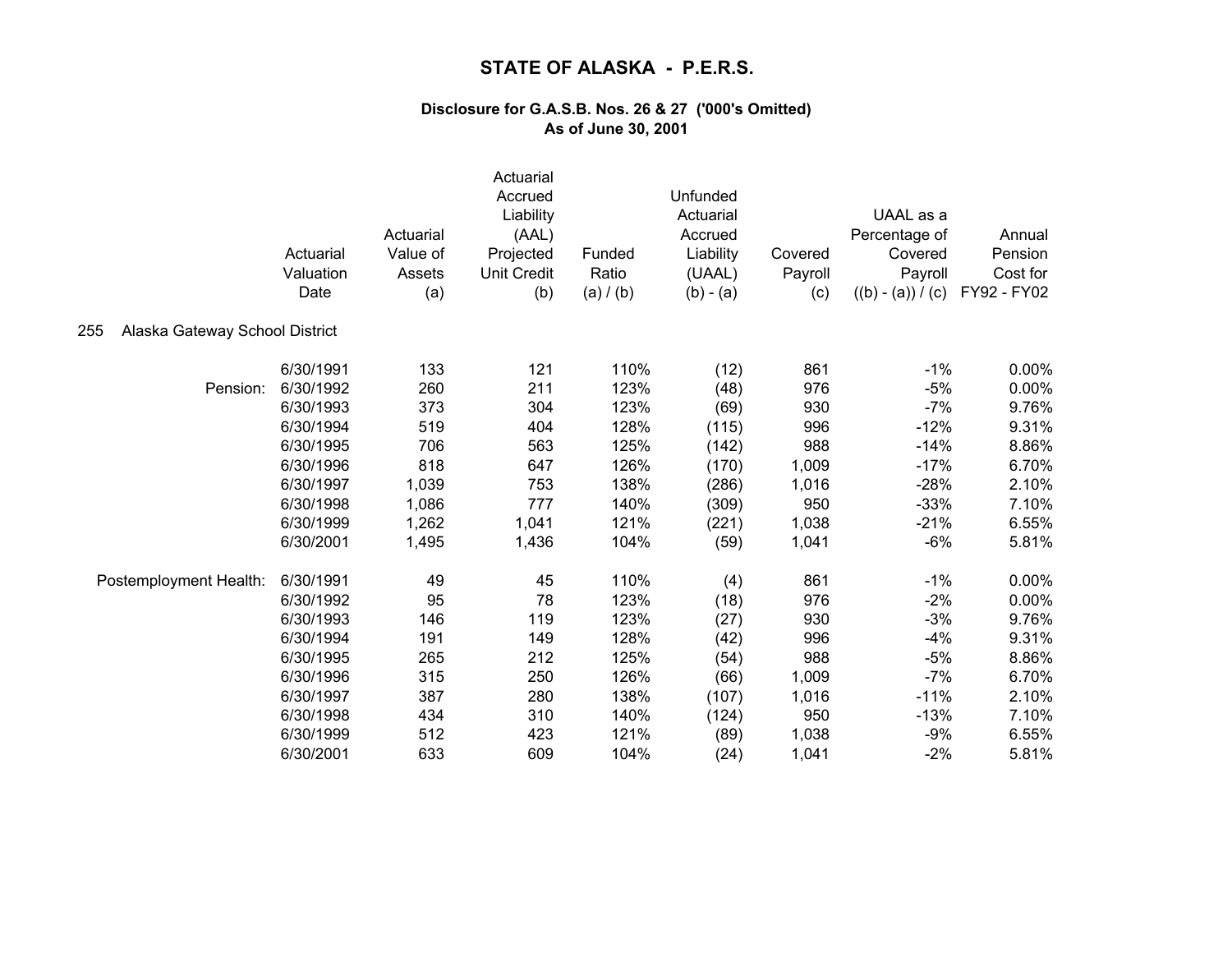|                              | Actuarial<br>Valuation<br>Date | Actuarial<br>Value of<br>Assets<br>(a) | Actuarial<br>Accrued<br>Liability<br>(AAL)<br>Projected<br><b>Unit Credit</b><br>(b) | Funded<br>Ratio<br>(a) / (b) | Unfunded<br>Actuarial<br>Accrued<br>Liability<br>(UAAL)<br>$(b) - (a)$ | Covered<br>Payroll<br>(c) | UAAL as a<br>Percentage of<br>Covered<br>Payroll<br>$((b) - (a)) / (c)$ | Annual<br>Pension<br>Cost for<br>FY92 - FY02 |
|------------------------------|--------------------------------|----------------------------------------|--------------------------------------------------------------------------------------|------------------------------|------------------------------------------------------------------------|---------------------------|-------------------------------------------------------------------------|----------------------------------------------|
| Saint George, City of<br>256 |                                |                                        |                                                                                      |                              |                                                                        |                           |                                                                         |                                              |
| Pension:                     | 6/30/1991                      | 69                                     | 501                                                                                  | 14%                          | 432                                                                    | 108                       | 400%                                                                    | 0.00%                                        |
|                              | 6/30/1992                      | 174                                    | 801                                                                                  | 22%                          | 627                                                                    | 299                       | 209%                                                                    | 0.00%                                        |
|                              | 6/30/1993                      | 317                                    | 814                                                                                  | 39%                          | 497                                                                    | 285                       | 174%                                                                    | 60.38%                                       |
|                              | 6/30/1994                      | 501                                    | 991                                                                                  | 51%                          | 490                                                                    | 440                       | 111%                                                                    | 37.16%                                       |
|                              | 6/30/1995                      | 752                                    | 1,159                                                                                | 65%                          | 407                                                                    | 508                       | 80%                                                                     | 33.57%                                       |
|                              | 6/30/1996                      | 915                                    | 1,060                                                                                | 86%                          | 144                                                                    | 539                       | 27%                                                                     | 23.56%                                       |
|                              | 6/30/1997                      | 1,105                                  | 879                                                                                  | 126%                         | (226)                                                                  | 327                       | $-69%$                                                                  | 16.28%                                       |
|                              | 6/30/1998                      | 1,525                                  | 1,233                                                                                | 124%                         | (292)                                                                  | 481                       | $-61%$                                                                  | 18.57%                                       |
|                              | 6/30/1999                      | 1,635                                  | 1,336                                                                                | 122%                         | (299)                                                                  | 387                       | $-77%$                                                                  | 13.57%                                       |
|                              | 6/30/2001                      | 1,981                                  | 1,877                                                                                | 106%                         | (104)                                                                  | 366                       | $-28%$                                                                  | 0.00%                                        |
| Postemployment Health:       | 6/30/1991                      | 25                                     | 185                                                                                  | 14%                          | 160                                                                    | 108                       | 148%                                                                    | 0.00%                                        |
|                              | 6/30/1992                      | 64                                     | 295                                                                                  | 22%                          | 231                                                                    | 299                       | 77%                                                                     | 0.00%                                        |
|                              | 6/30/1993                      | 124                                    | 319                                                                                  | 39%                          | 195                                                                    | 285                       | 68%                                                                     | 60.38%                                       |
|                              | 6/30/1994                      | 185                                    | 365                                                                                  | 51%                          | 180                                                                    | 440                       | 41%                                                                     | 37.16%                                       |
|                              | 6/30/1995                      | 282                                    | 435                                                                                  | 65%                          | 153                                                                    | 508                       | 30%                                                                     | 33.57%                                       |
|                              | 6/30/1996                      | 353                                    | 408                                                                                  | 86%                          | 56                                                                     | 539                       | 10%                                                                     | 23.56%                                       |
|                              | 6/30/1997                      | 412                                    | 328                                                                                  | 126%                         | (84)                                                                   | 327                       | $-26%$                                                                  | 16.28%                                       |
|                              | 6/30/1998                      | 609                                    | 493                                                                                  | 124%                         | (116)                                                                  | 481                       | $-24%$                                                                  | 18.57%                                       |
|                              | 6/30/1999                      | 663                                    | 543                                                                                  | 122%                         | (120)                                                                  | 387                       | $-31%$                                                                  | 13.57%                                       |
|                              | 6/30/2001                      | 840                                    | 796                                                                                  | 106%                         | (44)                                                                   | 366                       | $-12%$                                                                  | 0.00%                                        |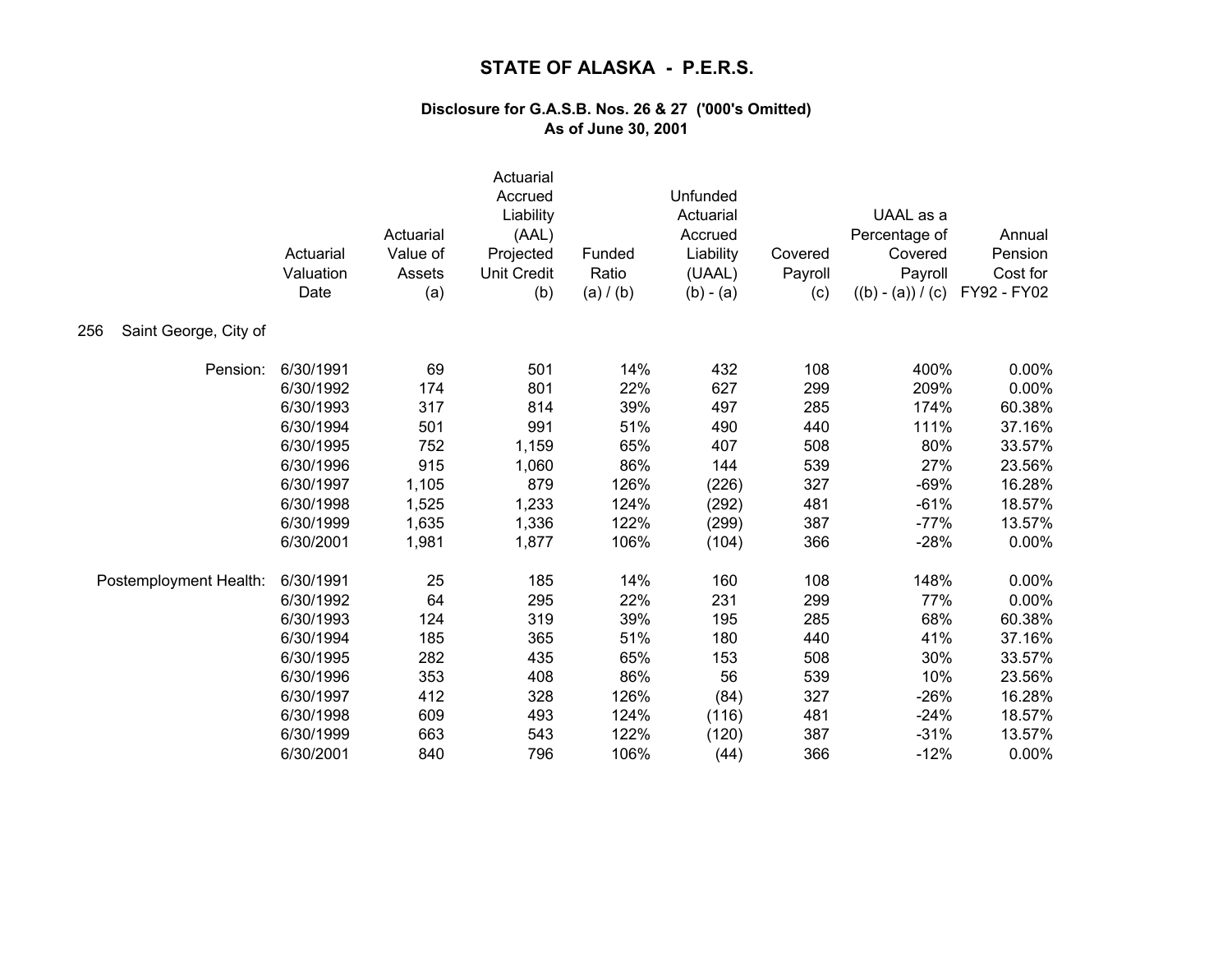| <b>Pelican School District</b><br>257 | Actuarial<br>Valuation<br>Date | Actuarial<br>Value of<br>Assets<br>(a) | Actuarial<br>Accrued<br>Liability<br>(AAL)<br>Projected<br><b>Unit Credit</b><br>(b) | Funded<br>Ratio<br>(a) / (b) | Unfunded<br>Actuarial<br>Accrued<br>Liability<br>(UAAL)<br>$(b) - (a)$ | Covered<br>Payroll<br>(c) | UAAL as a<br>Percentage of<br>Covered<br>Payroll<br>$((b) - (a)) / (c)$ | Annual<br>Pension<br>Cost for<br>FY92 - FY02 |
|---------------------------------------|--------------------------------|----------------------------------------|--------------------------------------------------------------------------------------|------------------------------|------------------------------------------------------------------------|---------------------------|-------------------------------------------------------------------------|----------------------------------------------|
|                                       |                                |                                        |                                                                                      |                              |                                                                        |                           |                                                                         |                                              |
| Pension:                              | 6/30/1991                      | 28                                     | 15                                                                                   | 186%                         | (13)                                                                   | 115                       | $-11%$                                                                  | 0.00%                                        |
|                                       | 6/30/1992                      | 57                                     | 79                                                                                   | 72%                          | 22                                                                     | 102                       | 22%                                                                     | 0.00%                                        |
|                                       | 6/30/1993                      | 83                                     | 101                                                                                  | 82%                          | 19                                                                     | 108                       | 17%                                                                     | 6.42%                                        |
|                                       | 6/30/1994                      | 107                                    | 122                                                                                  | 88%                          | 15                                                                     | 115                       | 13%                                                                     | 13.61%                                       |
|                                       | 6/30/1995                      | 143                                    | 142                                                                                  | 101%                         | (1)                                                                    | 131                       | $-1%$                                                                   | 13.51%                                       |
|                                       | 6/30/1996                      | 162                                    | 149                                                                                  | 109%                         | (13)                                                                   | 126                       | $-10%$                                                                  | 11.87%                                       |
|                                       | 6/30/1997                      | 192                                    | 145                                                                                  | 132%                         | (47)                                                                   | 115                       | $-41%$                                                                  | 6.21%                                        |
|                                       | 6/30/1998                      | 190                                    | 171                                                                                  | 111%                         | (19)                                                                   | 118                       | $-16%$                                                                  | 8.60%                                        |
|                                       | 6/30/1999                      | 215                                    | 197                                                                                  | 109%                         | (18)                                                                   | 125                       | $-14%$                                                                  | 5.12%                                        |
|                                       | 6/30/2001                      | 237                                    | 258                                                                                  | 92%                          | 21                                                                     | 78                        | 27%                                                                     | 6.71%                                        |
| Postemployment Health:                | 6/30/1991                      | 11                                     | 6                                                                                    | 186%                         | (5)                                                                    | 115                       | $-4%$                                                                   | 0.00%                                        |
|                                       | 6/30/1992                      | 21                                     | 29                                                                                   | 72%                          | 8                                                                      | 102                       | 8%                                                                      | 0.00%                                        |
|                                       | 6/30/1993                      | 32                                     | 40                                                                                   | 82%                          | 7                                                                      | 108                       | 7%                                                                      | 6.42%                                        |
|                                       | 6/30/1994                      | 40                                     | 45                                                                                   | 88%                          | 5                                                                      | 115                       | 5%                                                                      | 13.61%                                       |
|                                       | 6/30/1995                      | 54                                     | 53                                                                                   | 101%                         | (1)                                                                    | 131                       | 0%                                                                      | 13.51%                                       |
|                                       | 6/30/1996                      | 63                                     | 58                                                                                   | 109%                         | (5)                                                                    | 126                       | $-4%$                                                                   | 11.87%                                       |
|                                       | 6/30/1997                      | 71                                     | 54                                                                                   | 132%                         | (17)                                                                   | 115                       | $-15%$                                                                  | 6.21%                                        |
|                                       | 6/30/1998                      | 76                                     | 69                                                                                   | 110%                         | (7)                                                                    | 118                       | $-6%$                                                                   | 8.60%                                        |
|                                       | 6/30/1999                      | 88                                     | 80                                                                                   | 110%                         | (8)                                                                    | 125                       | $-6%$                                                                   | 5.12%                                        |
|                                       | 6/30/2001                      | 101                                    | 110                                                                                  | 92%                          | 9                                                                      | 78                        | 12%                                                                     | 6.71%                                        |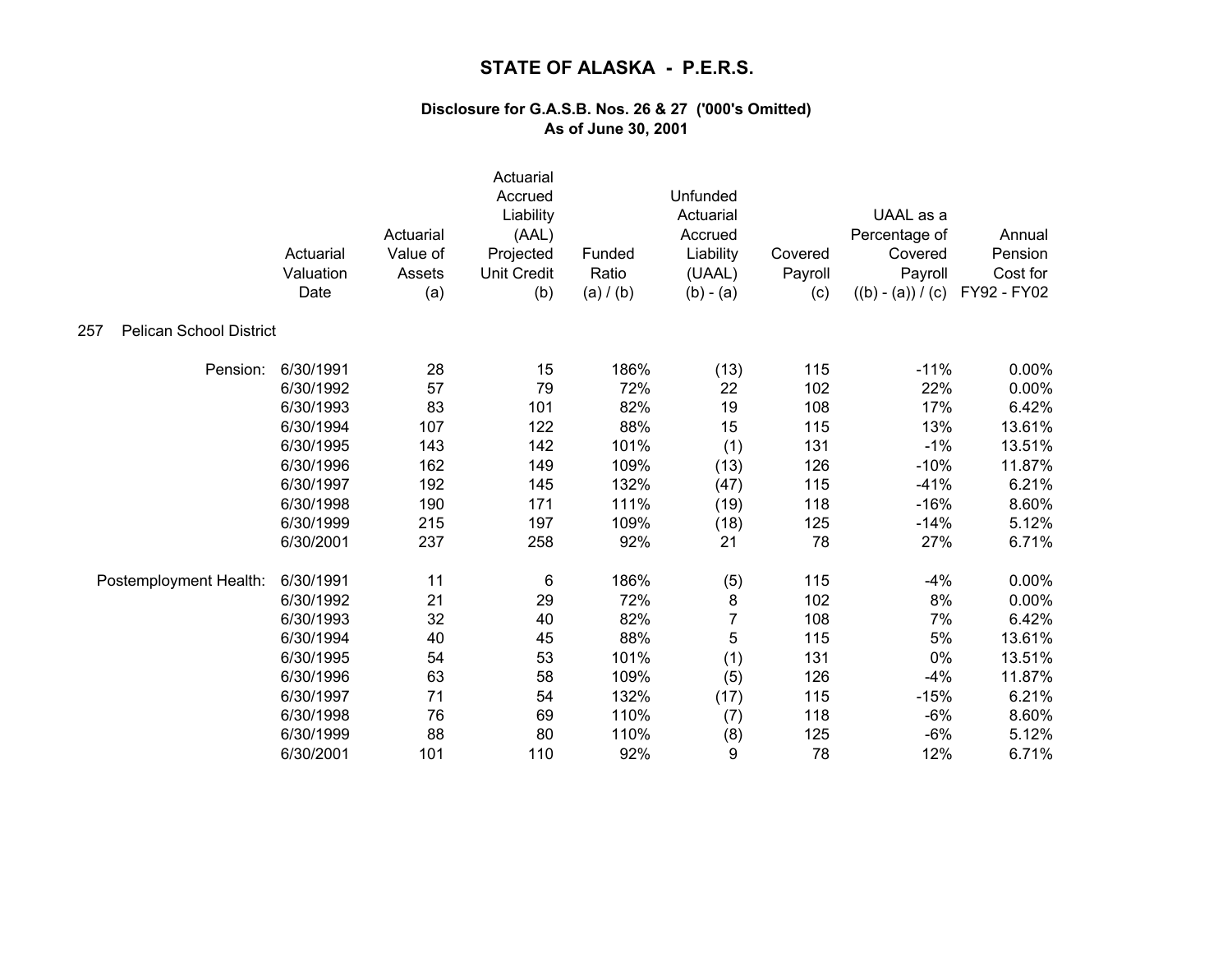|                        | Actuarial<br>Valuation<br>Date | Actuarial<br>Value of<br>Assets<br>(a) | Actuarial<br>Accrued<br>Liability<br>(AAL)<br>Projected<br><b>Unit Credit</b><br>(b) | Funded<br>Ratio<br>(a) / (b) | Unfunded<br>Actuarial<br>Accrued<br>Liability<br>(UAAL)<br>$(b) - (a)$ | Covered<br>Payroll<br>(c) | UAAL as a<br>Percentage of<br>Covered<br>Payroll<br>$((b) - (a)) / (c)$ | Annual<br>Pension<br>Cost for<br>FY92 - FY02 |
|------------------------|--------------------------------|----------------------------------------|--------------------------------------------------------------------------------------|------------------------------|------------------------------------------------------------------------|---------------------------|-------------------------------------------------------------------------|----------------------------------------------|
| Denali Borough<br>258  |                                |                                        |                                                                                      |                              |                                                                        |                           |                                                                         |                                              |
| Pension:               | 6/30/1991                      |                                        |                                                                                      | 0%                           |                                                                        |                           | 0%                                                                      | $0.00\%$                                     |
|                        | 6/30/1992                      | 23                                     | 48                                                                                   | 48%                          | 25                                                                     | 57                        | 44%                                                                     | 0.00%                                        |
|                        | 6/30/1993                      | 33                                     | 77                                                                                   | 43%                          | 44                                                                     | 73                        | 60%                                                                     | 0.00%                                        |
|                        | 6/30/1994                      | 44                                     | 84                                                                                   | 52%                          | 40                                                                     | 83                        | 48%                                                                     | 16.46%                                       |
|                        | 6/30/1995                      | 67                                     | 123                                                                                  | 54%                          | 56                                                                     | 64                        | 87%                                                                     | 18.92%                                       |
|                        | 6/30/1996                      | 77                                     | 143                                                                                  | 54%                          | 66                                                                     | 135                       | 49%                                                                     | 16.06%                                       |
|                        | 6/30/1997                      | 109                                    | 229                                                                                  | 47%                          | 121                                                                    | 106                       | 114%                                                                    | 17.17%                                       |
|                        | 6/30/1998                      | 117                                    | 268                                                                                  | 44%                          | 151                                                                    | 76                        | 199%                                                                    | 15.92%                                       |
|                        | 6/30/1999                      | 140                                    | 282                                                                                  | 50%                          | 142                                                                    | 92                        | 154%                                                                    | 20.92%                                       |
|                        | 6/30/2001                      | 231                                    | 577                                                                                  | 40%                          | 346                                                                    | 141                       | 245%                                                                    | 29.00%                                       |
| Postemployment Health: | 6/30/1991                      |                                        |                                                                                      | $0\%$                        |                                                                        |                           | 0%                                                                      | 0.00%                                        |
|                        | 6/30/1992                      | 9                                      | 18                                                                                   | 48%                          | 9                                                                      | 57                        | 16%                                                                     | 0.00%                                        |
|                        | 6/30/1993                      | 13                                     | 30                                                                                   | 43%                          | 17                                                                     | 73                        | 23%                                                                     | 0.00%                                        |
|                        | 6/30/1994                      | 16                                     | 31                                                                                   | 52%                          | 15                                                                     | 83                        | 18%                                                                     | 16.46%                                       |
|                        | 6/30/1995                      | 25                                     | 46                                                                                   | 54%                          | 21                                                                     | 64                        | 33%                                                                     | 18.92%                                       |
|                        | 6/30/1996                      | 29                                     | 55                                                                                   | 54%                          | 26                                                                     | 135                       | 19%                                                                     | 16.06%                                       |
|                        | 6/30/1997                      | 40                                     | 86                                                                                   | 47%                          | 45                                                                     | 106                       | 42%                                                                     | 17.17%                                       |
|                        | 6/30/1998                      | 47                                     | 108                                                                                  | 44%                          | 61                                                                     | 76                        | 80%                                                                     | 15.92%                                       |
|                        | 6/30/1999                      | 58                                     | 115                                                                                  | 50%                          | 57                                                                     | 92                        | 62%                                                                     | 20.92%                                       |
|                        | 6/30/2001                      | 99                                     | 245                                                                                  | 40%                          | 146                                                                    | 141                       | 104%                                                                    | 29.00%                                       |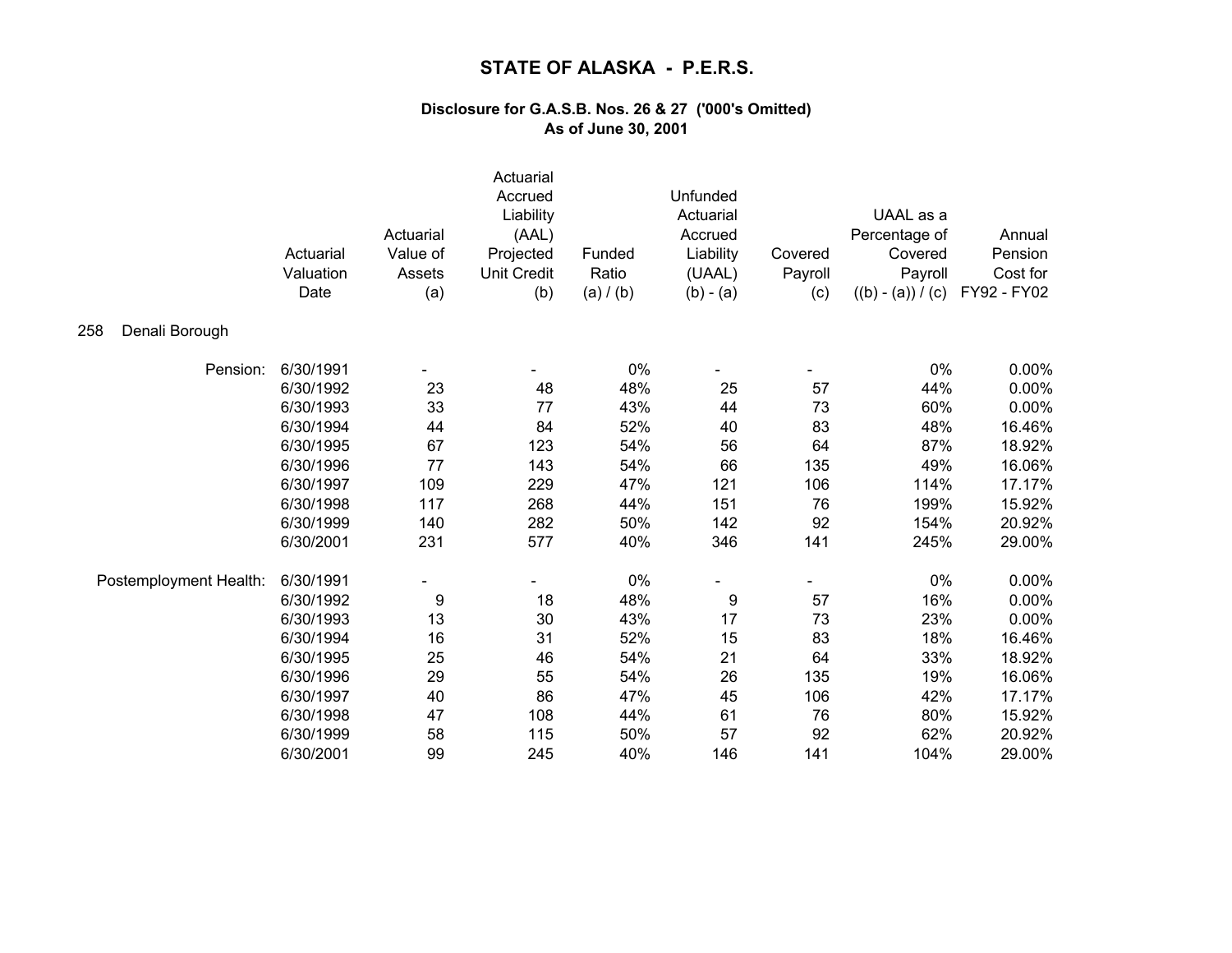|                           | Actuarial<br>Valuation<br>Date | Actuarial<br>Value of<br>Assets<br>(a) | Actuarial<br>Accrued<br>Liability<br>(AAL)<br>Projected<br><b>Unit Credit</b><br>(b) | Funded<br>Ratio<br>(a) / (b) | Unfunded<br>Actuarial<br>Accrued<br>Liability<br>(UAAL)<br>$(b) - (a)$ | Covered<br>Payroll<br>(c) | UAAL as a<br>Percentage of<br>Covered<br>Payroll<br>$((b) - (a)) / (c)$ | Annual<br>Pension<br>Cost for<br>FY92 - FY02 |
|---------------------------|--------------------------------|----------------------------------------|--------------------------------------------------------------------------------------|------------------------------|------------------------------------------------------------------------|---------------------------|-------------------------------------------------------------------------|----------------------------------------------|
| Allakaket, City of<br>259 |                                |                                        |                                                                                      |                              |                                                                        |                           |                                                                         |                                              |
| Pension:                  | 6/30/1991                      |                                        |                                                                                      | 0%                           |                                                                        |                           | 0%                                                                      | 0.00%                                        |
|                           | 6/30/1992                      | 12                                     | 11                                                                                   | 113%                         | (1)                                                                    | 94                        | $-2%$                                                                   | 0.00%                                        |
|                           | 6/30/1993                      | 24                                     | 24                                                                                   | 97%                          | 1                                                                      | 117                       | 1%                                                                      | 0.00%                                        |
|                           | 6/30/1994                      | 33                                     | 29                                                                                   | 115%                         | (4)                                                                    | 136                       | $-3%$                                                                   | 10.40%                                       |
|                           | 6/30/1995                      | 33                                     | 21                                                                                   | 159%                         | (12)                                                                   | 119                       | $-10%$                                                                  | 11.37%                                       |
|                           | 6/30/1996                      | 42                                     | 27                                                                                   | 153%                         | (14)                                                                   | 148                       | $-10%$                                                                  | 9.36%                                        |
|                           | 6/30/1997                      | 52                                     | 36                                                                                   | 142%                         | (15)                                                                   | 90                        | $-17%$                                                                  | 3.50%                                        |
|                           | 6/30/1998                      | 77                                     | 46                                                                                   | 167%                         | (31)                                                                   | 27                        | $-115%$                                                                 | 8.64%                                        |
|                           | 6/30/1999                      | 81                                     | 17                                                                                   | 476%                         | (64)                                                                   | 6                         | $-1067%$                                                                | 7.84%                                        |
|                           | 6/30/2001                      | 102                                    | 66                                                                                   | 155%                         | (36)                                                                   | 57                        | $-63%$                                                                  | 0.00%                                        |
| Postemployment Health:    | 6/30/1991                      |                                        |                                                                                      | 0%                           |                                                                        |                           | 0%                                                                      | 0.00%                                        |
|                           | 6/30/1992                      | 5                                      | 4                                                                                    | 113%                         | (1)                                                                    | 94                        | $-1%$                                                                   | 0.00%                                        |
|                           | 6/30/1993                      | 9                                      | 10                                                                                   | 97%                          |                                                                        | 117                       | 0%                                                                      | 0.00%                                        |
|                           | 6/30/1994                      | 12                                     | 10                                                                                   | 115%                         | (2)                                                                    | 136                       | $-1%$                                                                   | 10.40%                                       |
|                           | 6/30/1995                      | 13                                     | $\, 8$                                                                               | 159%                         | (5)                                                                    | 119                       | $-4%$                                                                   | 11.37%                                       |
|                           | 6/30/1996                      | 16                                     | 11                                                                                   | 153%                         | (6)                                                                    | 148                       | $-4%$                                                                   | 9.36%                                        |
|                           | 6/30/1997                      | 19                                     | 14                                                                                   | 142%                         | (6)                                                                    | 90                        | $-6%$                                                                   | 3.50%                                        |
|                           | 6/30/1998                      | 32                                     | 19                                                                                   | 168%                         | (13)                                                                   | 27                        | $-48%$                                                                  | 8.64%                                        |
|                           | 6/30/1999                      | 34                                     | $\overline{7}$                                                                       | 486%                         | (27)                                                                   | 6                         | $-450%$                                                                 | 7.84%                                        |
|                           | 6/30/2001                      | 44                                     | 29                                                                                   | 152%                         | (15)                                                                   | 57                        | $-26%$                                                                  | 0.00%                                        |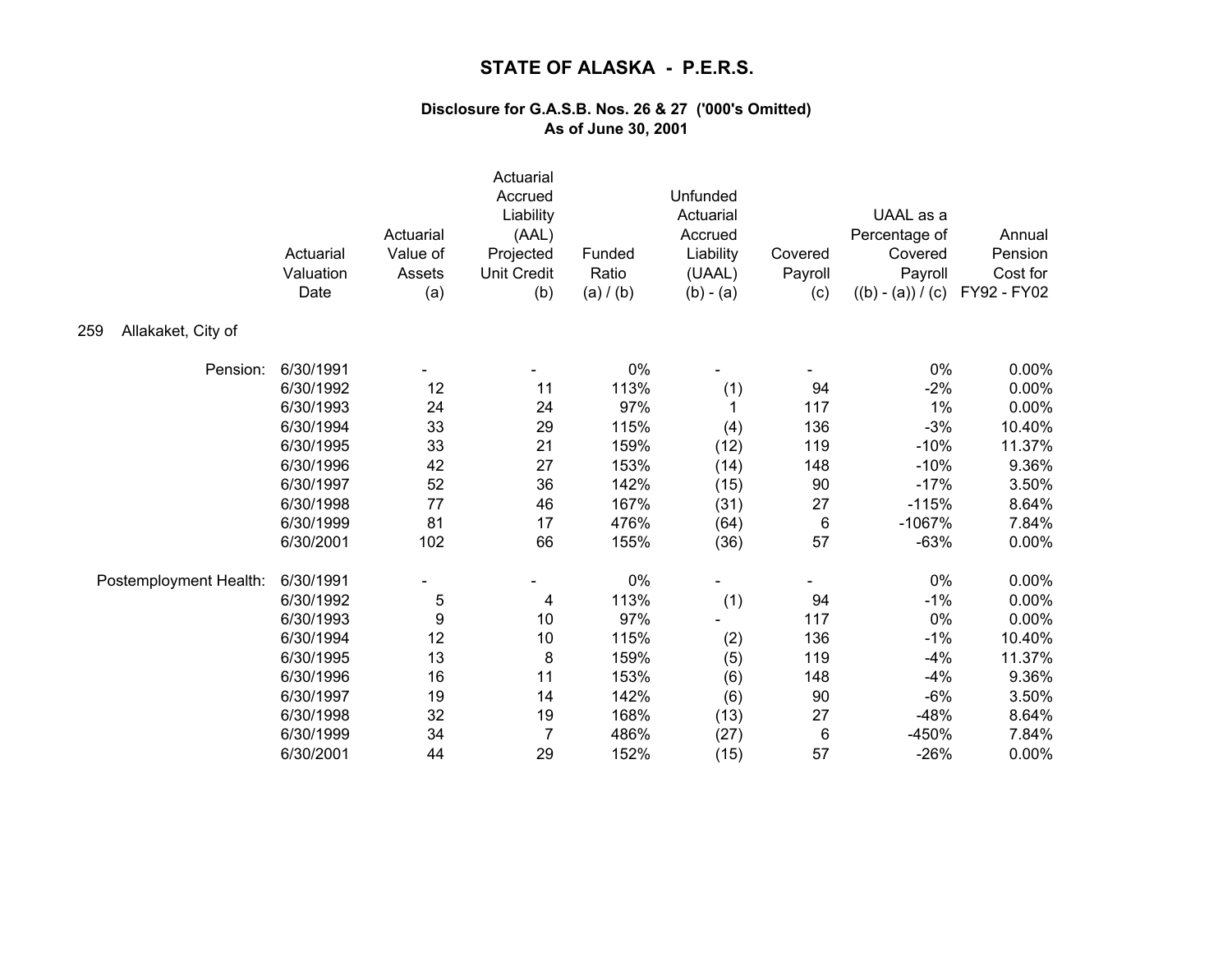|                          | Actuarial<br>Valuation<br>Date | Actuarial<br>Value of<br>Assets<br>(a) | Actuarial<br>Accrued<br>Liability<br>(AAL)<br>Projected<br><b>Unit Credit</b><br>(b) | Funded<br>Ratio<br>(a) / (b) | Unfunded<br>Actuarial<br>Accrued<br>Liability<br>(UAAL)<br>$(b) - (a)$ | Covered<br>Payroll<br>(c) | UAAL as a<br>Percentage of<br>Covered<br>Payroll<br>$((b) - (a)) / (c)$ | Annual<br>Pension<br>Cost for<br>FY92 - FY02 |
|--------------------------|--------------------------------|----------------------------------------|--------------------------------------------------------------------------------------|------------------------------|------------------------------------------------------------------------|---------------------------|-------------------------------------------------------------------------|----------------------------------------------|
| Kachemak, City of<br>260 |                                |                                        |                                                                                      |                              |                                                                        |                           |                                                                         |                                              |
| Pension:                 | 6/30/1991                      |                                        |                                                                                      | 0%                           |                                                                        |                           | 0%                                                                      | 0.00%                                        |
|                          | 6/30/1992                      | $\overline{c}$                         |                                                                                      | 150%                         | (1)                                                                    | 9                         | $-8%$                                                                   | 0.00%                                        |
|                          | 6/30/1993                      | 4                                      | 5                                                                                    | 86%                          | 1                                                                      | 18                        | 4%                                                                      | 0.00%                                        |
|                          | 6/30/1994                      | 7                                      | 7                                                                                    | 90%                          | 1                                                                      | 17                        | 4%                                                                      | 7.89%                                        |
|                          | 6/30/1995                      | 9                                      | 6                                                                                    | 150%                         | (3)                                                                    | 17                        | $-17%$                                                                  | 11.81%                                       |
|                          | 6/30/1996                      | 12                                     | 10                                                                                   | 114%                         | (1)                                                                    | 18                        | $-8%$                                                                   | 10.90%                                       |
|                          | 6/30/1997                      | 16                                     | 17                                                                                   | 96%                          | 1                                                                      | 19                        | 4%                                                                      | 0.95%                                        |
|                          | 6/30/1998                      | 16                                     | 25                                                                                   | 64%                          | 9                                                                      | 18                        | 50%                                                                     | 8.79%                                        |
|                          | 6/30/1999                      | 19                                     | 37                                                                                   | 51%                          | 18                                                                     | 19                        | 95%                                                                     | 10.44%                                       |
|                          | 6/30/2001                      | 23                                     | 24                                                                                   | 96%                          | 1                                                                      | 25                        | 4%                                                                      | 20.74%                                       |
| Postemployment Health:   | 6/30/1991                      |                                        |                                                                                      | 0%                           |                                                                        |                           | 0%                                                                      | 0.00%                                        |
|                          | 6/30/1992                      |                                        |                                                                                      | 150%                         |                                                                        | 9                         | $-3%$                                                                   | 0.00%                                        |
|                          | 6/30/1993                      | 2                                      | $\overline{\mathbf{c}}$                                                              | 86%                          |                                                                        | 18                        | 2%                                                                      | 0.00%                                        |
|                          | 6/30/1994                      | 2                                      | 3                                                                                    | 90%                          |                                                                        | 17                        | 2%                                                                      | 7.89%                                        |
|                          | 6/30/1995                      | 3                                      | $\overline{\mathbf{c}}$                                                              | 150%                         | (1)                                                                    | 17                        | $-7%$                                                                   | 11.81%                                       |
|                          | 6/30/1996                      | 4                                      | 4                                                                                    | 114%                         | (1)                                                                    | 18                        | $-3%$                                                                   | 10.90%                                       |
|                          | 6/30/1997                      | 6                                      | 6                                                                                    | 96%                          |                                                                        | 19                        | 1%                                                                      | 0.95%                                        |
|                          | 6/30/1998                      | 7                                      | 11                                                                                   | 64%                          | 4                                                                      | 18                        | 22%                                                                     | 8.79%                                        |
|                          | 6/30/1999                      | 8                                      | 15                                                                                   | 53%                          | $\overline{7}$                                                         | 19                        | 37%                                                                     | 10.44%                                       |
|                          | 6/30/2001                      | 11                                     | 11                                                                                   | 100%                         |                                                                        | 25                        | 0%                                                                      | 20.74%                                       |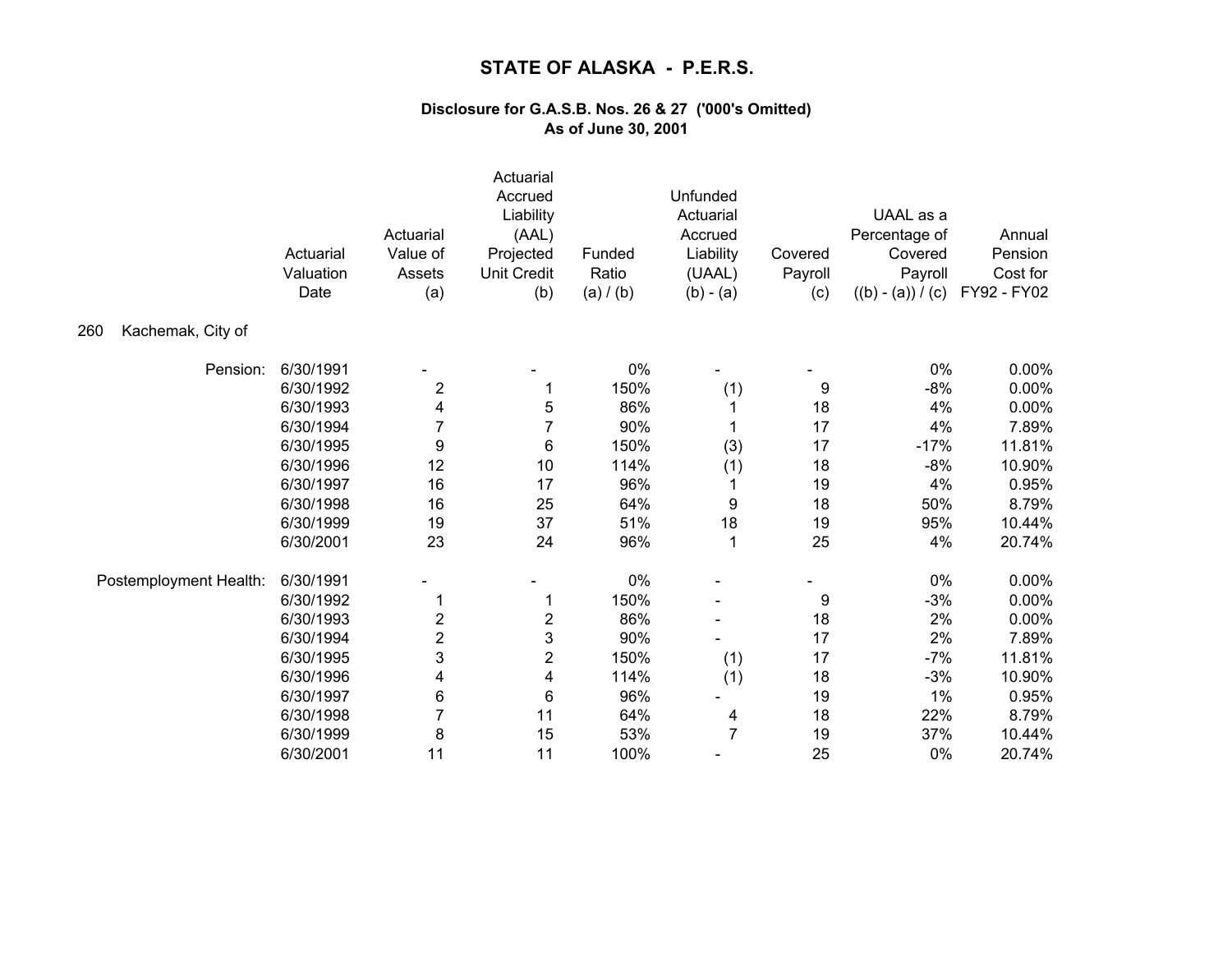|                                            | Actuarial<br>Valuation<br>Date | Actuarial<br>Value of<br>Assets<br>(a) | Actuarial<br>Accrued<br>Liability<br>(AAL)<br>Projected<br><b>Unit Credit</b><br>(b) | Funded<br>Ratio<br>(a) / (b) | Unfunded<br>Actuarial<br>Accrued<br>Liability<br>(UAAL)<br>$(b) - (a)$ | Covered<br>Payroll<br>(c) | UAAL as a<br>Percentage of<br>Covered<br>Payroll<br>$((b) - (a)) / (c)$ | Annual<br>Pension<br>Cost for<br>FY92 - FY02 |
|--------------------------------------------|--------------------------------|----------------------------------------|--------------------------------------------------------------------------------------|------------------------------|------------------------------------------------------------------------|---------------------------|-------------------------------------------------------------------------|----------------------------------------------|
| <b>Cook Inlet Housing Authority</b><br>262 |                                |                                        |                                                                                      |                              |                                                                        |                           |                                                                         |                                              |
| Pension:                                   | 6/30/1991                      |                                        |                                                                                      | 0%                           |                                                                        |                           | 0%                                                                      | $0.00\%$                                     |
|                                            | 6/30/1992                      | 39                                     | 205                                                                                  | 19%                          | 166                                                                    | 156                       | 106%                                                                    | 0.00%                                        |
|                                            | 6/30/1993                      | 175                                    | 329                                                                                  | 53%                          | 154                                                                    | 519                       | 30%                                                                     | 0.00%                                        |
|                                            | 6/30/1994                      | 300                                    | 436                                                                                  | 69%                          | 137                                                                    | 626                       | 22%                                                                     | 24.21%                                       |
|                                            | 6/30/1995                      | 480                                    | 472                                                                                  | 102%                         | (8)                                                                    | 673                       | $-1%$                                                                   | 15.08%                                       |
|                                            | 6/30/1996                      | 598                                    | 478                                                                                  | 125%                         | (120)                                                                  | 546                       | $-22%$                                                                  | 12.96%                                       |
|                                            | 6/30/1997                      | 819                                    | 629                                                                                  | 130%                         | (190)                                                                  | 644                       | $-30%$                                                                  | 6.33%                                        |
|                                            | 6/30/1998                      | 1,182                                  | 944                                                                                  | 125%                         | (238)                                                                  | 749                       | $-32%$                                                                  | 7.17%                                        |
|                                            | 6/30/1999                      | 1,331                                  | 1,128                                                                                | 118%                         | (203)                                                                  | 1,098                     | $-18%$                                                                  | 6.39%                                        |
|                                            | 6/30/2001                      | 1,556                                  | 1,758                                                                                | 89%                          | 202                                                                    | 1,641                     | 12%                                                                     | 6.18%                                        |
| Postemployment Health:                     | 6/30/1991                      |                                        |                                                                                      | $0\%$                        |                                                                        |                           | 0%                                                                      | 0.00%                                        |
|                                            | 6/30/1992                      | 15                                     | 76                                                                                   | 19%                          | 61                                                                     | 156                       | 39%                                                                     | 0.00%                                        |
|                                            | 6/30/1993                      | 68                                     | 129                                                                                  | 53%                          | 61                                                                     | 519                       | 12%                                                                     | 0.00%                                        |
|                                            | 6/30/1994                      | 110                                    | 161                                                                                  | 69%                          | 50                                                                     | 626                       | 8%                                                                      | 24.21%                                       |
|                                            | 6/30/1995                      | 181                                    | 178                                                                                  | 102%                         | (3)                                                                    | 673                       | 0%                                                                      | 15.08%                                       |
|                                            | 6/30/1996                      | 230                                    | 184                                                                                  | 125%                         | (46)                                                                   | 546                       | $-8%$                                                                   | 12.96%                                       |
|                                            | 6/30/1997                      | 305                                    | 234                                                                                  | 130%                         | (71)                                                                   | 644                       | $-11%$                                                                  | 6.33%                                        |
|                                            | 6/30/1998                      | 472                                    | 377                                                                                  | 125%                         | (95)                                                                   | 749                       | $-13%$                                                                  | 7.17%                                        |
|                                            | 6/30/1999                      | 540                                    | 458                                                                                  | 118%                         | (82)                                                                   | 1,098                     | $-7%$                                                                   | 6.39%                                        |
|                                            | 6/30/2001                      | 660                                    | 745                                                                                  | 89%                          | 85                                                                     | 1,641                     | 5%                                                                      | 6.18%                                        |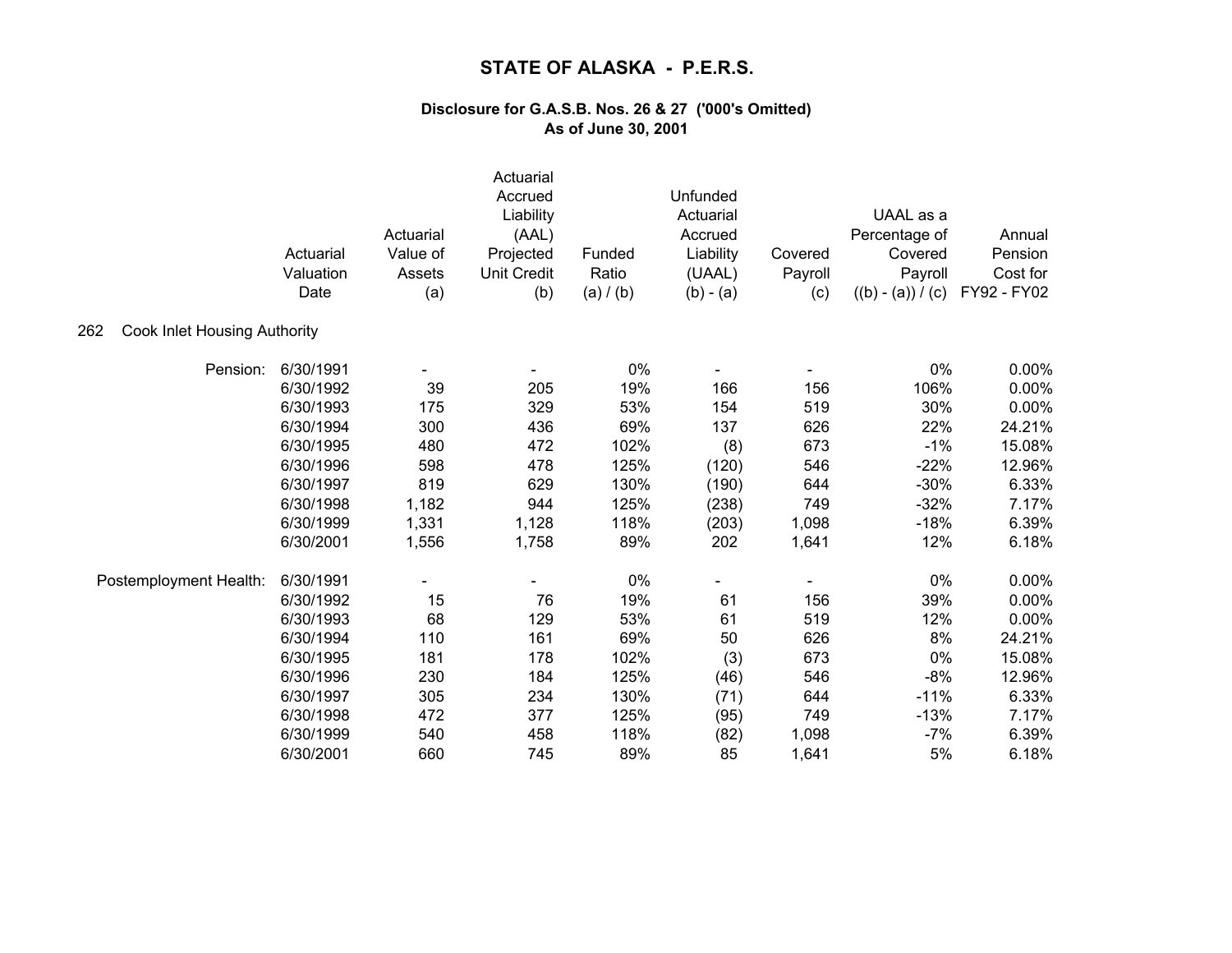|                                                   | Actuarial<br>Valuation<br>Date | Actuarial<br>Value of<br>Assets<br>(a) | Actuarial<br>Accrued<br>Liability<br>(AAL)<br>Projected<br><b>Unit Credit</b><br>(b) | Funded<br>Ratio<br>(a) / (b) | Unfunded<br>Actuarial<br>Accrued<br>Liability<br>(UAAL)<br>$(b) - (a)$ | Covered<br>Payroll<br>(c) | UAAL as a<br>Percentage of<br>Covered<br>Payroll<br>$((b) - (a)) / (c)$ | Annual<br>Pension<br>Cost for<br>FY92 - FY02 |
|---------------------------------------------------|--------------------------------|----------------------------------------|--------------------------------------------------------------------------------------|------------------------------|------------------------------------------------------------------------|---------------------------|-------------------------------------------------------------------------|----------------------------------------------|
| <b>Interior Regional Housing Authority</b><br>263 |                                |                                        |                                                                                      |                              |                                                                        |                           |                                                                         |                                              |
| Pension:                                          | 6/30/1991                      |                                        |                                                                                      | 0%                           |                                                                        |                           | 0%                                                                      | 0.00%                                        |
|                                                   | 6/30/1992                      |                                        |                                                                                      | 0%                           |                                                                        |                           | 0%                                                                      | 0.00%                                        |
|                                                   | 6/30/1993                      | 96                                     | 170                                                                                  | 56%                          | 74                                                                     | 280                       | 26%                                                                     | 0.00%                                        |
|                                                   | 6/30/1994                      | 195                                    | 238                                                                                  | 82%                          | 43                                                                     | 514                       | 8%                                                                      | 0.00%                                        |
|                                                   | 6/30/1995                      | 303                                    | 241                                                                                  | 126%                         | (63)                                                                   | 121                       | $-52%$                                                                  | 14.65%                                       |
|                                                   | 6/30/1996                      | 341                                    | 268                                                                                  | 127%                         | (73)                                                                   | 305                       | $-24%$                                                                  | 11.34%                                       |
|                                                   | 6/30/1997                      | 457                                    | 346                                                                                  | 132%                         | (111)                                                                  | 509                       | $-22%$                                                                  | 0.00%                                        |
|                                                   | 6/30/1998                      | 483                                    | 463                                                                                  | 104%                         | (20)                                                                   | 522                       | $-4%$                                                                   | 6.91%                                        |
|                                                   | 6/30/1999                      | 576                                    | 613                                                                                  | 94%                          | 37                                                                     | 735                       | 5%                                                                      | 7.31%                                        |
|                                                   | 6/30/2001                      | 860                                    | 1,033                                                                                | 83%                          | 173                                                                    | 1,163                     | 15%                                                                     | 9.13%                                        |
| Postemployment Health:                            | 6/30/1991                      |                                        |                                                                                      | 0%                           |                                                                        |                           | 0%                                                                      | 0.00%                                        |
|                                                   | 6/30/1992                      |                                        |                                                                                      | 0%                           |                                                                        |                           | 0%                                                                      | 0.00%                                        |
|                                                   | 6/30/1993                      | 37                                     | 66                                                                                   | 56%                          | 29                                                                     | 280                       | 10%                                                                     | 0.00%                                        |
|                                                   | 6/30/1994                      | 72                                     | 88                                                                                   | 82%                          | 16                                                                     | 514                       | 3%                                                                      | 0.00%                                        |
|                                                   | 6/30/1995                      | 114                                    | 90                                                                                   | 126%                         | (23)                                                                   | 121                       | $-19%$                                                                  | 14.65%                                       |
|                                                   | 6/30/1996                      | 131                                    | 103                                                                                  | 127%                         | (28)                                                                   | 305                       | $-9%$                                                                   | 11.34%                                       |
|                                                   | 6/30/1997                      | 170                                    | 129                                                                                  | 132%                         | (41)                                                                   | 509                       | $-8%$                                                                   | 0.00%                                        |
|                                                   | 6/30/1998                      | 194                                    | 186                                                                                  | 104%                         | (8)                                                                    | 522                       | $-2%$                                                                   | 6.91%                                        |
|                                                   | 6/30/1999                      | 234                                    | 249                                                                                  | 94%                          | 15                                                                     | 735                       | 2%                                                                      | 7.31%                                        |
|                                                   | 6/30/2001                      | 365                                    | 438                                                                                  | 83%                          | 73                                                                     | 1,163                     | 6%                                                                      | 9.13%                                        |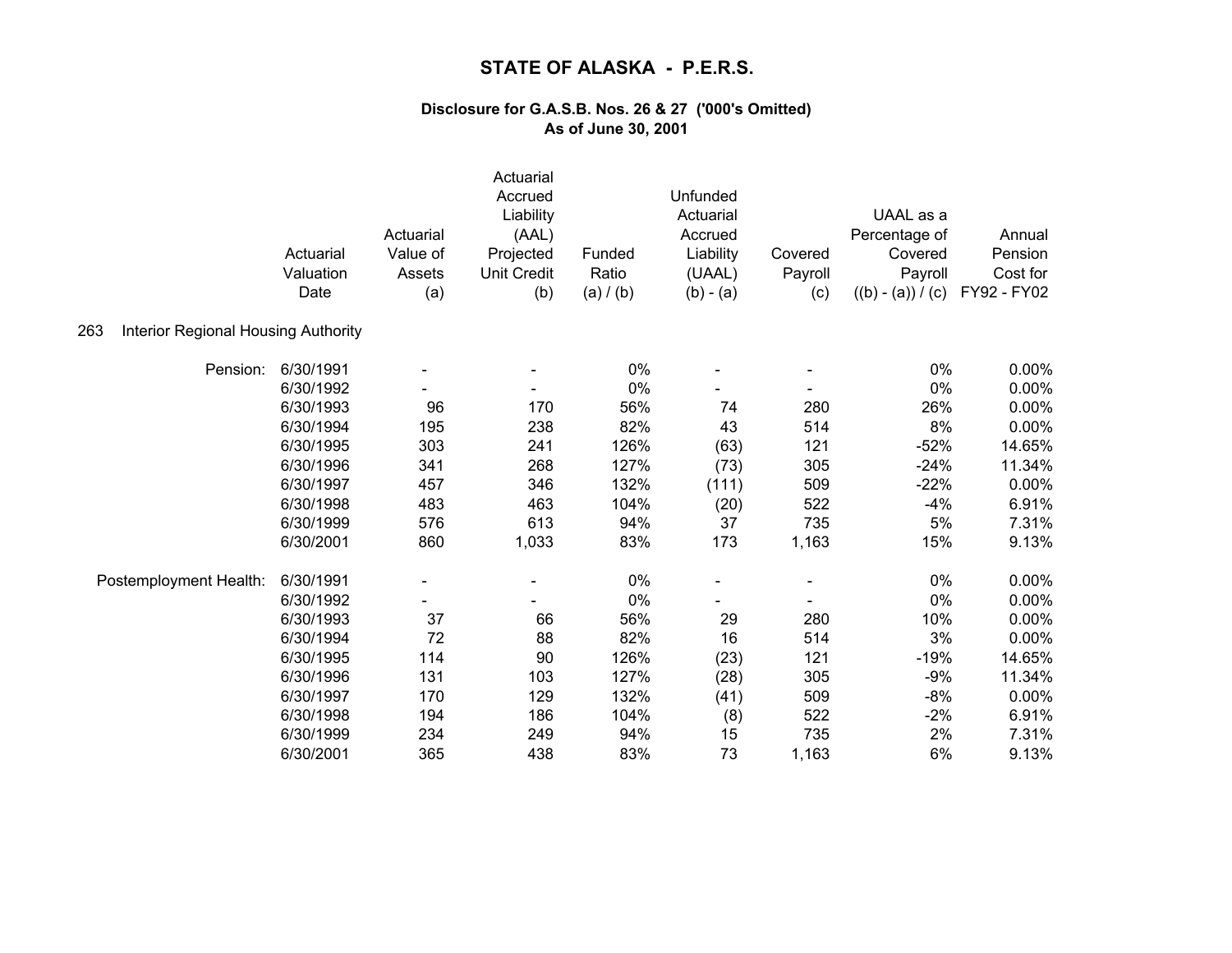|                                            | Actuarial<br>Valuation<br>Date | Actuarial<br>Value of<br>Assets<br>(a) | Actuarial<br>Accrued<br>Liability<br>(AAL)<br>Projected<br><b>Unit Credit</b><br>(b) | Funded<br>Ratio<br>(a) / (b) | Unfunded<br>Actuarial<br>Accrued<br>Liability<br>(UAAL)<br>$(b) - (a)$ | Covered<br>Payroll<br>(c) | UAAL as a<br>Percentage of<br>Covered<br>Payroll<br>$((b) - (a)) / (c)$ | Annual<br>Pension<br>Cost for<br>FY92 - FY02 |
|--------------------------------------------|--------------------------------|----------------------------------------|--------------------------------------------------------------------------------------|------------------------------|------------------------------------------------------------------------|---------------------------|-------------------------------------------------------------------------|----------------------------------------------|
| <b>Yakutat City School District</b><br>264 |                                |                                        |                                                                                      |                              |                                                                        |                           |                                                                         |                                              |
| Pension:                                   | 6/30/1991                      |                                        |                                                                                      | 0%                           |                                                                        |                           | 0%                                                                      | 0.00%                                        |
|                                            | 6/30/1992                      |                                        |                                                                                      | 0%                           |                                                                        |                           | 0%                                                                      | $0.00\%$                                     |
|                                            | 6/30/1993                      | 50                                     | 47                                                                                   | 105%                         | (2)                                                                    | 324                       | $-1%$                                                                   | 0.00%                                        |
|                                            | 6/30/1994                      | 93                                     | 86                                                                                   | 109%                         | (7)                                                                    | 338                       | $-2%$                                                                   | 0.00%                                        |
|                                            | 6/30/1995                      | 138                                    | 117                                                                                  | 118%                         | (21)                                                                   | 313                       | $-7%$                                                                   | 11.06%                                       |
|                                            | 6/30/1996                      | 181                                    | 169                                                                                  | 107%                         | (12)                                                                   | 369                       | $-3%$                                                                   | 9.65%                                        |
|                                            | 6/30/1997                      | 251                                    | 202                                                                                  | 124%                         | (49)                                                                   | 352                       | $-14%$                                                                  | 4.51%                                        |
|                                            | 6/30/1998                      | 248                                    | 255                                                                                  | 97%                          | 7                                                                      | 316                       | 2%                                                                      | 9.45%                                        |
|                                            | 6/30/1999                      | 280                                    | 278                                                                                  | 101%                         | (2)                                                                    | 295                       | $-1%$                                                                   | 8.26%                                        |
|                                            | 6/30/2001                      | 359                                    | 431                                                                                  | 83%                          | 72                                                                     | 415                       | 17%                                                                     | 8.41%                                        |
| Postemployment Health:                     | 6/30/1991                      | $\blacksquare$                         |                                                                                      | 0%                           |                                                                        |                           | $0\%$                                                                   | 0.00%                                        |
|                                            | 6/30/1992                      |                                        |                                                                                      | 0%                           |                                                                        |                           | 0%                                                                      | 0.00%                                        |
|                                            | 6/30/1993                      | 19                                     | 19                                                                                   | 105%                         | (1)                                                                    | 324                       | 0%                                                                      | 0.00%                                        |
|                                            | 6/30/1994                      | 34                                     | 31                                                                                   | 109%                         | (3)                                                                    | 338                       | $-1%$                                                                   | 0.00%                                        |
|                                            | 6/30/1995                      | 52                                     | 44                                                                                   | 118%                         | (8)                                                                    | 313                       | $-3%$                                                                   | 11.06%                                       |
|                                            | 6/30/1996                      | 70                                     | 65                                                                                   | 107%                         | (5)                                                                    | 369                       | $-1%$                                                                   | 9.65%                                        |
|                                            | 6/30/1997                      | 93                                     | 75                                                                                   | 124%                         | (18)                                                                   | 352                       | $-5%$                                                                   | 4.51%                                        |
|                                            | 6/30/1998                      | 100                                    | 102                                                                                  | 98%                          | $\overline{2}$                                                         | 316                       | $1\%$                                                                   | 9.45%                                        |
|                                            | 6/30/1999                      | 114                                    | 113                                                                                  | 101%                         | (1)                                                                    | 295                       | 0%                                                                      | 8.26%                                        |
|                                            | 6/30/2001                      | 153                                    | 183                                                                                  | 84%                          | 30                                                                     | 415                       | 7%                                                                      | 8.41%                                        |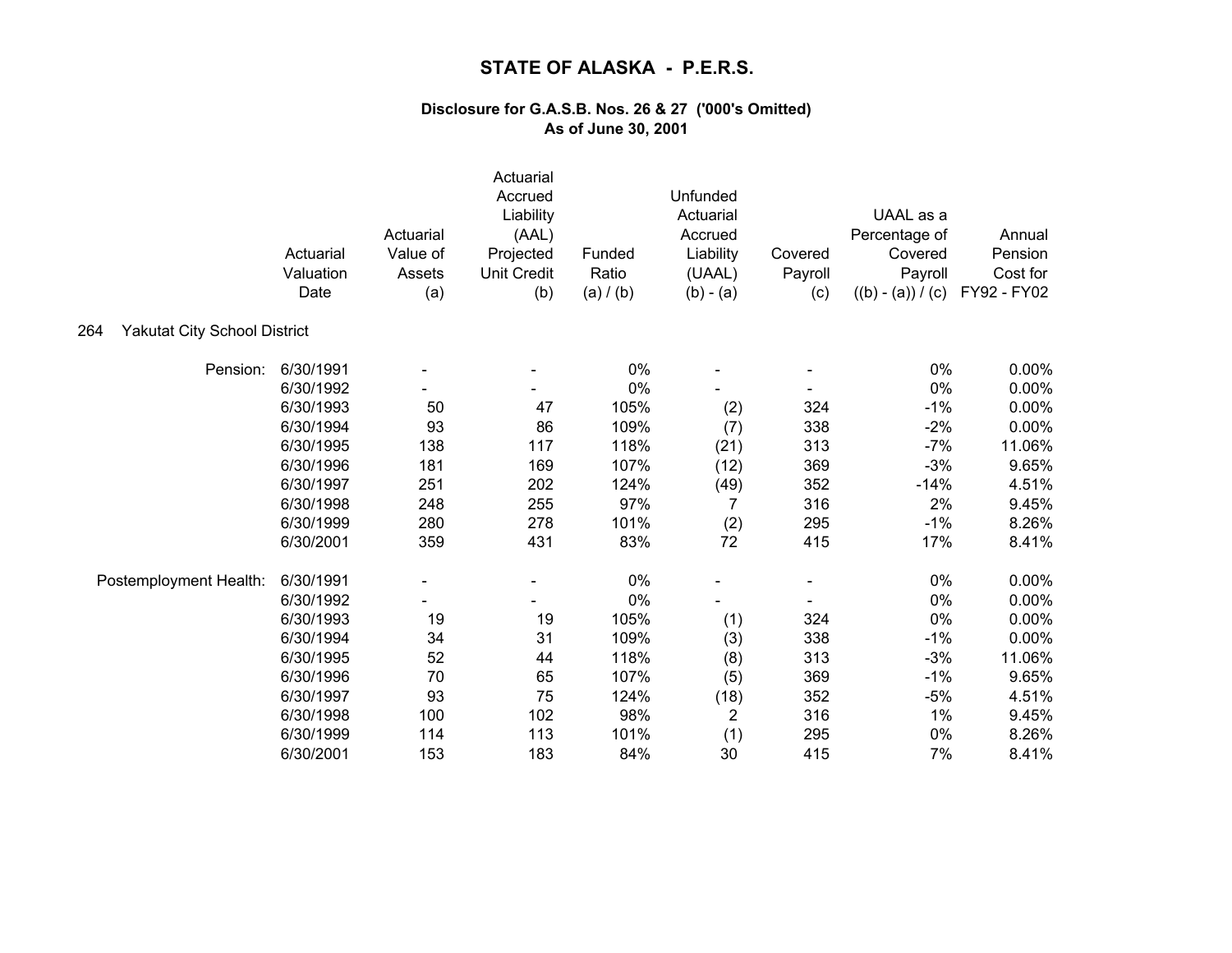|                                  | Actuarial<br>Valuation<br>Date | Actuarial<br>Value of<br>Assets<br>(a) | Actuarial<br>Accrued<br>Liability<br>(AAL)<br>Projected<br><b>Unit Credit</b><br>(b) | Funded<br>Ratio<br>(a) / (b) | Unfunded<br>Actuarial<br>Accrued<br>Liability<br>(UAAL)<br>$(b) - (a)$ | Covered<br>Payroll<br>(c) | UAAL as a<br>Percentage of<br>Covered<br>Payroll<br>$((b) - (a)) / (c)$ | Annual<br>Pension<br>Cost for<br>FY92 - FY02 |
|----------------------------------|--------------------------------|----------------------------------------|--------------------------------------------------------------------------------------|------------------------------|------------------------------------------------------------------------|---------------------------|-------------------------------------------------------------------------|----------------------------------------------|
| Kake City School District<br>265 |                                |                                        |                                                                                      |                              |                                                                        |                           |                                                                         |                                              |
| Pension:                         | 6/30/1991                      |                                        |                                                                                      | 0%                           |                                                                        |                           | 0%                                                                      | 0.00%                                        |
|                                  | 6/30/1992                      |                                        |                                                                                      | 0%                           |                                                                        |                           | 0%                                                                      | 0.00%                                        |
|                                  | 6/30/1993                      | 29                                     | 26                                                                                   | 111%                         | (3)                                                                    | 236                       | $-1%$                                                                   | 0.00%                                        |
|                                  | 6/30/1994                      | 64                                     | 60                                                                                   | 107%                         | (4)                                                                    | 278                       | $-2%$                                                                   | 0.00%                                        |
|                                  | 6/30/1995                      | 116                                    | 105                                                                                  | 111%                         | (12)                                                                   | 249                       | $-5%$                                                                   | 10.90%                                       |
|                                  | 6/30/1996                      | 154                                    | 158                                                                                  | 97%                          | 4                                                                      | 318                       | 1%                                                                      | 9.83%                                        |
|                                  | 6/30/1997                      | 199                                    | 200                                                                                  | 100%                         | 1                                                                      | 293                       | $0\%$                                                                   | 5.21%                                        |
|                                  | 6/30/1998                      | 203                                    | 275                                                                                  | 74%                          | 72                                                                     | 280                       | 26%                                                                     | 10.01%                                       |
|                                  | 6/30/1999                      | 244                                    | 340                                                                                  | 72%                          | 96                                                                     | 335                       | 29%                                                                     | 9.92%                                        |
|                                  | 6/30/2001                      | 342                                    | 411                                                                                  | 83%                          | 69                                                                     | 277                       | 25%                                                                     | 12.24%                                       |
| Postemployment Health:           | 6/30/1991                      |                                        |                                                                                      | $0\%$                        |                                                                        |                           | 0%                                                                      | 0.00%                                        |
|                                  | 6/30/1992                      |                                        |                                                                                      | 0%                           |                                                                        |                           | 0%                                                                      | 0.00%                                        |
|                                  | 6/30/1993                      | 11                                     | 10                                                                                   | 111%                         | (1)                                                                    | 236                       | 0%                                                                      | 0.00%                                        |
|                                  | 6/30/1994                      | 24                                     | 22                                                                                   | 107%                         | (2)                                                                    | 278                       | $-1%$                                                                   | 0.00%                                        |
|                                  | 6/30/1995                      | 44                                     | 39                                                                                   | 111%                         | (4)                                                                    | 249                       | $-2%$                                                                   | 10.90%                                       |
|                                  | 6/30/1996                      | 59                                     | 61                                                                                   | 97%                          | $\overline{2}$                                                         | 318                       | 1%                                                                      | 9.83%                                        |
|                                  | 6/30/1997                      | 74                                     | 74                                                                                   | 100%                         |                                                                        | 293                       | 0%                                                                      | 5.21%                                        |
|                                  | 6/30/1998                      | 82                                     | 110                                                                                  | 75%                          | 28                                                                     | 280                       | 10%                                                                     | 10.01%                                       |
|                                  | 6/30/1999                      | 100                                    | 139                                                                                  | 72%                          | 39                                                                     | 335                       | 12%                                                                     | 9.92%                                        |
|                                  | 6/30/2001                      | 146                                    | 175                                                                                  | 83%                          | 29                                                                     | 277                       | 10%                                                                     | 12.24%                                       |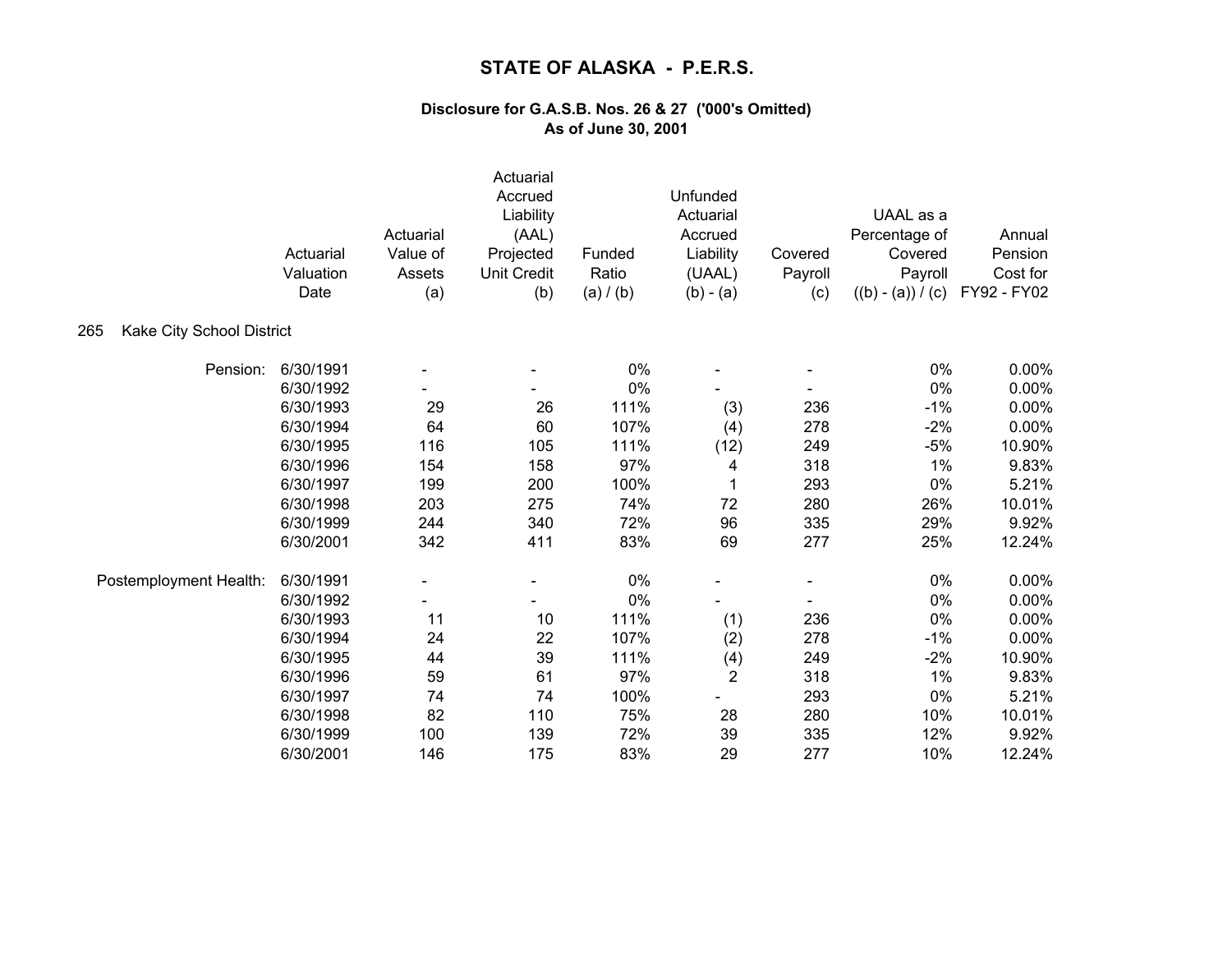|                           | Actuarial<br>Valuation<br>Date | Actuarial<br>Value of<br>Assets<br>(a) | Actuarial<br>Accrued<br>Liability<br>(AAL)<br>Projected<br><b>Unit Credit</b><br>(b) | Funded<br>Ratio<br>(a) / (b) | Unfunded<br>Actuarial<br>Accrued<br>Liability<br>(UAAL)<br>$(b) - (a)$ | Covered<br>Payroll<br>(c) | UAAL as a<br>Percentage of<br>Covered<br>Payroll<br>$((b) - (a)) / (c)$ | Annual<br>Pension<br>Cost for<br>FY92 - FY02 |
|---------------------------|--------------------------------|----------------------------------------|--------------------------------------------------------------------------------------|------------------------------|------------------------------------------------------------------------|---------------------------|-------------------------------------------------------------------------|----------------------------------------------|
| Quinhagak, City of<br>266 |                                |                                        |                                                                                      |                              |                                                                        |                           |                                                                         |                                              |
| Pension:                  | 6/30/1991                      |                                        |                                                                                      | 0%                           |                                                                        |                           | 0%                                                                      | $0.00\%$                                     |
|                           | 6/30/1992                      |                                        |                                                                                      | 0%                           |                                                                        |                           | 0%                                                                      | 0.00%                                        |
|                           | 6/30/1993                      |                                        |                                                                                      | 0%                           |                                                                        |                           | 0%                                                                      | 0.00%                                        |
|                           | 6/30/1994                      | $\overline{c}$                         | 2                                                                                    | 100%                         |                                                                        | 23                        | 0%                                                                      | 0.00%                                        |
|                           | 6/30/1995                      | 4                                      | 3                                                                                    | 150%                         | (1)                                                                    | 15                        | $-10%$                                                                  | 0.00%                                        |
|                           | 6/30/1996                      | 6                                      | 12                                                                                   | 56%                          | 5                                                                      | 18                        | 28%                                                                     | 10.48%                                       |
|                           | 6/30/1997                      | 9                                      | 19                                                                                   | 46%                          | $10$                                                                   | 22                        | 46%                                                                     | 4.37%                                        |
|                           | 6/30/1998                      | 10                                     | 14                                                                                   | 71%                          | 4                                                                      | 28                        | 14%                                                                     | 10.48%                                       |
|                           | 6/30/1999                      | 12                                     | 22                                                                                   | 55%                          | 10                                                                     | 31                        | 32%                                                                     | 15.19%                                       |
|                           | 6/30/2001                      | 19                                     | 18                                                                                   | 106%                         | (1)                                                                    | 50                        | $-2%$                                                                   | 12.33%                                       |
| Postemployment Health:    | 6/30/1991                      |                                        |                                                                                      | 0%                           |                                                                        |                           | $0\%$                                                                   | 0.00%                                        |
|                           | 6/30/1992                      |                                        | $\qquad \qquad \blacksquare$                                                         | 0%                           |                                                                        |                           | 0%                                                                      | 0.00%                                        |
|                           | 6/30/1993                      |                                        |                                                                                      | 0%                           |                                                                        |                           | 0%                                                                      | 0.00%                                        |
|                           | 6/30/1994                      |                                        |                                                                                      | 100%                         |                                                                        | 23                        | 0%                                                                      | 0.00%                                        |
|                           | 6/30/1995                      | $\overline{\mathbf{c}}$                |                                                                                      | 150%                         | (1)                                                                    | 15                        | $-4%$                                                                   | 0.00%                                        |
|                           | 6/30/1996                      | 3                                      | 4                                                                                    | 56%                          | $\overline{\mathbf{c}}$                                                | 18                        | 11%                                                                     | 10.48%                                       |
|                           | 6/30/1997                      | 3                                      | 7                                                                                    | 46%                          | 4                                                                      | 22                        | 17%                                                                     | 4.37%                                        |
|                           | 6/30/1998                      | 4                                      | 6                                                                                    | 67%                          | $\boldsymbol{2}$                                                       | 28                        | 7%                                                                      | 10.48%                                       |
|                           | 6/30/1999                      | 6                                      | 9                                                                                    | 67%                          | 3                                                                      | 31                        | 10%                                                                     | 15.19%                                       |
|                           | 6/30/2001                      | 9                                      | 9                                                                                    | 100%                         |                                                                        | 50                        | 0%                                                                      | 12.33%                                       |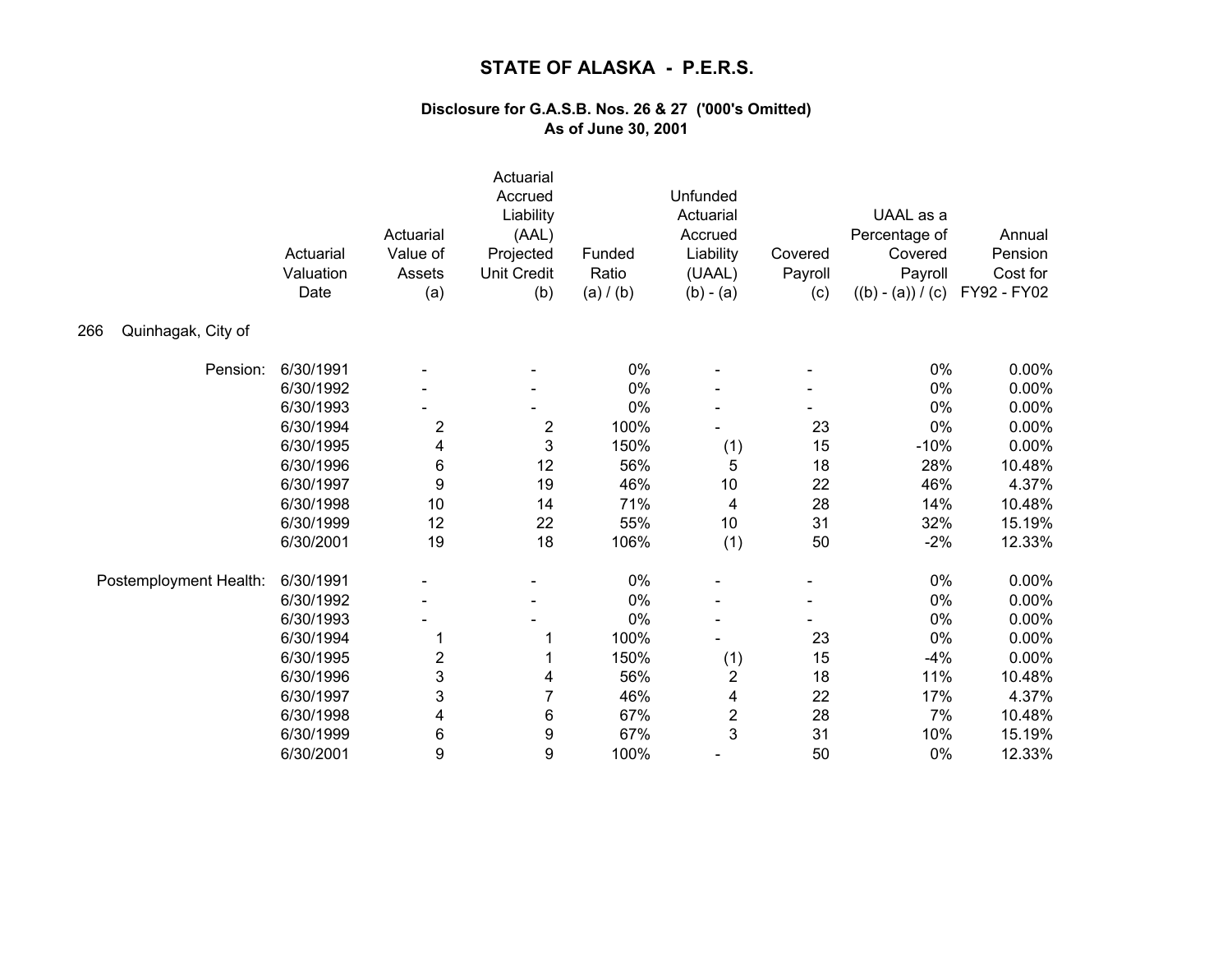|                                          | Actuarial<br>Valuation<br>Date | Actuarial<br>Value of<br>Assets<br>(a) | Actuarial<br>Accrued<br>Liability<br>(AAL)<br>Projected<br><b>Unit Credit</b><br>(b) | Funded<br>Ratio<br>(a) / (b) | Unfunded<br>Actuarial<br>Accrued<br>Liability<br>(UAAL)<br>$(b) - (a)$ | Covered<br>Payroll<br>(c) | UAAL as a<br>Percentage of<br>Covered<br>Payroll<br>$((b) - (a)) / (c)$ | Annual<br>Pension<br>Cost for<br>FY92 - FY02 |
|------------------------------------------|--------------------------------|----------------------------------------|--------------------------------------------------------------------------------------|------------------------------|------------------------------------------------------------------------|---------------------------|-------------------------------------------------------------------------|----------------------------------------------|
| <b>Aleutian Housing Authority</b><br>267 |                                |                                        |                                                                                      |                              |                                                                        |                           |                                                                         |                                              |
| Pension:                                 | 6/30/1991                      |                                        |                                                                                      | 0%                           |                                                                        |                           | 0%                                                                      | 0.00%                                        |
|                                          | 6/30/1992                      |                                        |                                                                                      | 0%                           |                                                                        |                           | 0%                                                                      | 0.00%                                        |
|                                          | 6/30/1993                      |                                        |                                                                                      | 0%                           |                                                                        |                           | 0%                                                                      | 0.00%                                        |
|                                          | 6/30/1994                      | 35                                     | 46                                                                                   | 76%                          | 11                                                                     | 95                        | 12%                                                                     | 0.00%                                        |
|                                          | 6/30/1995                      | 89                                     | 106                                                                                  | 84%                          | 17                                                                     | 243                       | 7%                                                                      | 0.00%                                        |
|                                          | 6/30/1996                      | 169                                    | 173                                                                                  | 98%                          | 4                                                                      | 322                       | 1%                                                                      | 11.78%                                       |
|                                          | 6/30/1997                      | 229                                    | 245                                                                                  | 93%                          | 16                                                                     | 377                       | 4%                                                                      | 7.54%                                        |
|                                          | 6/30/1998                      | 223                                    | 273                                                                                  | 82%                          | 50                                                                     | 226                       | 22%                                                                     | 10.02%                                       |
|                                          | 6/30/1999                      | 268                                    | 333                                                                                  | 80%                          | 65                                                                     | 320                       | 20%                                                                     | 10.40%                                       |
|                                          | 6/30/2001                      | 411                                    | 563                                                                                  | 73%                          | 152                                                                    | 570                       | 27%                                                                     | 11.12%                                       |
| Postemployment Health:                   | 6/30/1991                      |                                        |                                                                                      | $0\%$                        |                                                                        |                           | 0%                                                                      | $0.00\%$                                     |
|                                          | 6/30/1992                      | $\overline{\phantom{a}}$               | $\overline{\phantom{a}}$                                                             | 0%                           |                                                                        |                           | 0%                                                                      | 0.00%                                        |
|                                          | 6/30/1993                      |                                        |                                                                                      | 0%                           |                                                                        |                           | 0%                                                                      | 0.00%                                        |
|                                          | 6/30/1994                      | 13                                     | 17                                                                                   | 76%                          | 4                                                                      | 95                        | 4%                                                                      | 0.00%                                        |
|                                          | 6/30/1995                      | 33                                     | 40                                                                                   | 84%                          | 7                                                                      | 243                       | 3%                                                                      | 0.00%                                        |
|                                          | 6/30/1996                      | 65                                     | 67                                                                                   | 98%                          | $\boldsymbol{2}$                                                       | 322                       | 1%                                                                      | 11.78%                                       |
|                                          | 6/30/1997                      | 86                                     | 92                                                                                   | 93%                          | 6                                                                      | 377                       | 2%                                                                      | 7.54%                                        |
|                                          | 6/30/1998                      | 90                                     | 110                                                                                  | 82%                          | 20                                                                     | 226                       | 9%                                                                      | 10.02%                                       |
|                                          | 6/30/1999                      | 110                                    | 135                                                                                  | 81%                          | 25                                                                     | 320                       | 8%                                                                      | 10.40%                                       |
|                                          | 6/30/2001                      | 175                                    | 238                                                                                  | 74%                          | 63                                                                     | 570                       | 11%                                                                     | 11.12%                                       |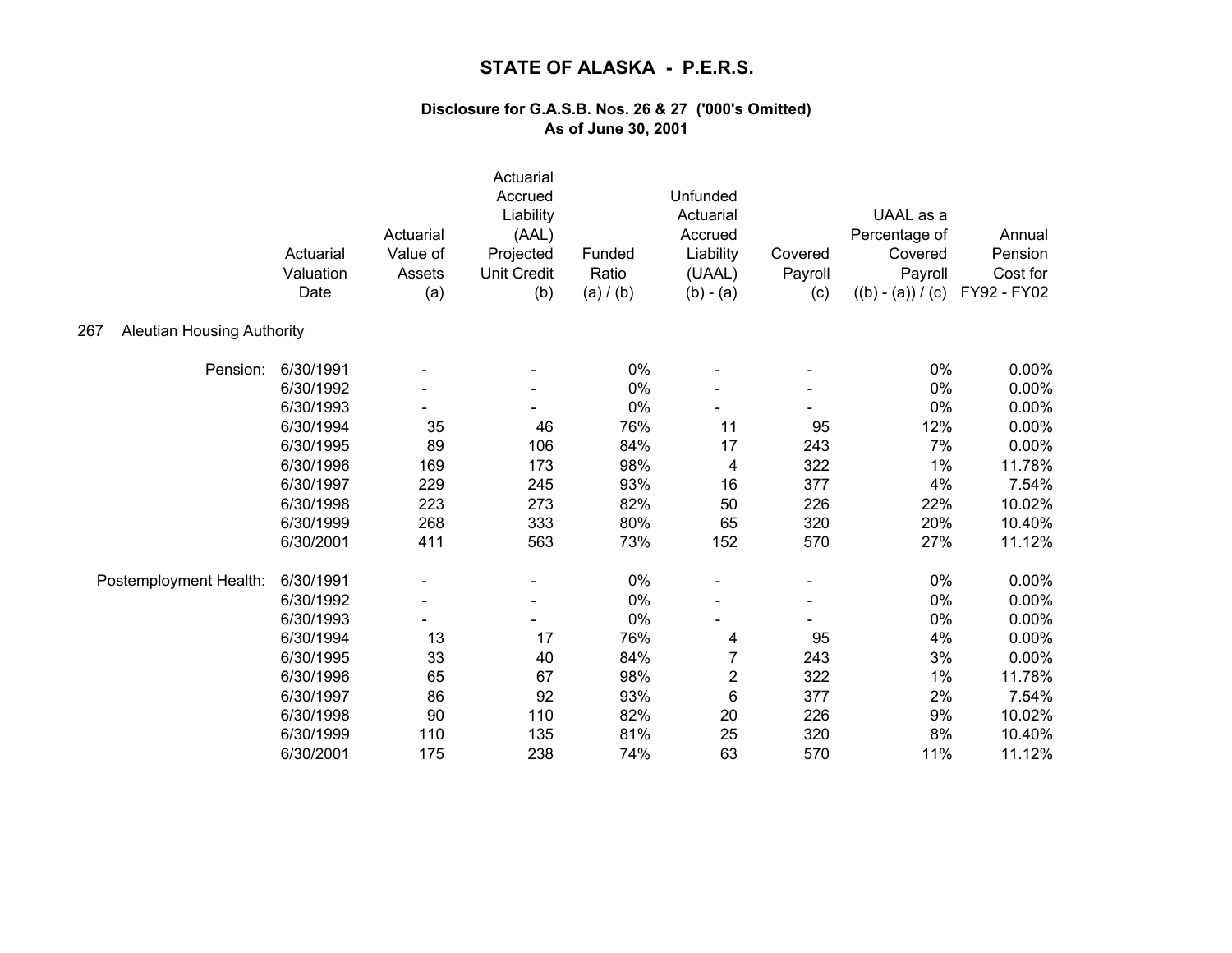| 270<br>Bering Straits Regional Housing Authority | Actuarial<br>Valuation<br>Date | Actuarial<br>Value of<br>Assets<br>(a) | Actuarial<br>Accrued<br>Liability<br>(AAL)<br>Projected<br><b>Unit Credit</b><br>(b) | Funded<br>Ratio<br>(a) / (b) | Unfunded<br>Actuarial<br>Accrued<br>Liability<br>(UAAL)<br>$(b) - (a)$ | Covered<br>Payroll<br>(c) | UAAL as a<br>Percentage of<br>Covered<br>Payroll<br>$((b) - (a)) / (c)$ | Annual<br>Pension<br>Cost for<br>FY92 - FY02 |
|--------------------------------------------------|--------------------------------|----------------------------------------|--------------------------------------------------------------------------------------|------------------------------|------------------------------------------------------------------------|---------------------------|-------------------------------------------------------------------------|----------------------------------------------|
|                                                  |                                |                                        |                                                                                      |                              |                                                                        |                           |                                                                         |                                              |
| Pension:                                         | 6/30/1991                      |                                        |                                                                                      | 0%                           |                                                                        |                           | 0%                                                                      | 0.00%                                        |
|                                                  | 6/30/1992                      |                                        |                                                                                      | 0%                           |                                                                        |                           | 0%                                                                      | $0.00\%$                                     |
|                                                  | 6/30/1993                      |                                        |                                                                                      | 0%                           |                                                                        |                           | 0%                                                                      | 0.00%                                        |
|                                                  | 6/30/1994                      |                                        |                                                                                      | 0%                           |                                                                        |                           | 0%                                                                      | 0.00%                                        |
|                                                  | 6/30/1995                      | 38                                     | 23                                                                                   | 163%                         | (15)                                                                   | 236                       | $-6%$                                                                   | 0.00%                                        |
|                                                  | 6/30/1996                      | 99                                     | 87                                                                                   | 114%                         | (12)                                                                   | 427                       | $-3%$                                                                   | 0.00%                                        |
|                                                  | 6/30/1997                      | 178                                    | 149                                                                                  | 120%                         | (29)                                                                   | 479                       | $-6%$                                                                   | 4.81%                                        |
|                                                  | 6/30/1998                      | 254                                    | 287                                                                                  | 89%                          | 33                                                                     | 628                       | 5%                                                                      | 9.50%                                        |
|                                                  | 6/30/1999                      | 334                                    | 368                                                                                  | 91%                          | 34                                                                     | 699                       | 5%                                                                      | 9.16%                                        |
|                                                  | 6/30/2001                      | 513                                    | 731                                                                                  | 70%                          | 218                                                                    | 825                       | 26%                                                                     | 9.03%                                        |
| Postemployment Health:                           | 6/30/1991                      |                                        |                                                                                      | 0%                           |                                                                        |                           | 0%                                                                      | 0.00%                                        |
|                                                  | 6/30/1992                      | $\overline{\phantom{a}}$               | $\qquad \qquad \blacksquare$                                                         | 0%                           |                                                                        |                           | 0%                                                                      | 0.00%                                        |
|                                                  | 6/30/1993                      |                                        |                                                                                      | 0%                           |                                                                        |                           | 0%                                                                      | 0.00%                                        |
|                                                  | 6/30/1994                      |                                        |                                                                                      | 0%                           |                                                                        |                           | 0%                                                                      | 0.00%                                        |
|                                                  | 6/30/1995                      | 14                                     | 9                                                                                    | 163%                         | (5)                                                                    | 236                       | $-2%$                                                                   | 0.00%                                        |
|                                                  | 6/30/1996                      | 38                                     | 33                                                                                   | 114%                         | (5)                                                                    | 427                       | $-1%$                                                                   | 0.00%                                        |
|                                                  | 6/30/1997                      | 67                                     | 56                                                                                   | 120%                         | (11)                                                                   | 479                       | $-2%$                                                                   | 4.81%                                        |
|                                                  | 6/30/1998                      | 102                                    | 115                                                                                  | 89%                          | 13                                                                     | 628                       | 2%                                                                      | 9.50%                                        |
|                                                  | 6/30/1999                      | 136                                    | 150                                                                                  | 91%                          | 14                                                                     | 699                       | 2%                                                                      | 9.16%                                        |
|                                                  | 6/30/2001                      | 218                                    | 310                                                                                  | 70%                          | 92                                                                     | 825                       | 11%                                                                     | 9.03%                                        |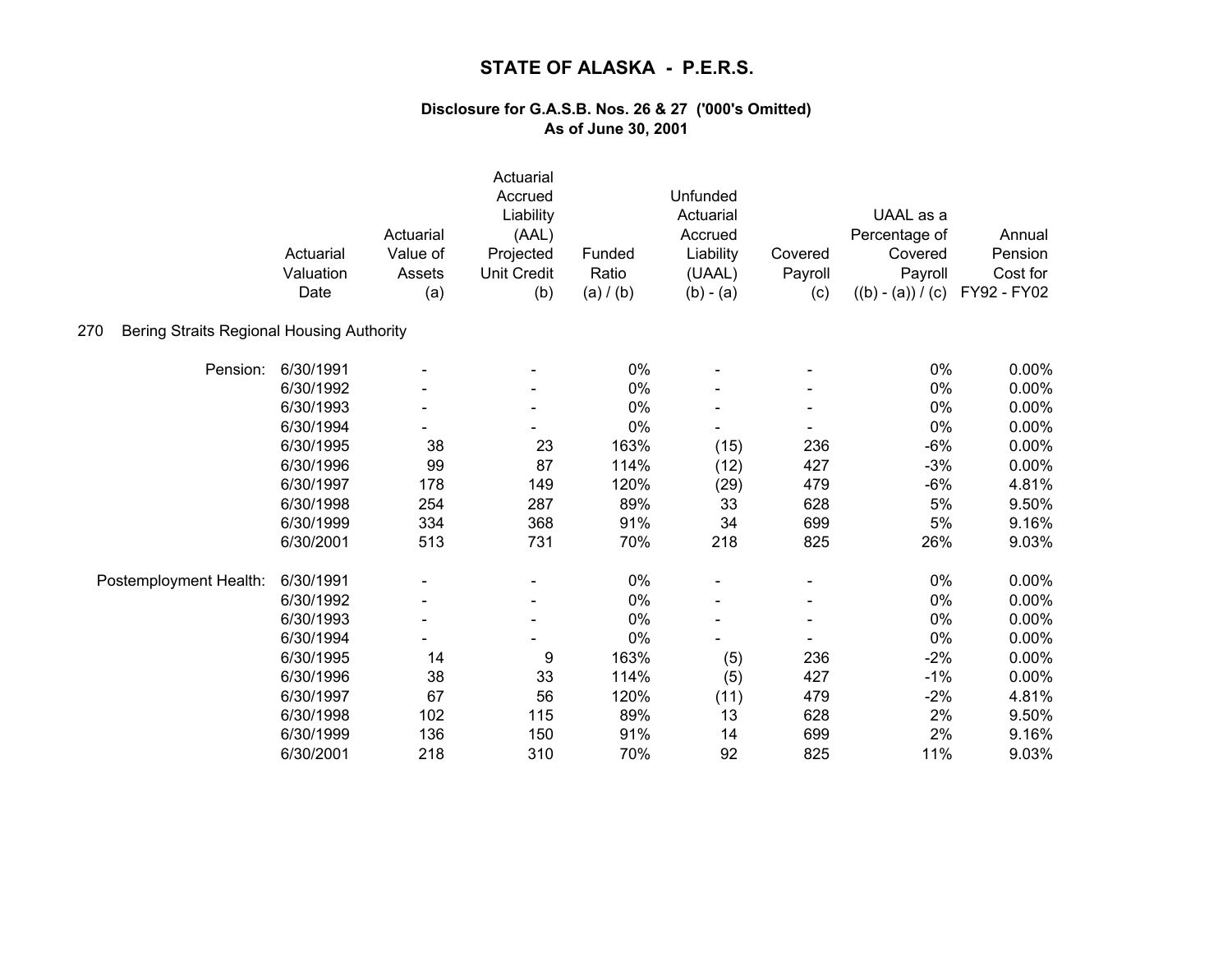|                        | Actuarial<br>Valuation<br>Date | Actuarial<br>Value of<br>Assets<br>(a) | Actuarial<br>Accrued<br>Liability<br>(AAL)<br>Projected<br><b>Unit Credit</b><br>(b) | Funded<br>Ratio<br>(a) / (b) | Unfunded<br>Actuarial<br>Accrued<br>Liability<br>(UAAL)<br>$(b) - (a)$ | Covered<br>Payroll<br>(c) | UAAL as a<br>Percentage of<br>Covered<br>Payroll<br>$((b) - (a)) / (c)$ | Annual<br>Pension<br>Cost for<br>FY92 - FY02 |
|------------------------|--------------------------------|----------------------------------------|--------------------------------------------------------------------------------------|------------------------------|------------------------------------------------------------------------|---------------------------|-------------------------------------------------------------------------|----------------------------------------------|
| Egegik, City of<br>271 |                                |                                        |                                                                                      |                              |                                                                        |                           |                                                                         |                                              |
| Pension:               | 6/30/1991                      |                                        |                                                                                      | 0%                           |                                                                        |                           | 0%                                                                      | 0.00%                                        |
|                        | 6/30/1992                      |                                        |                                                                                      | 0%                           |                                                                        |                           | 0%                                                                      | 0.00%                                        |
|                        | 6/30/1993                      |                                        |                                                                                      | 0%                           |                                                                        |                           | 0%                                                                      | 0.00%                                        |
|                        | 6/30/1994                      |                                        |                                                                                      | 0%                           |                                                                        |                           | 0%                                                                      | 0.00%                                        |
|                        | 6/30/1995                      |                                        |                                                                                      | 0%                           |                                                                        |                           | $0\%$                                                                   | 0.00%                                        |
|                        | 6/30/1996                      | 14                                     | 14                                                                                   | 100%                         |                                                                        |                           | 0%                                                                      | 0.00%                                        |
|                        | 6/30/1997                      | 26                                     | 26                                                                                   | 100%                         |                                                                        | 64                        | $0\%$                                                                   | 0.00%                                        |
|                        | 6/30/1998                      | 31                                     | 53                                                                                   | 58%                          | 22                                                                     | 110                       | 20%                                                                     | 5.00%                                        |
|                        | 6/30/1999                      | 61                                     | 50                                                                                   | 122%                         | (11)                                                                   | 26                        | $-42%$                                                                  | 9.84%                                        |
|                        | 6/30/2001                      | 79                                     | 63                                                                                   | 125%                         | (16)                                                                   | 99                        | $-16%$                                                                  | 3.28%                                        |
| Postemployment Health: | 6/30/1991                      |                                        | -                                                                                    | 0%                           |                                                                        |                           | 0%                                                                      | 0.00%                                        |
|                        | 6/30/1992                      |                                        | $\blacksquare$                                                                       | 0%                           |                                                                        |                           | 0%                                                                      | 0.00%                                        |
|                        | 6/30/1993                      |                                        |                                                                                      | 0%                           |                                                                        |                           | 0%                                                                      | 0.00%                                        |
|                        | 6/30/1994                      |                                        |                                                                                      | 0%                           |                                                                        |                           | 0%                                                                      | 0.00%                                        |
|                        | 6/30/1995                      |                                        |                                                                                      | 0%                           |                                                                        |                           | 0%                                                                      | 0.00%                                        |
|                        | 6/30/1996                      | 6                                      | $\,6$                                                                                | 100%                         |                                                                        |                           | 0%                                                                      | 0.00%                                        |
|                        | 6/30/1997                      | 10                                     | 10                                                                                   | 100%                         |                                                                        | 64                        | $0\%$                                                                   | 0.00%                                        |
|                        | 6/30/1998                      | 13                                     | 22                                                                                   | 59%                          | 9                                                                      | 110                       | 8%                                                                      | 5.00%                                        |
|                        | 6/30/1999                      | 26                                     | 21                                                                                   | 124%                         | (5)                                                                    | 26                        | $-19%$                                                                  | 9.84%                                        |
|                        | 6/30/2001                      | 34                                     | 28                                                                                   | 121%                         | (6)                                                                    | 99                        | $-6%$                                                                   | 3.28%                                        |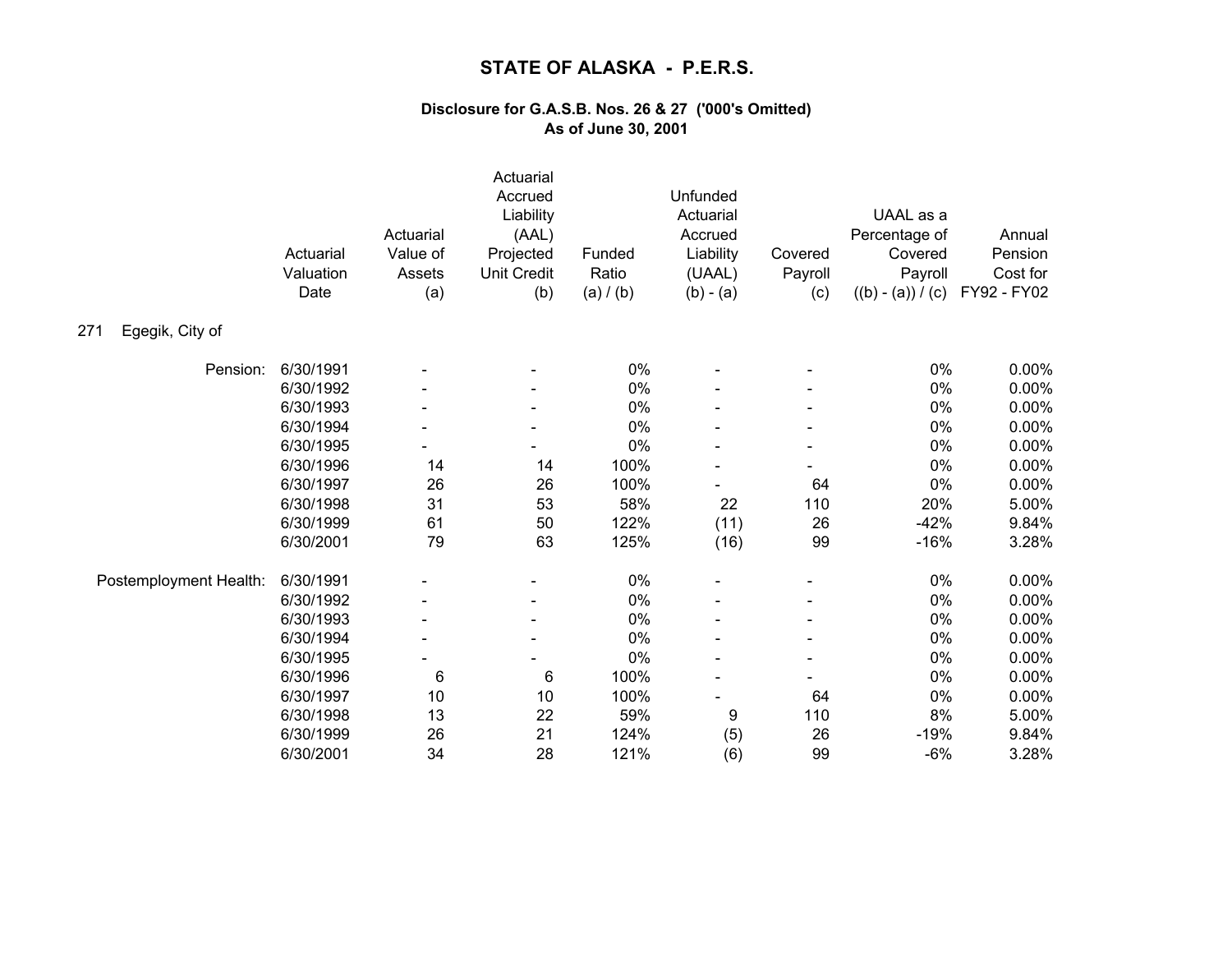|                          | Actuarial<br>Valuation<br>Date | Actuarial<br>Value of<br>Assets<br>(a) | Actuarial<br>Accrued<br>Liability<br>(AAL)<br>Projected<br><b>Unit Credit</b><br>(b) | Funded<br>Ratio<br>(a) / (b) | Unfunded<br>Actuarial<br>Accrued<br>Liability<br>(UAAL)<br>$(b) - (a)$ | Covered<br>Payroll<br>(c) | UAAL as a<br>Percentage of<br>Covered<br>Payroll<br>$((b) - (a)) / (c)$ | Annual<br>Pension<br>Cost for<br>FY92 - FY02 |
|--------------------------|--------------------------------|----------------------------------------|--------------------------------------------------------------------------------------|------------------------------|------------------------------------------------------------------------|---------------------------|-------------------------------------------------------------------------|----------------------------------------------|
| Ilisagvik College<br>275 |                                |                                        |                                                                                      |                              |                                                                        |                           |                                                                         |                                              |
| Pension:                 | 6/30/1991                      |                                        |                                                                                      | 0%                           |                                                                        |                           | 0%                                                                      | 0.00%                                        |
|                          | 6/30/1992                      |                                        |                                                                                      | 0%                           |                                                                        |                           | 0%                                                                      | 0.00%                                        |
|                          | 6/30/1993                      |                                        |                                                                                      | 0%                           |                                                                        |                           | 0%                                                                      | 0.00%                                        |
|                          | 6/30/1994                      |                                        |                                                                                      | 0%                           |                                                                        |                           | 0%                                                                      | 0.00%                                        |
|                          | 6/30/1995                      |                                        |                                                                                      | 0%                           |                                                                        |                           | 0%                                                                      | 0.00%                                        |
|                          | 6/30/1996                      |                                        |                                                                                      | 0%                           |                                                                        |                           | 0%                                                                      | 0.00%                                        |
|                          | 6/30/1997                      |                                        | 1,016                                                                                | 0%                           | 1,016                                                                  | 4,786                     | 21%                                                                     | 0.00%                                        |
|                          | 6/30/1998                      | 1,534                                  | 1,454                                                                                | 106%                         | (80)                                                                   | 5,228                     | $-2%$                                                                   | 9.85%                                        |
|                          | 6/30/1999                      | 2,260                                  | 1,982                                                                                | 114%                         | (278)                                                                  | 5,728                     | $-5%$                                                                   | 9.11%                                        |
|                          | 6/30/2001                      | 3,140                                  | 3,093                                                                                | 102%                         | (47)                                                                   | 5,017                     | $-1%$                                                                   | 8.22%                                        |
| Postemployment Health:   | 6/30/1991                      |                                        |                                                                                      | 0%                           |                                                                        |                           | 0%                                                                      | 0.00%                                        |
|                          | 6/30/1992                      |                                        |                                                                                      | 0%                           |                                                                        |                           | 0%                                                                      | 0.00%                                        |
|                          | 6/30/1993                      |                                        |                                                                                      | 0%                           |                                                                        |                           | 0%                                                                      | 0.00%                                        |
|                          | 6/30/1994                      |                                        |                                                                                      | 0%                           |                                                                        |                           | 0%                                                                      | 0.00%                                        |
|                          | 6/30/1995                      |                                        |                                                                                      | 0%                           |                                                                        |                           | $0\%$                                                                   | 0.00%                                        |
|                          | 6/30/1996                      |                                        |                                                                                      | 0%                           |                                                                        |                           | 0%                                                                      | 0.00%                                        |
|                          | 6/30/1997                      |                                        | 379                                                                                  | 0%                           | 379                                                                    | 4,786                     | 8%                                                                      | 0.00%                                        |
|                          | 6/30/1998                      | 613                                    | 581                                                                                  | 106%                         | (32)                                                                   | 5,228                     | $-1%$                                                                   | 9.85%                                        |
|                          | 6/30/1999                      | 917                                    | 804                                                                                  | 114%                         | (113)                                                                  | 5,728                     | $-2%$                                                                   | 9.11%                                        |
|                          | 6/30/2001                      | 1,330                                  | 1,311                                                                                | 101%                         | (19)                                                                   | 5,017                     | 0%                                                                      | 8.22%                                        |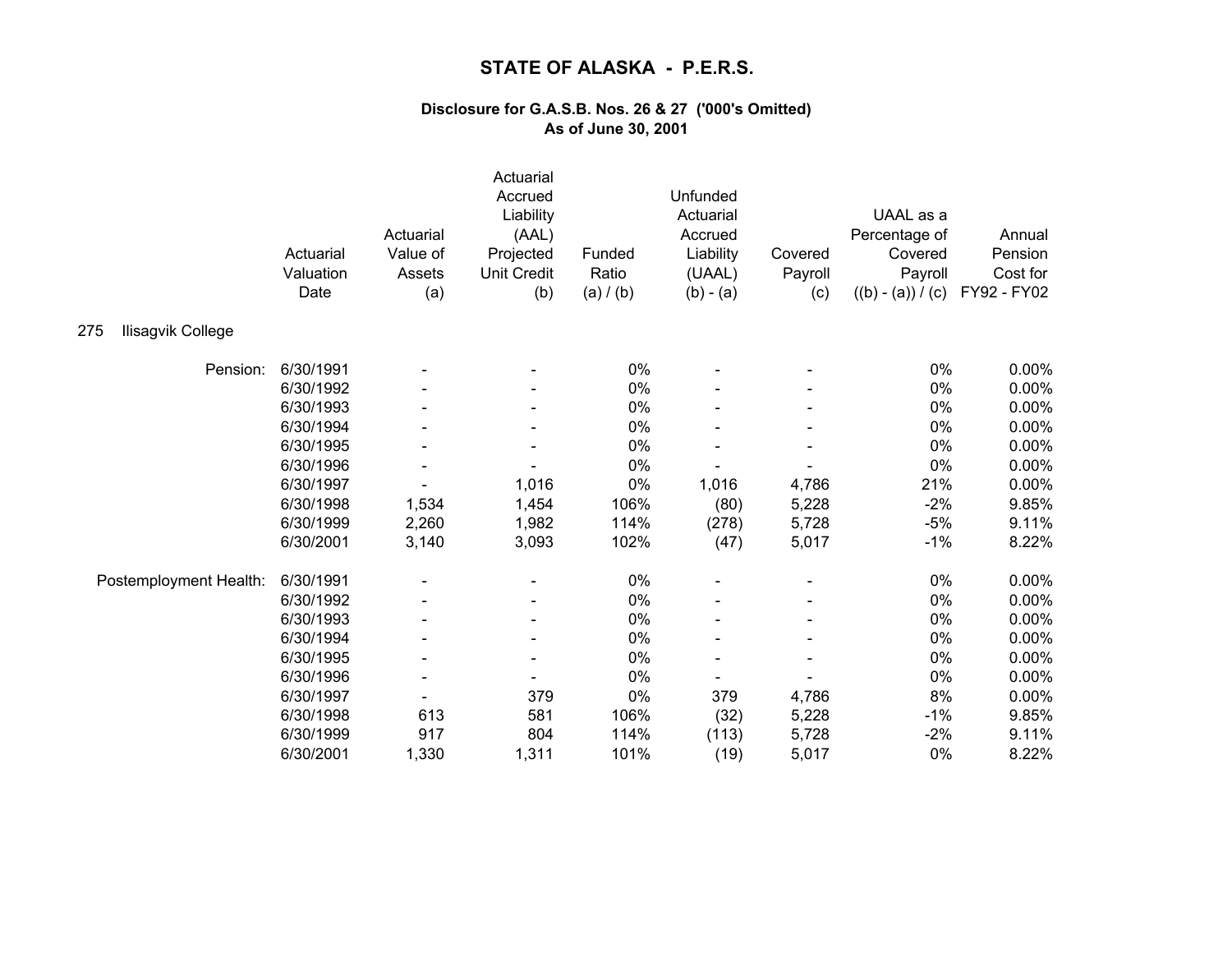|                                            | Actuarial<br>Valuation<br>Date | Actuarial<br>Value of<br>Assets<br>(a) | Actuarial<br>Accrued<br>Liability<br>(AAL)<br>Projected<br><b>Unit Credit</b><br>(b) | Funded<br>Ratio<br>(a) / (b) | Unfunded<br>Actuarial<br>Accrued<br>Liability<br>(UAAL)<br>$(b) - (a)$ | Covered<br>Payroll<br>(c) | UAAL as a<br>Percentage of<br>Covered<br>Payroll<br>$((b) - (a)) / (c)$ | Annual<br>Pension<br>Cost for<br>FY92 - FY02 |
|--------------------------------------------|--------------------------------|----------------------------------------|--------------------------------------------------------------------------------------|------------------------------|------------------------------------------------------------------------|---------------------------|-------------------------------------------------------------------------|----------------------------------------------|
| North Pacific Rim Housing Authority<br>276 |                                |                                        |                                                                                      |                              |                                                                        |                           |                                                                         |                                              |
| Pension:                                   | 6/30/1991                      |                                        |                                                                                      | 0%                           |                                                                        |                           | 0%                                                                      | $0.00\%$                                     |
|                                            | 6/30/1992                      |                                        |                                                                                      | 0%                           |                                                                        |                           | 0%                                                                      | 0.00%                                        |
|                                            | 6/30/1993                      |                                        |                                                                                      | 0%                           |                                                                        |                           | 0%                                                                      | 0.00%                                        |
|                                            | 6/30/1994                      |                                        |                                                                                      | 0%                           |                                                                        |                           | 0%                                                                      | 0.00%                                        |
|                                            | 6/30/1995                      |                                        |                                                                                      | 0%                           |                                                                        |                           | $0\%$                                                                   | 0.00%                                        |
|                                            | 6/30/1996                      |                                        | $\qquad \qquad \blacksquare$                                                         | 0%                           |                                                                        |                           | 0%                                                                      | 0.00%                                        |
|                                            | 6/30/1997                      |                                        |                                                                                      | 0%                           |                                                                        |                           | 0%                                                                      | 0.00%                                        |
|                                            | 6/30/1998                      | $\overline{\phantom{a}}$               | $\overline{\phantom{a}}$                                                             | 0%                           | $\overline{\phantom{a}}$                                               |                           | 0%                                                                      | 0.00%                                        |
|                                            | 6/30/1999                      | (131)                                  | 158                                                                                  | $-83%$                       | 289                                                                    | 756                       | 38%                                                                     | 14.50%                                       |
|                                            | 6/30/2001                      | 276                                    | 340                                                                                  | 81%                          | 64                                                                     | 797                       | 8%                                                                      | 9.04%                                        |
| Postemployment Health:                     | 6/30/1991                      |                                        |                                                                                      | $0\%$                        |                                                                        |                           | $0\%$                                                                   | $0.00\%$                                     |
|                                            | 6/30/1992                      |                                        | $\overline{\phantom{a}}$                                                             | 0%                           |                                                                        |                           | 0%                                                                      | 0.00%                                        |
|                                            | 6/30/1993                      |                                        |                                                                                      | 0%                           |                                                                        |                           | 0%                                                                      | 0.00%                                        |
|                                            | 6/30/1994                      |                                        |                                                                                      | 0%                           |                                                                        |                           | 0%                                                                      | 0.00%                                        |
|                                            | 6/30/1995                      |                                        |                                                                                      | 0%                           |                                                                        |                           | 0%                                                                      | 0.00%                                        |
|                                            | 6/30/1996                      |                                        | $\overline{\phantom{a}}$                                                             | 0%                           |                                                                        |                           | 0%                                                                      | 0.00%                                        |
|                                            | 6/30/1997                      | $\overline{\phantom{a}}$               | $\qquad \qquad \blacksquare$                                                         | 0%                           |                                                                        |                           | 0%                                                                      | 0.00%                                        |
|                                            | 6/30/1998                      |                                        |                                                                                      | 0%                           |                                                                        |                           | 0%                                                                      | 0.00%                                        |
|                                            | 6/30/1999                      | (54)                                   | 65                                                                                   | $-83%$                       | 119                                                                    | 756                       | 16%                                                                     | 14.50%                                       |
|                                            | 6/30/2001                      | 117                                    | 144                                                                                  | 81%                          | 27                                                                     | 797                       | 3%                                                                      | 9.04%                                        |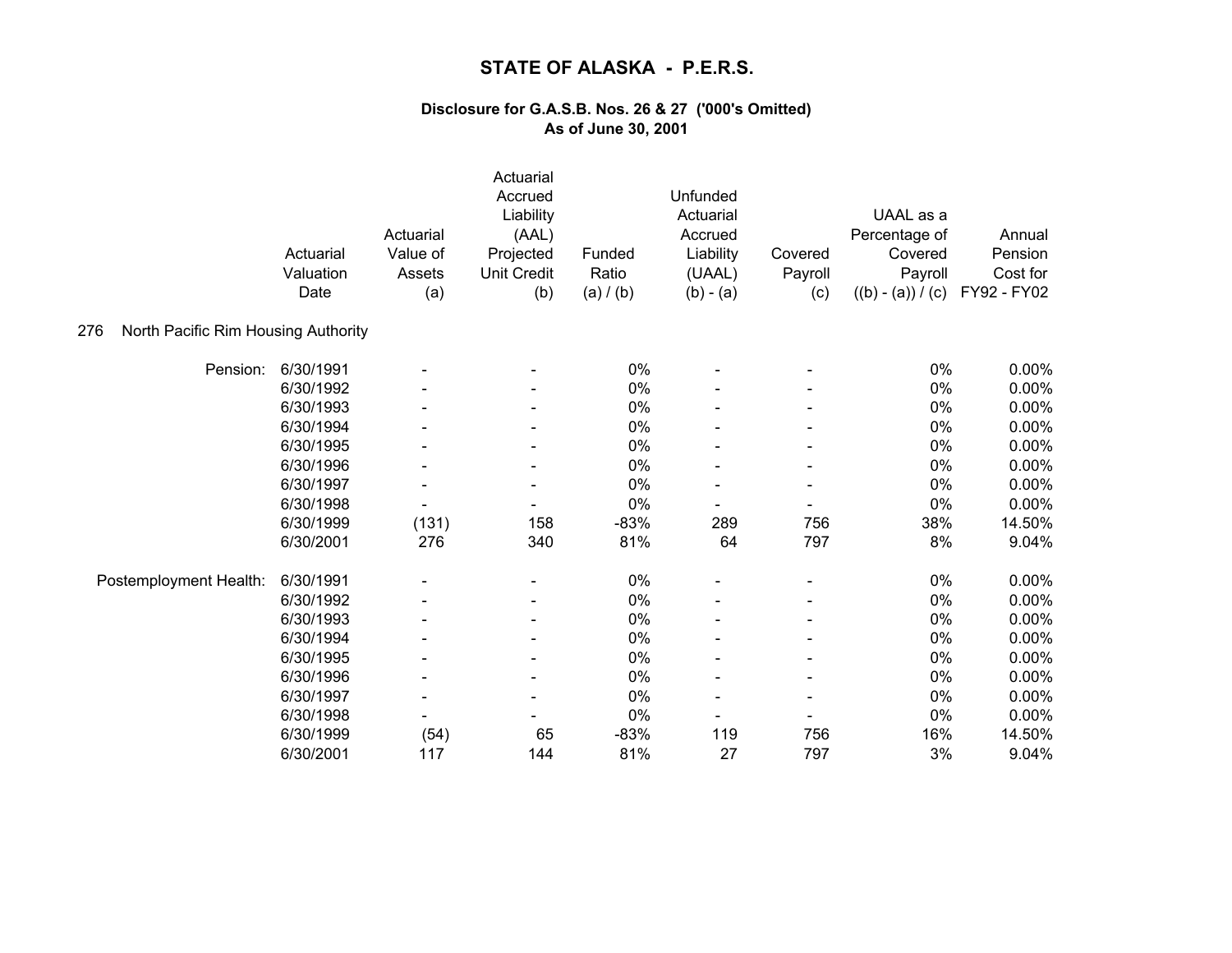|                        | Actuarial<br>Valuation<br>Date | Actuarial<br>Value of<br>Assets<br>(a) | Actuarial<br>Accrued<br>Liability<br>(AAL)<br>Projected<br><b>Unit Credit</b><br>(b) | Funded<br>Ratio<br>(a) / (b) | Unfunded<br>Actuarial<br>Accrued<br>Liability<br>(UAAL)<br>$(b) - (a)$ | Covered<br>Payroll<br>(c) | UAAL as a<br>Percentage of<br>Covered<br>Payroll<br>$((b) - (a)) / (c)$ | Annual<br>Pension<br>Cost for<br>FY92 - FY02 |
|------------------------|--------------------------------|----------------------------------------|--------------------------------------------------------------------------------------|------------------------------|------------------------------------------------------------------------|---------------------------|-------------------------------------------------------------------------|----------------------------------------------|
| Kake, City of<br>277   |                                |                                        |                                                                                      |                              |                                                                        |                           |                                                                         |                                              |
| Pension:               | 6/30/1991                      |                                        |                                                                                      | 0%                           |                                                                        |                           | 0%                                                                      | 0.00%                                        |
|                        | 6/30/1992                      |                                        |                                                                                      | 0%                           |                                                                        |                           | 0%                                                                      | 0.00%                                        |
|                        | 6/30/1993                      |                                        |                                                                                      | 0%                           |                                                                        |                           | 0%                                                                      | 0.00%                                        |
|                        | 6/30/1994                      |                                        |                                                                                      | 0%                           |                                                                        |                           | 0%                                                                      | 0.00%                                        |
|                        | 6/30/1995                      |                                        |                                                                                      | 0%                           |                                                                        |                           | $0\%$                                                                   | 0.00%                                        |
|                        | 6/30/1996                      | $\overline{\phantom{a}}$               | $\overline{\phantom{a}}$                                                             | 0%                           |                                                                        |                           | 0%                                                                      | 0.00%                                        |
|                        | 6/30/1997                      | $\blacksquare$                         |                                                                                      | 0%                           |                                                                        |                           | 0%                                                                      | 0.00%                                        |
|                        | 6/30/1998                      | -                                      |                                                                                      | 0%                           |                                                                        |                           | 0%                                                                      | 0.00%                                        |
|                        | 6/30/1999                      | 67                                     | 96                                                                                   | 70%                          | 29                                                                     | 631                       | 5%                                                                      | 9.89%                                        |
|                        | 6/30/2001                      | 108                                    | 137                                                                                  | 79%                          | 29                                                                     | 264                       | 11%                                                                     | 8.90%                                        |
| Postemployment Health: | 6/30/1991                      |                                        | $\qquad \qquad \blacksquare$                                                         | $0\%$                        |                                                                        |                           | $0\%$                                                                   | 0.00%                                        |
|                        | 6/30/1992                      |                                        | $\blacksquare$                                                                       | 0%                           |                                                                        |                           | 0%                                                                      | 0.00%                                        |
|                        | 6/30/1993                      |                                        |                                                                                      | 0%                           |                                                                        |                           | 0%                                                                      | 0.00%                                        |
|                        | 6/30/1994                      |                                        |                                                                                      | 0%                           |                                                                        |                           | 0%                                                                      | 0.00%                                        |
|                        | 6/30/1995                      |                                        |                                                                                      | 0%                           |                                                                        |                           | 0%                                                                      | 0.00%                                        |
|                        | 6/30/1996                      |                                        | $\overline{\phantom{a}}$                                                             | 0%                           |                                                                        |                           | $0\%$                                                                   | 0.00%                                        |
|                        | 6/30/1997                      | $\overline{\phantom{a}}$               | $\overline{\phantom{a}}$                                                             | 0%                           | $\blacksquare$                                                         |                           | 0%                                                                      | $0.00\%$                                     |
|                        | 6/30/1998                      |                                        |                                                                                      | 0%                           |                                                                        |                           | $0\%$                                                                   | 0.00%                                        |
|                        | 6/30/1999                      | 28                                     | 40                                                                                   | 70%                          | 12                                                                     | 631                       | 2%                                                                      | 9.89%                                        |
|                        | 6/30/2001                      | 46                                     | 58                                                                                   | 79%                          | 12                                                                     | 264                       | 5%                                                                      | 8.90%                                        |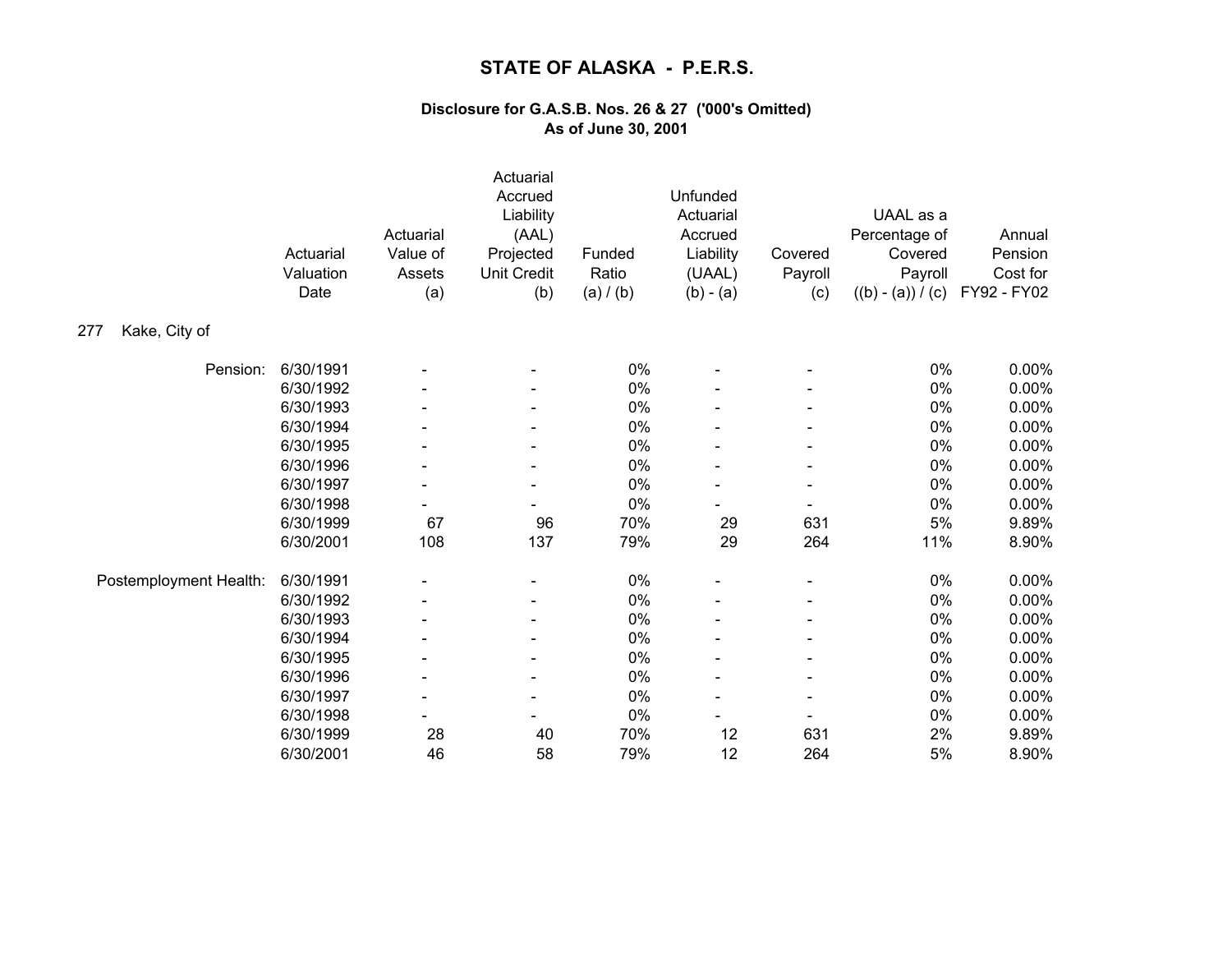|                        | Actuarial<br>Valuation<br>Date | Actuarial<br>Value of<br>Assets<br>(a) | Actuarial<br>Accrued<br>Liability<br>(AAL)<br>Projected<br><b>Unit Credit</b><br>(b) | Funded<br>Ratio<br>(a) / (b) | Unfunded<br>Actuarial<br>Accrued<br>Liability<br>(UAAL)<br>$(b) - (a)$ | Covered<br>Payroll<br>(c) | UAAL as a<br>Percentage of<br>Covered<br>Payroll<br>$((b) - (a)) / (c)$ | Annual<br>Pension<br>Cost for<br>FY92 - FY02 |
|------------------------|--------------------------------|----------------------------------------|--------------------------------------------------------------------------------------|------------------------------|------------------------------------------------------------------------|---------------------------|-------------------------------------------------------------------------|----------------------------------------------|
| Saxman Seaport<br>278  |                                |                                        |                                                                                      |                              |                                                                        |                           |                                                                         |                                              |
| Pension:               | 6/30/1991                      |                                        |                                                                                      | 0%                           |                                                                        |                           | 0%                                                                      | 0.00%                                        |
|                        | 6/30/1992                      |                                        |                                                                                      | 0%                           |                                                                        |                           | 0%                                                                      | 0.00%                                        |
|                        | 6/30/1993                      |                                        |                                                                                      | 0%                           |                                                                        |                           | 0%                                                                      | 0.00%                                        |
|                        | 6/30/1994                      |                                        |                                                                                      | 0%                           |                                                                        |                           | 0%                                                                      | 0.00%                                        |
|                        | 6/30/1995                      |                                        |                                                                                      | 0%                           |                                                                        |                           | $0\%$                                                                   | 0.00%                                        |
|                        | 6/30/1996                      |                                        | $\qquad \qquad \blacksquare$                                                         | 0%                           |                                                                        |                           | $0\%$                                                                   | 0.00%                                        |
|                        | 6/30/1997                      | $\blacksquare$                         |                                                                                      | 0%                           |                                                                        |                           | $0\%$                                                                   | 0.00%                                        |
|                        | 6/30/1998                      |                                        | $\qquad \qquad \blacksquare$                                                         | 0%                           |                                                                        |                           | 0%                                                                      | 0.00%                                        |
|                        | 6/30/1999                      | 8                                      | 14                                                                                   | 57%                          | 6                                                                      | 60                        | 10%                                                                     | 9.89%                                        |
|                        | 6/30/2001                      | 24                                     | 53                                                                                   | 45%                          | 29                                                                     | 108                       | 27%                                                                     | 9.70%                                        |
| Postemployment Health: | 6/30/1991                      |                                        |                                                                                      | $0\%$                        |                                                                        |                           | $0\%$                                                                   | $0.00\%$                                     |
|                        | 6/30/1992                      |                                        | $\qquad \qquad \blacksquare$                                                         | 0%                           |                                                                        |                           | 0%                                                                      | 0.00%                                        |
|                        | 6/30/1993                      |                                        |                                                                                      | 0%                           |                                                                        |                           | $0\%$                                                                   | 0.00%                                        |
|                        | 6/30/1994                      |                                        |                                                                                      | 0%                           |                                                                        |                           | 0%                                                                      | 0.00%                                        |
|                        | 6/30/1995                      |                                        |                                                                                      | 0%                           |                                                                        |                           | $0\%$                                                                   | 0.00%                                        |
|                        | 6/30/1996                      |                                        | $\overline{\phantom{a}}$                                                             | 0%                           |                                                                        |                           | $0\%$                                                                   | 0.00%                                        |
|                        | 6/30/1997                      | $\overline{\phantom{a}}$               | $\overline{\phantom{a}}$                                                             | 0%                           |                                                                        |                           | 0%                                                                      | 0.00%                                        |
|                        | 6/30/1998                      |                                        |                                                                                      | 0%                           |                                                                        |                           | $0\%$                                                                   | $0.00\%$                                     |
|                        | 6/30/1999                      | 4                                      | 7                                                                                    | 57%                          | 3                                                                      | 60                        | 5%                                                                      | 9.89%                                        |
|                        | 6/30/2001                      | 11                                     | 24                                                                                   | 46%                          | 13                                                                     | 108                       | 12%                                                                     | 9.70%                                        |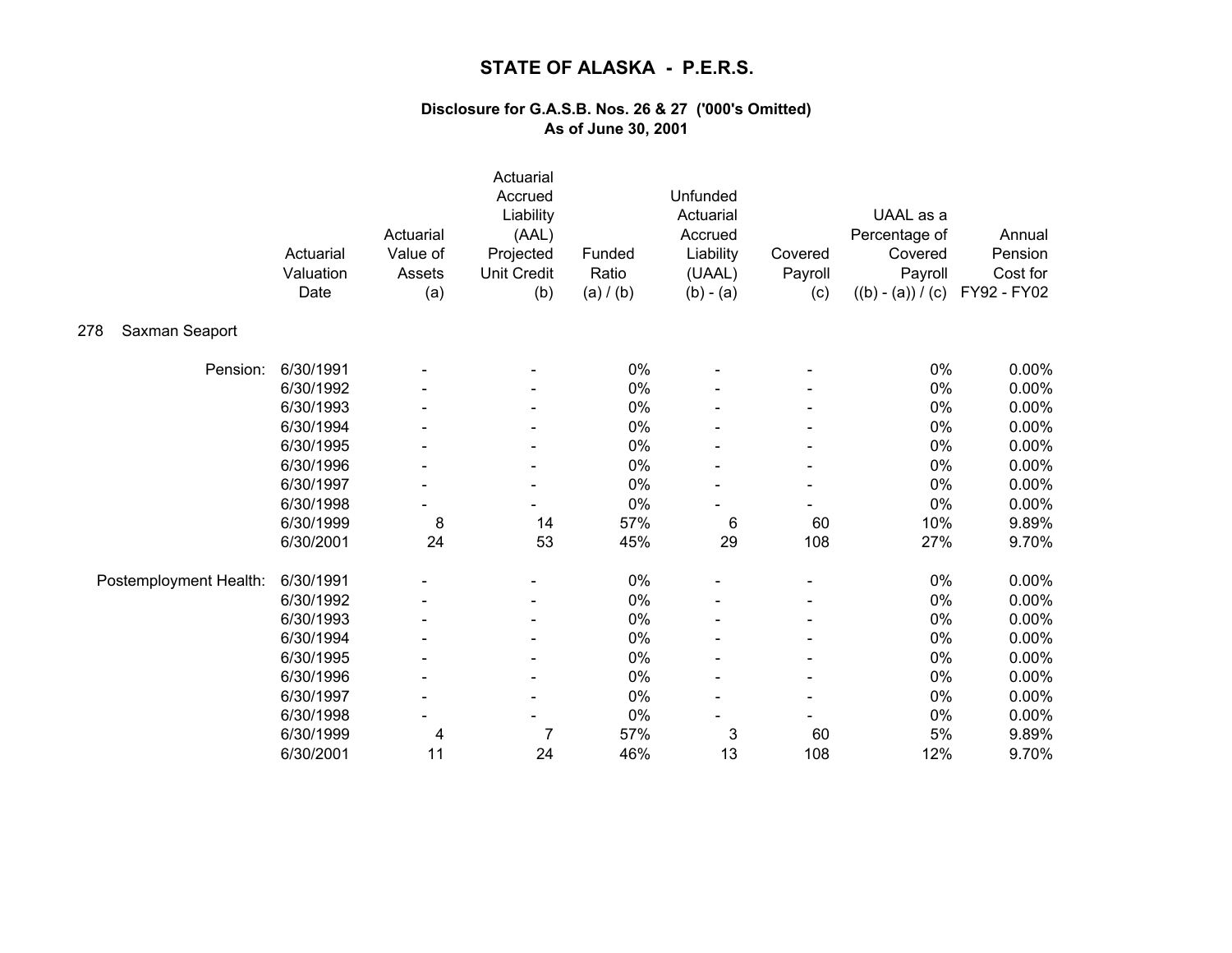| Tlingit-Haida Regional Housing Authority<br>279 | Actuarial<br>Valuation<br>Date | Actuarial<br>Value of<br>Assets<br>(a) | Actuarial<br>Accrued<br>Liability<br>(AAL)<br>Projected<br><b>Unit Credit</b><br>(b) | Funded<br>Ratio<br>(a) / (b) | Unfunded<br>Actuarial<br>Accrued<br>Liability<br>(UAAL)<br>$(b) - (a)$ | Covered<br>Payroll<br>(c) | UAAL as a<br>Percentage of<br>Covered<br>Payroll<br>$((b) - (a)) / (c)$ | Annual<br>Pension<br>Cost for<br>FY92 - FY02 |
|-------------------------------------------------|--------------------------------|----------------------------------------|--------------------------------------------------------------------------------------|------------------------------|------------------------------------------------------------------------|---------------------------|-------------------------------------------------------------------------|----------------------------------------------|
|                                                 |                                |                                        |                                                                                      |                              |                                                                        |                           |                                                                         |                                              |
| Pension:                                        | 6/30/1991                      |                                        |                                                                                      | 0%                           |                                                                        |                           | 0%                                                                      | 0.00%                                        |
|                                                 | 6/30/1992                      |                                        |                                                                                      | 0%                           |                                                                        |                           | 0%                                                                      | 0.00%                                        |
|                                                 | 6/30/1993                      |                                        |                                                                                      | 0%                           |                                                                        |                           | 0%                                                                      | $0.00\%$                                     |
|                                                 | 6/30/1994                      |                                        | $\overline{\phantom{a}}$                                                             | 0%                           |                                                                        |                           | 0%                                                                      | 0.00%                                        |
|                                                 | 6/30/1995                      |                                        |                                                                                      | $0\%$                        |                                                                        |                           | $0\%$                                                                   | 0.00%                                        |
|                                                 | 6/30/1996                      |                                        | $\overline{\phantom{a}}$                                                             | 0%                           |                                                                        |                           | 0%                                                                      | 0.00%                                        |
|                                                 | 6/30/1997                      | $\overline{\phantom{a}}$               |                                                                                      | 0%                           |                                                                        |                           | 0%                                                                      | 0.00%                                        |
|                                                 | 6/30/1998                      | $\blacksquare$                         | $\qquad \qquad \blacksquare$                                                         | 0%                           |                                                                        |                           | 0%                                                                      | 0.00%                                        |
|                                                 | 6/30/1999                      | 105                                    | 133                                                                                  | 79%                          | 28                                                                     | 806                       | 3%                                                                      | 9.89%                                        |
|                                                 | 6/30/2001                      | 366                                    | 998                                                                                  | 37%                          | 632                                                                    | 1,665                     | 38%                                                                     | 8.75%                                        |
| Postemployment Health:                          | 6/30/1991                      |                                        | $\overline{\phantom{a}}$                                                             | $0\%$                        |                                                                        |                           | $0\%$                                                                   | 0.00%                                        |
|                                                 | 6/30/1992                      |                                        | $\overline{\phantom{a}}$                                                             | 0%                           |                                                                        |                           | 0%                                                                      | $0.00\%$                                     |
|                                                 | 6/30/1993                      |                                        |                                                                                      | 0%                           |                                                                        |                           | 0%                                                                      | 0.00%                                        |
|                                                 | 6/30/1994                      |                                        |                                                                                      | 0%                           |                                                                        |                           | 0%                                                                      | 0.00%                                        |
|                                                 | 6/30/1995                      |                                        |                                                                                      | 0%                           |                                                                        |                           | 0%                                                                      | 0.00%                                        |
|                                                 | 6/30/1996                      |                                        | $\overline{\phantom{a}}$                                                             | 0%                           |                                                                        |                           | 0%                                                                      | 0.00%                                        |
|                                                 | 6/30/1997                      | $\overline{\phantom{a}}$               | $\overline{\phantom{a}}$                                                             | 0%                           |                                                                        |                           | 0%                                                                      | 0.00%                                        |
|                                                 | 6/30/1998                      |                                        |                                                                                      | $0\%$                        |                                                                        |                           | $0\%$                                                                   | 0.00%                                        |
|                                                 | 6/30/1999                      | 43                                     | 54                                                                                   | 80%                          | 11                                                                     | 806                       | 1%                                                                      | 9.89%                                        |
|                                                 | 6/30/2001                      | 156                                    | 423                                                                                  | 37%                          | 267                                                                    | 1,665                     | 16%                                                                     | 8.75%                                        |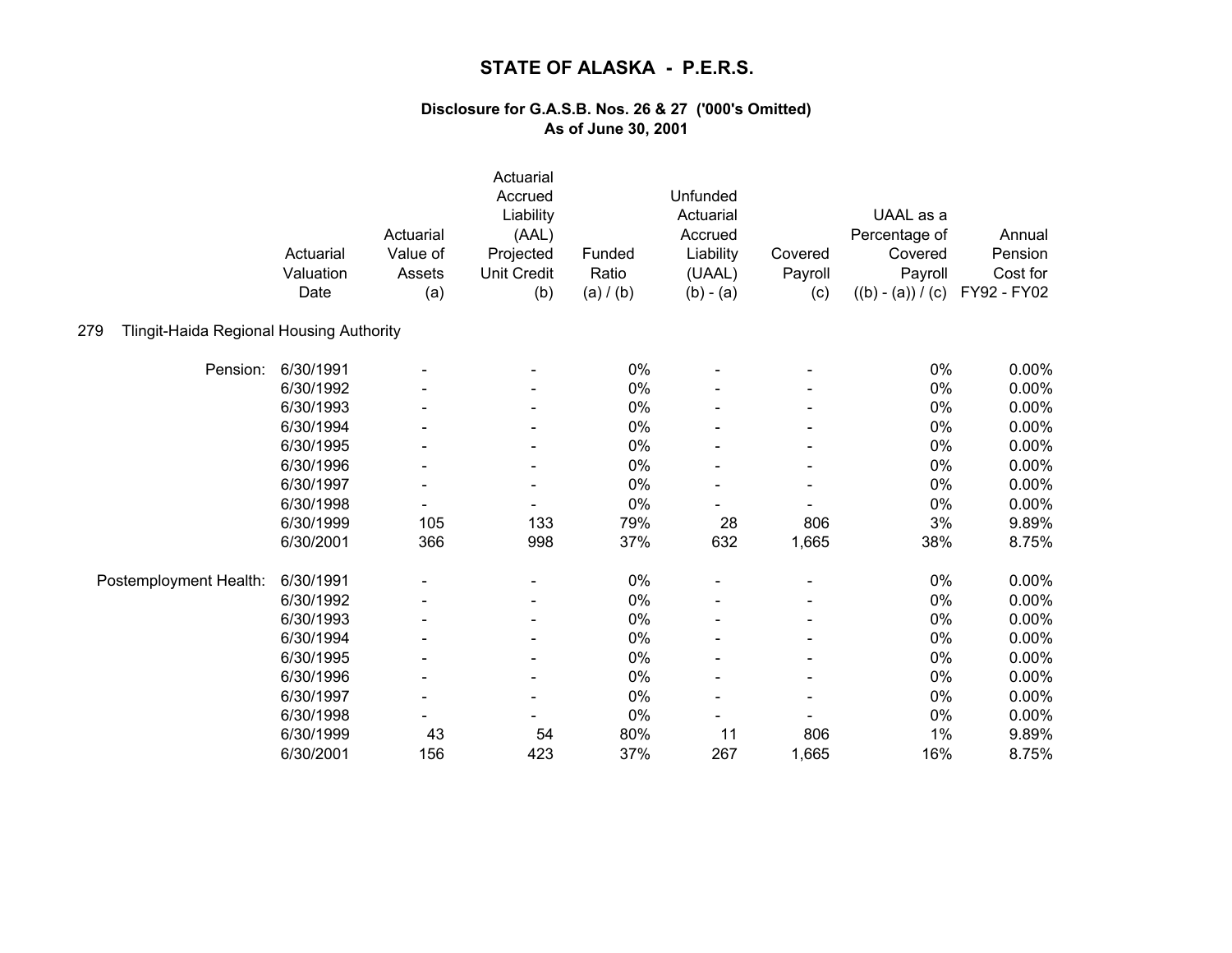|                                                | Actuarial<br>Valuation<br>Date | Actuarial<br>Value of<br>Assets<br>(a) | Actuarial<br>Accrued<br>Liability<br>(AAL)<br>Projected<br><b>Unit Credit</b><br>(b) | Funded<br>Ratio<br>(a) / (b) | Unfunded<br>Actuarial<br>Accrued<br>Liability<br>(UAAL)<br>$(b) - (a)$ | Covered<br>Payroll<br>(c) | UAAL as a<br>Percentage of<br>Covered<br>Payroll<br>$((b) - (a)) / (c)$ | Annual<br>Pension<br>Cost for<br>FY92 - FY02 |
|------------------------------------------------|--------------------------------|----------------------------------------|--------------------------------------------------------------------------------------|------------------------------|------------------------------------------------------------------------|---------------------------|-------------------------------------------------------------------------|----------------------------------------------|
| <b>Baranof Island Housing Authority</b><br>281 |                                |                                        |                                                                                      |                              |                                                                        |                           |                                                                         |                                              |
| Pension:                                       | 6/30/1991                      |                                        |                                                                                      | 0%                           |                                                                        |                           | 0%                                                                      | 0.00%                                        |
|                                                | 6/30/1992                      |                                        |                                                                                      | 0%                           |                                                                        |                           | 0%                                                                      | 0.00%                                        |
|                                                | 6/30/1993                      |                                        |                                                                                      | 0%                           |                                                                        |                           | 0%                                                                      | 0.00%                                        |
|                                                | 6/30/1994                      |                                        |                                                                                      | 0%                           |                                                                        |                           | 0%                                                                      | 0.00%                                        |
|                                                | 6/30/1995                      |                                        |                                                                                      | 0%                           |                                                                        |                           | 0%                                                                      | 0.00%                                        |
|                                                | 6/30/1996                      | $\overline{\phantom{a}}$               |                                                                                      | 0%                           |                                                                        |                           | $0\%$                                                                   | 0.00%                                        |
|                                                | 6/30/1997                      |                                        | $\qquad \qquad \blacksquare$                                                         | $0\%$                        |                                                                        |                           | $0\%$                                                                   | 0.00%                                        |
|                                                | 6/30/1998                      | $\blacksquare$                         | $\qquad \qquad \blacksquare$                                                         | 0%                           |                                                                        |                           | 0%                                                                      | 0.00%                                        |
|                                                | 6/30/1999                      | 4                                      | 4                                                                                    | 100%                         |                                                                        | 73                        | 0%                                                                      | 9.89%                                        |
|                                                | 6/30/2001                      | 59                                     | 58                                                                                   | 102%                         | (1)                                                                    | 368                       | 0%                                                                      | 8.26%                                        |
| Postemployment Health:                         | 6/30/1991                      |                                        |                                                                                      | 0%                           |                                                                        |                           | 0%                                                                      | $0.00\%$                                     |
|                                                | 6/30/1992                      |                                        |                                                                                      | 0%                           |                                                                        |                           | 0%                                                                      | 0.00%                                        |
|                                                | 6/30/1993                      |                                        |                                                                                      | 0%                           |                                                                        |                           | 0%                                                                      | 0.00%                                        |
|                                                | 6/30/1994                      |                                        |                                                                                      | 0%                           |                                                                        |                           | 0%                                                                      | 0.00%                                        |
|                                                | 6/30/1995                      |                                        |                                                                                      | 0%                           |                                                                        |                           | $0\%$                                                                   | 0.00%                                        |
|                                                | 6/30/1996                      |                                        | $\blacksquare$                                                                       | 0%                           |                                                                        |                           | 0%                                                                      | 0.00%                                        |
|                                                | 6/30/1997                      | $\overline{\phantom{a}}$               |                                                                                      | 0%                           |                                                                        |                           | 0%                                                                      | 0.00%                                        |
|                                                | 6/30/1998                      |                                        |                                                                                      | 0%                           |                                                                        |                           | $0\%$                                                                   | 0.00%                                        |
|                                                | 6/30/1999                      | $\overline{2}$                         | $\overline{c}$                                                                       | 100%                         |                                                                        | 73                        | 0%                                                                      | 9.89%                                        |
|                                                | 6/30/2001                      | 26                                     | 25                                                                                   | 104%                         | (1)                                                                    | 368                       | 0%                                                                      | 8.26%                                        |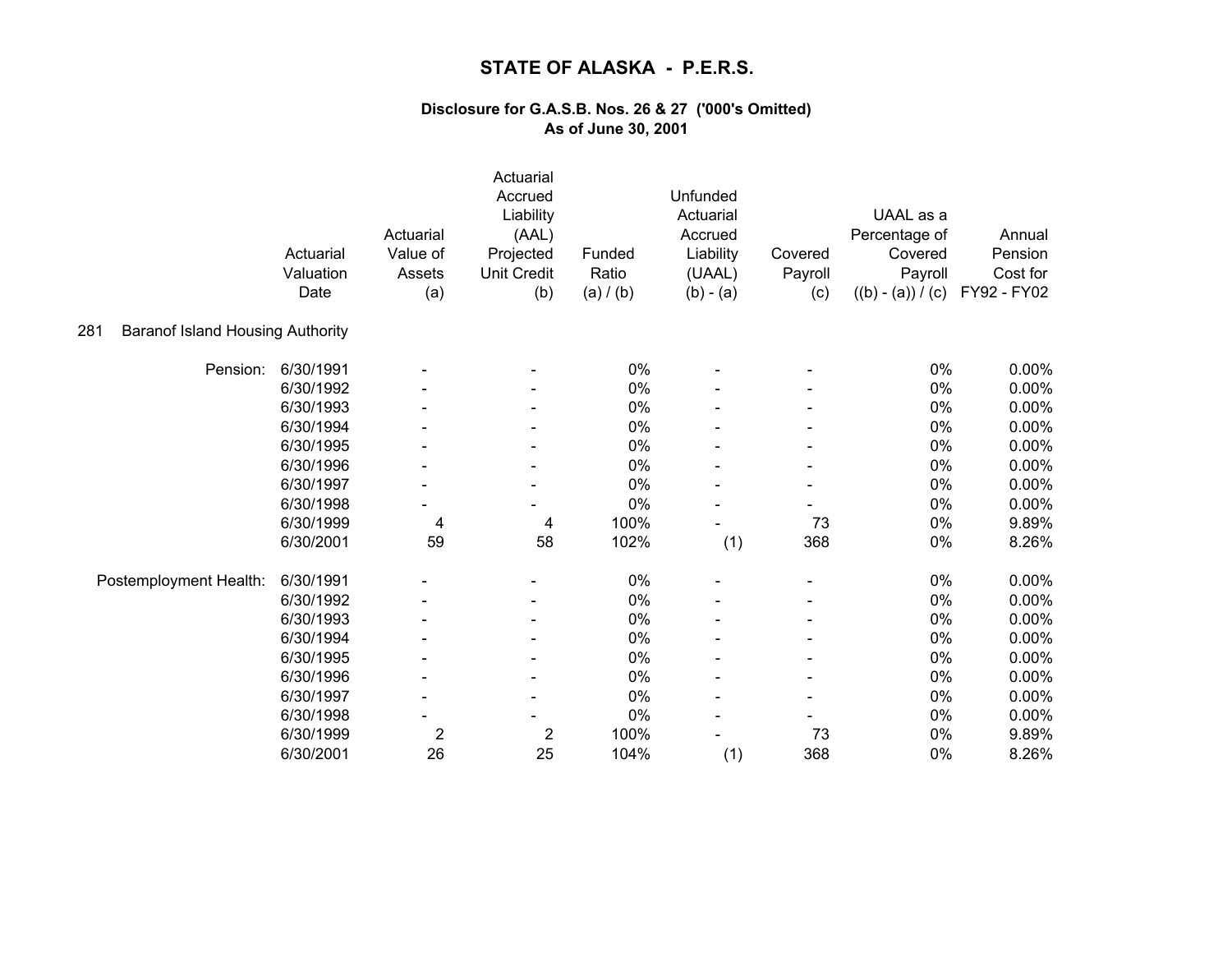|                                | Actuarial<br>Valuation<br>Date | Actuarial<br>Value of<br>Assets<br>(a) | Actuarial<br>Accrued<br>Liability<br>(AAL)<br>Projected<br><b>Unit Credit</b><br>(b) | Funded<br>Ratio<br>(a) / (b) | Unfunded<br>Actuarial<br>Accrued<br>Liability<br>(UAAL)<br>$(b) - (a)$ | Covered<br>Payroll<br>(c) | UAAL as a<br>Percentage of<br>Covered<br>Payroll<br>$((b) - (a)) / (c)$ | Annual<br>Pension<br>Cost for<br>FY92 - FY02 |
|--------------------------------|--------------------------------|----------------------------------------|--------------------------------------------------------------------------------------|------------------------------|------------------------------------------------------------------------|---------------------------|-------------------------------------------------------------------------|----------------------------------------------|
| Delta Junction, City of<br>282 |                                |                                        |                                                                                      |                              |                                                                        |                           |                                                                         |                                              |
| Pension:                       | 6/30/1991                      |                                        |                                                                                      | 0%                           |                                                                        |                           | 0%                                                                      | 0.00%                                        |
|                                | 6/30/1992                      |                                        |                                                                                      | 0%                           |                                                                        |                           | 0%                                                                      | 0.00%                                        |
|                                | 6/30/1993                      |                                        |                                                                                      | 0%                           |                                                                        |                           | 0%                                                                      | 0.00%                                        |
|                                | 6/30/1994                      |                                        |                                                                                      | 0%                           |                                                                        |                           | 0%                                                                      | 0.00%                                        |
|                                | 6/30/1995                      |                                        |                                                                                      | 0%                           |                                                                        |                           | 0%                                                                      | 0.00%                                        |
|                                | 6/30/1996                      |                                        |                                                                                      | 0%                           |                                                                        |                           | $0\%$                                                                   | 0.00%                                        |
|                                | 6/30/1997                      |                                        | $\qquad \qquad \blacksquare$                                                         | $0\%$                        |                                                                        |                           | $0\%$                                                                   | 0.00%                                        |
|                                | 6/30/1998                      | $\overline{\phantom{a}}$               | $\overline{\phantom{a}}$                                                             | 0%                           |                                                                        |                           | 0%                                                                      | 0.00%                                        |
|                                | 6/30/1999                      |                                        |                                                                                      | 0%                           |                                                                        |                           | 0%                                                                      | 0.00%                                        |
|                                | 6/30/2001                      | 23                                     | 65                                                                                   | 35%                          | 42                                                                     | 151                       | 28%                                                                     | 8.26%                                        |
| Postemployment Health:         | 6/30/1991                      |                                        |                                                                                      | 0%                           |                                                                        |                           | $0\%$                                                                   | $0.00\%$                                     |
|                                | 6/30/1992                      |                                        |                                                                                      | 0%                           |                                                                        |                           | 0%                                                                      | 0.00%                                        |
|                                | 6/30/1993                      |                                        |                                                                                      | $0\%$                        |                                                                        |                           | $0\%$                                                                   | 0.00%                                        |
|                                | 6/30/1994                      |                                        |                                                                                      | 0%                           |                                                                        |                           | 0%                                                                      | 0.00%                                        |
|                                | 6/30/1995                      |                                        |                                                                                      | 0%                           |                                                                        |                           | $0\%$                                                                   | 0.00%                                        |
|                                | 6/30/1996                      |                                        | $\blacksquare$                                                                       | 0%                           |                                                                        |                           | 0%                                                                      | 0.00%                                        |
|                                | 6/30/1997                      |                                        |                                                                                      | 0%                           |                                                                        |                           | 0%                                                                      | 0.00%                                        |
|                                | 6/30/1998                      |                                        |                                                                                      | 0%                           |                                                                        |                           | $0\%$                                                                   | 0.00%                                        |
|                                | 6/30/1999                      |                                        |                                                                                      | 0%                           |                                                                        |                           | 0%                                                                      | 0.00%                                        |
|                                | 6/30/2001                      | 11                                     | 28                                                                                   | 39%                          | 17                                                                     | 151                       | 11%                                                                     | 8.26%                                        |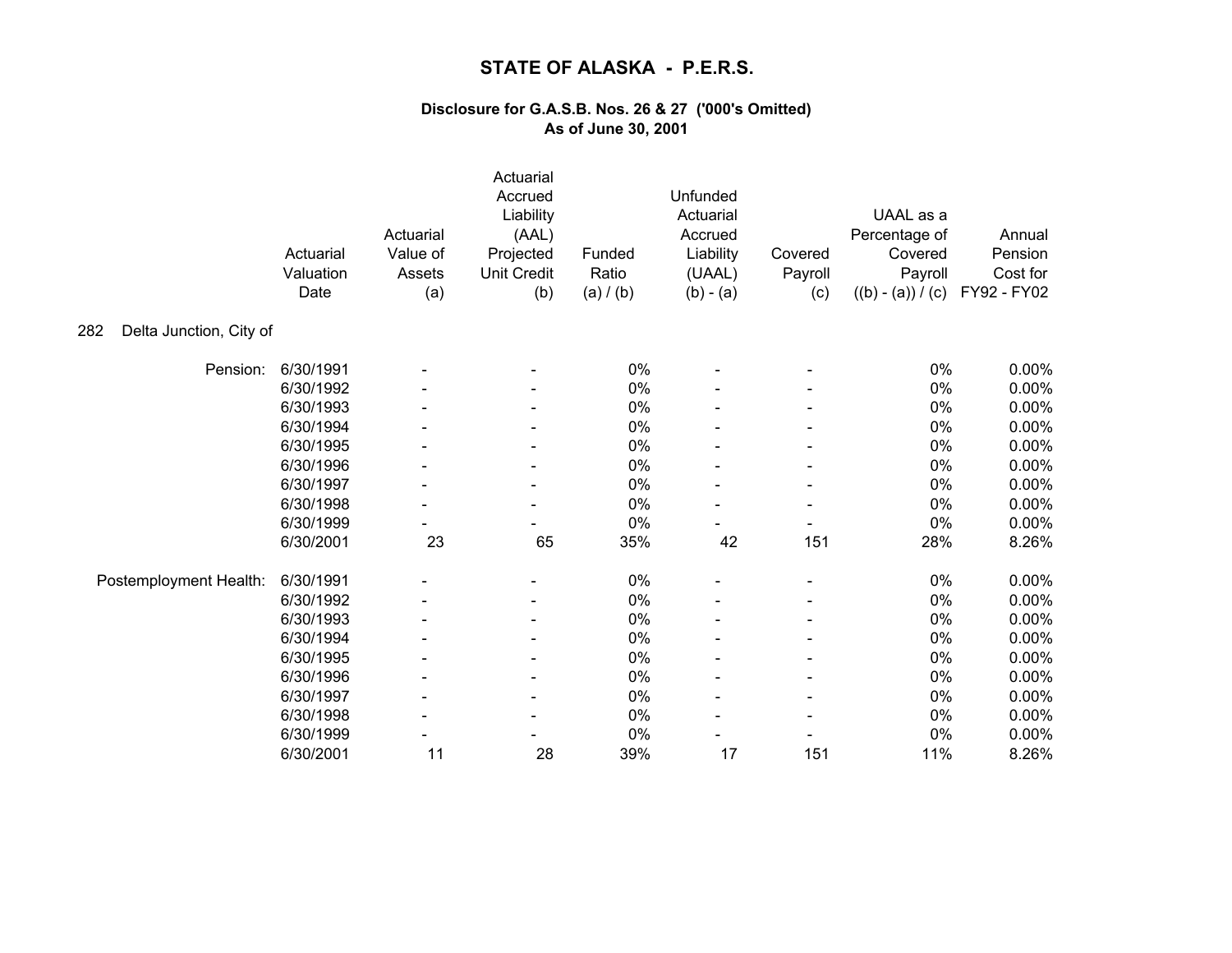|                          | Actuarial<br>Valuation<br>Date | Actuarial<br>Value of<br>Assets<br>(a) | Actuarial<br>Accrued<br>Liability<br>(AAL)<br>Projected<br><b>Unit Credit</b><br>(b) | Funded<br>Ratio<br>(a) / (b) | Unfunded<br>Actuarial<br>Accrued<br>Liability<br>(UAAL)<br>$(b) - (a)$ | Covered<br>Payroll<br>(c) | UAAL as a<br>Percentage of<br>Covered<br>Payroll<br>$((b) - (a)) / (c)$ | Annual<br>Pension<br>Cost for<br>FY92 - FY02 |
|--------------------------|--------------------------------|----------------------------------------|--------------------------------------------------------------------------------------|------------------------------|------------------------------------------------------------------------|---------------------------|-------------------------------------------------------------------------|----------------------------------------------|
| Anderson, City of<br>283 |                                |                                        |                                                                                      |                              |                                                                        |                           |                                                                         |                                              |
| Pension:                 | 6/30/1991                      |                                        |                                                                                      | 0%                           |                                                                        |                           | 0%                                                                      | 0.00%                                        |
|                          | 6/30/1992                      |                                        |                                                                                      | 0%                           |                                                                        |                           | 0%                                                                      | 0.00%                                        |
|                          | 6/30/1993                      |                                        |                                                                                      | 0%                           |                                                                        |                           | 0%                                                                      | 0.00%                                        |
|                          | 6/30/1994                      |                                        |                                                                                      | 0%                           |                                                                        |                           | 0%                                                                      | 0.00%                                        |
|                          | 6/30/1995                      |                                        |                                                                                      | 0%                           |                                                                        |                           | $0\%$                                                                   | 0.00%                                        |
|                          | 6/30/1996                      |                                        |                                                                                      | 0%                           |                                                                        |                           | $0\%$                                                                   | 0.00%                                        |
|                          | 6/30/1997                      | $\blacksquare$                         |                                                                                      | 0%                           |                                                                        |                           | $0\%$                                                                   | 0.00%                                        |
|                          | 6/30/1998                      | $\overline{\phantom{a}}$               | $\qquad \qquad \blacksquare$                                                         | 0%                           |                                                                        |                           | 0%                                                                      | 0.00%                                        |
|                          | 6/30/1999                      |                                        |                                                                                      | 0%                           |                                                                        |                           | 0%                                                                      | 0.00%                                        |
|                          | 6/30/2001                      | 109                                    |                                                                                      | 100%                         | (109)                                                                  | 29                        | $-376%$                                                                 | 8.26%                                        |
| Postemployment Health:   | 6/30/1991                      |                                        |                                                                                      | $0\%$                        |                                                                        |                           | $0\%$                                                                   | $0.00\%$                                     |
|                          | 6/30/1992                      |                                        | $\qquad \qquad \blacksquare$                                                         | 0%                           |                                                                        |                           | 0%                                                                      | 0.00%                                        |
|                          | 6/30/1993                      |                                        |                                                                                      | 0%                           |                                                                        |                           | $0\%$                                                                   | 0.00%                                        |
|                          | 6/30/1994                      |                                        |                                                                                      | 0%                           |                                                                        |                           | 0%                                                                      | 0.00%                                        |
|                          | 6/30/1995                      |                                        |                                                                                      | 0%                           |                                                                        |                           | 0%                                                                      | 0.00%                                        |
|                          | 6/30/1996                      |                                        | $\blacksquare$                                                                       | 0%                           |                                                                        |                           | $0\%$                                                                   | 0.00%                                        |
|                          | 6/30/1997                      | $\overline{\phantom{a}}$               |                                                                                      | 0%                           |                                                                        |                           | 0%                                                                      | $0.00\%$                                     |
|                          | 6/30/1998                      |                                        |                                                                                      | 0%                           |                                                                        |                           | $0\%$                                                                   | 0.00%                                        |
|                          | 6/30/1999                      |                                        |                                                                                      | 0%                           |                                                                        |                           | 0%                                                                      | 0.00%                                        |
|                          | 6/30/2001                      | 47                                     | 1                                                                                    | 4700%                        | (46)                                                                   | 29                        | $-159%$                                                                 | 8.26%                                        |